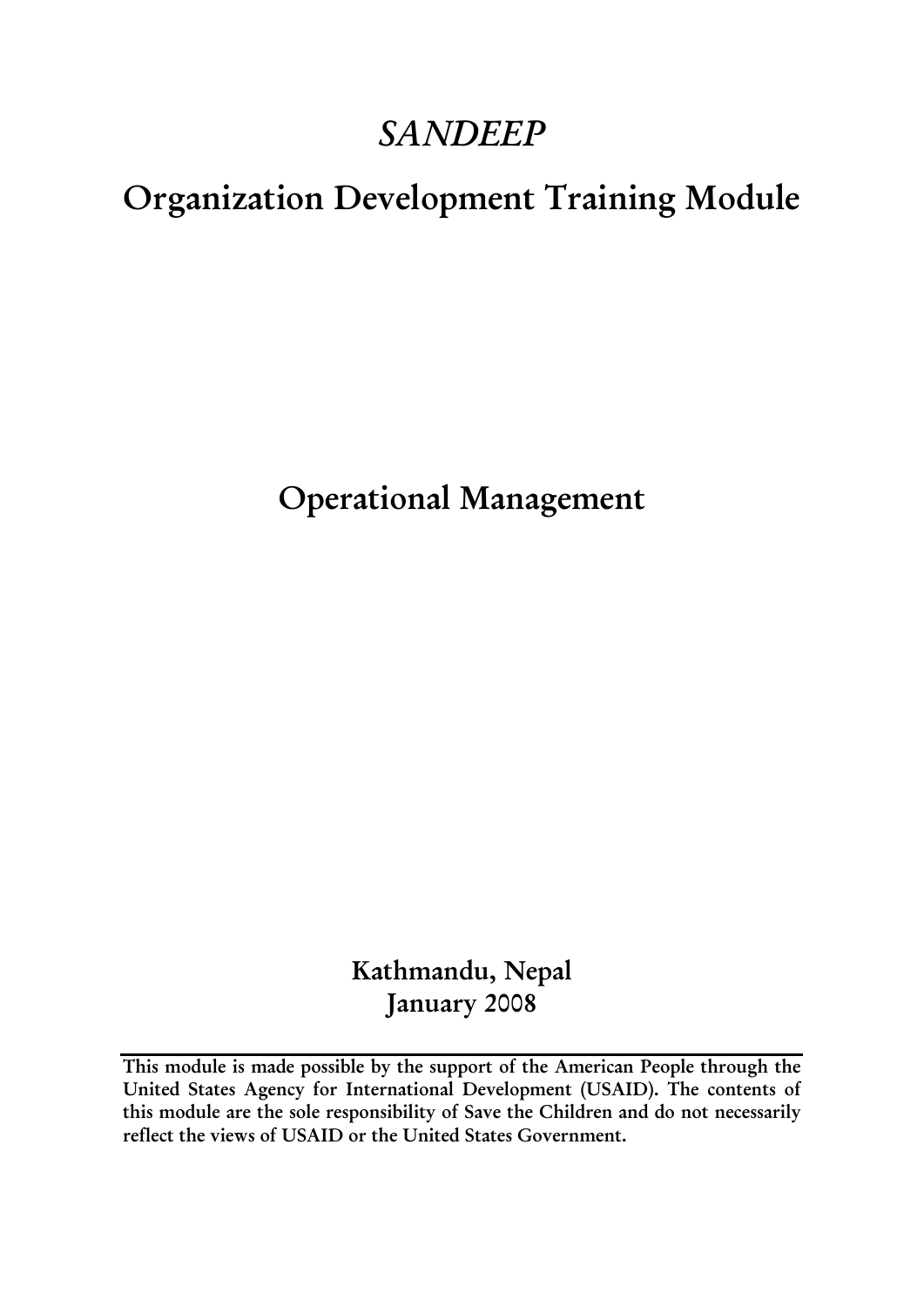# Acknowledgement

Save the children USA has been working in the sector of organization capacity building and institutionalization of NGOs in Nepal over the last five years through its NGO strengthening project, locally known as SANDEEP (Sansthagat Diego Pariwartan). The project aims to strengthen the capacity of local NGOs to improve their service delivery particularly in conflict affected areas of Nepal.

*SANDEEP* has been working with 40 NGOs spread over 17 districts of Nepal in an OD approach, by developing the modular series to address the issues revealed through the organization assessment. It has produced training modules on governance and leadership, strategic planning and management, financial management, operational management, resource mobilization and human resource management.

The Operational Management module is designed to manage the operations of program and organization. It has focused on participatory approach to planning, monitoring and evaluation thereby emphasizing participation of key stakeholders in every step of project management cycle. It has introduced social audit as a tool to participatory evaluation. The module has emphasized on coordinated approach during the implementation of programs. Supervision through coaching and supporting and authority delegation for the development of second tier leadership are the other contents of the module. This module serves the purpose of a resource handbook for carrying out training on Operations Management independently by any person or organization. There are a number of people who deserve sincere acknowledgement for their genuine effort in the process of development and finalization of this module.

First of all, I am grateful to USAID for providing necessary financial assistance in terms of finalization of this module and the implementation of entire SANDEEP project. My sincere thanks goes to Professor Subas K.C, the Dean of Kathmandu University School of Management (KUSOM) for conceptualizing and writing the chapters of this module. Similarly, I would like to thank and congratulate the entire SANDEEP Team; Mr. Deepak Koirala (Team Leader), Ms. Manorama Adhikari (Organization Development Specialist), Mr. Dipendra Shahi (M&E Officer), CBPOs and FCBOs Ms. Ratna Tandukar, Mr. Tekraj Pokharel, Ms. Janaki Kiran Shrestha, Mr. Rabindra Thapa and Mr. Rabi Regmi for their valuable inputs in customization and subsequent finalization of the module making it applicable for the NGOs in the context of Nepal. Last but not the least; I would like to thank Ms. Santoshi Bhomjan for her support in formatting this module.

> Victoria R. Clawson Country Director Save the Children USA Himalayan Country Office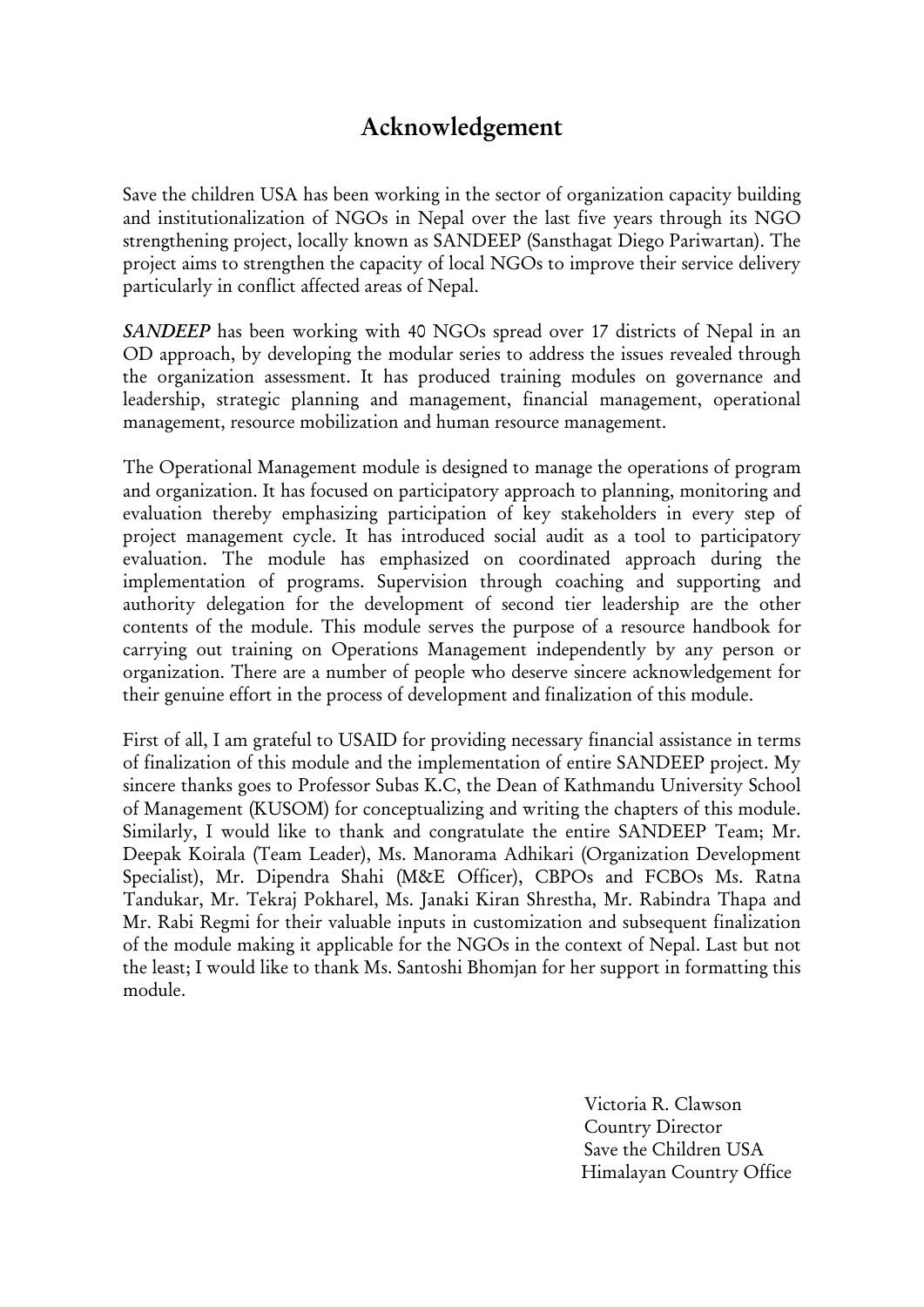# <span id="page-2-0"></span>Module Specification

| Title:         | <b>Operational Management</b>        |
|----------------|--------------------------------------|
| Series number: |                                      |
| Authors:       | Prof. Subas KC & Mr. Prakash Koirala |
| Original text: | English                              |
| Date produced: | August 2006                          |
| Date revised:  |                                      |

Professional Support Team: Mr. Deepak Koirala (Save the Children U.S.A)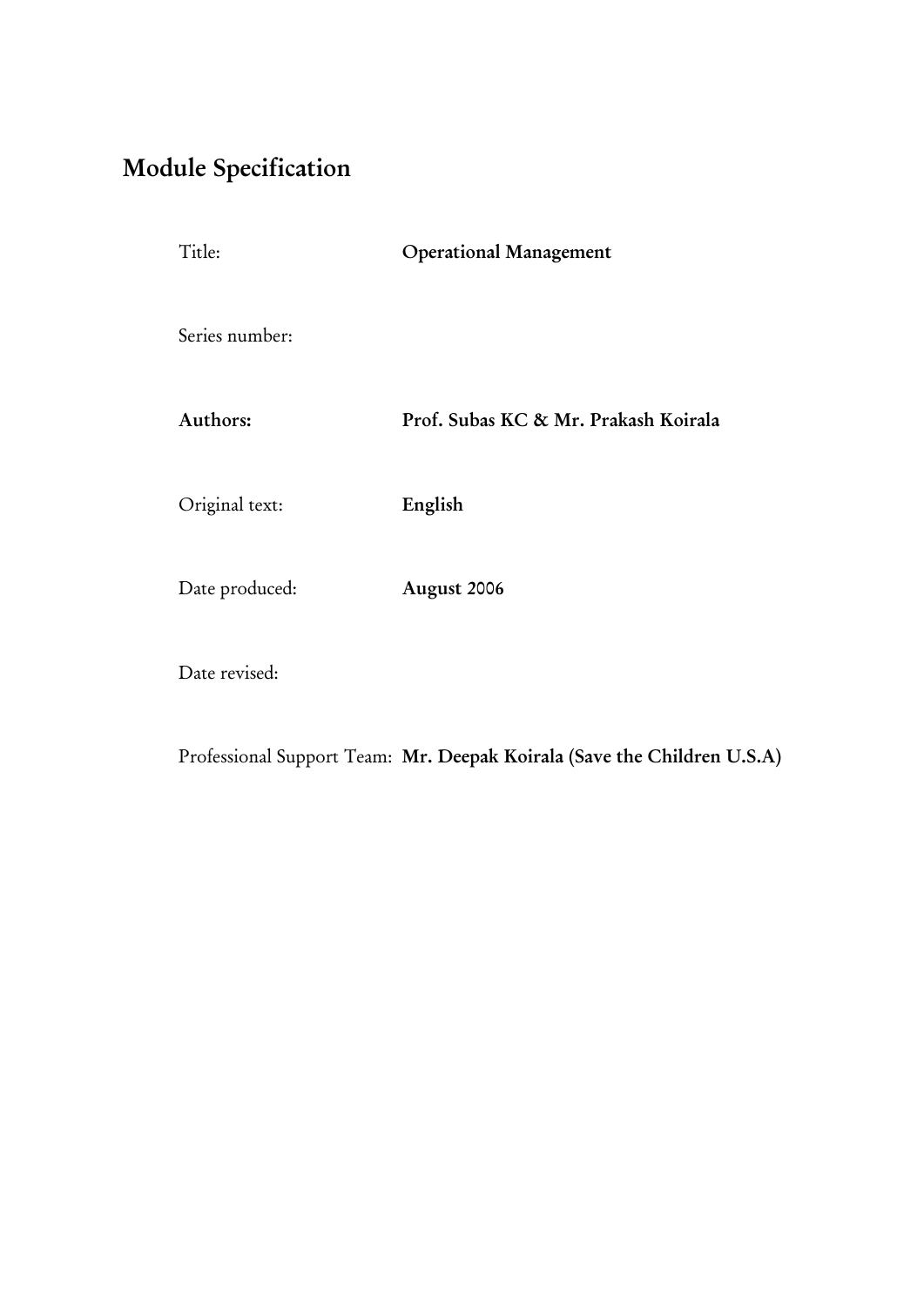# Table of Contents

| 2. About the Modular Series on Organization Development Training  1          |  |
|------------------------------------------------------------------------------|--|
|                                                                              |  |
|                                                                              |  |
|                                                                              |  |
|                                                                              |  |
|                                                                              |  |
|                                                                              |  |
|                                                                              |  |
|                                                                              |  |
|                                                                              |  |
|                                                                              |  |
|                                                                              |  |
|                                                                              |  |
|                                                                              |  |
|                                                                              |  |
|                                                                              |  |
|                                                                              |  |
|                                                                              |  |
|                                                                              |  |
|                                                                              |  |
|                                                                              |  |
|                                                                              |  |
|                                                                              |  |
|                                                                              |  |
|                                                                              |  |
|                                                                              |  |
|                                                                              |  |
|                                                                              |  |
|                                                                              |  |
|                                                                              |  |
|                                                                              |  |
| Introduction                                                                 |  |
|                                                                              |  |
|                                                                              |  |
|                                                                              |  |
|                                                                              |  |
|                                                                              |  |
|                                                                              |  |
|                                                                              |  |
|                                                                              |  |
|                                                                              |  |
|                                                                              |  |
|                                                                              |  |
|                                                                              |  |
|                                                                              |  |
| Activity Five : Understanding Delegation of authority and responsibility 104 |  |
|                                                                              |  |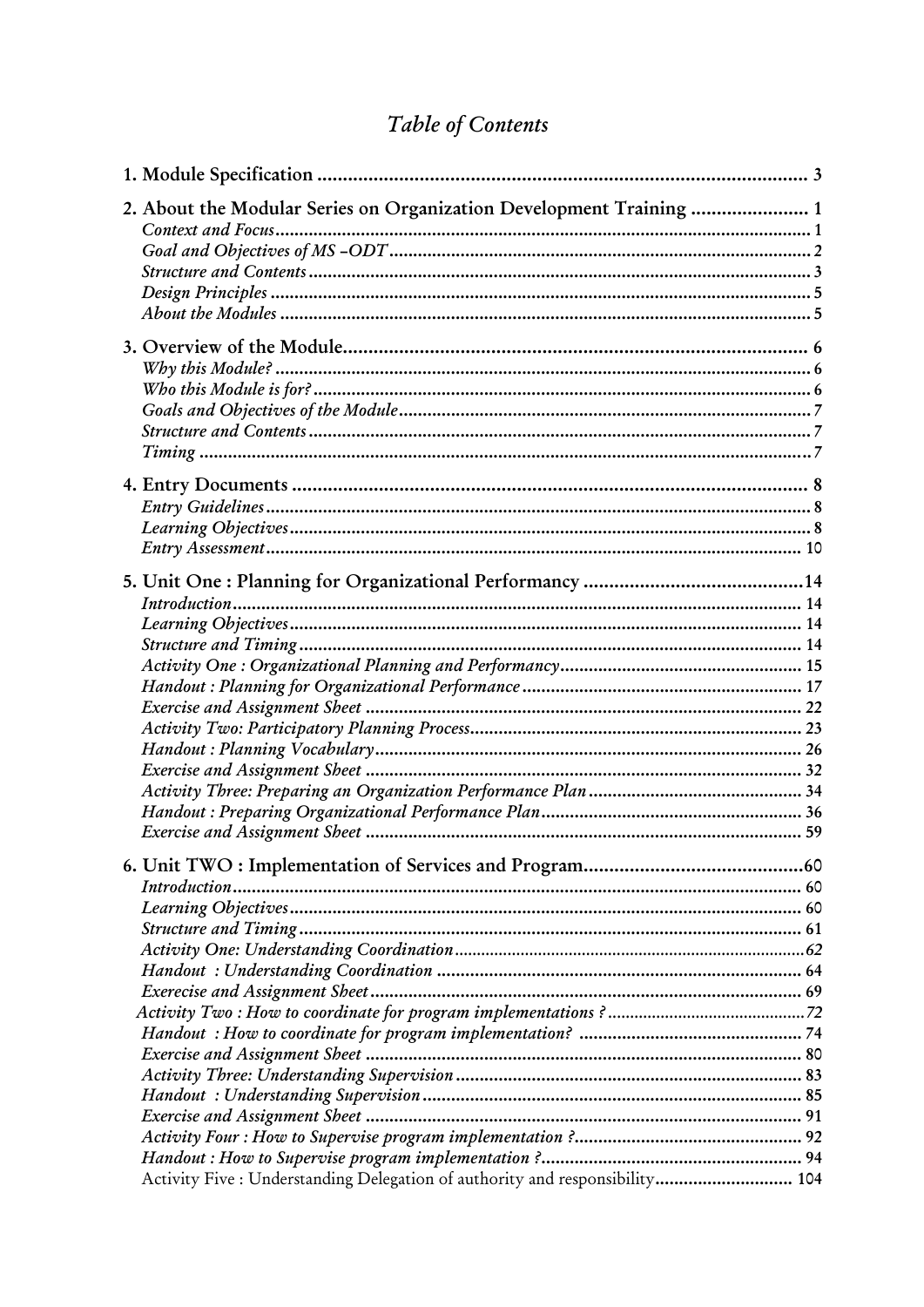| Handout: Understanding Delegation of authority and responsibility 106               |  |
|-------------------------------------------------------------------------------------|--|
|                                                                                     |  |
|                                                                                     |  |
|                                                                                     |  |
|                                                                                     |  |
|                                                                                     |  |
|                                                                                     |  |
|                                                                                     |  |
|                                                                                     |  |
|                                                                                     |  |
|                                                                                     |  |
|                                                                                     |  |
|                                                                                     |  |
|                                                                                     |  |
|                                                                                     |  |
|                                                                                     |  |
|                                                                                     |  |
| Activity Eleven : Understanding Monitoring for Program Implementation  154          |  |
| Handout: Understanding Monitoring for Program Implementation  156                   |  |
|                                                                                     |  |
|                                                                                     |  |
|                                                                                     |  |
|                                                                                     |  |
|                                                                                     |  |
|                                                                                     |  |
|                                                                                     |  |
|                                                                                     |  |
|                                                                                     |  |
|                                                                                     |  |
|                                                                                     |  |
|                                                                                     |  |
| Activity Two: Present practices, structure, mechanism andtools for evealuation  193 |  |
|                                                                                     |  |
|                                                                                     |  |
|                                                                                     |  |
|                                                                                     |  |
|                                                                                     |  |
|                                                                                     |  |
|                                                                                     |  |
|                                                                                     |  |
|                                                                                     |  |
|                                                                                     |  |
|                                                                                     |  |
|                                                                                     |  |
|                                                                                     |  |
|                                                                                     |  |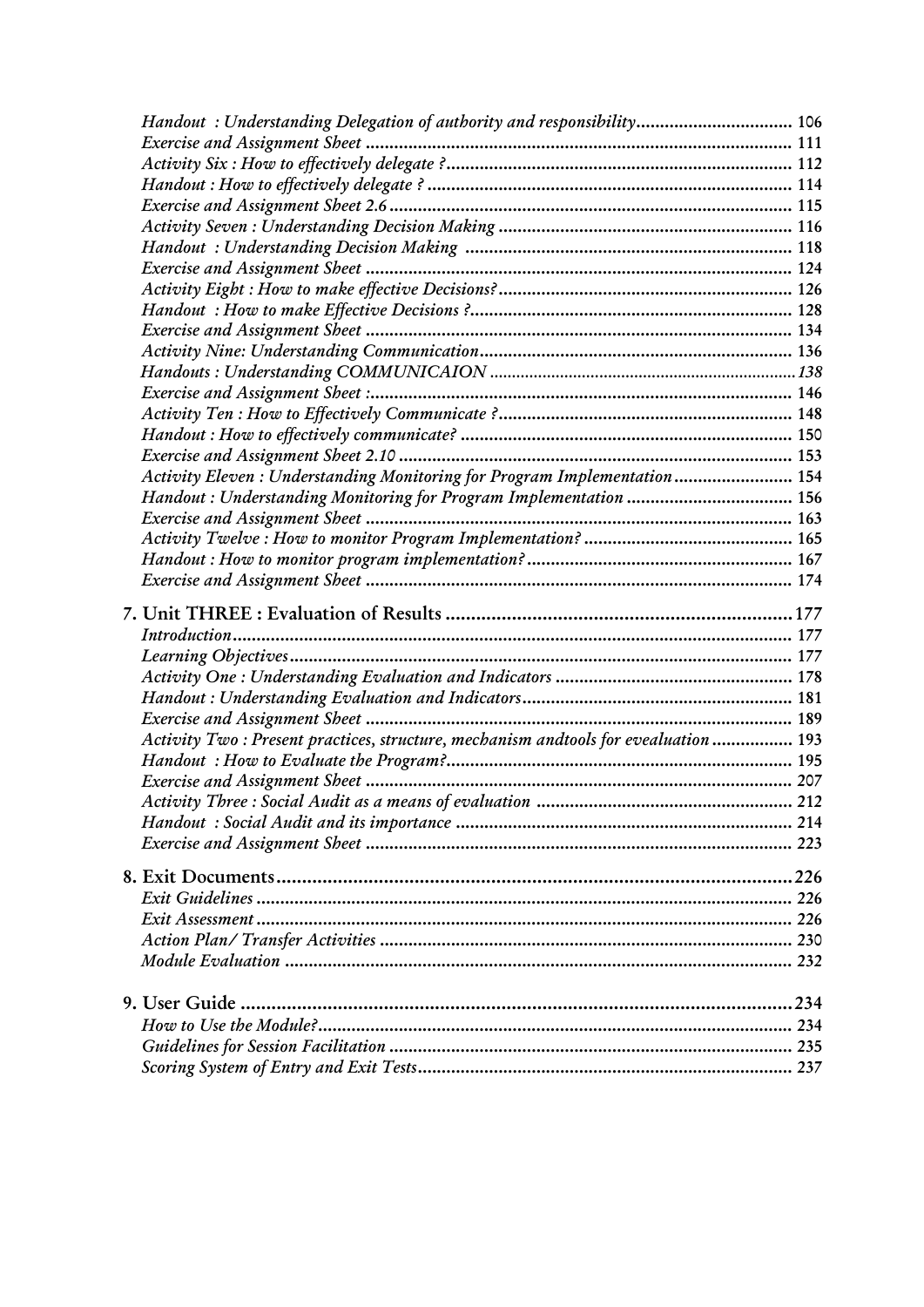# <span id="page-5-0"></span>About the Modular Series on Organization Development Training

#### Context and Focus

ave the Children US (SC) works in partnership with International Non-Government Organizations (INGOs), Non-Government Organizations (NGOs), and local government authorities to implement its programs that promote institutional building of local organizations and government through strong leadership. As embodied in its international goals, SC is committed to building the capacity of partners, communities, and adults so as to ultimately achieve sustainable development in each country. S

SC's view of capacity building goes beyond the conventional perception of training. The central concern of NGO capacity building perspective of SC is developing leadership and human resources, institutionalizing governance (developing systems and policy procedures), managing changes, enhancing coordination and linkages with donors and stakeholders, creating opportunities for sharing experiences, and empowering the community for policy influence. SC views capacity building as an ongoing and holistic effort that enhances the internal and external capabilities of an organization.

Since October 2003, SC is implementing a five-year project called "*SANDEEP*" for strengthening the NGO sector in the mid- western, far- western and eastern regions of Nepal. The strategic goal of *SANDEEP* is to enhance the capacity of the NGO sector to improve the delivery of health, education and economic support systems, especially for women, children and disadvantaged groups.

To accomplish this, *SANDEEP* aims to achieve results in three key areas:

- Strengthened and sustainable operational and financial capabilities of individual NGOs, networks and Intermediary Support Organizations (ISOs);
- Expanded linkages among and/or between NGOs, government, donors and private sector institutions to deliver effective and sustainable health, education and economic services to conflict affected communities; and
- Enhanced program learning, sharing and collective action among and/or between NGOs, government, donors and private sector institutions, to increase effectiveness and sustainability of service delivery.

As part of this support to partners, *SANDEEP* works with them to assess their organizations, analyze the results and identify strengthening activities, and then prepare capacity building plans. Based on these plans, *SANDEEP* supports organizational strengthening process by using a variety of activities such as trainings, workshops, review/reflection meetings, and exposure visits to build the capacity of partners.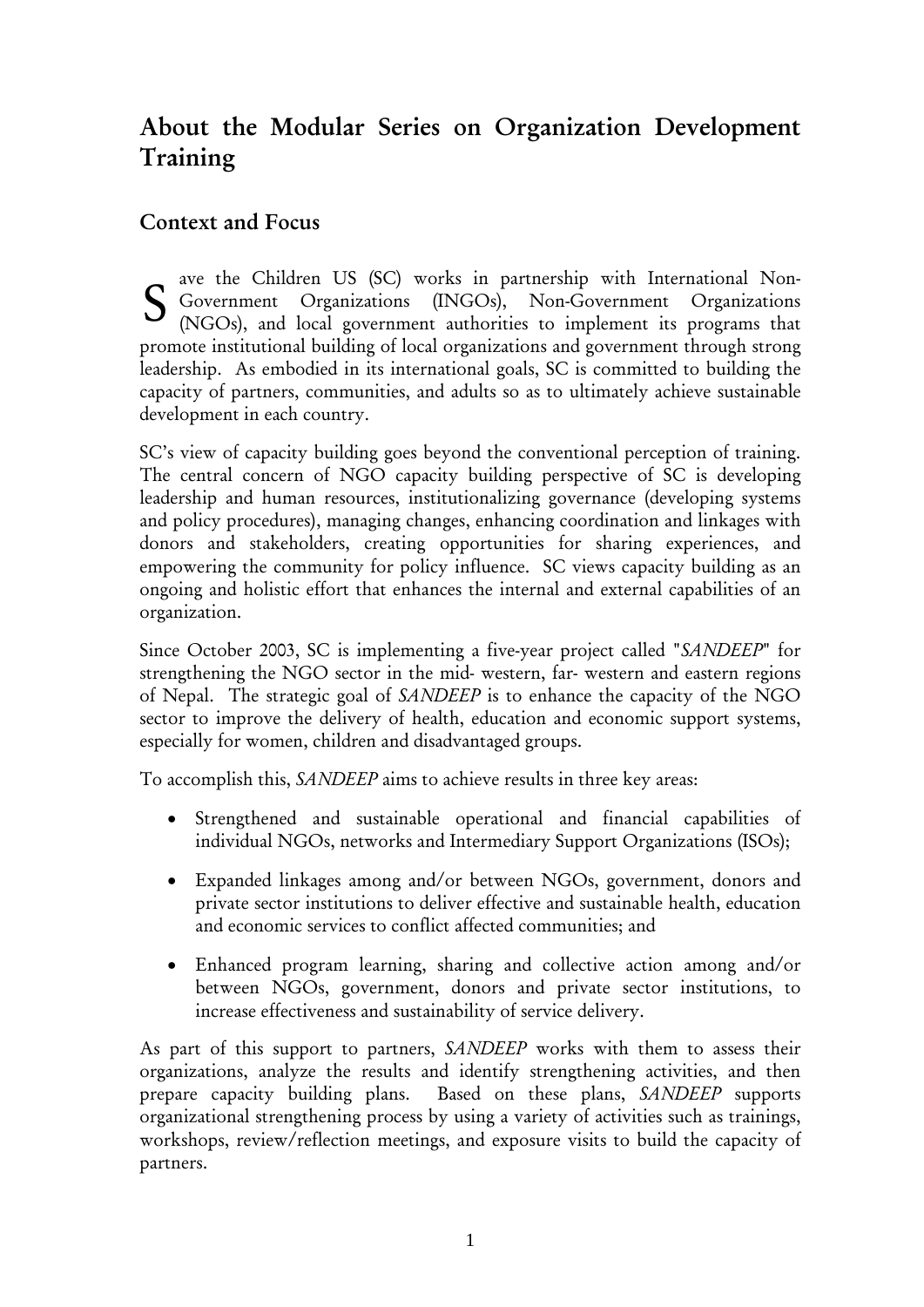<span id="page-6-0"></span>As a key capacity development input, *SANDEEP* plans to bring out a Modular Series on Organization Development Training (MS – ODT) for training organizational members of Partner Organizations (POs) and Intermediary Support Organizations (ISOs) in the project area and for initiating the process of developing them. The MS-ODT covers six core areas of organization development identified through the assessment of and consultations with these organizations using the Institutional Development Framework (IDF). The series thus represents the capacity development needs of the NGOs in the project area as identified by them.

This series presently contains six training modules, each module focusing on one core area of capacity development of NGOs. More modules may be added to the series in the future after the implementation and evaluation of these six modules and as and when other capacity development needs are identified.

The modules combine the capacity building approach of training with the diagnostic process approach of organizational development. This combined approach is expected to provide NGOs with the basic resource for making informed analysis and plans to carry out organization development actions while giving less experienced organizational capacity building facilitators a structure through which they can help NGOs develop.

# Goal and Objectives of MS –ODT

#### *Development Goal*

nhance in-house capacity of the Partner Organizations (POs) and the Intermediary Support Organizations (ISOs) for initiating, implementing and the Intermediary Support Organizations (ISOs) for initiating, implementing and metricing the process of developing their executivismal effectivenes sustaining the process of developing their organizational effectiveness by working in a systematic and professional way on the various aspects and issues of organizational functioning.

#### *Specific Objectives*

The modules are designed to support the members of the participating organizations to:

- Enhance understanding of the core elements of an organization and the way they influence organizational functioning, assess how they are designed, and initiate actions to improve their effectiveness for developing organizations;
- Manage their organizations strategically by planning, implementing, and controlling organizational directions and core strategies to address the evolving environmental challenges and opportunities more proactively for organizational growth and for better service delivery;
- Mobilize effectively people and non-people resources, both community-based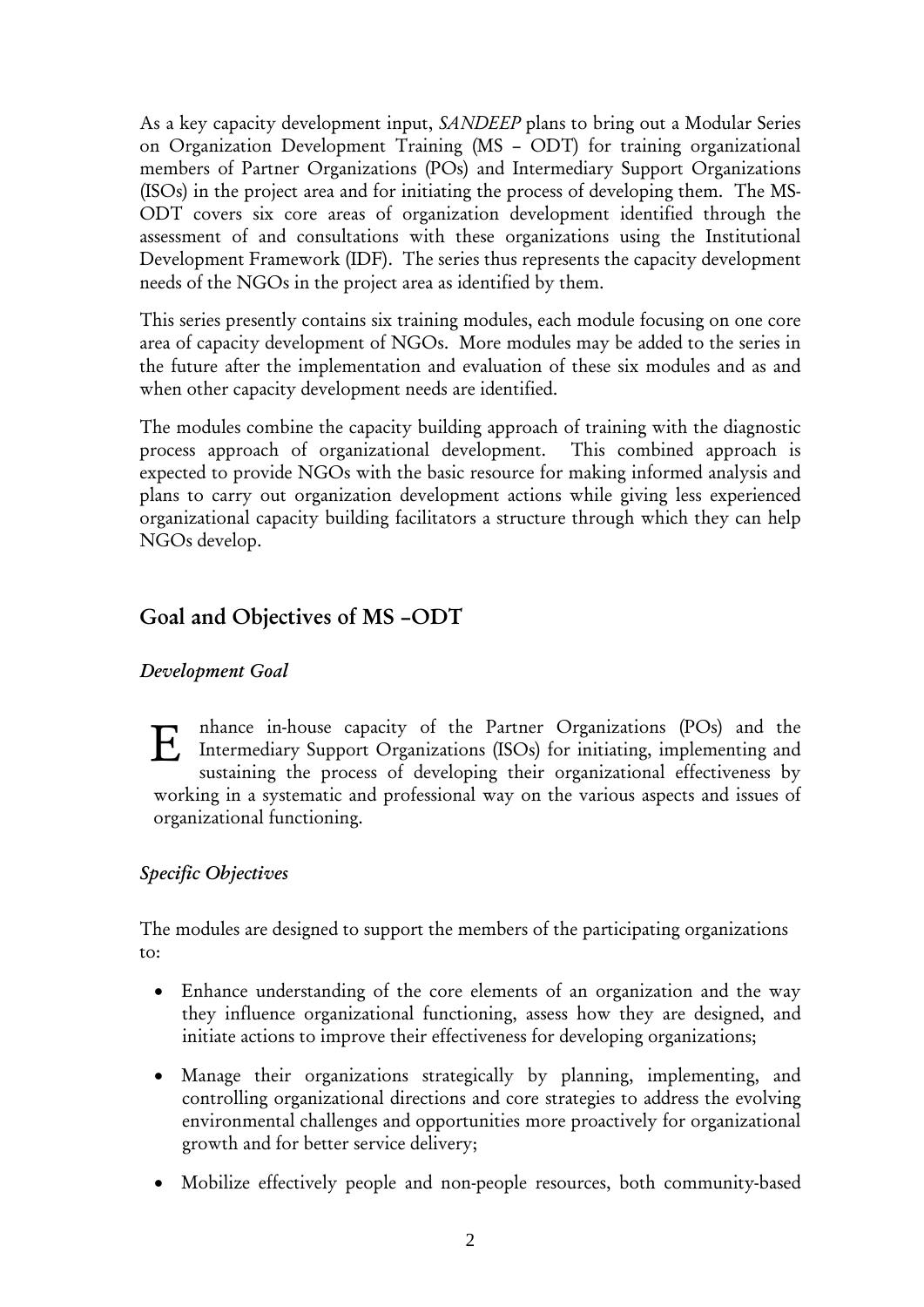<span id="page-7-0"></span>and external, to plan and implement their services and programs and to develop capacity of their organizations;

- Design effective systems, processes and methods for managing resources, services, and programs of their organizations and implement them efficiently for improving organizational performance;
- Develop and use human resource systems and capacity of their organizations for ensuring the regular availability and productive utilization of competent and committed workforce for enhanced human resource performance in the organization; and
- Develop and follow sound financial policies, systems, and plans to operate financial transactions and to achieve financial sustainability of their organizations.

### Structure and Contents

S-ODT is designed and developed in six modules, one module addressing each capacity development area as defined in the specific objectives. The six modules are as given below: M



#### Module One: Organization, Governance and Leadership

This is a four-day module for NGOs leaders (board chairperson and members, executive directors) and senior managers. It helps them understand, assess, and develop their organizations from a strategic point of view. It explains the concepts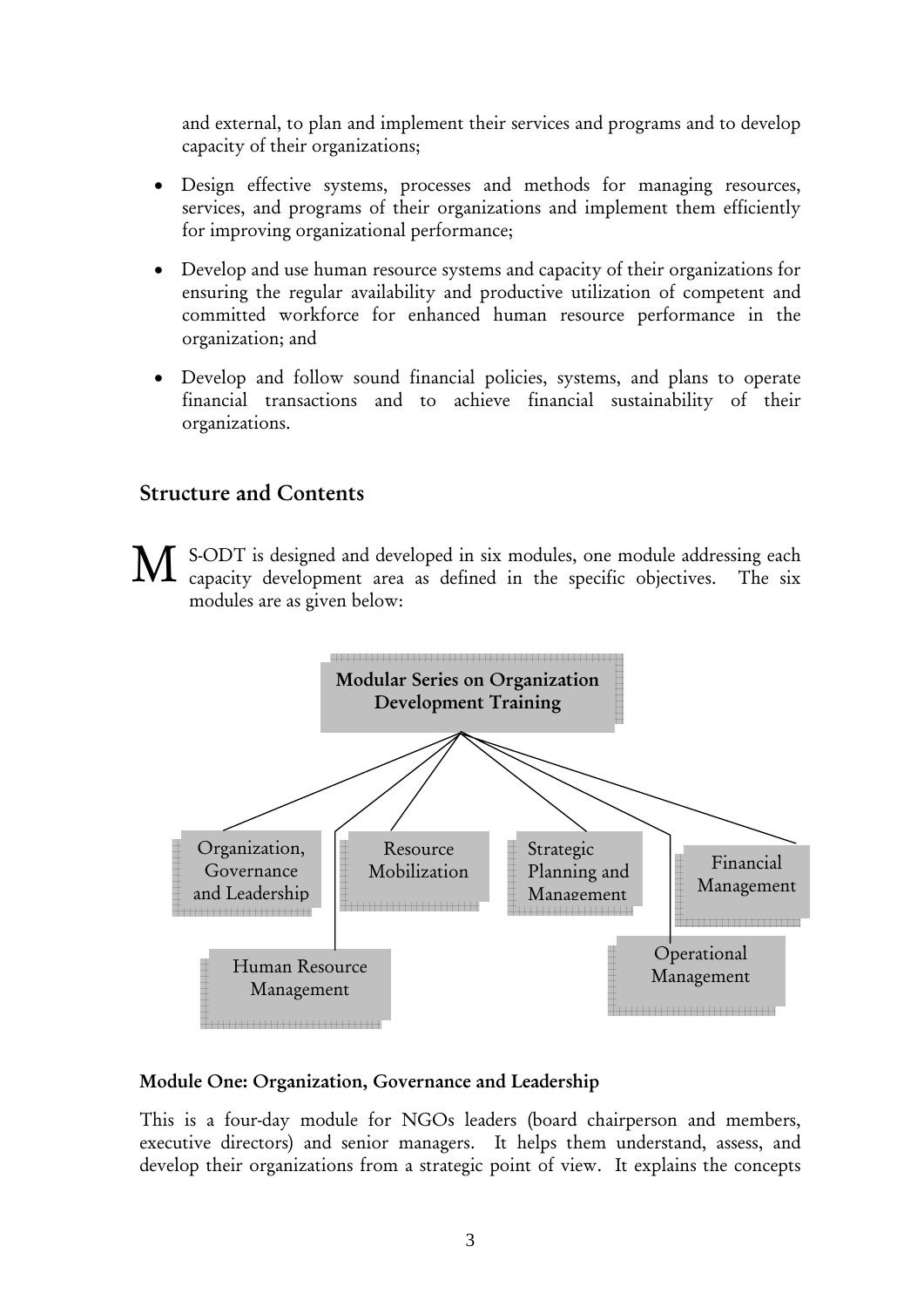and core elements of an organization and discusses governance and leadership in NGOs from the perspective of improving their existing structures and practices in order to develop organizational effectiveness.

#### Module Two: Resource Mobilization

This is a four-day module for local NGOs leaders (board chairperson and members, executive directors) and senior managers. It helps them mobilize and utilize resources for program development and management. It focuses on principles, policies and methods of fund raising and mobilization, financial sustainability, and resource utilization within local NGO environment.

#### Module Three: Strategic Planning and Management

This is a four-day module for local NGOs leaders (board chairperson and members, executive directors) and senior managers. It helps them manage their organizations strategically by establishing superior alignment with the environment and developing organizational capacity. It introduces the concepts and process of strategic planning and describes the techniques of planning, implementing, and evaluating strategies towards pursuing their mission.

#### Module Four: Financial Management

This is a four-day module for board chairperson, treasurer and members, executive directors and accountants. It helps them manage financial resources prudently and effectively. It introduces the policies, principles and methods of financial planning and control, accounting, and auditing,

#### Module Five: Human Resource Management

This is a four-day module for local NGO managers including executive directors, functional managers, and senior staffs (supervisors). It helps them develop and utilize the workforce in their organization productively. It covers principles and techniques of workforce planning, staff selection, job allocation, staff development, performance management, and staff relations.

#### Module Six: Operational Management

### YOU ARE HERE

This is a four-day module for local NGO managers including executive directors, functional managers, and senior staffs (supervisors). It helps them manage their respective functions, programs, and projects systematically. It covers management concepts, processes and tools such as planning for performance, implementation of programs and services, and evaluation of results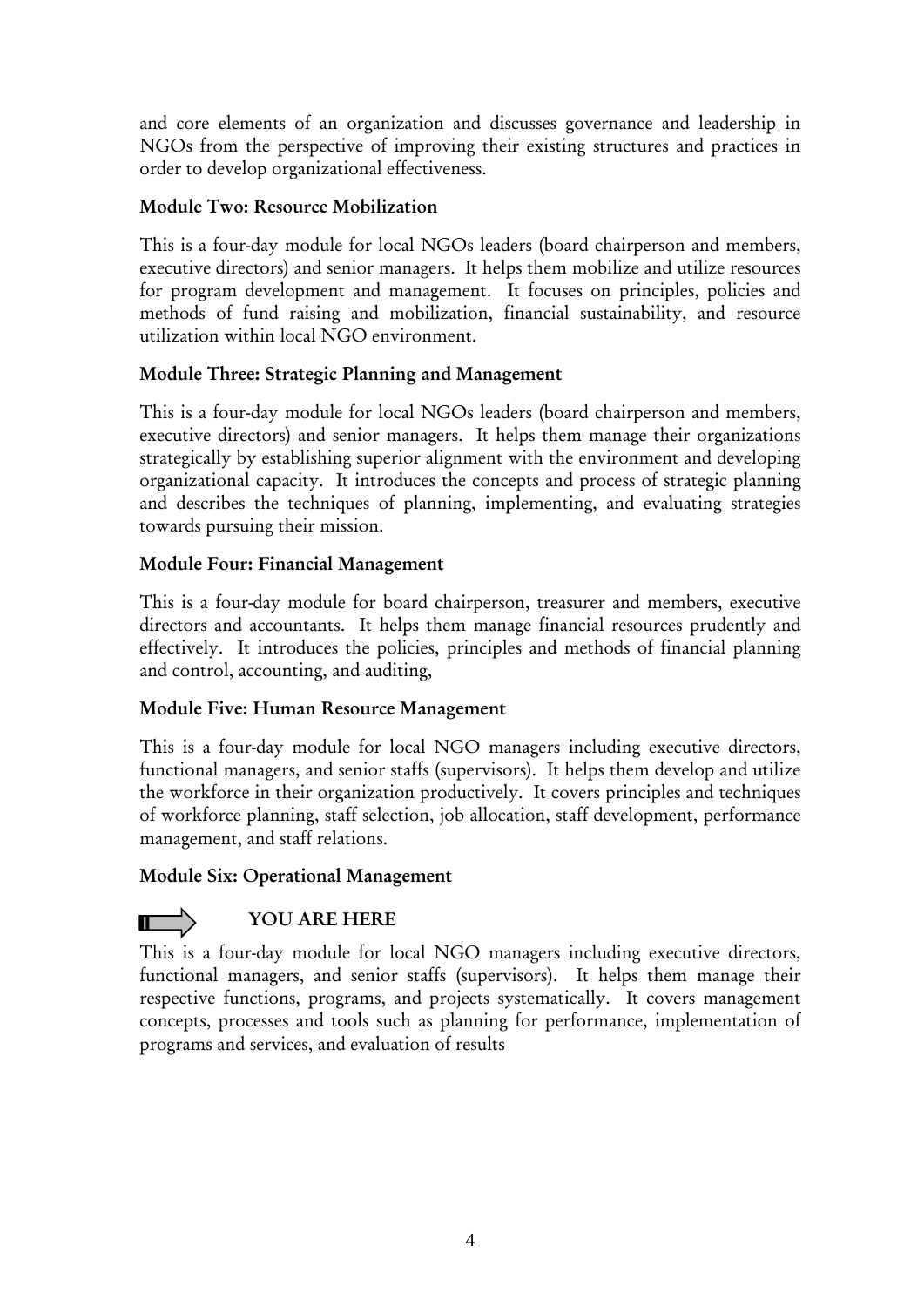# <span id="page-9-0"></span>Design Principles

he organization development training program is designed following the modular structure to delineate and sharp-focus specific learning outcomes. The modular structure offers flexibility in use as each module can be used as a stand-alone package to develop a particular competency or multiple modules can be combined to develop a range of competencies.  $\mathbf T$ 

The training modules in this series follow the competency-based approach. Specific elements of competencies required for the performance of the roles and functions the modules cover have been identified. The training design contains such contents and processes that will ensure the learning of those elements (i.e. knowledge, ability, and orientation) to the level that is required for satisfactory performance of the roles and functions. This will help the transfer of learning from the training situation to the real work situation.

The modules are based on the selective coverage of the job elements and the competencies for their performance. Rather than focusing on the wide range of tasks involved in performing the identified roles and functions, only a few but critical elements have been selected to build competencies for their effective performance.

### About the Modules

he six modules of this series have been prepared to address the training needs of The six modules of this series have been prepared to address the training needs of local NGO leaders, managers, staffs, and organizational members who have roles and responsibility for developing their organizations. Each module identifies several specific target groups. These modules should be primarily used for training them. However, they can also be adapted to train other groups of people working for and with NGOs with similar job responsibilities and learning needs.

A training module can never be complete nor can it be rigid. Flexibility and continuous adaptation in the use is an important feature of any training module. Following this basic principle of module design, these six modules in the series are designed to be flexible so that the facilitators can tailor the work schedule to meet the needs of different target groups. It is suggested that the facilitators of these modules make necessary adaptations and innovations to suit specific requirements of a given situation. Users of these modules should not rigidly restrict themselves to the guidelines or contents presented here. They should build on the materials these modules contain and be flexible to the extent required by the contexts in which they use the modules. All modules have been prepared in a user-friendly style both in their contents and presentations.

The development of each module is based on three components: the knowledge and skills related to the functions the module addresses, the assessment framework and tools the learner can apply in his/ her organization, and the action assignment for applying the learning in the organization.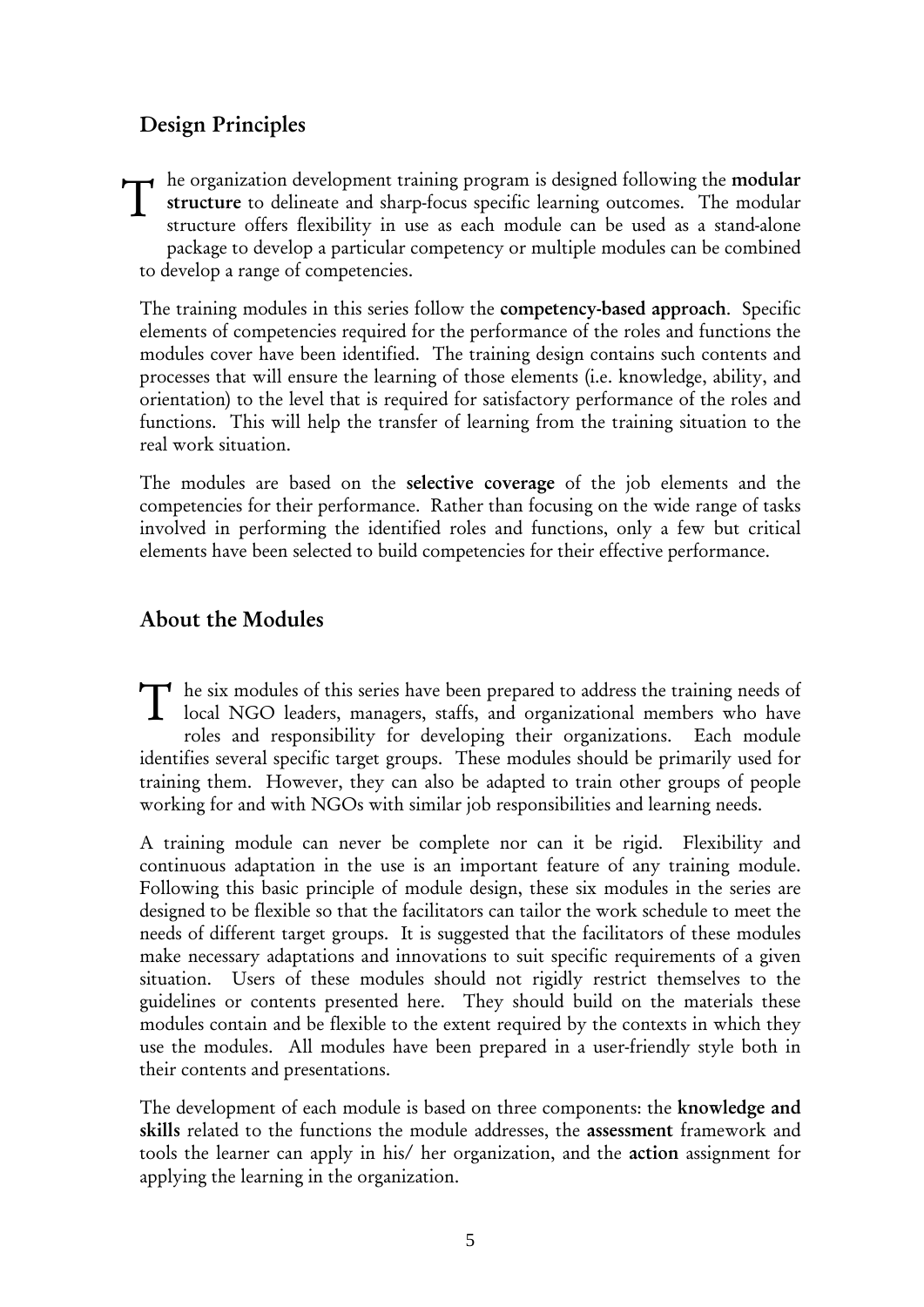<span id="page-10-0"></span>Each module contains an entry system setting up requirements for entering into the module, including assessment of participants against the learning objectives of the module. The main body of the module includes planned learning activities with detailed facilitation guidelines, materials for implementing learning activities, and background resource materials. The module also contains an exit system providing for learning assessment and transfer activities for application in the organization. A user guide for the facilitators accompanies each module.

# Overview of the Module

elcome to the training module Management Functions and Processes prepared as a basic resource for training leaders and managers of local NGOs. This module is a part of *SANDEEP*'s MS-ODT. W

#### Why this Module?

nderlying the successful operation and planned development of organizations is the careful design and systematic implementation of management functions and processes. Management is what delivers the results in organizations, enabling them to achieve their mission. Hence it is a critical variable of organizational functioning. Managers in local NGOs in Nepal have a need to improve understanding of the way an organization can be better managed in terms of the design and operations of various management functions and processes. U

This module helps local NGO managers develop and operate systematic functions and processes to manage their organizations for better performance. It focuses on the three major aspects of organizational management: planning for performance, implementation of programs and services, and evaluation of results.

#### Who this Module is for?

his module is for training local NGO managers who are responsible for T his module is for training local NGO managers who are responsible for managing the operations, resources and people of the organization for delivering the results. This group includes executive directors, functional managers, and senior staffs (supervisors).

The module is prepared as a training manual. The facilitators who deliver the module will be its primary users. It is important that they already have some basic facilitation skills. It is also helpful if they have some previous knowledge on issues related to management functions and processes.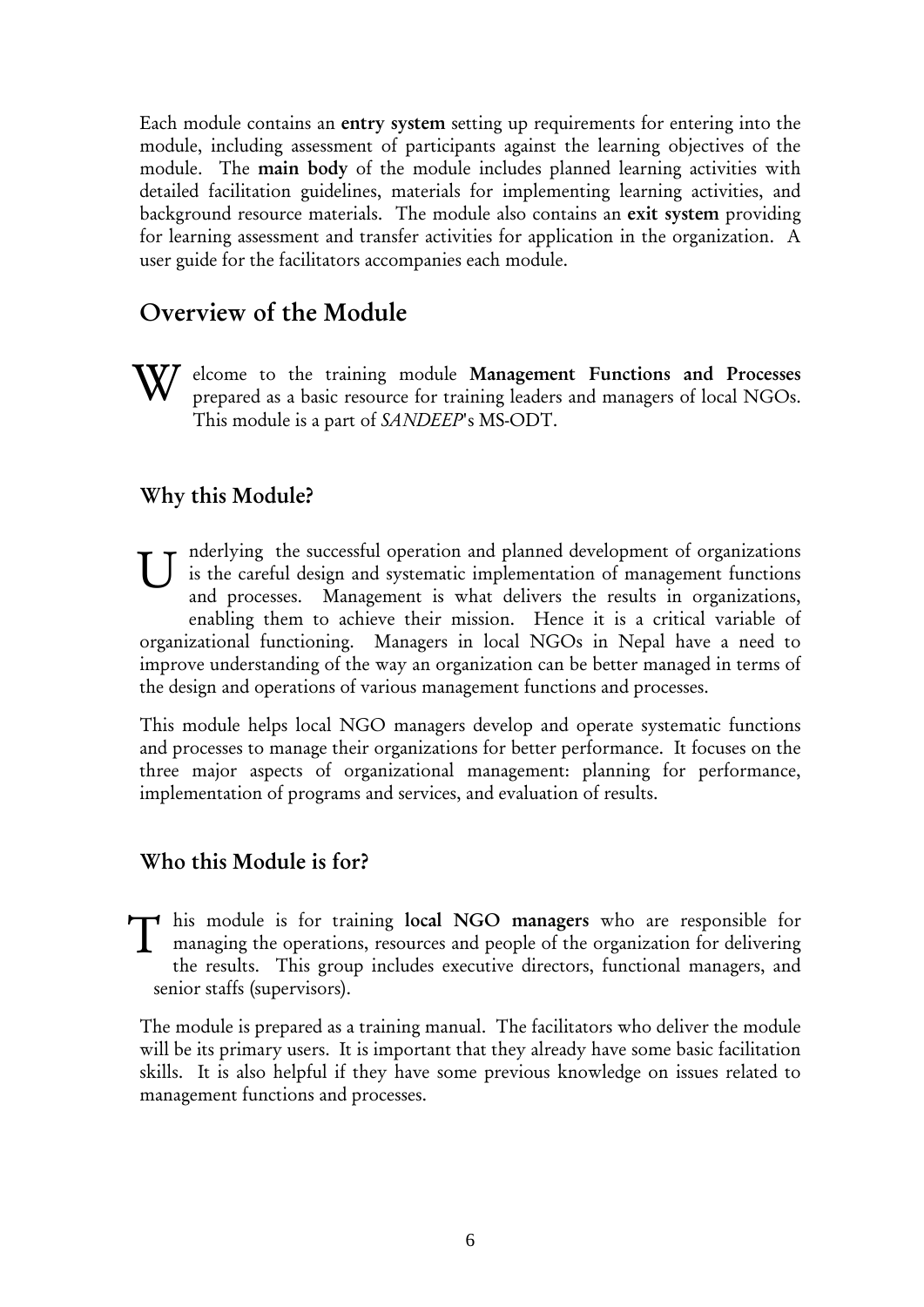# <span id="page-11-0"></span>Goals and Objectives of the Module

#### *Instructional Goal*

Enhance ability to design effective systems, processes and methods for managing resources, services, and programs of their organizations and implement them efficiently for improving organizational performance.

#### *Enabling Objectives*

After completion of all the activities and study materials of the module, participants will be able to:

- Prepare need-based and result- focused plans for better organizational performance using systematic and participatory approaches and methods;
- Develop and use professional processes and practices for implementing the planned services and programs effectively and efficiently;
- Evaluate the work progress and achievements to learn from and further improve organizational performance; and
- Demonstrate a more systematic and professional approach to managing organizations.

### Structure and Contents

The module is organized into three learning units.

*Unit One*: Planning for Organizational Performance. This unit introduces the concept and methodology of planning for organizational performance, with focus on the participatory process of preparing plans in NGOs. It covers organizational performance planning as a core management function and tool.

*Unit Two*: Implementation of Services and Programs. The focus here is on management functions and processes critical for effective implementation of the planned services and programs, covering coordination, supervision, communication, decision-making, delegation, and monitoring.

*Unit Three*: Evaluation of Results. This unit includes the function and process that helps managers assess work progress and achievements of the planned services and programs to document and learn from the experience and to correct the deviations for achieving the planned results.

*Timing* Fours days (30 contact hours)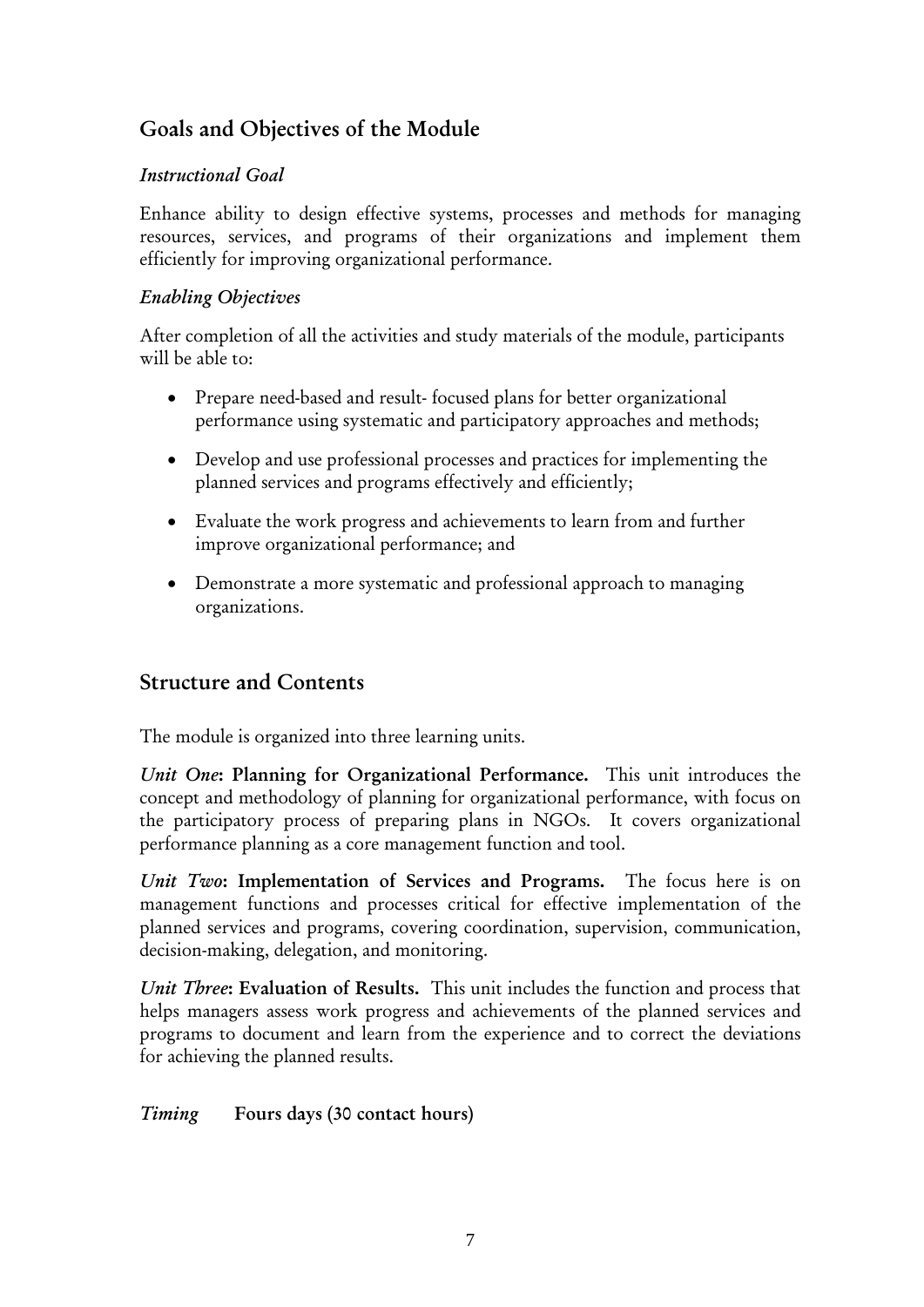# <span id="page-12-0"></span>Entry Documents

### Entry Guidelines

- A. Have the participants who are taking this module read through its detailed learning objectives given in the next section.
- B. If, after reading them, they feel that they can fully satisfactorily perform all or most of the activities described without studying them in the module, they may not require taking this module. So you may allow them to skip it. But, before doing so, it may be useful to have them take the entry test of the module to make sure that they really don't need the module. If the score is less than 50 percent, the participant requires the module.
- C. If, after reading them, they feel that they cannot perform all or most of the activities described without studying them in the module, they require taking this module. Have them take the entry test of the module. If the score is 50 percent or less, the participant requires the module.

# Learning Objectives

After completion of all the activities and study materials of the module, participants will be able to:

- Describe what is planning and what are the types of plan in organizations and explain why planning is important for achieving and improving organizational performance;
- Organize the process for participatory planning in their organizations;
- Identify the basic components of a simple organizational performance plan, describe steps of preparing it, and prepare an organizational performance plan in an NGO following a participatory process and methodology;
- Describe the concept, importance and principles of coordination in implementing programs;
- Identify program implementation aspects requiring coordination and develop and use appropriate structures and mechanisms for coordination;
- Describe the concept, importance and styles of supervision as well as the roles and skills of supervisors in program implementation;
- Develop an effective supervisory system and use various methods of supervision for program implementation;
- Explain the concept and importance of delegation of authority and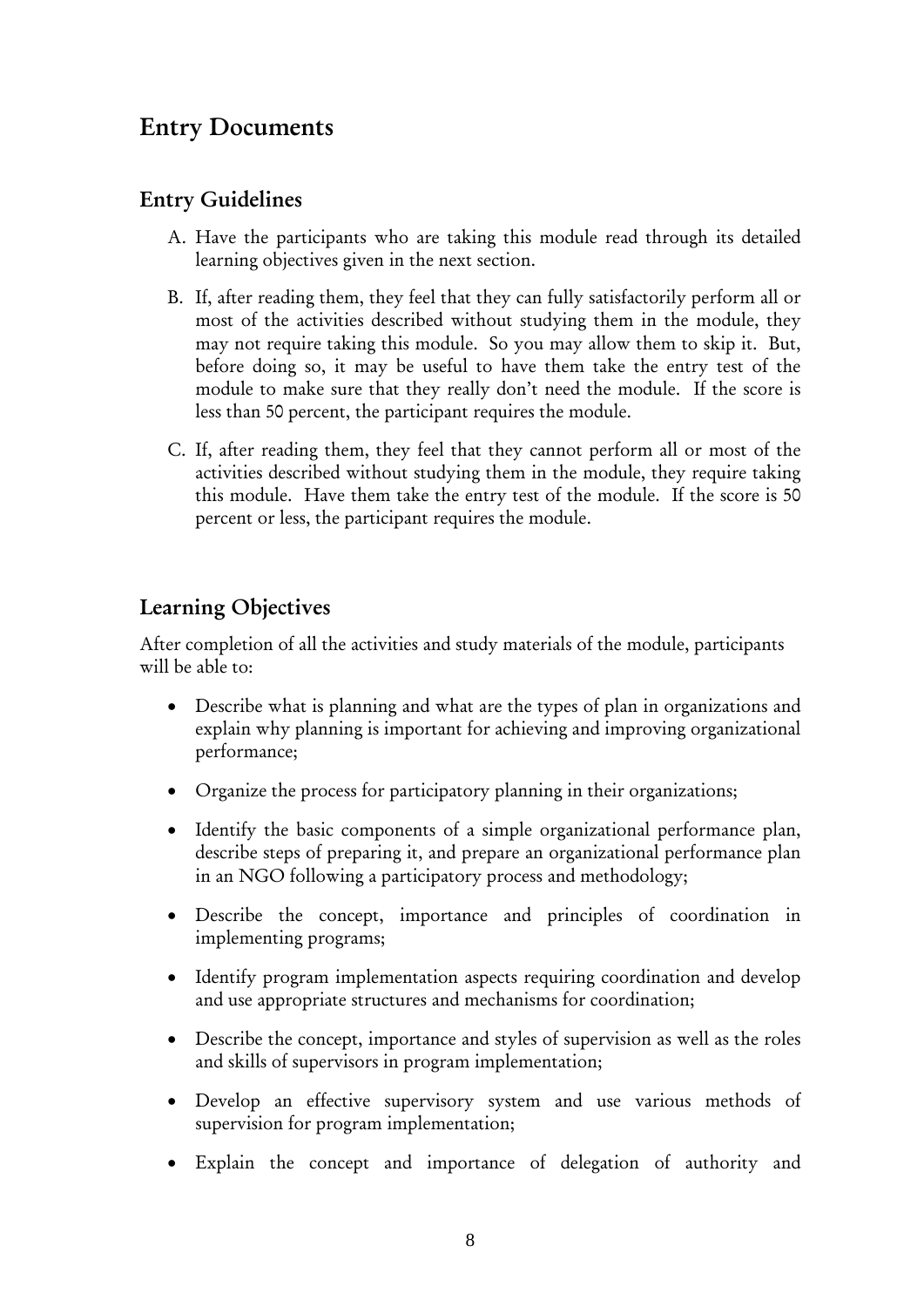responsibility for program implementation;

- Use systematic steps for effective delegation in their organizations;
- Describe the concept and importance of participatory decision making for program implementation;
- Use appropriate and systematic process and structures for effective decision making while identifying major factors to consider for making appropriate decisions;
- Explain the concept, importance and barriers of communication in management and use important communication skills;
- Develop an effective communication system for program implementation;
- Describe the concept and importance of monitoring in program implementation and identify various indicators useful for program monitoring;
- Prepare program monitoring plan and use various monitoring tools and methods;
- Describe the concepts, importance, scope and types of evaluation and explain the concept and types of indicators as an evaluation tool;
- Analyze the present evaluation practices in their own organization, and adopt appropriate structures, mechanism and tools for effective evaluation; and
- Describe what social audit is and its importance and discuss the process and indicators of social audit.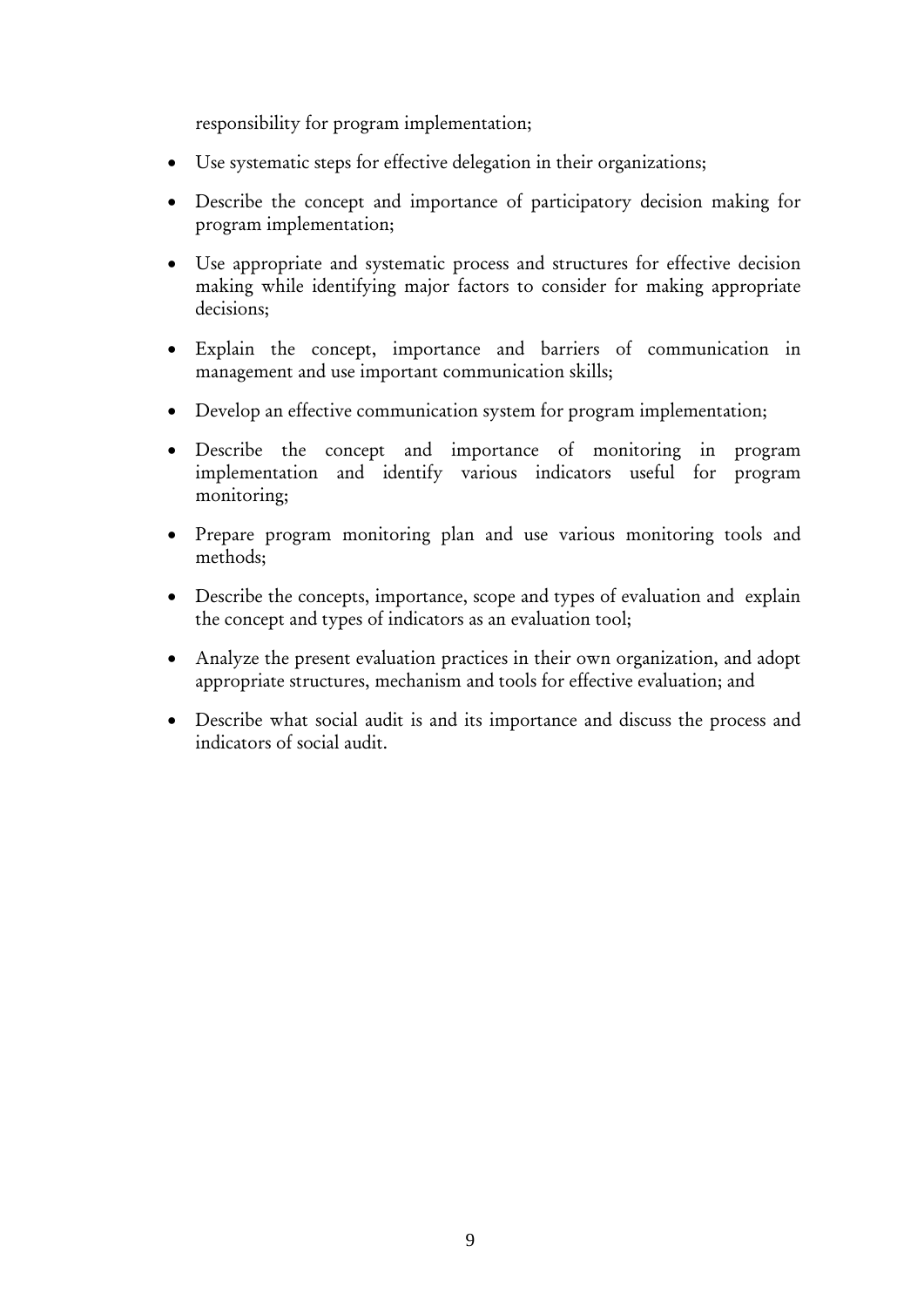#### <span id="page-14-0"></span>Entry Assessment

The items for the entry test for participants follow in the next pages. The test is compulsory for all participants wanting to take the module.

- A. Make copies in necessary number of the test questionnaire beforehand.
- B. Administer the test before offering the module under standard conditions. The standard conditions are:

| Time: | 20 minutes                         |
|-------|------------------------------------|
|       | Modality: Closed book written test |
| Type: | Trainer administered               |

- C. Explain the test procedures, including how to answer the questions.
- D. Work out test scores of participants immediately after the test. The key to scoring the test items is given in the User Guide.
- E. Share the score with participants.
- F. Encourage them to set goals for higher learning achievements as they study the module.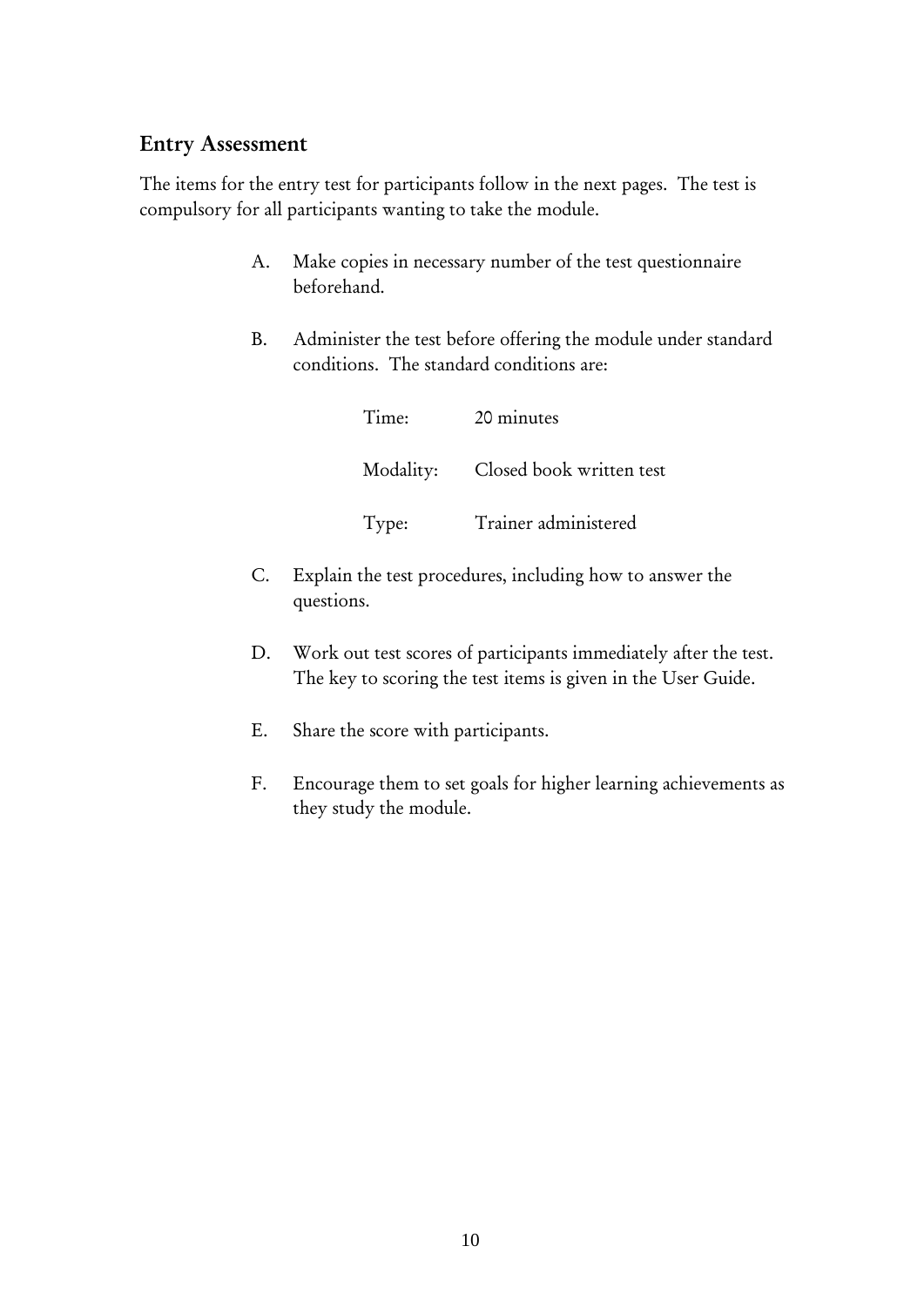# *Entry Test*

Answer all 10 questions. The maximum time available is 20 minutes.

Q.1 Read the following statements. Answer by putting a tick mark in the column True if you agree with the statement and in column False if you disagree.

| S.N. | Statements                                            | True | False |
|------|-------------------------------------------------------|------|-------|
| 1.   | People work together better when they are agreed      |      |       |
|      | about the objectives of the work.                     |      |       |
| 2.   | In an organization, if long term strategic plan is    |      |       |
|      | prepared well, then there is no need of preparing     |      |       |
|      | the operational plan.                                 |      |       |
| 3.   | One of the best ways to motivate the staff members    |      |       |
|      | is to involve them in all components of planning      |      |       |
|      | cycle.                                                |      |       |
| 4.   | In program planning, it is not necessary to involve   |      |       |
|      | the beneficiaries while setting goals, objectives and |      |       |
|      | allocating resources                                  |      |       |
| 5.   | Planning bridges the gap between where it is at       |      |       |
|      | present and where it is going to be in the future,    |      |       |
|      | and how                                               |      |       |

Please circle the most accurate answer in the questions below.

Q.2. For the purpose of program management, coordination can be defined as:

- a. the relationship between two or more persons
- b. the functional and professional relationship between two departments
- c. the collaboration among those who are concerned with achieving a common goal
- d. the mutual connection of like minded organizations
- Q.3. The most important skill required for good communication is:
	- a. commanding presentation
	- b. active listening and responding assertively
	- c. listening while others are talking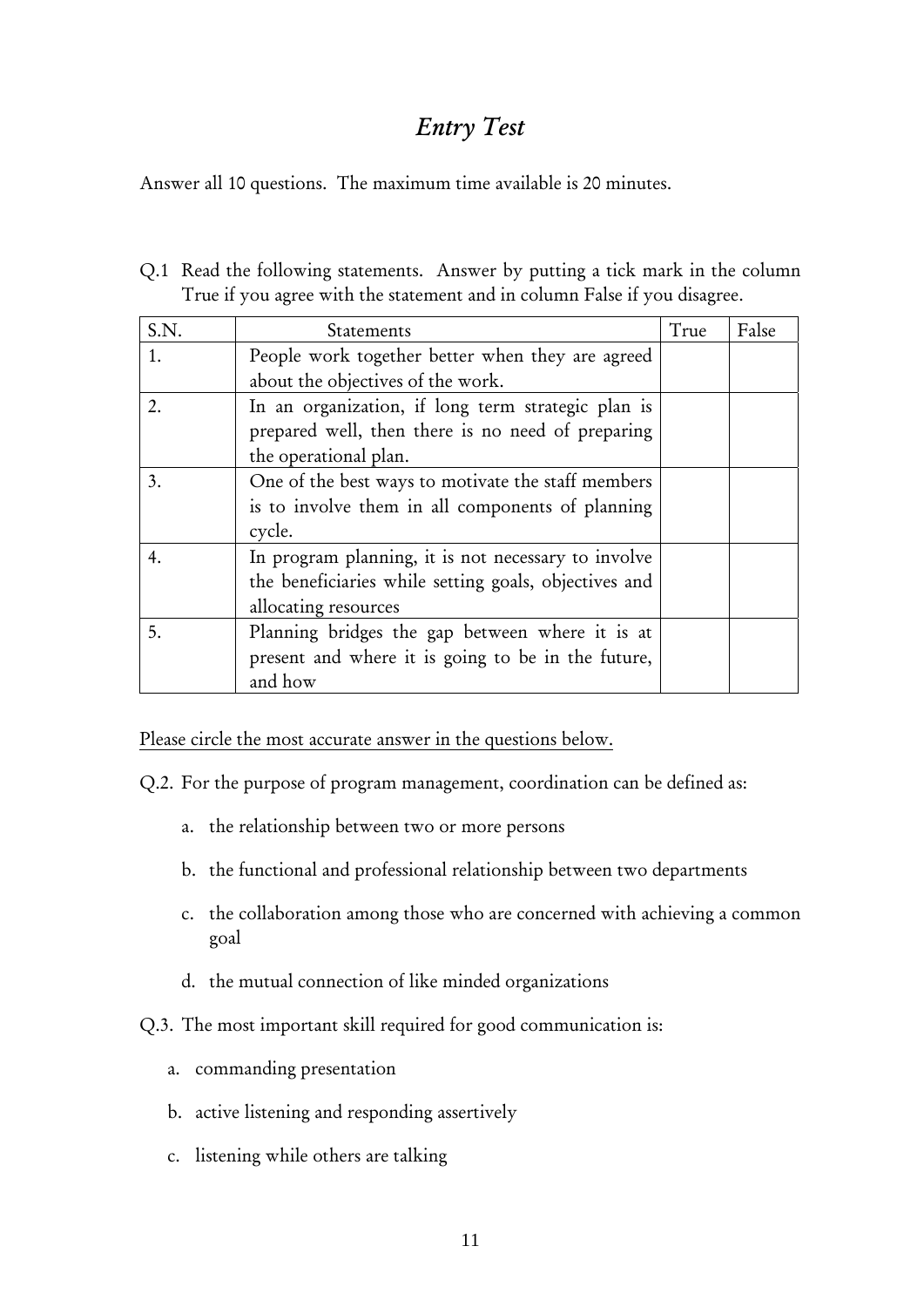d. collecting new information and sharing with others

Q.4. For me supervision is:

- a. getting direction from top level executives
- b. finding fault and giving suggestions to the lower level staff
- c. collecting information about program activities and reporting
- d. joint reviewing, identifying problems, solving them and planning together with subordinate
- Q.5. In an effective delegation:
	- a. the manager hands over only responsibilities to a co-worker in planned way
	- b. the manager abdicates one's responsibilities and authorities to the co-workers
	- c. the manager hands over authority and responsibility by possessing ultimate accountability
	- d. the manager will be less accountable to the delegated piece of work
- 6. In an NGO monitoring is done by:
	- a. each and every staff and board member who is responsible to the organizational work.
	- b. the board members
	- c. senior management team members
	- d. subject wise experts from outside
- Q.7. In an organization the decision making is:
	- a. the responsibility of senior management team
	- b. to generate various alternatives and choose the one that best suits its objectives, resources, time and preferences.
	- c. taken as only a means of problem solving
	- d. avoided by junior team because it is taken as risky job
- Q.8. Which you think is not one of the features of social audit:
	- a. critically examine how effectively and efficiently the organization has been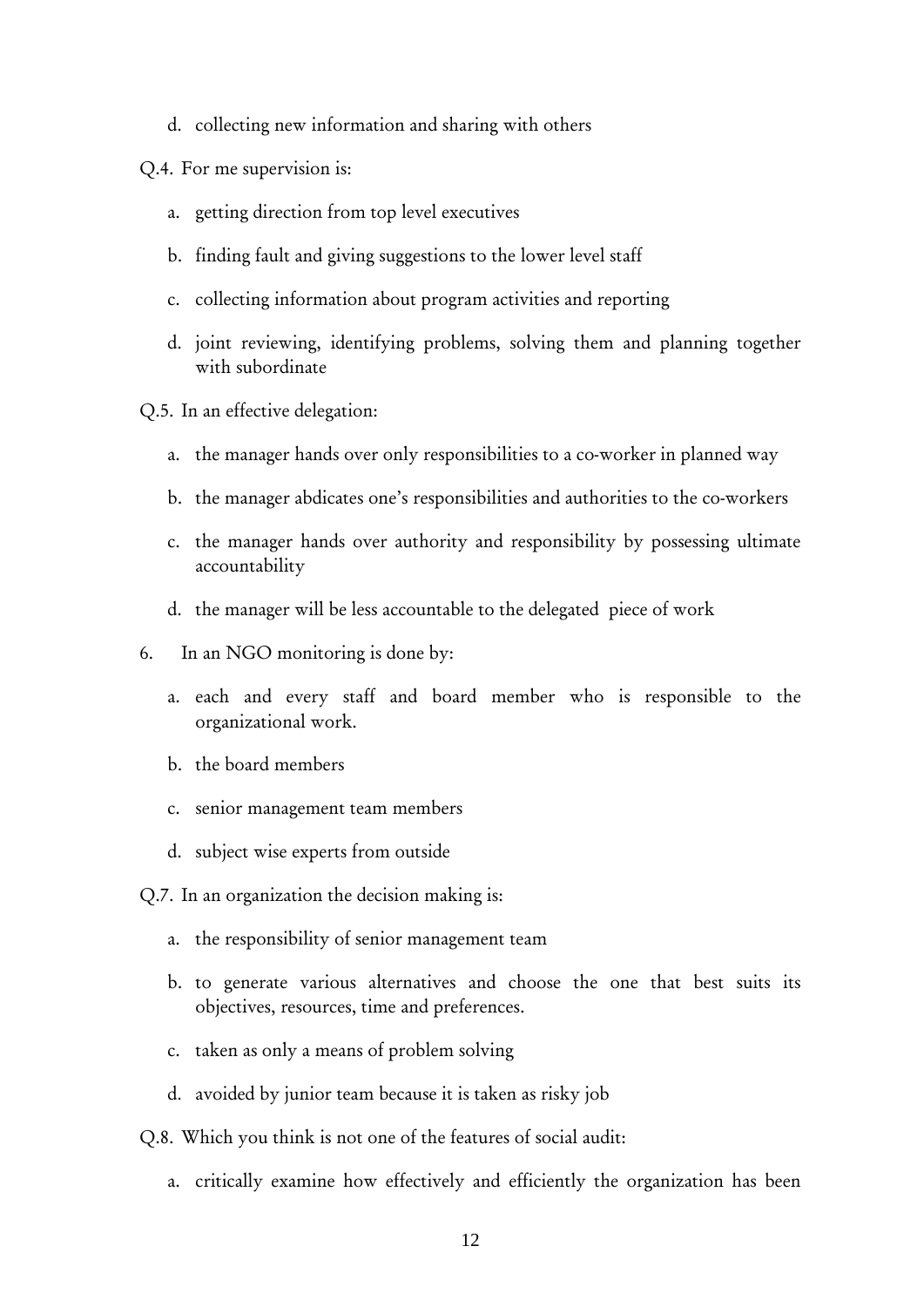providing the service and product to the community people

- b. social audit only examine the financial matter to share with stakeholders
- c. it examines the support of social causes for education, health, environment, arts, culture and other social needs
- d. it also assesses the social impact or social good resulting from the social activities of the organization
- Q.9. Read the following statements. Answer by putting a tick mark in the column True if you agree with the statement and in column False if you disagree.

| S.N. | <b>Statements</b>                                        | True | False |
|------|----------------------------------------------------------|------|-------|
| 1.   | Evaluation is done to ensure that organization is        |      |       |
|      | following strategic planning to achieve the objectives.  |      |       |
| 2.   | Managers are reluctant to evaluate because it points out |      |       |
|      | only weaknesses of policy, procedures and process.       |      |       |
| 3.   | Evaluation helps to examine cost benefit of the          |      |       |
|      | program.                                                 |      |       |
| 4.   | Evaluation supports to advocate, lobby and influence     |      |       |
|      | policy makers with evidences                             |      |       |
| 5.   | Our organization plans evaluation because our funding    |      |       |
|      | agency asks for it.                                      |      |       |
|      |                                                          |      |       |

Q.10. Match the following:

| Number |                   | Number         |                     |
|--------|-------------------|----------------|---------------------|
|        | Monitoring always | a.             | Looks backwards     |
|        | Delegation        | b.             | Tomorrow's          |
|        |                   |                | implementation      |
|        | Supervision       | $\mathbf{c}$ . | Goes downward       |
|        | Evaluation always | d.             | Looks forward       |
|        | Today's planning  | e.             | Develops individual |
|        |                   |                | capacity            |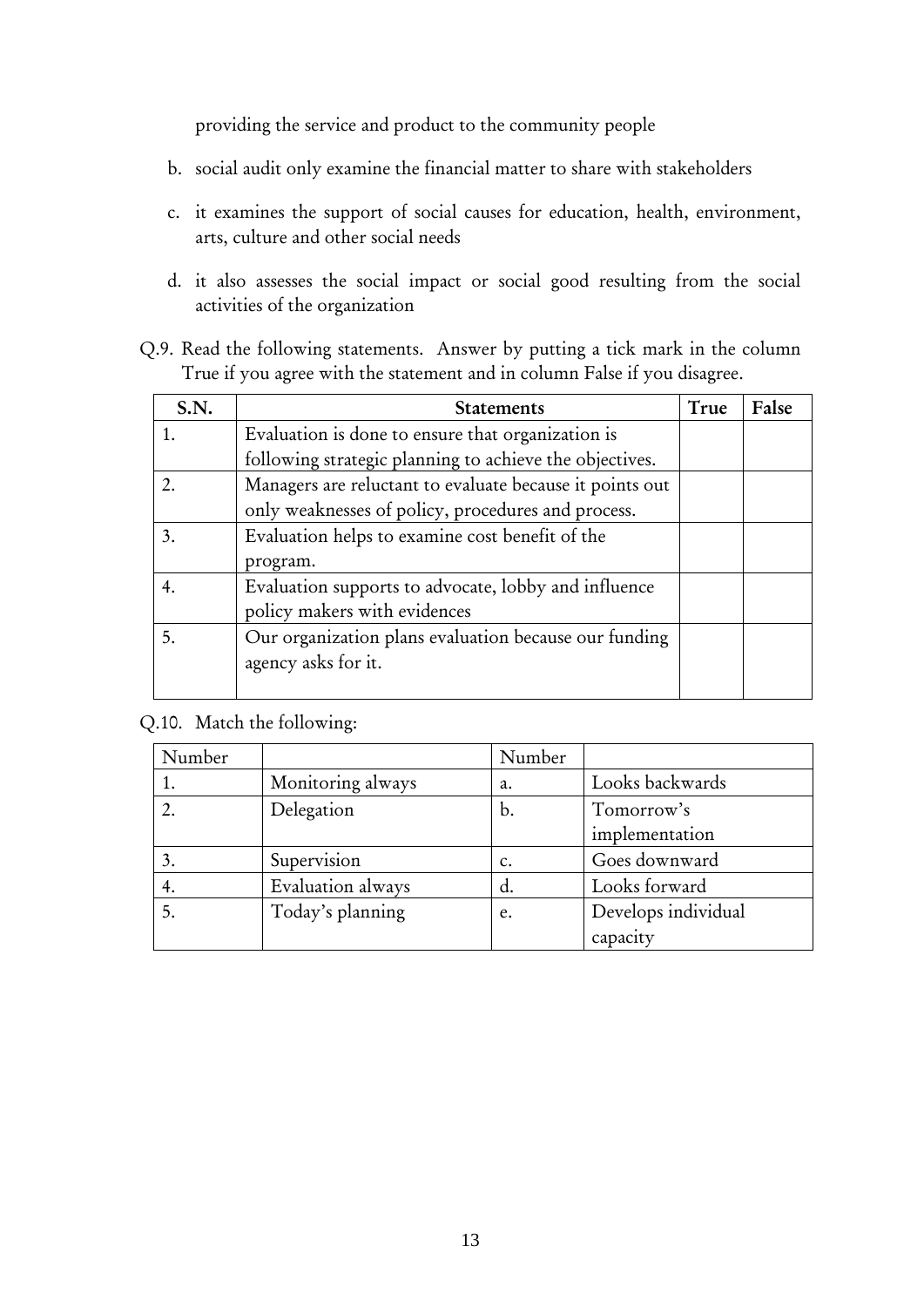# <span id="page-18-0"></span>Planning for Organizational Performance

# Introduction

This unit introduces the concept and methodology of planning for organizational performance, with focus on the participatory process of planning in NGOs. It covers organizational performance planning as a core management function and tool.

# Learning Objectives

After completion of all the activities and study materials of the unit, participants will be able to:

- Describe what is planning and what are the types of plan in organizations and explain why planning is important for achieving and improving organizational performance;
- Organize the process for participatory planning in their organizations; and
- Identify the basic components of a simple organizational performance plan, describe steps of preparing it, and prepare an organizational performance plan in an NGO following a participatory process and methodology.

### Structure and Timing

Activity One: Organizational planning and performance (One and half hours)

Activity Two: Organizing participatory planning process (Three hours)

Activity Three: Preparing an organizational performance plan (Five and half hours)

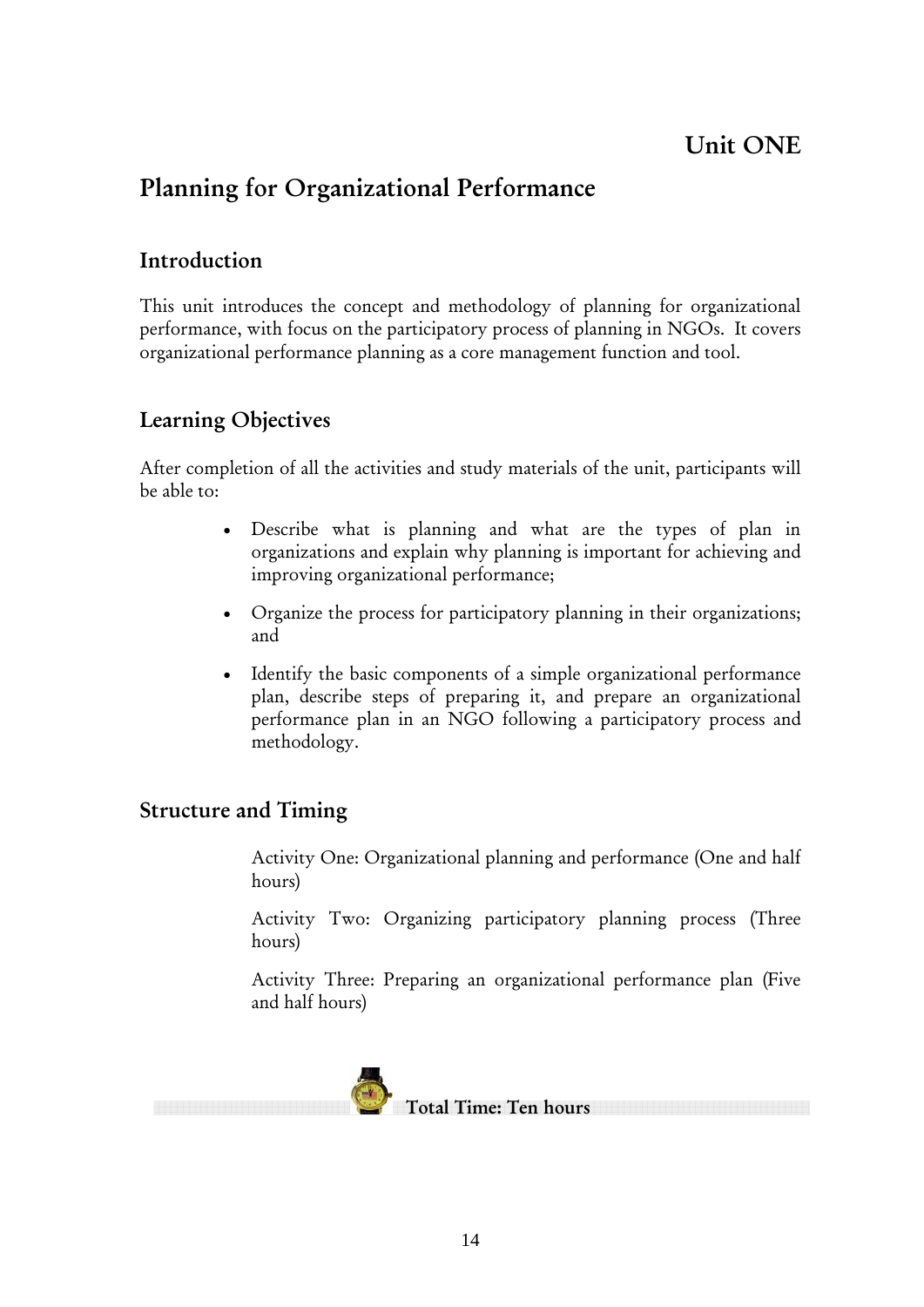<span id="page-19-0"></span>

# ORGANIZATIONAL PLANNING AND PERFORMANCE

*Time:* One and half hour

#### Why do this Activity?

This activity helps to understand what is planning and why is it important in the organisation. It highlights what components are required for organisational planning and different types of plan.

#### Learning Objective

• Describe what is planning and what are the types of plan in organizations and explain why planning is important for achieving and improving organizational performance.

#### How to do the Activity?

Make all necessary preparations before the start of the activity. Open up the activity following the general guidelines for facilitators. Note

#### *Step 1: 40 minutes*

Divide participants into mixed groups of 3-4 persons each. Give them Assignment Sheet 1.1. Ask them to discuss the case *Didi Bahini ko Aawaj* in the groups based on the questions given at the end of the case and to record their findings on chart papers. Ask each group to write statements defining the term planning and to list the main components required for preparing an organisational plan based on the information they generate in group work. Case discussion

Assemble the groups. Have each group present their findings taking their turn. Discuss the outputs of the group work encouraging each group to clarify, comment, and critique each others findings. Plenary

> Using the definitions generated, the groups will share the meaning of planning and its components for organisational plan. The facilitator will show visuals and explain the concept, components and types of a planning.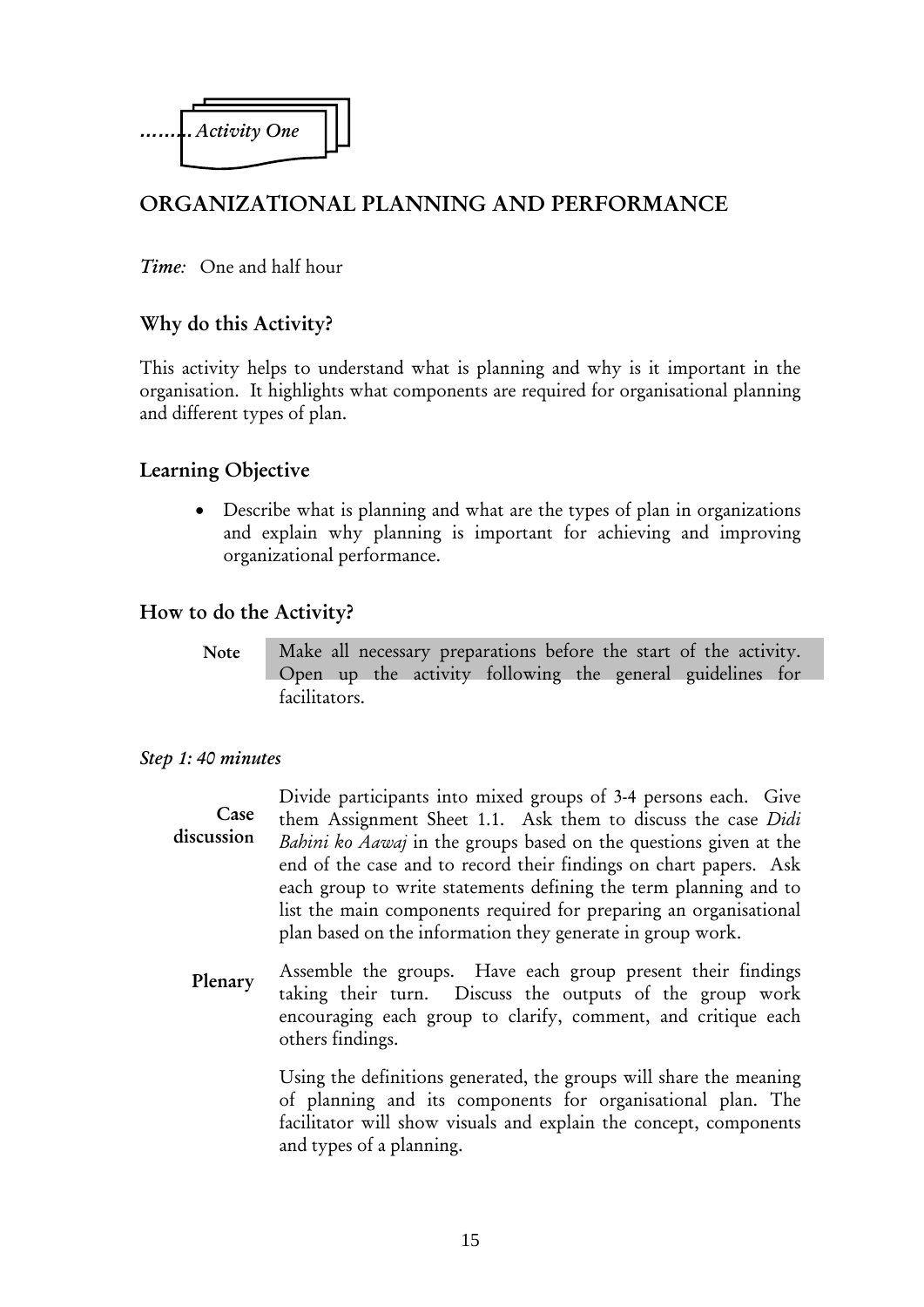Share the model Planning as a Tool for Making Changes (Fig.1 as given in handout) and explain the linkages among situation analysis, planning and expected changes. Presentation

Ask to participants about types of plan and explain the various types of plan as given in handout showing visuals. Relate them to the plan participants prepare in their organizations.

#### *Step 3: 25 minutes*

Ask participants to sit with less familiar friends and discuss on "Why planning is important in organisation?" Give clue that it is equally important in personal life, family life and professional life. But here we will be focusing in organizational plan. After ten minutes the facilitator will list down the points on Newsprint and share some importance from handout. Pair Discussion

Conclude the activity with summary of key learning points. Assess the learning of participants by asking questions randomly about the key contents covered in activity one...

#### *Time out*



*Materials* 

- Chart papers, markers, flipchart board, white board, overhead projector and transparencies of visuals.
- Copies of handouts for each participant.
- Copies of assignment sheets for each participant.



- Handout 1.1: Planning for Organizational Performance
- Assignment 1.1: Case- "Didi Bahini KO Aawaj"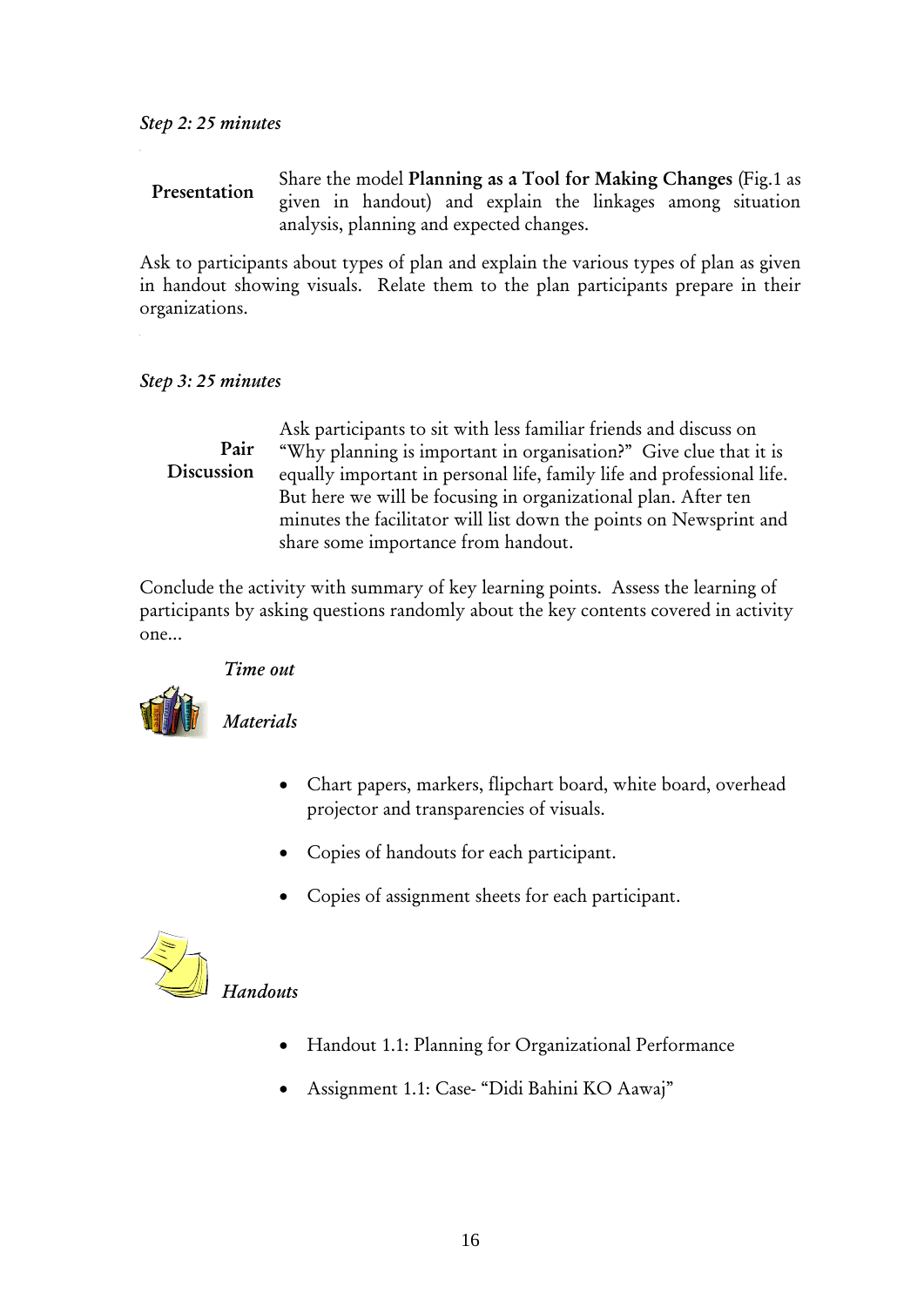# <span id="page-21-0"></span>Handout 1.1

# Planning for Organizational Performance

All organizations and their leader managers have some kind of vision of a future they want to realize. For example, the vision of Bikas, an NGO, is "creation of a prosperous and inclusive society". In order for this vision to become a reality, the functions, programs, services, and resources of Bikas must be planned well. Like Bikas, all organizations need planning for achieving their vision and fundamental purpose.

# What is Planning?

Planning is a universal human function. Most individuals and groups make some sort of plans to conduct various aspects of their lives. Farmers, for example, decide in advance what they will sow in the next farming season and how they will harvest the crop. Even a housewife has some kind of rough estimates as to how she will run the household affairs in the coming months. In this sense, planning is deciding in advance what is to be done and how, when, where and with what resources it is to be done. Planning, in very simple terms, involves making implementation decisions before implementation. When a group of volunteers determine five activities they want to carry out for raising health awareness of families in a community in the next six months, they have prepared a plan for themselves.

In an organizational setting, planning is more comprehensive and systematic. As stated in Module One, planning is a critical function of managing organizations. It helps manage an organization by creating a framework for achieving the organization's objectives effectively. The framework involves two decisions: the goal or objective itself and the way of achieving it. As a managerial function,

| Planning involves                                                      | organizational<br>planning<br>encompasses defining<br>the                                                     |
|------------------------------------------------------------------------|---------------------------------------------------------------------------------------------------------------|
| Assessing present situation<br>and<br>anticipating future conditions   | organization's objectives or goals,<br>determining the means (strategies,<br>actions and resources) for       |
| Defining objectives to achieve                                         | achieving them, and developing a<br>specific and sequential outline of                                        |
| Determining<br>$\sigma$<br>means<br>ways<br>or<br>achieving objectives | steps that integrate all of them in<br>some logical way.                                                      |
| Determining resources for achieving<br>objectives                      | The example of Bikas illustrates<br>this concept of planning. In order                                        |
| Integrating them all in a rational<br>framework                        | to realize its vision of prosperous<br>and inclusive society, Bikas has set<br>the building and strengthening |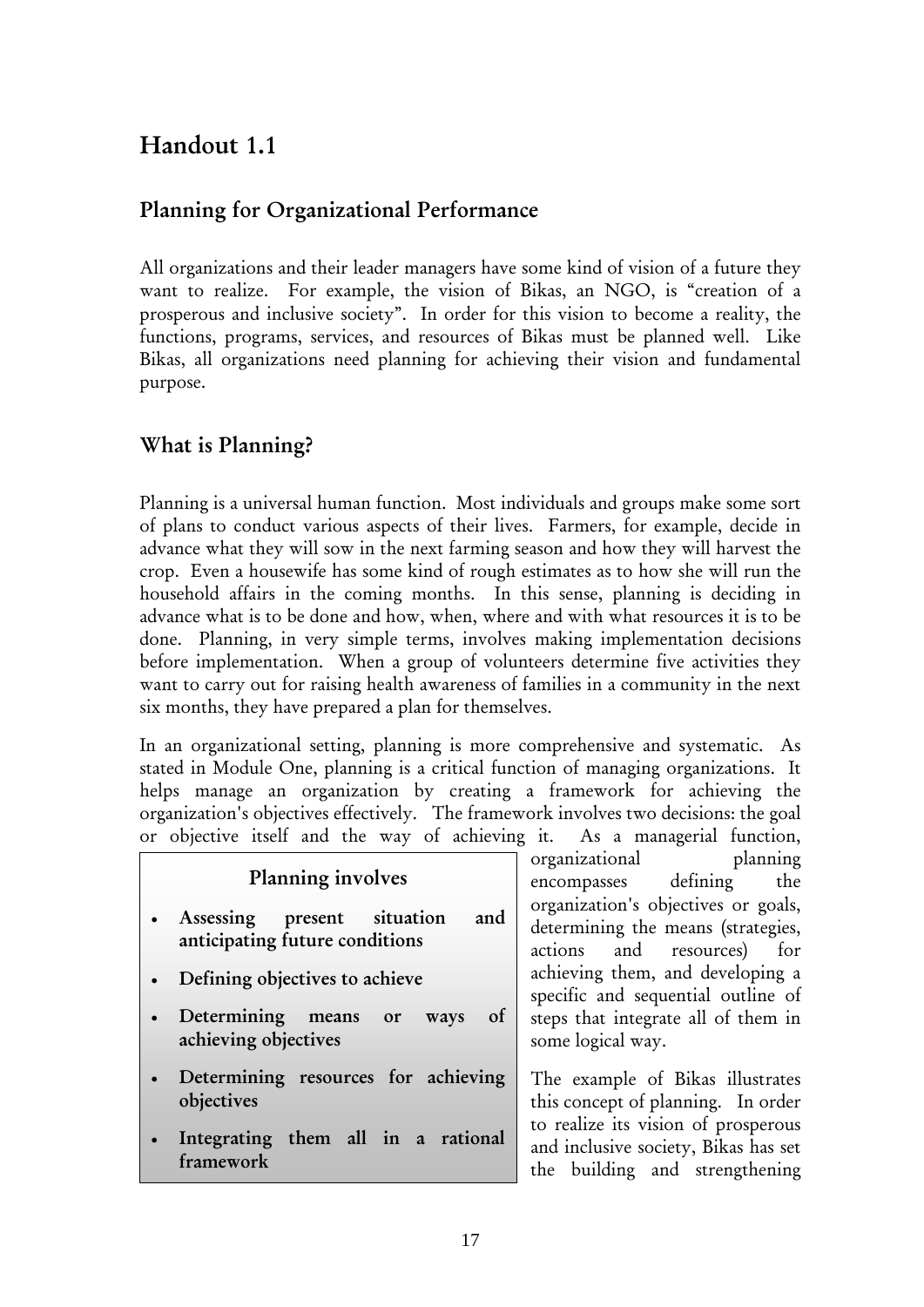sustainable institutional and community level initiatives for economic development through partnership at all levels as its basic goal. One of its strategies to achieve this goal is to promote organizational development and better management practices among groups or organization working for community level economic development. For implementing this strategy, Bikas has identified a series of management training and management support systems as the core activities. Similarly, it has identified the financial, logistic and human resources that would be necessary for implementing them. It has a three year outline of actions for implementing them by integrating objectives, activities and resources in a logical frame model. These activities show that Bikas is engaged in the planning process. The final outcome of the process is its three year plan.

Though planning in organizations basically involves deciding the goals to achieve and determining the means for doing it, the actual process of planning requires making a number of decisions or addressing several issues. For example, in order to decide what the organization wants to achieve and how it wants to do so, it should assess the present situation in its external environment and within the organization. It should anticipate or project the likely situations both internally and externally. It should also make some assumptions about the conditions that will prevail as it implements its plan. Importantly, the organization should develop and evaluate alternatives for making planning decisions (e.g. which objective or action to choose) and establish best integration between them (e.g. objective and activity or activity and resources).

Organizational planning is thus a rational process of deciding or addressing the following issues:

- Where is the organization now? Situational analysis
- Where does the organization want to be in future? Objectives determination
- How it is going to get there? Strategy and actions development
- How will it resource the implementation of the actions? Resource determination
- How will all the above elements be coordinated? Implementation framework development

When all these issues are addressed, an organization will have a clear directional framework. Planning bridges the gap between where it is at present and where it is going to be in the future, and how. Planning links the organization with its future. Hence, it is a critical management tool for realizing the vision of the organization. This is illustrated in Fig. 1.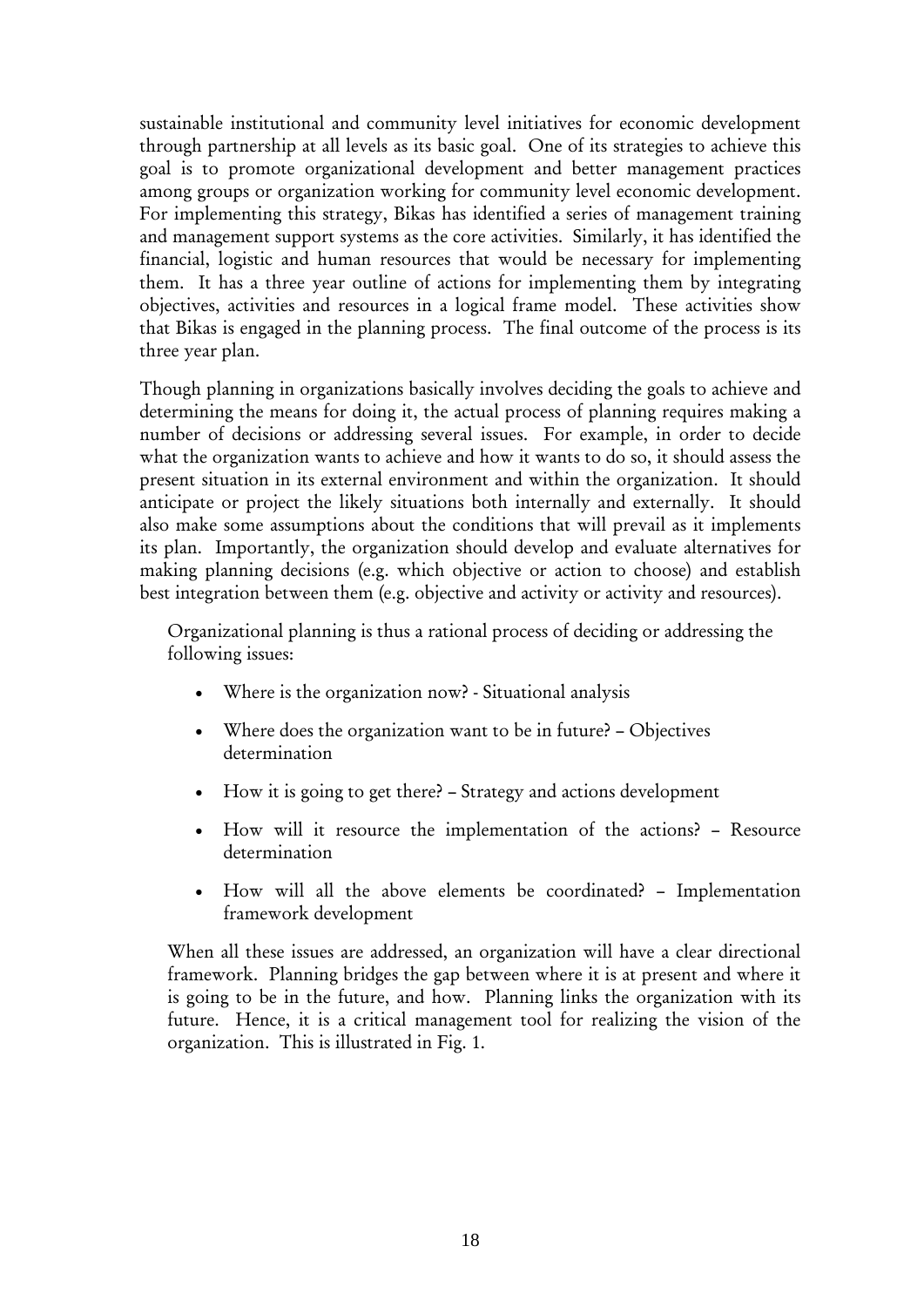

*Fig. 1 Planning as a Tool for Making Changes*

Planning is, however, not sufficient for performance or results. It needs to be implemented properly. It should be continuously monitored to put it on course, and periodically evaluated for assessing whether and to what extent the planned objectives have been achieved. In this sense, planning is a part of the total organizational management function. But it is the primary management function that leads to and paves the way for the other functions. A proper integration of all these functions is necessary for effective management of the organization.

### Types of Planning

Planning may be informal or formal. All managers engage in planning, but it might be only an informal plan they make. In informal planning, a detailed exercise is not done to assess the situation and to determine the objectives and means of achieving them. The plan is not often written down, and the objectives and means are also not shared with others in the organization. It is simply a mental picture of what the concerned manager wants to achieve. This describes the planning process in many small organizations.

In formal planning, detailed exercise is carried out to analyze the situation. Specific objectives are formulated for a fixed period of time. Specific action programs exist

for the achievement of these objectives. They are committed to writing and shared with other organizational members. For effective use of the planning function, it is necessary for organizations, including NGOs, to have a formal planning system in place.

From the perspective of time frame and the

Types of Planning

- Formal and informal
- Strategic and operational
- Participatory and top-down

issues covered, planning may be categorized as strategic or operational. Strategic planning covers the overall organization and a longer time frame - three to five years. It basically establishes overall objectives and directions of the organization and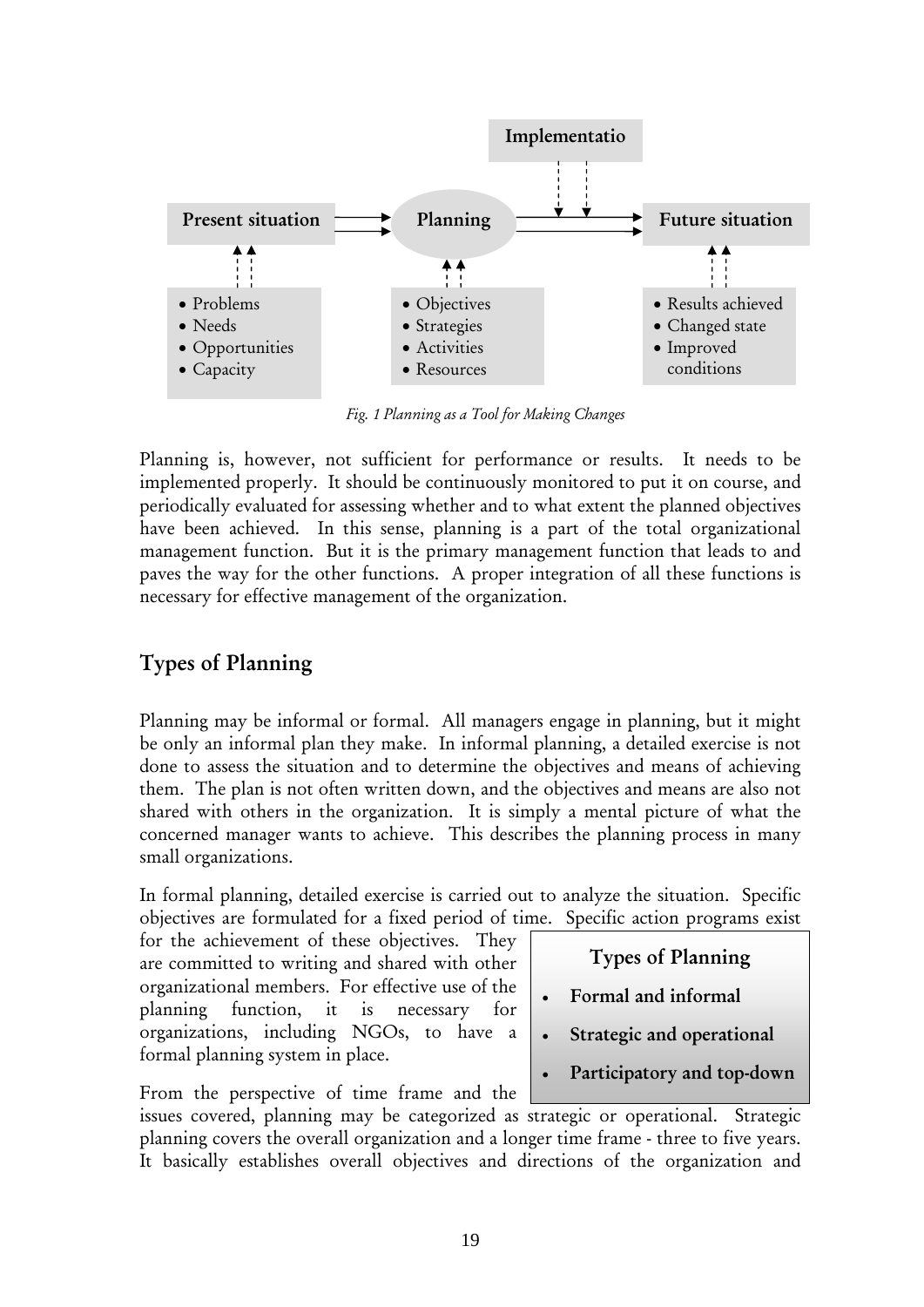positions the organization in terms of its environment. It addresses the issues of substantial importance for achieving an organization's vision. Strategic planning is particularly important when the context of environment within which the organization is operating is changing and the organizational vision is ambitious requiring carefully crafted strategies to achieve them. Operational planning specifies details on how overall objectives are to be achieved. It covers a short period of time – up to one year period – and identifies the targets, details activities to be carried out, and specifies the resources and responsibilities for their implementation.

Operational and strategic planning are, however, not mutually exclusive. They differ in terms of the level of details and the time frame with operational planning describing targets and actions in greater details for a shorter period of time. A better approach would be to combine them by first preparing a strategic plan and then breaking the plan down to operational plans.

Another way of looking at planning is to identify where it originates and who are involved. If a plan is prepared at the top in the organization without the involvement of others who are involved in its implementation, it is called top- down planning. On the other hand, if stakeholders, including those who are involved in plan implementation, participate in the process of planning, it is called participatory (bottom-up) planning. Obviously, participatory planning is superior to top-down planning as it reflects the true needs and problems, generates ownership, and utilizes collective judgment and capacity.

What type of planning works best for an organization? The nature of planning that is effective varies across situations. Generally speaking, a formal participatory planning at both strategic and operational levels is what NGOs need in order to achieve their vision and purpose.

# Importance of Planning

Why planning is needed in the first place? Planning gives direction to all organizational members and establishes coordinated efforts. When all organizational members know where the organization is going and what they must contribute to reach the objective, they can better coordinate their activities, cooperate with each other, and work in teams. A lack of planning can foster unfocused and

#### Why Planning?

- Provided direction and coordination
- Facilitates control
- Reduce uncertainty
- Promotes efficiency

uncoordinated efforts, and it prevents an organization from moving efficiently towards its objectives.

Planning establishes objectives or standards that facilitate control. If we are unsure of what we are trying to achieve, how can we know whether we have achieved it? In planning, we establish the objectives. In the controlling function, we compare actual performance against the objectives, identify any deviations, and take the necessary corrective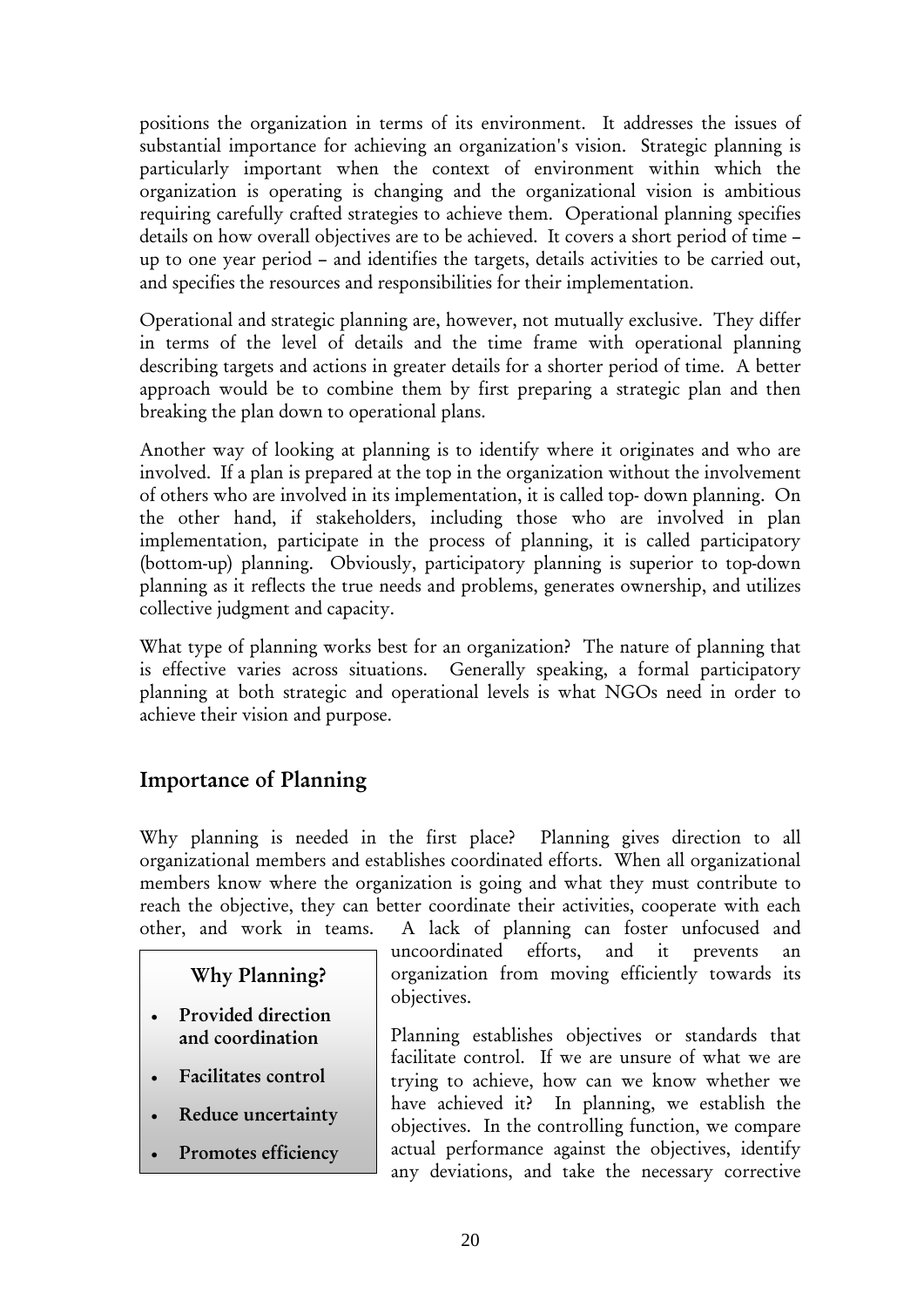actions. Without planning, there can be no control.

Planning reduces uncertainty. While planning, managers need to look ahead, anticipate change, consider the impact of change, and develop appropriate responses. Through these actions, the uncertainty associated with future can be greatly reduced.

Finally, planning promotes efficiency by making rational choices of activities and resources in relation to the objectives. It also reduces overlapping and wasteful activities as they are uncovered at the time of planning before implementation.

# Planning and Organizational Performance

Probably the most fundamental issue regarding planning would be whether planning can be associated with better performance. Improvement in performance should be the fundamental justification of planning in organizations. Do organizations and managers who plan outperform those who don't? Available evidence suggests a positive answer, but this should not be taken as the universal rule. While planning has been found to have substantial positive effect on performance, we can't say that organizations that formally plan always outperform those that don't.

Reviews of the studies on the relationship between planning and performance in the profit sector present the following conclusions. First, generally speaking, formal planning is associated with improved performance measures such as higher profits and higher return on assets. Second, the quality of the planning process and the appropriate implementation of the plans contribute more to achieving high performance than does the extent of planning. Lastly, if planning does not lead to high performance, it is typically the environment which is more responsible for it.

Similar studies in the non-profits are not available. But the findings of the profit sector might as well be true for non-profits. This means that for enhanced performance of non-profits, planning is important.

Despite the value of planning, many NGOs in Nepal do not engage in systematic planning process. This may account for a general trend of low performance of nonprofits. It is not so much the extent of planning in NGOs but the quality of the planning process and the appropriate implementation of the plans that are important for improving their performance.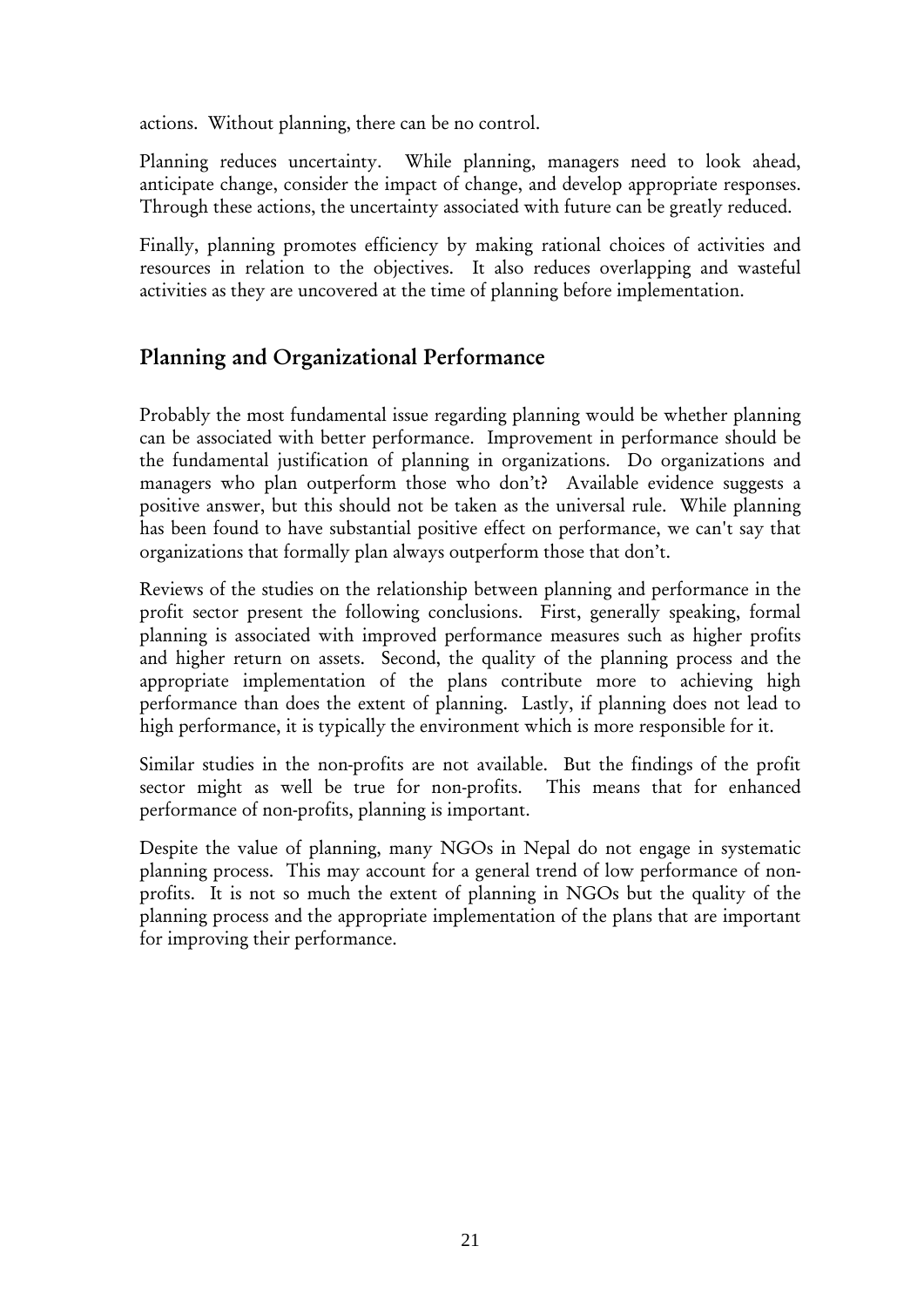## <span id="page-26-0"></span>Case: Didi Bahini ko Aawaj

A group of women of Putali Bazar Municiality of Syanja District realized different issues of local women from observation and their own experiences. They identified various issues of women like over work, poor education, domestic violence, legal problem, poor health and no participation in decision making process. They started discussing among themselves and gradually drew the attention of other women near by VDCs. They decided to work together to improve the women's status in the community. Most of the women had good intention and ready to work in this field but they did not have idea how to do, what to do, what is required to work in social sector. The initiator Ramila Pradhan consulted some layers and Human Rights specialists and asked how to proceed. The layers and human rights specialist advised her to form an organization (NGO) and get registration from District Administration Office.

Ramila was active to get things done. In consultation with other colleagues she coined the name of their organization "Didi Bahini Ko Aawaj". It took couple of weeks to get registration. They could not start any piece of work in the community because they were not clear on what is the objective of the organization, what is required for running the organization, how to serve to the women community. Some of the members who were very excited and encouraged during the inception time started paying low attention towards the newly formed organization. The frequency of gathering and discussion was going low. Ramila was worried on how to go ahead. She got suggestion from one of her relatives to have a planning meeting among the members. So she organized a three day planning workshop of the executive and general members. The workshop was facilitated by a planning expert.

Now that planning expert is in your group and there is one Ramila in each group and others are executive and general members. Suppose you are in the planning workshop, imagine that you are actively participating in the workshop, listening and contributing to get something significant and to take your organization forward. Remember the workshop environment and discuss on the following questions:

- 1. How do you describe the word planning or how have you understood planning in you language? Have you ever involved in any planning?
- 2. Where and when do we need to plan?
- 3. What components need to be included in planning of the organization?
- 4. How much detail should the planning be? Please select one component and work out detail for an example and experience.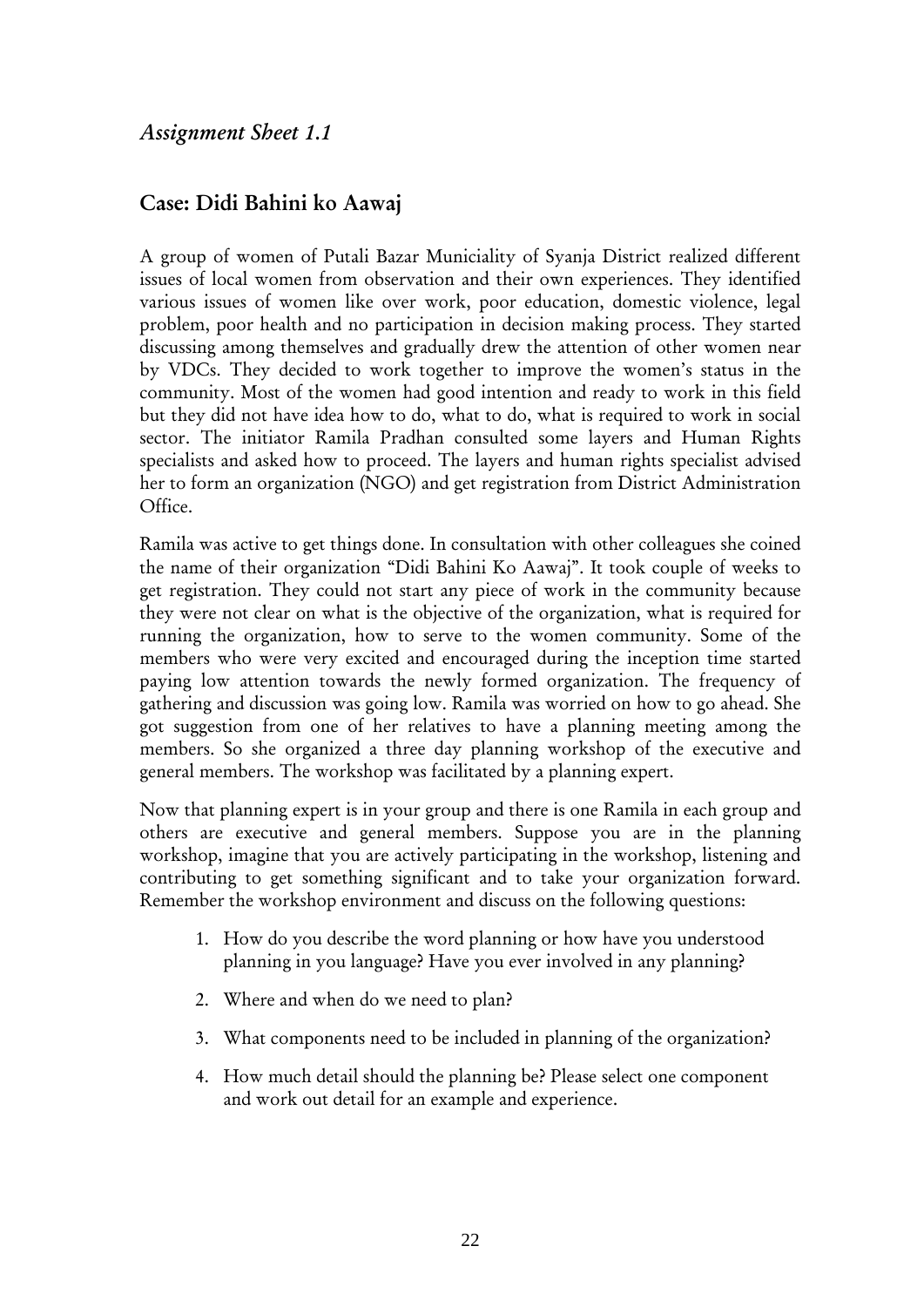<span id="page-27-0"></span>

# PARTICIPATORY PLANNING PROCESS

#### *Time:* Three Hours

#### Why do this Activity?

This activity helps to enrich the planning vocabulary. It supports to understand different style of planning and focuses on participatory planning. It also highlights the importance of participatory planning in the organization and explores the present practice of planning process, system and mechanism to have participatory planning in the organization.

#### Learning Objective

• Organize the process for participatory planning in the organizations.

#### How to do the Activity?

Make all necessary preparations before the start of the activity. Open up the activity following the general guidelines for facilitators. Note

#### *Step 1: 30 minutes*

Ask participants to be in small groups of three each. Distribute metacards with written planning vocabularies and let one member from each group pick one card. Allow time to discuss in group. Group Discussion

> Each person will explain the meaning of a particular vocabulary. Distribute Handout 1.2 (a) to support the discussion.

*Step 2: 20 minutes* 

The facilitator makes presentation of Planning Cycle from the Presentation Handout 1.2(b) and describes each component with example.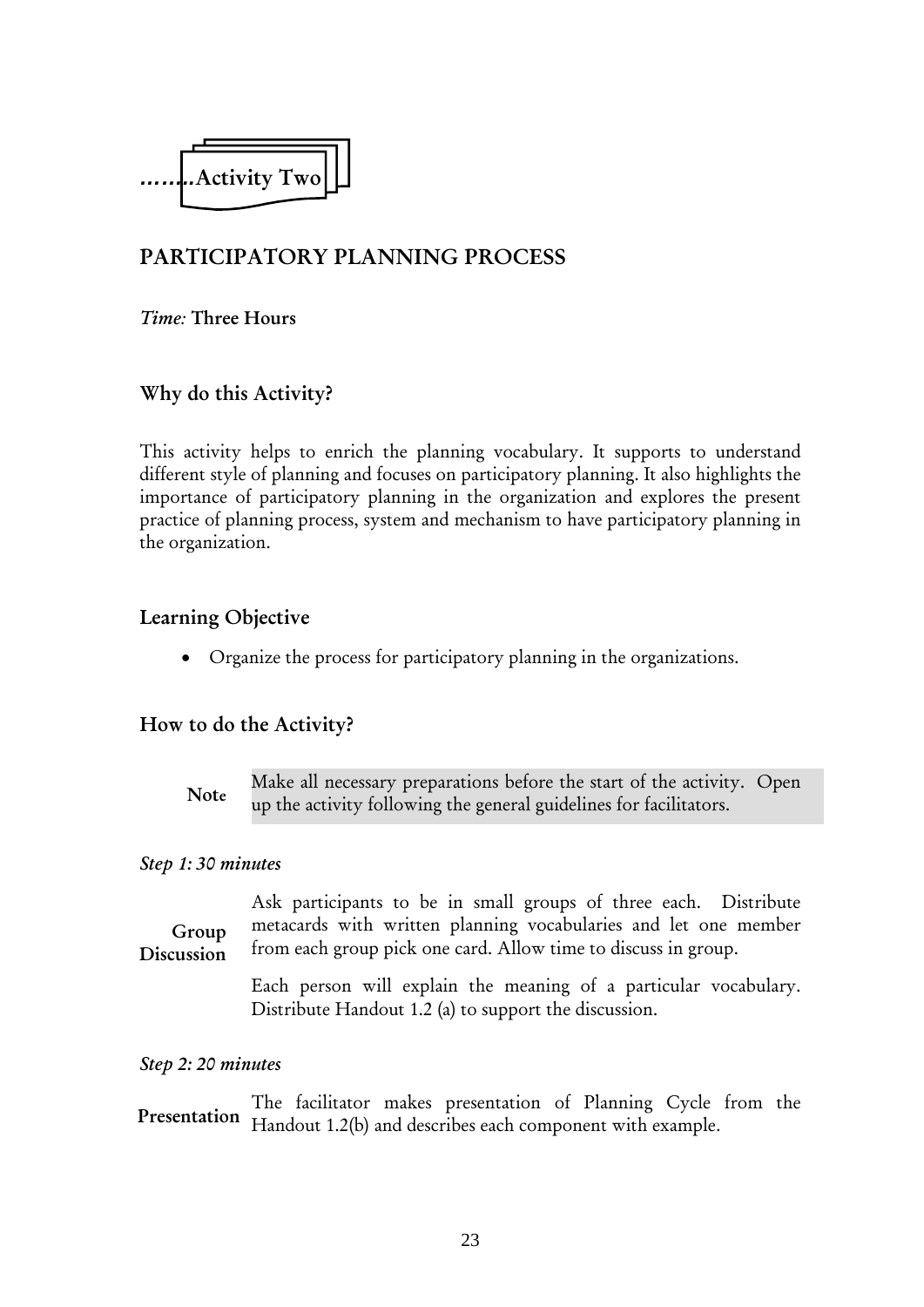#### *Step 3: 20 minutes*

Discussion The facilitator will ask to participants "What is Participatory Planning?" and list down the responses on newsprint or board. Briefly discuss about different process of planning like top down, bottom up and consultative planning. Share the meaning of participatory planning from the Handout 1.2(b).

#### *Step 4: 50 minutes*

Divide participants into four groups. Give Assignment Sheet 1.2 (a) to Group each group as suggested. Ask them to discuss the questions given in the exercise Assignment Sheet based on your experience with planning and participatory planning in your organizations.

Assemble the groups. Have each group share their group work outcomes. Facilitate discussions to draw examples. Share the importance, constraints and considerable factors of participatory planning process as given in Handout using visuals. Plenary

#### *Step 5: 60 minutes*

| Group<br>exercise | Divide participants into their organizational groups. Distribute<br>Assignment Sheet 1.2(b) to each group. Ask them to prepare<br>participatory planning schedule as per their organization's requirement<br>and practice. |
|-------------------|----------------------------------------------------------------------------------------------------------------------------------------------------------------------------------------------------------------------------|
| Plenary           | Assemble the groups. Have each group share their group work<br>outcomes. Facilitate discussions to draw examples. Share the sample<br>schedule from Handout.                                                               |
|                   | Conclude the activity with summary of key learning points. Assess the<br>learning of participants by asking questions randomly about the key<br>contents covered.                                                          |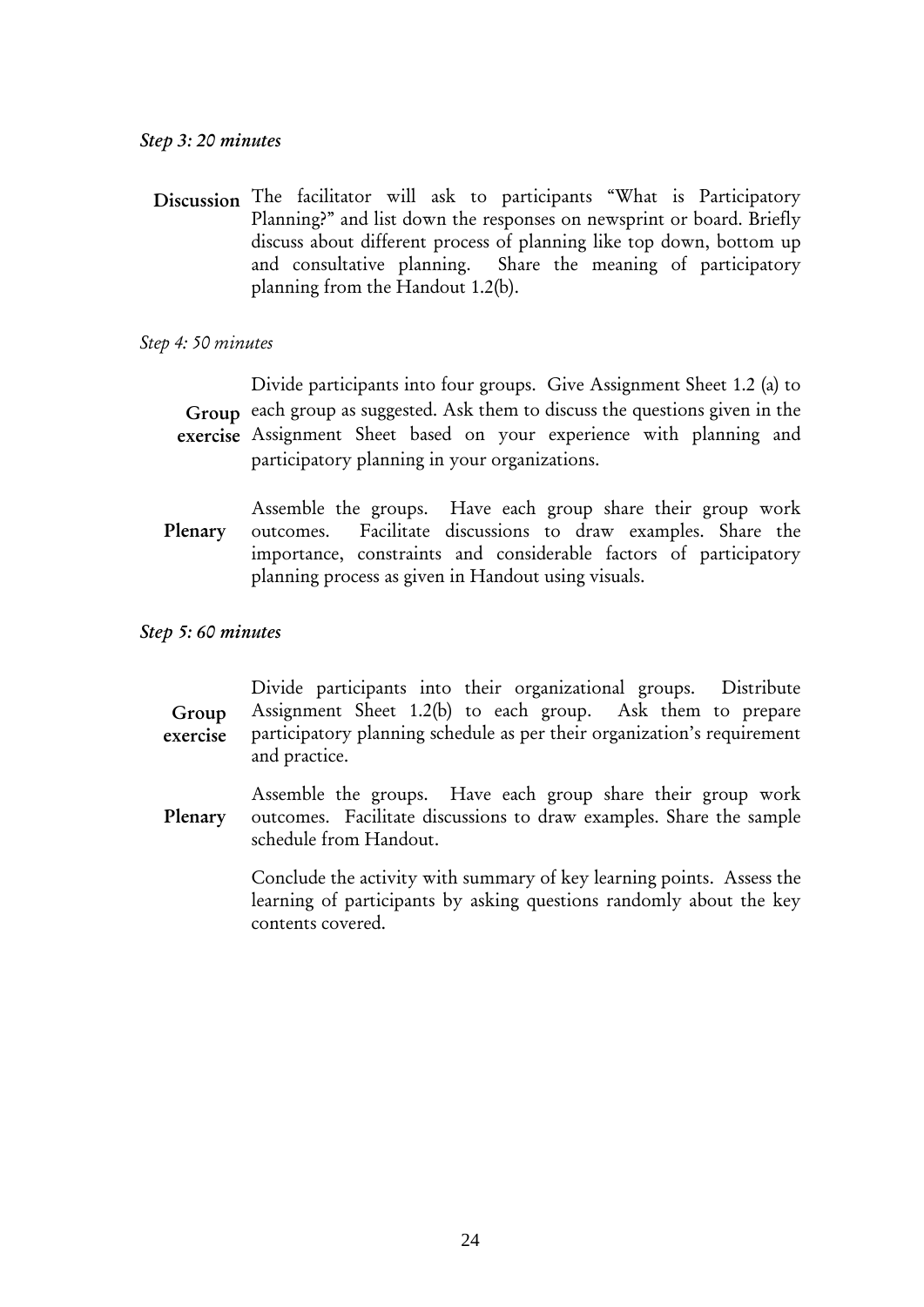

*Time out* 

*Materials* 

- Chart papers, markers, flipchart board, white board, overhead projector and transparencies of visuals.
- Copies of handouts for each participant.
- Copies of assignment sheet for each participant.



# *Handouts*

- Handout 1.2(a): Planning Vocabulary
- Handout 1.2(b): Organizing Participatory Planning process
- Assignment Sheet 1.2(a): Group Discussion Participatory Planning
- Assignment Sheet 1.2(b): Group Work Organizing Participatory Planning Process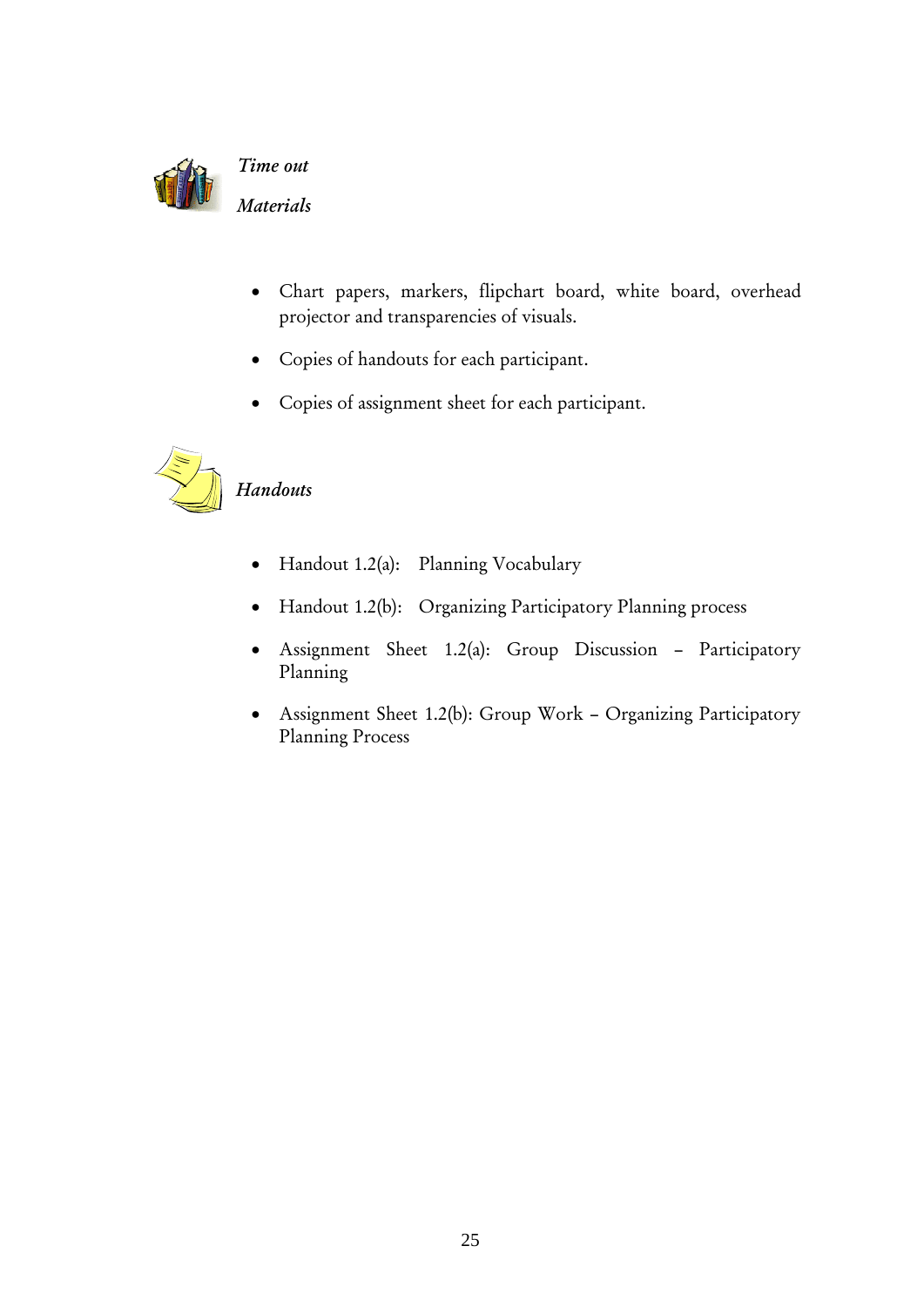# <span id="page-30-0"></span>Handout 1.2(a)

### Planning vocabulary

No matter whether the planning covers the entire organization or its components (a unit, program or function) and what type of planning one is engaged in, the questions one should address in the planning process are the same. However, the terms used to define the responses to these questions vary widely from one organization to another. What one person calls a goal, the next person may call an objective; and what one person calls an objective, the next person may call an activity. Whatever language one uses, the terms should be clearly defined and must respond to the questions listed below. They must be used consistently throughout the planning process.

| Questions                 | Response in the Planning Process                                 |  |
|---------------------------|------------------------------------------------------------------|--|
| What the organization     | The organizational mandate: A requirement placed on an           |  |
| requires to do or not     | organization by its enabling authority that provides             |  |
| to do?                    | legitimacy, authorization or sponsorship for its existence       |  |
|                           | and operation, usually codified in the charter, constitution     |  |
|                           | or policy statement.                                             |  |
| Where are we going?       | The vision statement: A broad statement of the idealized or      |  |
|                           | desired future for the organization and the segment of the       |  |
|                           | environment it intends to serve - a future as seen today.        |  |
| What are we here for?     | The mission statement: A general statement of why the            |  |
|                           | organization does exist - its fundamental purpose of             |  |
|                           | including its<br>basic<br>existence,<br>nature,<br>values,       |  |
|                           | product/service, and targeted group.                             |  |
| What are we trying to     | The goal: A statement of the proposed benefit for the            |  |
| achieve?                  | organization's constituency or the intended change and           |  |
|                           | improvement for its target group as a result of the actions      |  |
|                           | it carries out.                                                  |  |
| How will we achieve       | The strategy: A statement of how the organization's goals        |  |
| it?                       | will be met, that is, which types of intervention methods        |  |
|                           | will help the organization will help fulfill its mission and     |  |
|                           | achieve its goals most effectively and feasibly.                 |  |
| What<br>will<br>each      | The objective: A statement of quantifiable outcome or            |  |
| strategy achieve?         | benefit that is the expected result of implementing a            |  |
|                           | strategy.                                                        |  |
| What activities does      | The activities: A list of interventions or actions which are     |  |
| each strategy call for?   | necessary to accomplish each objective and a work plan           |  |
|                           | that details the activities and the division of responsibilities |  |
|                           | for these activities.                                            |  |
| will<br>What<br>resources | The resource plan: A statement of the resources required to      |  |
| we need?                  | implement the activities with sources specified.                 |  |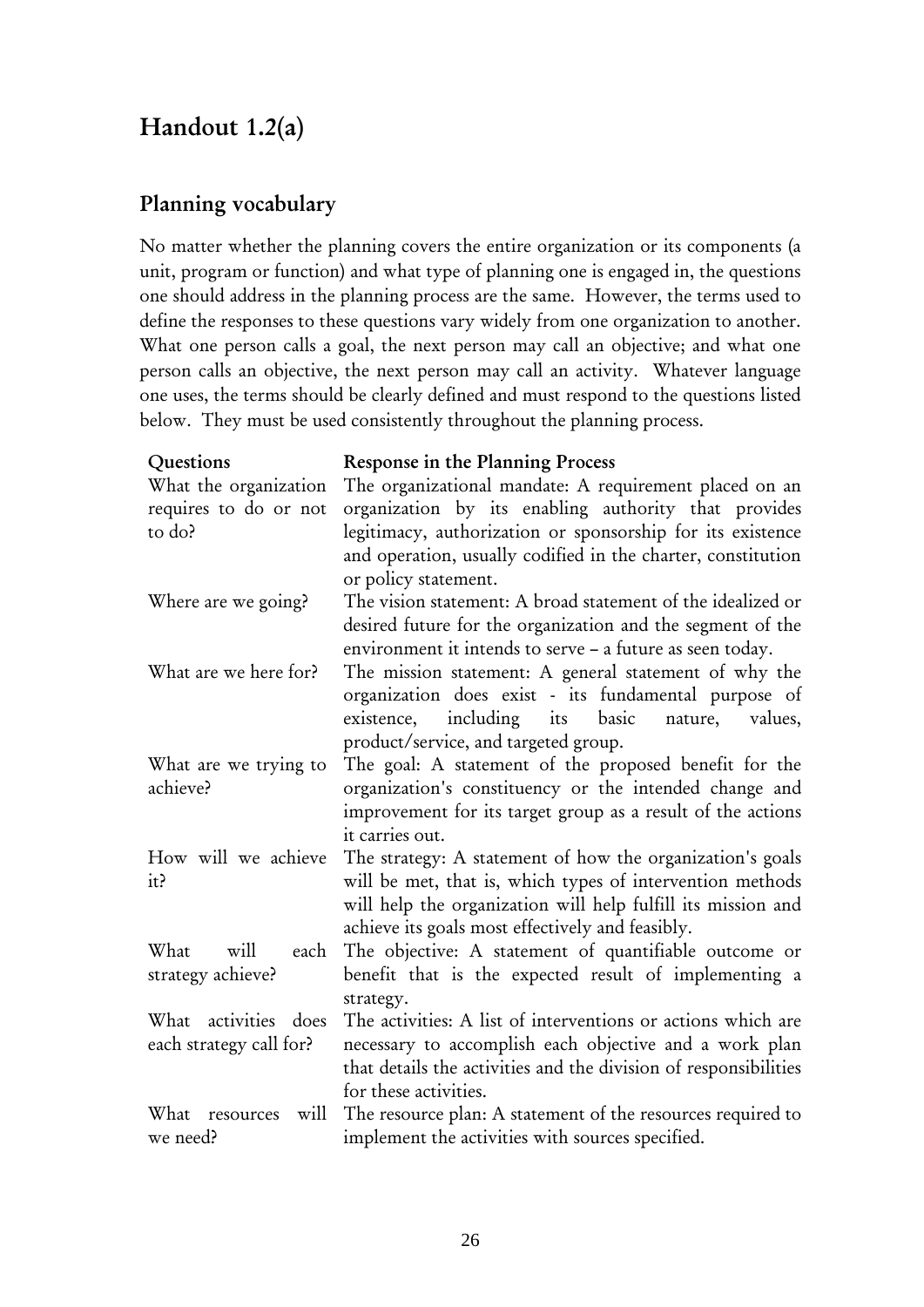# Handout 1.2(b)

### Organizing Participatory Planning Process

As stated in Handout 1.1, the appropriate modality of planning for NGOs, and indeed for most other organizations, is the participatory planning. Hence, it is important for the leader managers of NGOs to be familiar with and develop skills in the process of participatory planning. The effectiveness of the planning process largely depends on how participatory is the process and how the process itself is organized.

#### What is Participatory Planning Process?

Let us first take a look at the planning process. The planning process can best be visualized as a sequence of activities leading to the formulation of plans including the provisions for their monitoring and evaluation to ensure their effective implementation. The sequence is often known as the planning cycle. Fig. 1 shows the planning cycle.



*Fig. 1 Planning Cycle* 

Strictly speaking, the monitoring and evaluation activities are not the part of the planning process; they come later at the time of implementation and afterwards. But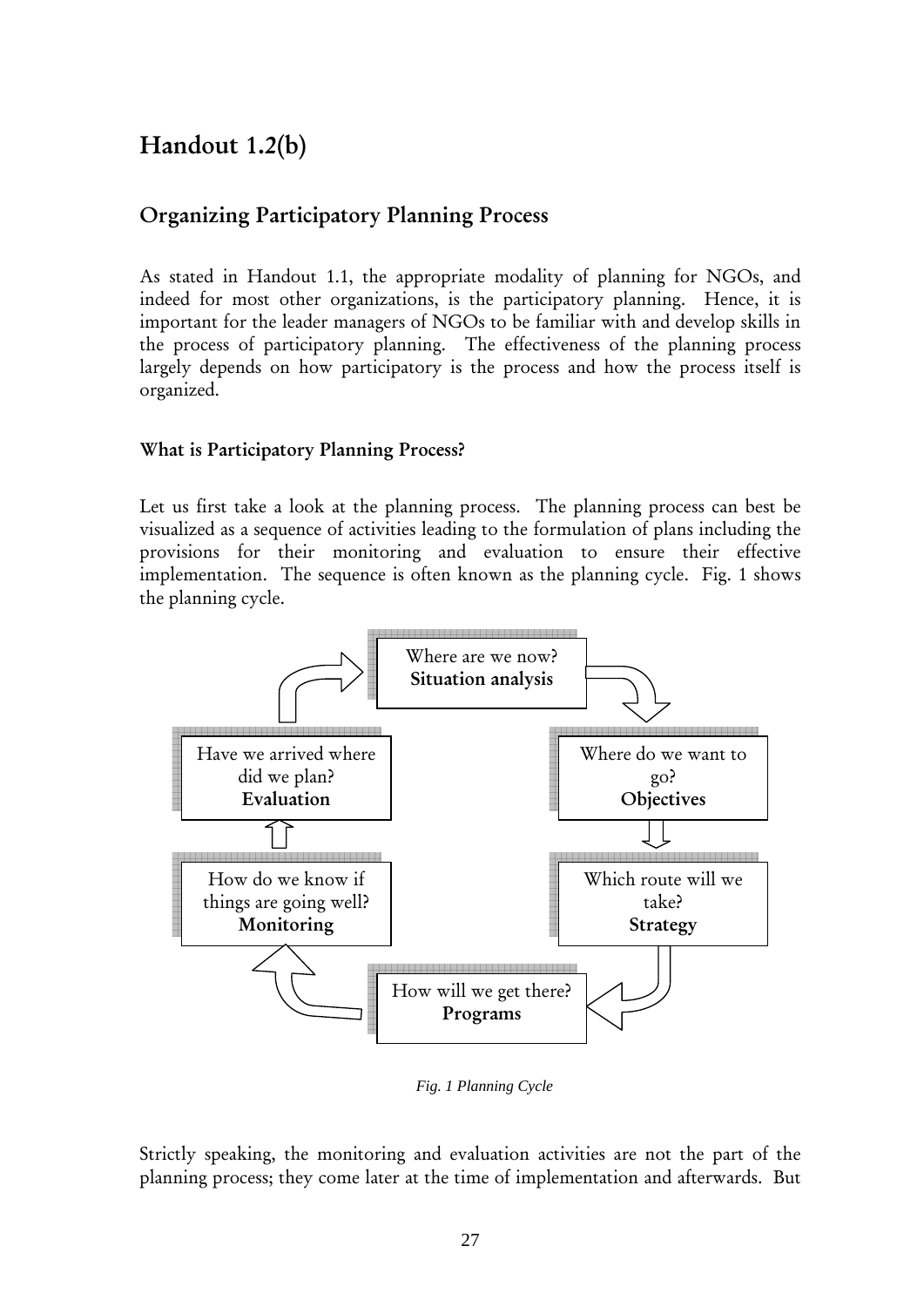the provisions for monitoring and evaluation of the plans should be carefully designed at the time of planning to ensure the effective implementation of the plans. Hence, they are included in the planning cycle.

The planning process becomes participatory when all the concerned persons and groups who implement and/ or benefit from the plans are actively involved in making important decisions at all the steps of the planning cycle. In many organizations, the practice is to prepare plans only by the senior leader managers such as members of the governing boards and senior executives. At the most, they form a planning committee the membership of which again represents only the senior management team. Engaging the outside consultants either as members of the planning team or even independently for the purpose of preparing plans is also not uncommon. In all these cases, the problem is that the beneficiaries

# Participatory Planning

Involvement of beneficiaries and implementers in deciding

- Which problems and needs to address?
- Which objectives to pursue?
- Which strategies to adopt?
- Which actions and methods to employ?
- How to monitor and evaluate the **achievements?**

and the ground-level staff members who are involved in implementing the plans do not have their say and contributions in making planning decisions.

The participatory planning process involves beneficiaries, other stakeholders and all organizational members who are to implement the plans, in deciding the outcomes of the various phases of the planning process. For example, they jointly assess the current situations in terms of the problems, issues, needs, opportunities and capacities of the organization and the communities it serves. They decide the objectives to be achieved and the strategies to be adopted while designing the activities to be implemented. Monitoring and evaluation indicators and measures are also jointly decided.

### Why Participatory Planning?

- Generates commitment and ownership
- Develops better understanding of the plan
- Enrich the quality of plan through wider inputs
- Reflects and responds to the real needs

There are a number of reasons why participatory planning is more preferable to the non-participatory approach to planning. Participation generates commitment and ownership of all the concerned people and agencies, thereby ensuring better implementation of the plan than otherwise. Commitment is generated because participation allows people to understand the rationale, purpose, process and outcomes of the plan and to contribute to their formulation.

Evidence suggests that participation also enriches the quality of the plan because of the use of collective analysis and judgment of all the concerned people rather than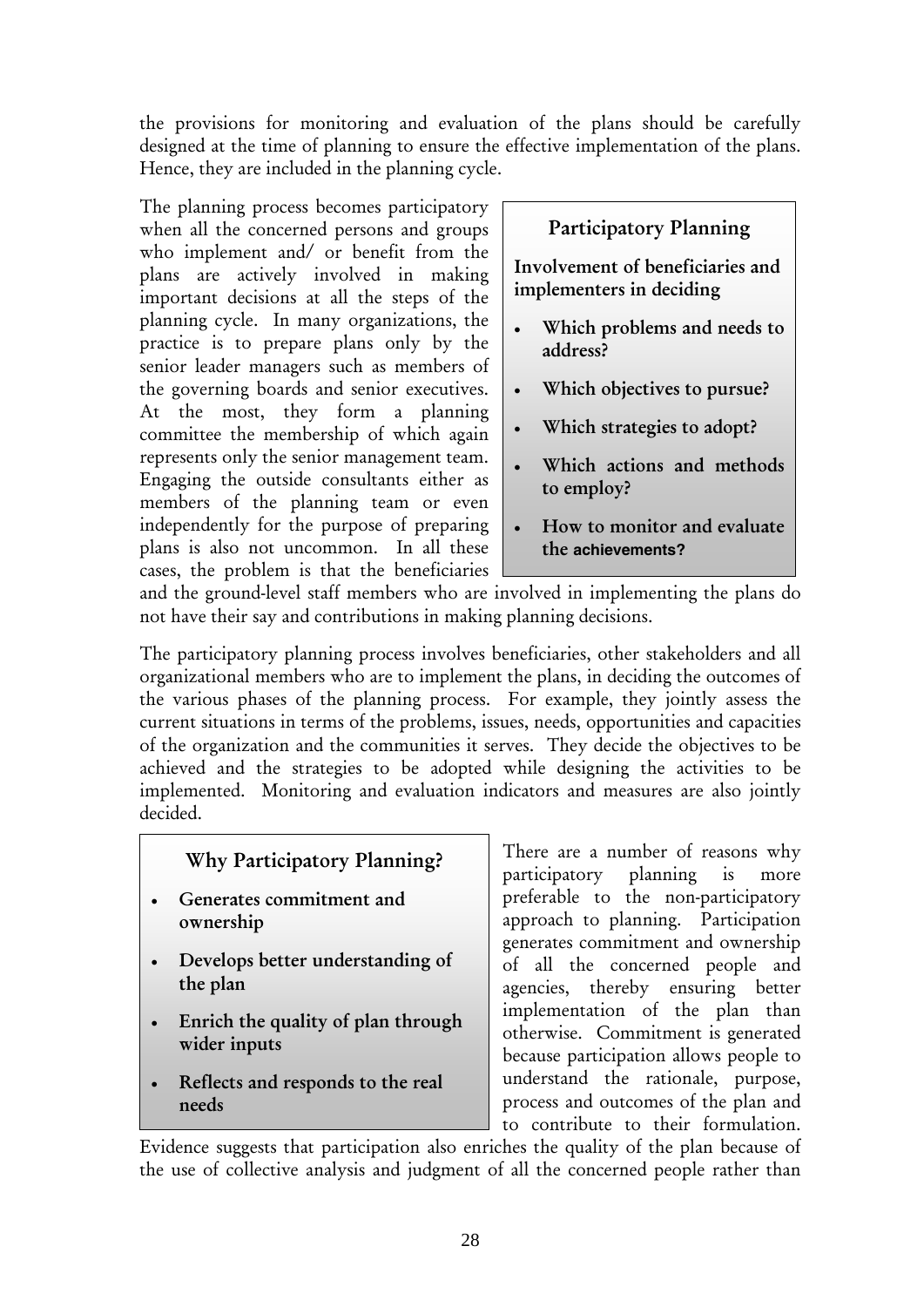that of only a few managers or technocrats. Participatory planning allows for understanding the real needs and problems of the beneficiaries. Hence it reflects and responds to the reality.

#### How to Organize Participatory Planning Process?

In order to derive maximum benefit from the use of participatory planning, the process through which it is prepared should be properly and carefully organized. While the actual process may vary from one organization to another, a typical process of participatory planning in NGOs would involve several actions.

#### Planning Policy, Commitment and Structures

This is the responsibility of the top management (Board and Chief Executive Officer). They must agree on the need for planning and demonstrate enough commitment to be abided by the planning discipline. There is no point in planning if the intention is not to bring organizational and managerial actions within the framework of the plans in use. If there is an agreement on the usefulness of planning, the top management should decide the types and scope of the planning the organization would prepare to guide its actions in future. Here, there are a number of choices, and the top management must be clear as to what kinds of planning exercises would be most appropriate for the organization. The top management must agree and show commitment for using the participatory approach to planning.

Once agreed on the need, type and scope of planning, the next thing to do is the allocation of time and resources for undertaking the planning exercise. Depending on the type and scope of planning as well as the size of the organization and its planning preparedness, the time and resource requirements may widely vary. For preparing the comprehensive strategic planning for a fairly large sized organization may easily take a couple of months. A small organization planning for a year can do the job within a week. With high planning preparedness such as the availability of information and other planning structures like the planning unit, procedures and formats, the actual time and resource requirements can be cut down. If such planning structures are not already in place, it may be a good idea for the top management team to create them for initiating the planning process as an initial step towards organizing participatory planning.

It would be appropriate to formalize this decision at the meeting of the Board. An agenda to this effect could be presented in the meeting and the Board should decide the broad modality of the planning process before the start of the planning exercise. At this meeting the issue of the formation of the planning team should also be decided.

#### Planning Team

Many organizations already have some kind of planning functionaries (e.g. planning unit or committee) in place as a part of their management structures. In any case, most managers have planning responsibility and hence they are engaged in regular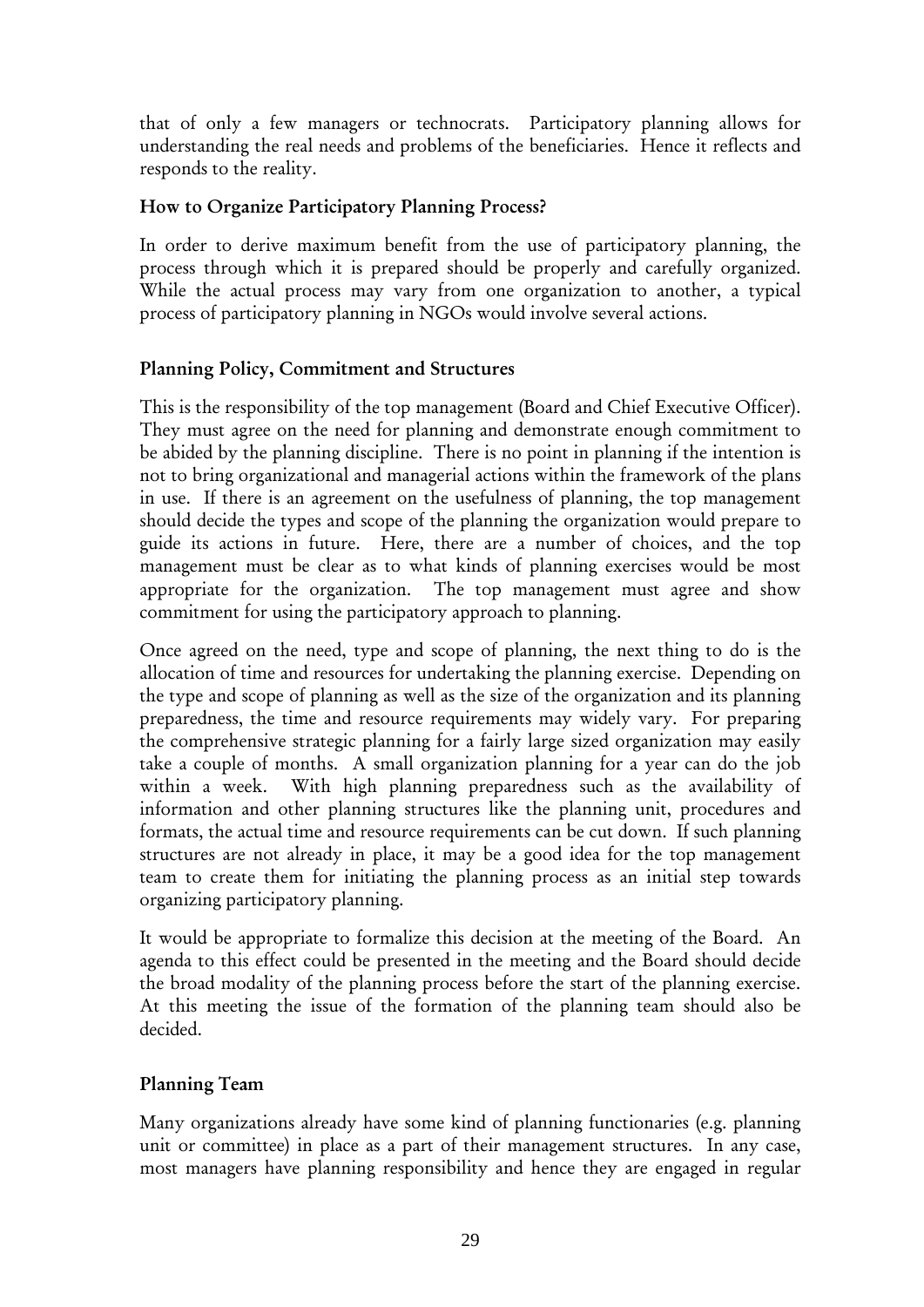planning process. These planning mechanisms would be involved in most planning exercises. However, if a major planning exercise (e.g. strategic planning, long-term planning or even an organization-wide operational planning) is to be carried out in a participatory way, it would be necessary to set up a planning team representing concerned groups of people and agencies. The main responsibilities of the team would be to lead the process of planning in a participatory way using professional and organizational expertise and producing the required plans.

The planning team should consist of one or two board members, chief executive officer, other functional executives, and in-charge of planning unit or committee as well as some representatives of close partner organizations, beneficiaries and other main stakeholders. If required, external consultants with planning expertise and experience may also be inducted in the team to facilitate the technical and behavioral process of planning and producing the final

# Organizing Participatory Planning

- Develop planning policy, commitment and structure
- Set up a planning team
- Prepare planning methodology and schedule

documents. But the emphasis should be on developing and using in-house planning capability in the long run.

The board should prepare and formally assign a Terms of Reference (ToR) to the planning team including the broad guidelines, procedures and time frame for the entire exercise with stress on the need for making the process as much participatory as possible. If necessary, the team should receive and organize orientation on the planning process and participatory techniques. This would be the responsibility of the external consultant or the experienced members of the team.

#### Planning Methodology and Schedule

One of the first tasks of the planning team would be to meet and agree on the participatory planning methodology to be followed for preparing plans for the organization. Participatory planning requires the involvement of a large number of concerned people and agencies at the various steps of information collection, analysis and decision process. For this, various participatory techniques would be necessary. For example, participatory field works and documents reviews are necessary for data collection and compilation. Similarly, participatory review and decision making meetings and workshops are necessary for problem, need and capacity analysis, objectives and strategies formulation, and programs and activities development. These activities should be scheduled with appropriate timing and procedures.

A sample participatory planning schedule is given in Table 1, which should be adapted to suit the conditions and requirements of each organization.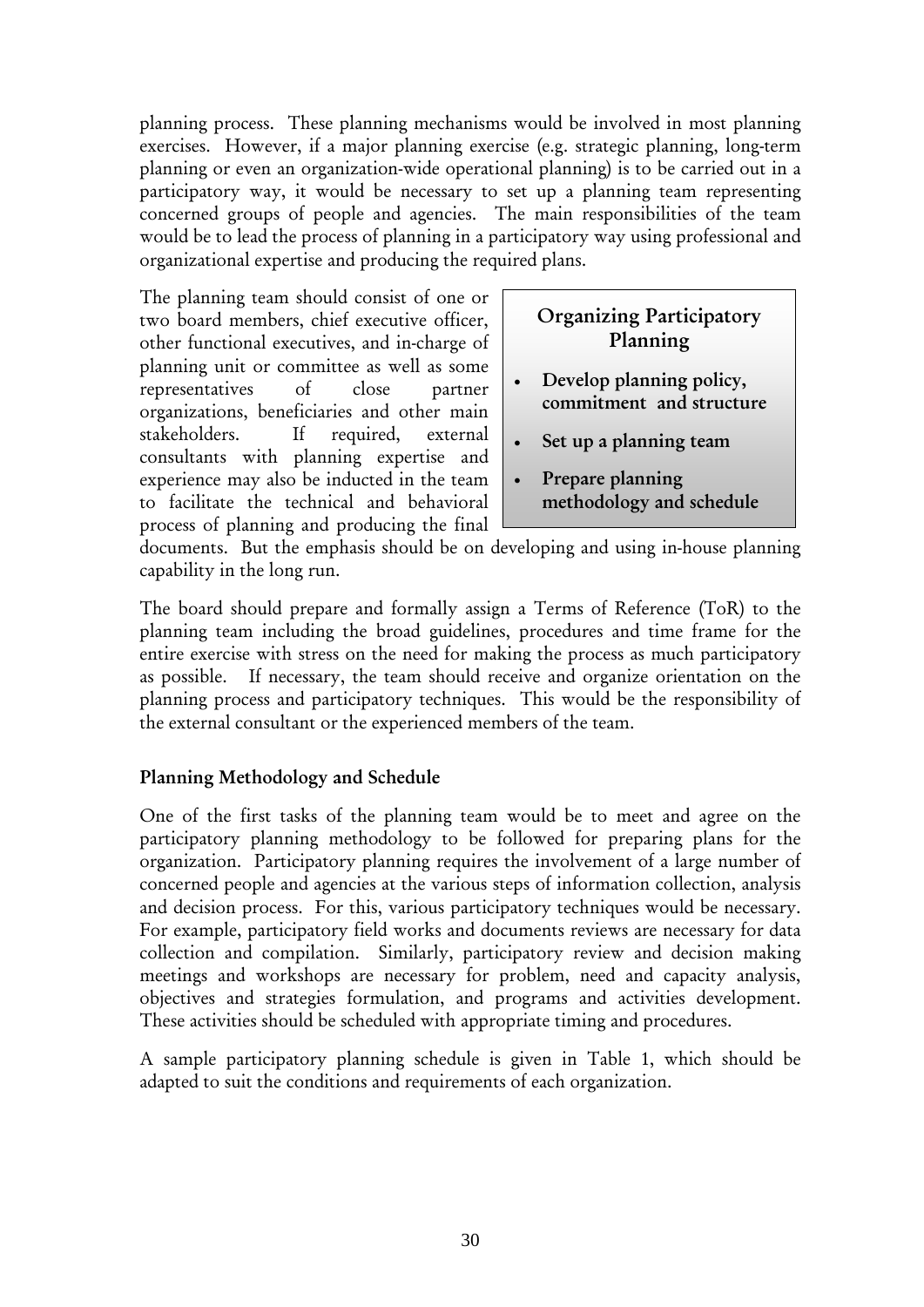| Steps in planning               | Participants                            | Time             | Activity   |  |
|---------------------------------|-----------------------------------------|------------------|------------|--|
| Review of the existing plans    | Top management, concerned               | Jan <sub>2</sub> | Review     |  |
| their<br>and<br>progress<br>(ii | staff members, beneficiaries,           |                  | meeting    |  |
| applicable)                     | partners                                |                  |            |  |
| of<br>the<br>Review             | Top management, concerned               | Jan <sub>2</sub> | Review     |  |
| organizational<br>vision,       | staff members, beneficiaries,           |                  | meeting    |  |
| mission and strategies          | partners                                |                  |            |  |
| External situational analysis   | Top management, concerned               | $Jan 7 - 14$     | Survey     |  |
|                                 | staff members, beneficiaries,           |                  | Workshop   |  |
|                                 | partners                                |                  |            |  |
| Internal situational analysis   | Top management, concerned               | Jan 14 – 17      | Workshop   |  |
|                                 | staff members, beneficiaries,           |                  |            |  |
|                                 | partners                                |                  |            |  |
| situational<br>Sharing of       | Top management, concerned               | Jan 20           | Meeting    |  |
| analysis findings               | staff members, beneficiaries,           |                  | Workshop   |  |
|                                 | partners                                |                  |            |  |
| Prioritization of problems,     | Top management, concerned               | Jan 20           | Meeting    |  |
| needs and issues                | staff members, beneficiaries,           |                  | Workshop   |  |
|                                 | partners                                |                  |            |  |
| Establishment of long-term      | Top management, concerned               | $Jan 22 - 23$    | Planning   |  |
| goals, strategies, objectives   | staff members, beneficiaries,           |                  | Workshop   |  |
| and programs                    | partners                                |                  |            |  |
| Estimation<br>of<br>resource    | Top management, concerned   Jan 22 – 23 |                  | Planning   |  |
| requirements<br>and             | staff members, beneficiaries,           |                  | Workshop   |  |
| availability                    | partners                                |                  |            |  |
| Preparation of program/         | Top management, concerned               | Jan $26 - 28$    | Planning   |  |
| functional targets, activities  | staff members, beneficiaries,           |                  | Workshop   |  |
| monitoring<br>and<br>and        | partners                                |                  |            |  |
| evaluation procedures           |                                         |                  |            |  |
| Preparation of<br>detailed      | Top management, concerned   Jan 30 - 31 |                  | Meetings   |  |
| work plans                      | staff members                           |                  |            |  |
| Preparation<br>of<br>operating  | Top management, concerned               | Feb. 3 -5        | Meetings   |  |
| budgets                         | staff members                           |                  |            |  |
| Presentation<br>and             | Top management, concerned               | Feb. $8 - 10$    | Document   |  |
| finalization of plans           | staff members                           |                  | ation      |  |
|                                 |                                         |                  | Meetings   |  |
| Who<br>is<br>responsible<br>for | Top management, concerned               | Feb 12 - 13      | Discussion |  |
| what? Staff and volunteers      | staff members and volunteers            |                  |            |  |

# Table 1: Sample Participatory Planning Schedule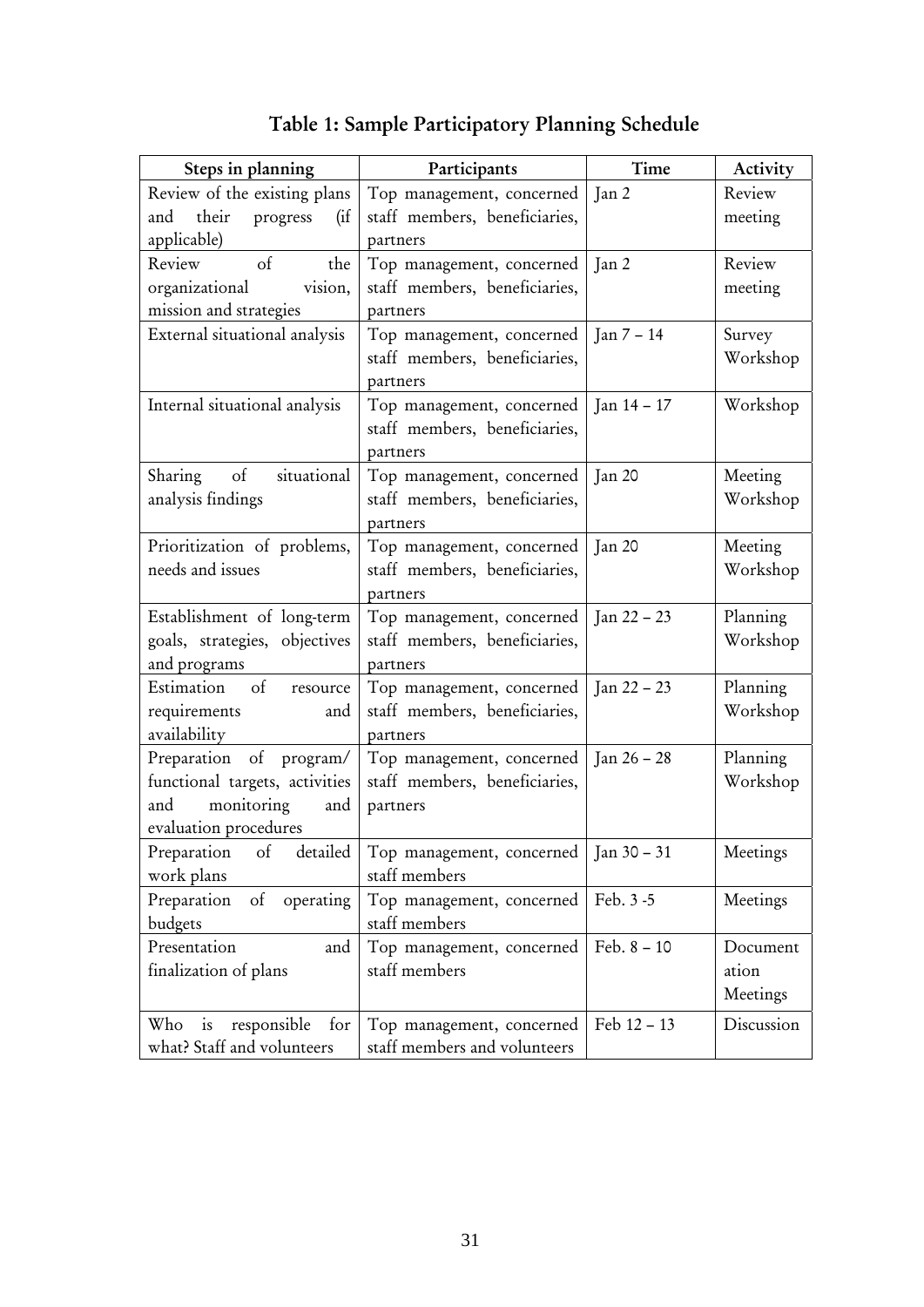## *Assignment Sheet 1.2(a)*

## Group Discussion: Participatory Planning

In your group discuss the questions given based on your experience with planning and participatory planning in your organizations. Get ready for discussion in the plenary.

#### Questions for Groups ONE and THREE:

- 1. How is the planning process in your organization? Who are involved? (Just discuss in group)
- 2. What are the benefits of participatory planning process? (List on Paper)
- 3. What needs to be considered to make the planning process participatory? (List on paper)

#### Questions for Group TWO and FOUR:

- 1. How is the planning process in your organization? Who are involved? (Just discuss in group)
- 2. What are the constraints for having participatory planning in the organization? (List on Paper)
- 3. What needs to be considered to make the planning process participatory? (List on paper)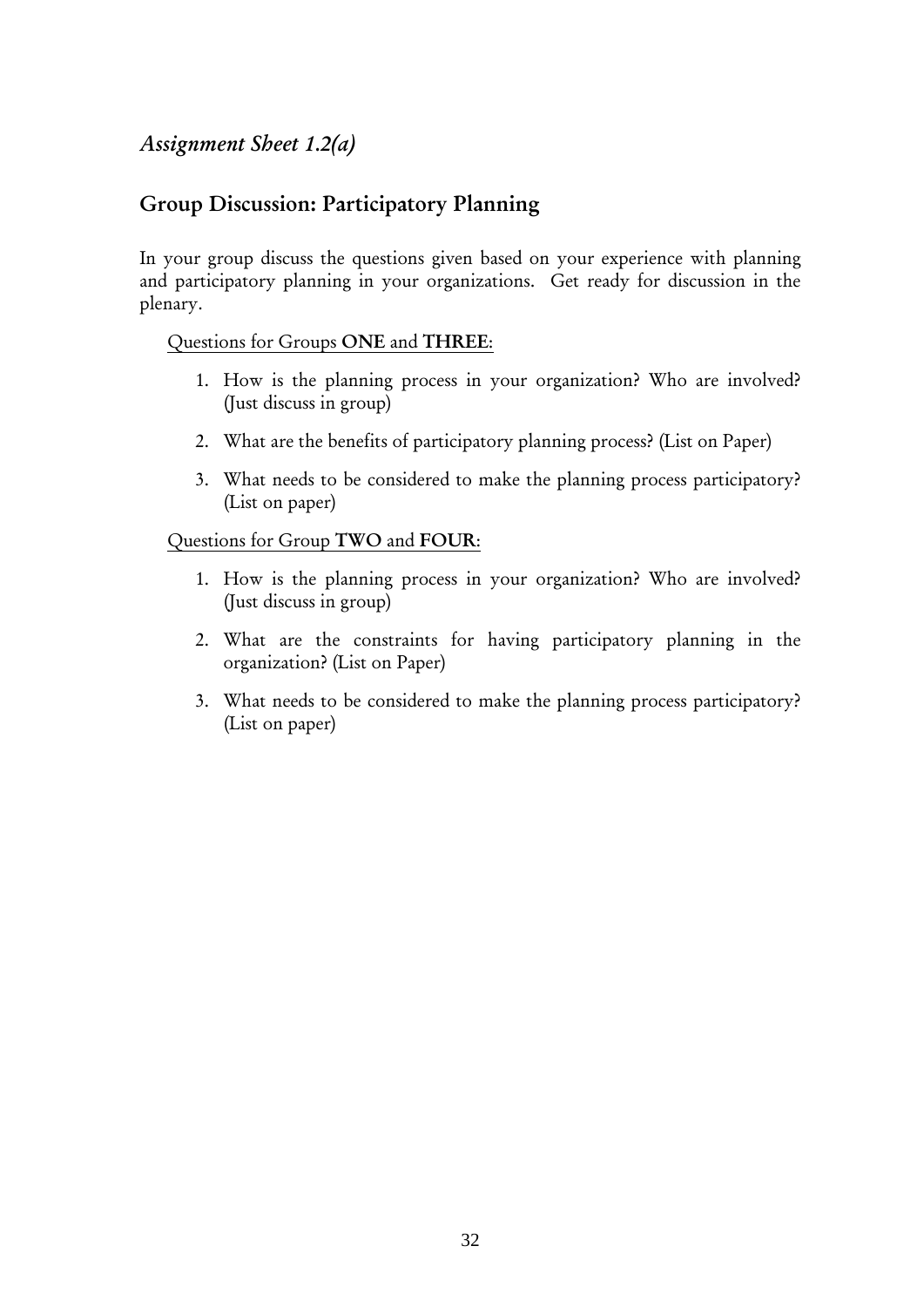# Group Work: Organizing Participatory Planning

In the assigned group prepare a schedule fore organizing participatory planning exercise using the given format. Get ready for presentation and discussion in the plenary.

| Steps in planning | Participants (Who needs to<br>be involved?) | Time (When?) | Activity<br>(what<br>actually will<br>be done?) |
|-------------------|---------------------------------------------|--------------|-------------------------------------------------|
|                   |                                             |              |                                                 |
|                   |                                             |              |                                                 |
|                   |                                             |              |                                                 |
|                   |                                             |              |                                                 |
|                   |                                             |              |                                                 |
|                   |                                             |              |                                                 |
|                   |                                             |              |                                                 |
|                   |                                             |              |                                                 |
|                   |                                             |              |                                                 |
|                   |                                             |              |                                                 |
|                   |                                             |              |                                                 |
|                   |                                             |              |                                                 |
|                   |                                             |              |                                                 |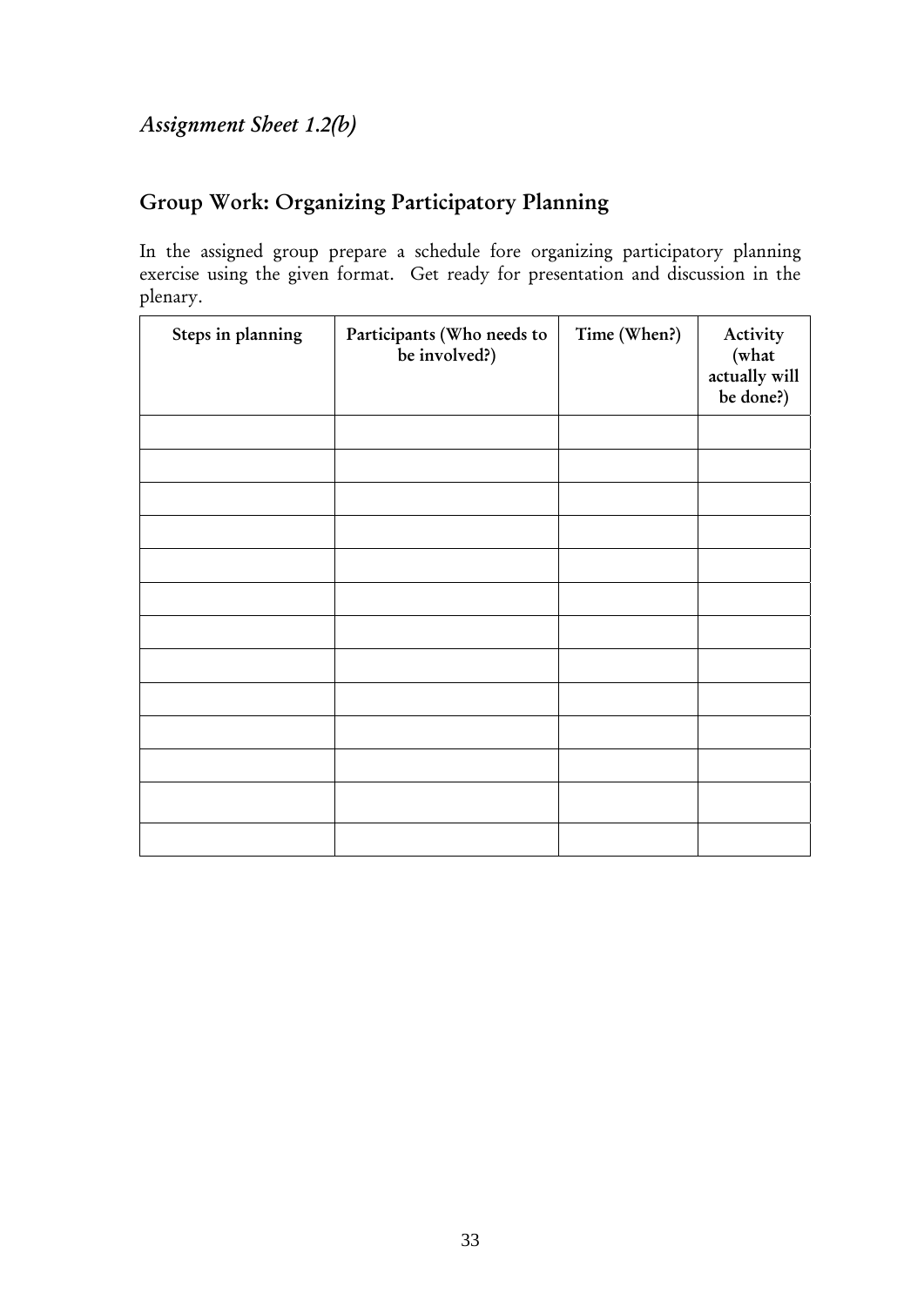

## Preparing an Organizational performance plan

#### *Time: Five and half hours*

## Why do this Activity?

This activity highlights the steps of preparing organizational performance plan. This also covers the basic components of a simple organizational plan. It involves participants in preparing an organizational plan.

## Learning Objective

Identify the basic components of a simple organizational performance plan, describe steps of preparing it, and prepare an organizational performance plan in an NGO following a participatory process and methodology.

#### How to do the Activity?

Make all necessary preparations before the start of the activity. Open up the activity following the general guidelines for facilitators. Note

#### *Step 1: 60 minutes*

Briefly discuss the components of an organizational performance plan and the steps of preparing it using the materials in handout and showing visuals. Give examples of each component and step. Encourage participants to share their experience with planning in their organizations. Presentation

#### *Step 2: 270 minutes*

Give participants Handout 1.3 and ask them to study the steps, examples and formats given there.

### Group

Divide the participants into small groups and distribute the Assignment Sheet 1.3. Ask them to prepare an organizational plan exercise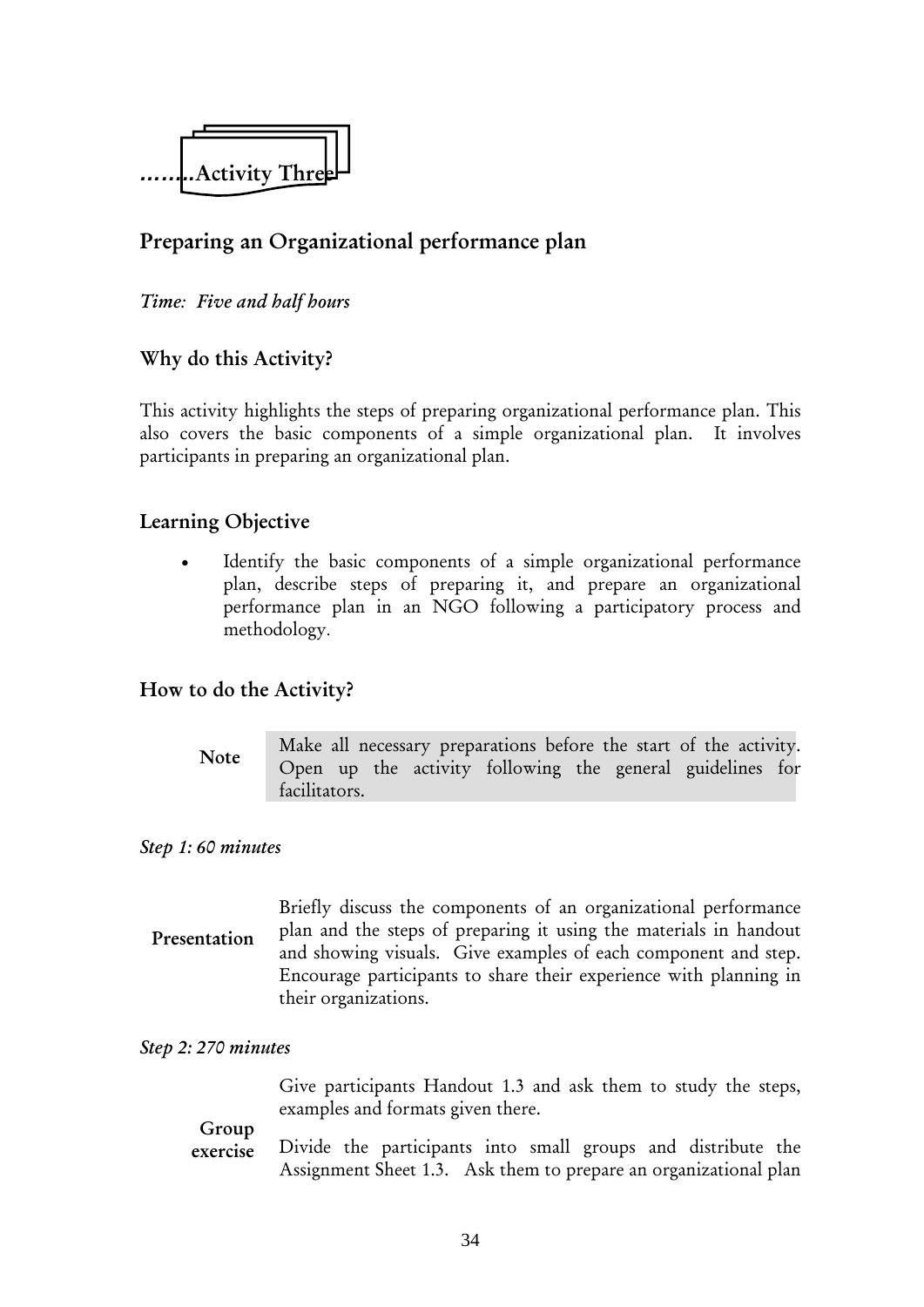for *Didi Bahini ko Awaj* organization following the steps and components discussed earlier and using the examples and formats given.

Guide each group through the planning process to ensure that they apply the steps and components as best as they can. Plenary

Assemble the groups. Have each group share their plans.

Conclude the activity with summary of key learning points. Assess the learning of participants by asking questions randomly about the key contents covered.

#### *Time out*



#### *Materials*

- Chart papers, markers, flipchart board, white board, overhead projector and transparencies of visuals.
- Copies of handouts for each participant.
- Copies of assignment sheet for each participant.



## *Handouts*

- Handout 1.4: Preparing Organizational Performance Plan
- Assignment 3.1: Case for Preparing Plan *Didi Bahini Ko Aawaj*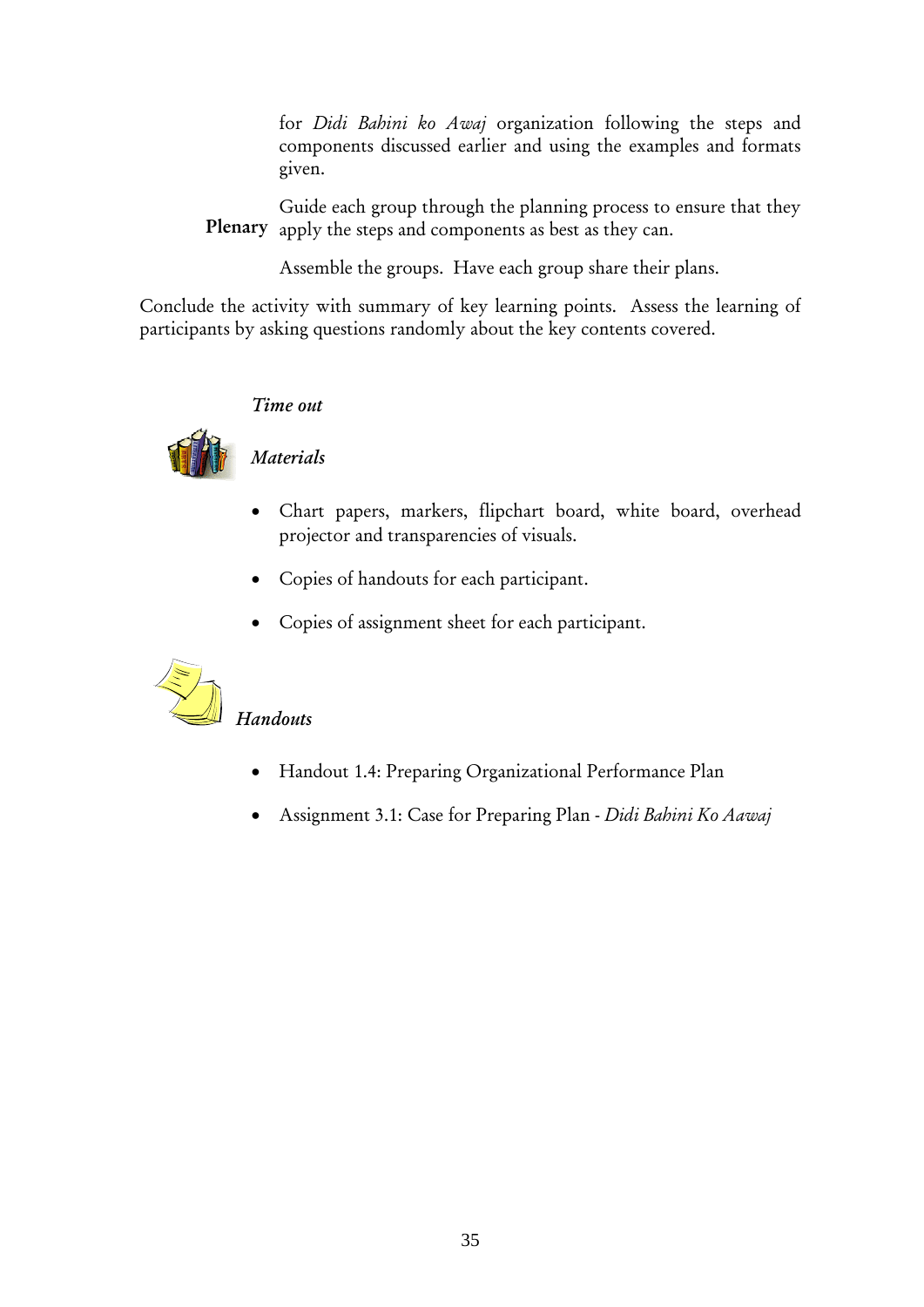## Handout 1.3

## Preparing Organizational Performance Plan

As stated earlier, the main thrust of planning in organizations is creating a framework for achieving high performance. Plans determine the level of performance and propose the means of attaining it. Usually organizational performance is planned at two levels: strategic and operational. Strategic plans set long-term performance goals and means for achieving them. Operational plans determines performance goals and means for achieving them for a short term period within the overall performance goals as laid down in the strategic plan. Both levels of plans can be described as performance plans as they set performance goals and present frameworks for implementing actions and mobilizing resources for achieving them.

Operational plans are usually derived from and are designed for supporting the strategic plan of the organization. They are prepared to implement the strategies and actions identified in the strategic plan so as to achieve the strategic goals of the organizations. Hence its preparation is closely associated with the strategic planning process or is based on the assumption that the strategic plan has already been prepared. In practice, it is difficult to separate the processes of preparing strategic plan and operational plan. Hence this note approaches the process of planning without rigidly separating them. Rather the process of preparing performance plan is described that captures the major steps of planning performance at different levels and for different time frames.

If an organization already has a strategic plan in place, that should be the basis for developing a more specific performance plan at the operational level. If this is the case, many planning steps outlined here can be skipped. For example, if strategic goals and strategies to reach them are already clearly spelled out based on external environment analysis and organizational capacity assessment, then it is not necessary to carry out these exercises again at the time of preparing operational plans. In the remainder of this note, a general yet comprehensive process of planning organizational performance is presented.

#### 1. Review of Existing Performance Plan and Strategic Framework

In an ongoing organization, some kinds of plans – strategic or operational – will already be in place. Review of the existing plan is the starting point for planning performance for the next period. This is important because review reveals the progress – or lack of it - in the achievement of the planned targets for the period covered by the plan. It also helps to identify the constraints, both internal and external, preventing their accomplishment as well as the factors that have supported for the plan implementation. The preparation of plan for the next period must be informed by these implementation lessons of the past plans.

It is also necessary to review the existing strategic framework of the organization.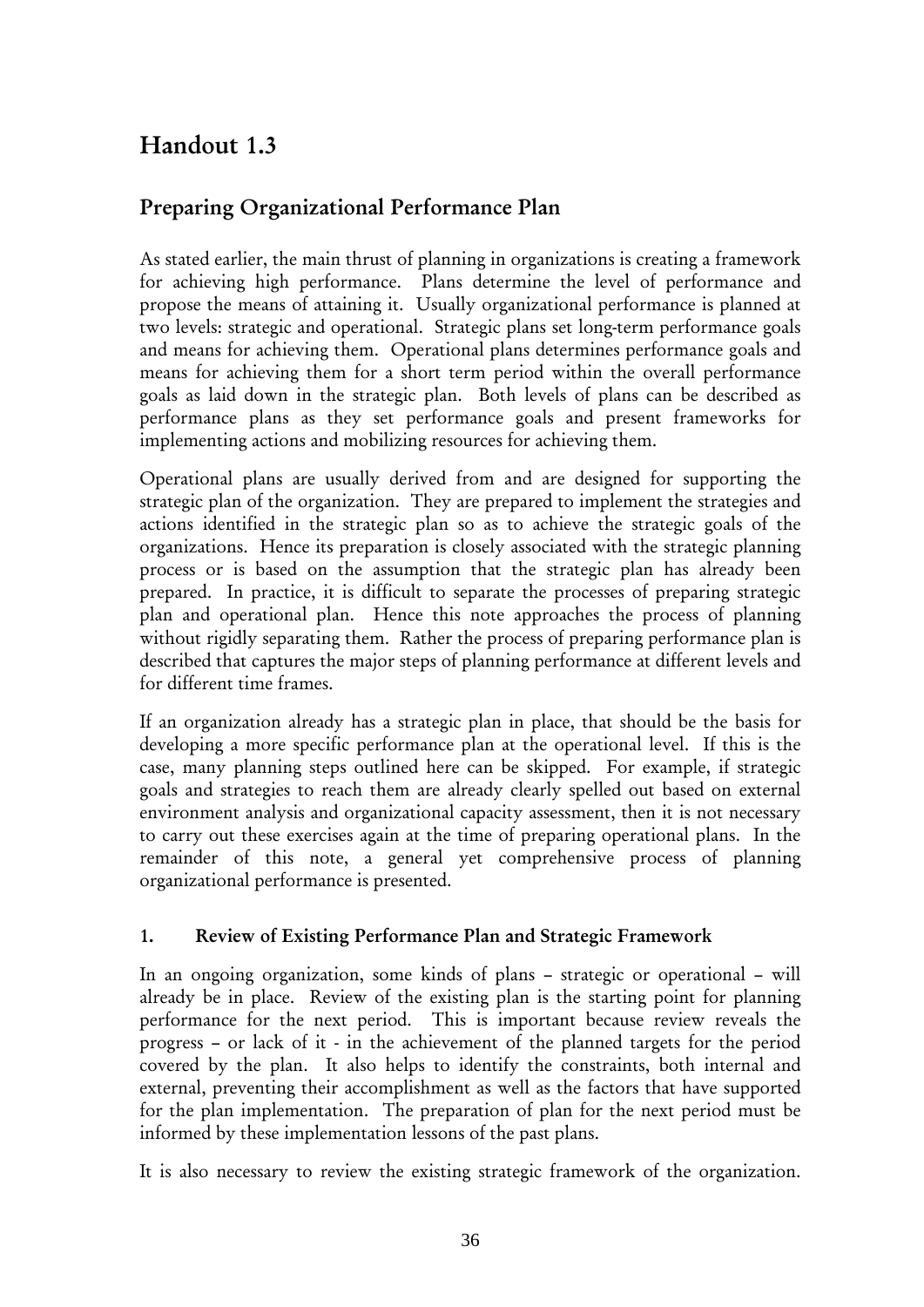Many NGOs have some kind of strategic framework in place, expressed in terms of organizational vision, mandate, mission, goals and strategies. Some may even have a formal strategic plan under implementation. Review of these strategic elements of the organization provides a direction for preparing its performance plan.

The scope of review may vary depending on the purpose and the resources available, including the extent of participation and the availability of progress information. However, a general process of review should usually consist of the following activities:

- Compile the progress and result monitoring reports of the on-going or the previous plan. If monitoring reports are not available, information about the progress and achievements of the plan under implementation or completed should be collected from the available sources such as records in the organization and key informants from the communities where the projects and activities have been implemented.
- Prepare a review report of the implementation status and results of the plan based on the monitoring reports and/ or the information collected. The report should contain:
	- o Planned outputs (objectives and targets aggregate and/or component/ programme/ project- wise) and their degree of achievement.
	- o Implementation and management activities and processes (what, when, where and how)
	- o Input factors (resources) and their availability, utilisation, adequacy, timing
	- o Problems, constraints and concerns faced (both external and internal)
	- o Changes required and lessons learned (in terms of needs, output targets, implementation processes, and resource management)
	- Compile the mandate, vision, mission, goals, and strategies of the organization, formally stated or implicitly understood, by referring to the charter, constitution or policy statements, the existing strategic plan, and other official documents as well as discussing with the top management team and organizational founders.
	- Organize a review workshop/ meeting with participation of the board members, management team, staff members, and representatives of other stakeholders, including beneficiary groups.
	- Present and discuss the report reviewing the progress and achievements of the existing plans. Discuss the following issues:
		- o What are the achievements during the plan period? What factors account for their achievement?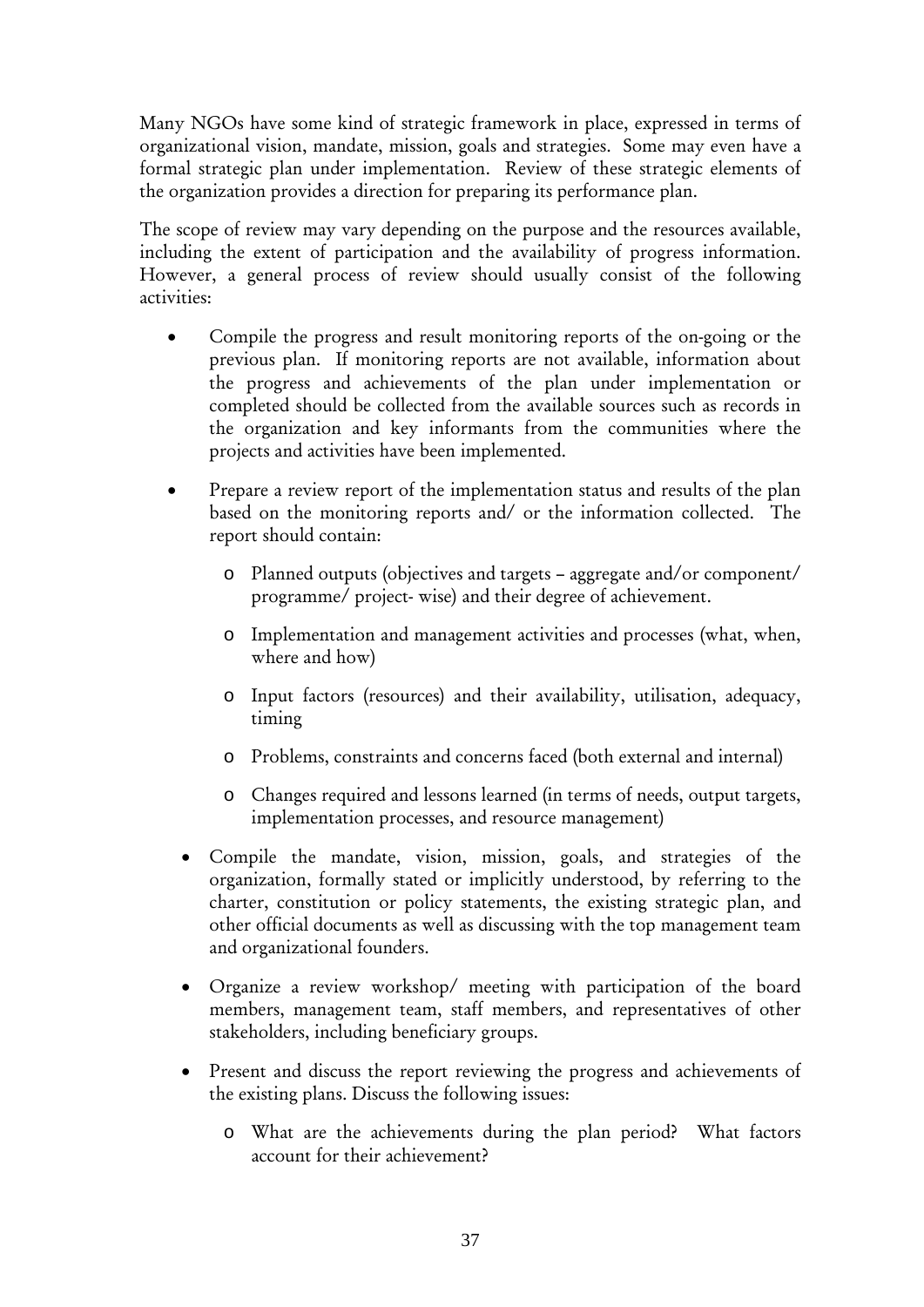- o What could not be achieved? Why? What are the problems, constraints and difficulties preventing us to achieve the planned targets?
- o What planning, implementation and organizational strengths and weaknesses do we have that are critical for successful plan implementation?
- o What lessons we have to learn and improvements do we have to make in the next planning period?
- o What challenges do we face in the next period and how can we face them?
- Agree on the planning approach, procedures and considerations for preparing the plan for the next period.
- Present existing mandate, vision, mission and values of the organization in the review workshop or meeting. Discuss the following issues:
	- o Who are we as an organization (our identity)? Should we remain what we are? What should we be as an organization?
	- o What are the basic social or community needs or problems we exist to address? Are these needs still valid, unmet or critical? Are there other more important needs or issues we should address?
	- o What business are we in? Should we still be in it? What should our business be?
	- o How should we respond to our key stakeholders and their needs and concerns?
	- o What will happen if we cease to exist?
	- o What should be our core values?
	- o What makes us distinctive or unique as an organization in this sector or area?
	- Examine the existing mandate, vision, mission, and values in the light of the outcomes of the above discussion. Further discuss the following issues:
		- o Are the existing mandate, vision, mission, and values fully relevant, feasible, and valid?
		- o What changes in them are needed? What new grounds should we cover? What grounds should we give up? What are the possibilities for changes?
	- Redefine or reformulate the existing vision, mission, and values as needed. If there are no explicit vision, mission and value statements, formulate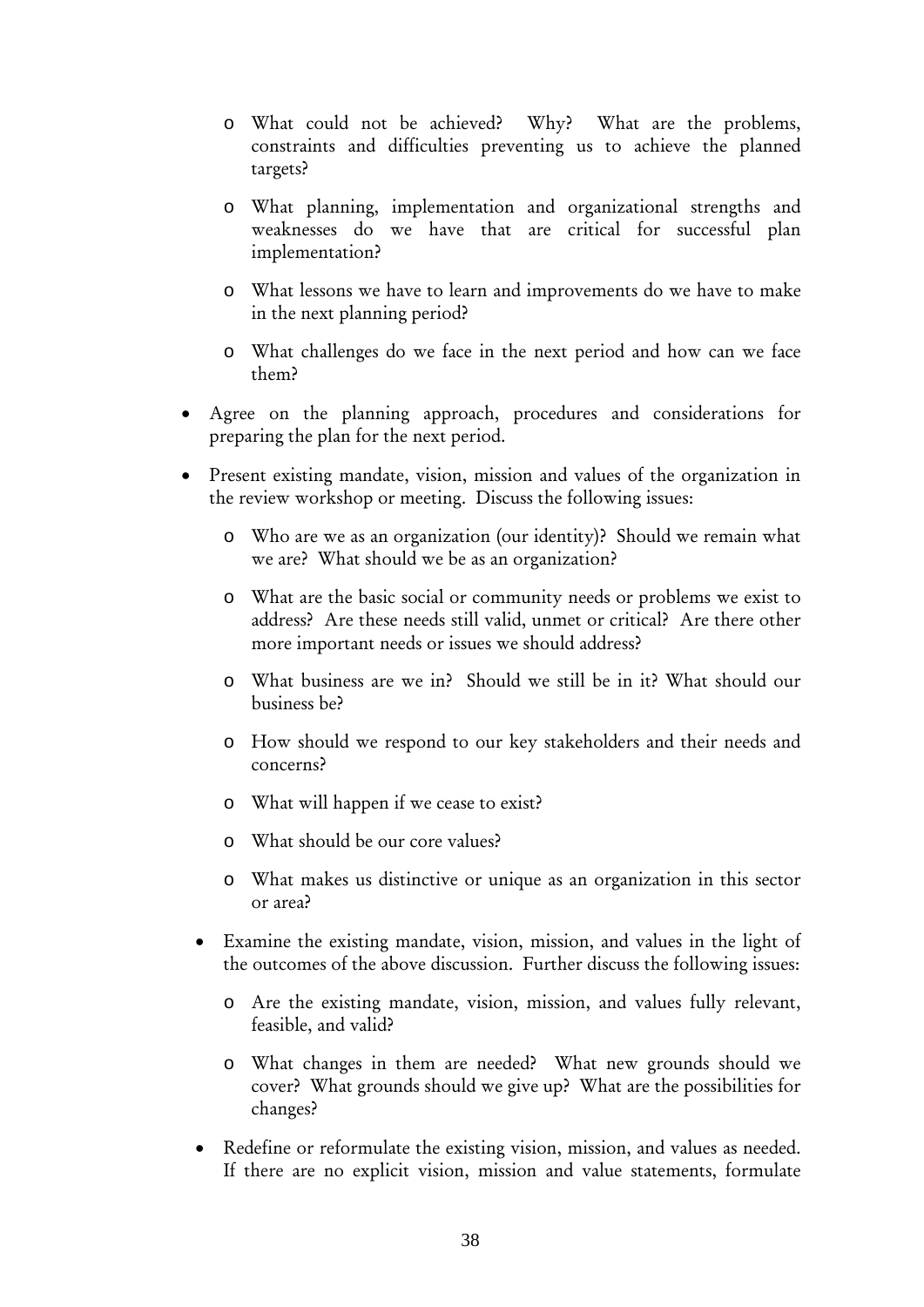#### them based on the discussions on the above questions.

Review helps the organization identify its implementation capability and constraints. They need to be taken into account for planning performance for the next period. For example, if the achievement of the planned targets in the previous planning period is low, the organization should be cautious about setting ambitious targets in the next plan. The next plan should find ways of overcoming the observed weaknesses in plan implementation. At this stage, the basic strategic framework of the organization is also clarified, reformulated, and understood, which helps in aligning performance plan with the strategic directions of the organization.

#### 2. Analysis of External and Internal Situation

A clear understanding of the situation which the plan intends to influence and improve is the most critical initial step of the planning process. This requires some kind of situation analysis. If the organization already has a strategic plan in place, it may not be necessary to carry out a detailed situation analysis as the strategic plan is usually prepared after carrying out such analysis. But even in such a case a quick review of the current situation will be a useful exercise as the chance is that the situation may have changed since the formulation of the strategic plan.

The purpose of situation analysis is to establish what is the existing situation that the plan should or could address and where the organization is now in relation to its position to address it. For example, an NGO working for child rights in a district should have information about the state of children in the district for planning its performance. Similarly, it should also assess its own organizational and management capacity to address the issues of child rights in the district. Without these kinds of information, the NGO cannot plan its performance. Situation analysis is carried out to generate such information.

Situation analysis involves gathering and analyzing information about the external and internal situations relevant to the areas/ aspects of organizational performance. This helps to identify and prioritize the issues or needs to be addressed through the plan. If performance plan is to be prepared for the entire organization, situation analysis should cover the entire organization and its areas of functioning. If the purpose is to formulate performance plan for a particular program/ project (e.g. education for school dropouts) or a functional unit (e.g. advocacy unit) of the organization, situation analysis should be limited to the relevant area of functioning of the project or unit.

The planning team should take the responsibility for situation analysis for planning performance for the entire organization. The concerned manager and his/her team should carry out such analysis for planning performance of a project or a functional unit. A general process of situation analysis involves the following steps.

• Identification of the aspects of external situation relevant to organizational or project/ unit performance. The relevant aspects of external environment vary from one to another organization depending on the nature of the organization and its mission (or the nature and purpose of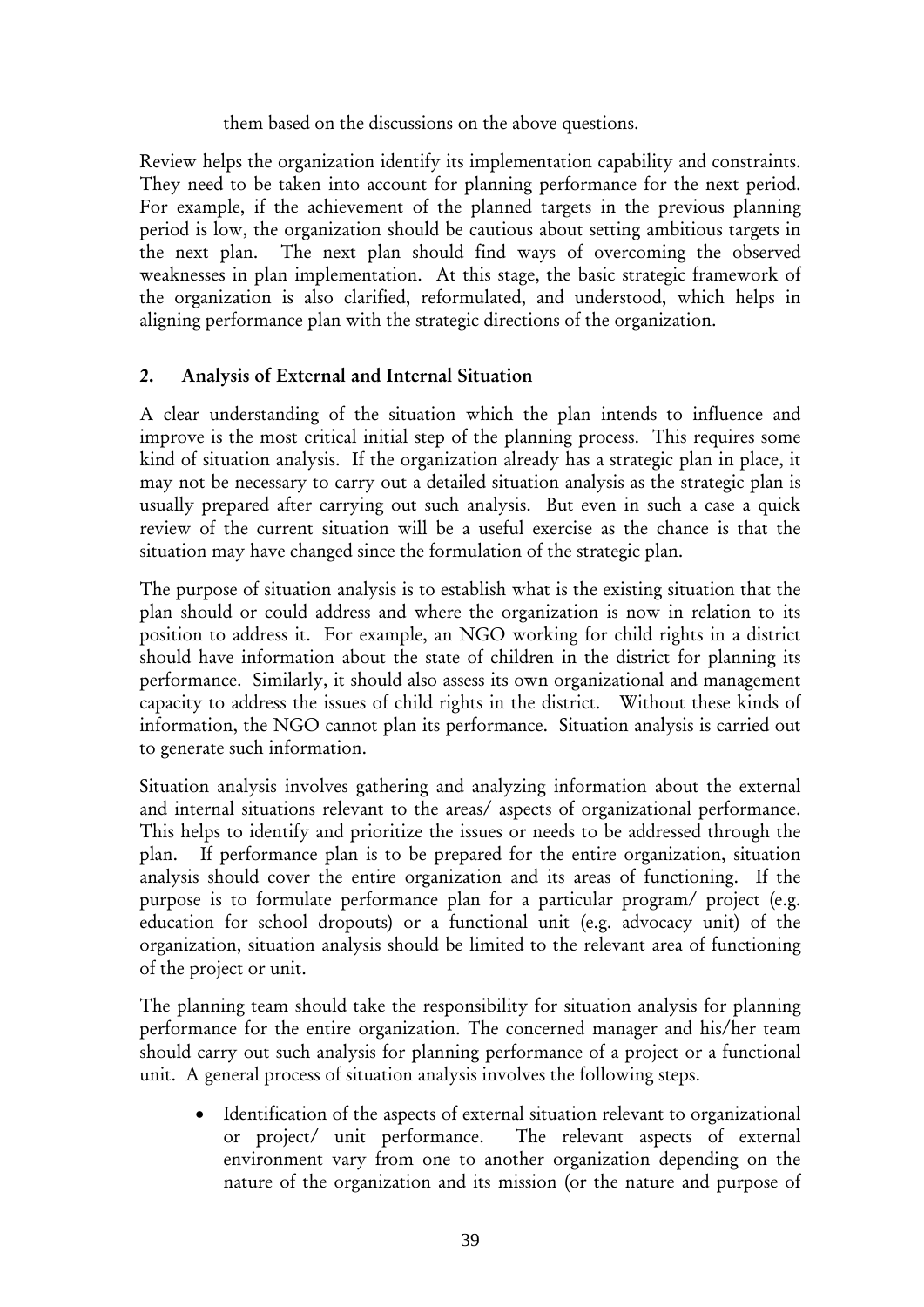the project or unit, if the plan is to be prepared at that level). For example, the relevant aspects for an NGO working in the field of health may be the demographic information of the district, health related social and cultural believes and practices of the populations, health or disease profile of the communities, economic profile of the communities, existing health providers, and available health services etc. A multi-purpose and multifunction NGO would require diverse information.

- Collection and compilation of information on the identified aspects of external situation. Much of the required information may already exist in the organization if there is a practice of regular planning. If such practice does not exist or if the information system for planning is poor, the planning team should carry out an extensive exercise to collect information, including a quick survey of the community (e.g. household survey or participatory rural appraisals), study of documents available at the local government and other organizations e.g. demographics, health or literacy data, production or income levels), and stakeholders meetings and workshops. This process should be made as participatory as possible with the involvement of major stakeholders, including beneficiaries and staff members of the organization.
- Prepare a review report of the implementation status and results of the plan based on the monitoring reports and/ or the information collected. The report should contain:
	- o Planned outputs (objectives and targets aggregate and/or component/ programme/ project- wise) and their degree of achievement.
	- o Implementation and management activities and processes (what, when, where and how)
	- o Input factors (resources) and their availability, utilisation, adequacy, timing
	- o Problems, constraints and concerns faced (both external and internal)

#### 3. Prioritization of Problems, Needs and Issues

The selection of the problem among different issues gives clear direction on what the programme is going to address. The need assessment and identification of the problems is the most critical part of the organizational plan. If it is an on-going program then there will be little choice of prioritizing the problems, needs and issues unless it has been suggested by the review or evaluation of the program. A "need assessment" generally focuses on the conditions in the lives of the target population or area that the organisation wants to change. Problem statement which described focusing on the "needs" usually describes those of particular group of people in a particular place. For examples, (a) Education: Seventy percent of schools going age children, of the dalit family of two VDCs (Sarkuwa and Kunuwar) in Dhanusha district, are not enrolled in Primary schools. (b) Child Labour: Twenty-two girls and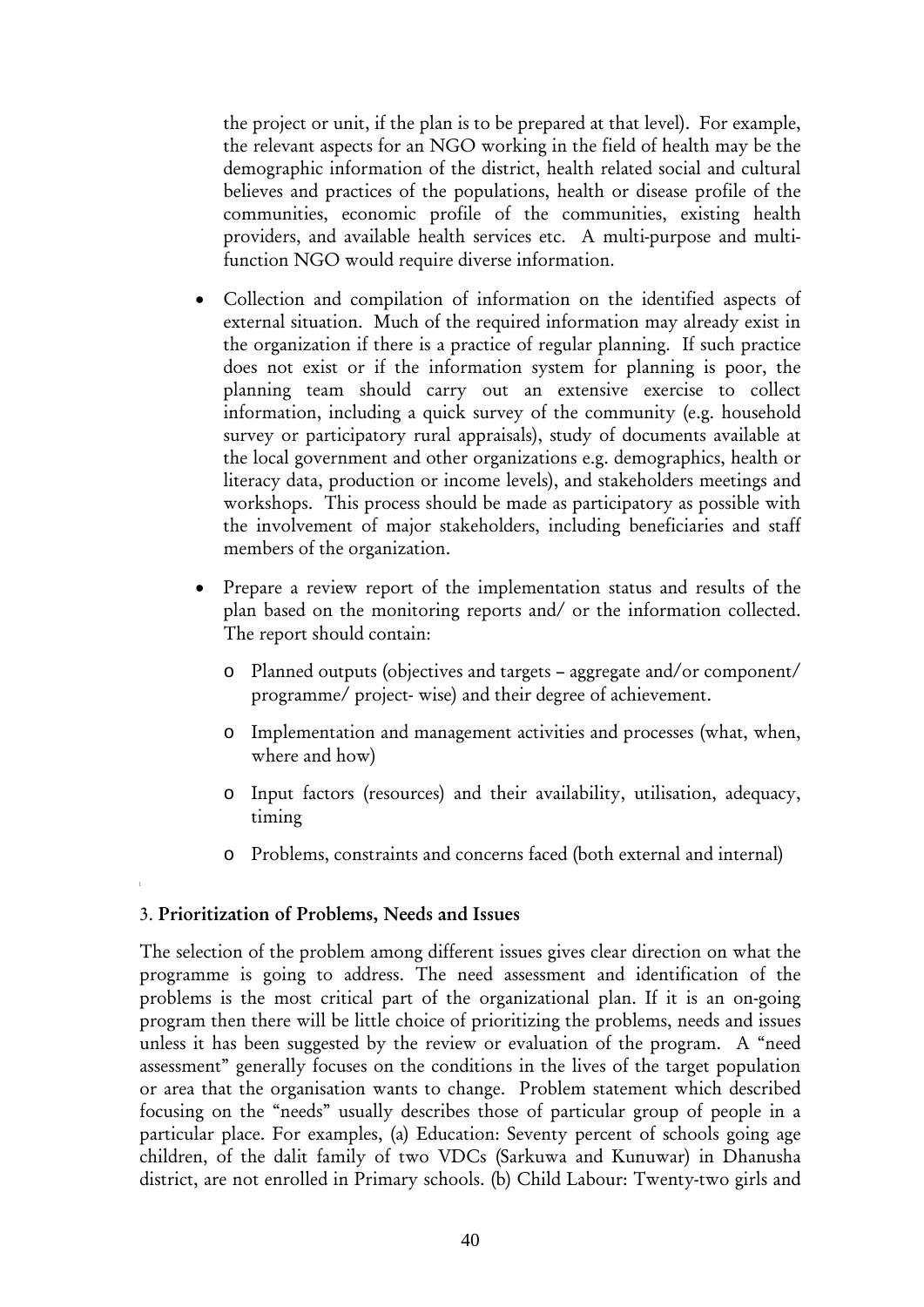sixty-four boys of under 16 years of age are working as hotel workers in Damauli Municipality of Tanahu district.

A problem statement looks at a particular situation, relates it to similar situation that exist in other communities (other VDCs, districts and countries) and shows the broader implication of the program. If an organisation tries to address such issue then the program will be potentially beneficial to people beyond the boundaries of specific community. There are so many issues which are related with children (girls and boys). For examples, child sexual abuse; this prevails in every community, every religion, all economic classes, and every country. Likewise there are other issues, girl trafficking, drug abuse, child labor, etc. If the organization decides to address such type of broader issue then this needs more understanding and detail planning. Suppose an organization is going to work in the issues of "Child Rights". The organization needs to define what does "Child Rights" means to the organization, to the board members, to the staff, to the beneficiaries who are going to get the benefit from the project and community people and donors etc. Under "Child Rights" there are so many issues like birth registration, Primary Education, Early Childhood Development, Street Children, Child sexual abuse, Child labor, Children with Disability etc. Now the organization has to give priority what the organization is going to do. On the basis of problems and causes analysis the planner can prioritize the problems to be addressed. An example of problem and cause analysis is given below. What problems will be addressed?

The Manager and the planning team need to select, decide and priorities the problem to be addressed between two areas, whether to go for need based problem or go for wider issues. Following are some criteria that may be helpful to priorities the problems.

- 1. Organizational goal: While prioritizing the problems or issues it should be clearly related with the goals and vision of the organisation.
- 2. Information: Without having enough required information it will be difficult to choose the problem area. A well organized situation analysis will facilitate to have required information. It should be supported by the evidences drawn from the experience, with the help of authentic data gathered from different documentation or on the basis of given information by the knowledgeable person who is aware of the situation. If the organization starts any programme in the absence of the information then it has to spend more time and resources to collect the information later on.
- 3. Realistic: It should be reasonable dimension a concern that the organisation can realistically do something to bring the changes of people's life.
- 4. Select the options: Break down the problems in small components under one main issue as we mentioned earlier about the 'Child Rights'.
- 5. Specify the issues: Suppose rescue the child labour from small restaurants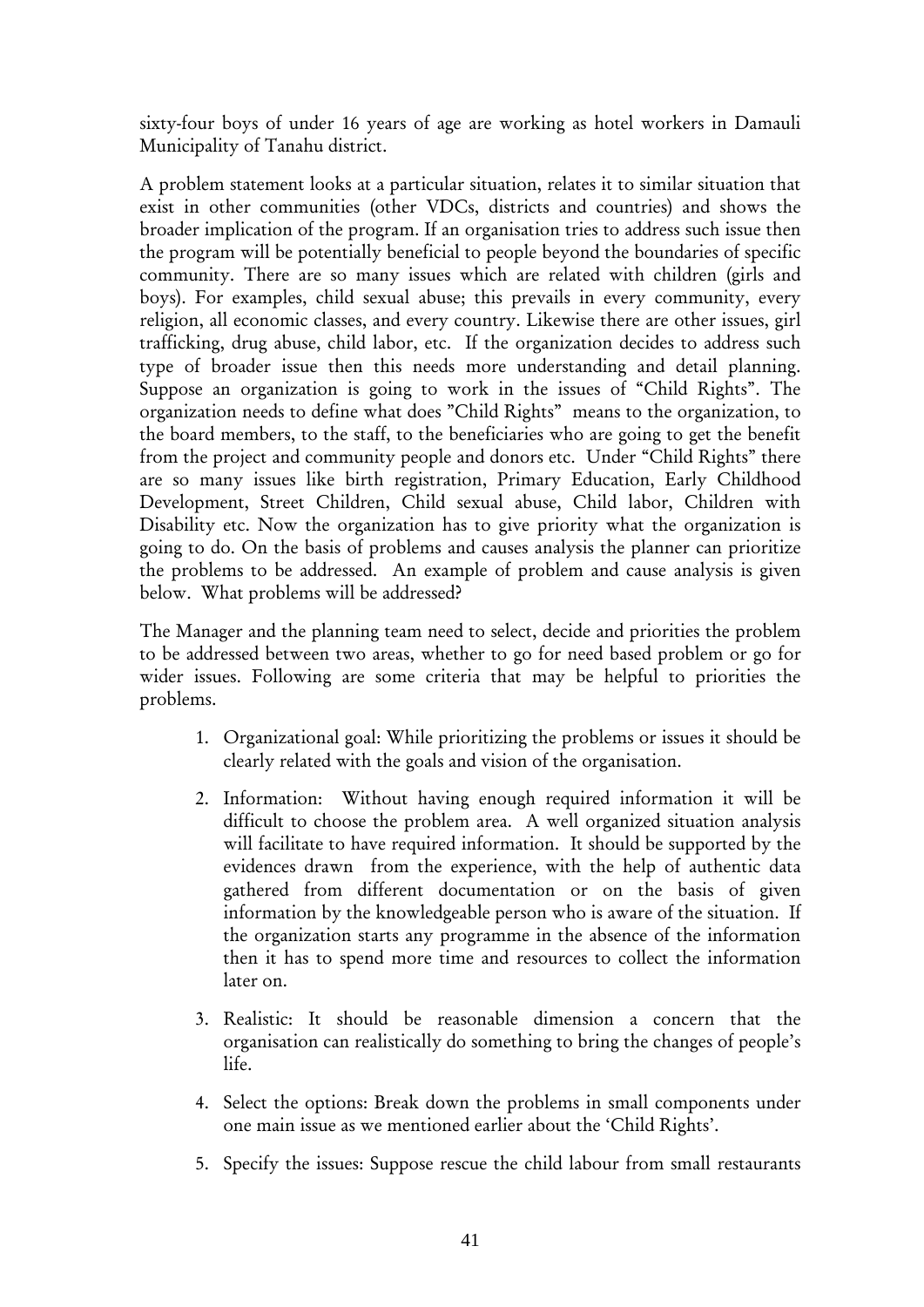and provide them education.

- 6. Place: What would be the coverage of the programme? Will it cover only small area of VDC, Small town or big city area?
- 7. Target population: Who will be the target population? For example, women, all children, only girls, street children, child domestic workers, children of dalit community etc.
- 8. Time factor: What would be the duration of the program? Some how, this will decide on the basis of funding source by the Donors.
- 9. Capacity: Does the organisation have experiences of working in that area? It is obvious that if the organisation has some sort of experience, expertise then it is likely to be successful. Selecting new sector may be costly.
- 10. Scope: What particularly will the program are doing? Suppose if it decides to work for and with the child labour in the restaurant then what will be limitation. Limitation in age, say 8-18 years, Limitation in gender, limitation in the programme only primary education or beyond that etc.
- 11. Resources available: Of course the resources are the main factor for selecting and prioritizing the problem area.
- 12. Others involvement: Are there other organisations working in this field? In one hand this helps not to duplicate the program in same area and helps to share experiences, expertise and resources on the other.

Answering these questions leads the planning team to a point of decision. Moving in a direction of meeting the needs of a greater number of children in the community, leads to a service programme. Moving in the direction of problem solving approach leads to influencing in policy and resource allocation.

Ordinarily the planner should avoid saying that the problem is the lack of the method. For example: The problem in the community that it has no center for child club in the community. It shows that the need of this community is to have a child club center. This leads to different direction.

- o The need is for a child club center.
- o The objective is to establish or create a child club center.
- o The method could be to plan for building a child club center.
- o The evaluation questions is their now a child club center.

Such kind of priority can not bring any changes and the organization can not measure the impact. This type of problem priority would be quite confusing because it does not tell how many children are there in that particular area, what is their issue, what issue will be addressed by establishing that child club center.

While setting the priority sometime the manager has to set the priority among the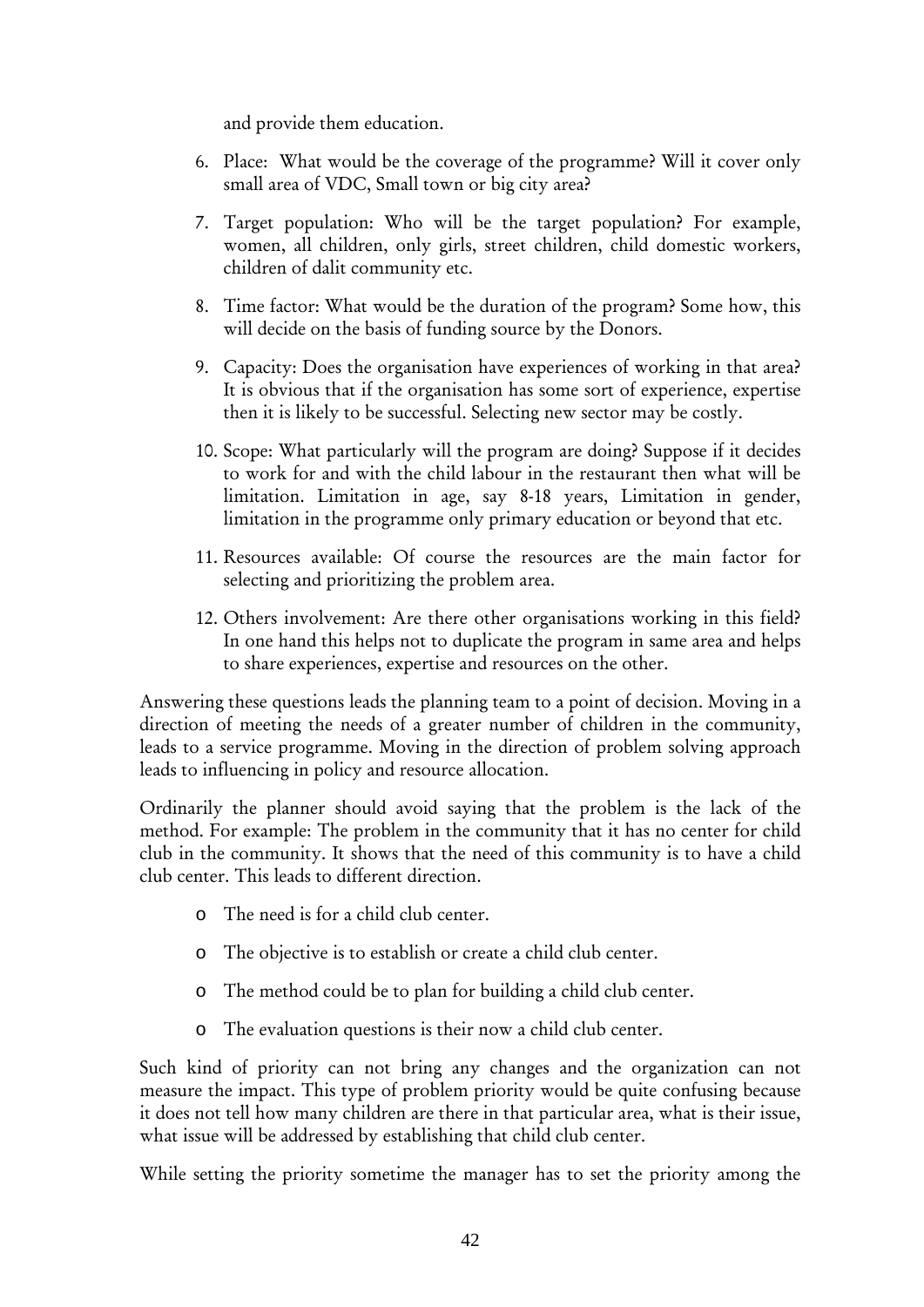priorities e.g. what would be the priorities for an organization under the issues of child rights. While setting the priority the manger can use the participatory method with others. In this process the stakeholders can also be involved and analyze the situation. The main thrust of this point is to specify the area of work on the basis of situational analysis.

#### 4. Establishment of Long-term Goals, Objectives, Strategies and Programs

After prioritizing the issues or problems to be addressed then the manager or planning team has to set the long term goal to be achieved. If the organization chooses to work in children's issues it may set the long term goal as "by the end of 2015 Tribhuvan Municipality of Dang district will be free of child labor,"

Once further information about the problems and its causes have been gathered and specific area of work identified, aims an objectives should be set to help and guide the work. A plan of action can then be drawn up, bringing together activities designed to achieve the objectives. Organizations sometimes summarize goals and objectives into a [mission statement](http://en.wikipedia.org/wiki/Mission_statement) and / or a vision statement:

A Definition of Vision in a dictionary: 'An Image of the future we seek to create'. It may describe how they see events unfolding over 10 or 20 years if everything goes exactly as hoped.

A definition of Mission in a dictionary: purpose, reason for being

Many people mistake vision statement for mission statement. They are fundamentally different. Mission statement defines the purpose or broader goal for being in existence or in the service, program or product delivery. It serves as a guide in times of uncertainty, vagueness. It is like guiding light. It has no time frame. The mission can remain the same for decades if crafted correctly. For example, "Reduce number of child labor by strengthening the capacity of poor family through self employment, income generating activities and developing mechanism of community care." is a mission statement. To make the mission statement effective it needs to be aligned with the prevailing culture in that organization.

#### Criteria for mission statement

- Clarity and lack of ambiguity
- Describing a bright future (hope)
- Easy to remember and engaging expression
- Realistic aspirations, achievable
- Related with organizational values and culture, Rational
- Time bound if it talks of achieving any goal or objective

In order to become really effective, an organizational vision statement must become assimilated into the organization's culture. Managers have the responsibility of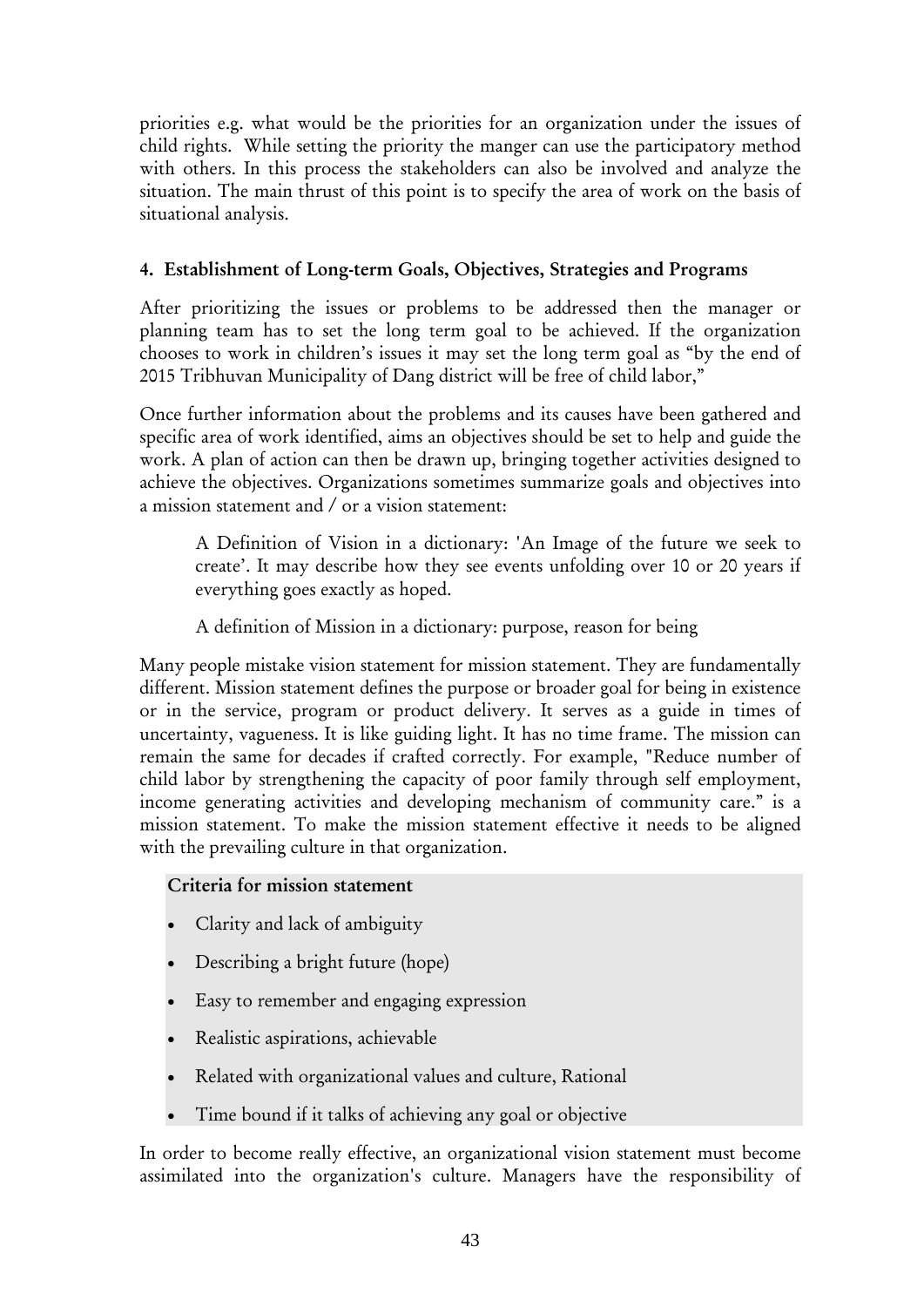communicating the vision and mission regularly with staff, own self and other stakeholders.

#### Aims

Aims are the broad long term goals set for the work. They may be set as a result of discussion with different people involved, especially those who will need to actively supportive of the programme if it is to succeed. The long term goals or aims of the program should be based on:

- o Long term goal should be based on:
- o Situational analysis and identification of the problems
- o The organization's broader goals and vision.
- o Capacity of the organisation in terms of people and non-people resources.
- o The goal and objective of government, communities and other organisation involved
- o The organization's policies, principles and values
- o What the agency can realistically hope to achieve in addressing the problems

#### **Objectives**

The following terms have been used in the literature: desired end states, plans, policies, goals, objectives, strategies, tactics and actions. Definitions vary, overlap and fail to achieve clarity.

Objectives are development of the set aims and they are problem- related outcomes of program. Program objectives: are the "outcomes" of all the activities, not to be confused with the activities themselves. The difference between objectives and activities is as means and ends. All the activities are means (methods) whereas objectives are ends (outcomes). They are the bridge between vision, values and aims and what the program will actually be doing day to day.

A good objective should be telling what the point is your action how it fits in with everything else you and others are doing. It expresses concretely, but not in detail tasks, what the organization is aiming to accomplish. Objectives are one stage more specific than the aims. They express the point of activities, not the activities themselves. We can stress how important this stage is:

- a. For helping each individual worker to know precisely what their own work target is and why and how it fits into the whole;
- b. for giving the information on how to be more rigorous about where the time and resources is spent.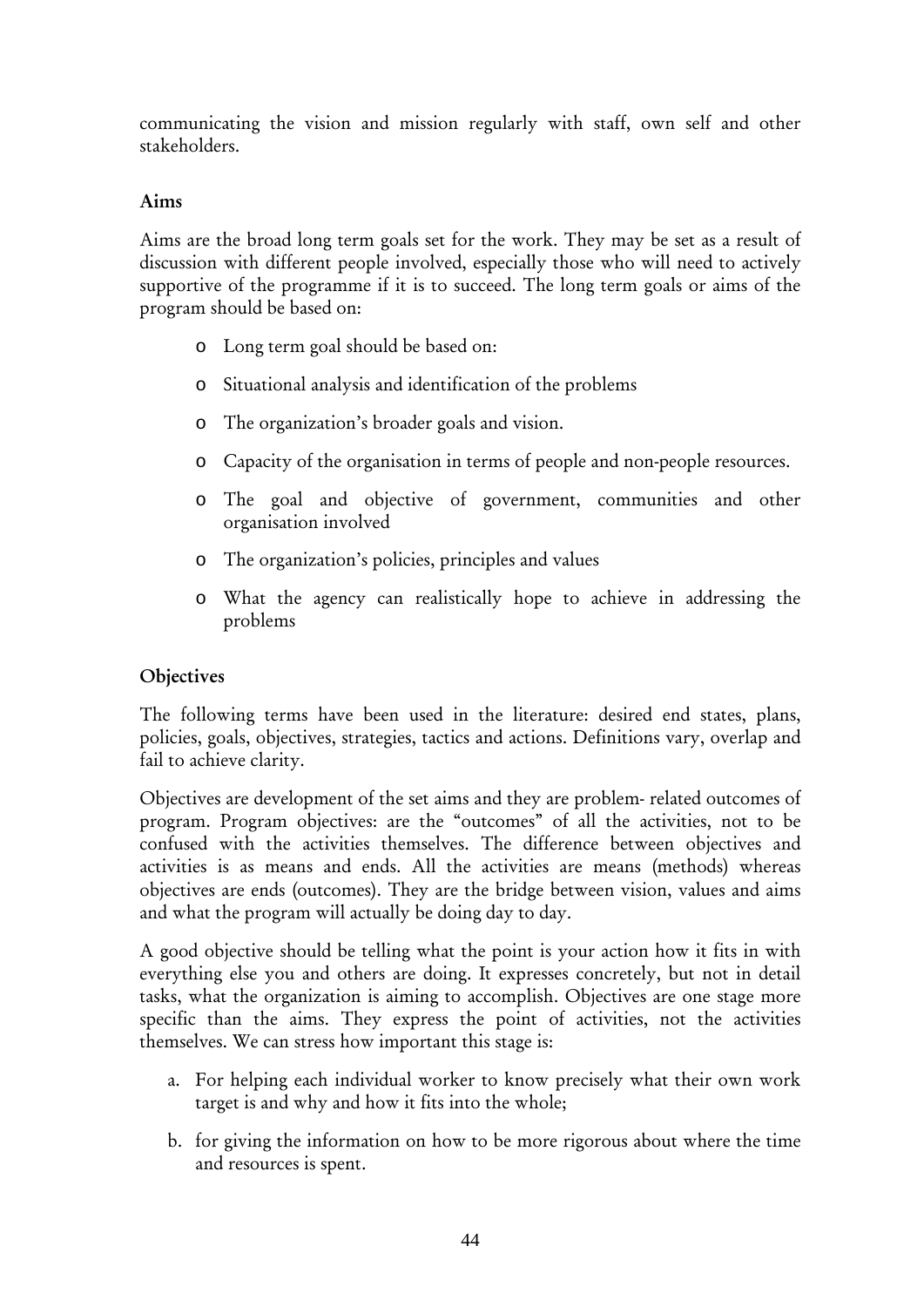- c. For providing to the public, agreed and clear basis for monitoring, for individual appraisal, and for program evaluation. Objectives are more specific. To the useful programme planning and development objective should be SMART;
- S = Specific
- M = Measurable
- A = Achievable
- $R =$  Realistic
- T = Time Bound

Where organizations have a particular focus, this should also be reflected in the objectives. For example, organization working for the benefit of children should have child focused objectives. When objectives are clear, it is possible to clarify the ultimate purpose of all the activities of a program. It is then possible to see whether the program is achieving anything or being effective. In practice the process of clarifying objectives can be difficult because there are often different levels of objectives from the specific to the more general.

Objectives need to be flexible if they are to be relevant. Sometimes during the course of program it becomes clear that the original objectives are no longer relevant. Lesson learned from program experience can show what the new objective should be? One objective of a review or evaluation is often to establish new objectives for an existing programme.

If following words are used in the statement then we are likely be talking about objectives:

To increase…; To decrease…; To reduce…; To promote…; To ensure….; To develop……..; To eliminate….;etc.

(To increase enrollment in schools, to decrease infant mortality rate, to reduce maternal mortality rate, to ensure labor laws are implemented, to eliminate street children from the town etc.)

Program objectives that are measurable become those criteria by which we can judge the effectiveness of the program. To be really useful program objectives should:

- o Tell who is going to be doing what?
- o When and for how long?
- o For how much?
- o How we will measure it?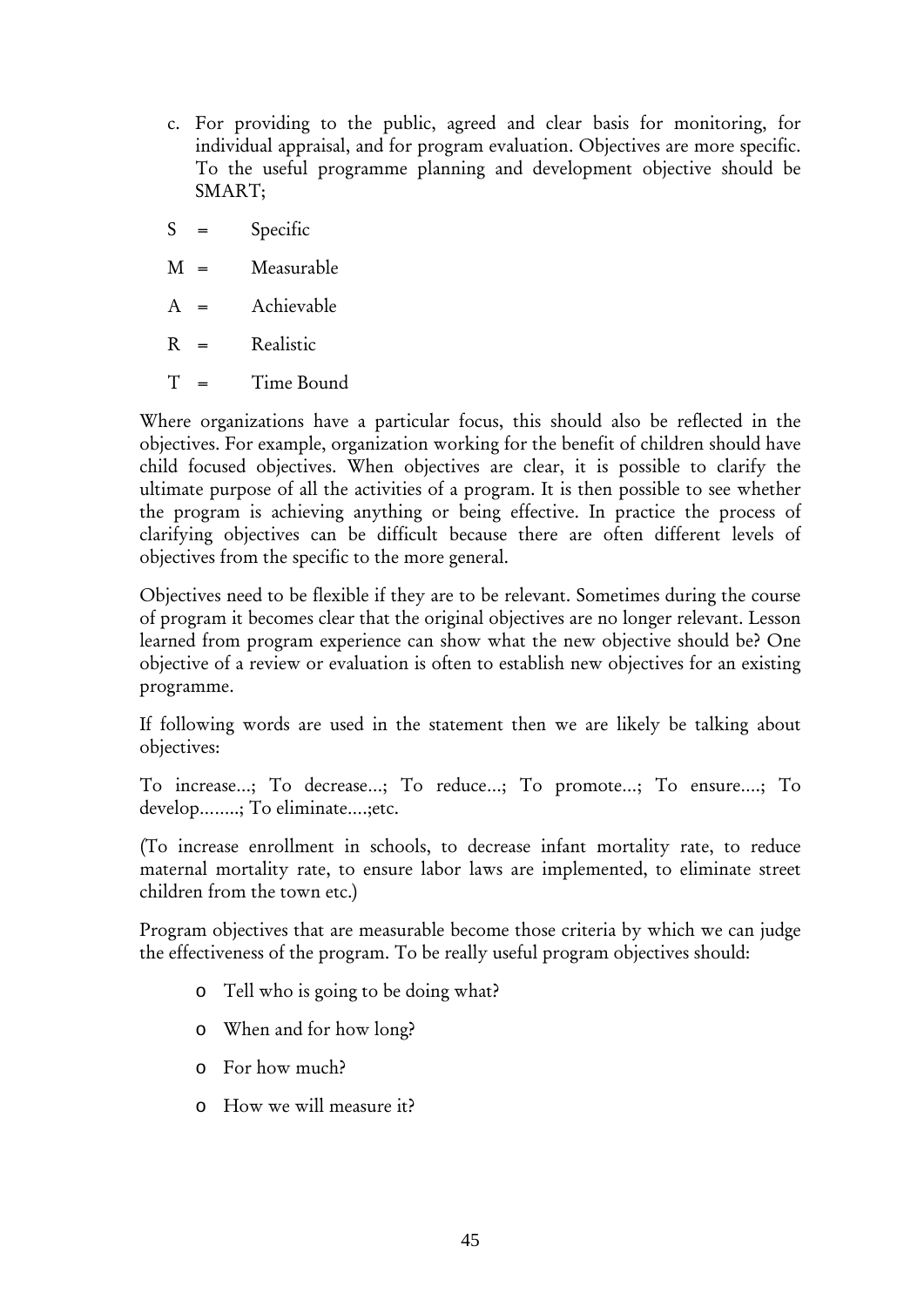#### Strategic planning

Strategic planning consists of the process of developing strategies to reach a defined objective. As we label a piece of planning "strategic" we expect it to operate on the grand scale and to take in "the big picture "Strategic" planning tries to "create" more desirable future results by:

(a) Influencing the outside world to develop and implement policy, laws, procedures, capacity or

(b) Adapting current programs and actions so as to have more favorable outcomes in the external environment.

Strategic planning takes place primarily in organizational activities. Within an organization, strategic planning may provide overall strategic direction to the management in such areas as:

- o Financial strategies
- o Human resource/organizational development strategies
- o Information technology and knowledge management
- o Development projects
- o Marketing strategy
- o Fund raising strategy
- o Resource mobilization

#### Why Strategic Planning?

The strategic planning is to:

- o Have the capability to obtain the desired objective
- o Fit well both with the external environment and with an [organization](http://en.wikipedia.org/wiki/Organization)'s resources, it should appear feasible and appropriate
- o Have the capability of providing an organization with a [sustainable](http://en.wikipedia.org/wiki/Sustainable_competitive_advantage)  [competitive advantage](http://en.wikipedia.org/wiki/Sustainable_competitive_advantage) - ideally through uniqueness and sustainability
- o Prove dynamic, flexible, and able to adapt to changing situations

#### Why strategic plans fail?

In general, strategic plans can fail due to:

- o Failure to define end states (objectives) correctly
- o Incomplete strengths, weaknesses, opportunity and threats (SWOT)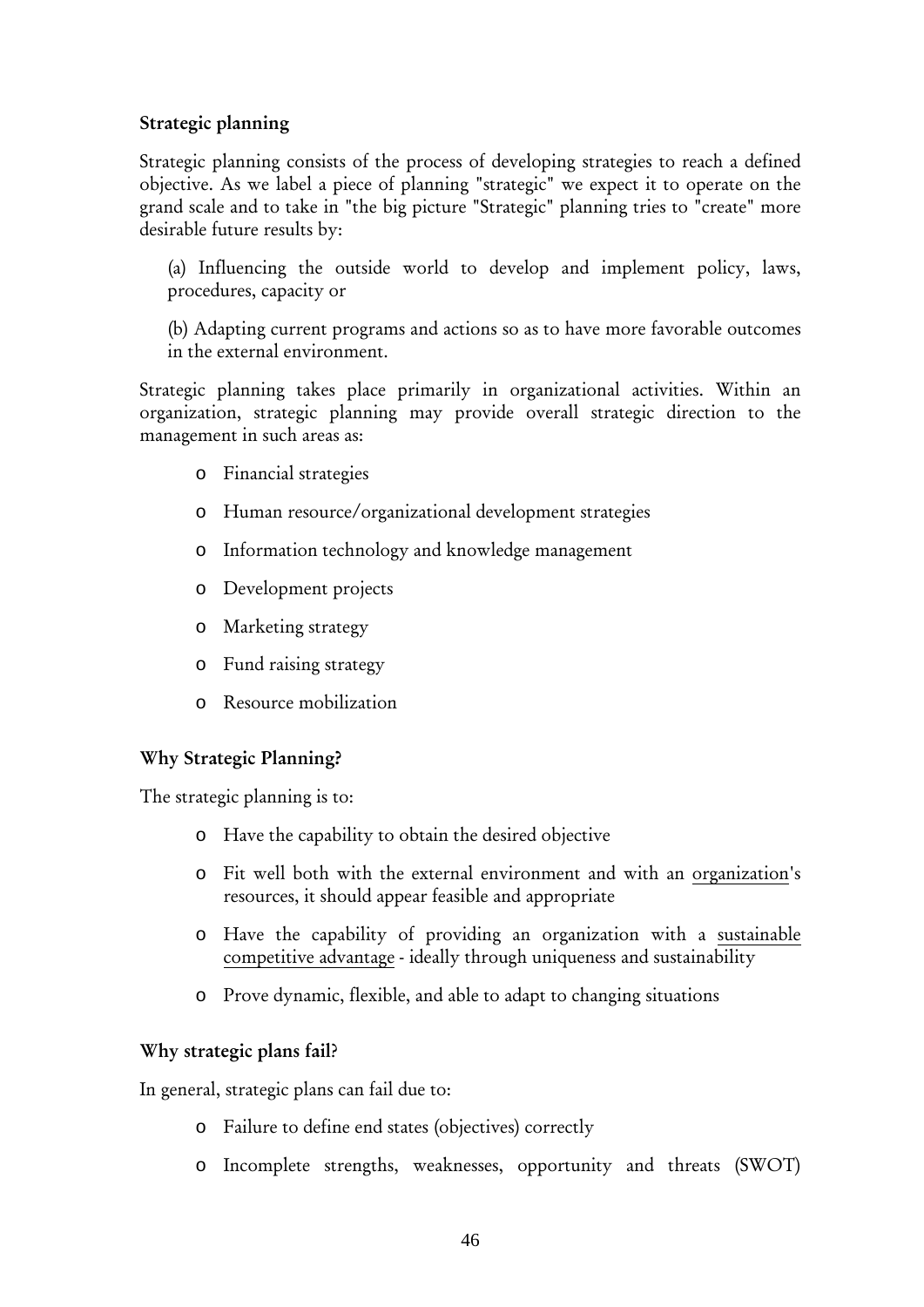analysis with respect to the desired end state(s)

- o Lack of creativity in identifying possible strategies
- o Over-estimation of resources and abilities
- o Under-estimation of time, personnel, or financial requirements
- o Failure to coordinate
- o Failure to follow the plan

#### 5. Estimation of Resource Requirements and Availability

The resource part is vital for implementing the program so the Planning team has to analyze and identity the availability and possibility of funding sources. Finding resources is challenging job for the management. The prepared budget with the program plan is an estimate of what the costs will be. The funding source will provide you with a degree of latitude in actually spending your money, as long as you do not exceed total amount of your budget.

Funding source require varying degrees of detail in the budget portion. There are two ways of budgeting. (1) In one hand the managers and planning team plan the programs, objectives, activities then seek resource to implement and complete those programs. (2) In other hand, the mangers and planning team identify and analyze the availability of resources then prepare a program plan. Usually in Nepal NGOs prepare program and plan in advance then forward proposals to the donors for funding. If the proposal is rejected by one donor then the management moves to another donor for funding support. Some of the organization put same proposal to different donors at a time and wait for funding. This practice has created dependencies. Only depending in the external funding sometime creates risks for programming. There are evidences that due to unavailability of resources developed program are remained as proposal without being implemented. In the second option the planning team and management look for different alternatives externally and internally like, levy from staff remuneration, renting out properties, selling the expertise of staff to other organization, local fund raising scheme, collecting resources in cash, kinds and volunteer services, conducting some income generating programme, get funds from government structure, taking local donation etc. Therefore, second one is less risky than the first one. There are varieties of ways of preparing budget but here one example is given. In the following table general components are given and as per policies, market price we can put and calculate the budget. This needs to be further broken down as per the requirement. We have to estimate the program budget as per its nature. As per the requirement other components can be added.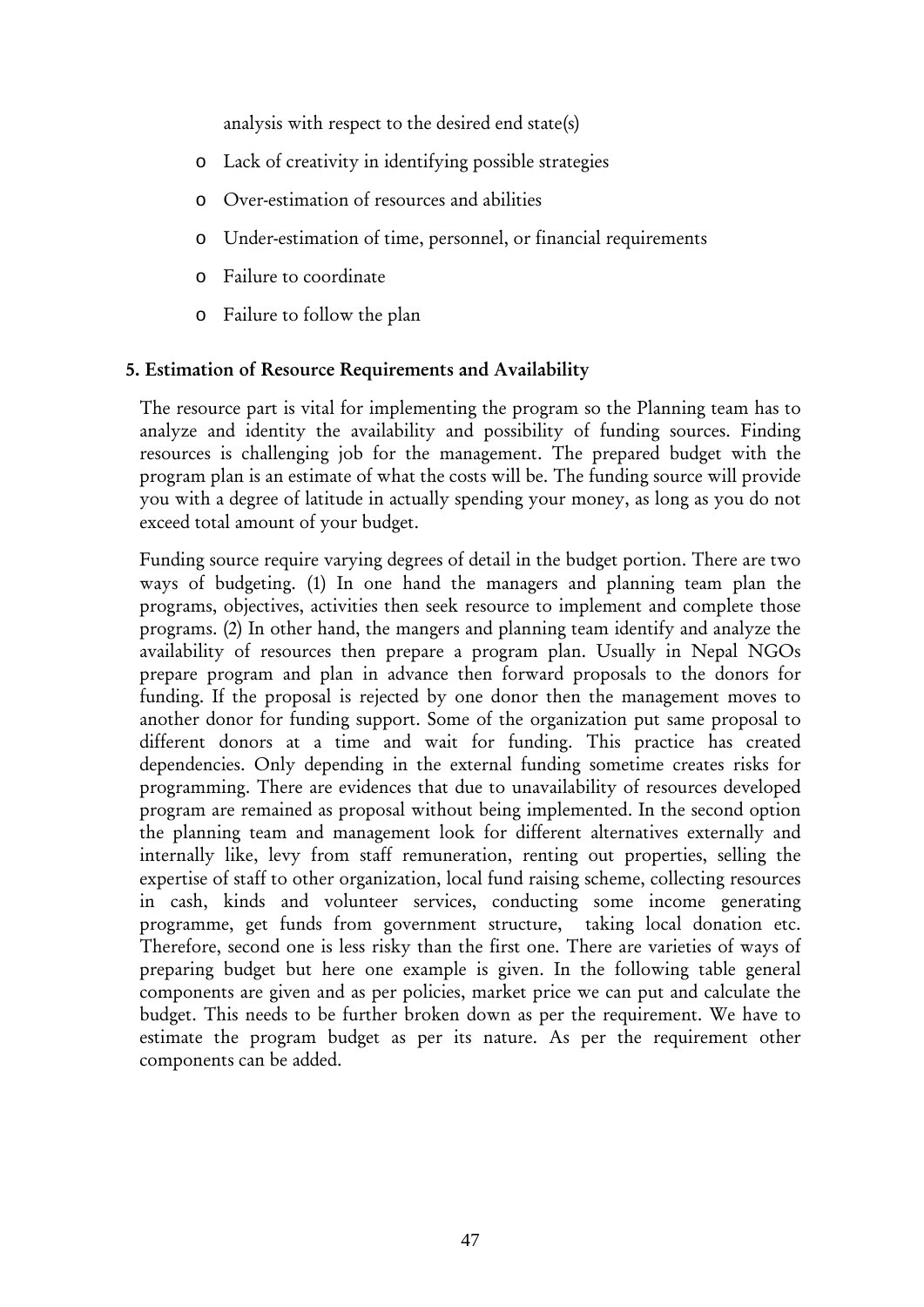## Budget Sheet

| S.N. | Components                                      | Rs. | Total in Rs. |
|------|-------------------------------------------------|-----|--------------|
| 1.   | Personnel                                       |     |              |
|      | A. Staff Salaries (annual)                      |     |              |
|      | Project Manager<br>$\mathbf{i}$ .               |     |              |
|      | ii. Finance and Admin officer<br>11.            |     |              |
|      | .<br>4 supervisors<br>111.                      |     |              |
|      | Office secretary<br>iv.                         |     |              |
|      | Driver<br>v.                                    |     |              |
|      | Support staff<br>V1.                            |     |              |
|      | vii.<br>Consultants Trainer Rs 30,000/month 20% |     |              |
|      | time in a year.                                 |     |              |
|      | B. Benefit to staff                             |     |              |
|      | Staff Insurance 5% of basic salary<br>1.        |     |              |
|      | Children education allowance Rs 400/<br>11.     |     |              |
|      | month per child.                                |     |              |
|      | Provident fund 10%<br>iii.                      |     |              |
| 2.   | Non-personnel                                   |     |              |
|      | A. Rent for office building                     |     |              |
|      | <b>B.</b> Utilities                             |     |              |
|      | Electricity                                     |     |              |
|      | Water                                           |     |              |
|      | Phone                                           |     |              |
|      | Postage                                         |     |              |
|      | Sanitary item                                   |     |              |
|      | C. Office equipments                            |     |              |
|      | Two computers                                   |     |              |
|      | One printer                                     |     |              |
|      | One fax machine                                 |     |              |
|      | One photocopy                                   |     |              |
|      | Repair and maintenance                          |     |              |
|      | D. Transport                                    |     |              |
|      | One car                                         |     |              |
|      | Two Motor bikes                                 |     |              |
|      | Insurance                                       |     |              |
|      | Fuel                                            |     |              |
|      | Repair and maintenance                          |     |              |
|      | Three Bicycles                                  |     |              |
|      | E. Furniture and fixtures                       |     |              |
|      | Two executive tables                            |     |              |
|      | Ten ordinary Chairs                             |     |              |
|      | Four office tables                              |     |              |
|      | Two Computer chairs                             |     |              |
|      | One Cupboard                                    |     |              |
|      | Two Computer tables                             |     |              |
|      | Two Filing cabinet                              |     |              |
|      | One cash box                                    |     |              |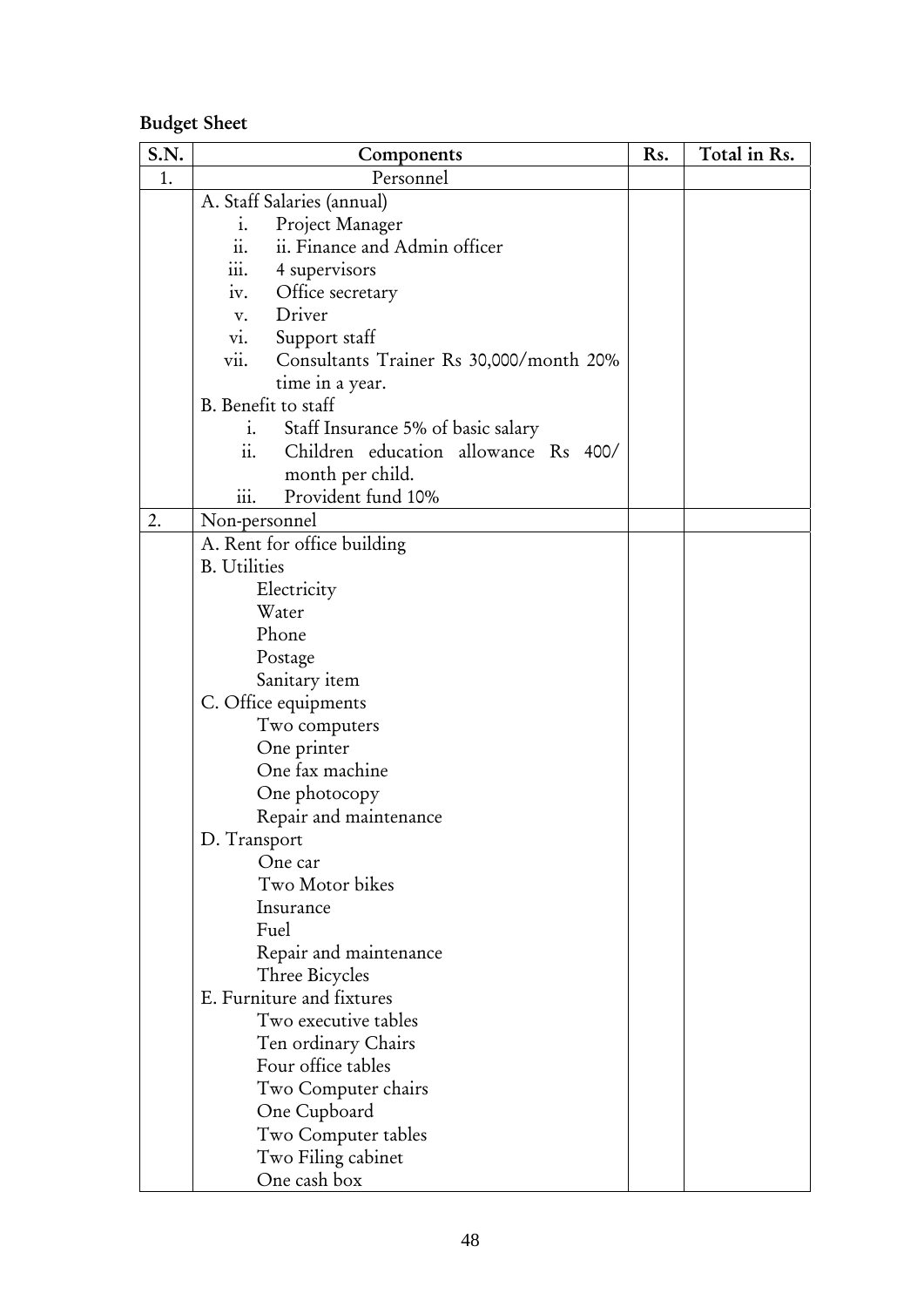|    |                | Three Carpet                                           |  |
|----|----------------|--------------------------------------------------------|--|
|    |                | Eight Curtains                                         |  |
|    |                | F. Office supplies                                     |  |
|    |                | Files                                                  |  |
|    |                | Other accessories                                      |  |
|    | G. Travel:     |                                                        |  |
|    |                | Local travel                                           |  |
|    |                | Airfare for field visit (different sectors)            |  |
|    |                | Land transport for supervisory function                |  |
|    |                | Daily Allowance                                        |  |
| 3. |                | Programme Budget                                       |  |
|    |                | (If the organization is going to run five days OD      |  |
|    |                | training then detail budget need to be calculated e.g. |  |
|    | $\mathbf{i}$ . | Food and accommodation for trainees and                |  |
|    |                | facilitators                                           |  |
|    | ii.            | Travel to and from training venue                      |  |
|    | $\dddot{m}$ .  | Rent for Training hall                                 |  |
|    |                | iv. Telephone                                          |  |
|    | V.             | Email/Internet                                         |  |
|    |                | vi. Trainer's remuneration (if any outsider)           |  |
|    | vii.           | Stationeries for training (files, pens, newsprint,     |  |
|    |                | OHP sheet, Markers etc)                                |  |
|    | viii.          | Photocopy of the reading materials                     |  |
|    | ix.            | First aid or medical expenses                          |  |
|    | X.             | Certificate printing                                   |  |
|    | X1.            | Report preparation cost                                |  |
|    | xii.           | Miscellaneous                                          |  |
|    | Total          |                                                        |  |

We should not feel that the estimated and received funds need to be spent. As with the programme and budgetary item the amount should be as specific as possible while budgeting for a programme. Along with this, most of the organizations add 15% extra as overhead cost for the organization. This is based on the negotiation with donor organization.

The team can do an exercise on preparing a budget sheet. They could be,

- Running an outreach health clinic (bi-monthly)
- Organising five days training on HRD
- Organising a field visit to India to observe others Organizational Development Programme.
- Awareness programme in village on HIV/AIDS

#### 6. Preparation of Program/ Functional Targets, Activities and Monitoring and Evaluation Procedures

When needs and problems have been described, and aims and objectives are stated,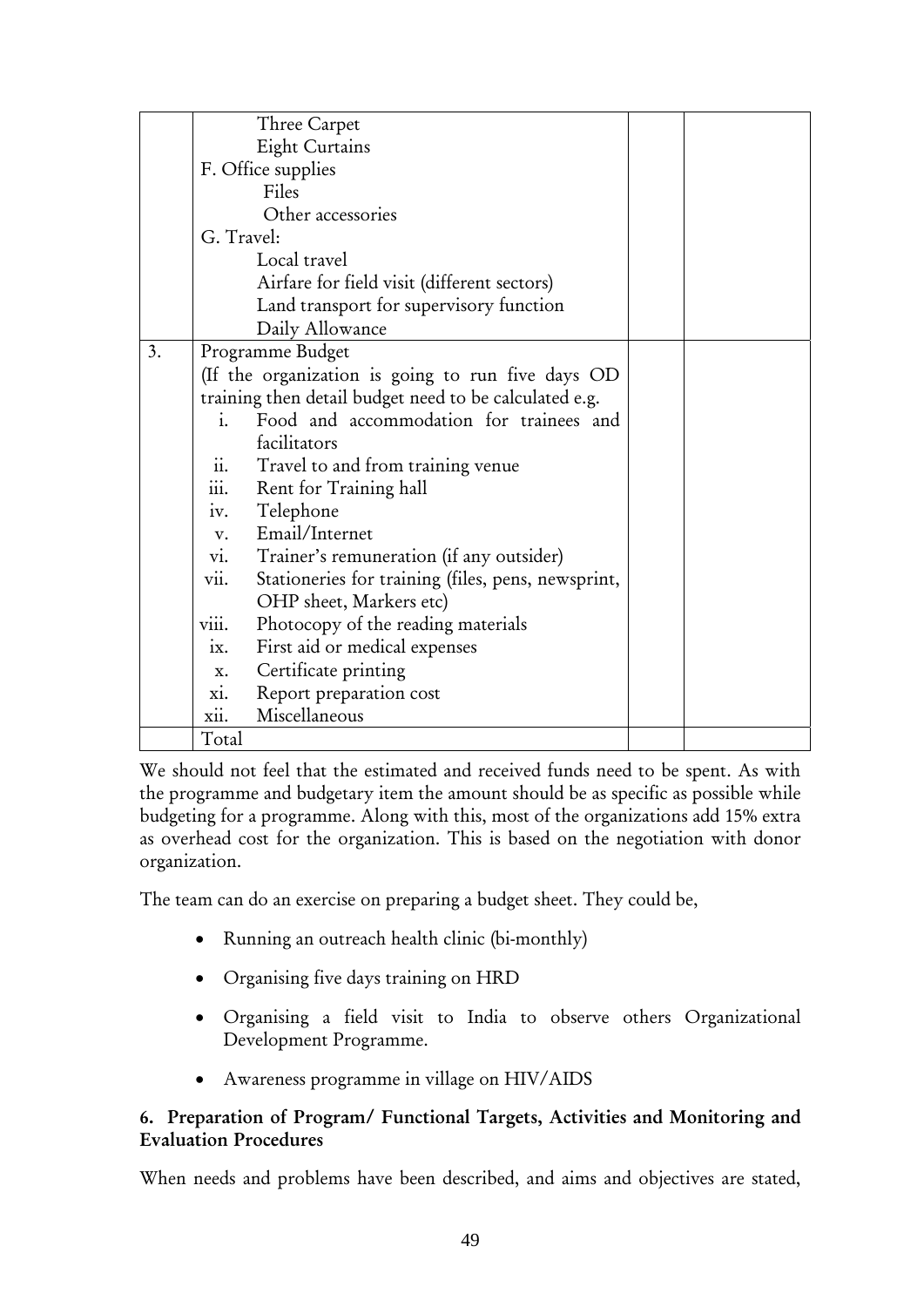the next step of the planning team is to choose and clearly spell out the methods or activities. The chosen methods and activities must ensure that the stated objectives are fulfilled. Different terms are used like, "activities", "procedures", "methods", "methodologies" and "steps" may be used but here the planning team needs to describe the steps to be taken to achieve the desired objectives or results for the target population. Activities are the tasks to be performed which leads to achieve the objectives. Some people are confused with the term objectives and activities but they are different. Activities are the methods or means whereas objective is the ends for itself. If we begin the statement with word like these, we are sure to be talking about methods not objectives. To provide….; To establish….; To create…….; To form….; To build…; To conduct…;To organize etc. To be really useful program activities should:

- Tell what actions are going to be performed.
- When and for how long the action will be done?
- What methods will be used and whether they are in sequence?
- How the resources will be managed and used?

For an example, let's see aim, objectives and activities of health service development of save the children in sequence.

Aim: To improve health conditions, particularly of women and children in Dang district by promoting Primary Health Care.

Objectives: To ensure the long term accessible of basic Primary Health Care services for 1200 families especially women and under five children through out the project area.

Activities For objective 1: To ensure the long term accessibility of basic Primary Health Care services for 1200 families through out the project area.

- Ensure 80% of pregnant women are regularly checked by trained FCHW or TBA during pregnancy and delivery.
- Refer 90% high risk pregnancy and complicated cases of mother and newborns to district hospital.
- Provide full dose of immunisation to 200 under one age children.
- Provide awareness training to 1000 family especially women and children on personal and environmental hygiene.
- Provide antenatal care for 150 pregnant women and post natal care for 50 women.
- Conduct monthly outreach clinic in sub-health posts.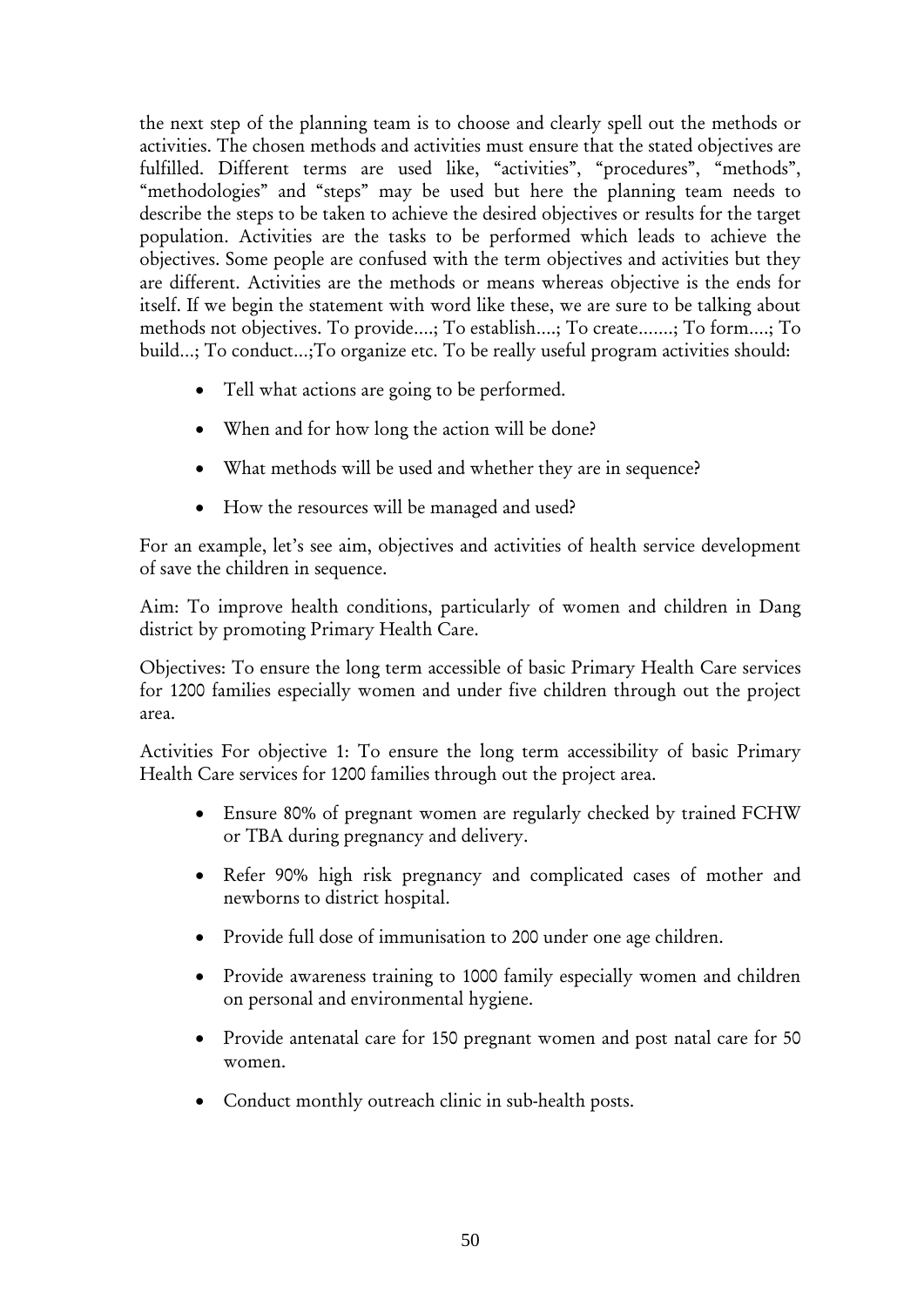#### Monitoring and Evaluation

Once the programme activities are set the Planning Team has to think how the program activities are going to be monitored and evaluated. It is necessary because the management team, staff and stakeholders should ensure that they are doing the right tasks in right track, the programme is moving in same direction as planned before and resources are utilized properly to achieve the stated objectives. In most of the organizations the planner and management team give less priority to think and put the components and process of monitoring and evaluation in the planning document. The problem with such informal approach to planning a programme activity is that after sometime, those involved are no longer sure exactly what they are trying to achieve. The purpose of individual activities may be clear, but not the overall objectives and aim. Large amount of money might be being spent with no clear evidences and it is being spent in the best way possible. Could it be spent more effectively elsewhere, or by undertaking different activities?

At the same time the environment in which projects and programme operate is constantly changing –economically, socially, politically and physically. These changes may be gradual or sudden. So to check the deviation and make instant correction in program implementation the planners should set the qualitative and quantitative indicators, means of verification and process and methods monitoring and evaluation during the panning phase.

Monitoring: Monitoring is the systematic and continuous collecting and analyzing of information about the progress of a piece of work over time. It is a tool for identifying strengths and weaknesses in a piece of work and for providing the people responsible for the work with sufficient information to make the right decisions at the right time to improve its quality. Every unit, section and individual is involved in monitoring their work and performance regularly.

Evaluation: Evaluation is an assessment at one point in time that concentrates specifically on whether the objectives of the piece of work have been achieved and what impact has it brought in the society. Evaluation is done at one point e.g. if a program is conducted for five years then the organization could do mid-term evaluation half way through the program implementation or it could be done after the completion of the programme in five years. Evaluation focuses on the impact assessment. This could be done by external or internal team or mix of both.

There are wide range of tools and methods of monitoring and evaluation like (Focus group discussion, semi structure dialogue, questionnaire, observation, interview, interactive discussion and looking the document). The management team, staff and implementers can choose and use different methods and tools. While setting the indicators, methods and means of verification there should be involvement of planning team, senior management team, board members, and the representative of stakeholders. In this module we will be discussing the monitoring, review, evaluation and public audit in Unit Three. Here, some examples are given.

Objective 1: To ensure the long term accessibility of basic Primary Health Care services for 1200 families through out the project area.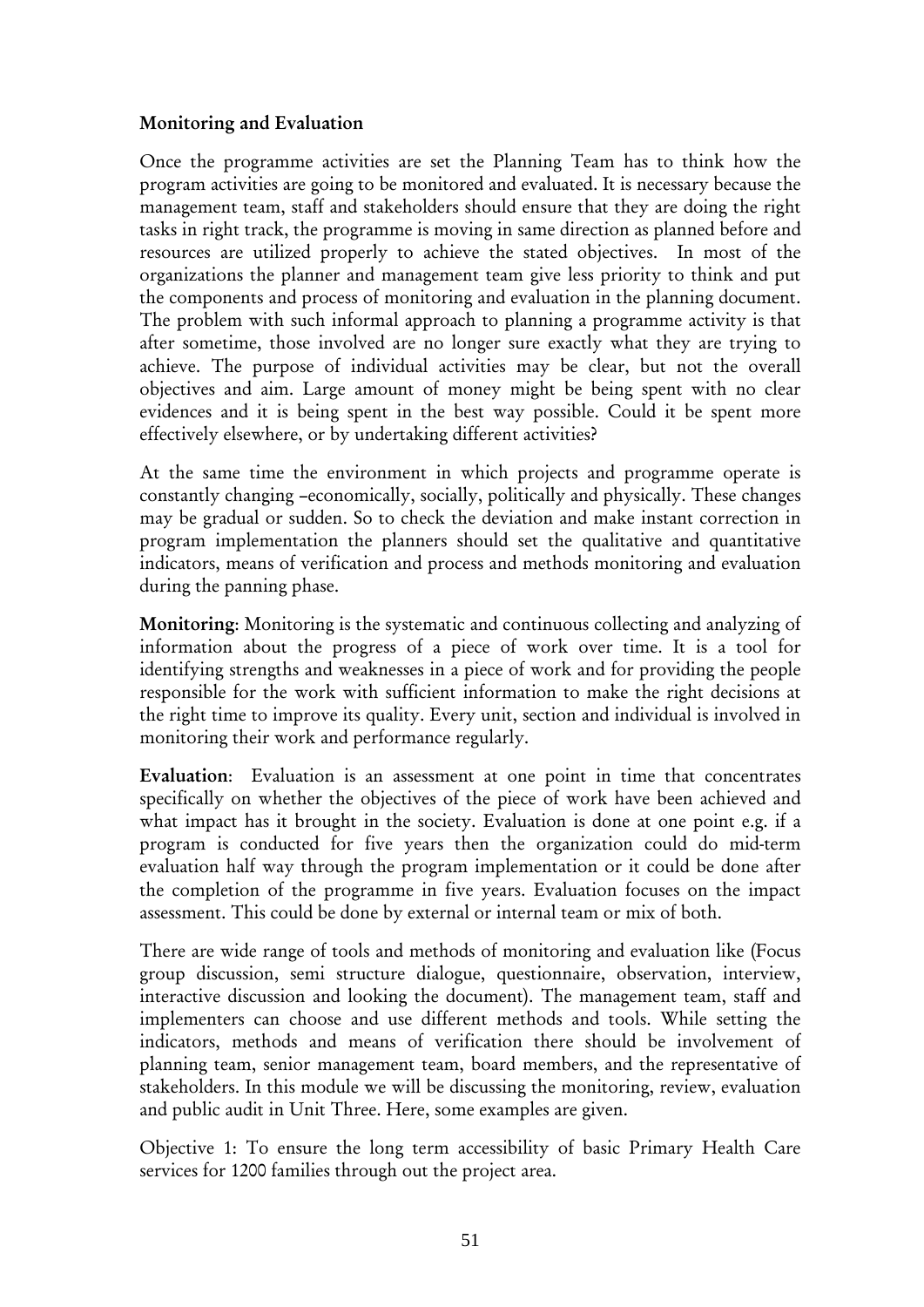| S.N. | <b>Activities</b>                                                                                                                   | Indicators                                                                                                                                                                | Methods                                                                                              | Means of                                                                                                             |
|------|-------------------------------------------------------------------------------------------------------------------------------------|---------------------------------------------------------------------------------------------------------------------------------------------------------------------------|------------------------------------------------------------------------------------------------------|----------------------------------------------------------------------------------------------------------------------|
|      |                                                                                                                                     |                                                                                                                                                                           |                                                                                                      | verification                                                                                                         |
| 1.   | Ensure 80% of<br>pregnant women<br>are regularly<br>checked by trained<br>FCHW or TBA<br>during pregnancy<br>and delivery           | 1.1 80% pregnant<br>women consulted<br>and checked by<br>trained FCHW or<br>TBA.<br>1.2. 80% Pregnant<br>women attended<br>by trained TBAs or<br>FCHW during<br>delivery. | Observation;<br>reading record<br>of FCHW and<br>TBAs,<br>Interview<br>with Pregnant<br>women        | Antenatal<br>record form,<br>Diary of<br>FCHW,<br>interview<br>record.                                               |
| 2.   | Refer 90% high<br>risk pregnancy<br>and complicated<br>cases of mother<br>and newborns to<br>district hospital.                     | 2.1 High risk cases<br>identified.<br>2.2.90%<br>complicated cases<br>referred to hospital                                                                                | Medical<br>checkup,<br>observation,<br>Interview<br>with the<br>patient                              | Health post<br>register, Lab<br>test slip and X<br>-ray,<br>Antenatal<br>card, Referral<br>slip, Hospital<br>records |
| 3.   | Provide full dose<br>of immunization<br>to 200 under one<br>age children.                                                           | 3.1 200 children<br>immunized.                                                                                                                                            | Observation<br>in the HP or<br>immunization<br>camp, study<br>$\sigma$<br>Immunization<br>record     | Immunization<br>register,<br>Immunization<br>card of<br>children,<br>vaccine<br>Supply<br>register in<br>store       |
| 4.   | Provide awareness<br>training to 1000<br>family especially<br>women and<br>children on<br>personal and<br>environmental<br>hygiene. | 4.1No of awareness<br>training run,<br>4.2 No. of<br>participants<br>attended the<br>training                                                                             | Discussion<br>with the<br>trainees,<br>Observation<br>of training,<br>study of<br>training<br>report | Training<br>attendance<br>register,<br>Sessions of<br>training.<br>Observation<br>report.                            |
| 5.   | Provide antenatal<br>care for 150<br>pregnant women<br>and post natal care<br>for 50 women.                                         | 5.1 150 pregnant<br>women consulted<br>TBAs and FCHW<br>5.2 50 women got<br>post natal service.                                                                           | Observation,<br>interview<br>with women,<br>study of<br>record and<br>register                       | Check up<br>register,<br>Antenatal<br>cards,<br>interview<br>record.                                                 |

## Indicators, methods and means of verification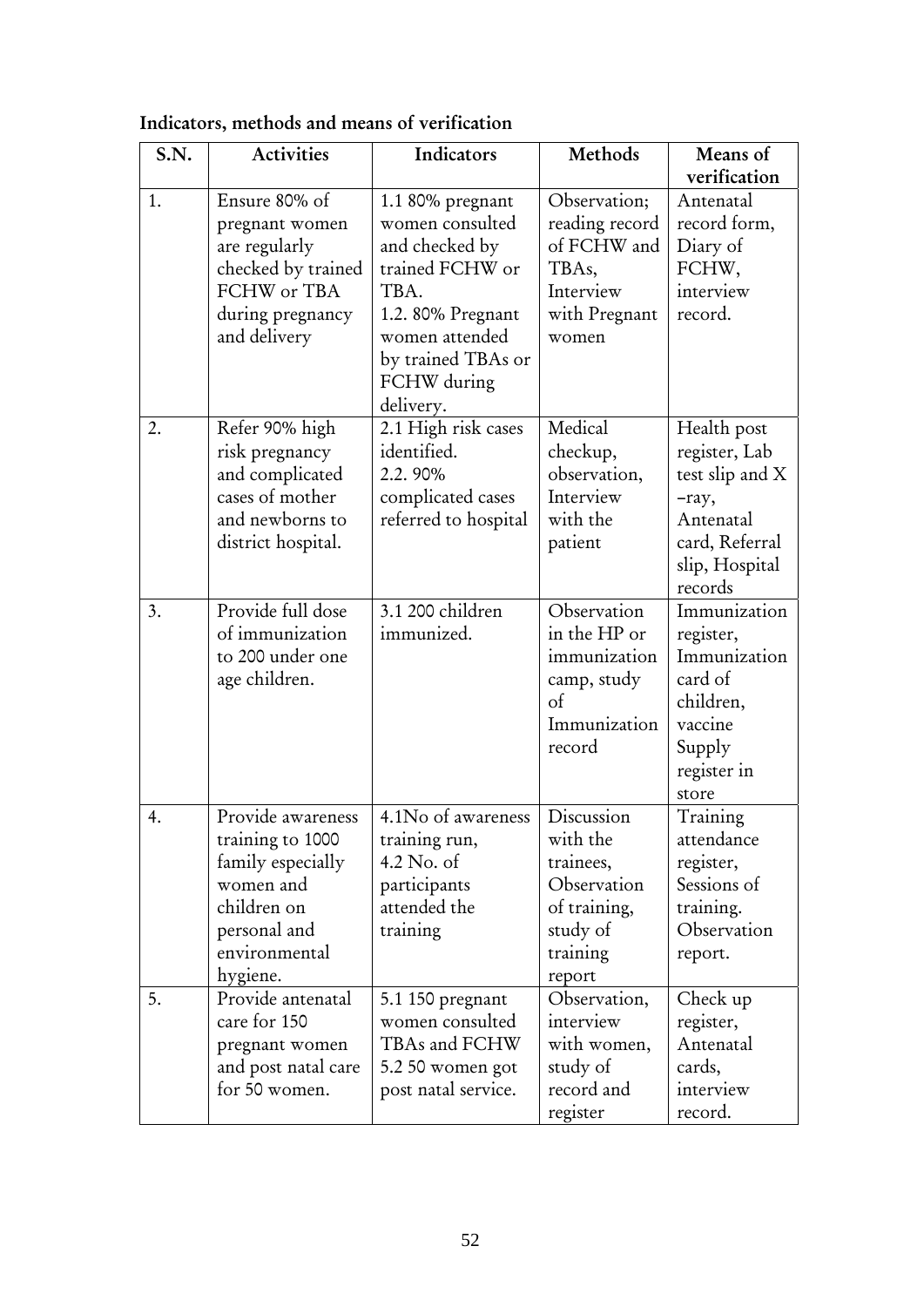| 6. | Conduct monthly<br>outreach clinic in<br>sub-health posts. | $6.1$ No. of out<br>reach clinics<br>conducted in all<br>sub health posts<br>6.2 No. of children<br>and women | Observation,<br>interview<br>with children<br>and women,<br>study of the<br>record. | Outreach<br>clinic register,<br>Patients cards,<br>observation<br>record. |
|----|------------------------------------------------------------|---------------------------------------------------------------------------------------------------------------|-------------------------------------------------------------------------------------|---------------------------------------------------------------------------|
|    |                                                            | attended the clinics                                                                                          |                                                                                     |                                                                           |
|    |                                                            | and checked up.                                                                                               |                                                                                     |                                                                           |

*Note: The facilitator and the participants design indicators (qualitative and quantitative), methods and means of verification.* 

#### 7. Preparation of Work Plans

After preparing the aims, objectives, activities, strategies, budget, setting monitoring indicators the planning team has to prepare detail work plan with activities, time and responsible person. This will guide to every one concerned to do her/his own performance. It will be helpful if the yearly plan is prepared in the team because unit or section team can prepare their section's action plan. This will facilitate every individual to develop his/her action plan. Different people use different model of action plan. The overall plan of the organization helps to coordinate the efforts of each section, department and individual. Here, we have given one sample to fulfill two objectives. This needs further break down in three monthly, monthly, weekly and even daily plan.

| S.N. | Objectives        | <b>Activities</b>            | Time                         | Responsible     |
|------|-------------------|------------------------------|------------------------------|-----------------|
|      |                   |                              |                              | person          |
| 1.   | Objective         | Ensure at least one trained  | By December                  | Program manager |
|      | 1: T <sub>O</sub> | female nurse in each health  | 2007.                        |                 |
|      | ensure the        | post and sub-health post is  |                              |                 |
|      | long term         | available.                   |                              |                 |
|      | accessibility     |                              |                              | Health          |
|      | of basic          | Find out how many female     | 30 <sup>th</sup> November    | coordinator     |
|      | Primary           | nurses are placed in and how | 06.                          |                 |
|      | Health            | many required.               |                              |                 |
|      | Care              |                              |                              |                 |
|      | services          | Inform to DHO and request    |                              | Program Manager |
|      | through           | for female staff in writing. | 7 <sup>th</sup> December 06. |                 |
|      | out the           |                              |                              |                 |
|      | project           |                              |                              | Health          |
|      | area.             | Placement of Female staff at |                              | coordinator and |
|      |                   | least in two Health posts.   | $1st$ April 2007             | <b>DHO</b>      |
|      |                   |                              |                              |                 |
|      |                   | Placement of ANM in five     |                              |                 |
|      |                   | sub-health posts             | September 2007               | Health          |
|      |                   |                              |                              | coordinator &   |
|      |                   |                              |                              | <b>DHO</b>      |

| Sample Work Plan of Save the Children Aug. 2006 - 2007 Dec. |  |  |  |
|-------------------------------------------------------------|--|--|--|
|                                                             |  |  |  |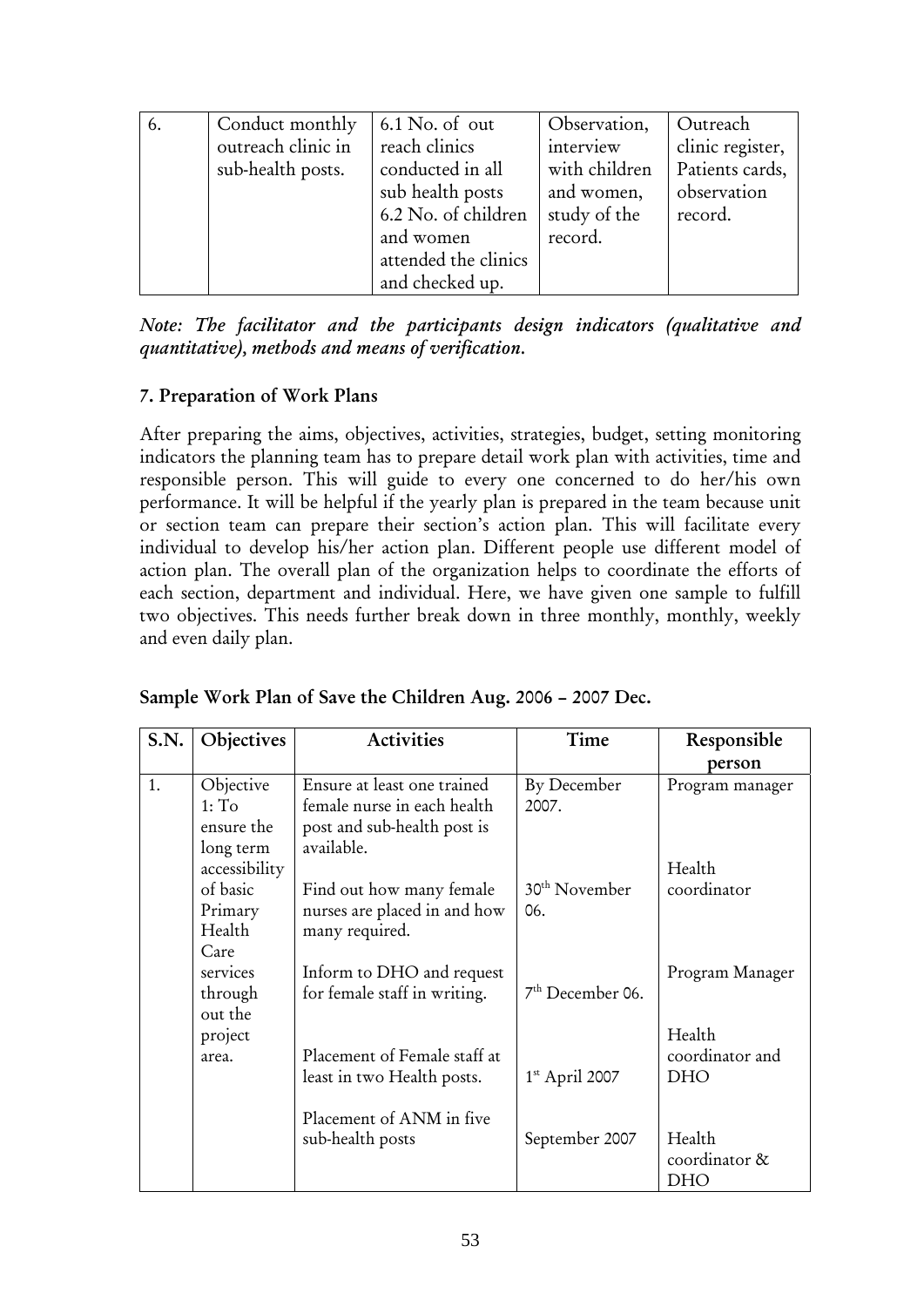|  | Promote the use of trained     | $15th$ November             | Programme       |
|--|--------------------------------|-----------------------------|-----------------|
|  | female community health        | 2006                        | Manager         |
|  | workers and traditional        |                             |                 |
|  | birth attendance during child  |                             |                 |
|  | birth.                         |                             |                 |
|  |                                |                             |                 |
|  | Make policy decision to have   | 1 <sup>st</sup> December    | Programme       |
|  | two CHW and three TBAs         | 2006                        | Manager         |
|  | in each VDC.                   |                             |                 |
|  | Agree to train FCHW and        |                             |                 |
|  | TBAs with DHO.                 | $10th$ December             | Programme       |
|  | Conduct quick survey to        | 2006                        | Manager         |
|  | identify TBAs and potential    |                             |                 |
|  | CHW.                           | $15th$ December             | Health          |
|  |                                | 2006                        | coordinator     |
|  | Make selection of the          | $2nd$ January 2007          | Health          |
|  | Trainees.                      |                             | coordinator     |
|  | Send the trainees to the       | 20 <sup>th</sup> December   |                 |
|  | training center for one        | 2006 to $4^{\text{th}}$     | District Health |
|  | month training.                | January 2007                | Officer         |
|  | Organise 15 days TBAs          |                             |                 |
|  | training in Local health post. |                             | Health          |
|  | Placement of FCHW in each      | 15 <sup>th</sup> March 2007 | coordinator     |
|  | HP and S-HP.                   |                             | Health          |
|  |                                |                             | coordinator and |
|  |                                |                             | HP In charge.   |

*Note: Program Manager and Health Coordinator have to prepare three monthly, monthly and weekly plans on the basis of this yearly plan.* 

### Sample Detail Work Plan of Program Manager (PM) regarding Training and Placement of FCHW and TBAs in Health Posts and Sub-health Posts.

Objectives: Promote the use of trained female community health workers and traditional birth attendance during child birth.

| Key         | <b>Start</b> | Dead   | Staff  | Nov. 2006       |                 |                 | Dece. 2006      |                 |                 |                 |                 |
|-------------|--------------|--------|--------|-----------------|-----------------|-----------------|-----------------|-----------------|-----------------|-----------------|-----------------|
| Tasks       | Date         | line   | respo  |                 |                 |                 |                 |                 |                 |                 |                 |
|             |              |        | nsible |                 |                 |                 |                 |                 |                 |                 |                 |
|             |              |        |        | 1 <sup>st</sup> | 2 <sup>nd</sup> | 3 <sup>rd</sup> | 4 <sup>th</sup> | 1 <sup>st</sup> | 2 <sup>nd</sup> | 3 <sup>rd</sup> | $4^{\text{th}}$ |
|             |              |        |        | week            | week            | week            | week            | week            | week            | week            | week            |
| Work        | 5/11/06      | 9/11/0 | PM     | ----            |                 |                 |                 |                 |                 |                 |                 |
| out the     |              | 6      |        |                 |                 |                 |                 |                 |                 |                 |                 |
| reasons     |              |        |        |                 |                 |                 |                 |                 |                 |                 |                 |
| for         |              |        |        |                 |                 |                 |                 |                 |                 |                 |                 |
| having      |              |        |        |                 |                 |                 |                 |                 |                 |                 |                 |
| <b>FCHW</b> |              |        |        |                 |                 |                 |                 |                 |                 |                 |                 |
| and         |              |        |        |                 |                 |                 |                 |                 |                 |                 |                 |
| <b>TBAs</b> |              |        |        |                 |                 |                 |                 |                 |                 |                 |                 |
| Present     | 10/11/0      | 10/11/ | PM     |                 |                 |                 |                 |                 |                 |                 |                 |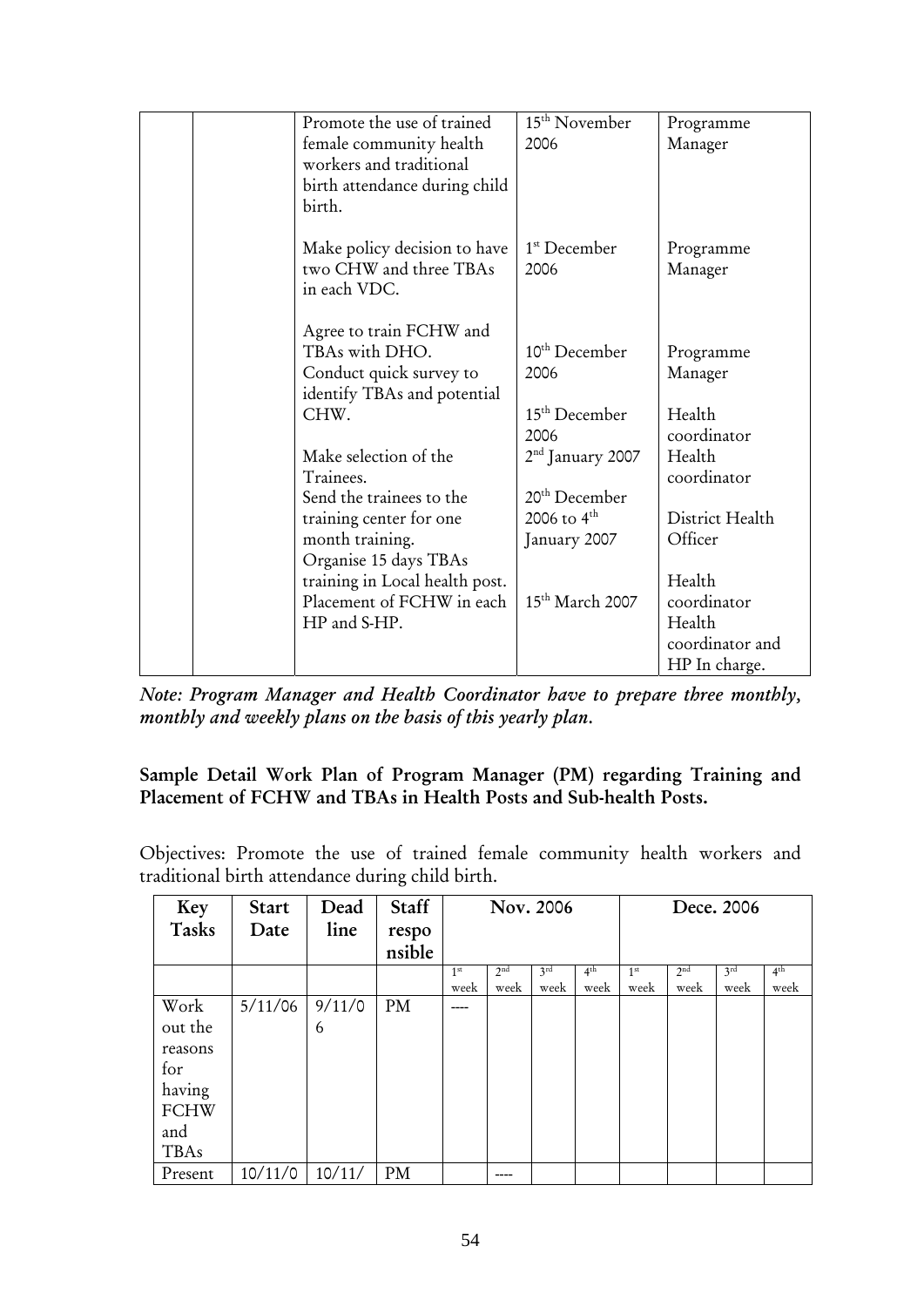| the          | $\boldsymbol{6}$ | 06     |               |     |                |    |  |  |
|--------------|------------------|--------|---------------|-----|----------------|----|--|--|
| reasons      |                  |        |               |     |                |    |  |  |
| for          |                  |        |               |     |                |    |  |  |
| having       |                  |        |               |     |                |    |  |  |
| <b>FCHW</b>  |                  |        |               |     |                |    |  |  |
| and          |                  |        |               |     |                |    |  |  |
| TBAs to      |                  |        |               |     |                |    |  |  |
| board        |                  |        |               |     |                |    |  |  |
| member       |                  |        |               |     |                |    |  |  |
| ${\bf S}$    |                  |        |               |     |                |    |  |  |
| Agree        | 15/11/0          | 15/11/ | PM            | --- |                |    |  |  |
| on the       | 6                | 06     | and           |     |                |    |  |  |
| policy       |                  |        | Board         |     |                |    |  |  |
| to have      |                  |        |               |     |                |    |  |  |
| <b>FCHW</b>  |                  |        |               |     |                |    |  |  |
| and          |                  |        |               |     |                |    |  |  |
| <b>TBAs</b>  |                  |        |               |     |                |    |  |  |
| Meet         | 20/11/0          | 20/11/ | $\mathrm{PM}$ |     |                |    |  |  |
| with         | 6                | 06     |               |     |                |    |  |  |
| DHO          |                  |        |               |     |                |    |  |  |
| about        |                  |        |               |     |                |    |  |  |
| the          |                  |        |               |     |                |    |  |  |
| placeme      |                  |        |               |     |                |    |  |  |
| nt of        |                  |        |               |     |                |    |  |  |
| $_{\rm TBA}$ |                  |        |               |     |                |    |  |  |
| and          |                  |        |               |     |                |    |  |  |
| <b>FCHW</b>  |                  |        |               |     |                |    |  |  |
| in $HPs$     |                  |        |               |     |                |    |  |  |
| Write        | 25/11/0          | 25/11/ | PM            |     |                |    |  |  |
| letter to    | 6                | 06     |               |     |                |    |  |  |
| DHO          |                  |        |               |     |                |    |  |  |
| about        |                  |        |               |     |                |    |  |  |
| policy       |                  |        |               |     |                |    |  |  |
| decision     |                  |        |               |     |                |    |  |  |
| and          |                  |        |               |     |                |    |  |  |
| make         |                  |        |               |     |                |    |  |  |
| request      |                  |        |               |     |                |    |  |  |
| for          |                  |        |               |     |                |    |  |  |
| cooperat     |                  |        |               |     |                |    |  |  |
| ion          |                  |        |               |     |                |    |  |  |
| Make         | 26/11/0          | 28/11/ | PM            |     |                |    |  |  |
| Follow       | 6                | 06     |               |     |                |    |  |  |
| up of        |                  |        |               |     |                |    |  |  |
| the          |                  |        |               |     |                |    |  |  |
| letter       |                  |        |               |     |                |    |  |  |
| Get          |                  | 29/11/ | PM            |     | $\blacksquare$ |    |  |  |
| Approv       |                  | 06     | $+DH$         |     |                |    |  |  |
| al           |                  |        | $\circ$       |     |                |    |  |  |
| Agree to     |                  | 01/12/ | $\mathrm{PM}$ |     |                | -- |  |  |
| train        |                  | 06     | $+DH$         |     |                |    |  |  |
| <b>FCHW</b>  |                  |        | $\bigcirc$    |     |                |    |  |  |
|              |                  |        |               |     |                |    |  |  |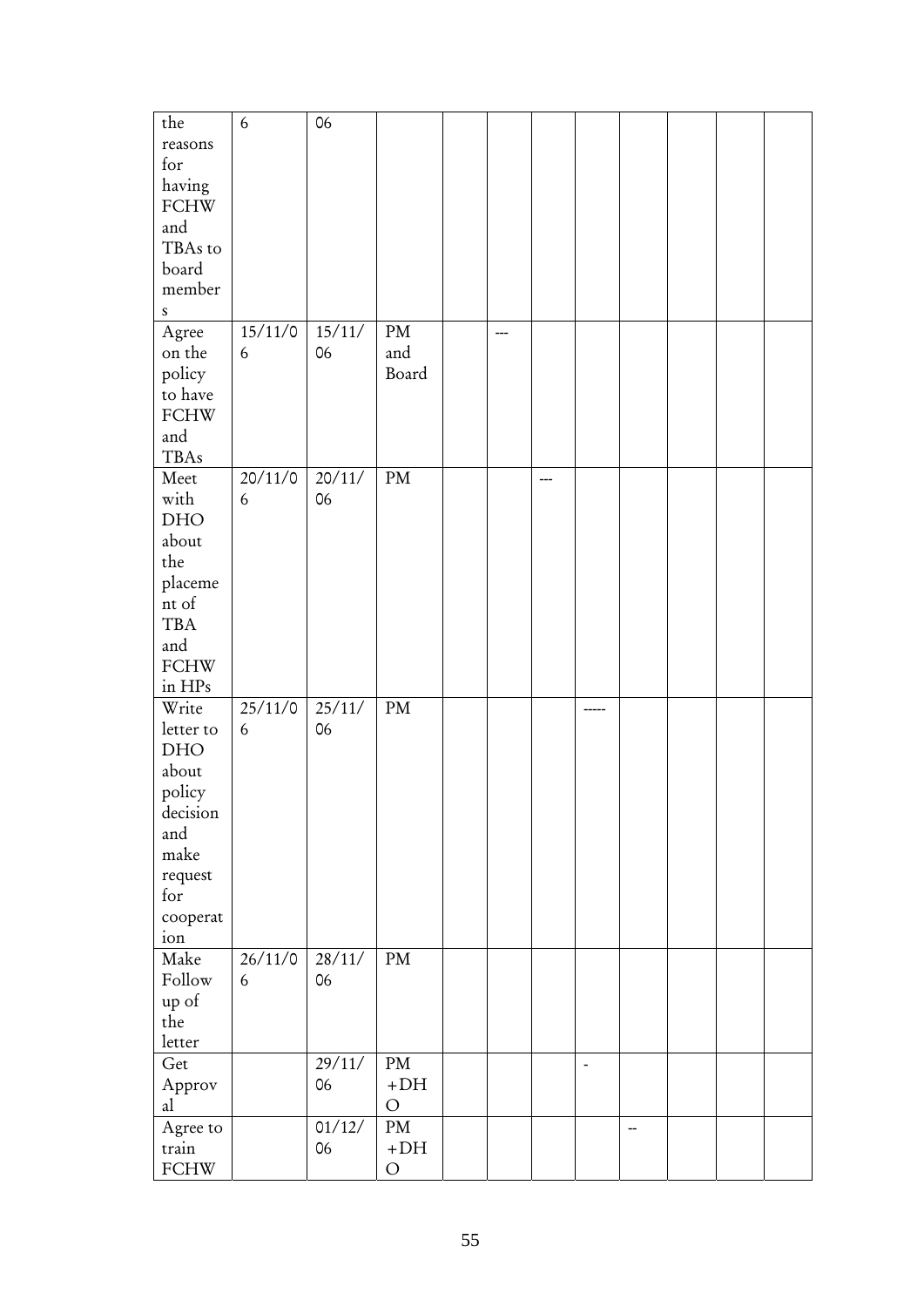| and<br><b>TBA</b><br>with<br>DHO                                                                                                          |              |                          |                                |  |  |    |    |
|-------------------------------------------------------------------------------------------------------------------------------------------|--------------|--------------------------|--------------------------------|--|--|----|----|
| Set<br>criteria<br>for<br>selecting<br><b>FCHW</b><br>and<br>TBAs                                                                         | 2/12/06      | 4/12/0<br>6              | $PM+$<br>HC                    |  |  |    |    |
| Conduc<br>t quick<br>survey<br>$\rm{to}$<br>identify<br>potentia<br>candidat<br>e for the<br><b>FCHW</b><br>and<br><b>TBA</b><br>training | 4/12/06      | 10/12/<br>06             | Health<br>Coord<br>. (HC)      |  |  |    |    |
| Preparat<br>ion of<br><b>TBA</b><br>training                                                                                              | 11/12/0<br>6 | 19/12/<br>06             | HC<br>and<br>$HP$ in<br>charge |  |  | -- |    |
| Selectio<br>n of<br>Trainees<br>for<br><b>FCHW</b><br>and<br><b>TBAs</b>                                                                  | 11/12/0<br>6 | 15/12/<br>06             | $PM+$<br>HC                    |  |  |    |    |
| Organis<br>e TBAs'<br>training<br>in<br>Health<br>Post                                                                                    | 20/12/0<br>6 | 04/01/<br>07             | ${\rm HP}$<br>In<br>charge     |  |  |    |    |
| Comple<br>tion of<br><b>TBAs</b><br>training                                                                                              |              | 04/01/<br>07             | $HP$ in<br>charge              |  |  |    |    |
| Send 10<br>trainees<br>in<br>training<br>center                                                                                           | 1/01/07      | 1/01/0<br>$\overline{7}$ | HC                             |  |  |    | -- |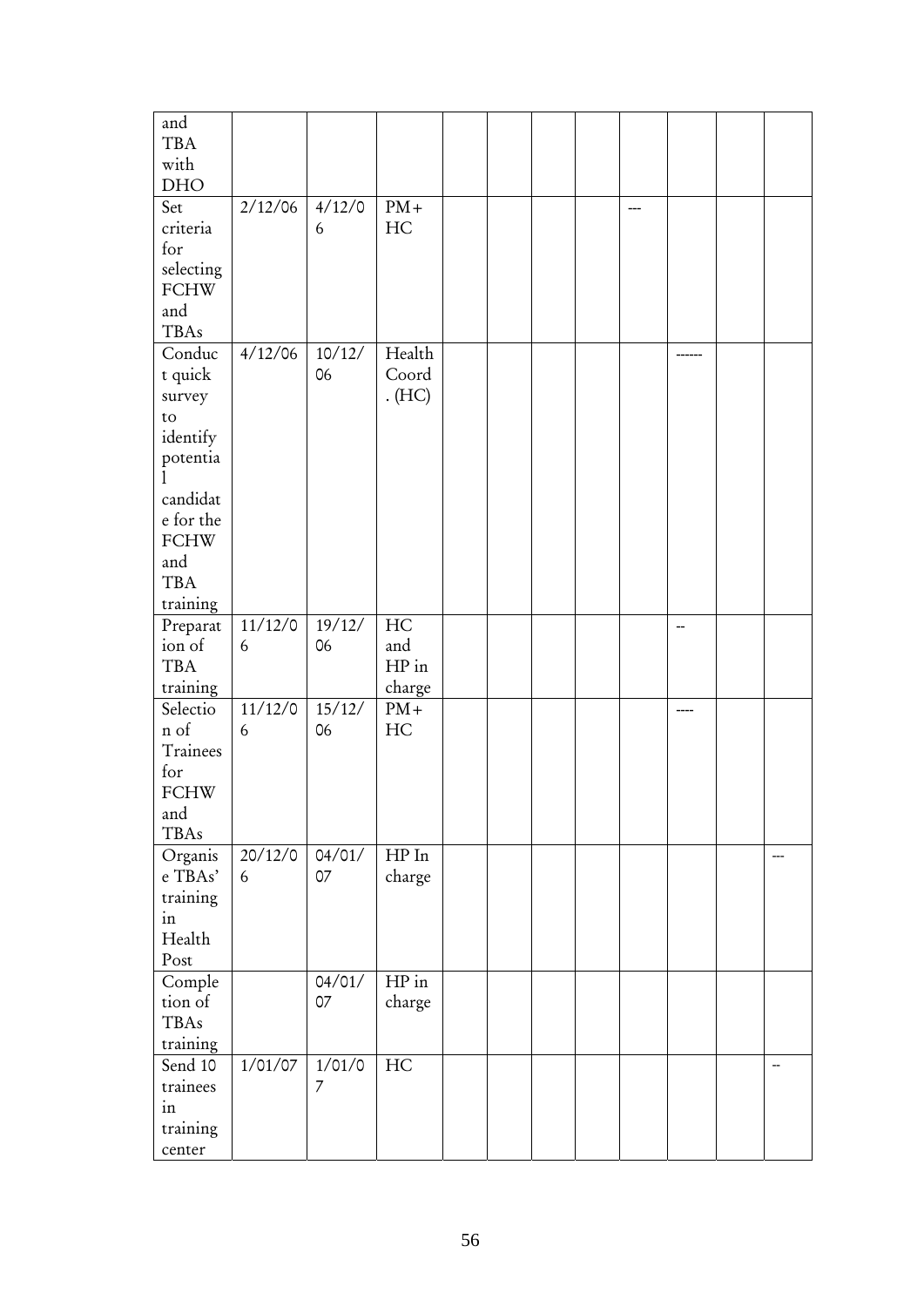| Comple        | 4/01/07 | 03/02/ | Traini     |  |  |  |  |
|---------------|---------|--------|------------|--|--|--|--|
| tion of       |         | 07     | ng         |  |  |  |  |
| one           |         |        | officer    |  |  |  |  |
| month         |         |        | of         |  |  |  |  |
| training      |         |        | <b>DHO</b> |  |  |  |  |
| $\mathrm{of}$ |         |        |            |  |  |  |  |
| <b>FCHW</b>   |         |        |            |  |  |  |  |
| Placeme       | 1/03/07 | 15/03/ | Health     |  |  |  |  |
| nt of         |         | 07     | coord      |  |  |  |  |
| <b>FCHW</b>   |         |        |            |  |  |  |  |
| in all        |         |        |            |  |  |  |  |
| HP and        |         |        |            |  |  |  |  |
| Sub-          |         |        |            |  |  |  |  |
| Health        |         |        |            |  |  |  |  |
| Post          |         |        |            |  |  |  |  |

#### 8. Preparation of Operating Budgets

In point 5 of this document we have discussed the estimation and availability of the resources and general out line of the budget sheet. Now to implement the work plan a detail budget is required. There are two ways of preparing the budget. (a) First each and every unit prepares action plan and detail budget and forward it to Management team during planning. (b) Once total budget is approved then each unit requests for budget for each programme designed by the unit. The first one is more reliable because this process helps to justify the program and budget. Let's make a sample of detail operating budget:

#### Sample of Operating Budget of TBA training

Objective of the training: Develop skills, knowledge and attitude of the participants so that they will be able to provide basic health services to the pregnant women and children in project area.

No of Participants: 16 Training duration 15 days

| S. | Components                      | Unit cost          |              | Total cost    | Remarks         |
|----|---------------------------------|--------------------|--------------|---------------|-----------------|
| N. |                                 |                    |              |               |                 |
| 1. | Remuneration to                 | Rs.200/            | $200x10 =$   | Rs. 2000.00   | Some            |
|    | side<br>the<br>out              | 10<br>session,     |              |               | will<br>session |
|    | trainer                         | sessions           |              |               | be led<br>by    |
|    |                                 |                    |              |               | <b>DHO</b>      |
|    |                                 |                    |              |               | trainer         |
| 2. | Travel<br>expenses              | $\rm Rs$<br>50.00/ | $50x16x15 =$ | Rs. 12,000.00 | This is non-    |
|    | for participants to             | day                |              |               | residential     |
|    | and from training / participant |                    |              |               | training        |

#### TBA Training in a Health Post of Dang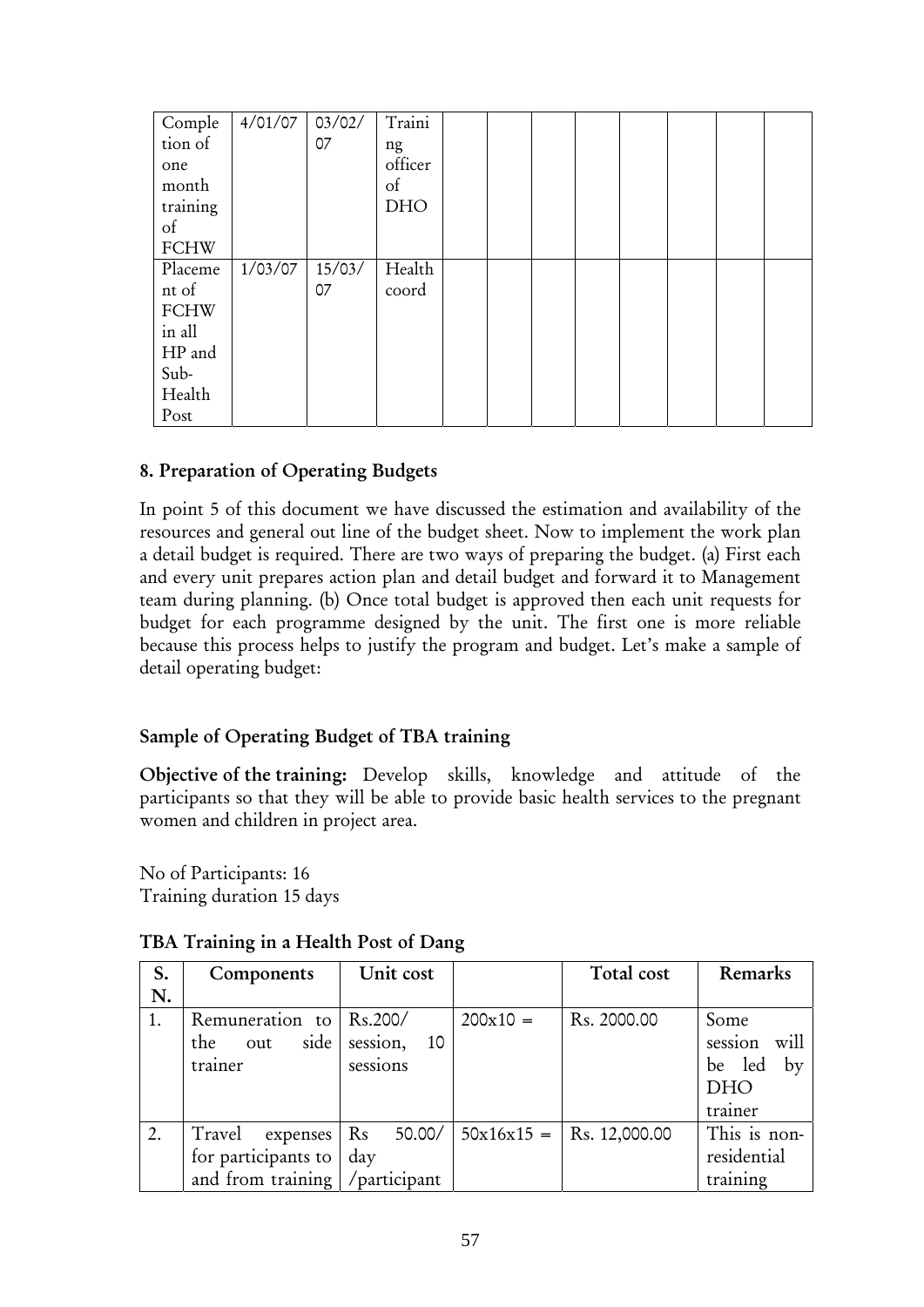|     | venue                                                                              | for<br>16<br>participants                       |                                                      |                                                                              |                                                           |
|-----|------------------------------------------------------------------------------------|-------------------------------------------------|------------------------------------------------------|------------------------------------------------------------------------------|-----------------------------------------------------------|
| 3.  | Tea and snacks                                                                     | 40/day<br>Rs<br>/participant<br>and trainers    | $20x40x15 =$                                         | R <sub>s</sub> .<br>12,000.00                                                | Add<br>four<br>facilitators<br>including<br>support staff |
| 4.  | Copy, Pen<br>and<br>clear file to the<br>participant                               | Rs<br>40/participa<br>and<br>nt<br>trainer      | $40x18 =$                                            | Rs. 720.00                                                                   |                                                           |
| 5.  | Stationeries<br>Makers,<br>newsprint,<br>masking tape<br>Stapler with pin<br>Ruler | 12 pieces<br>200 pcs<br>2 Rolls<br>2pcs<br>2pcs | Rs.40x12<br>Rs.3x200<br>Rs.60x2<br>Rs.60x2<br>Rs10x2 | R <sub>s</sub> 480.00<br>Rs. 600.00<br>Rs. 120.00<br>Rs, 120.00<br>Rs. 20.00 |                                                           |
| 6.  | Soap<br>Towel                                                                      | 12 Pcs<br>2Pcs                                  | Rs.25x12<br>Rs.75x2                                  | Rs. 300.00<br>Rs. 300.00                                                     |                                                           |
| 7.  | Model of pelvic<br>and<br>neonatal<br>baby                                         | One<br>pc.<br>each                              | Rs2000.00                                            | Rs 2000.00                                                                   | Learning<br>materials                                     |
| 8.  | Gloves                                                                             | 32 pcs                                          | Rs20x32                                              | Rs. 640.00                                                                   | For practice                                              |
| 9.  | Jeevan jal packets                                                                 | 32 pcs                                          | Rs. 5x32                                             | Rs. 160.00                                                                   | Demonstrati<br>on                                         |
| 10. | Daily subsistence<br>allowance                                                     | Rs.100/day<br>$/$ per<br>participant            | Rs.<br>100x16x15                                     | Rs.24000.00                                                                  |                                                           |
| 11. | Miscellaneous                                                                      |                                                 |                                                      | Rs. 1500.00                                                                  | If some one<br>fall sick                                  |
|     | Total                                                                              |                                                 |                                                      | Rs.56,960.00                                                                 |                                                           |

Note: The participants can develop detail budget as per their program.

If the organization decides to take the staff and board members for observation visit to India then they have to budget accordingly.

#### 9. Presentation of the Plan

Once the plan is ready then management team has to share the planning with all board members, staff and other related stakeholders. The management team can organize half day sharing meeting in the office. Not necessarily everyone should be there in sharing but at lest there should be representative from each section and group of stakeholders. This gives the opportunity to be transparent from the planning phase and it supports in public audit as well. People participating in sharing session will be helpful to monitor the program and give constructive feed back.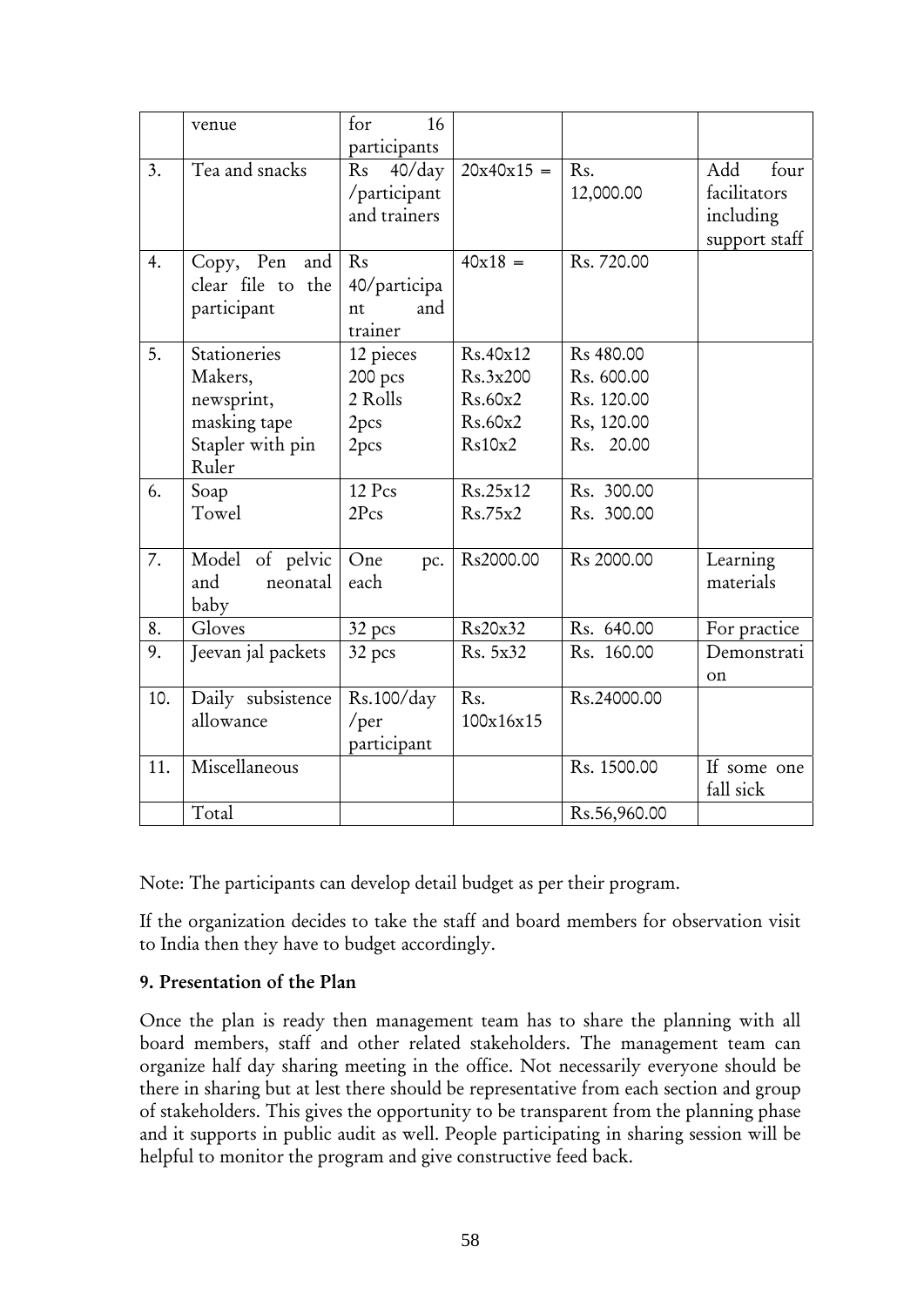## *Assignment Sheet 1.3*

## Case for Preparing Plan: Didi Bahini ko Aawaj

Carefully study the same case of *Didi Bahini ko Aawaj* as given in Activity One. Following the steps and components discussed, prepare an organizational performance plan for *Didi Bahini ko Aawaj* as best as you can. Make assumptions as needed to prepare plan. Study examples of planning formats attached.

A group of women of Putali Bazar Municiality of Syanja District realized different issues of local women from observation and their own experiences. They identified various issues of women like over work, poor education, domestic violence, legal problem, poor health and no participation in decision making process. They started discussing among themselves and gradually drew the attention of other women near by VDCs. They decided to work together to improve the women's status in the community. Most of the women had good intention and ready to work in this field but they did not have idea how to do, what to do, what is required to work in social sector. The initiator Ramila Pradhan consulted some layers and Human Rights specialists and asked how to proceed. The layers and human rights specialist advised her to form an organization (NGO) and get registration from District Administration Office.

Ramila was active to get things done. In consultation with other colleagues she coined the name of their organization "*Didi Bahini Ko Aawaj*". It took couple of weeks to get registration. They could not start any piece of work in the community because they were not clear on what is the objective of the organization, what is required for running the organization, how to serve to the women community. Some of the members who were very excited and encouraged during the inception time started paying low attention towards the newly formed organization. The frequency of gathering and discussion was going low. Ramila was worried on how to go ahead. She got suggestion from one of her relatives to have a planning meeting among the members. So she organized a three day planning workshop of the executive and general members. The workshop was facilitated by a planning expert.

Now that planning expert is in your group and there is one Ramila in each group and others are executive and general members. Suppose you are in the planning workshop, imagine that you are actively participating in the workshop, listening and contributing to get something significant and to take your organization forward.

Tasks

- 1. Analyze external and internal situation (make necessary assumptions).
- 2. Prioritize problems, needs and issues (make necessary assumptions).
- 3. Establish vision, mission, goals, objectives, strategies and programs choosing a couple of prioritized problems or needs (make necessary assumptions).
- 4. Estimate resource requirements and availability (make necessary assumptions).
- 5. Prepare program/ functional targets, activities and monitoring and evaluation procedures (make necessary assumptions).
- 6. Prepare work plan (make necessary assumptions).
- 7. Prepare operating budgets (make necessary assumptions).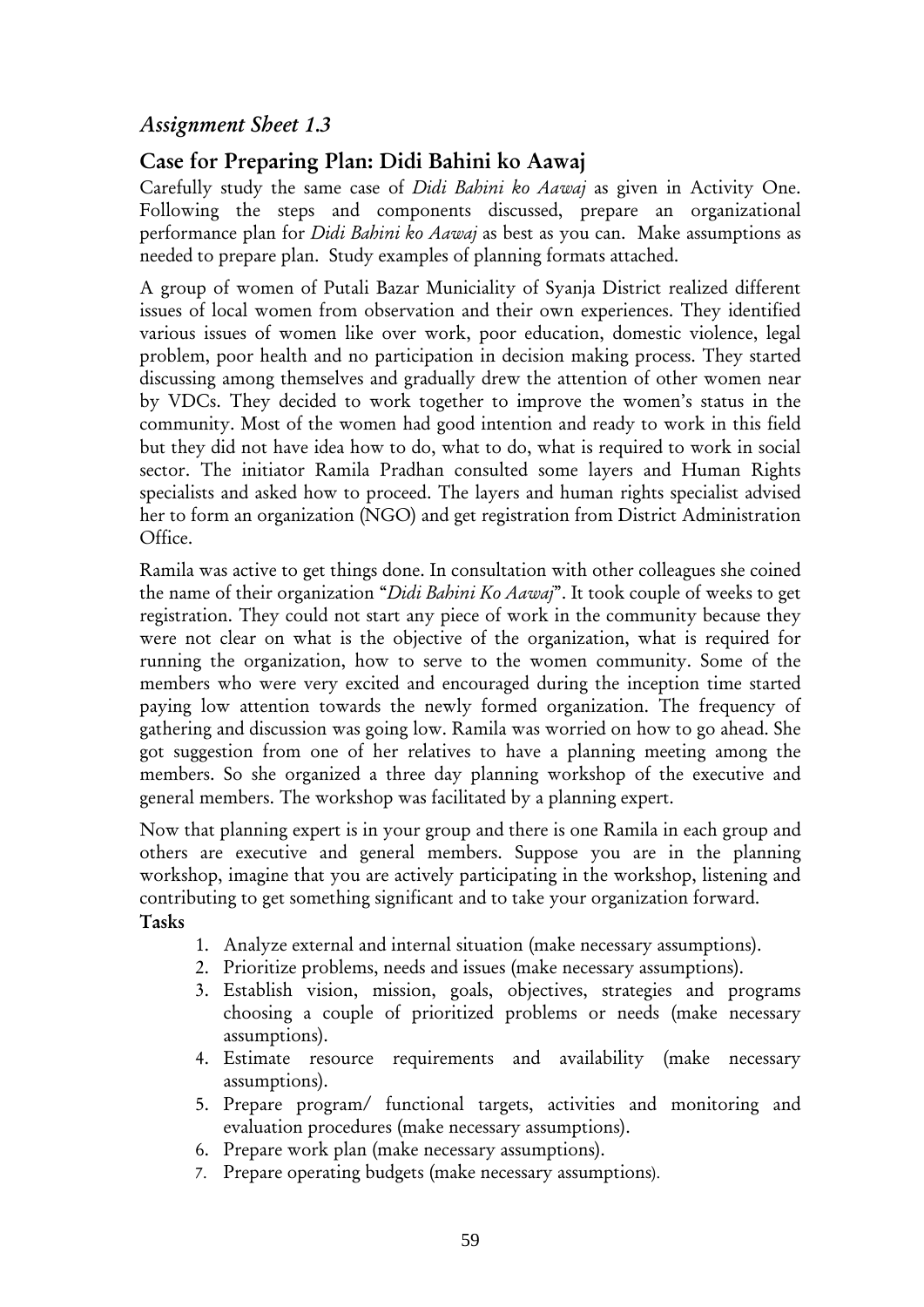## Unit TWO

## Implementation of Services and Programs

## Introduction

This unit introduces management functions and process critical for effective implementation of the planned services and programs. It covers coordination, supervision, communication, decision-making, delegation, and monitoring as basic implementation functions and process. The unit explains the basic principles, techniques and tools associated with these core implementation functions.

## Learning Objectives

After completion of all the activities and study materials of the unit, participants will be able to:

- Describe the concept, importance and principles of coordination in implementing programs;
- Identify program implementation aspects requiring coordination and develop and use appropriate structures and mechanisms for coordination;
- Describe the concept, importance and styles of supervision as well as the roles and skills of supervisors in program implementation;
- Develop an effective supervisory system and use various methods of supervision for program implementation;
- Explain the concept and importance of delegation of authority and responsibility for program implementation;
- Use systematic steps for effective delegation in their organizations;
- Describe the concept and importance of participatory decision making for program implementation;
- Use appropriate and systematic process and structures for effective decision making while identifying major factors to consider for making appropriate decisions;
- Explain the concept, importance and barriers of communication in management and use important communication skills;
- Develop an effective communication system for program implementation;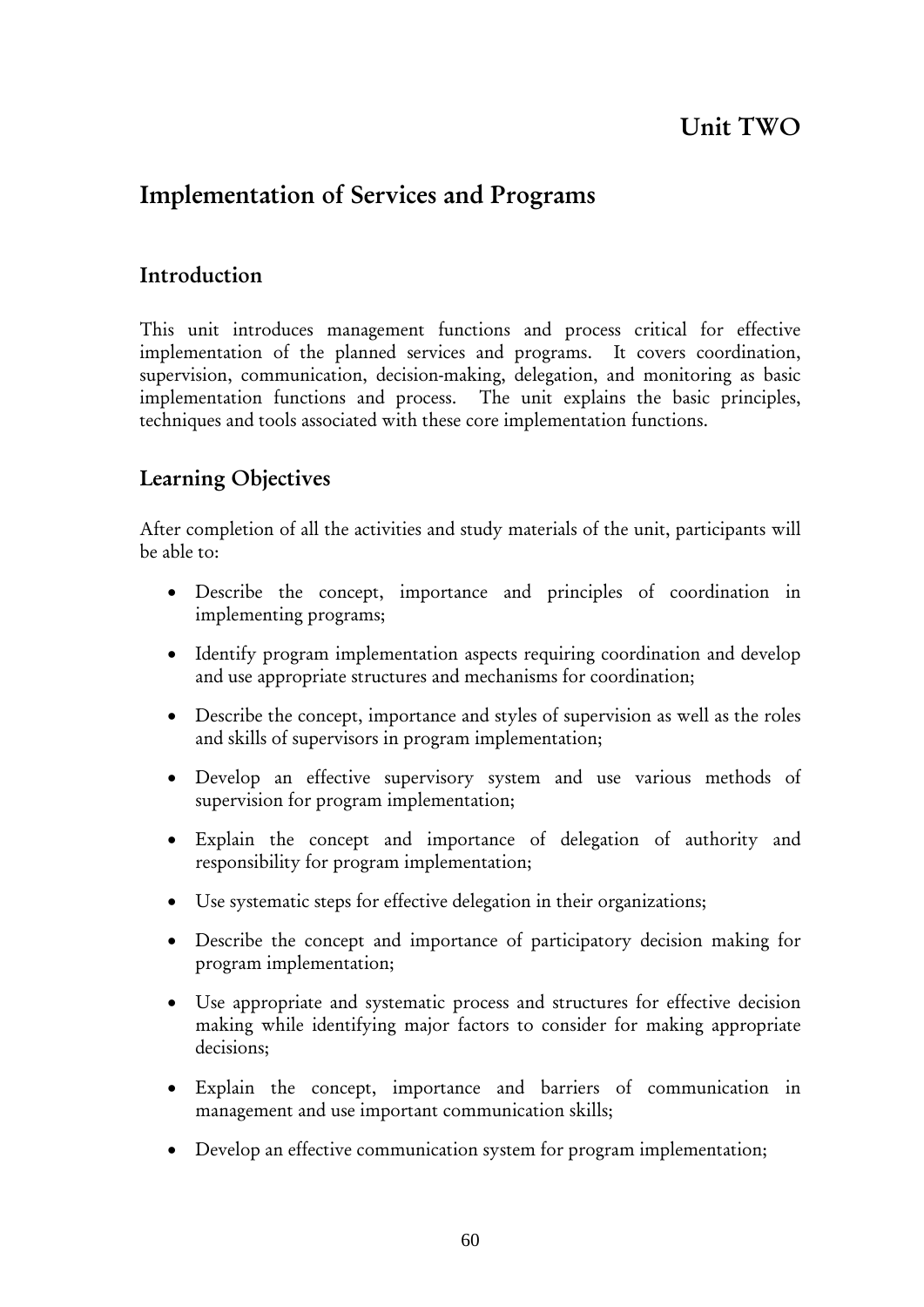- Describe the concept and importance of monitoring in program implementation and identify various indicators useful for program monitoring; and
- Prepare program monitoring plan and use various monitoring tools and methods.

## Structure and Timing

Activity One: Understanding coordination (One hour)

Activity Two: How to coordinate for program implementation? (Two hours)

Activity Three: Understanding supervision (One and half hour)

Activity Four: How to supervise program implementation? (One and half hour)

Activity Five: Understanding delegation of authority and responsibility (One hour)

Activity Six: How to delegate effectively? (One hour)

Activity Seven: Understanding decision making (One hour)

Activity Eight: How to make effective decisions? (One hour)

Activity Nine: Understanding communication and communication skills (One hour)

Activity Ten: How to effectively communicate? (One hour)

Activity Eleven: Understanding monitoring (One hour)

Activity Twelve: How to monitor program implementation? (One hour)

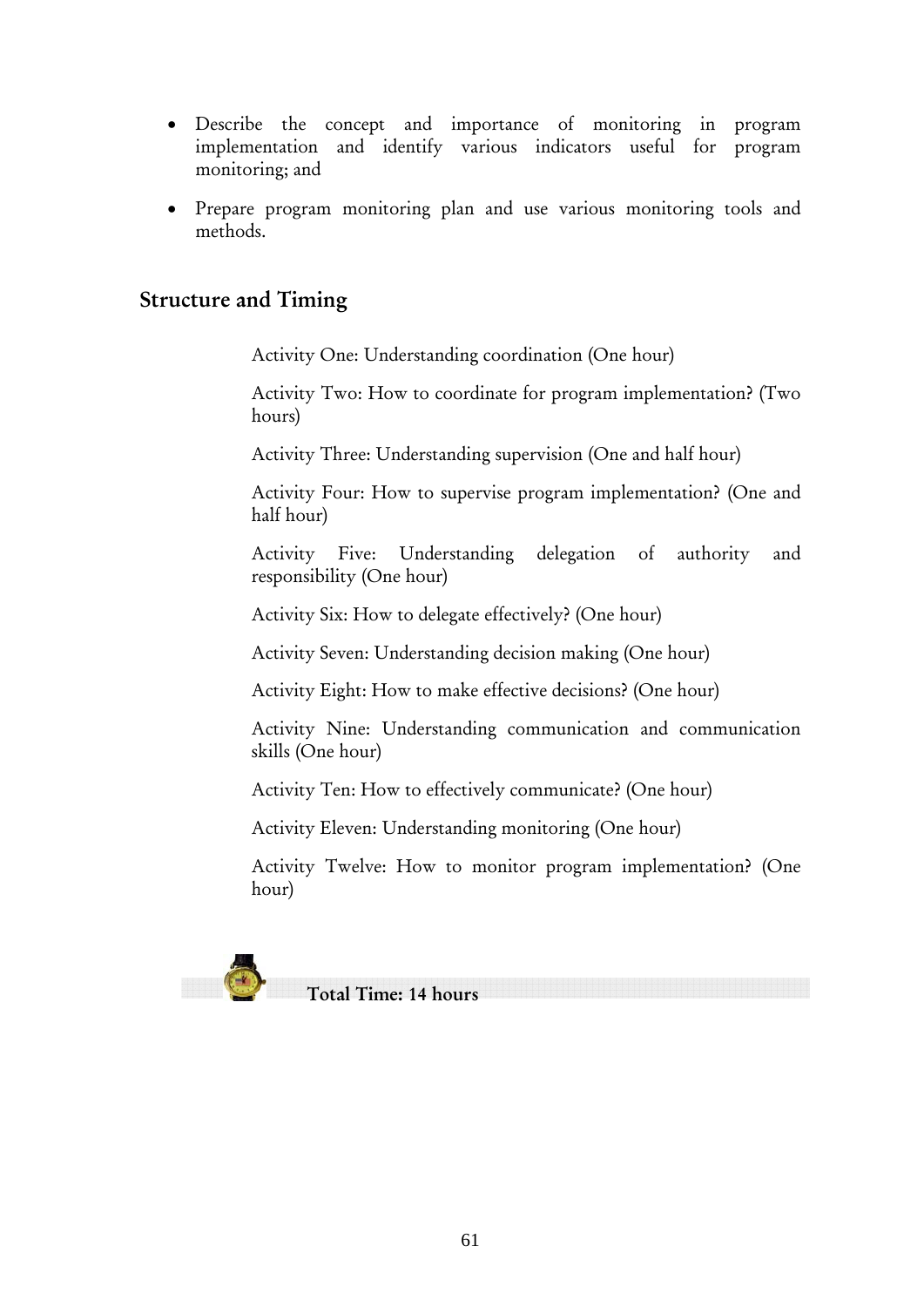

## Understanding coordination

#### *Time:* One hour

#### Why do this Activity?

This activity helps to understand what coordination is and why is it important in implementing programs and services. It highlights the basic principles and practices of coordination while identifying program implementation aspects requiring coordination for result-oriented performance.

#### Learning Objective

• Describe the concepts, importance and principles of coordination in implementing programs.

#### How to do the Activity?

Make all necessary preparations before the start of the activity. Open up the activity following the general guidelines for facilitators. Note

#### *Step 1: 25 minutes*

| Case<br><b>Discussion</b> | Divide participants into mixed groups of 3-4 persons each. Give them<br>Assignment Sheet 2.1 (a). Ask each group to discuss the case based on<br>the questions given at the end of the case. Ask them to note their<br>findings on what is coordination and why is it necessary. |
|---------------------------|----------------------------------------------------------------------------------------------------------------------------------------------------------------------------------------------------------------------------------------------------------------------------------|
| Plenary                   | Assemble the groups. Have each group present their findings taking<br>their turn. Facilitate discussions on what coordination is and why is it                                                                                                                                   |

given in the hand out using visuals.

# *Step 2: 35 minutes*

Divide participants into four groups. Give Assignment Sheet 2.1 (b). Ask them to sit in a circle in their respective groups. Distribute newsprint and a packet of color pens to each group. Ask each group to draw within five minutes anything they like following the rules given Group exercise

necessary. Share the definition of "coordination" and its importance as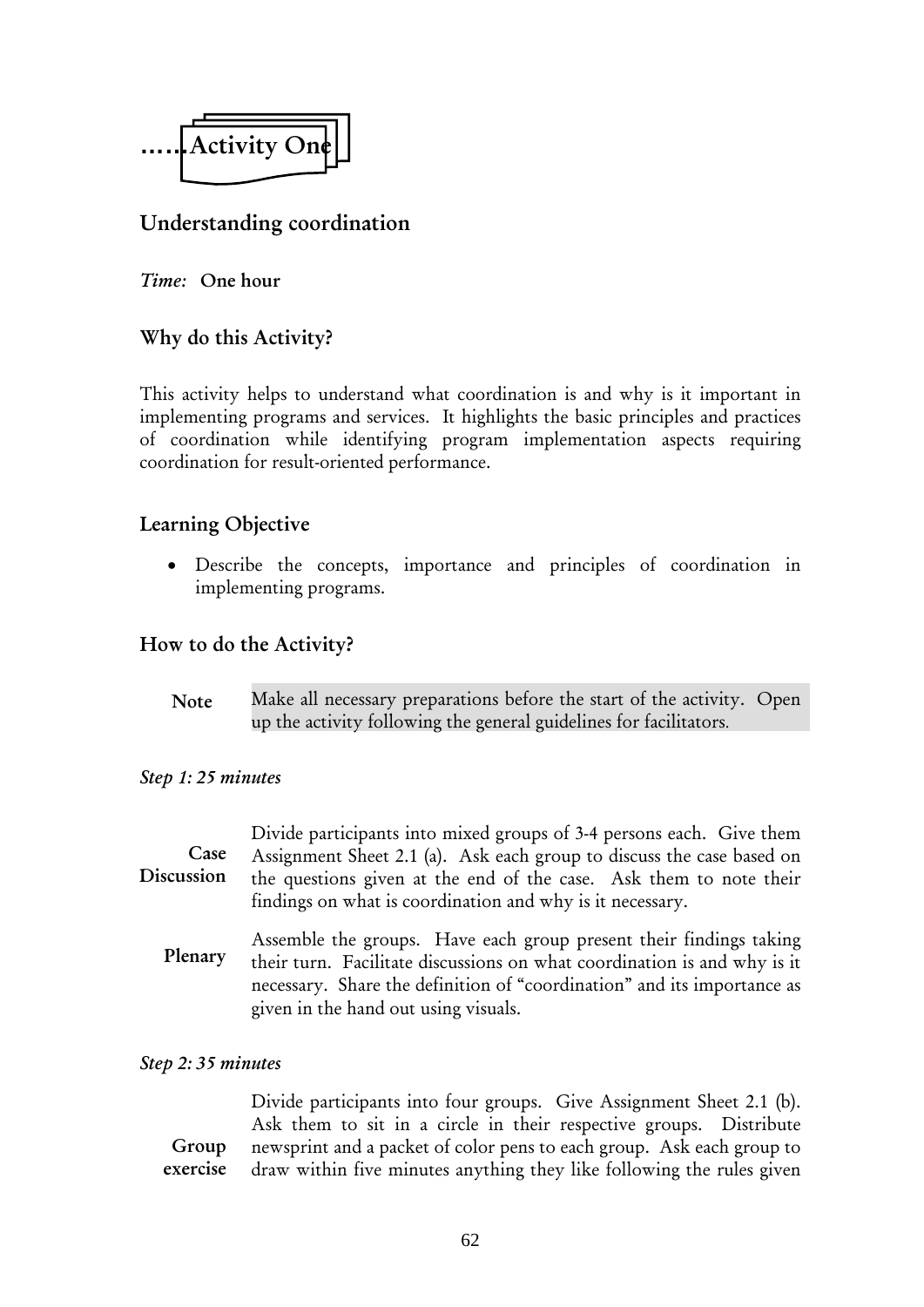in the Assignment Sheet.

After the first round, give Assignment Sheet 2.1 (c ). Ask again to repeat the drawing game in same group, this time following the rules as given in the Assignment Sheet.

Assemble the groups. Have each group share their experiences. Facilitate discussions on the principles of coordination. Share the principles of coordination as given in the hand out using visuals. Plenary

Conclude the activity with summary of key learning points. Assess the learning of participants by asking questions randomly about the key contents covered.



### *Time out*

*Materials*

- Chart papers, markers, flipchart board, white board, overhead projector and transparencies of visuals.
- Copies of handouts for each participant.
- Copies of assignment sheets for each participant.



#### *Handouts*

- Handout 2.1: Understanding Coordination
- Assignment 2.1(a): Case- Immunization That Never Took Place
- Assignment 2.1 (b): Group Exercise Group Drawing (Part One)
- Assignment 2.1 (c): Group Exercise Group Drawing (Part Two)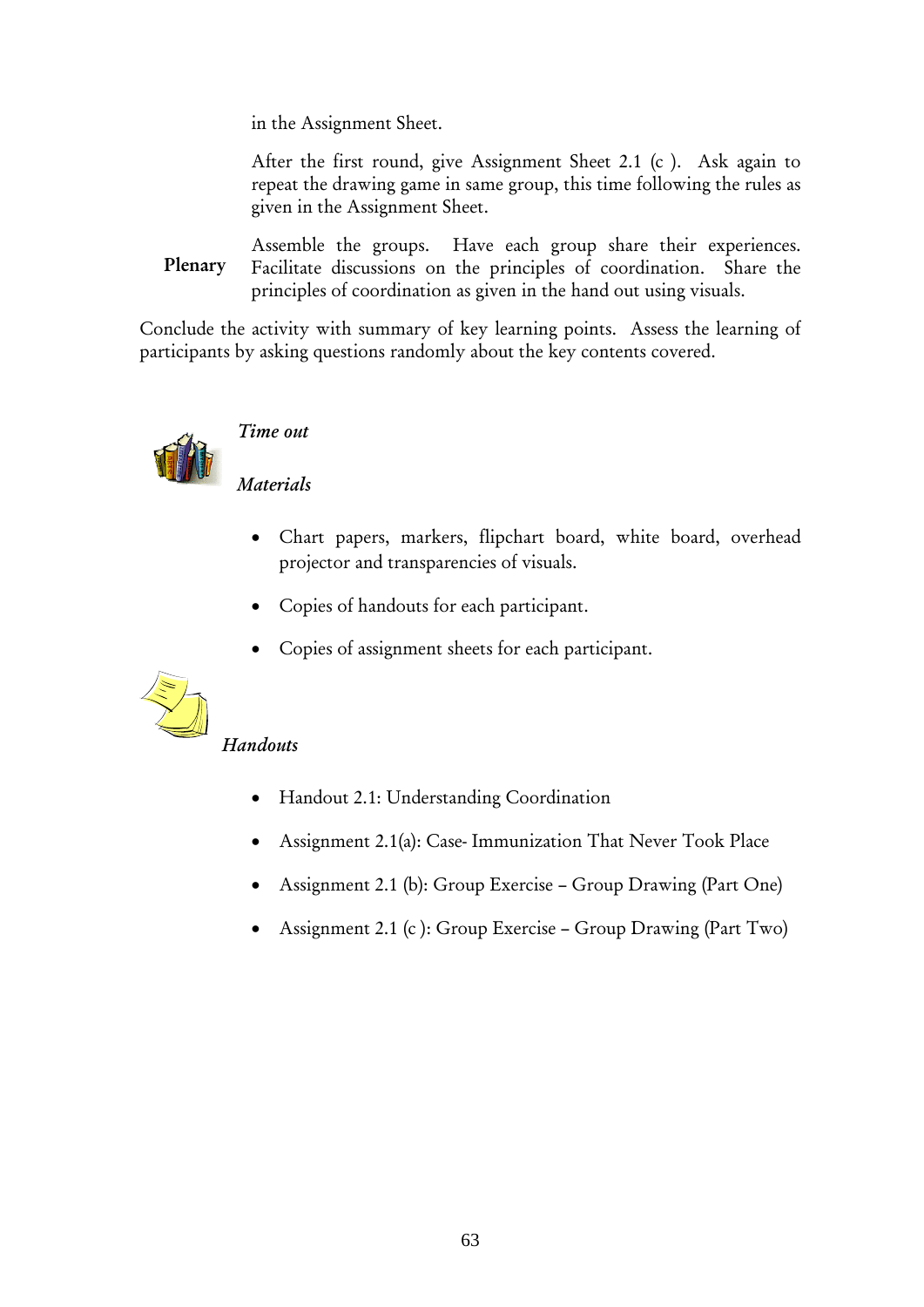## Handout 2.1

## Understanding Coordination

"Coordination joins the efforts of people and the elements of activities"

Coordination is one of the important functions of management. An NGO can not imagine achieving its objectives without effective and smooth coordination. Managers and other staff members should have regular coordination internally and externally for better performance in the organization. Board members are equally responsible to coordinate with other concerned organizations like with related government line agencies, donors, and other NGOs.

Despite such importance of coordination, it is a major problem in most NGOs. There are several reasons for this such as feeling of competition with others, lack of transparency, poor coordination skills or mechanisms, or even coordination not receiving importance. Most NGOs in Nepal start working in a small scale and hence do not often realize importance of coordination. They continue with the working style even though they expand the volume of work and increase number of employees. It gives rise to coordination problem. Coordination is usually done on personal basis rather than on the basis of a professional approach.

#### Concept of Coordination

"Coordination is bringing activities of different persons or units or departments into proper relation to each other to make certain that everything that needs to be done is performed and there is no duplication or gap in performing the required actions".

When people's performance and the elements of their activities are coordinated, everything goes smoothly towards achieving the objectives. For example, for the successful implementation of primary education program it is necessary to bring all relevant people or agencies (e.g. children, parents, community people, school teachers, head masters, education supervisors, School Management Committees, Village Development Committees, District Education Offices, Education Department, private sectors and other social organizations) and their resources and activities together in a proper relationship.

For the purpose of program management, coordination can be defined as the planned collaboration of two or more persons, departments, programs or organizations who are concerned with achieving a common goal. Such collaboration is important to achieve the goal most adequately, effectively and efficiently. For example, in order to reduce poverty of poor women through micro finance program the Microfinance Manager needs to coordinate and work in collaboration with the external sectors like banks, community people, local employers, local training institutes who provide skill trainings, other social organizations, women's group, landlords, shop keepers and market sectors, farming and non farming sectors, insurance company, local industries and government organizations. The manager has to ensure the functional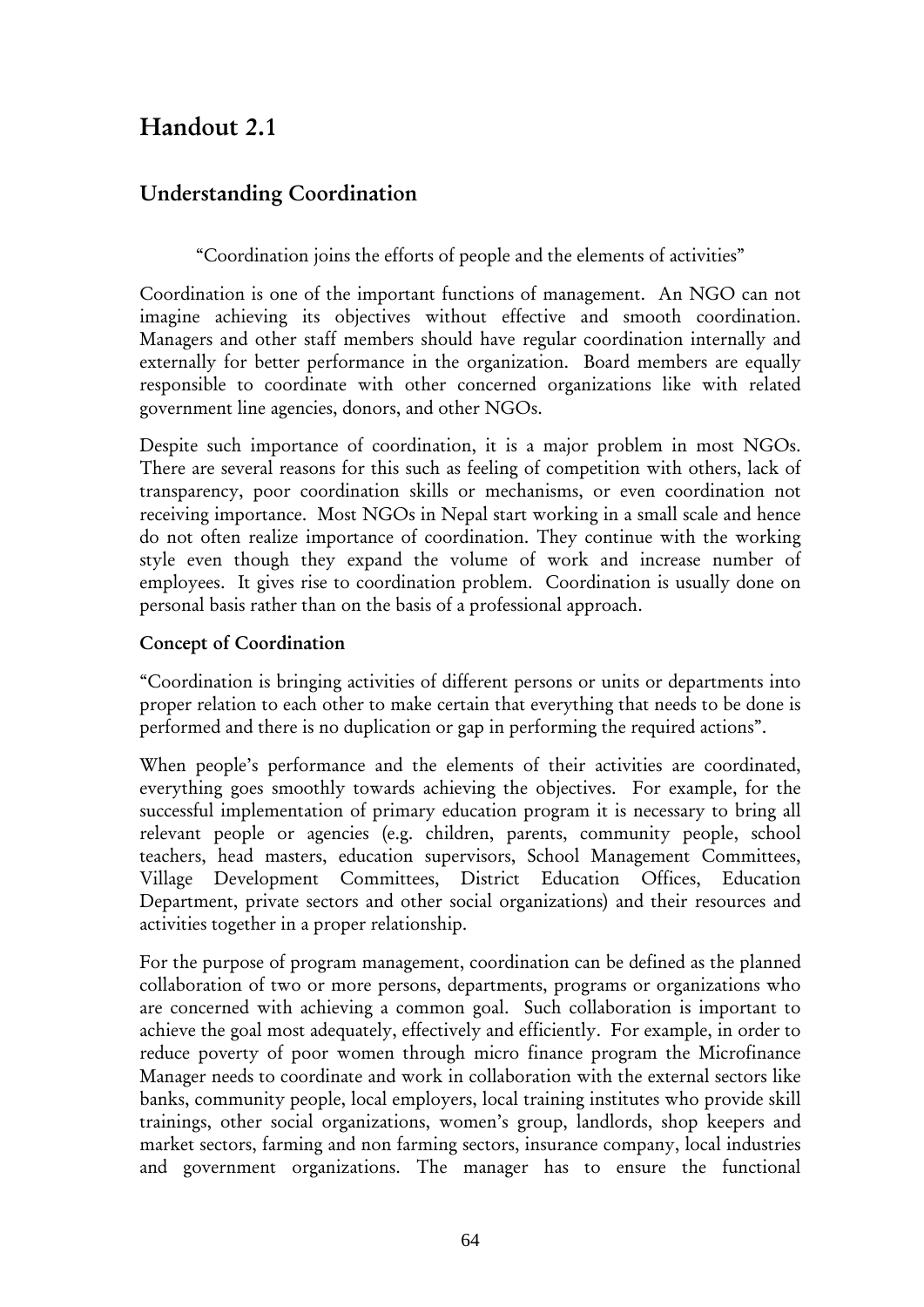coordination within and among the sections and departments. When an activity is not coordinated it is liable to fail in its objective. It is proven that an uncoordinated activity is ineffective, inefficient and unsuccessful. For example, if the Finance Manager fails to coordinate with above mentioned groups and people then there is a very minimum chance of achieving the objective of poverty reduction.

So the coordination is the means of:

a. Dividing responsibilities: In a smoothly coordinated work the responsibilities are distributed among the individuals or units or sections. For example, in the micro finance program bank is responsible to deposit and provide loan to the poor women, social workers are responsible to raise awareness of the poor women and convince them to be the group member, training institution is responsible to give quality skill training to the group members and their family members, and microfinance supervisor is responsible to organize regular meeting, make sure everyone has paid loan in time and account is maintained properly.

b. Providing channels of communication: Once the tasks are distributed then there should be a regular interaction to ensure that the information is shared among the persons in the right time, tasks of each group are in right track and the issues raised are resolved. This is done through sharing information and resources, reporting back the progress, and raising issues and resolving together. The coordinated work itself creates the channel of communication between the persons, sections and organizations. For example, in the microfinance program each concerned bank manager, microfinance supervisor, women group need to have communication regularly.

c. Distributing authority: In a coordinated work it ensures that enough authority is provided to perform the assigned tasks or responsibility. The coordinator should inform to other concerned group or individual what authority is being given to a particular person or section. The coordinator needs to monitor and ensure that the authorities are not misused. For example, a microfinance supervisor should have authority to explore every possibility and implement the action if a woman can not pay the loan in time.

d. Encouraging team work: The coordinated function creates forum for working together and encourage for team work. It helps to bring the people's expertise and competencies together and give space for having regular communication. The coordination is the arrangement of work so that the rights things are done in the right place at the right time in the right way by the right people.

#### Importance of Coordination

Coordination is for better performance in the organization. A manger can not fulfill its objectives without having proper coordination internally and externally.

With effective coordination, each party can focus on its strongest areas. By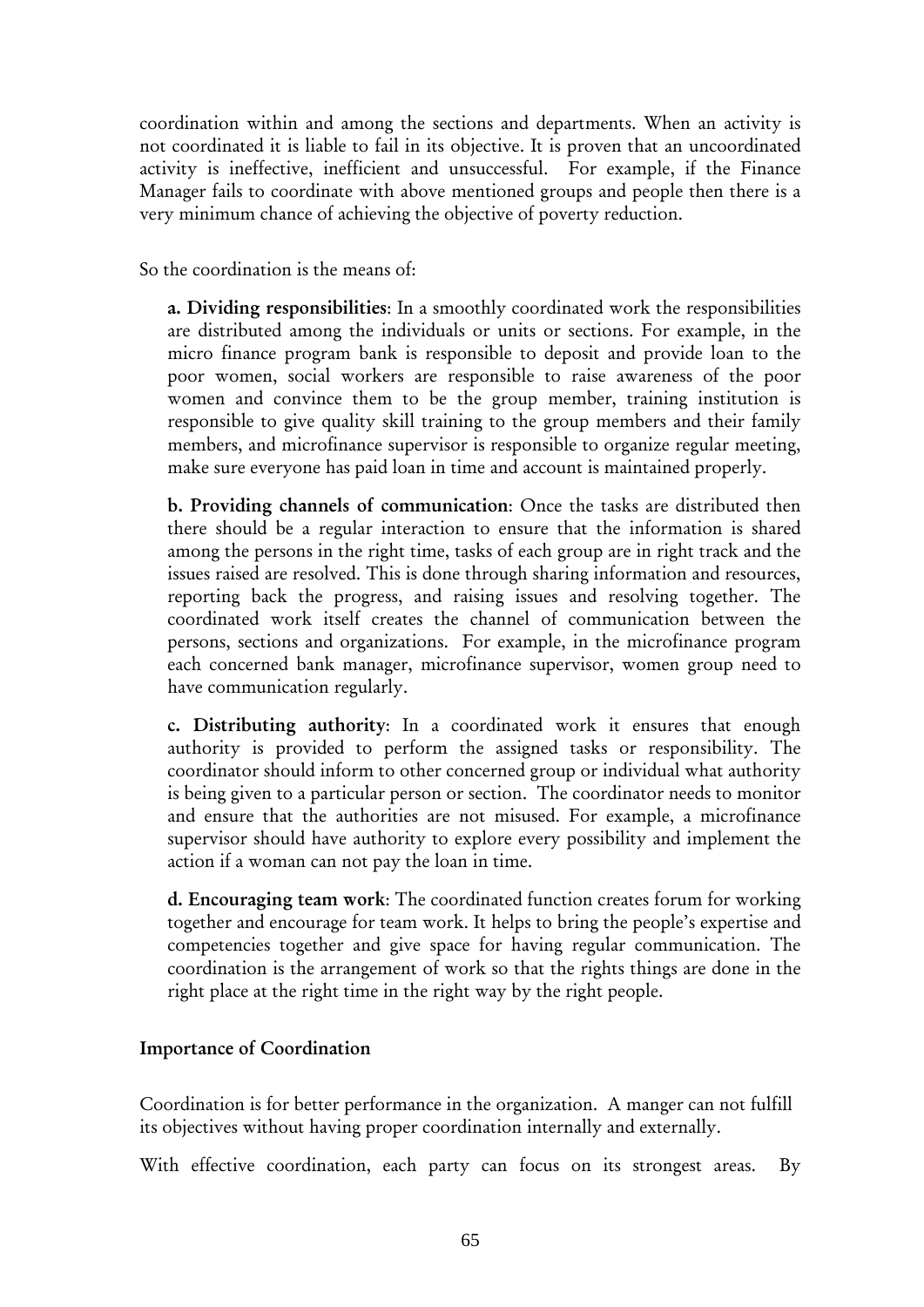collaborating with all interested parties, the Microfinance Managers can provide different service required to the poor women and family in reducing poverty. This is equally applied to all managers of any organizations. It is difficult to establish effective coordination mechanisms but once it is done and regularized then it gives following benefits:

- Coordination makes the most efficient and effective use of staff; equipment, supplies, physical facilities; funding; services provided; knowledge, experience and skills; evaluation results; educational activities and materials; and access to client groups.
- Coordination improves services by having more effective programs which reach a greater number of people, reaching new and different client groups, discovering any gaps in services, and creating a larger service program with greater impact.
- Coordination builds trust and decreases competition and conflict among the service providers. By identifying and discussing their common problems and concerns, individuals and organizations will realize that they are not fighting all the battle alone, and that it is to their advantage to work together.
- Coordination makes it possible to share information and the lessons learned from the experience of others, thereby helping to overcome program planning and implementation difficulties and avoid wasteful and unnecessary programs and efforts.
- Coordination reduces or eliminates duplication of or gaps in services. This happens because the concerned individuals and organizations will know what others are doing and hence they can use their resources and efforts in such a way that they do not duplicate the programs and activities but rather meet the gaps that exist.
- Coordination enlarges the scope of activities by assigning activities to those individuals and organizations which are best suited to carry those activities out, thus putting an end to duplication of services. This should free up both funds and personnel to take on new activities, and thus broaden the scope of the services provided.
- Coordination standardizes policies. This makes the implementation of the programs easier as all individuals and organizations are guided by and comply with the same set of rules, norms and procedures.
- Coordination brings greater influence by bringing all the concerned individuals and organizations together and presenting a common stance on issues strongly and advocating resolving the issues even in policy and strategic level.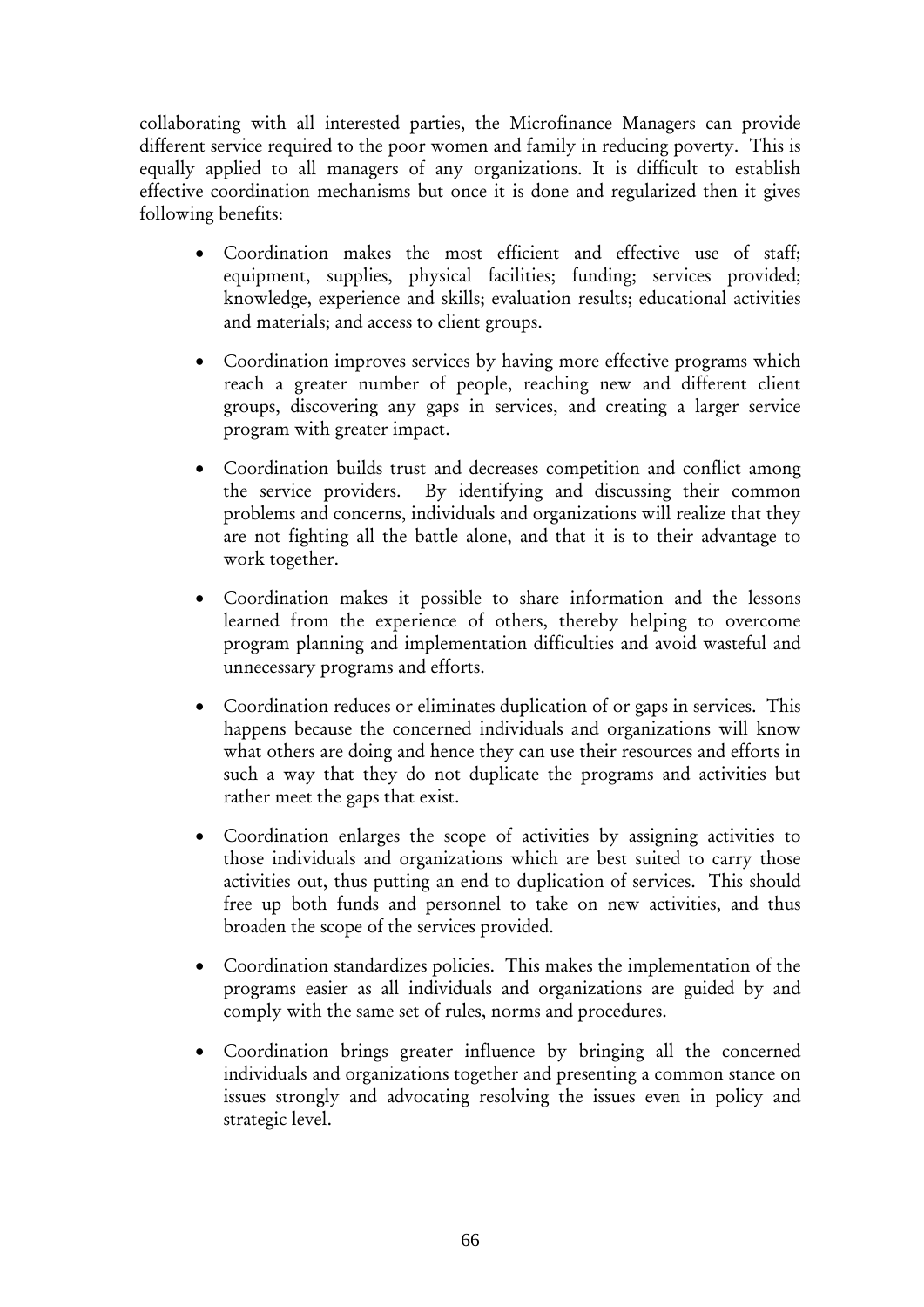| <b>Importance of Coordination</b> |                                             |  |  |
|-----------------------------------|---------------------------------------------|--|--|
|                                   | * Efficient and effective use of resources  |  |  |
|                                   | ❖ Improved services                         |  |  |
|                                   | Stephaling of trust and decreased conflicts |  |  |
|                                   | Sharing of information and lessons          |  |  |
|                                   | ❖ Reduced duplication                       |  |  |
|                                   | ❖ Enlarged scope of activities              |  |  |
|                                   | Standardization of policies                 |  |  |

### Principles of Coordination

It has been quite often heard that the tasks are not performed or the goal is not achieved because of proper and smooth coordination. To make the coordination smooth and effective, there are some principles to be followed.

| Objective       | Each group of tasks must have an objective that<br>contributes to the objectives of the organization as a<br>whole.                       |
|-----------------|-------------------------------------------------------------------------------------------------------------------------------------------|
| Definition      | Each group of tasks must be clearly defined so that<br>every one knows exactly what the tasks are.                                        |
| Command         | Each group of task must have one person in charge,<br>and all concerned must know who this person is.                                     |
| Responsibility  | In each group there should be one in charge and s/he<br>should be responsible for the performance of the<br>people in his group.          |
| Authority       | Each and every in charge of a group of task must have<br>authority equal to his responsibilities.                                         |
| Span of control | Each in charge of the groups of task should only be<br>managing only six to ten people. It will be difficult to<br>manage more than that. |
| Balance         | There should be some balance of work (responsibilities<br>and authorities) in each group person in charge.                                |

### Constraints in Coordination

Despite many obvious benefits of coordination, it is often difficult to achieve it in practice. Most of the social organizations, government organizations, NGOs and business organizations are also facing similar type of difficulties in coordinating with others and getting the results as expected. Many times the delivery of different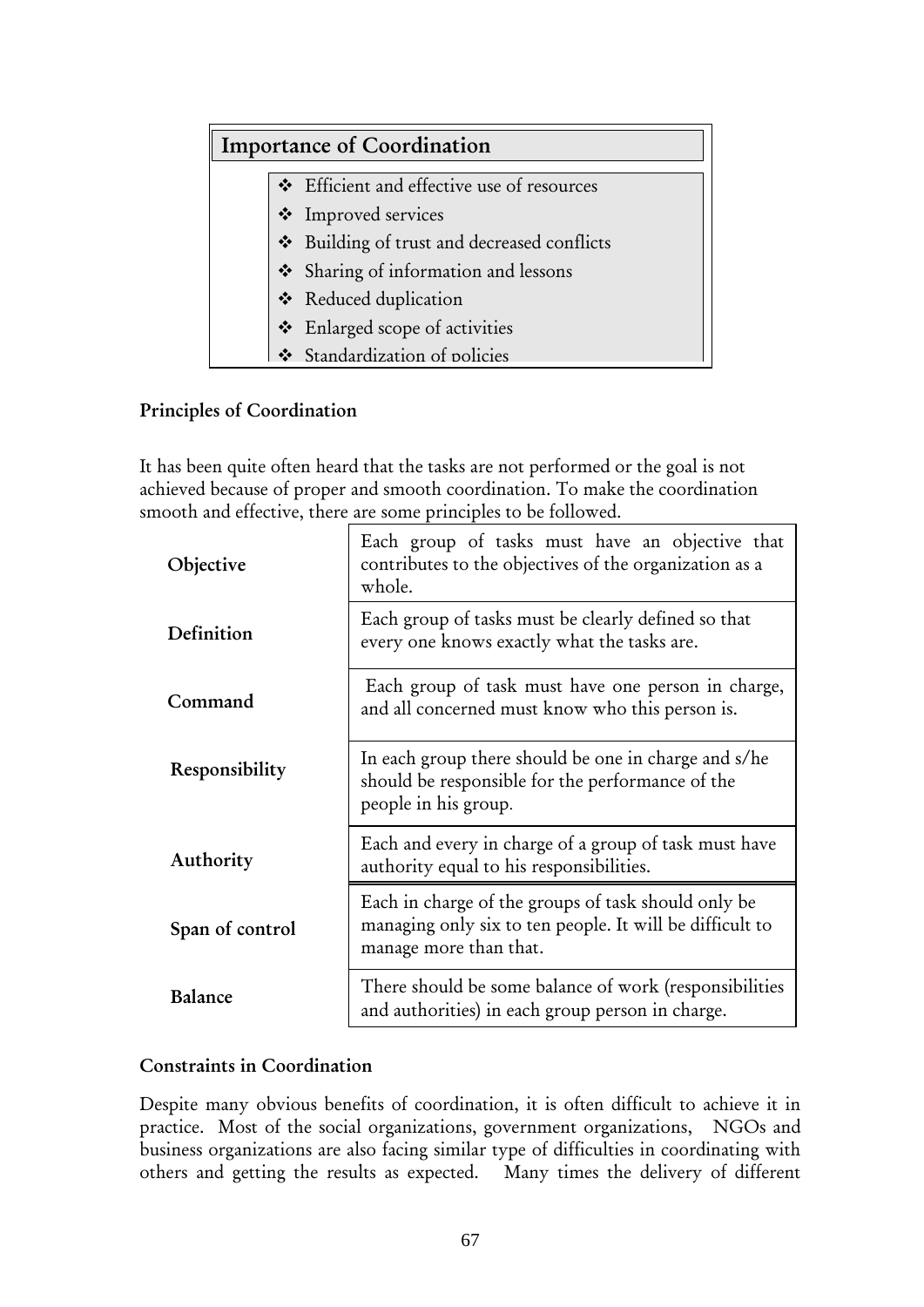services like medical, education, financial support, health service interventions suffer because of the lack of coordination within the organization and also between various organizations. There are several potential problems in coordination.

- Fear of being used or manipulated by other individuals or organizations for their own benefits.
- Territorial battles resulting when some individuals or organizations view coordination as a threat to their role or as causing a loss of autonomy.
- Crediting success of the coordinated effort as the success often creates disagreements among individuals and organizations as to who deserves the credit for the success.
- Leadership vacuum caused by the lack of a person or organization taking on the role of leading the coordination effort
- Narrow perspective and agenda limiting oneself to own programs and efforts without seeing the total picture and appreciating the need for coordination with others for achieving the broader goals.
- An unwillingness to do too much work that may be required to initiate and maintain coordinated efforts.
- Fear of revealing secrets or weaknesses and sharing ideas and resources with others.
- The competing interests of donors who may impede coordination among organizations by deciding to fund a program without investigating the activities currently being carried out in the area or by setting up a program that duplicates or contradicts the work of other programs.

#### Constraints in Coordination

- **❖** Territorial battles
- Leadership vacuum
- \* Narrow perspective
- Unwillingness to do much work
- Fear of being manipulated
- Disagreement on crediting success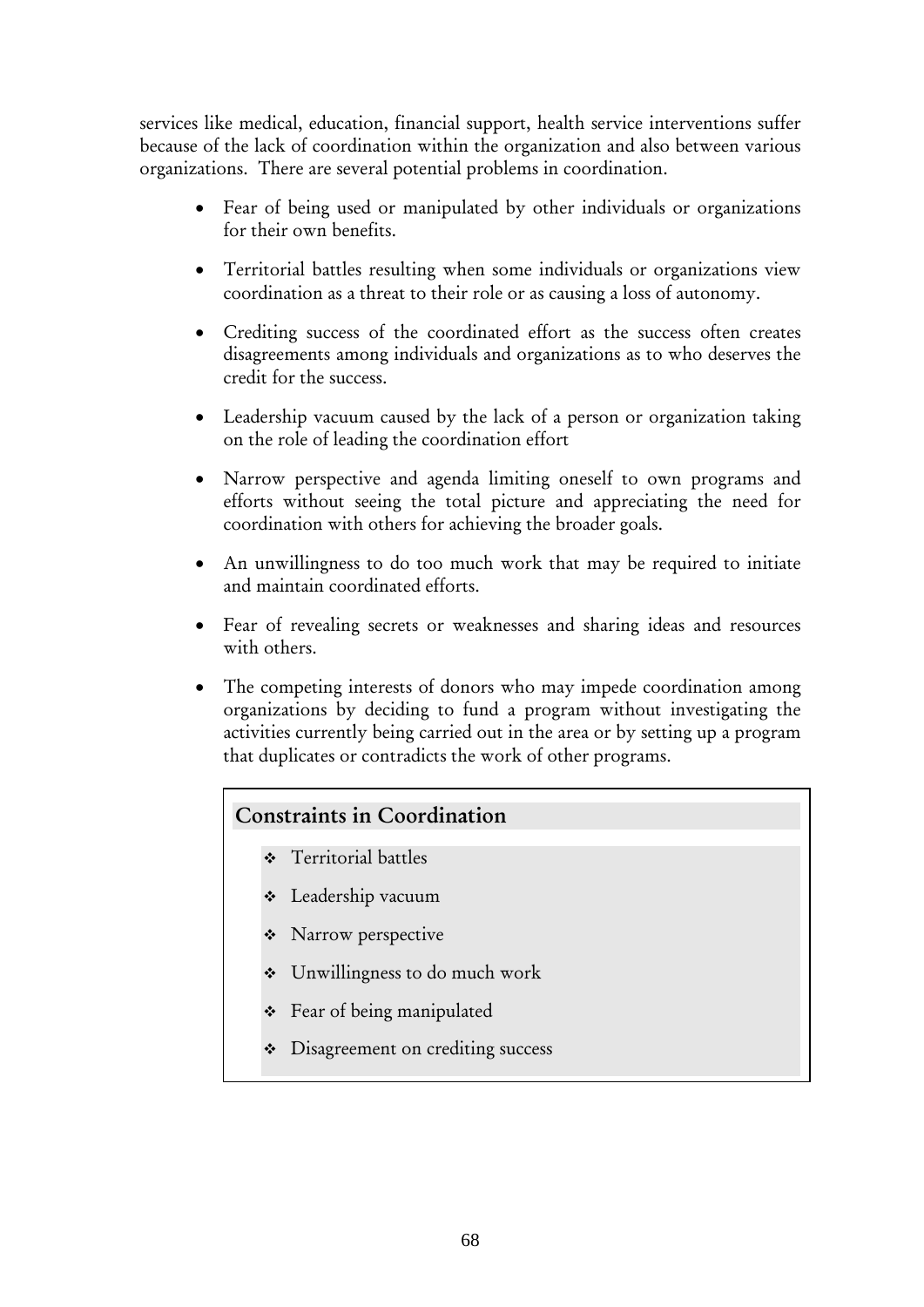# Case: Immunization That Never Took Place

A local NGO had planned to organize an immunization camp in a Village Development Committee of Kailali district. Two weeks before the camp, there were awareness campaigns. Women's groups, school children and teachers, and community people were involved in the awareness campaigns. They organized street drama, rally, posters and door to door visits to motivate the mothers and guardians of the children. Every one who had children below one year of age was asked to bring her/his child to be immunized in the health posts.

On the day of immunization, every household brought their under-one children in the health post from the early morning. The health post in charge and NGO supervisor were very encouraged to see the presence of the people with their children. They waited and waited but no technicians appeared in the health post from the district health office till 3:00 p.m. The people were tired, hungry and furious. They started blaming to the organizers. Mothers slowly started going back. The in- charge of the program went to the district health office and found that the technician was sick. The store keeper said there is no enough immunization vile in the store. The office vehicle that was supposed to be in the camp was taken by Chief District Officer to control riots in another town. The in-charge was frustrated.

#### *Questions for discussion*

- 1. What positive things did you find in this case?
- 2. Why children did not get immunization though they were brought in the health post?
- 3. What did happen?
- 4. What was lacking for not being able to perform the task?
- 5. So what is coordination?
- 6. Why it is necessary?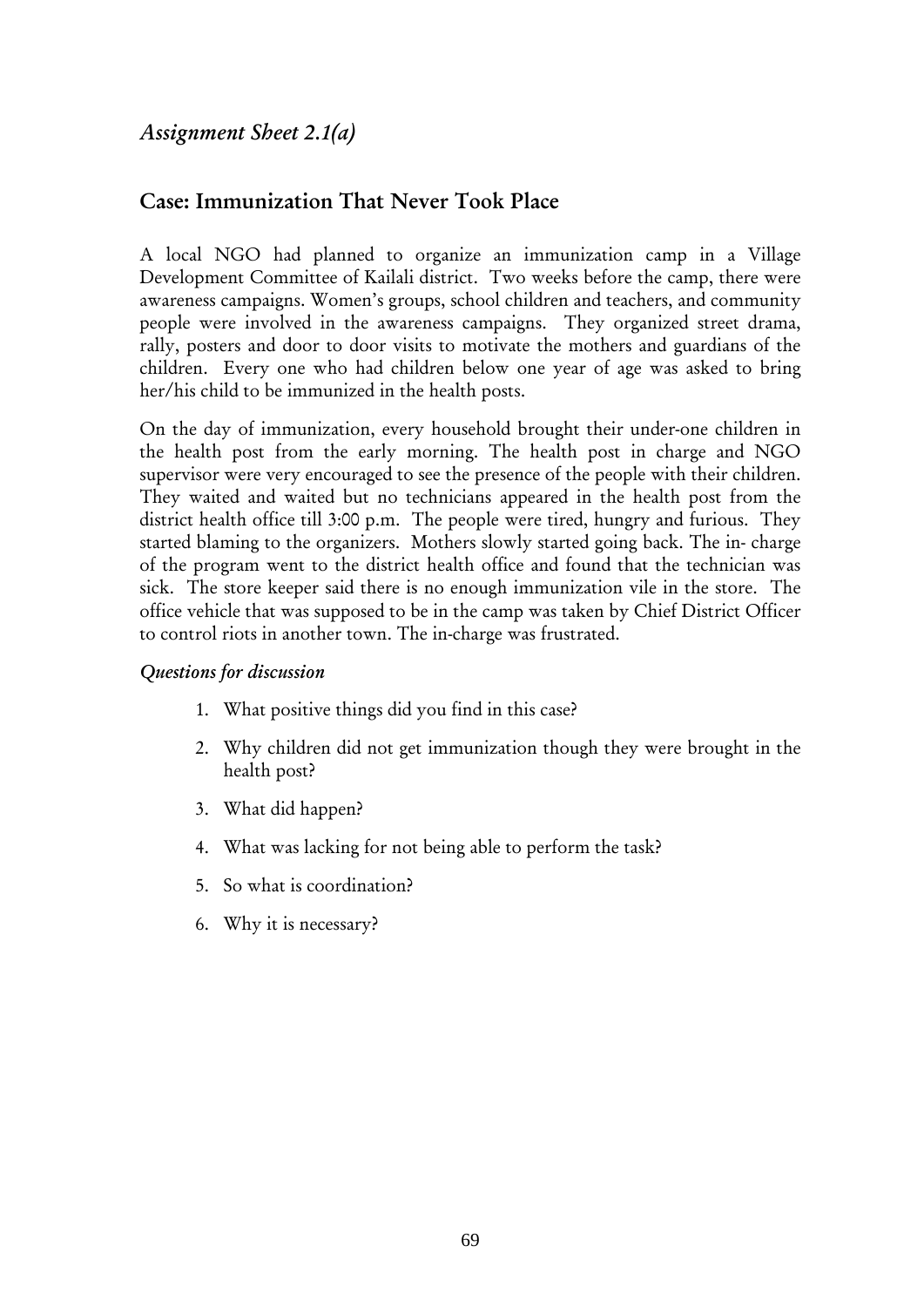*Assignment Sheet 2.1 (b)* 

# Group Drawing (Part One)

Rules

No one is allowed to communicate verbally to one another.

- *1. One person will have to start drawing a part of anything without telling what s/he is going draw. The first person has to pass on the newsprint to the next colleague to her/his right side.*
- *2. The second person has to draw her/his part by adding on the first draw. Then the second person has to transfer the newsprint to the right side colleague.*
- *3. The third one will also repeat the same process of adding on the drawing. It will be continued until each member has got the opportunity to draw.*
- *4. In five minutes the game will over. Each group member will observe own drawing. On the basis of that drawing, let them think critically and discuss about the process and outcomes.*

#### *Questions for discussion*

- 1. How the drawing looks like?
- 2. Was the drawing exactly the same as thought by the first person? Why?
- 3. What were the positive things in the drawing?
- 4. What did you find that need to be improved? What were lacking in the process and outcomes?
- 5. How you could have done this in a better way?
- 6. Do you think you can do it better if you find the opportunity?

Note: Facilitator will strictly follow the time.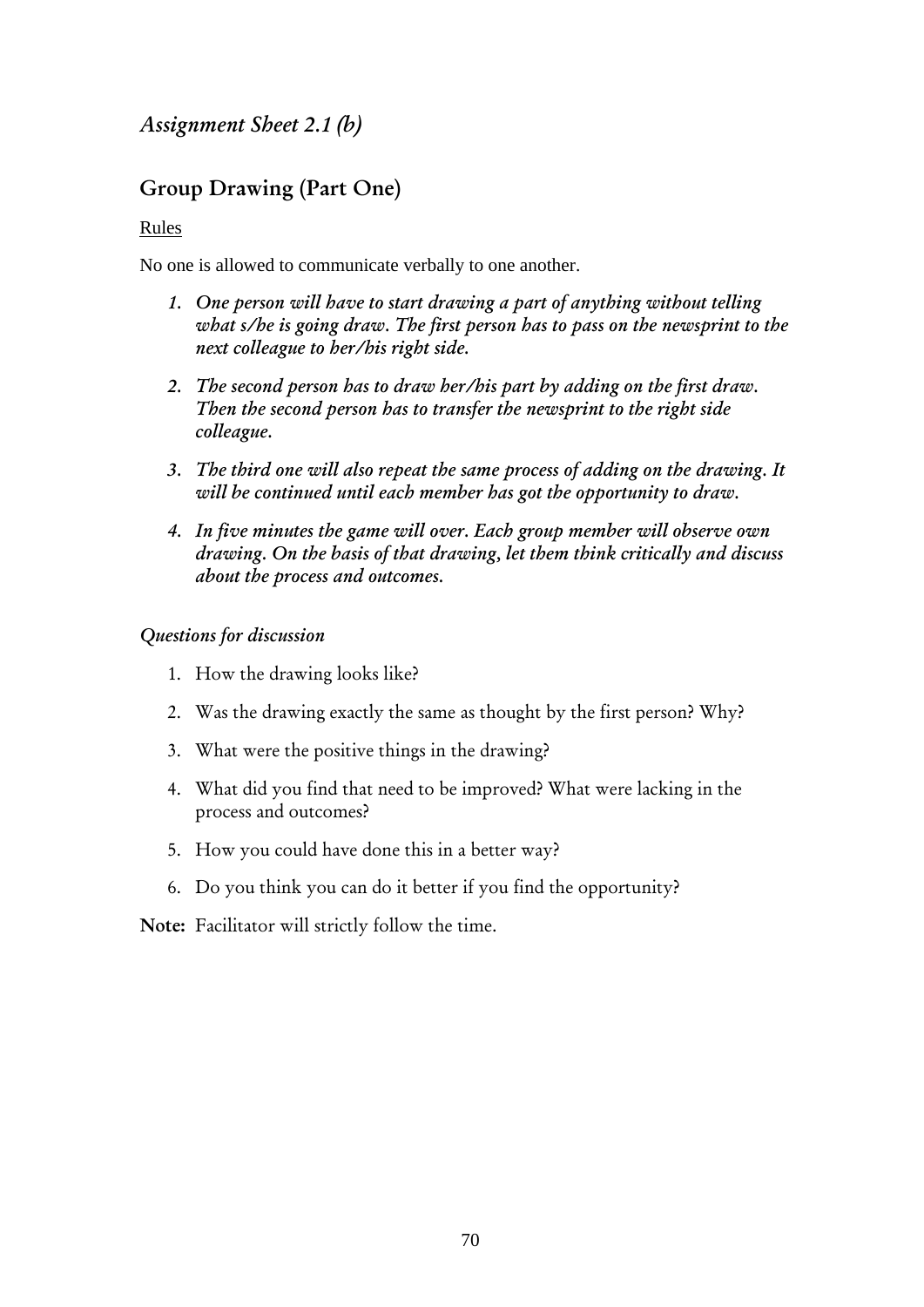# *Assignment Sheet 2.1 (c)*

# Group Drawing (Part Two)

Rules

- 1. Every one can talk and communicate to one another.
- 2. Each group will get five minutes to plan what they are going to draw.
- 3. Like first part, one person has to draw a part of the picture on the basis of their plan.
- 4. The first person will pass on the newsprint to the next friend to the right side and s/he has to add her or his part.
- 5. This process will be continued until everybody finishes the drawing. After five minutes each group will review the process and outcomes of the game within their group.
- 6. Each group will present their drawing to the large group.
- 7. The facilitator will lead the discussion by asking attached questions and list the responses (in points) on the board.

#### *Questions for Discussion*

- 1. If you compare two drawings, which you find satisfactory? And why?
- 2. Who started the planning? What did you exactly do in the planning?
- 3. Who did take what responsibility? While taking responsibilities did you think about the capacity of yourself and others?
- 4. Who was monitoring the overall work? Who was coordinating the process?
- 5. Why coordination is necessary? Recall from first activity.
- 6. So what are the principles of coordination?

Note: Facilitator will strictly follow the time.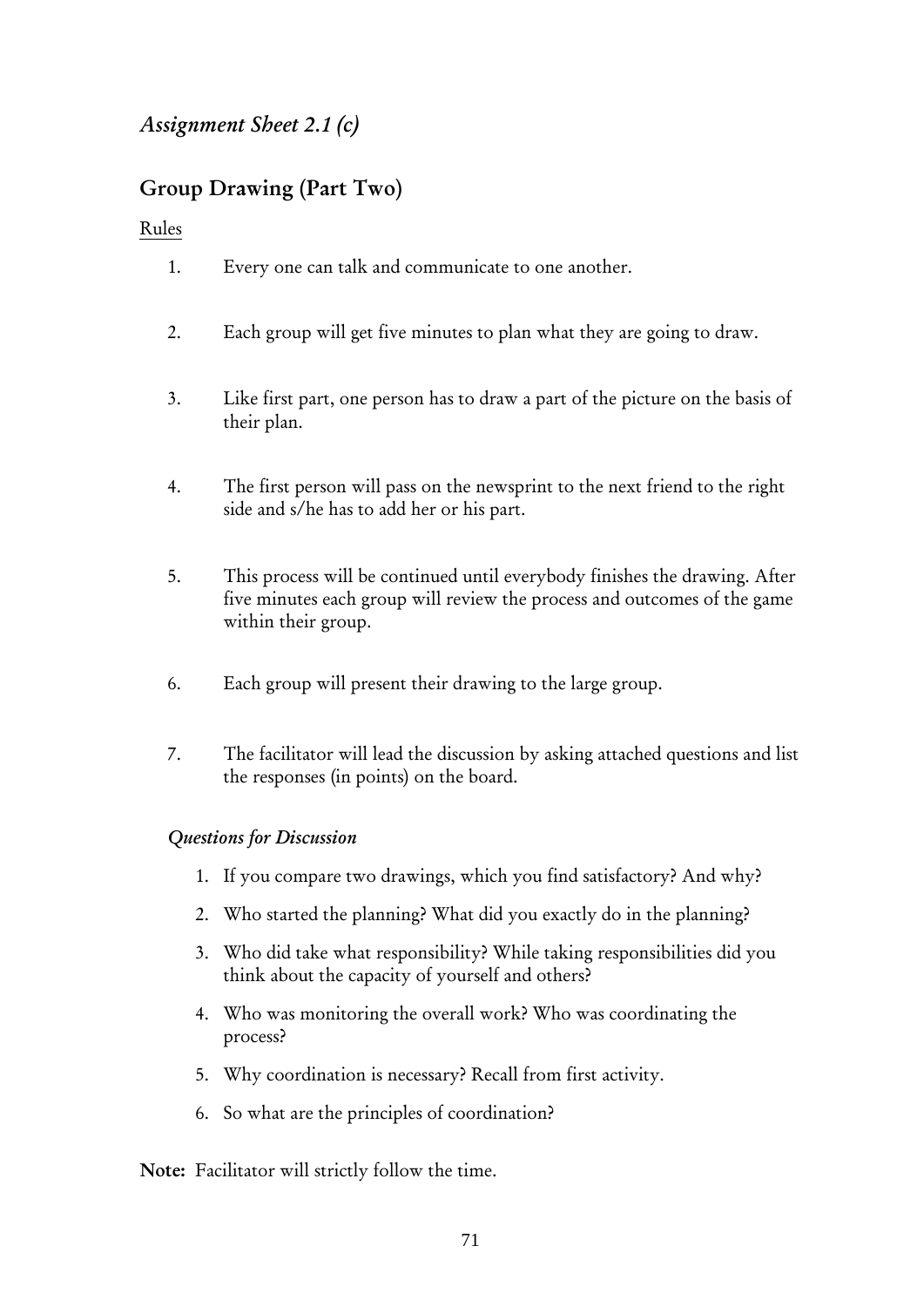

# How to Coordinate for Program Implementation?

*Time:* Two hours

#### Why do this Activity?

This activity helps to understand program implementation aspects requiring coordination for effective program implementation. It also describes structures, mechanisms and tools for effective internal and external coordination.

#### Learning Objective

• Identify program implementation aspects requiring coordination and develop and use appropriate structures and mechanisms for coordination.

#### How to do the Activity?

#### Note

Make all necessary preparations before the start of the activity. Open up the activity following the general guidelines for facilitators.

#### *Step 1: 40 minutes*

Group exercise

Ask participants to form their own organizational groups or groups of similar organizations. Distribute Assignment Sheet 2.2(a) (a blank format and a model example) to each group. Ask them to identify a number of program implementation aspects or issues which require coordination in their organization. The aspects could be broad (e.g. policy) or specific (e.g. arranging a venue for training). Also ask to identify with whom coordination is required. This could be internal and external agencies or persons.

Assemble the groups. Have each group share their findings. Facilitate discussions on the implementation aspects which require coordination and whom to coordinate with based on the practical examples generated by the groups. Use visuals as necessary. Plenary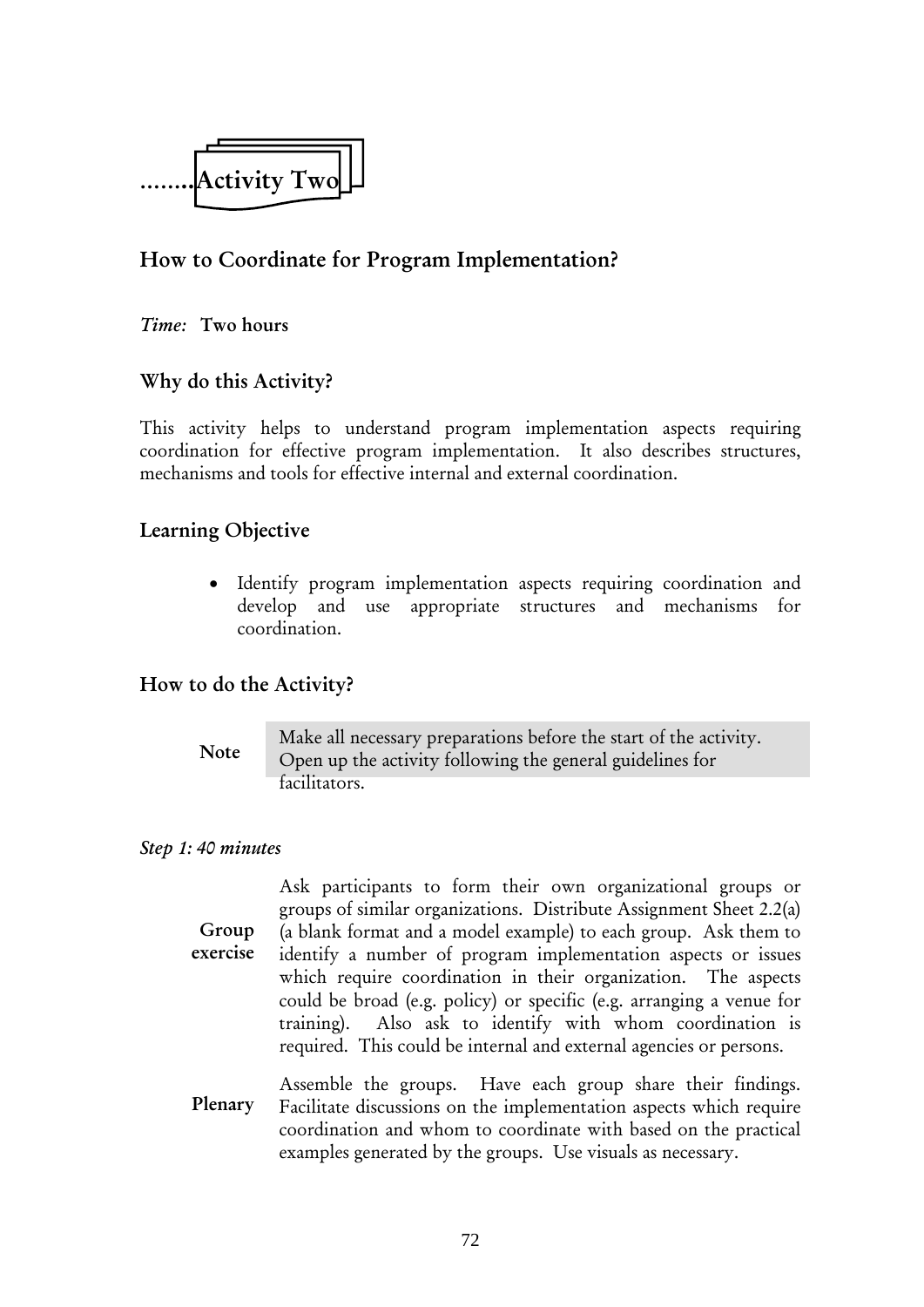| Presentation      | Showing visuals, briefly introduce various structures, mechanisms<br>and tools of internal and external coordination based on the<br>materials in the handout. Show model examples given in the<br>handout.                                                                                                            |
|-------------------|------------------------------------------------------------------------------------------------------------------------------------------------------------------------------------------------------------------------------------------------------------------------------------------------------------------------|
| Group<br>exercise | Ask participants to work in the same group as before. Distribute<br>Assignment Sheet 2.2(b) to each group. Ask them to prepare<br>coordination checklist, coordination schedule and coordination<br>matrix for the selected program implementation aspects or issues<br>(i.e. the outputs of the previous group work). |
| Plenary           | Assemble the groups. Have each group share their findings.<br>Generate feedback on the group works.                                                                                                                                                                                                                    |

Conclude the activity with summary of key learning points. Assess the learning of participants by asking questions randomly about the key contents covered.



#### *Time out*

*Materials* 

- Chart papers, markers, flipchart board, white board, overhead projector and transparencies of visuals.
- Copies of handouts for each participant.
- Copies of assignment sheets for each participant.



#### *Handouts*

- Handout 2.2: How to Coordinate for Program Implementation?
- Assignment 2.2 (a): Program Implementation Aspects Requiring Coordination
- Assignment 2.2 (b): Preparation of Coordination Tools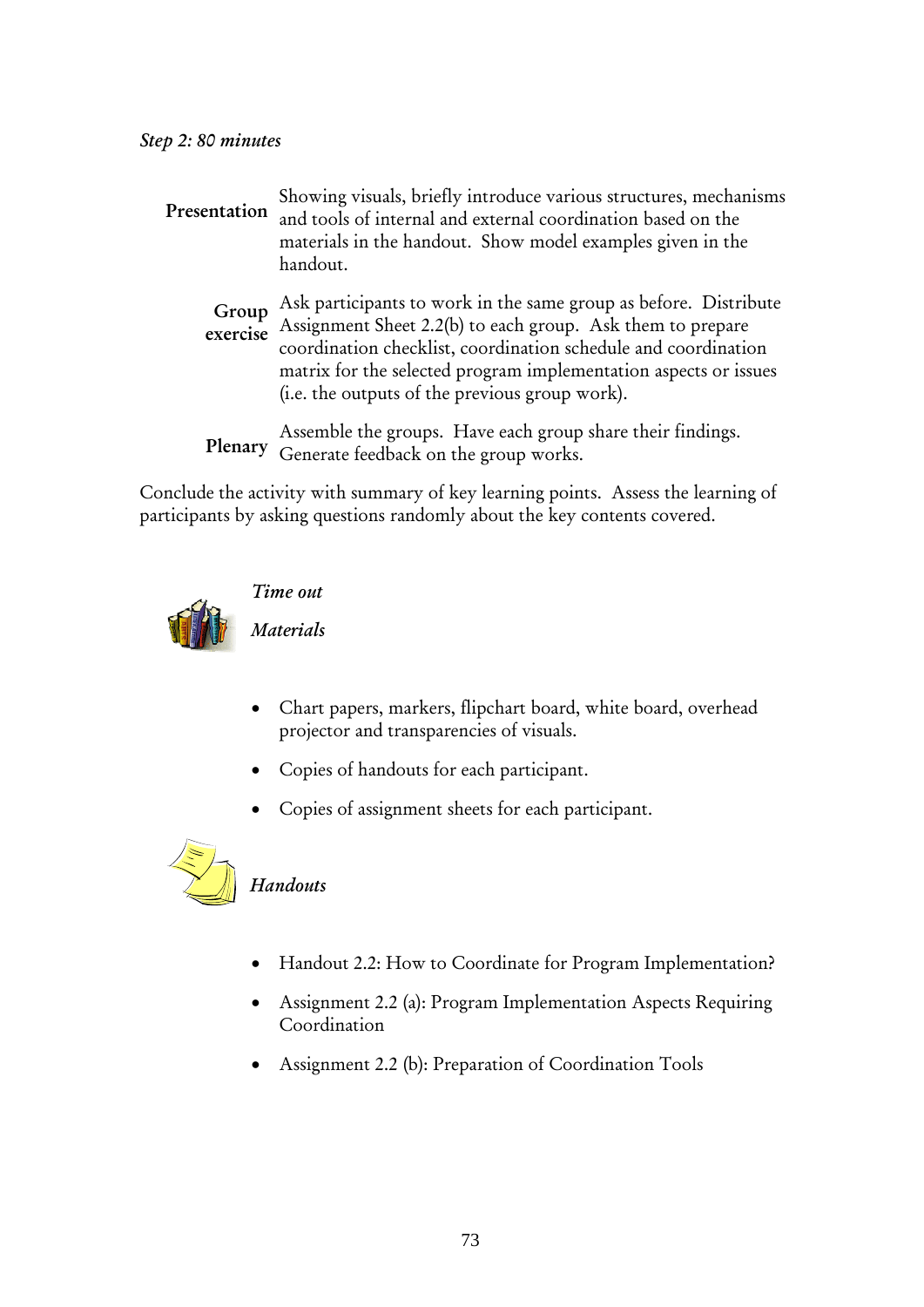# Handout 2.2

## How to Coordinate for Program Implementation?

In an actively-functioning organization coordination needs to be done both internally and externally. Here, internally means within the organization itself and externally means outside the organization.

#### Internal Coordination Mechanisms

Internal coordination is a priority function of management, and it is necessary to take place before coordinating with external agencies. Internal coordination refers to the process of bringing activities of different persons or units into proper relation to each other within a program or organization. A program or organization should make sure that its own activities and people are well coordinated for its effective functioning.

Internal coordination becomes important as the size and variety of activities and staff increase. As the organization or program grows, it has to adopt the principles of division of labor and specialization to operate, dividing works into several functional units and allocating them to different persons or groups. Under a differentiated structure, each person or group will tend to focus on their own activities and interests, and loses sight of what others are doing, unless management creates some kind of integration mechanisms. This pattern of isolated activities can become institutionalized and lead to organizational inefficiencies. It is important that people and units see the "big picture" of the organization or program and understand how all the program or organizational components interact with each other and how the entire program or organization relate with the external environment.

Internal coordination is relatively easier to carry out than coordination between organizations, due to the presence of a single formal authority structure. If certain principles of organization are applied, internal coordination will be effective.

The implication is that the concerned manager of a program or organization must create appropriate work structures and processes within the program or organization applying these principles to ensure proper coordination of activities.

There could be two possible situations for internal coordination; coordination within the program or team and coordination between different units, functions, or programs within an organization. Various mechanisms based on the above principles would help achieve coordinated efforts in both the situations.

Some of the possible mechanisms for effective internal coordination within the team or program are outlined below.

1. Prepare a clear roles and relations structure of persons working in the program or team, identifying the specific roles of the people involved and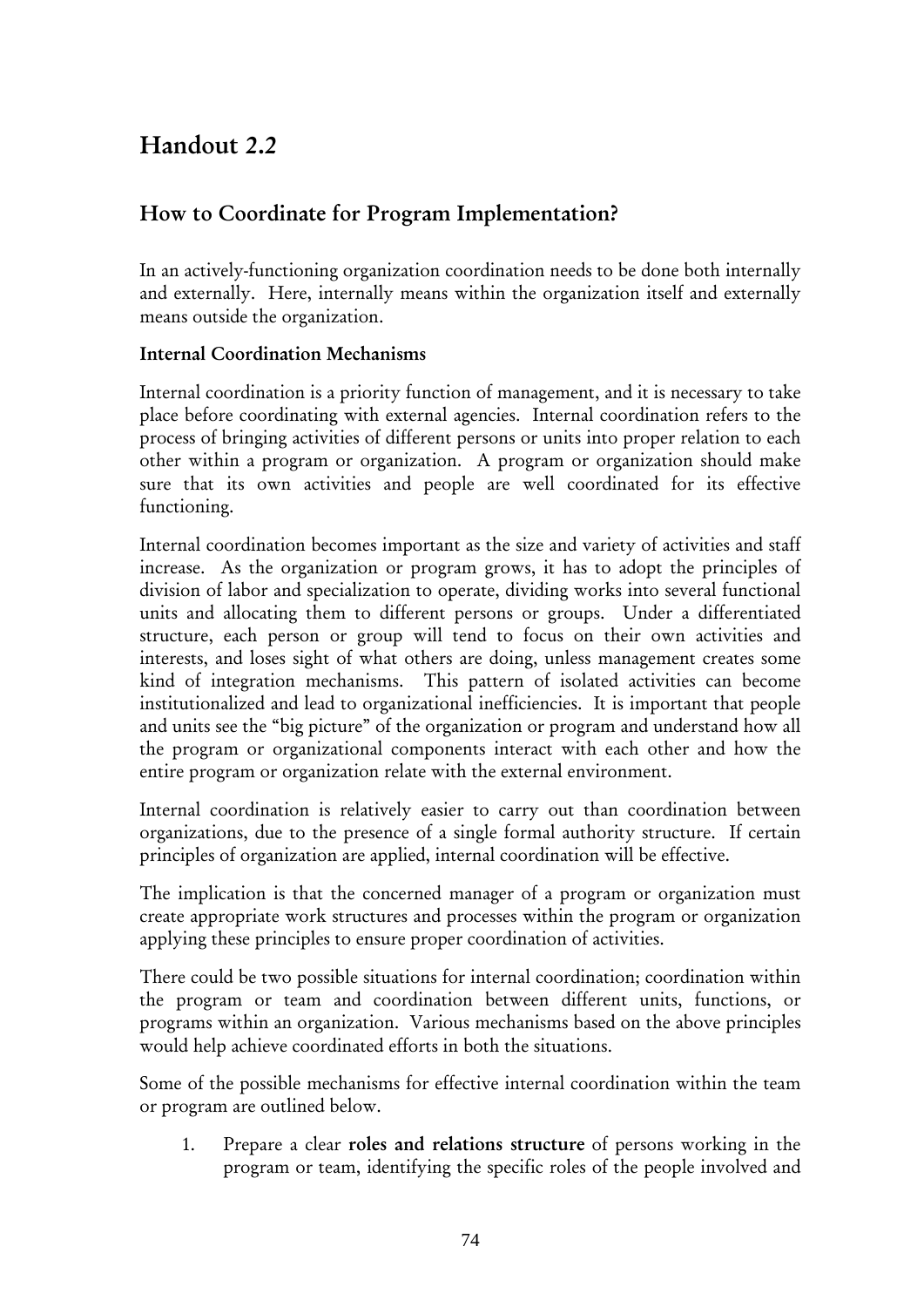describing their relations with each other. How communication takes place between the different levels of a system for the purpose of coordinating the program and the activities of the team should be determined. The structure should specify:

- Who instructs others in what they are to do at each level of the organization.
- Whom each person reports to on job progress or problems and what will be the reporting modality.

For example, one possible role and relations structure for the training program of Village Health Workers in the District Health System could be as follows:



- 2. Prepare job/ functional descriptions for individuals/ teams clearly identifying the responsibilities, relationships and accountabilities in relation to other persons and groups in the program or organization.
- 3. Manage information flow effectively within the program or team in such a way that people receive the information they need. In the course of day to day operations, the manager will continually receive information and produce information. The manger and persons in charge need to review the information and identify whether the relevant information has been followed or not. He/she should constantly evaluate the importance of the information and determine who else need to be informed. The incoming and outgoing information should then be sent to the appropriate people in a timely manner.
- 4. Prepare an activity schedule for each program by reviewing the program components in terms of the following components:
	- $\sim$  What should be done? Program contents (e.g. contents of an immunization program.
	- $\sim$  How it should be done? Procedures to be followed (e.g. technical, administrative).
	- $\sim$  Who should do it? People responsible for the different tasks (e.g. social workers, health workers, administrative staff).
	- $\sim$  When it should be done? Time targets to be followed.
	- $\sim$  How much it costs? Budget.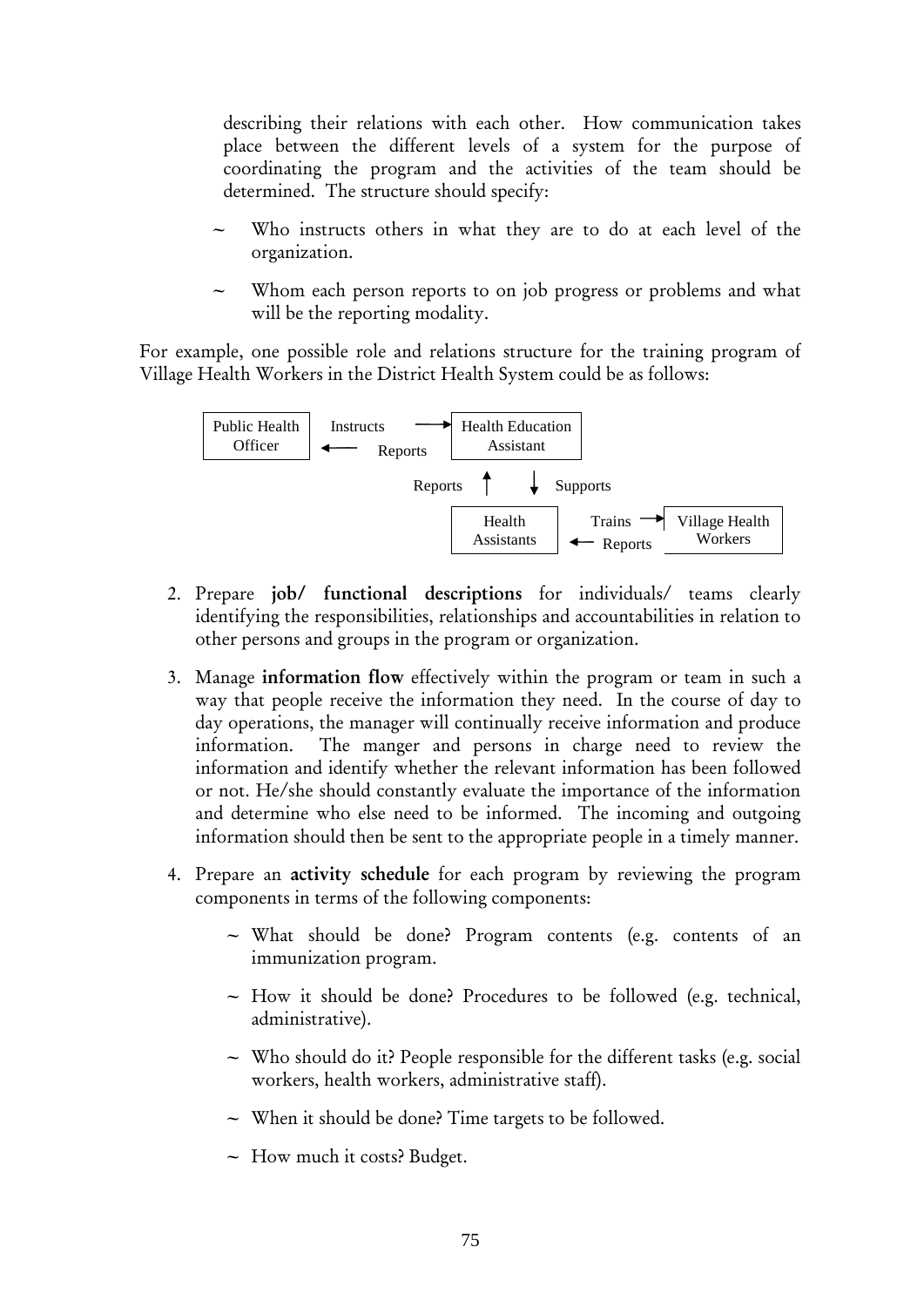$\sim$  Why it should be done? The planned outputs reflecting the needs.

A partial illustration of the activity schedule is presented at the end of this handout. The schedule can be a tool for coordinating activities and people within a program or a team.

#### External Coordination Mechanisms

An organization can not achieve its objectives in isolation; so a manager has to coordinate with others outside the organization. At the beginning of its establishment the organization puts efforts in internal coordination but when the program expands then it will have to coordinate externally like multi-donors, new group of target population, government offices, other social organizations, private sectors, training institutions, consultants, researchers, local political bodies, existing indigenous organizations etc. It is equally important to have external coordination but this task is very challenging and tough for the manager. It seems tough because different organizations have their own priority, they may feel competitive, other organizations may have diversified structure and working culture, distribution of responsibility and authority may be different to their staff.

In NGOs there is practice of being involved in the activities once the request comes from other organizations (reactive involvement) and there are evidences that once the task finishes then relationships come down or even close. Similar practices are found in the proactive type of coordination. While involving in external coordination people feel frustrated and give up in between the work but this does not help. The manager and person in charge for coordination should be proactive and persistent and keep the relationship after finishing the assigned tasks.

External coordination is useful for sharing and collecting resources for accomplishing the tasks. If coordination happens among the like minded organization then it helps to cover wider population. External coordination facilitates to influence the policy makers in higher level e.g. government and donors. External coordination always makes possible to accomplish the larger tasks which would not have been possible for an organization. There will be the combination and contribution of the diversified expertise, like research, strategic planning, policy development, fund raising, advocacy and influencing others. In addition to ensuring coordination within a program or a team, managers are responsible for coordinating various programs and units within the organization. For effective coordination some additional coordination mechanisms would be required.

- 1. Create temporary structures such as inter-departmental and interdisciplinary teams to conduct major program activities such as work planning and evaluation that will serve as a coordination link among various units or programs.
- 2. Conduct staff meetings on a regular basis involving all the relevant units or programs to ensure an exchange of information on current activities, problems and plans.
- 3. Require each department to make a presentation on its current program of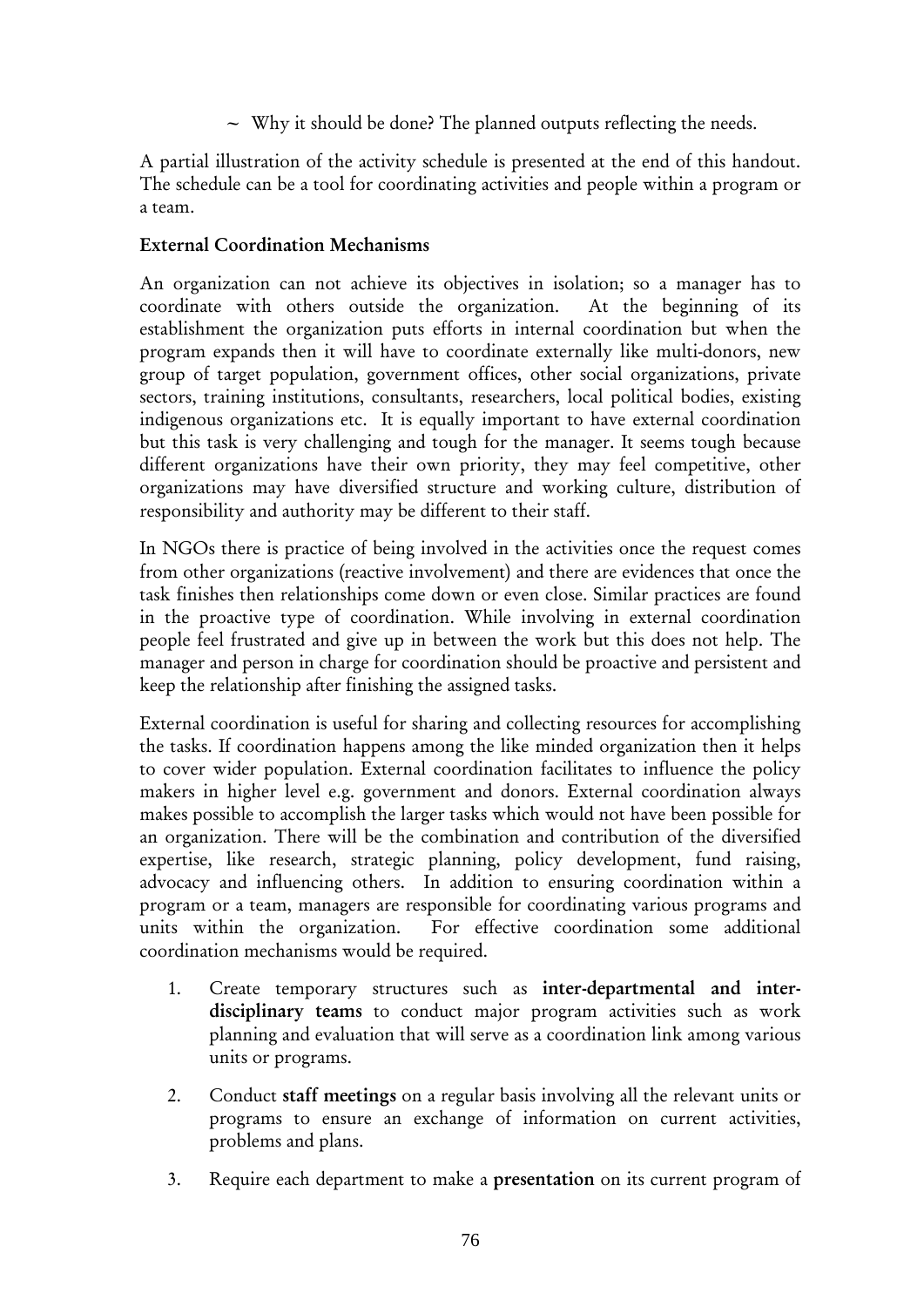activities to the rest of the organization.

- 4. Develop mechanisms to share information on a regular basis such as coordination meetings of various units or programs.
- 5. Use the coordination matrix to identify the more common coordination issues and activities. The matrix identifies the various responsibilities of the organization shared by the various units or programs and relates them to each other. A partial illustration of the coordination matrix is presented in Annex .
- 6. Create a coordination team for identifying and addressing the issues and activities to be coordinated by representing all the relevant units or programs, and hold regular meetings of the team.
- 7. Form an external networking team of different section experts e.g. Human Resource Development team, Trainers team, Researchers' network and organize bi-monthly or quarterly meeting.
- 8. Managers can form their association where they can share information, generate new ideas and make informal plan which then can be formalized and accomplished.

#### Tools for Coordination

#### Coordination Checklist

- A Coordinating the activities
- 1. What is to be done?
- 2. Where will this take place?
- 3. When will this action take place?
- 4. What resources are needed?
- 5. How will this action be arranged?
- B Coordinating the people
- 1. Who will take responsibility?
- 2. Who will do what actions?
- 3. What authorities need to be given to each person in charge?
- 4 What skills, knowledge and attitude is required to perform the tasks?
- 5. Who will lead the group and coordinate peoples' efforts?
- C Communication
- 1. Is all necessary information available?
- 2. Has the information being communicated?
- 3. How frequently the information will be shared?
- 4. What will be the mode of communication to share the information?
- 5. Is the information being communicated in right time to the right person?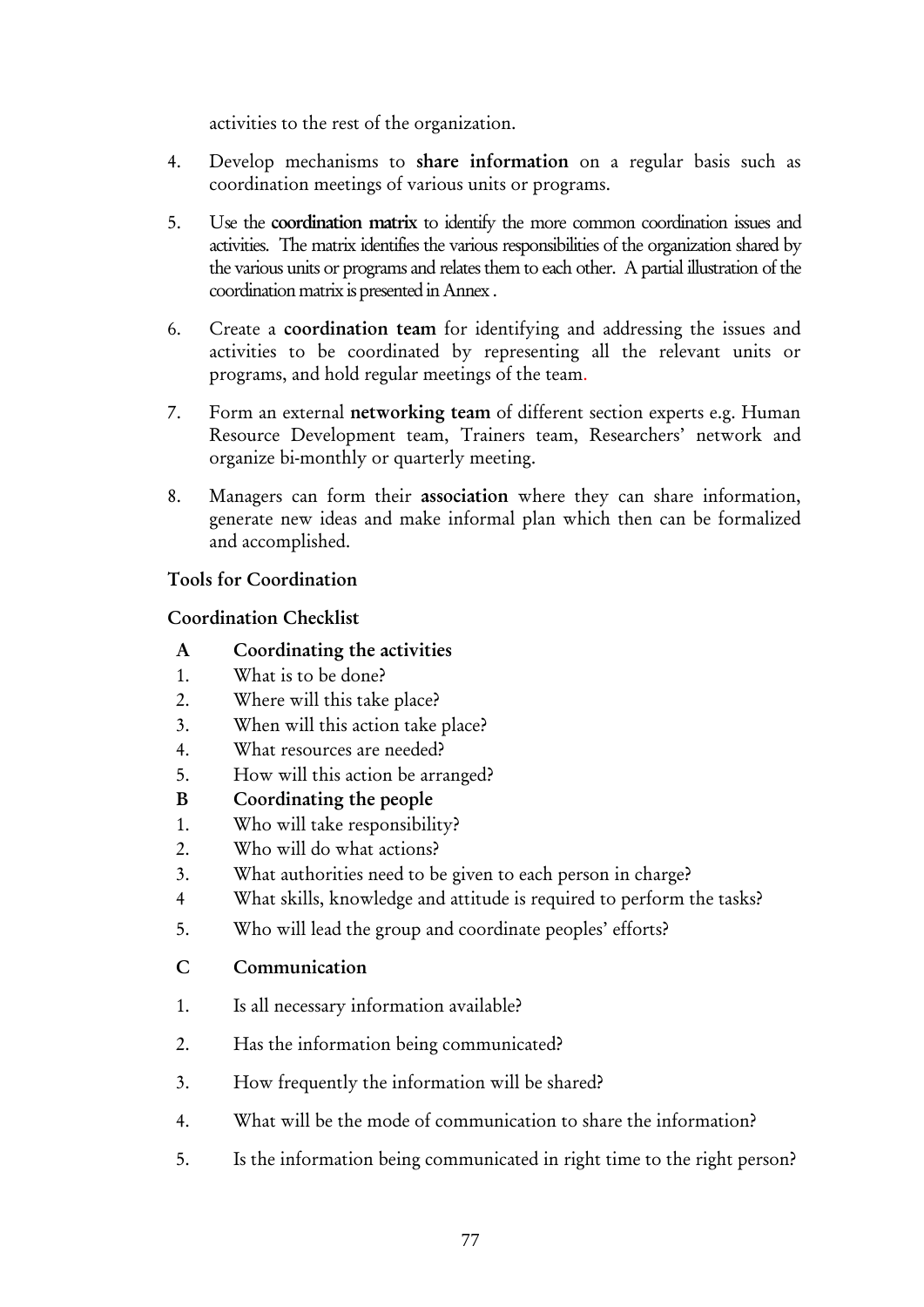#### Coordination Schedule

| S.N. | Area  | Activities  | Person      | By when the | Who     | How     |
|------|-------|-------------|-------------|-------------|---------|---------|
|      | and   | (What tasks | responsible | tasks need  | to      | to      |
|      | issue | need to be  |             | to be       | report? | report? |
|      |       | performed)  |             | completed?  |         |         |
|      |       |             |             |             |         |         |
| 2.   |       |             |             |             |         |         |
| 3.   |       |             |             |             |         |         |
| 4.   |       |             |             |             |         |         |

# Coordination Matrix

## A Partial Illustration of Coordination Matrix

| Program/<br>Function     | <b>IEC</b>                                                                                               | Family<br>Planning                                        | Finance and<br>Logistics                                            | Service<br>Delivery                                                                               |
|--------------------------|----------------------------------------------------------------------------------------------------------|-----------------------------------------------------------|---------------------------------------------------------------------|---------------------------------------------------------------------------------------------------|
| <b>IEC</b>               |                                                                                                          | • Develop<br>materials for<br>FP awareness<br>programmes. | · Provide<br>information<br>about IEC<br>materials<br>requirements. | $\bullet$ Supply IEC<br>materials<br>for<br>distribution<br>to the<br>visiting<br>customers.      |
| Family<br>Planning       | $\bullet$ Give<br>requirements for<br>IEC materials.<br>$\bullet$ Develop<br>messages and<br>programmes. |                                                           | • Provide<br>information<br>about the<br>planned FP<br>camps.       | $\bullet$ Supply FP<br>contracepti<br>ves for<br>distribution<br>to the<br>visiting<br>customers. |
| Finance and<br>Logistics | • Prepare budget<br>for IEC materials<br>preparation.                                                    | · Provide<br>budget and<br>logistics for<br>FP camps.     |                                                                     | • Work out<br>user fees.                                                                          |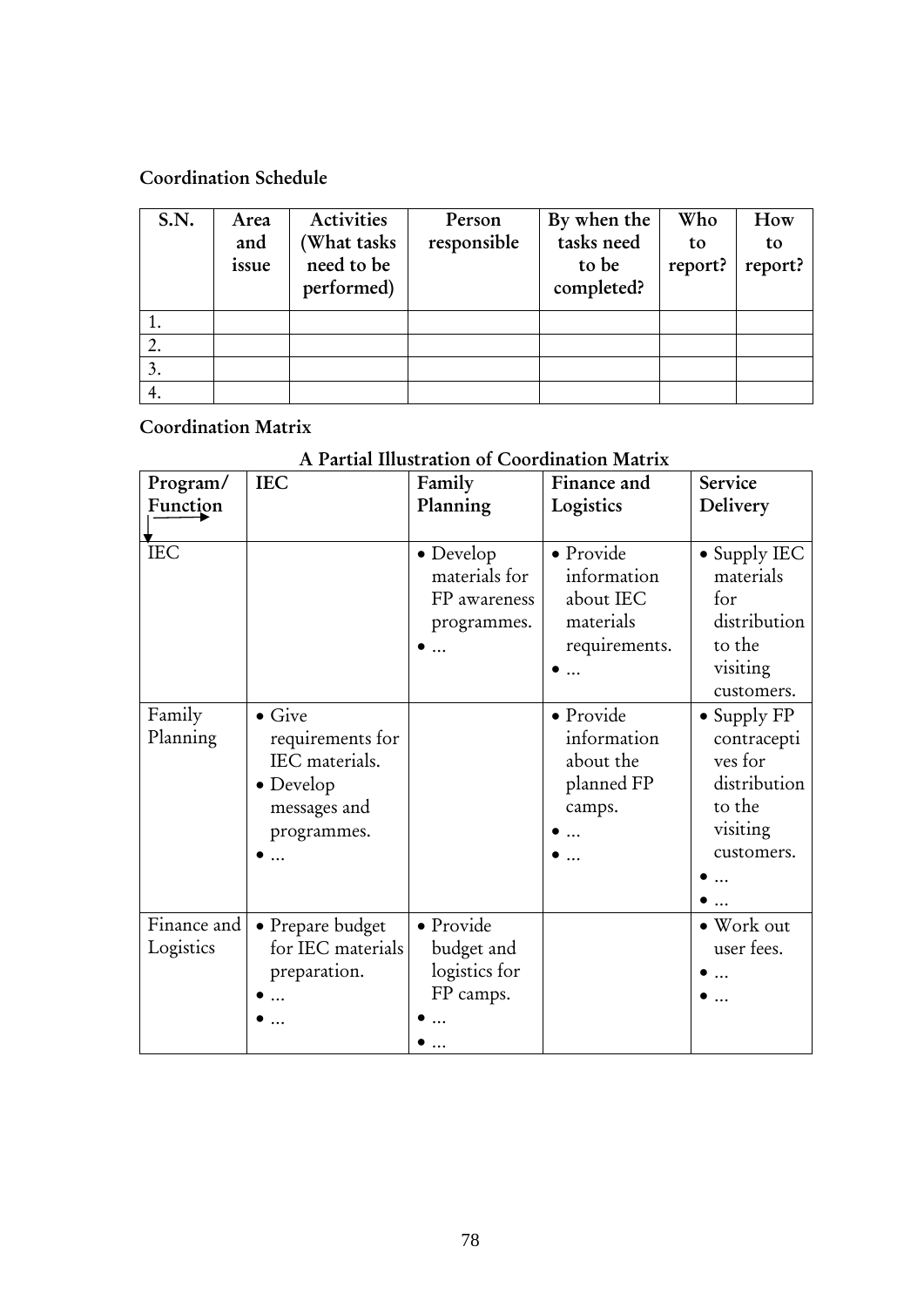| Service<br>Delivery | • Give feedback<br>about the<br>reactions of the<br>customers about<br>the IEC<br>materials. | $\bullet$ Distribute FP $\bullet$ Participate in<br>contraceptive<br>s to the<br>visiting<br>customers.<br>$\bullet$ | developing use<br>fees.<br>$\bullet$<br>$\bullet$ |  |
|---------------------|----------------------------------------------------------------------------------------------|----------------------------------------------------------------------------------------------------------------------|---------------------------------------------------|--|
|                     | $\cdots$                                                                                     |                                                                                                                      |                                                   |  |

# A Partial Illustration of Activity Schedule Format

| District:  | Banke                                                   | Office: Public Health Office | Programme: Safer                                                   |  |
|------------|---------------------------------------------------------|------------------------------|--------------------------------------------------------------------|--|
| Motherhood |                                                         |                              |                                                                    |  |
| Objective: |                                                         |                              | Sixty percent of the population of the district are aware of safer |  |
|            |                                                         |                              | motherhood practices and 30 percent women of reproductive age make |  |
|            | use of the health facilities available in the district. |                              |                                                                    |  |

| Operation | Activities | Time                | Responsible  | Report     | Budget | Remarks |
|-----------|------------|---------------------|--------------|------------|--------|---------|
| al        |            | Frame               | Person       | to         |        |         |
| Targets   |            |                     |              |            |        |         |
| 1.Twenty  | Selection  | $1 - 2$ wk,         | Health Ed    | PHO        | Rs xx  |         |
| awareness | of VDCs    | Magh                | Asst         |            |        |         |
| program   | Selection  | $2 - 4$ wk,         | $\mathbf{L}$ | PHO        | Rs xx  |         |
| mes       | $\circ$ f  | Magh                |              |            |        |         |
| conducte  | participan |                     |              |            |        |         |
| d in as   | ts         |                     |              |            |        |         |
| many      | Program    | $1 - 4 \text{ wk},$ | $" + PHO$    | <b>DHO</b> | Rs xx  |         |
| VDCs.     | me design  | Falgun              |              |            |        |         |
|           | Materials  | $1-4 \text{ wk}$ ,  | Health Ed    | PHO        | Rs xx  |         |
|           | collection | Falgun              | Asst         |            |        |         |
|           | Logistics  | $1-4$               | Admin Asst   | PHO        | Rs xx  |         |
|           | arrangem   | wk,Cha              |              |            |        |         |
|           | ents       | itra                |              |            |        |         |
|           | Program    | $1-4$               | $HEA+$       | PHO        | Rs xx  |         |
|           | me         | wk,Cha              | Public       |            |        |         |
|           | delivery   | itra                | Health Nurse |            |        |         |
|           |            |                     |              |            |        |         |
|           |            |                     |              |            |        |         |
|           |            |                     |              |            |        |         |
|           |            |                     |              |            |        |         |
| 2.        |            |                     |              |            |        |         |
|           |            |                     |              |            |        |         |
|           |            |                     |              |            |        |         |
|           |            |                     |              |            |        |         |
|           |            |                     |              |            |        |         |
|           |            |                     |              |            |        |         |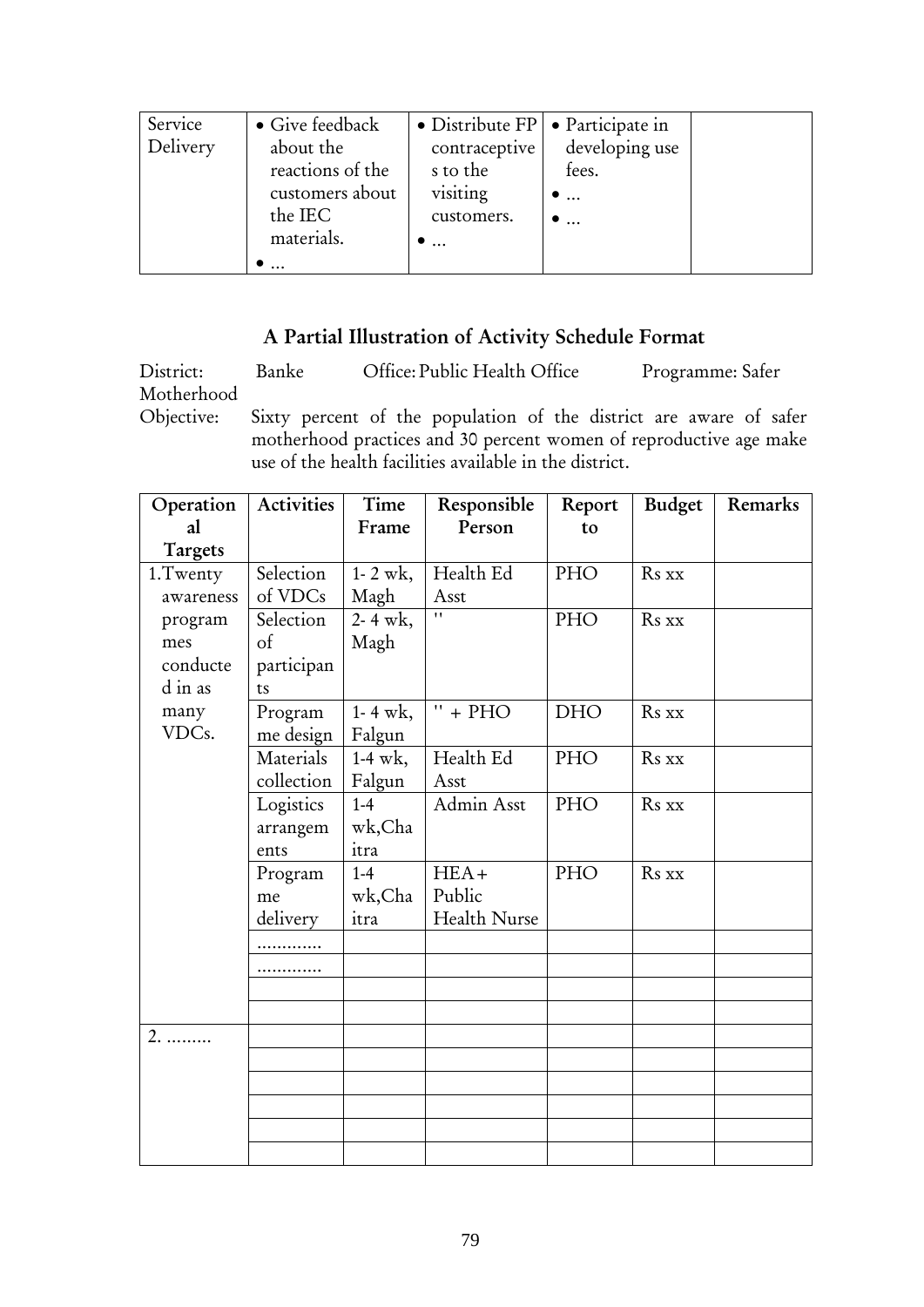# *Assignment Sheet 2.2(a)*

# Program Implementation aspects requiring Coordination

Carefully study an example of program implementation aspect or issue requiring coordination as given below.

| S.N. | Areas and   | Responsible   | Coordination with |                      |
|------|-------------|---------------|-------------------|----------------------|
|      | issues      | person or     | Internal          | External             |
|      |             | section       |                   |                      |
|      | Hire two    | Administrator | Program team,     | Other organization   |
|      | ECD         | or HR section | Manager,          | working in ECD       |
|      | supervisors |               | Finance section.  | sector, advertising  |
|      |             |               |                   | agency or local      |
|      |             |               |                   | journalist, training |
|      |             |               |                   | institute.           |

Now using the given format, identify several program implementation aspects or issues in your organization that require coordination.

| <b>S.N.</b> | Areas and | Responsible |          | Coordination with |
|-------------|-----------|-------------|----------|-------------------|
|             | issues    | person or   | Internal | External          |
|             |           | section     |          |                   |
| 1.          |           |             |          |                   |
|             |           |             |          |                   |
| 2.          |           |             |          |                   |
|             |           |             |          |                   |
|             |           |             |          |                   |
| 3.          |           |             |          |                   |
|             |           |             |          |                   |
|             |           |             |          |                   |
| 4.          |           |             |          |                   |
|             |           |             |          |                   |
| 5.          |           |             |          |                   |
|             |           |             |          |                   |
|             |           |             |          |                   |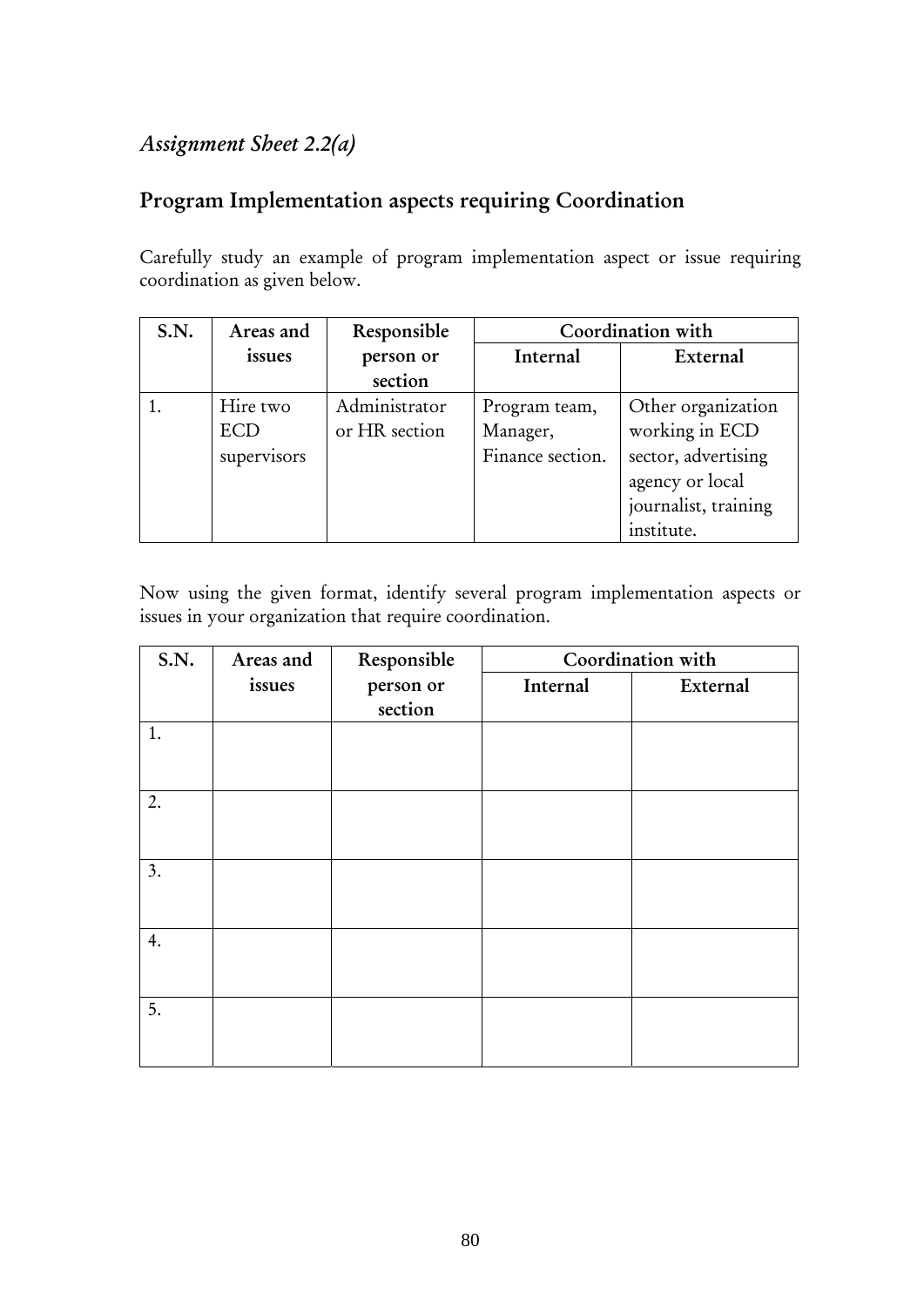# *Assignment Sheet 2.2(b)*

## Preparation of Coordination tools

Carefully study examples of some coordination tools as given below.

#### A Coordinating the activities

- 1. What is to be done?
- 2. Where will this take place?
- 3. When will this action take place?
- 4. What resources are needed?
- 5. How will this action be arranged?

## B Coordinating the people

- 1. Who will take responsibility?
- 2. Who will do what actions?
- 3. What authorities need to be given to each person in charge?
- 4 What skills, knowledge and attitude is required to perform the tasks?
- 5. Who will lead the group and coordinate peoples' efforts?
- C Communication
- 1. Is all necessary information available?
- 2. Has the information being communicated?
- 3. How frequently the information will be shared?
- 4. What will be the mode of communication to share the information?
- 5. Is the information being communicated in right time to the right person?

## 1. Coordination Checklist

## 2. Coordination Schedule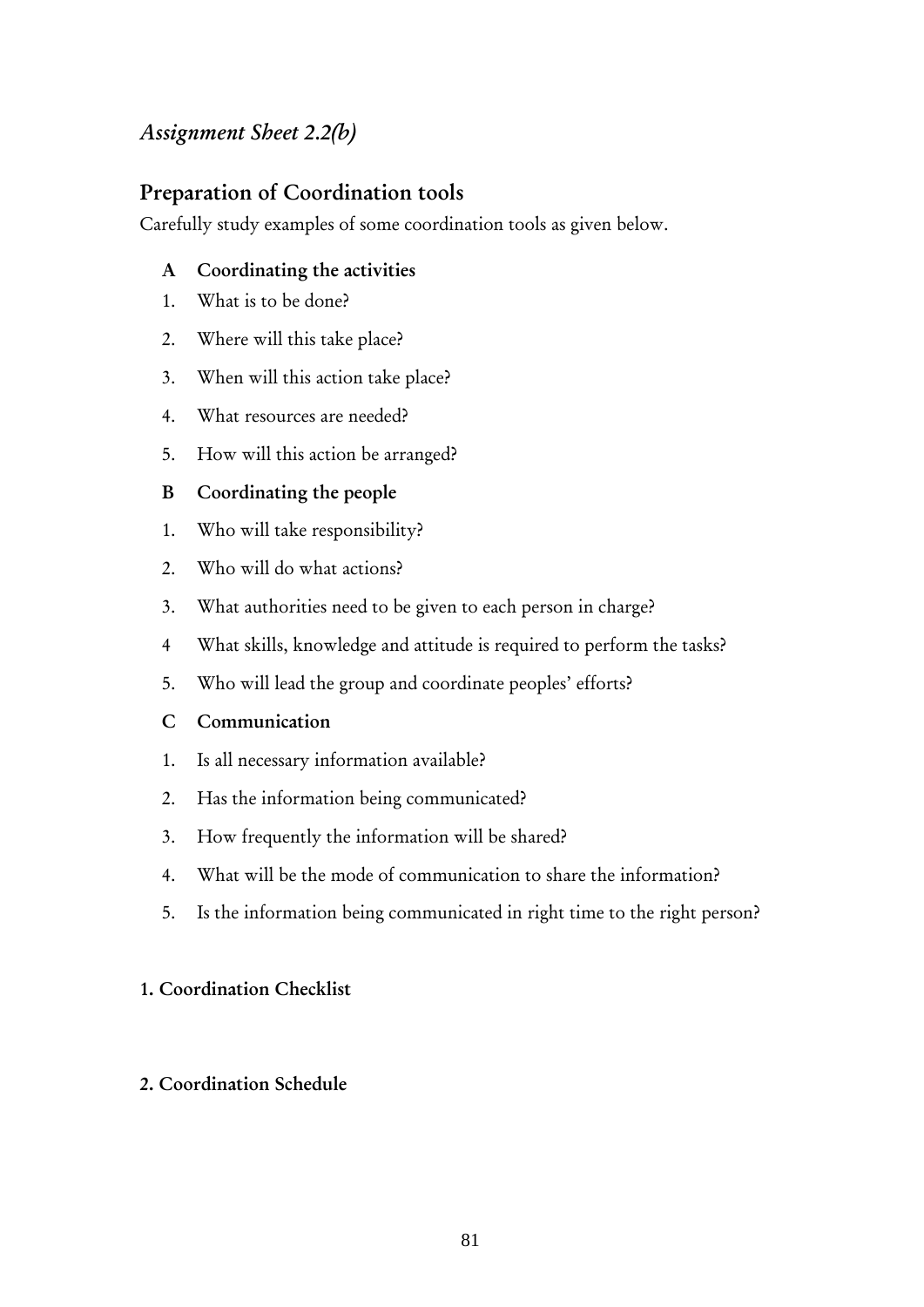| S.N | Are  | <b>Activities (What</b> | Person     | By when    | Who     | How to  |
|-----|------|-------------------------|------------|------------|---------|---------|
|     | a    | tasks need to be        | responsibl | the tasks  | to      | report? |
|     | and  | performed)              | e          | need to be | report? |         |
|     | issu |                         |            | completed? |         |         |
|     | e    |                         |            |            |         |         |
|     |      |                         |            |            |         |         |
| 2.  |      |                         |            |            |         |         |
| 3.  |      |                         |            |            |         |         |
| 4.  |      |                         |            |            |         |         |

#### 3. Coordination Matrix

#### A Partial Illustration of Coordination Matrix

| Program/<br>Function        | <b>IEC</b>                                                                                    | Family Planning                                                    | Finance and<br>Logistics                                           | Service Delivery                                                                   |
|-----------------------------|-----------------------------------------------------------------------------------------------|--------------------------------------------------------------------|--------------------------------------------------------------------|------------------------------------------------------------------------------------|
| <b>IEC</b>                  |                                                                                               | • Develop<br>materials for<br>FP awareness<br>programmes.          | • Provide<br>information<br>about IEC<br>materials<br>requirements | • Supply IEC<br>materials for<br>distribution to<br>the visiting<br>customers.     |
| Family<br>Planning          | $\bullet$ Give<br>requirements for<br>IEC materials.<br>• Develop messages<br>and programmes. |                                                                    | • Provide<br>information<br>about the<br>planned FP<br>camps.      | • Supply FP<br>contraceptives<br>for distribution<br>to the visiting<br>customers. |
| Finance<br>and<br>Logistics | · Prepare budget<br>for IEC materials<br>preparation.                                         | $\bullet$ Provide<br>budget and<br>logistics for<br>FP camps.      |                                                                    | · Work out user<br>fees.                                                           |
| Service<br>Delivery         | · Give feedback<br>about the<br>reactions of the<br>customers about<br>the IEC materials.     | · Distribute FP<br>contraceptives<br>to the visiting<br>customers. | · Participate in<br>developing<br>use fees.                        |                                                                                    |

Now using the given formats, prepare coordination tools for the selected program implementation aspects or issues in your organization.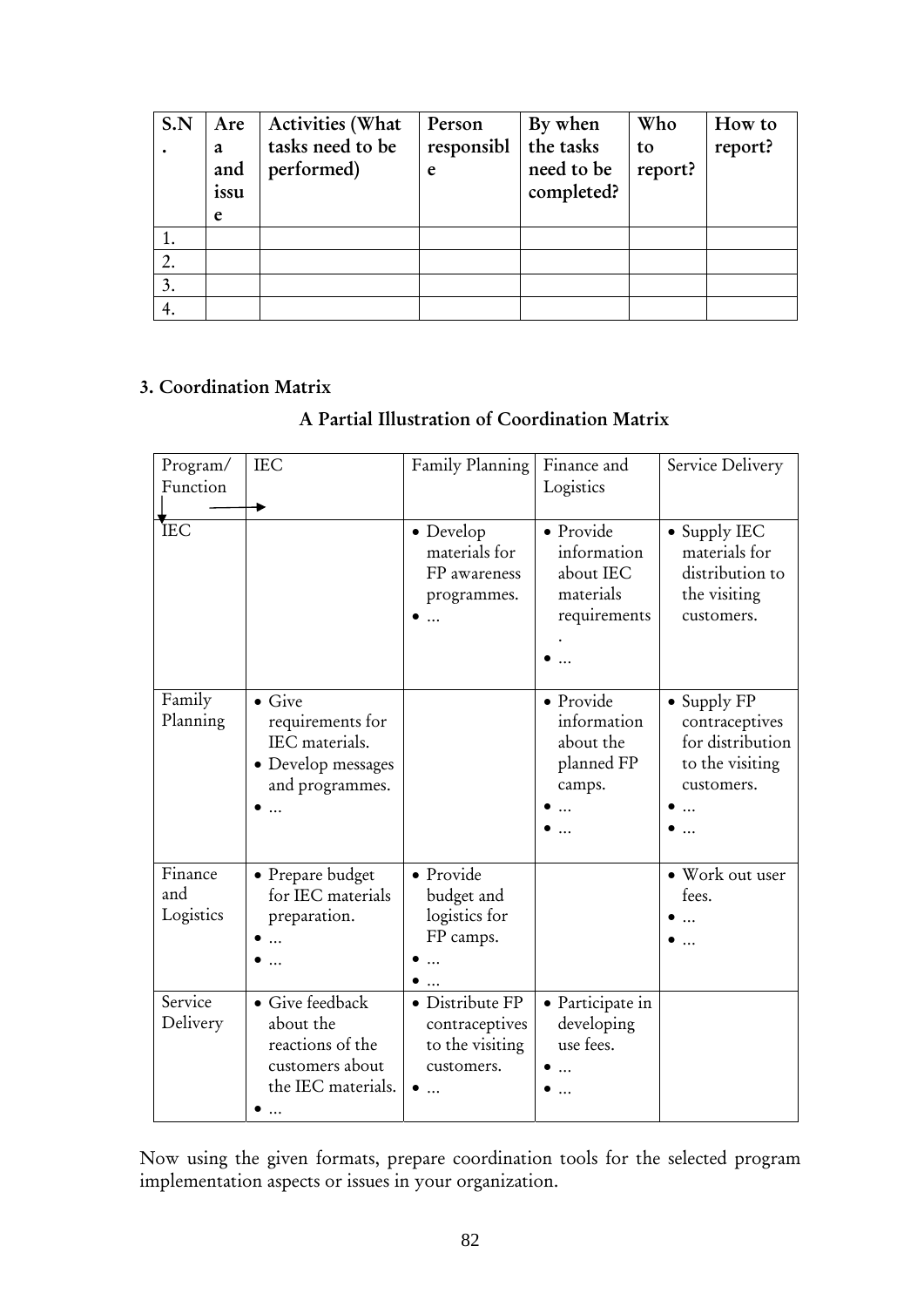

# Understanding Supervision

#### *Time:* One and half hour

#### Why do this Activity?

This chapter introduces the concept, importance and styles of supervision for organizational performance. It also identifies roles and skills of supervisors in program implementation.

#### Learning Objective

• Describe the concept, importance and styles of supervision as well as the roles and skills of supervisors in program implementation.

#### How to do the Activity?

Make all necessary preparations before the start of the activity. Open up the activity following the general guidelines for facilitators. Note

#### *Step 1: 20 minutes*

Open the floor discussion by asking: "What is supervision?" Write Presentation all the responses on the board. Take the points from individual and / discussion discuss and develop a simple meaning of supervision. Facilitate discussion on what is supervision and what is not supervision.

#### *Step 2: 30 minutes*

Divide the participants in small groups of four each. Ask each group to discuss and come up with their views on:" Why work supervision is necessary in an organization?" Each group has to record discussion outcomes on chart paper. Group

Assemble the groups. Have each group present their findings taking their turn. Discuss the outputs of the group work Plenary encouraging each group to clarify, comment, and critique each others findings. During the discussion facilitator should encourage to the group member to give some of the practical examples. Also

discuss the roles of supervision in program implementation.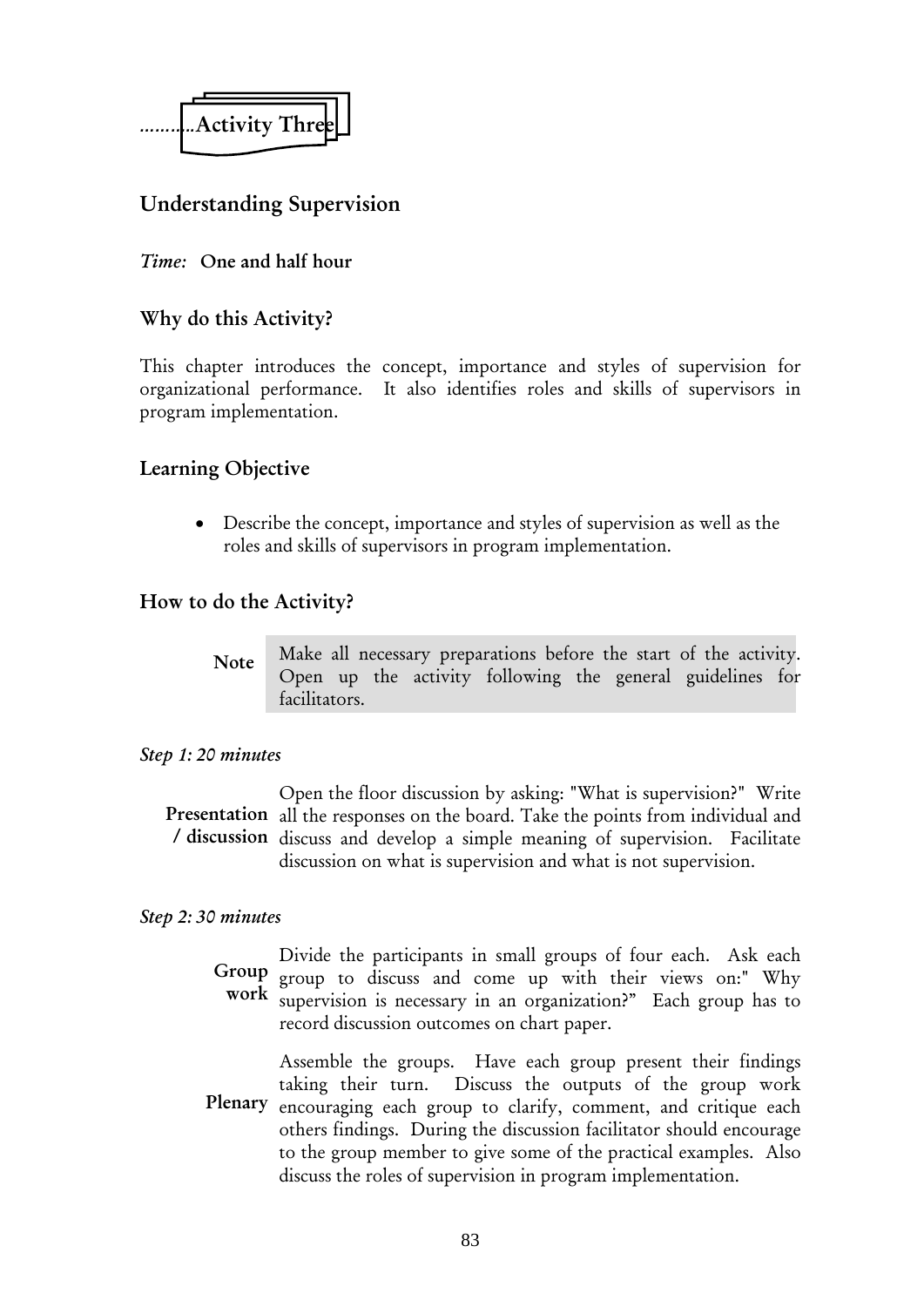| Presentation<br>/ discussion | Lead a discussion on the concept of a supervisor in the context of<br>program implementation.                                                                                                                                                             |
|------------------------------|-----------------------------------------------------------------------------------------------------------------------------------------------------------------------------------------------------------------------------------------------------------|
| Role Play                    | Ask two participants to volunteer for a role play exercise. Assign<br>the respective role briefs them as given in Assignment Sheet 2.3.<br>Ask others to observe based on the observers' briefs. Have them<br>play a short role play exercise.            |
| Plenary                      | Debrief the role play exercise inviting feedback from the role<br>players and the observers based on the questions given in the<br>Assignment Sheet. Facilitate discussion on the roles and skills of<br>supervisor as well as the styles of supervision. |
|                              |                                                                                                                                                                                                                                                           |

Conclude the activity with summary of key learning points. Assess the learning of participants by asking questions randomly about the key contents covered.



*Time out* 

*Materials* 

- Chart papers, markers, flipchart board, white board, overhead projector and transparencies of visuals.
- Copies of handouts for each participant.
- Copies of assignment sheet for each participant.



# *Handouts*

- Handout 2.3: Understanding Supervision
- Assignment Sheet 2.3: Role Play: Supervisory Roles, Skills and Styles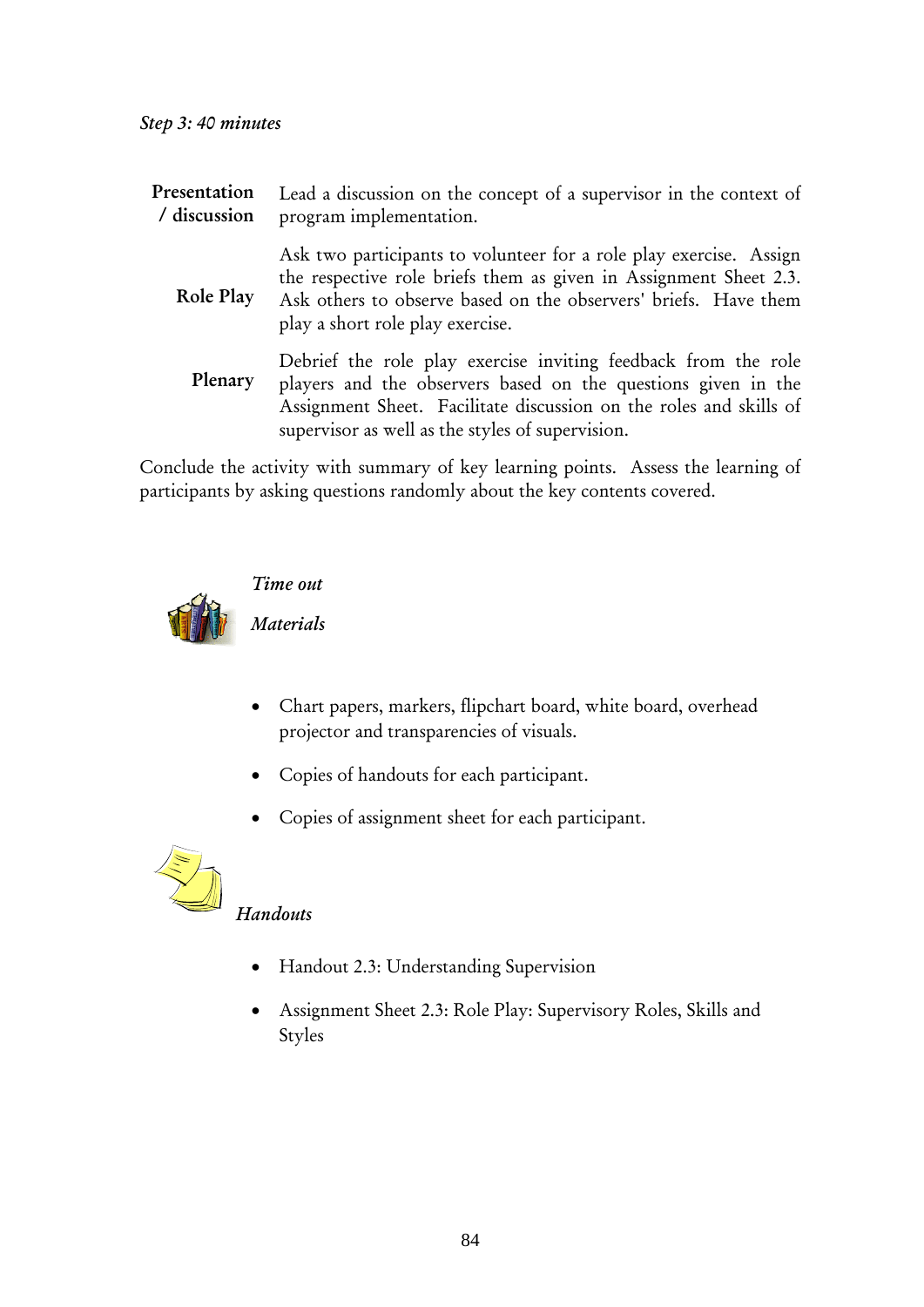# Handout 2.3

# Understanding Supervision

Supervision is a primary and regular part of managing performance of people involved in the implementation of planned programs. It is essential to get things done and achieve planned results. Hence, in an NGO the board and executive members with responsibility for program implementation must carry out supervision as part of their regular duty. The supervision is not an easily understood function because supervisory process focuses on individual's knowledge, communication, problem solving and decision making skills, behavior, attitude and ways of doing things. Therefore, most of the Executive and Board members give low priority in supervision, even if they plan supervision with their staff members they do focus on controlling process rather than focusing on appreciation, motivation and learning process.

#### What Supervision is?

"Supervision is a process where managers work with individual and team to achieve work objectives through joint planning, reviewing, identifying issues and solving the problems."

This definition shows that the supervision function is the continuous process of joint planning the activities for better performance, reviewing the progress, identifying the problems, solving the problems together with the co-workers and taking care of subordinates and motivating them towards achieving organizational performance.

 "Supervision is the process of guiding and helping people or co-workers to improve their own performance". This is presented in the diagram form.



Every individual in the organization needs access to the necessary resources and management support in an agreed process. Whatever your role in the organization ,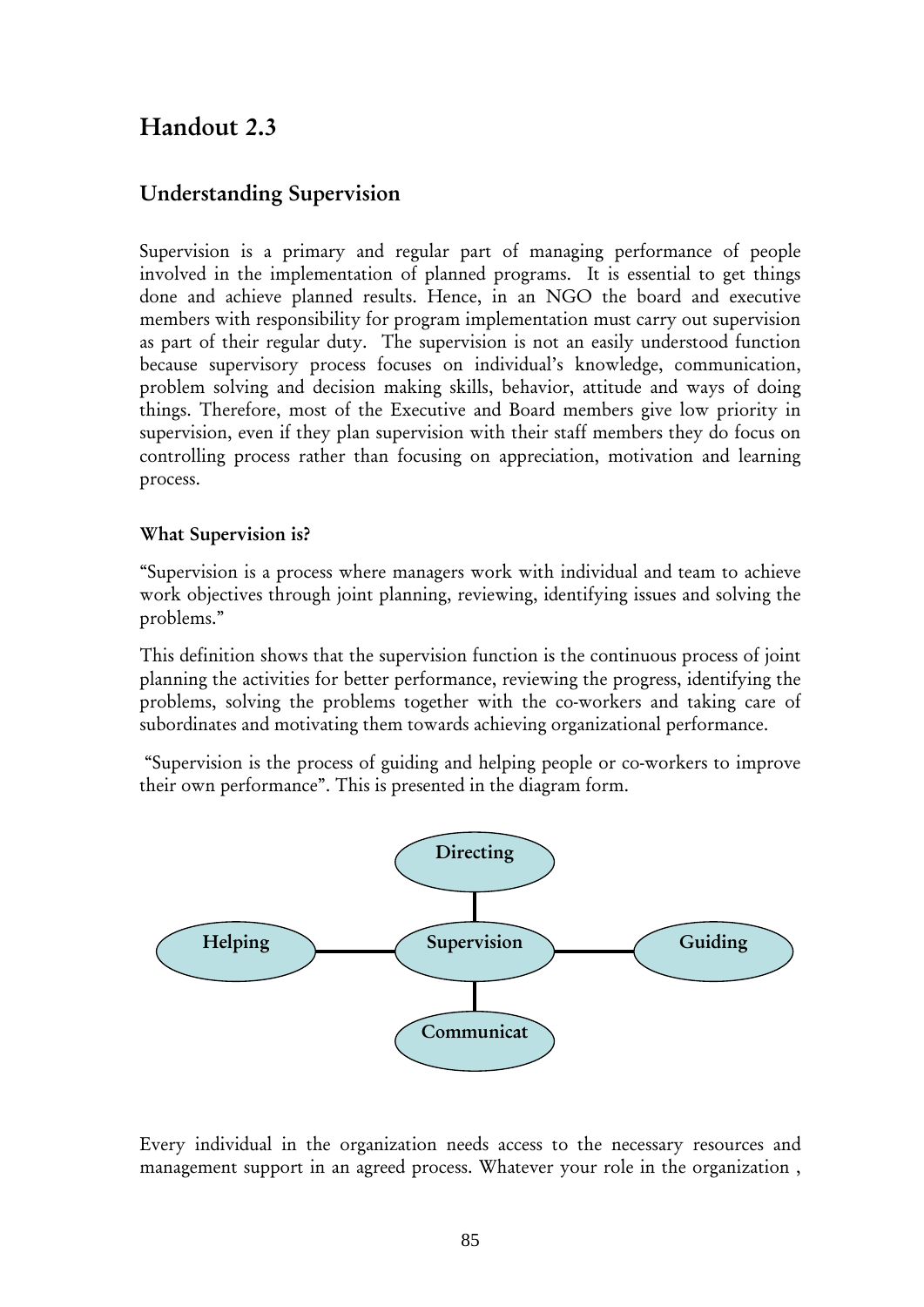and whatever your work situation, office, project, home base you have a right to a supervision process which enables you to participate in decision making about your work and which encourages you to learn and develop. Supervision can help you to gain a sense of clarity and accountability concerning your work. It can help you to increase your effectiveness and improve your performance in achieving objectives.

Supervision is not:

- Leaving the subordinate without proper guidance and direction is not supervision.
- Only fault finding and blaming other staffs is not supervision.
- Not supporting the subordinates with skills, resources and authorities is not supervision.
- Not allowing staff to participate in decision making process is not supervision.
- Not giving immediate feedback to improve the performance is not supervision.
- Supporting only in technical and administrative field is not supervision. The supervision should also be focusing on human relation part.

#### Why Supervision is Necessary in an NGO?

The basic purpose of supervision is to ensure continuing improvement in performance by guiding and supporting staff to perform well in carrying out their responsibilities in program implementation. More specifically, supervision aims to:

- To ensure that individual's jobs have been done effectively and efficiently.
- To enable every staff and board members to have control and influence over his/her work
- To ensure that the individual staff has got enough support, resources, skills and authority to perform the planned job.
- Effective supervision will foster continuous learning and development both professionally and personally
- Encourage employees and volunteers by giving the feeling that there is really some one senior who looks after him/her and taking care of his/her jobs in the organization.
- To identify and plan the development need of each individual staff.
- To develop and retain the capable staff in the organization.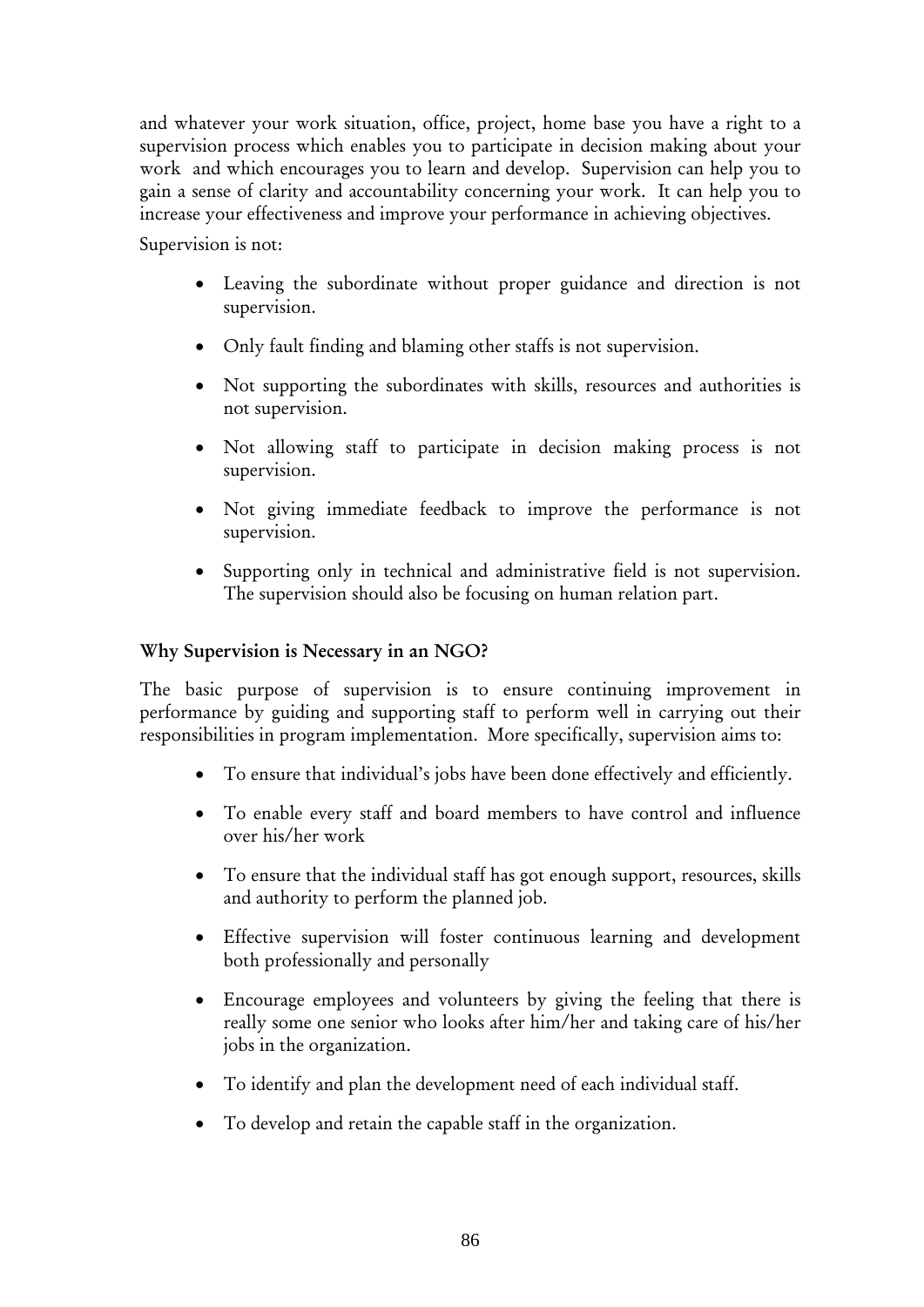#### Role of Supervision in Program Implementation

Program implementation basically involves carrying out the planned activities by the people within the agreed framework of resources, time and place. Staff performance is thus a critical input for the successful implementation of programs. In order for the program staffs to perform effectively, it is necessary to direct their actions and behaviors, which is usually done by developing policies, rules, standard operating procedures, work manuals, instructions, and training sessions. These are all good methods for communicating what the manager wants done and how he/she wants it done. However, no matter how well these methods are applied, every manager will find it essential to have direct personal contact with the program staffs on a regular basis to observe and guide them for better performance.

Without supervision, even the best planned operations do often achieve only limited results. Supervision keeps the planned action on the right track, identifies and corrects deviations, addresses the problems as they arise at the level of implementation itself, informs the responsible officials about the actual status of the program implementation, energizes staffs to carry on with their good work, and supports them for enhancing their performance. It also helps in coordinating and monitoring the actual activities while keeping the managers in touch with the ground realities of program implementation. Hence, supervision is essential for each category of staff and at each level of program implementation in the organization.

#### Supervisors

This is a widely misunderstood term. Many people believe it applies only to people who oversee the productivity and development of entry-level workers. That's not true. The term "supervisor" typically refers to one's immediate superior in the workplace, that is, the person whom you report directly to in the organization. For example, a middle manager's supervisor typically would be a top manager. A firstline manager's supervisor would be a middle manager. A worker's supervisor typically would be a first-line manager.

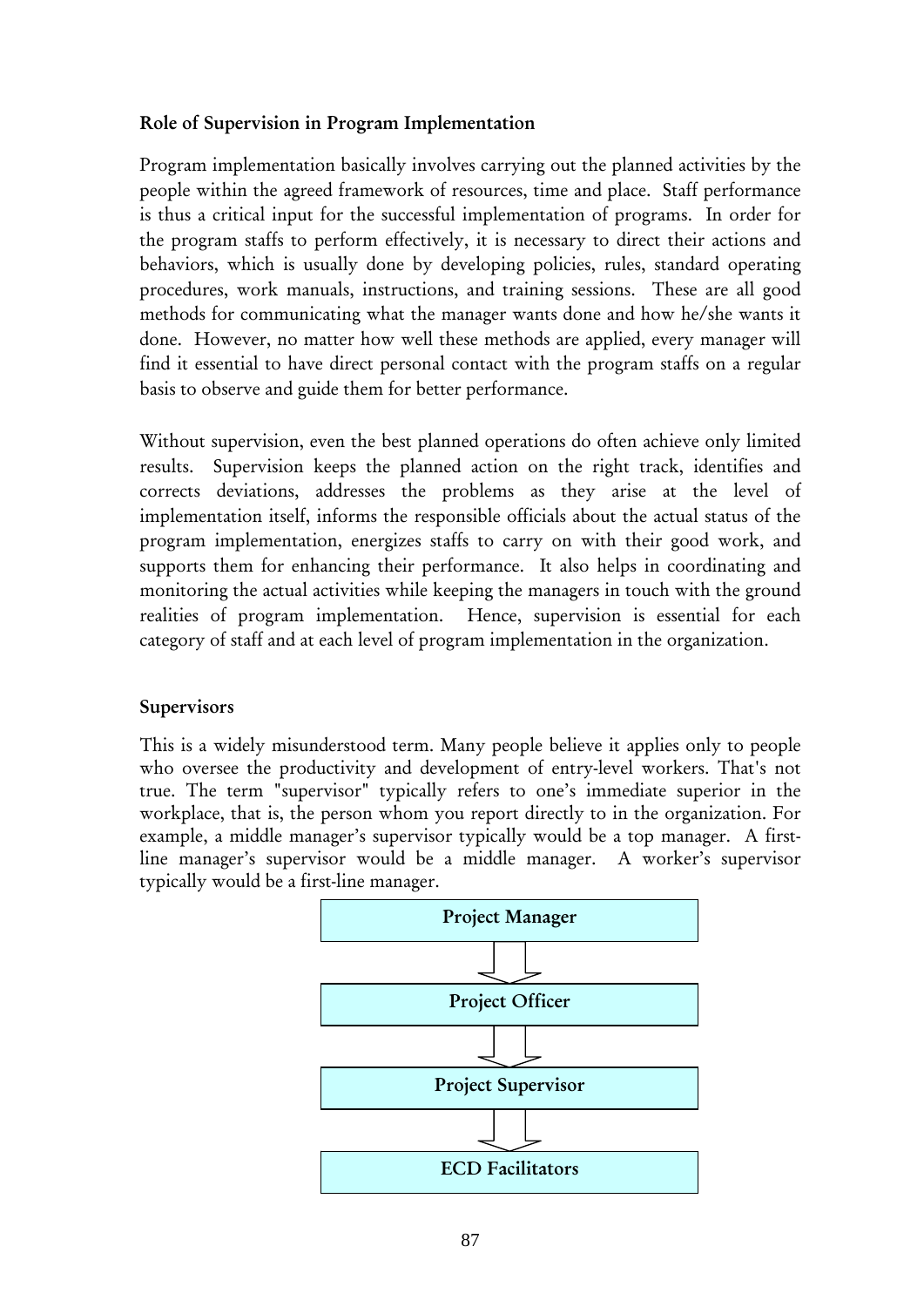Supervisors typically are responsible for their direct reports' program planning, activities and progress in the organization. Supervision often includes conducting basic management skills (decision making, problem solving, planning, observing and giving feedback, addressing performance issues, and delegation). Supervisors should have strong working knowledge of the activities in their group, e.g., how to plan their program, how to improve services in the community and how to deliver quality goods to the people.

#### Roles of a Supervisor

In general the following are the:

- Keeping the planned actions on the right track
- Identification and correction of deviations
- Addressing the problems as they arise
- Energizing and supporting staff for performance
- Coordination and monitoring of actions
- Identify the development need of staff and implement.
- Help staff and manager to build trust between each other.
- Support staff to develop the capacity

#### Key Skills and Responsibilities of a Supervisor

Effective supervision requires a broad range of skills. In supervision both parties the manager and subordinate need to be skilled in listening and questioning. Listening and questioning skills get little attention. Supervision session will involve both in solving problems, setting objectives, planning action and managing change. The line manager will need to understand how to develop and increase motivation and to delegate tasks and projects. Throughout supervision the manager should take advantages or opportunity for learning and staff development.

Supervision is two- way process. To be effective it requires a positive contribution from manager and staff. If you are a manager, you are responsible for ensuring an effective supervision process for the staff you manage. But every member of staff is responsible for participating constructively in the process. Since an important element of supervision is joint problem-solving, the contribution of both staff member and manager are equally valuable.

Supervisory roles differ from those of higher management only in degree. Higher management spends much time on planning and while supervisors spend more time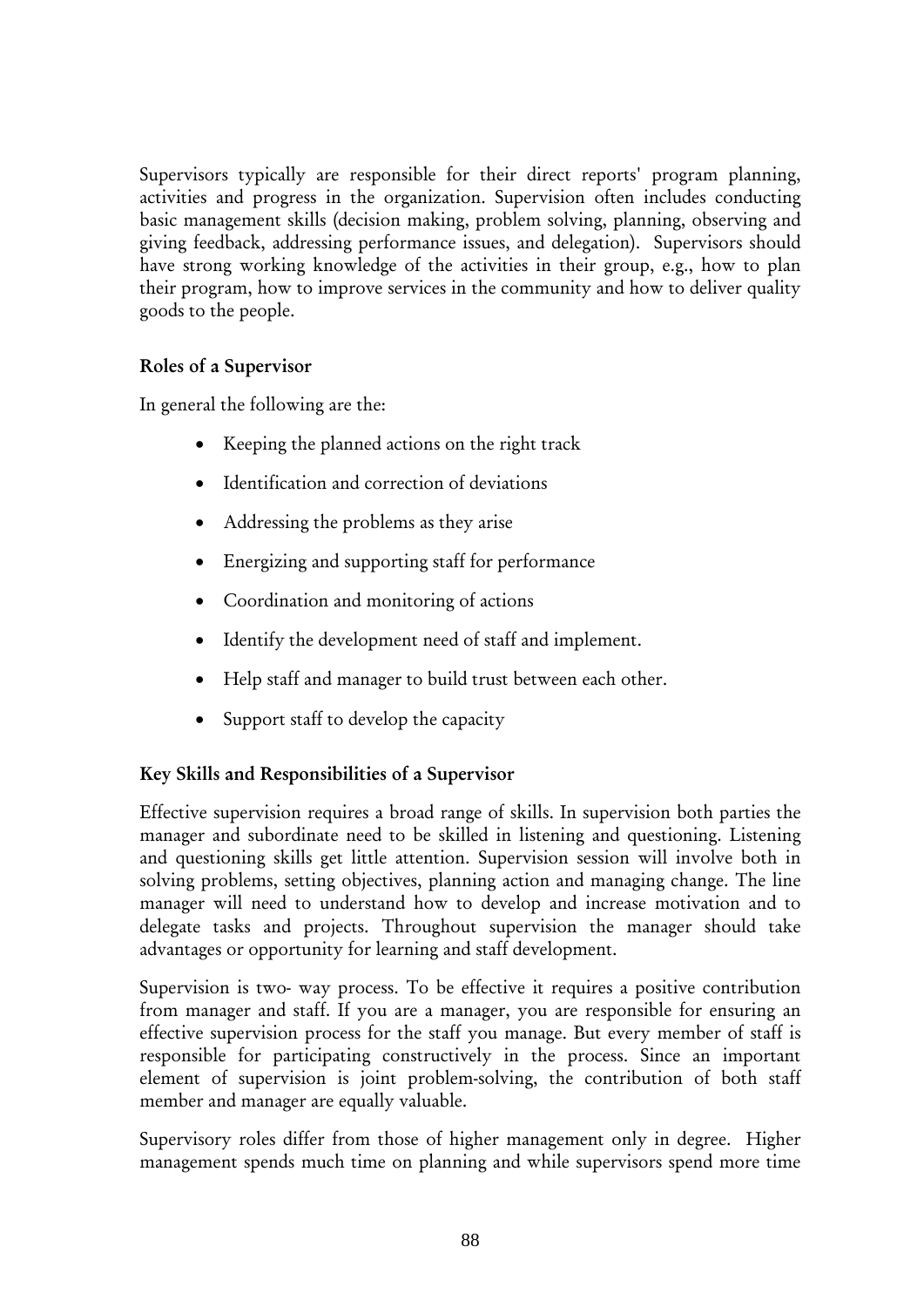on facilitating, guiding and helping the co-workers. Following are the skills required for an effective supervisor.

Technical skill: This involves job know how and knowledge of special work e.g. s/he is supervising (micro financing, income generating activities, forestry, agriculture and medical activities) and their process, procedures, issues and ways of solving them.

Administrative skills: This involves knowledge of entire organization e.g. its mission, partnership procedure, structure, policies related to program and people in the organization, function of the board of director, decision making procedure, financial activities and policies, documentation, record of information etc. This also concerns the ability to plan, implement and monitoring activities.

Human Relation skills: This involves knowledge of human behavior and ability to work with the individual, small group of people, peer groups, co-workers and supervisors. In NGOs the staff should have skills to work with the volunteers as well. In the present context, the role of supervisors has been shifted from administrative and technical concern to human relation concerns. All the managers or supervisors no matter or how few people they supervise can view their jobs as getting the work done through other people. This involves people and which are complex by its nature. People differ from one another, and changing behavior from one day to the next, people's needs vary; expectations are changed day by day. For these reasons the job of supervision is demanding and challenging. Supervisors should have the roles and skills of communicating, motivating; encouraging, guiding and helping to the people who do they work within the organization.

Developmental skills: Supervisors ensure new employees are oriented to the organization, its policies, facilities, etc. They develop training plans with employees to ensure employees have the necessary expertise to carry out their jobs. They provide ongoing guidance to employees, often in the forms of ongoing coaching, mentoring and counseling. Supervisors often provide career counseling, as well, to help employees develop and advance in their careers. Supervisoral development refers to the activities involved in enhancing one's ability to oversee, guide and evaluate activities of immediate subordinates in the organization.

#### Different Styles of Supervision

There are three main style of supervision:

1. Autocratic: In NGOs you might have seen or worked with the supervisor who are very directive and dictatorial who usually say "Do what you are said, and don't ask questions". They do practice an autocratic style of supervision. They do have very little listening skills. Those, who work with such type of manger, do not have choice to be creative and critical. Autocratic supervision tends to humiliate people and make them irresponsible. In such type of organization people feel insecure. It is not that people should be free to do whatever they like but people in the organization should have frame and guideline towards achieving the objectives *"Do what I say"*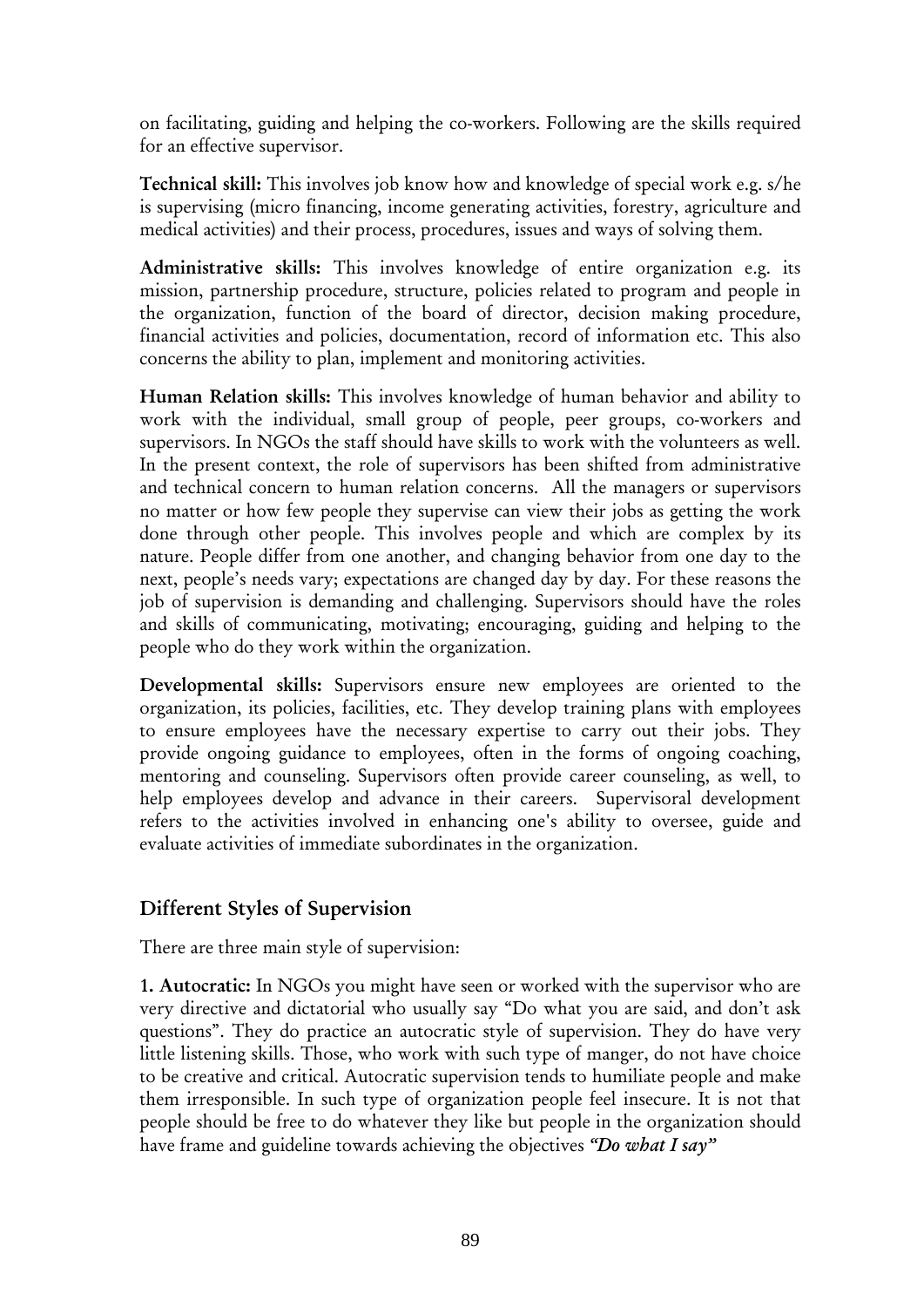2. Anarchic: In some organizations we may find the supervisors who say "Do what ever you like and don't disturb me". This style of supervision can be called Anarchic. The employee and volunteers enjoy complete freedom to do the job but they do not get any support, help, guidance and encouragement from their supervisors. *"Do what you like"* 

3. Democratic: If we are lucky and fortunate enough we may find the manager or board member who says "this is the objective, and we need to produce this result, these are the tasks to be done. "Let's agree and plan how best we can do it!" This style of supervision is called Democratic or participatory. Democratic supervision helps staff and volunteers to grow and to become responsible for their own work. "Let us agree what we are going to do"

A supervisor may instinctively be more inclined toward task- oriented (giving direction) or relationship- oriented (giving support) supervision approach. No one particular approach is appropriate in all situations. The use of supervision approach depends on the kind of work to be done (job factors) and the kind of people to be supervised (personal factor).

The main job factors include the complexity of the job, the difficulty of the job, the need for quick decision, the need for consistent results, and the need for creative work. Similarly, the personal factors include the skills, reliability and experience of staff and their willingness to accept responsibility and to make decisions. A taskoriented approach is appropriate when the job is complex and difficult for the employee to perform and requires consistent results and the employee is less experienced, skilful and willing to take up the responsibility. On the other hand, the supportive approach is most useful when the work is not very difficult and demands creativity and the employee is competent, reliable, experienced and willing to accept responsibility.

A supervisor would do well to analyze both the job and personal factors to determine which approach to use in any given situation. In any case, he/she should always consult with employees before making judgments and decisions which affect the employee's work. He/she should also try to balance between the two approaches most of the time within the framework of a particular situation.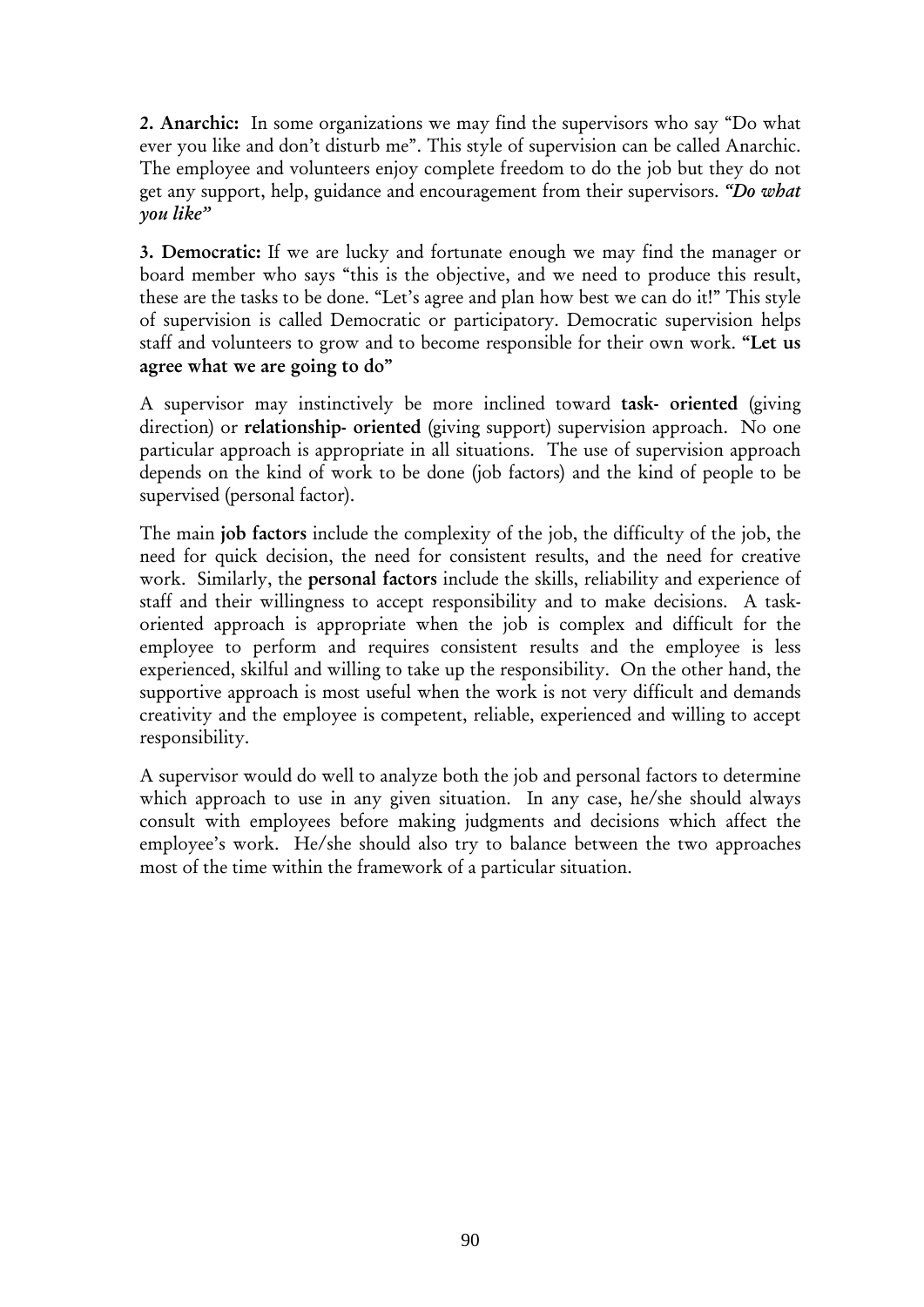### *Assignment Sheet 2.3*

# Role Play: Supervisory roles, skills and styles

#### Role for Sanjaya

You are an HIV/AIDS training facilitator. Your plan for the current six month period is to run four training programs on HIV/AIDS for Community Health Workers. Beena is your line manager. Now you and Beena are having monthly supervisory meeting in your office. Discuss about your progress, achievement and problems in performance.

#### Role for Beena

You are line manager of Sanjaya, who is an HIV/AIDS training facilitator. Sanjaya's plan for the current six month period is to run four training programs on HIV/AIDS for Community Health Workers. Now you and Sanjaya are having monthly supervisory meeting in Sanjaya's office. Discuss about his progress, achievement and problems in performance as his supervisor.

#### Note for Observers

Sanjaya is an HIV/AIDS training facilitator. His plan for the current six month period is to run four training programs on HIV/AIDS for Community Health Workers. Beena is his line manager. Now Sanjaya and Beena are having monthly supervisory meeting in the office.

Closely observe how Beena carries out the supervisory meeting and give feedback in the plenary covering the following issues:

- 1. What supervisory activities did Beena perform during the meeting?
- 2. What skills she used as a supervisor?
- 3. What was her style as a supervisor?
- 4. What are the basic responsibilities and roles of a supervisor?
- 5. What are the skills necessary for a supervisor?
- 6. Which style of supervision would be more appropriate in an NGO environment?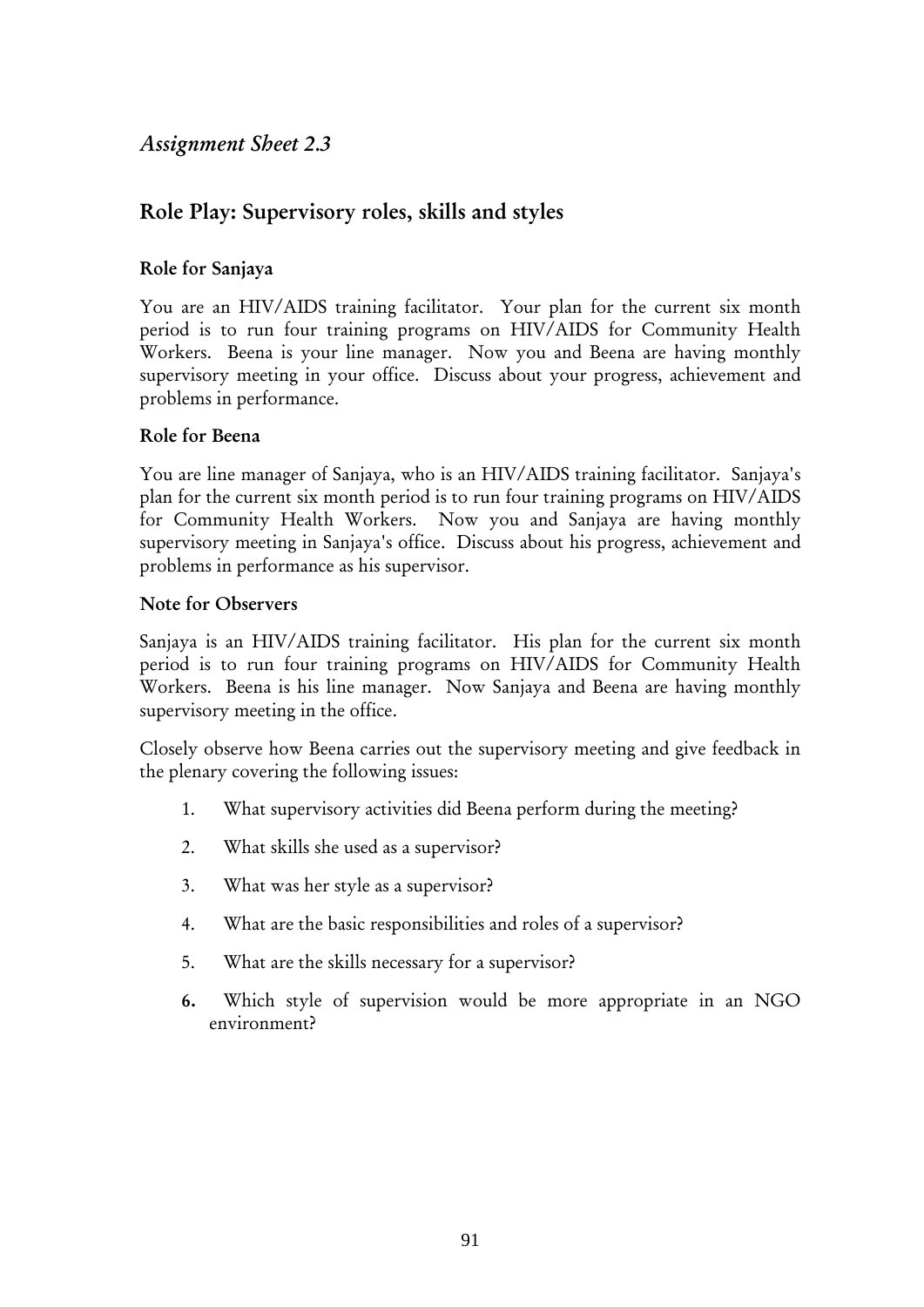

## How to Supervise Program Implementation?

#### *Time:* One and half hour

#### Why do this Activity?

This activity helps to develop an effective supervisory system and use various methods of supervision for program implementation.

#### Learning Objective

• Develop an effective supervisory system and use various methods of supervision for program implementation.

#### How to do the Activity?

Make all necessary preparations before the start of the activity. Open up the activity following the general guidelines for facilitators. Note

#### *Step 1: 20 minutes*

Distribute Assignment Sheet 2.4 to all participants. Ask them to fill in the checklist in the Assignment Sheet individually on the basis of the practices followed in their respective organizations. Lead the discussion and draw out the practical examples regarding supervision practices. Discussion

#### *Step 2: 40 minutes*

Divide participants into several pairs, preferably from the same organization. Give Assignment Sheet 4.2 to each pair, assigning the role of a supervisor to one participant and the role of a supervisee to another. Allow time to make preparation based on the given monthly plan. After preparation, have each pair hold a supervisory meeting. Role Play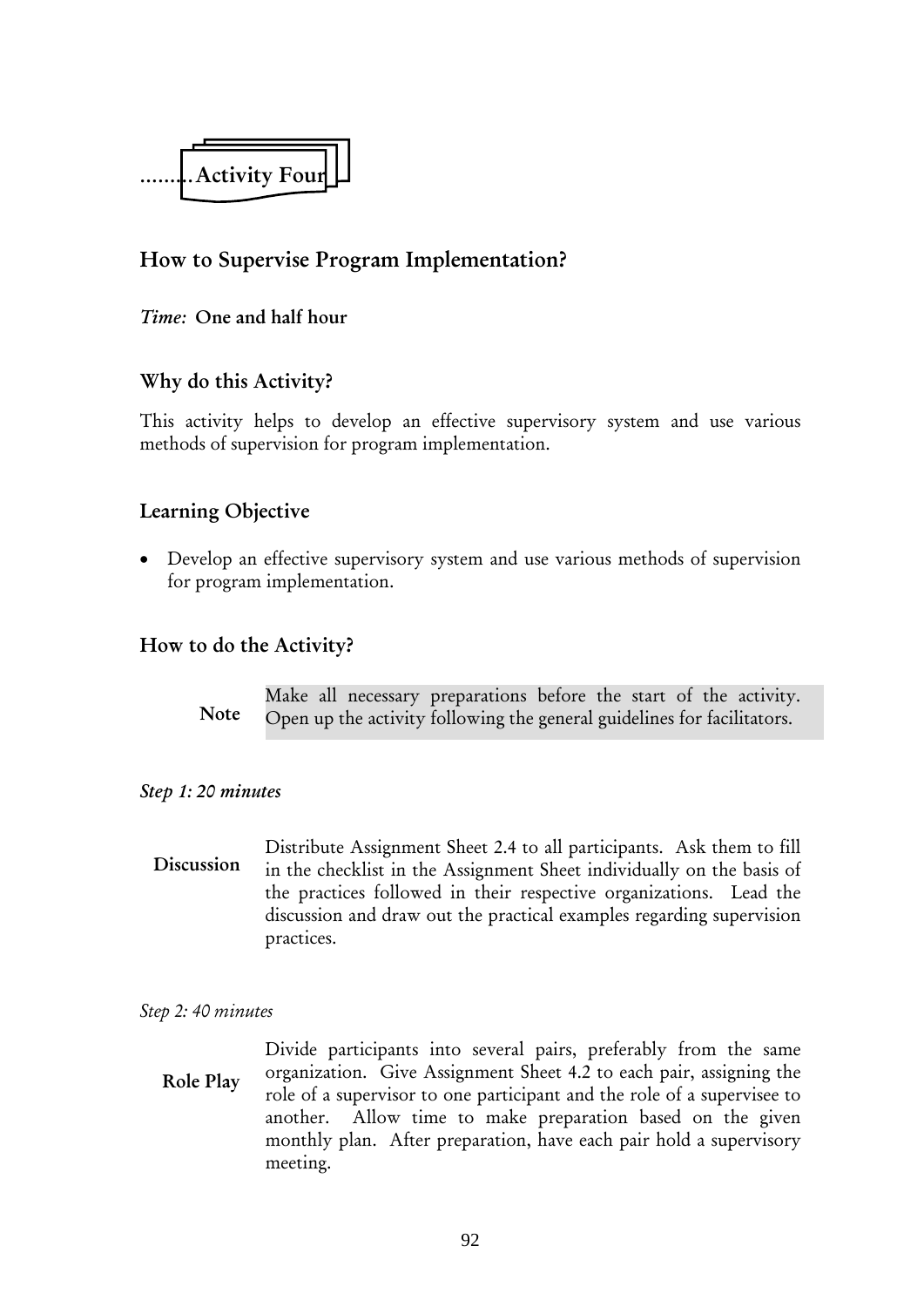Assemble the group in plenary and discuss learning from the exercise. Let them discuss and identify the points to be kept in mind. Also ask them to come up with real examples of some of the factors they identify based on their experience. Plenary

#### *Step 3: 30 minutes*

Taking example of supervisory meeting as a supervisory method and component, lead a discusssion on the other methods and components of an effective supervisory system. Explain and illustrate the various supervisory methods and the components od the system with the help of materials in the handout. Presentation / Discussion

Conclude the activity with summary of key learning points. Assess the learning of participants by asking questions randomly about the key contents covered.



#### *Time out*

*Materials* 

- Chart papers, markers, flipchart board, white board, overhead projector and transparencies of visuals.
- Copies of handouts for each participant.
- Copies of assignment sheet for each participant.

# *Handouts*

- Handout 2.4: How to Supervise Program Implementation?
- Assignment Sheet 2.4(a): Checklist of Supervision Practices
- Assignment Sheet 2.4(b): Supervisory Meeting Preparation Sheet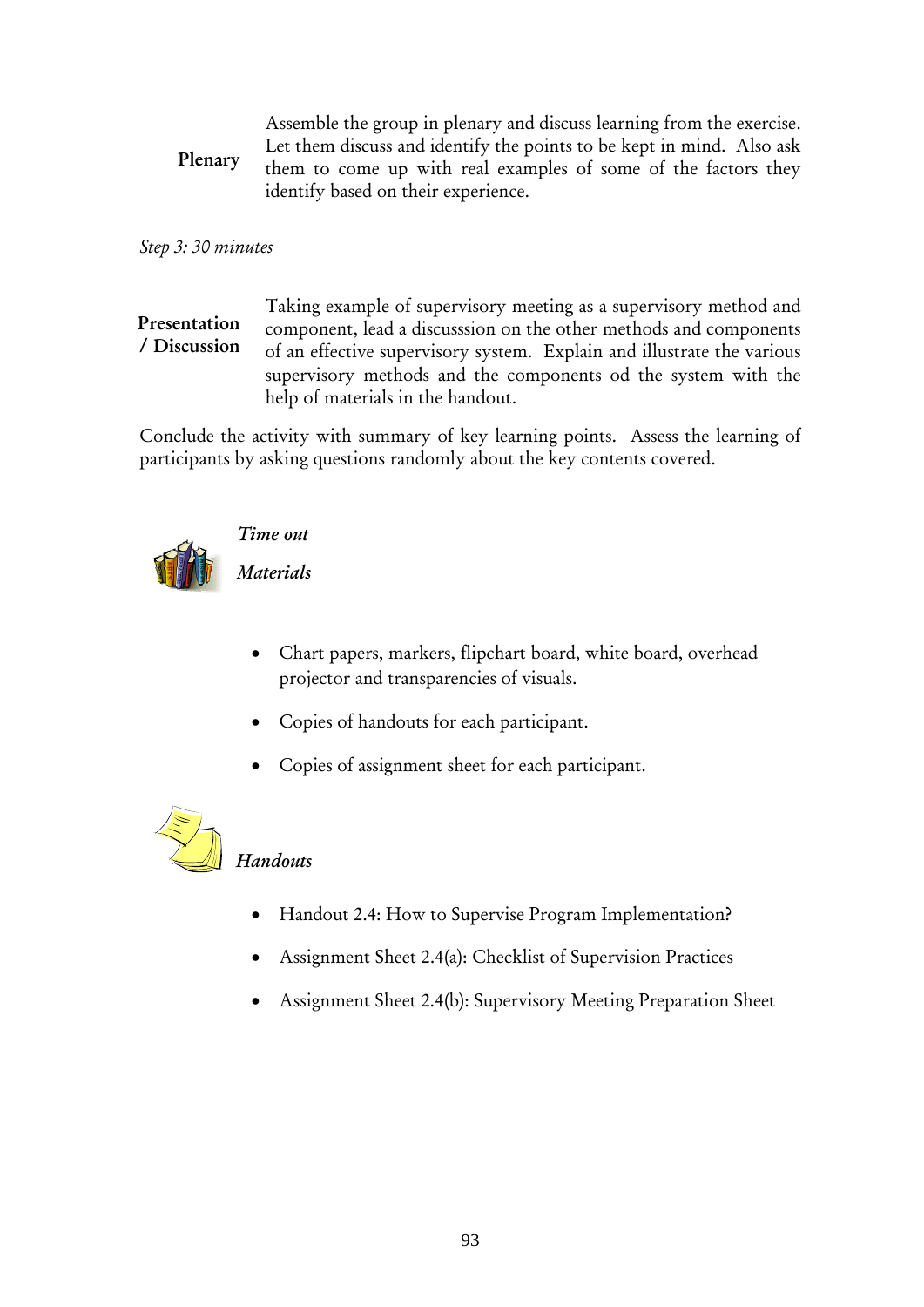# Handout 2.4

# How to Supervise program Implementation?

Effective supervision involves development of a supervisory system and use of appropriate methods. This note presents components of a supervisory system and various methods of supervision.

#### Development of a Supervisory System

In any organization or program, much is demanded of supervisors. They must guide, assist, motivate, develop, and support their staff to do the best job they can as well as manage conflicts and resolve problems to meet staff performance objectives so that the program will meet its goals. This would be possible only when a supervisory system is developed and put in place.

A supervisory system is a framework for carrying out supervision of staff performance within the context of a program and consists of a set of principles, rules, process, and methods to follow. It guides supervisors appropriately in planning, directing and controlling the performance of their subordinates while allowing the employees for receiving the supervision they need to improve performance. The important elements of such a system are outlined below.

#### Objectives and Policies of Supervision

The general objectives of supervision are stated earlier. Each organization or program should adapt them and develop new ones, if necessary, according to the nature of a specific situation of supervision, including the program goals and activities, jobs assigned to the employees, and the personal characteristic of the persons to be supervised.

Similarly, what policies are to be followed in supervising staff performance should be spelled in advance. The policies need to be developed in relation to the various elements of the supervisory system such as the when and how frequently supervision is to be carried out, what aspects of program and staff performance are to be supervised, and what methods and tools are to be used.

It is important that the objectives and policies are formally developed and documented in consultations with the staff members. Once developed, they should be communicated to them so that they can understand the value of supervision and seek and receive it positively.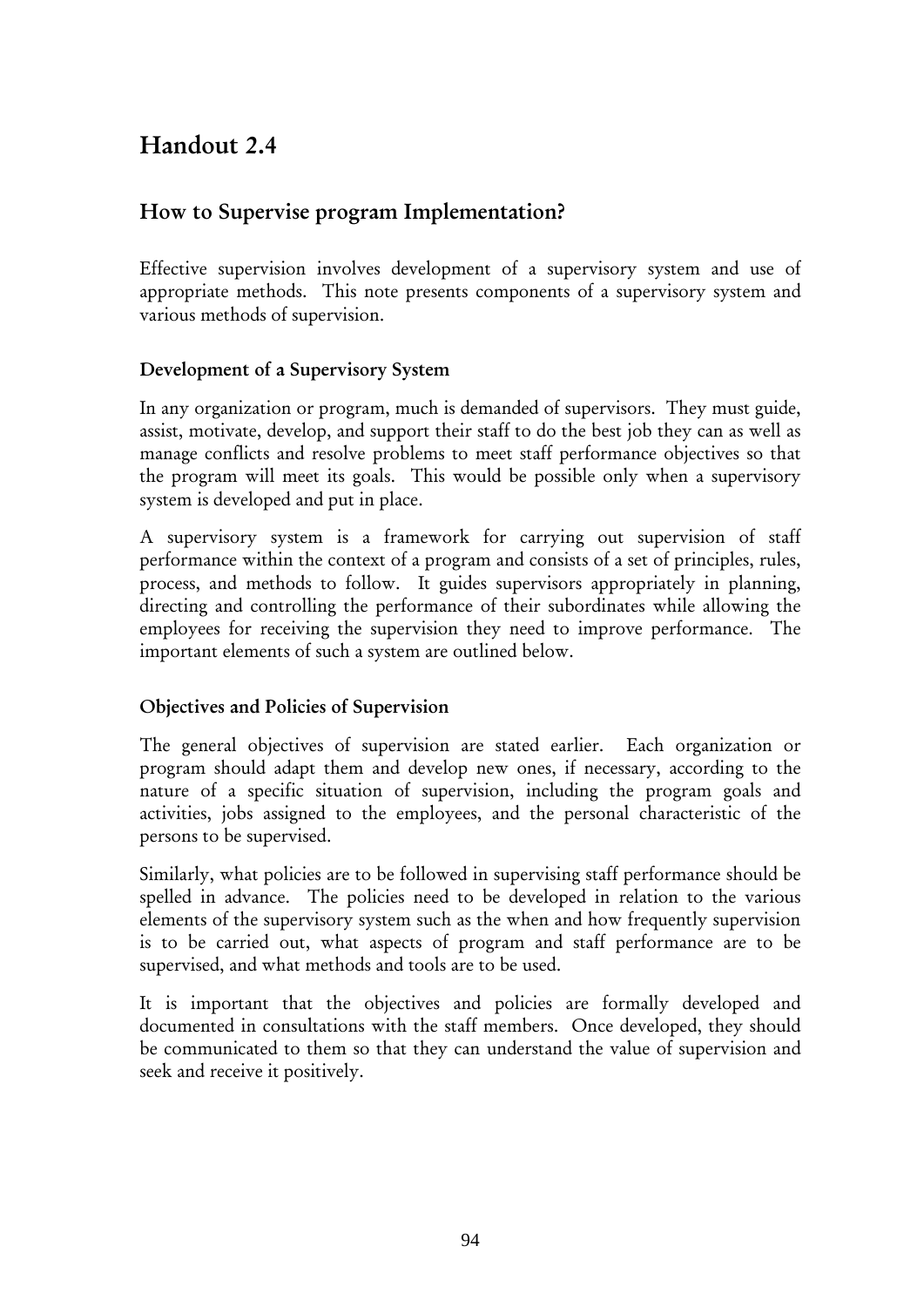#### Supervisory Responsibilities

As part of the work relationships structure in the organization or program, it should be clearly worked out who is to supervise whom. Preparation of organization structure and job descriptions for all employees would help identify supervisory responsibilities in clear terms. Based on them, a supervisory responsibility chart should be developed identifying supervisors and the employees they are to supervise in relation to specific programs or functions.

#### Supervision Areas/ Aspects

While the exact scope of supervision may vary from one case to another, there are some key aspects of work performance that should be generally covered in carrying out supervision. They include:

- Work performance (i.e. the achievement or progress, quality, and effects of expected or planned performance goals or results)
- Performance input factors (i.e. the use, adequacy, efficiency, availability, quality, and economy of financial resources, physical resources and facilities, and logistics)
- Human resources (i.e. ability, suitability, utilization, problems solving, development needs of staff involved)
- Work processes and systems (i.e. the use and effectiveness of methods, techniques, procedures)
- Organizational factors (i.e. nature and appropriateness of work environment, nature and level of work relations, adequacy and appropriateness of systems, policies, rules and procedures, and nature and degree of problems and constraints for performance)
- User satisfaction (i.e. the quality of and satisfaction with the services received as experienced by the users, their feedback)

#### Supervisory Checklist

This is a list of areas for supervisory focus at the time of carrying out supervision and serves as a framework for supervisory actions. The checklist should be comprehensive enough to cover all the potential areas of supervision. It would be advisable to prepare different checklists for different programs or levels of organization to be supervised as it allows for more focused and intensive supervision. Alternatively, a master checklist could be used for general supervision of all programs or organizational units with additional checklists for specific program or unit attached to the general list.

It would be better if the checklist also included other aspects of performance such as organizational factors, work processes and systems, and user satisfaction. One way of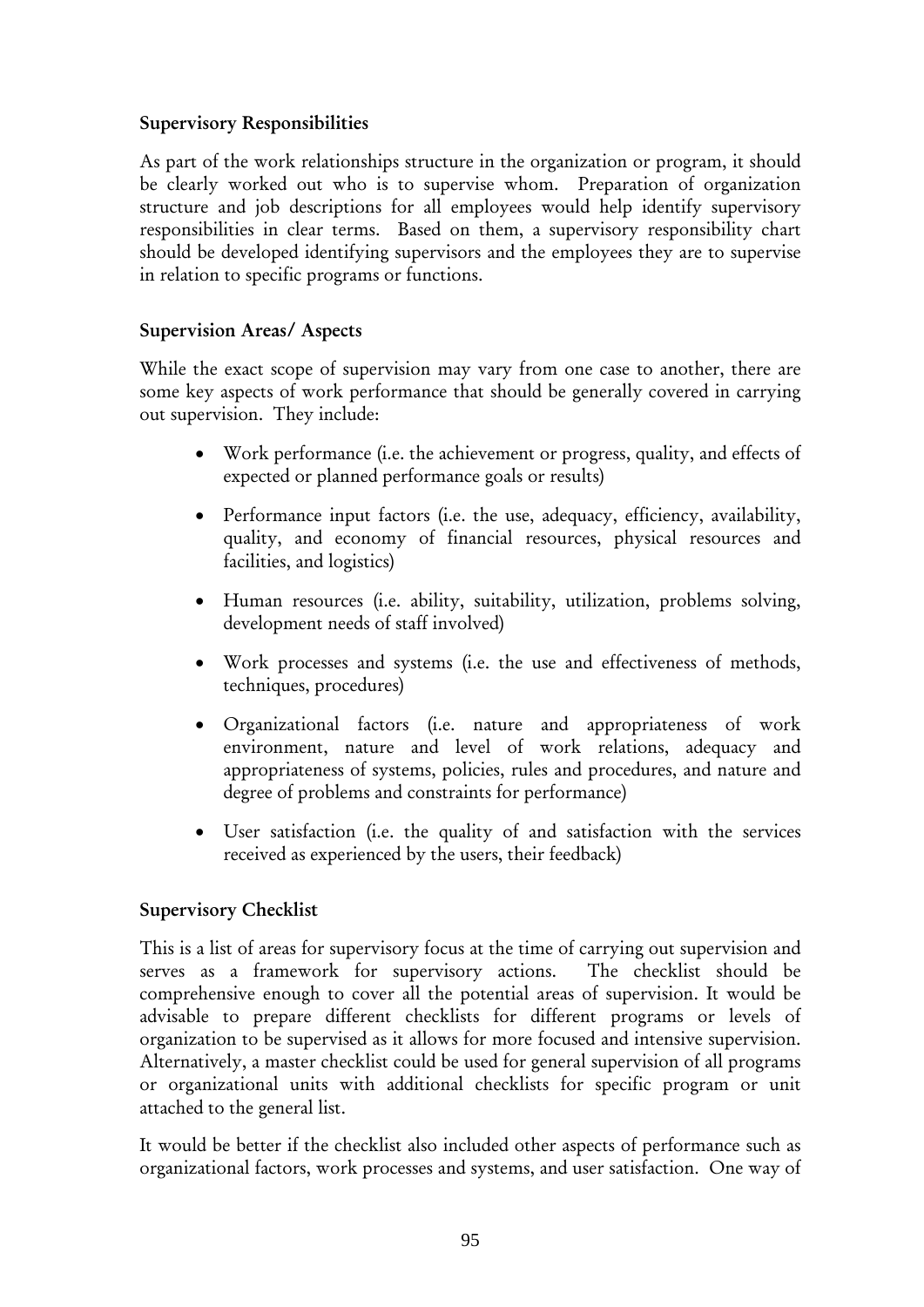doing it would be to add an extra sheet listing the various elements of the supervision aspects not covered in the present checklist.

What is also needed is a checklist for regular supervision of the employees. This would be part of a day-to-day supervisory responsibility of the NGO Manager. This could and should be locally developed and regularly used to carry out regular staff supervision in the office.

#### Supervisory Schedule

Every supervisor should prepare a periodic supervisory schedule. It is important as it provides advance notice of the supervisory session to staff at all locations, and allows them to prepare. It also makes it possible for supervisors to coordinate their supervision activities, including supervision visits, and make necessary preparations for supervision including the review in advance the necessary materials for the supervisory session.

Two kinds of supervisory schedule would be helpful: a yearly schedule/ calendar and a monthly or weekly detailed schedule. The annual schedule is an outline plan of supervisory actions to be carried out in a year that specifies the program and staff to be supervised, the supervisory actions/ visits, and their timings. Such a schedule should correspond with the annual plan implementation cycle of the organization or program. Once prepared, the annual schedule should be communicated to all the people involved for information and necessary preparation for the supervisory sessions.

Within the framework of the annual schedule, a more detailed supervisory schedule should be prepared closer to the time of the supervisory actions. This schedule should specify the dates, times, places, people involved, supervisory methods to be used, and the issues to be addressed and discussed. It would be better to prepare the detailed schedule for each month, or even each week if there is frequency and magnitude of supervisory actions justify it, on the basis of the annual schedule.

#### Supervision Methods

The supervision system developed within the organization should clearly identify the methods that will be used for carrying out supervision. Various methods can be used to supervise staff performance. Some of the important methods, which may be used simultaneously, include:

- Supervision visits to the work place/ field
- Supervisory sessions with the employees
- Problem-solving and skills development sessions
- Meetings and discussions with the service users/ beneficiaries
- Reports and documents study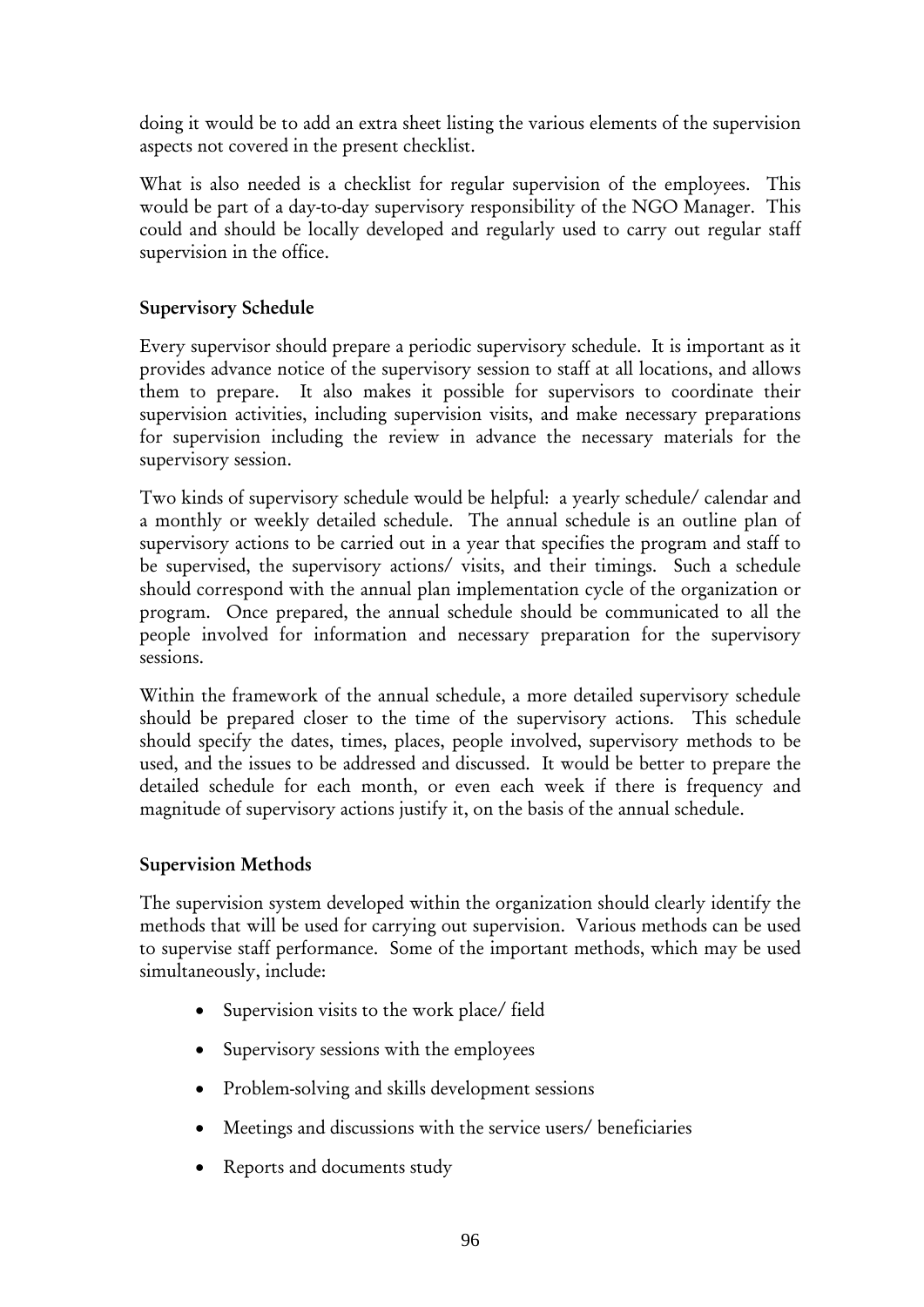In particular, the first three are very important as they involve direct interaction between the supervisor and the supervisee. In case of the ECD and health, which mainly involves field-based implementation of the programs, they provide the most useful basis for supervising performance. The supervisory visits should be carefully planned in advance so as to get the most effective results from supervision in terms of sustained better performance.

The supervisory session should generally involve a review of the work itself and how it is being carried out, an overview of recent progress and problems, learning from specific recent work experience, discussion on potential difficulties and ways of overcoming them, development of the performance plan for the next period; identification of support needs, and agreement on how and when to provide supports. Other information can be obtained through direct observation, documents and record analysis, and discussion with the beneficiaries. For addressing the implementation problems and development needs, separate problem-solving and development sessions such as performance coaching or guidance can be organized during the time the supervisor is available in the field.

#### Supervision Reports

Taking place towards the end of one supervision cycle, both are important activities for successful supervision. Supervision reports document the key findings of the supervision actions, and are particularly useful when supervision visits and sessions are used. But in all instances of supervision, even in case of informal and regular supervision taking place with the staff working at the same workplace as opposed to the distance workplace, some kind of reporting after each supervision cycle or a at a regular interval is necessary.

The supervision report should include the personal and work details of the supervisees, the main aspects of performance observed and discussed, the progress and achievements, the problems and gaps in performance, actions taken or should be taken for addressing them, the comments of the supervisors, the support and development needs, the supports and guidance provided or to be provided, and agreement on the follow-up actions.

#### Process of Supervision

If a well designed supervision system is in place, it automatically guides the process of supervision, and the results can be expected to be effective. The district health system needs to build an effective supervision system. However, supervision can be made effective by following some major steps in most of the situations. Planning SMART

#### Objectives:

As you discuss each item on your agenda consider how you can develop agreed objectives for the future. Think of an example in your work. Write it down and apply the following questions: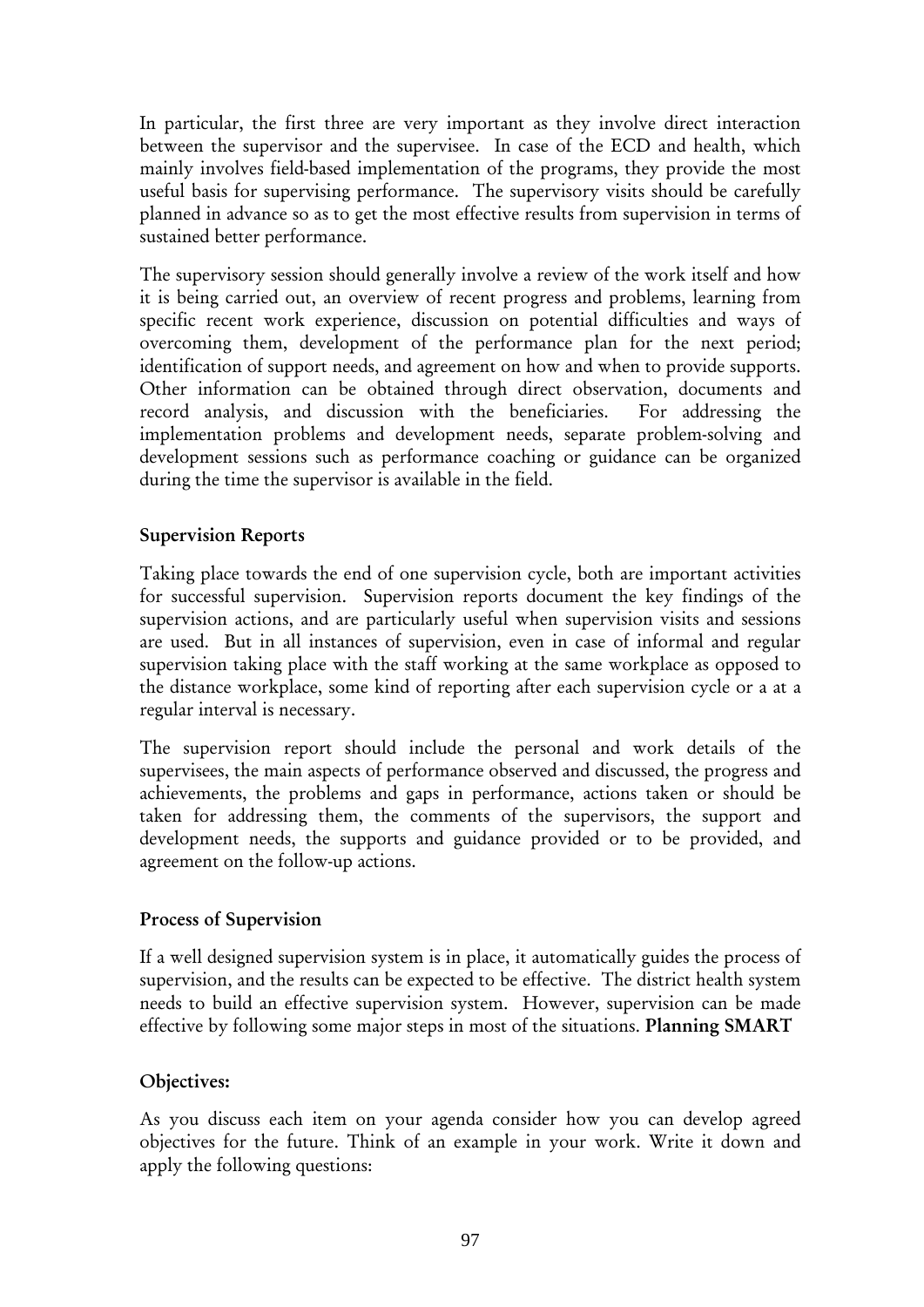Specific Is it exactly what needs doing?

Measurable How will you be able to judge success or achievement? Can the whole task be broken down into manageable sizes?

Agreed Do you and your manager both understand what is to be done? Can you both agree with the task? Is there common ground about what is to be done and by whom?

Realistic Is this course of action achievable? Are there obstacles which will prevent success? Have you got the skills/knowledge/ time/ resources/ authority required to perform the task?

Timescale Have you got a target date for completion? Will you set review dates before the deadline? Is the time frame sensible taking account of holiday cover and other constraints?

#### Preparation for Supervision

Certain activities before the start of the actual supervision may help to make supervision effective.

- Checking of supervision requirements like supervision schedule, checklist, session plan, and methods and adjustments in them as required.
- Collection and study of relevant documents such as program plan, job descriptions, performance plans, previous supervision reports, progress reports.
- Information to the supervisees about the supervision actions, including visits, and about making necessary preparations on their part.

#### Implementation of Supervision Actions

This stage involves the actual supervisory actions.

- Establishment of contacts with the supervisees as planned in the schedule.
- Conduction of supervision visits, sessions and meetings as planned following the checklist and schedule.
- Study of reports and documents about the work and its progress.
- Review of work objectives, achievements, progress, problems with the concerned employees.
- Consultation with the other concerned persons such as beneficiaries.
- Identification of problems, gaps, development needs, and actions to address them.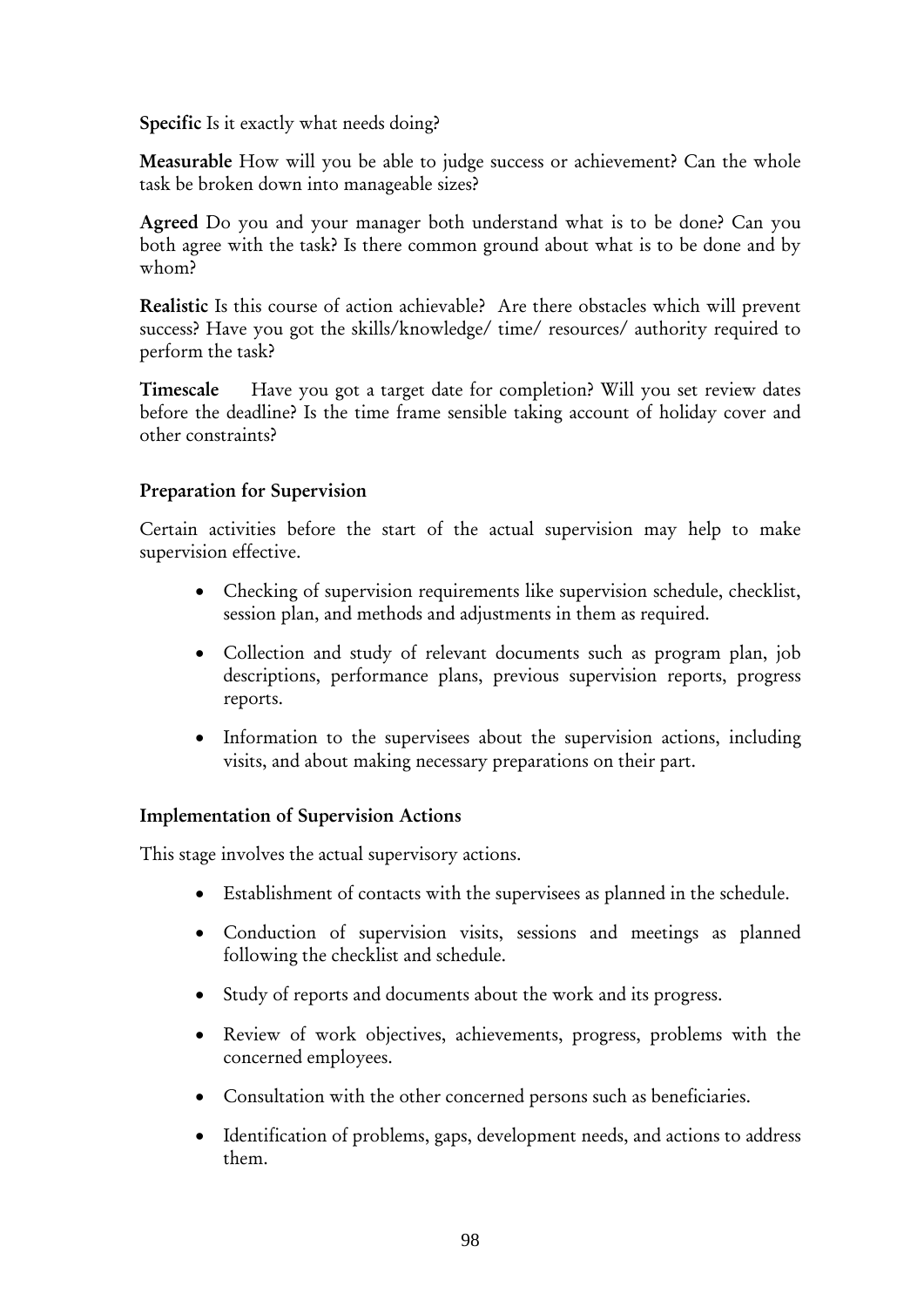- Provision of on-site supports, guidance, coaching, motivation, and instructions.
- Agreement on the performance plan for the next period and identification follow-up actions.

#### Reporting and follow-up

This stage involves post-supervision actions.

- Preparation and submission of supervision reports.
- Implementation of the follow-up actions as agreed in time.

#### An Illustration of Six Monthly Supervisory Schedule

| Dang                    |                                  |                                      |
|-------------------------|----------------------------------|--------------------------------------|
| Supervisee Unit         | Timing of                        | Action/Method                        |
|                         | Supervision                      |                                      |
| <b>ECD Centers Area</b> | 1 <sup>st</sup> Sunday of every  | Supervision visit, Supervisory       |
| 1                       | month                            | session, Observation of facility and |
|                         |                                  | ECD centers, Documents study         |
| Health Units, health    | 1 <sup>st</sup> Monday of every  | Supervision visit, Supervisory       |
| Area 2<br>posts         | month                            | session, Observation of facility and |
|                         |                                  | health service delivery, Documents   |
|                         |                                  | study                                |
| Microfinance and        | 1 <sup>st</sup> Wednesday of     | Supervision visit, Supervisory       |
| economic activities,    | every month                      | session, Observation of facility and |
| Area 2                  |                                  | Income generating activities,        |
|                         |                                  | Documents study                      |
| Outreach clinics in     | $2nd$ Sunday of every            | Supervision visit, Observation of    |
| health post, Area 1     | month                            | service delivery, Documents study    |
| Child clubs activities  | 2 <sup>nd</sup> Saturday of      | Supervision visit, Observation of    |
|                         | every month                      | child club meeting, their functions, |
|                         |                                  | Documents study                      |
| Child clubs             | Every 2 <sup>nd</sup> Tuesday of | Supervisory session, Documents       |
| facilitators            | the month                        | study                                |
| Admin and Finance       | Friday $2nd$ and $4th$           | Supervisory session, Documents       |
| staff                   | week of the month                | study                                |
|                         |                                  |                                      |

Programme Coordinator (Supervisor): Yogendra Chaudhari, District: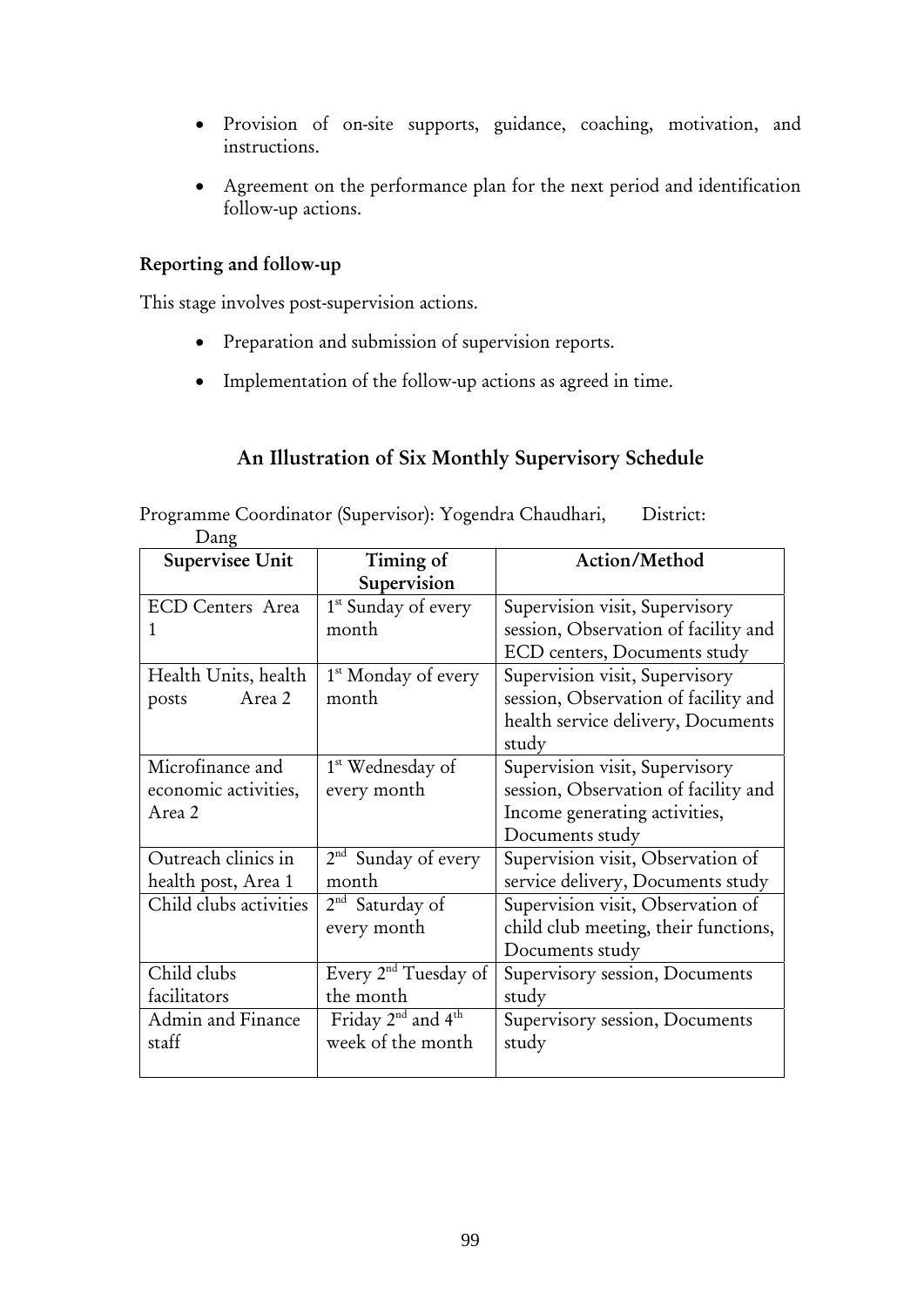# A Partial Illustration of Detailed Supervisory Schedule

Supervisor: Yogendra Chaudhari, Programme Coordinator, Office: Sahara District:

| Dang |                |
|------|----------------|
|      | Month: Mangsir |

| Date                         | <b>Supervisory Details</b>                                                                                                                                                                                                                                                                                                                                                                                      |
|------------------------------|-----------------------------------------------------------------------------------------------------------------------------------------------------------------------------------------------------------------------------------------------------------------------------------------------------------------------------------------------------------------------------------------------------------------|
| Sunday 1                     | Supervisory visits to ECD Centers Area 1, from 9:30 AM -<br>3:30 PM; Supervisory sessions with ECD facilitators for one-<br>hour each at the respective offices; Observation of the centers<br>and interact with children and parents and documents study 30<br>minutes each.<br>To discuss: progress, problems and next month plan and<br>orientation on new planning procedures with the ECD<br>facilitators. |
| Monday 2                     | Supervisory visits to the health post Area 2, from 11:00 - 1:00;<br>Supervisory sessions with health staff for one hour;<br>Observation of health post activities and services, interaction<br>with patients.<br>To discuss: progress, problems and next month plan and<br>orientation on new planning procedures with the health staff.                                                                        |
| $3^{\text{rd}}$<br>Wednesday | Supervisory visits in microfinance group. Supervisory session<br>with Saving and credit supervisor from 11 AM - 12 Noon;<br>Interaction with group members of saving and credit group.<br>To discuss: progress, problems and next month plan and<br>orientation on new planning procedures with the saving credit<br>supervisor.<br>Study of financial document.                                                |
| Wednesday 4                  |                                                                                                                                                                                                                                                                                                                                                                                                                 |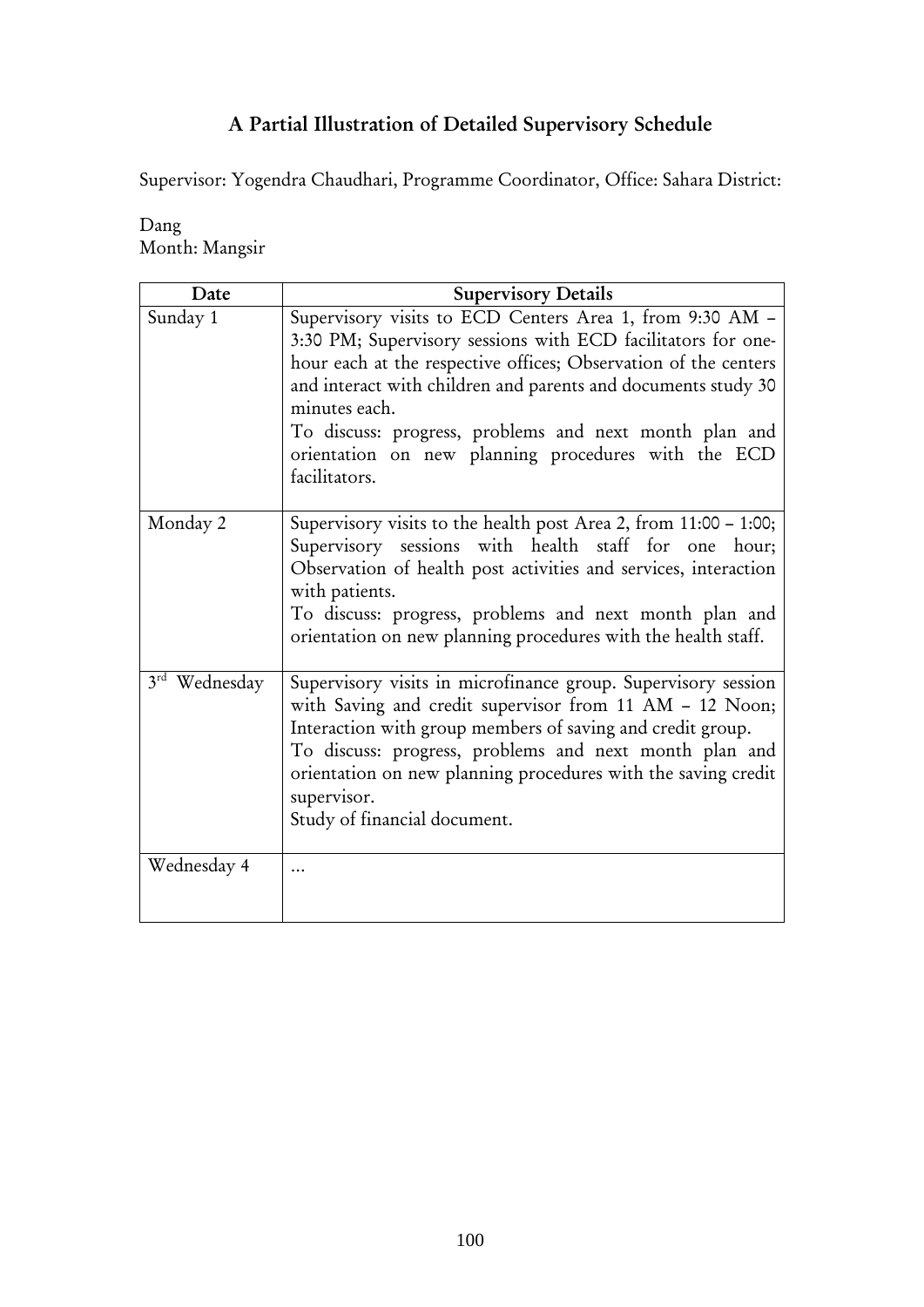# *Assignment Sheet 2.4(a)*

# Checklist of Supervision Practices

Individually fill in the checklist as given below and be prepared for discussing the supervision practices in your organization.

| <b>S.N.</b> | <b>Activities</b>                                                                                                                 | Yes | N <sub>o</sub> |
|-------------|-----------------------------------------------------------------------------------------------------------------------------------|-----|----------------|
| 1.          | I never get opportunity to discuss about my<br>performance and things need to be improved with<br>my line manager.                |     |                |
| 2.          | In my organization most of the staffs are doing<br>their job perfectly so we do not need to plan any<br>supervisory activities.   |     |                |
| 3.          | In my organization performance review is done<br>once a year by the line managers.                                                |     |                |
| 4.          | We always get immediate feedback from our<br>supervisors for the improvement of our work<br>performance.                          |     |                |
| 5.          | I do plan my activities and review in monthly<br>basis and agree together with my line manger.                                    |     |                |
| 6.          | In my organization there is mix of paid staff and<br>volunteers members so it is not necessary to<br>conduct supervisory meeting. |     |                |
| 7.          | I am overwhelmed with my job so I do not have<br>time to hold the supervisory meeting with my<br>subordinates.                    |     |                |
| 8.          | Supervision is waste of time because this does not<br>recommend for salary increase or promotion in<br>the organization.          |     |                |
| 9.          | Nobody supervises in our organization so I also<br>do not bother to have regular supervision with<br>my subordinates.             |     |                |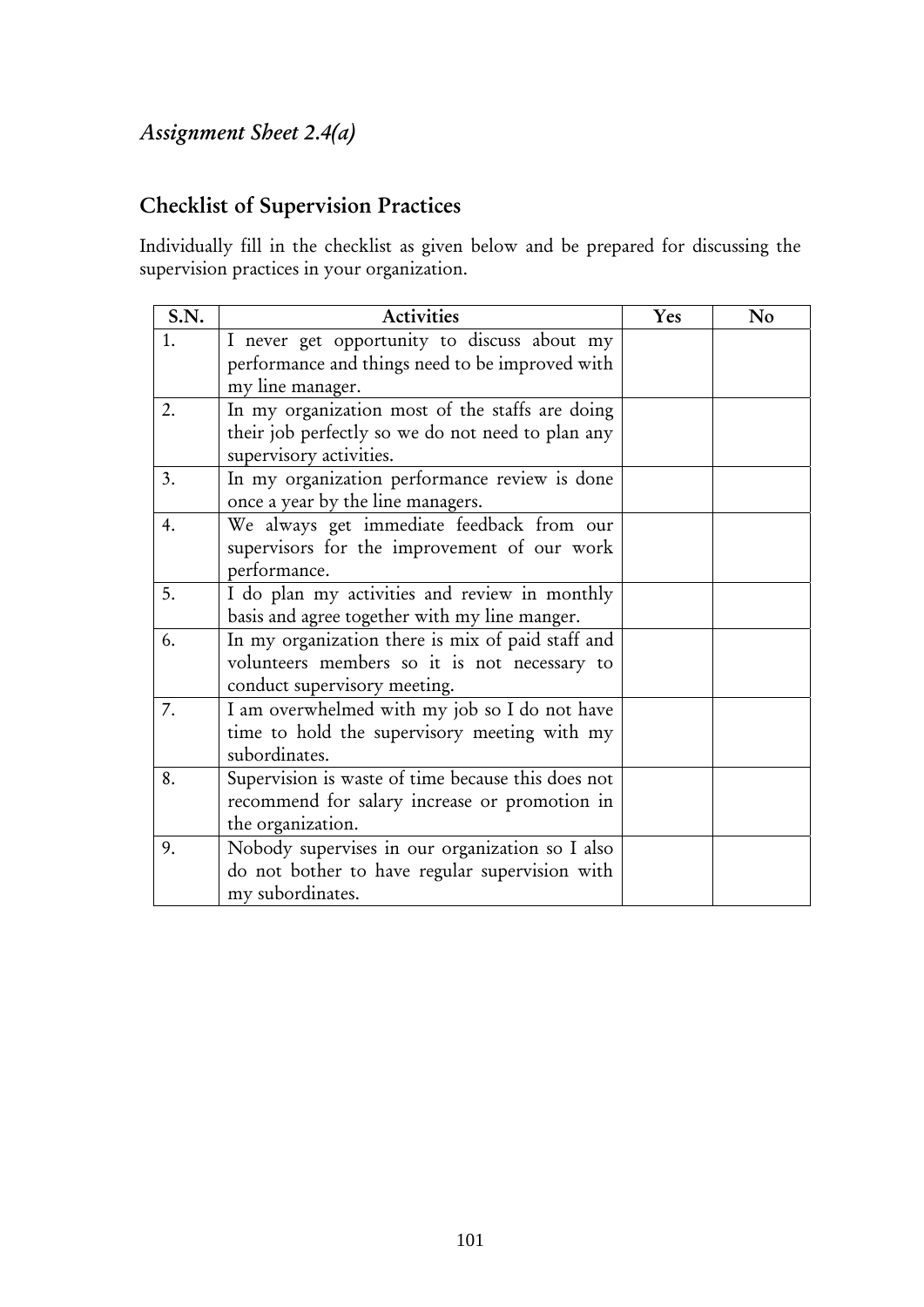#### *Assignment Sheet 2.4(b)*

#### Supervisory Meeting Preparation sheet

Make preparation for a supervisory meeting in the assigned role with the help of the checklists given below. Use the monthly plan given below as a basis for preparations.

Preparation by staff member (supervisee):

- 1. What activities were accomplished?
- 2. What changes were brought by accomplishing activities?
- 3. What activities could not be performed? Why?
- 4. What problems occurred while doing the activities? How the problems were solved?
- 5. Are there any problems which are not solved yet? What are those?
- 6. What did I do to solve the problems?
- 7. What resources, skills, supports and authorities are required to perform the tasks?
- 8. Did I get enough support and guidance from my line manager?
- 9. What I will be doing in the next month?

#### Preparation by supervisor:

- 1. What planned activities have been achieved?
- 2. What changes has it brought to the target group?
- 3. Which activities have not been performed? Why?
- 4. What problems were faced?
- 5. Why do you think the problems occurred?
- 6. How it could have done in better way?
- 7. What knowledge, skills, resources are required to perform the tasks?
- 8. Did you, as a line manager give enough support and instant feedback to the staff?
- 9. What training or coaching is required to the staff?
- 10. What are the plans for next months? (use first sheet for planning)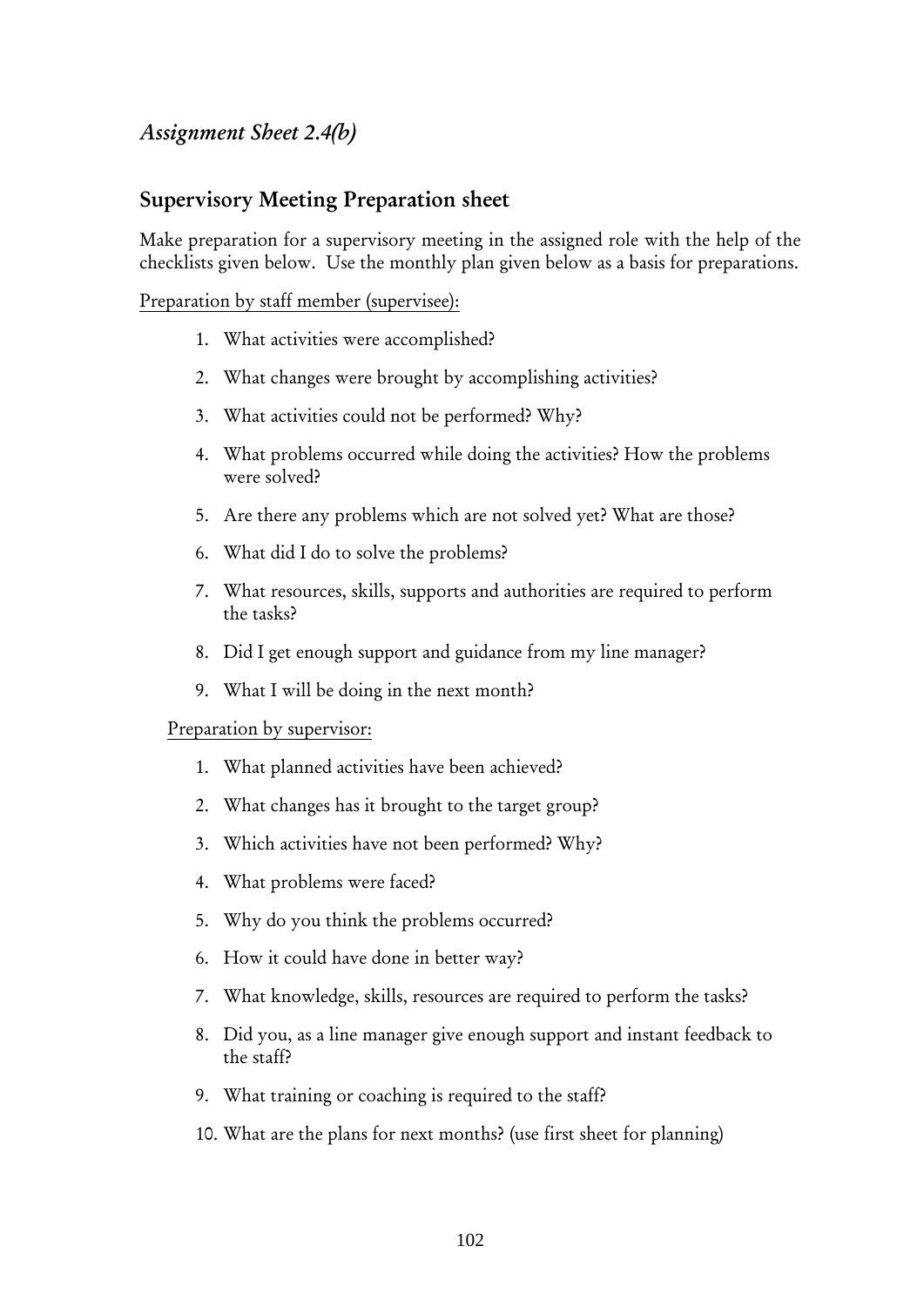# Monthly Performance Plan of a Staff Member

#### Name of the staff: Month: August 2006 Supervisor's name:

| S.N. | <b>Activities</b>       | When to   | When to   | What         | Whose         |
|------|-------------------------|-----------|-----------|--------------|---------------|
|      |                         | start?    | complete? | support is   | support?      |
|      |                         |           |           | required?    |               |
| 1.   | <b>ECD</b> Facilitators | 2 August  | 12 August | Training     | Office, Line  |
|      | Training                |           |           | materials,   | manager,      |
|      |                         |           |           | Trainers,    | Trainer       |
|      |                         |           |           | Training     |               |
|      |                         |           |           | hall. Budget |               |
| 2.   | Awareness for           | 13 August | 20 August | Banners,     | Parents,      |
|      | ECD programme           |           |           | Posters,     | Teachers,     |
|      | in three VDCs           |           |           | Pamphlets    | Community     |
|      |                         |           |           |              | people, child |
|      |                         |           |           |              | clubs         |
| 3.   | Enrollment of           | 21 August | Ongoing   |              | Facilitators, |
|      | children in the         |           |           |              | parents and   |
|      | center                  |           |           |              | community,    |
|      |                         |           |           |              | child clubs   |
| 4.   | ECD class starts in     | 26 August | Ongoing   |              |               |
|      | three VDCs              |           |           |              |               |
|      | centers                 |           |           |              |               |
|      |                         |           |           |              |               |

Agreed by: Agreed and prepared by Agreed and prepared by

Supervisor Staff Date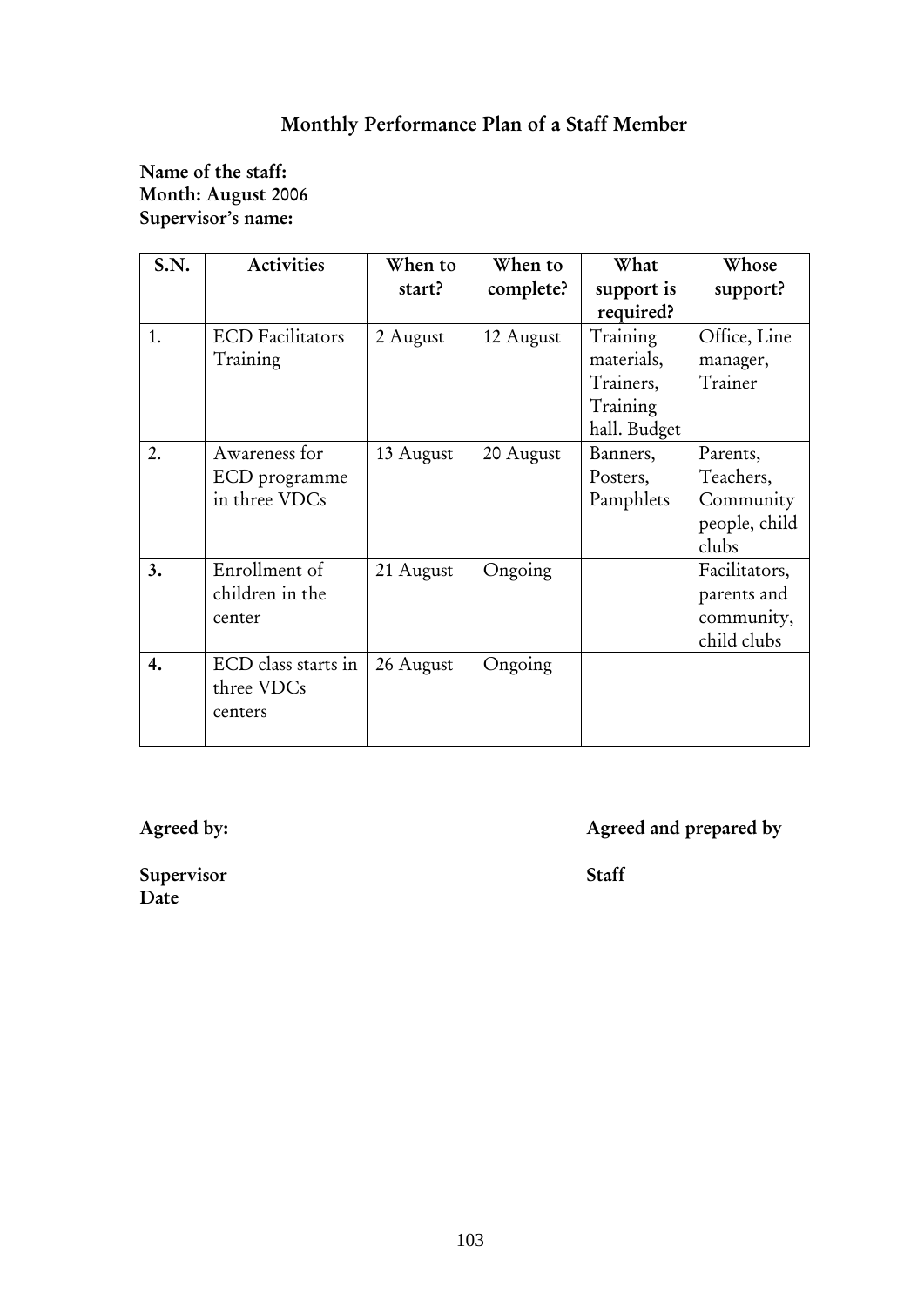

# Understanding Delegation of Authority and Responsibility

## *Time:* One hour

## Why do this Activity?

This activity helps us develop a good understanding of the basic concepts and importance of delegation of authority and responsibility.

## Learning Objective

Explain the concept and importance of delegation of authority and responsibility for program implementation.

## How to do the Activity?

Make all necessary preparations before the start of the activity. Open up the activity following the general guidelines for facilitators. Note

## *Step 1: 35 minutes*

Assemble the groups. Have each group present their findings taking their turn. Discuss the outputs of the group work encouraging each group to clarify, comment, and critique each others findings. Plenary

#### *Step 2: 25 minutes*

|              | Based on the discussion ask participants: What is their understanding<br>of delegation? Why delegation is necessary for program |  |  |  |  |
|--------------|---------------------------------------------------------------------------------------------------------------------------------|--|--|--|--|
| Discussion/  | implementation? What are the obstacles for effective delegation?                                                                |  |  |  |  |
| Presentation |                                                                                                                                 |  |  |  |  |
|              | Facilitate the discussion on the concept, importance and obstacles of                                                           |  |  |  |  |
|              | delegation showing visuals based on the materials given in handout.                                                             |  |  |  |  |
|              | Give practical examples and encourage participants to share their                                                               |  |  |  |  |
|              | practical experiences with delegation of authority and responsibility.                                                          |  |  |  |  |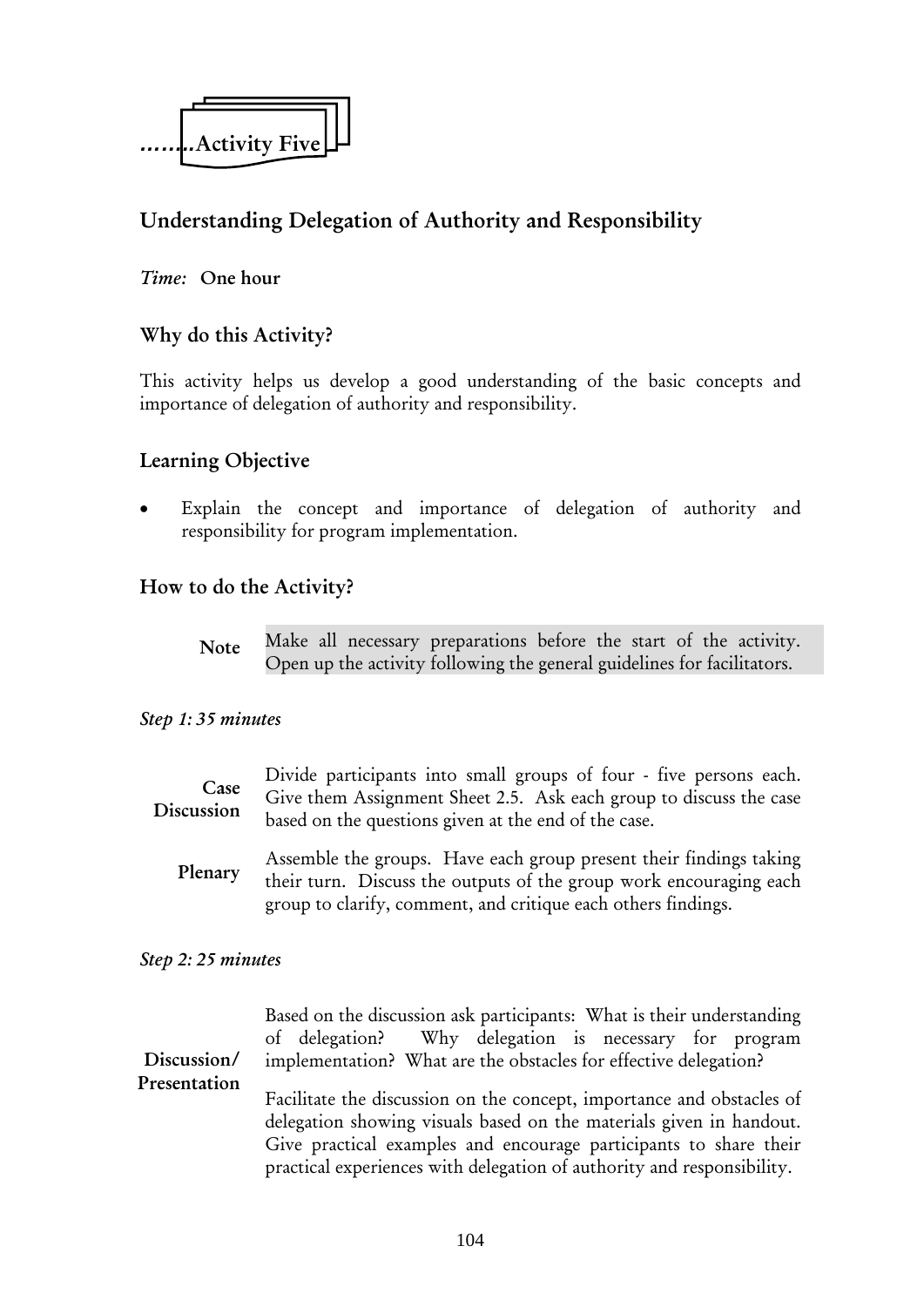Conclude the activity with summary of key learning points. Assess the learning of participants by asking questions randomly about the key contents covered.



## *Time out*

*Materials*

- Chart papers, markers, flipchart board, white board, overhead projector and transparencies of visuals.
- Copies of handouts for each participant.
- Copies of assignment sheet for each participant.



## *Handouts*

- Handout 2.5: Understanding Delegation of Authority and Responsibility
- Assignment Sheet 2.5: Case: In Absence of Director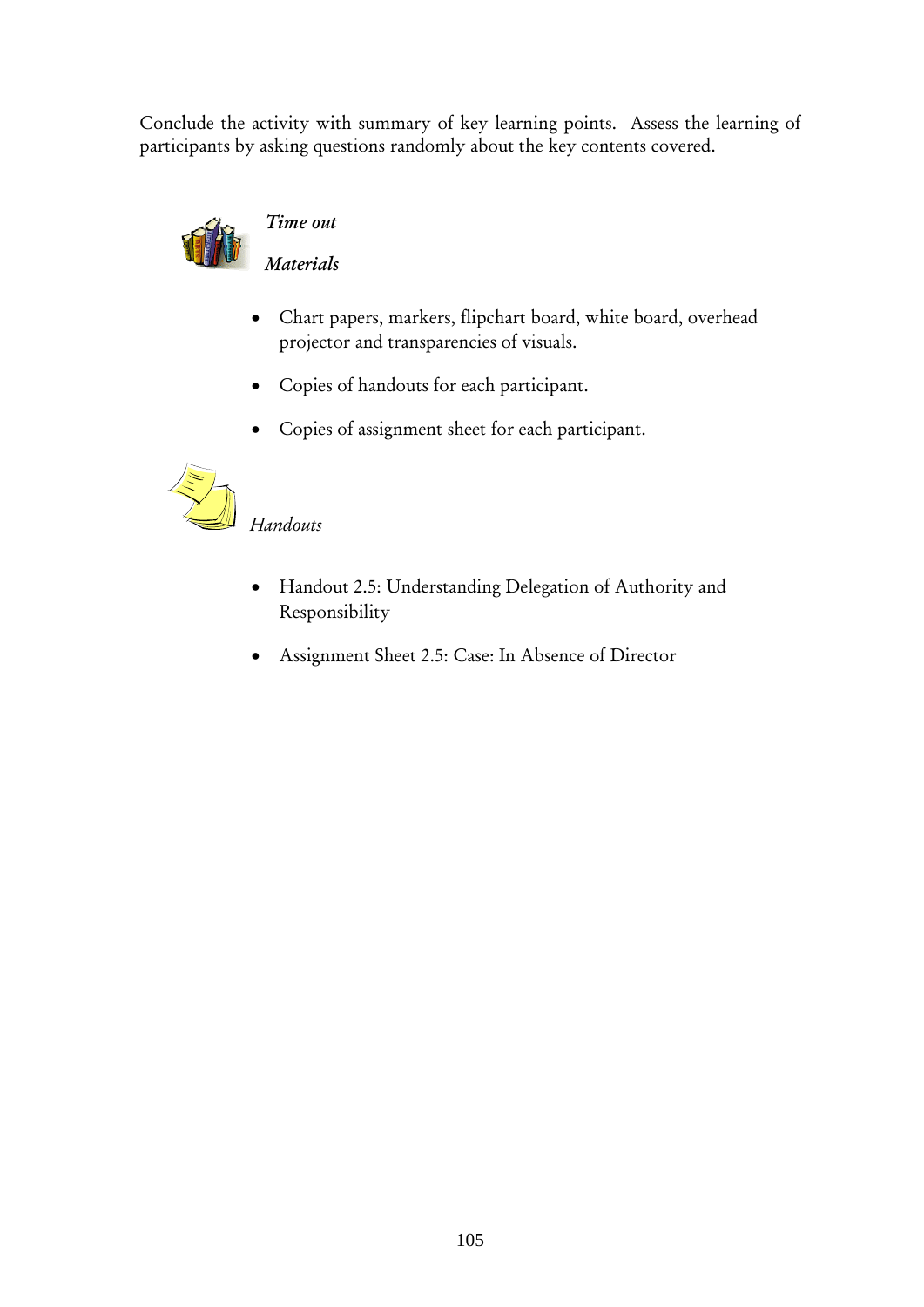# Handout 2.5

# Understanding Delegation of Authority and Responsibility

To get things done by others, a manager or leader has to delegate not only responsibility but also authority to subordinates regularly. But in most organizations it is not practiced effectively. Those mangers or leaders who usually delegate tasks and authority to others do not follow the principles and skills required for effective delegation. Ineffective delegation is better than no delegation. Effective delegation of responsibility and authority is crucial for the efficient and effective performance of managerial tasks. Those of us who lead and manage organizations must develop a good understanding of the basic concepts and steps for effective delegation.

## What is Delegation?

The concept of delegation arises from the fact that the manager has the overall responsibility for and the authority over the work of the team. In the organization people want, and have the rights, to know where their leaders get their authority. People usually ask two questions: By what authority (power) are you doing this? Who gave you this authority (power)? The manager's job is to get the work done using other members of the team. This requires that s/he should assign tasks to them as well as the authority necessary to carry them out.

Delegation means handing over the responsibility and authority required to accomplishing a task without relinquishing final accountability. Delegation does not mean abdicating one's responsibilities. Delegating effectively is, in fact, a prime responsibility of the manager. It is a means by which results can be achieved through empowering and motivating team members to carry out tasks, for which the manager is ultimately accountable, to a specified level of performance. It is vital to understand three major words which frequently come in delegation function. They are (a) Responsibility, (b) Authority and (c) Accountability.

## Responsibility

Responsibility means duty which one is bound to perform by any natural, legal or moral obligation. For example, a mother is naturally responsible to feed, clean, love and take care of her child. Law and rules are another source of responsibility. All the employees are bound to fulfill their responsibilities assigned by rules and regulation of the organization. As a human being we all have moral responsibility to respect others rights, and protect our environment where we live. But in delegation we will be focusing on legal responsibility.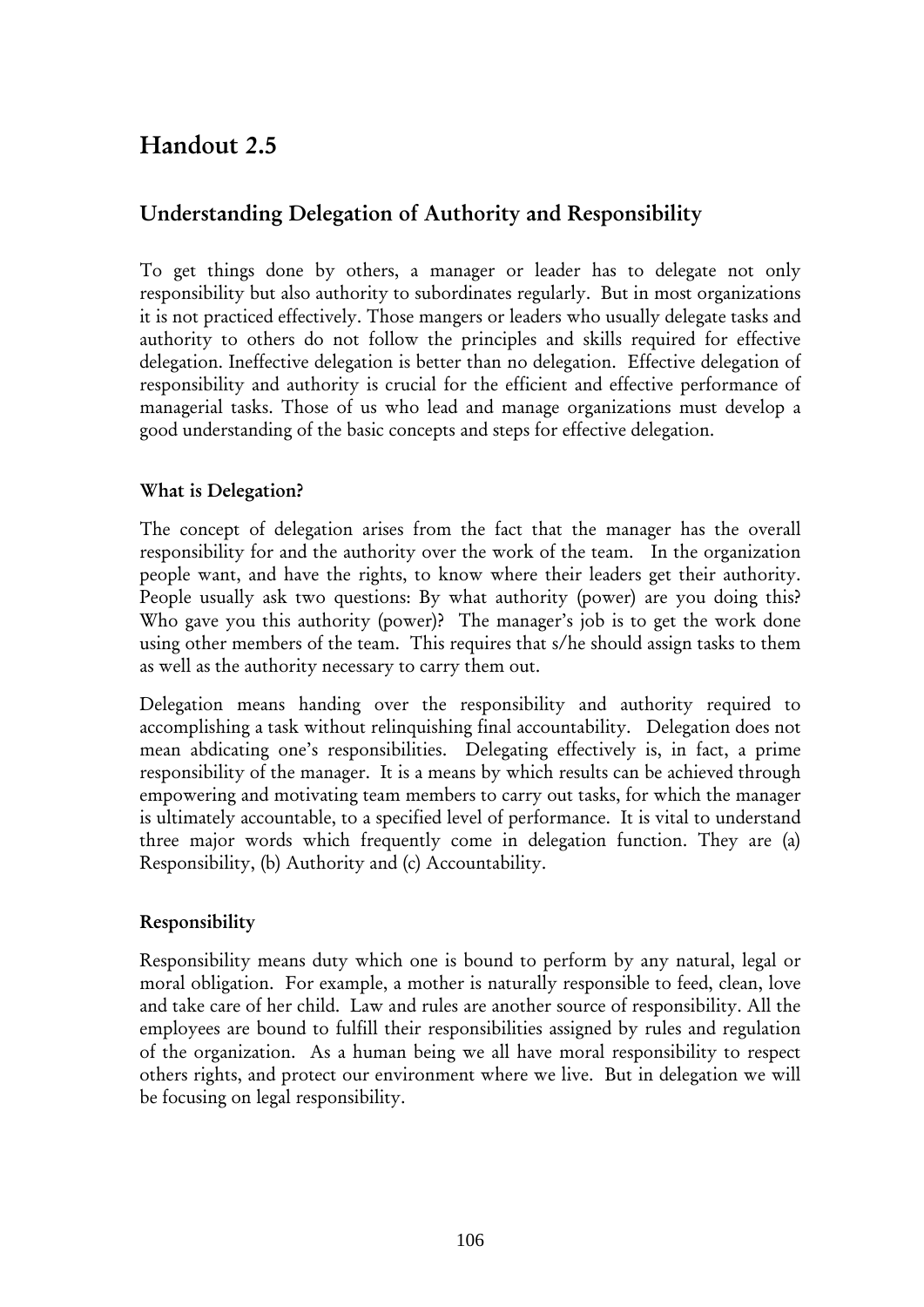## Authority

Authority means to have the right and the power to command and to take action. In delegation responsibility and authority should go side by side and the delegatee should be appropriately utilizing required authority to accomplish the assigned responsibility. We can receive authority or we can create it. We can give it to others through delegation. We can use it wisely or we can abuse it. Authority can be an instrument for good or a weapon for evil, depending on how it exercised. There are different levels of authority that can be delegated to someone such as:

Low

- "Look into the situation. Get all the facts and report them to me. I will decide what to do".
- "Identify the problem. Determine alternative solutions and the advantages and disadvantages of each. Recommend on for my approval".
- "Examine the issues. Let me know what you intend to do but don't take any action until you check with me".
- "Solve the problem. Let me know what you intend to do then do it unless I say no".
- "Take action on this matter and let me know what you did".
	- "Take action. No further contact with me is necessary on this matter".

High

## Accountability

Accountability means liability or answerability. In the delegation process a manager can delegate responsibility and authority to his/her subordinate(s) but he/she can not transfer liability or answerability. A manager is always liable to the wrong or right performance of his/her subordinate staff and can not escape from his/her answerability by blaming the staff.

## Need for Delegation

The inability to delegate results in overloaded managers and under-utilized subordinates. From organizational as well as personal points of view, these consequences are undesirable, and they will have negative implications. However, some managers have a belief that their jobs cannot be delegated. But, as a matter of fact, this is not true. The following questions help the manager determine whether or not s(he) needs to delegate: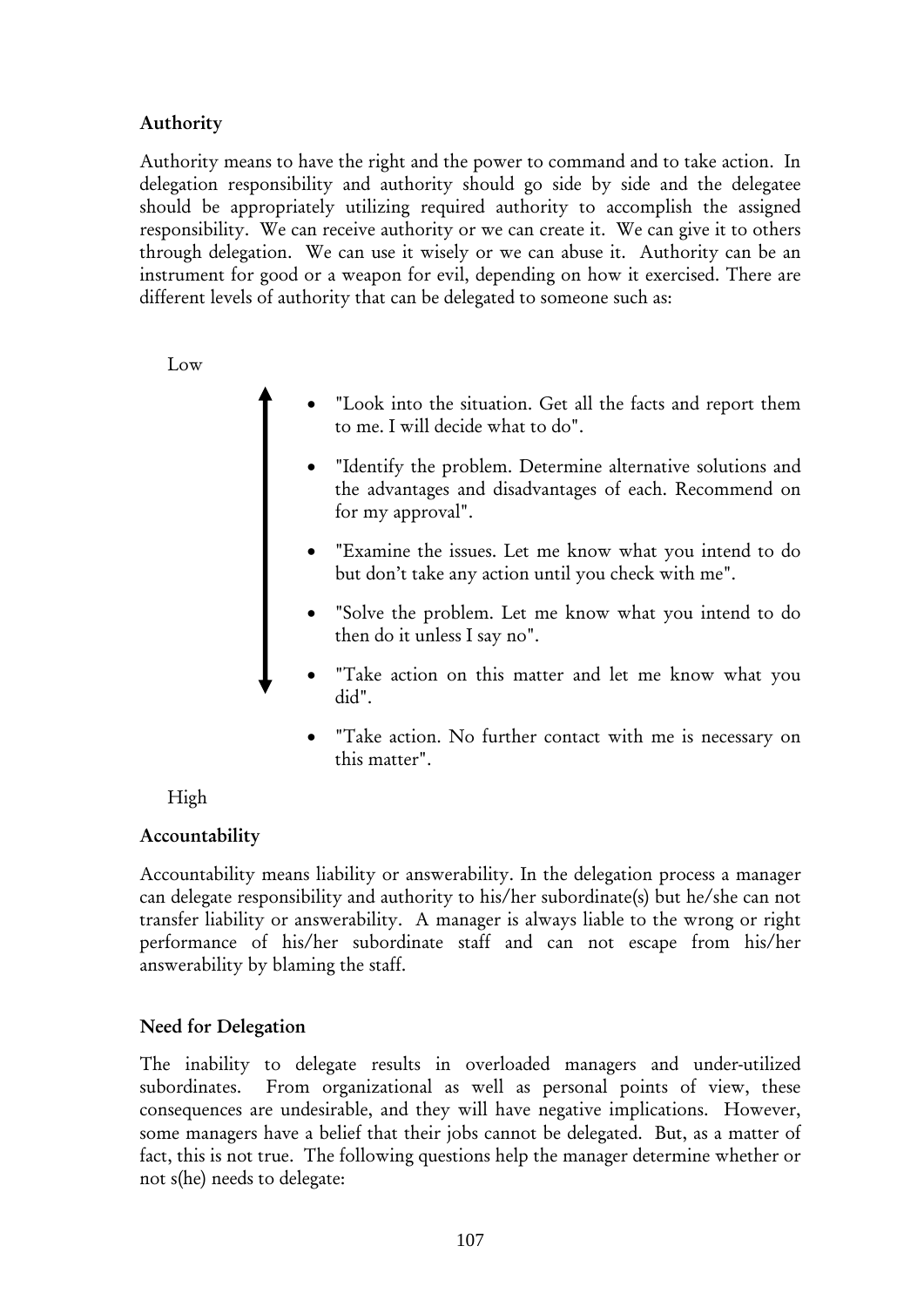- Is there someone who can do the task better than I can? Am I really benefiting from the expertise of my staff?
- Is there someone who, while doing the task slightly differently from me, or in slightly more time, can still achieve an acceptable level of performance?
- Is there someone who is paid lees than me who can do the task satisfactorily thus lowering the cost of task performance?
- If I cannot do the task until tomorrow, is there someone who can do it today?
- Is there someone who would benefit from doing the task, in terms of personal development?

## Why Delegation?

If practiced effectively, delegation offers many benefits to both the manager and his/her subordinates. In particular, delegation:

- Makes for more efficient use of time by relieving the manager of routine and less important tasks and releasing him/her for crucial and proactive tasks.
- Reduces delay in decision making by allowing for decisions closer to action points and often improves the quality of decisions by bringing to bear information from subordinates who are close to the day-to-day problems.
- Develops and motivate staff by giving them opportunity to:
	- Perform their jobs well
	- Demonstrate ability
	- Develop skills
	- Experience new challenges
	- Be visible within the organization
	- Experience success
- Take decisions for their actions.
- Demonstrates a manager's trust and confidence in subordinates, which leads to more effective performance and better interpersonal relationships for all.
- Enhances the personal power of the manager within the organization.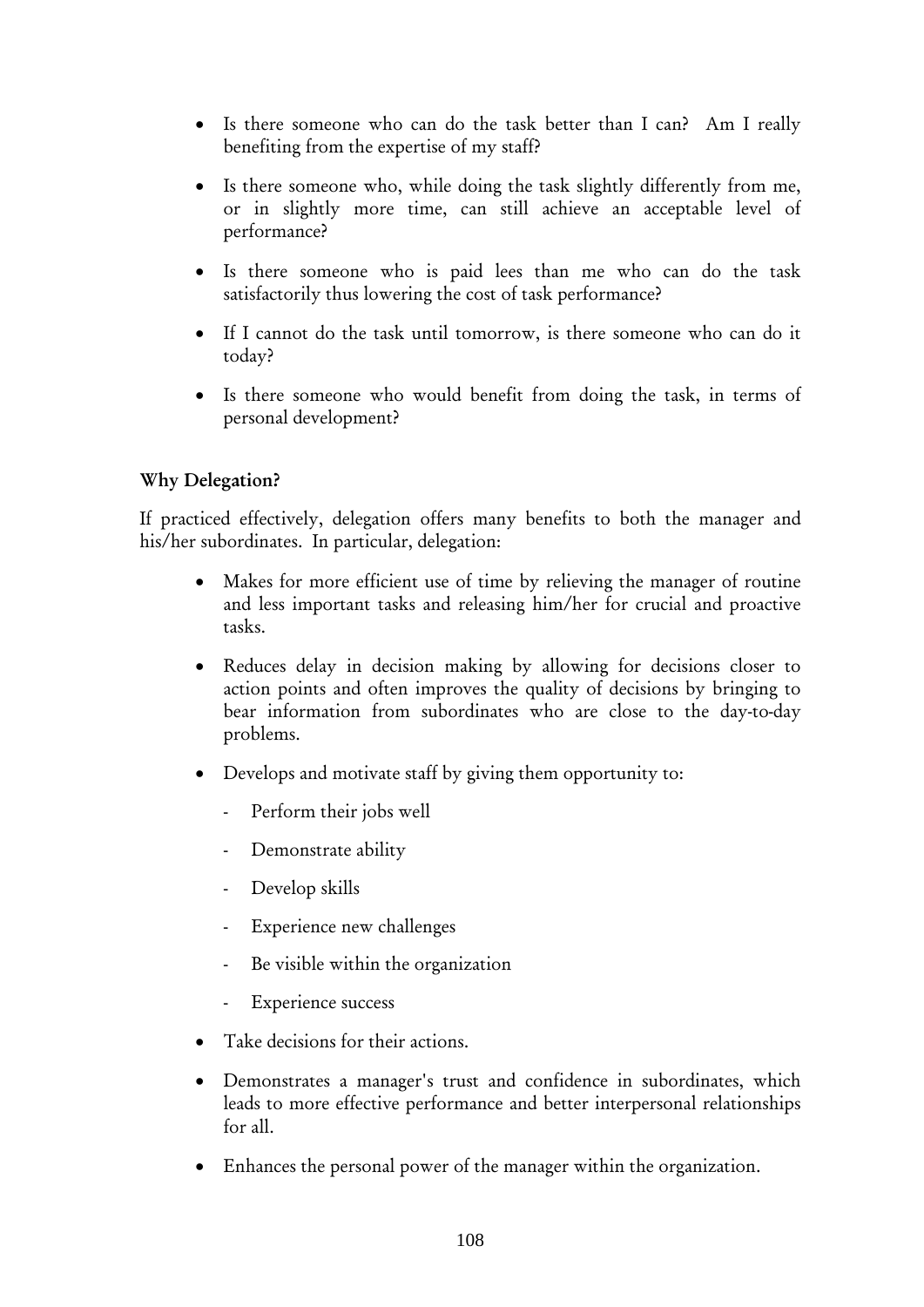## Obstacles for Delegation

Delegation is an important function of the management for better performance but due to various reasons this does not happen effectively. The obstacles may come from both manager and subordinate sides.

## Obstacles from Manager's Side

- Job priority: It is reasonable and easy to delegate the operational tasks to the subordinate but in NGOs most of the mangers prefer to perform the operational tasks rather than managerial functions because the managers understand the task better and have skills to perform operational tasks. Such kind of behavior and attitude blocks the delegation function in the organization.
- Skills: Most of the managers or unit heads do not have the delegating skills e.g. identifying the tasks to be delegated, training and coaching to the subordinates, monitoring the progress and giving and receiving feedback from the subordinates.
- Authority: Delegation of responsibility may equally demand the delegation of authority but most of the mangers do not want to delegate the authority. They are scared of loosing the power so delegation does not happen effectively.
- Mind set: Another obstacle from manager's side is her/his mind set. Some of the managers or leaders think that they can work in their unit better than others. They also feel comfortable to do things by themselves and think they can do quicker than others. Most of the higher authority in NGOs usually decides in crisis condition so they do not practice delegation. Unwillingness to share the expertise by the superior is the main obstacle.
- Upward delegation: There is fear of upward delegation by the subordinates so the mangers do not want to delegate. If the manager delegates the task then there is tendency of coming and asking every now and then by the subordinate which is a waste time for the manager. After waiting for a long time for the tasks to be accomplished some mangers have to complete the delegated job by themselves. This is ultimately upward delegation. So to avoid upward delegation the mangers do not practice delegation in the organization.

## Obstacles from Subordinate's Side

- Time factor: If the staffs are already overloaded then they refuse to take extra job from the manager. Some jobs demand too much time so staff may not be ready to work for longer period.
- Skills: If the subordinates do not have knowledge and skills on how to do the job then they are reluctant to take more responsibilities. If there is no provision of training and coaching in the organization then effective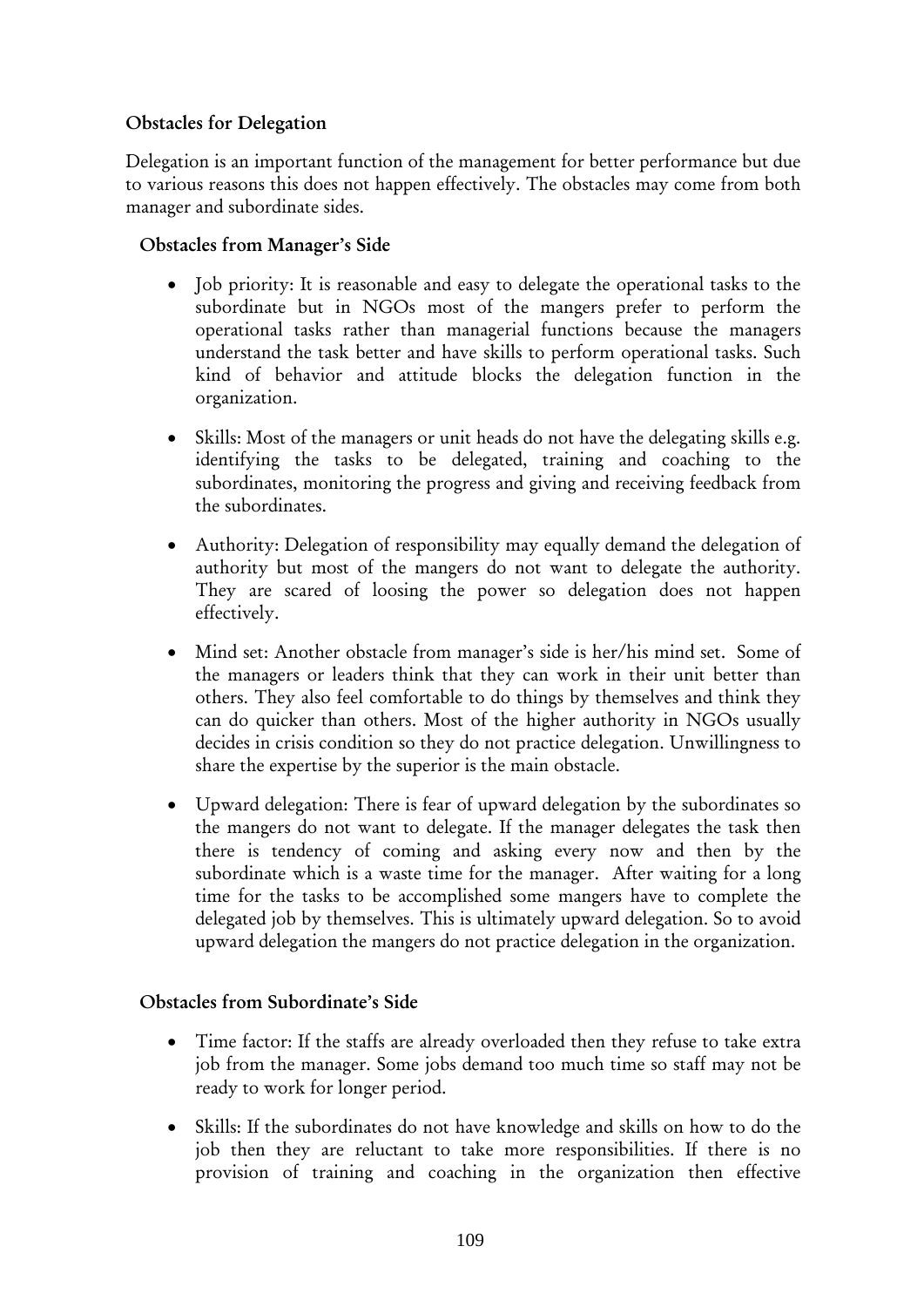delegation does not happen.

- Fear of criticism: Most of the subordinate staffs are scared of criticism on the mistakes by their superior so they do not feel comfortable to take responsibility from the manager or supervisor. If staff fear criticism and avoid risk.
- Trust: Effective delegation is implemented if there is mutual trust between the manger and subordinate. Very few managers allow subordinates to learn by their own mistakes but this is the main obstacles in the organization.
- System: In some organizations the system itself is a barrier to delegation. Some NGOs are seriously understaffed and they have to do all the works by themselves and there is no question of delegation. If higher authorities do not practice delegation then it won't happen in mid and lower level.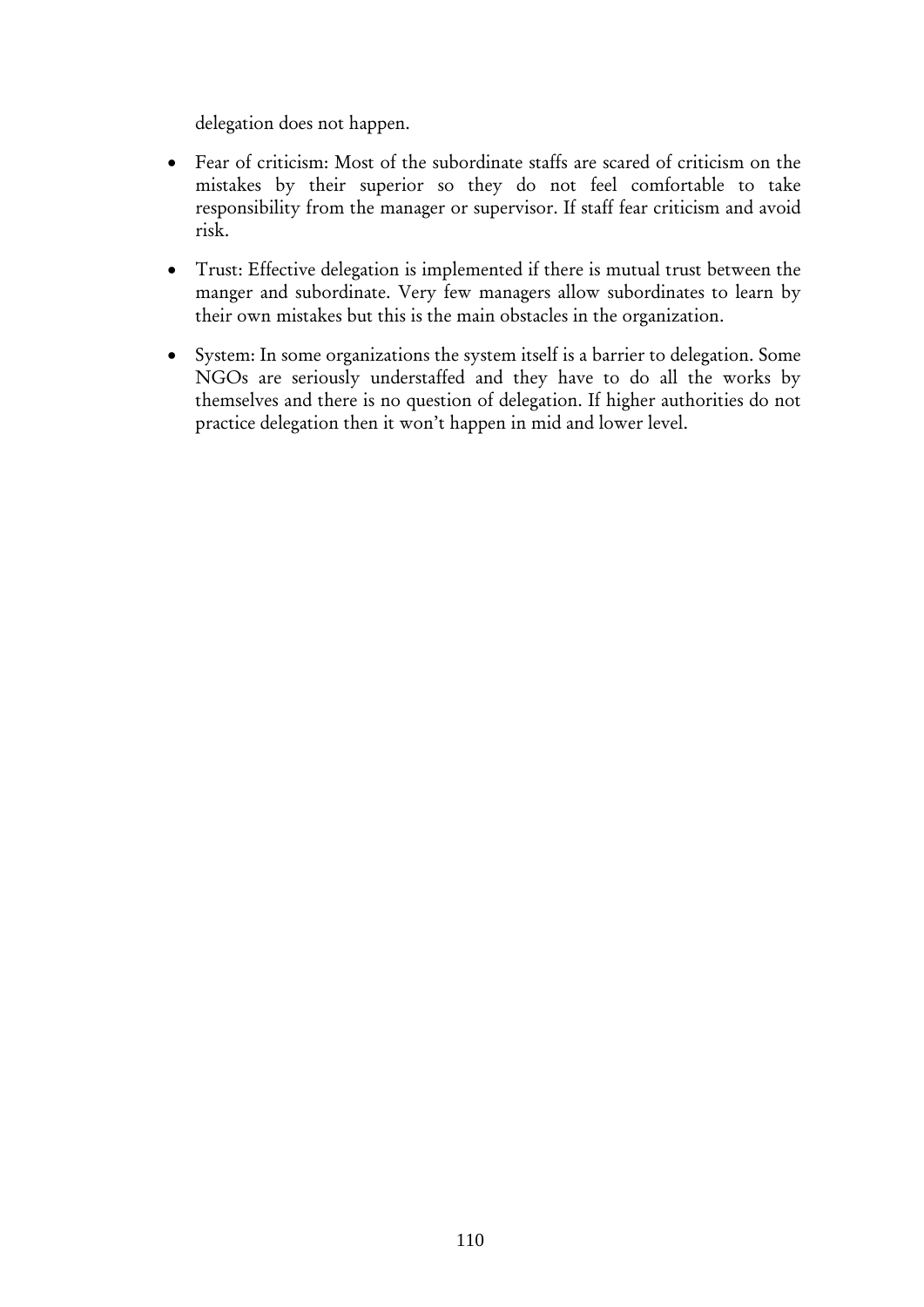## *Assignment Sheet 2.5*

## Case: in Absence of Director

Sahara is an organization where 23 orphans are getting shelter. This organization was established 8 years back to provide services to the conflict affected children in Kaski. In Dashain it has a system of providing new clothes to all boys and girls in the shelter. Executive director used to go and buy the clothes for all children.

In one year's Dashain cloth distribution date was approaching but the director had to go out of country to attend Donor's meeting. He asked to the shelter in- charge to buy nice, colorful new clothes and distribute to the boys and girls before Dashain holidays. The shelter in- charge took all the responsibilities and rush to choose nice clothes. For her it took four days to get right color and size for all children. The shelter in- charge organized a happy hour in the organization. She asked one of the board members to distribute the clothes to all boys and girls in the presence of staff and board members. It was great fun; all the children were cheerful and happy.

After Dashain all children and staff joined the organization everybody was busy to perform their work. Children started studying and playing in the Hostel. Some teenagers shared with executive director that they got very nice clothes than previous years. After couple of days the executive director called the shelter in- charge and accountant in his office. He was furious with them because he found that cost of the clothes were high than previous years. He blamed to the shelter in- charge that she bought very expensive clothes for poor children who never had put on such clothes. He started blaming to the accountant for not giving the budget hints to the incharge. He threatened them to deduct their salary.

#### *Questions for discussion:*

- 1. If you were shelter in-charge and accountant how would you have felt?
- 2. Why was the executive director not happy?
- 3. If you were shelter in-charge, what factors would you have considered before taking the responsibility?
- 4. If you were the executive director, what factors would you have considered before delegating the task?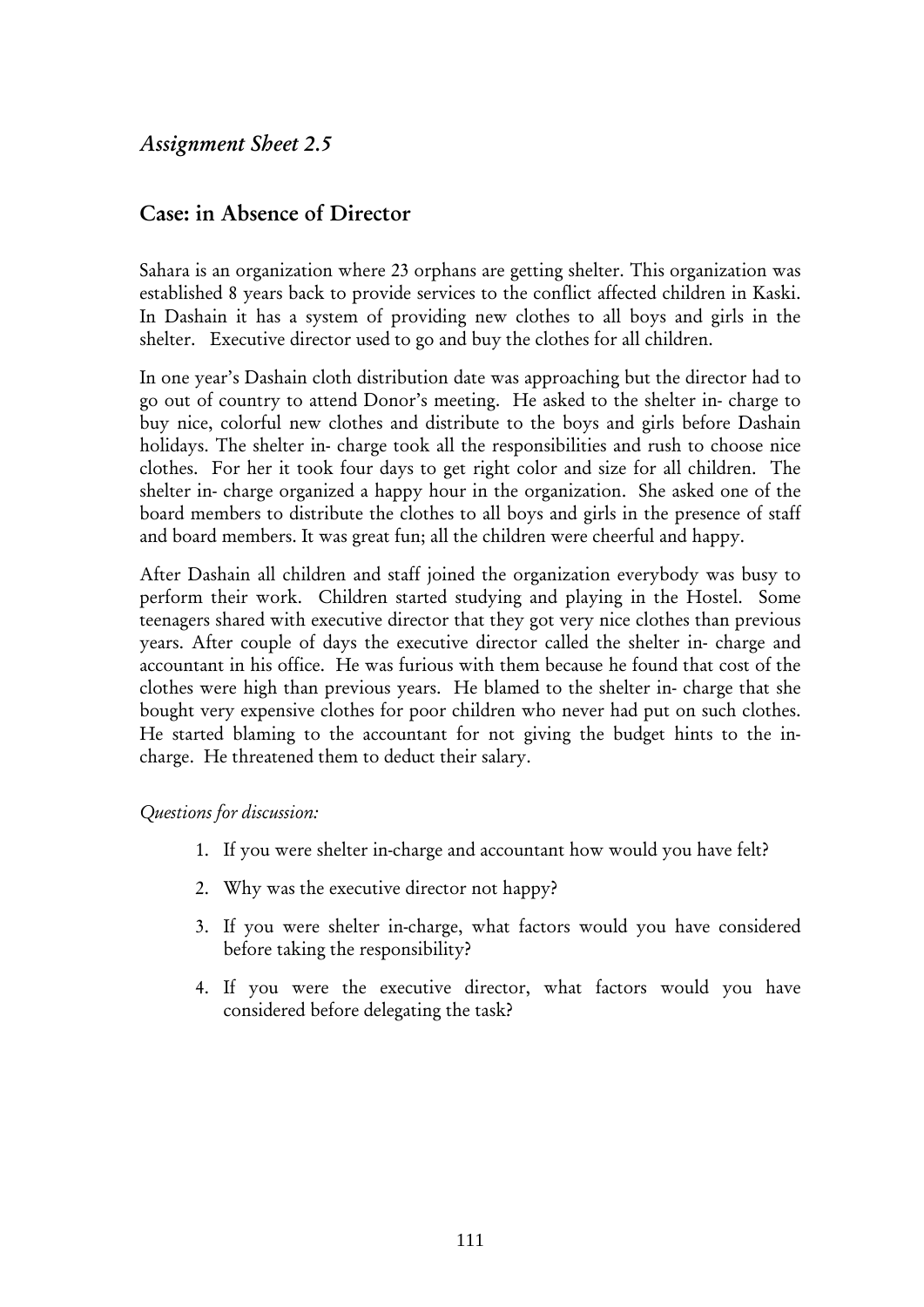

# How to effectively delegate?

#### *Time:* One hour

## Why do this Activity?

This activity is designed to develop ability of participants to use a systematic process for effective delegation.

## Learning Objective

• Use systematic steps for effective delegation in their organizations.

## How to do the Activity?

Make all necessary preparations before the start of the activity. Open up the activity following the general guidelines for facilitators. Note

#### *Step 1: 15 minutes*

Introduce the nine step process for effective delegation as given in handout giving examples of each step. Presentation

#### *Step 2: 45 minutes*

| Group<br>Exercise | Divide participants into groups of their organizations. Provide<br>Assignment Sheet 2.6 to each group. Ask them to choose one<br>major task or assignment their organization is undertaking and<br>prepare a delegation plan based on the nine steps. |  |  |  |  |
|-------------------|-------------------------------------------------------------------------------------------------------------------------------------------------------------------------------------------------------------------------------------------------------|--|--|--|--|
|                   | Assemble the groups. Have each group present their findings<br>Plenary taking their turn. Discuss the outputs of the group work<br>encouraging each group to clarify, comment, and critique each<br>others findings.                                  |  |  |  |  |

Conclude the activity with summary of key learning points. Assess the learning of participants by asking questions randomly about the key contents covered.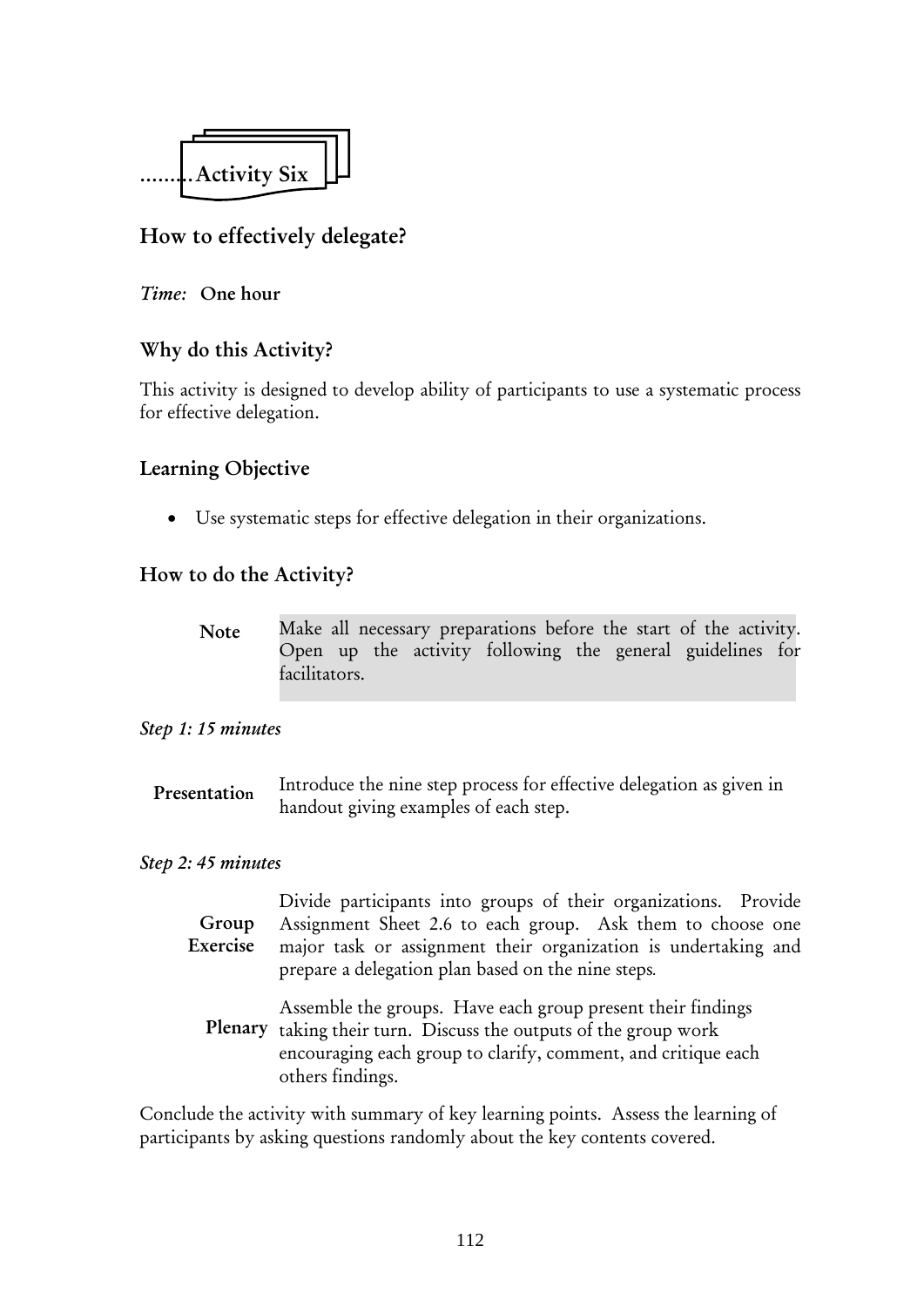

#### *Time out*

*Materials* 

- Chart papers, markers, flipchart board, white board, overhead projector and transparencies of visuals.
- Copies of handouts for each participant.
- Copies of assignment sheet for each participant.



- Handout 2.6: How to Effectively delegate
- Assignment Sheet 2.6 Preparation of Delegation Plan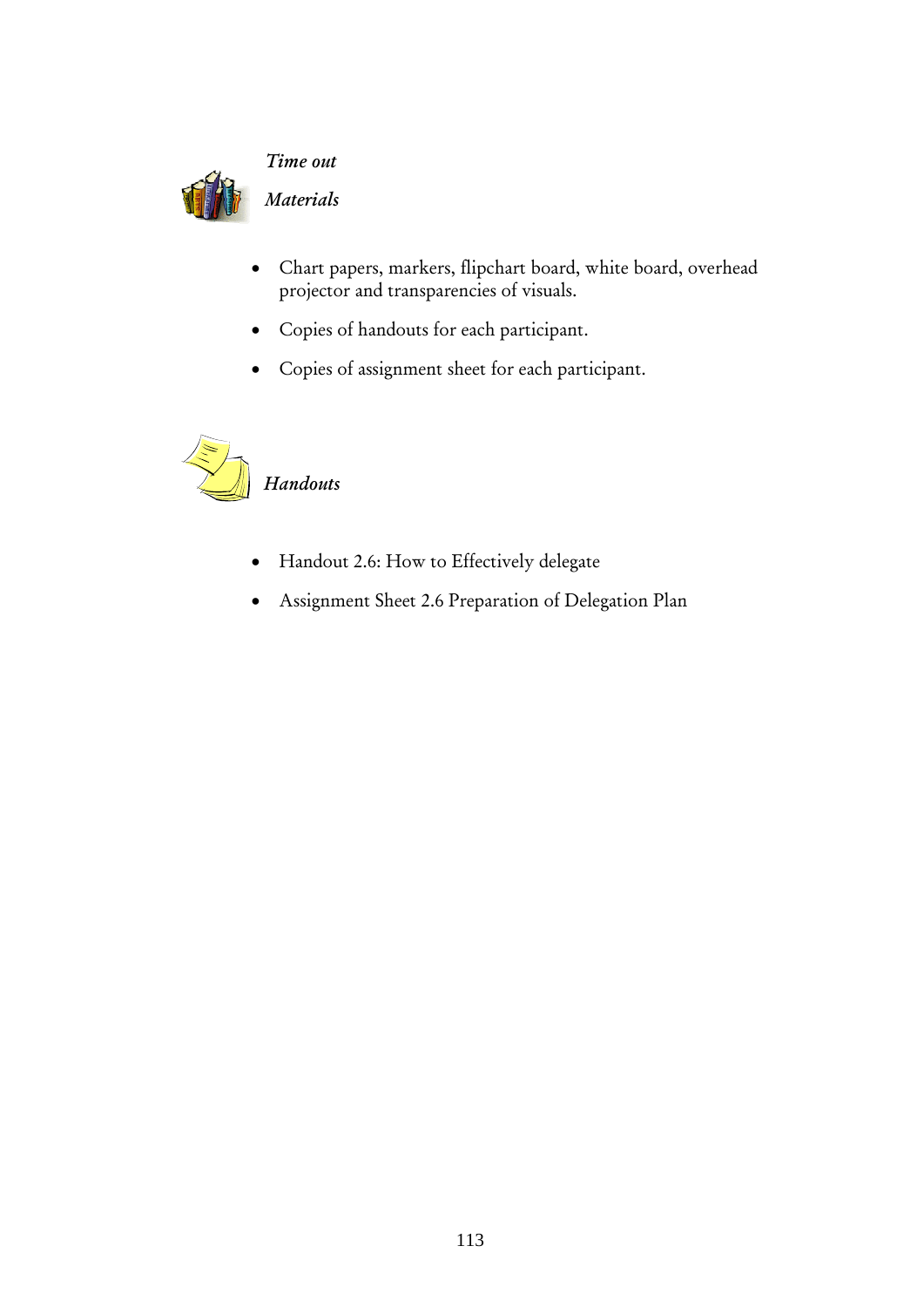# Handout 2.6

# How to Effectively Delegate?

Effective delegation requires advance thinking and proper planning. Following are some steps which facilitate for effective delegation. This could be the guideline for the managers and leaders for successful delegation.

| <b>Steps</b>          | Tasks                                                                                              |
|-----------------------|----------------------------------------------------------------------------------------------------|
| Step 1                | The manager needs to be confirmed in her/his mind that                                             |
| Define the task       | which task is suitable to be delegated to the subordinate.                                         |
| Step 2                | The manager has to be clear to whom s/he is going to                                               |
| Select the individual | delegate the responsibility and authority. What are the                                            |
|                       | reasons for delegating to that person?                                                             |
| Step 3                | Is the other person capable (knowledge, skills, attitude and                                       |
| Assess ability and    | competencies) of doing the task? Do they understand what                                           |
| training needs        | needs to be done? If not, you can't delegate.                                                      |
| Step 4                | The manager must explain why the job or responsibility is                                          |
| Explain the reasons   | being delegated and why to that person? What is its                                                |
|                       | importance and relevance? Where does it fit in the overall                                         |
|                       | objectives and performance?                                                                        |
| Step 5                | What must be achieved? Clarify understanding by getting                                            |
| State required        | feedback from the delegatee. How will the task be measured?                                        |
| results               | Make sure they know how you intend to decide that the job                                          |
|                       | is being successfully done.                                                                        |
| Step 6                | Discuss and agree what is required to get the job done.                                            |
| Consider resources    | Consider people, location, premises, equipment, money,                                             |
| required              | materials, other related activities and services.                                                  |
| Step 7                | There should be clear deadline fixed between two on when                                           |
| Agree deadlines       | must the job be finished. Or if an ongoing duty, when are the                                      |
|                       | review dates? When are the reports due? Methods of checking                                        |
|                       | and controlling must be agreed with the other person. Failing                                      |
|                       | to agree this in advance will cause this monitoring to seem<br>like interference or lack of trust. |
| Step 8                | The manager need to think about who else needs to know                                             |
| Support and           | what's going on, and inform them. Involve the other person                                         |
| communicate           | in considering this so they can see beyond the issue at hand.                                      |
|                       | Do not leave the person to inform your own peers of their                                          |
|                       | new responsibility. Inform your own boss if the task is                                            |
|                       | important, and of sufficient profile.                                                              |
| Step 9                | It is essential to let the person know how they are doing, and                                     |
| Feedback on results   | whether they have achieved their aims. If not, you must                                            |
|                       | review with them why things did not go as planned, and deal                                        |
|                       | with the problems. You must absorb the consequences of                                             |
|                       | failure, and pass on the credit for success.                                                       |
|                       |                                                                                                    |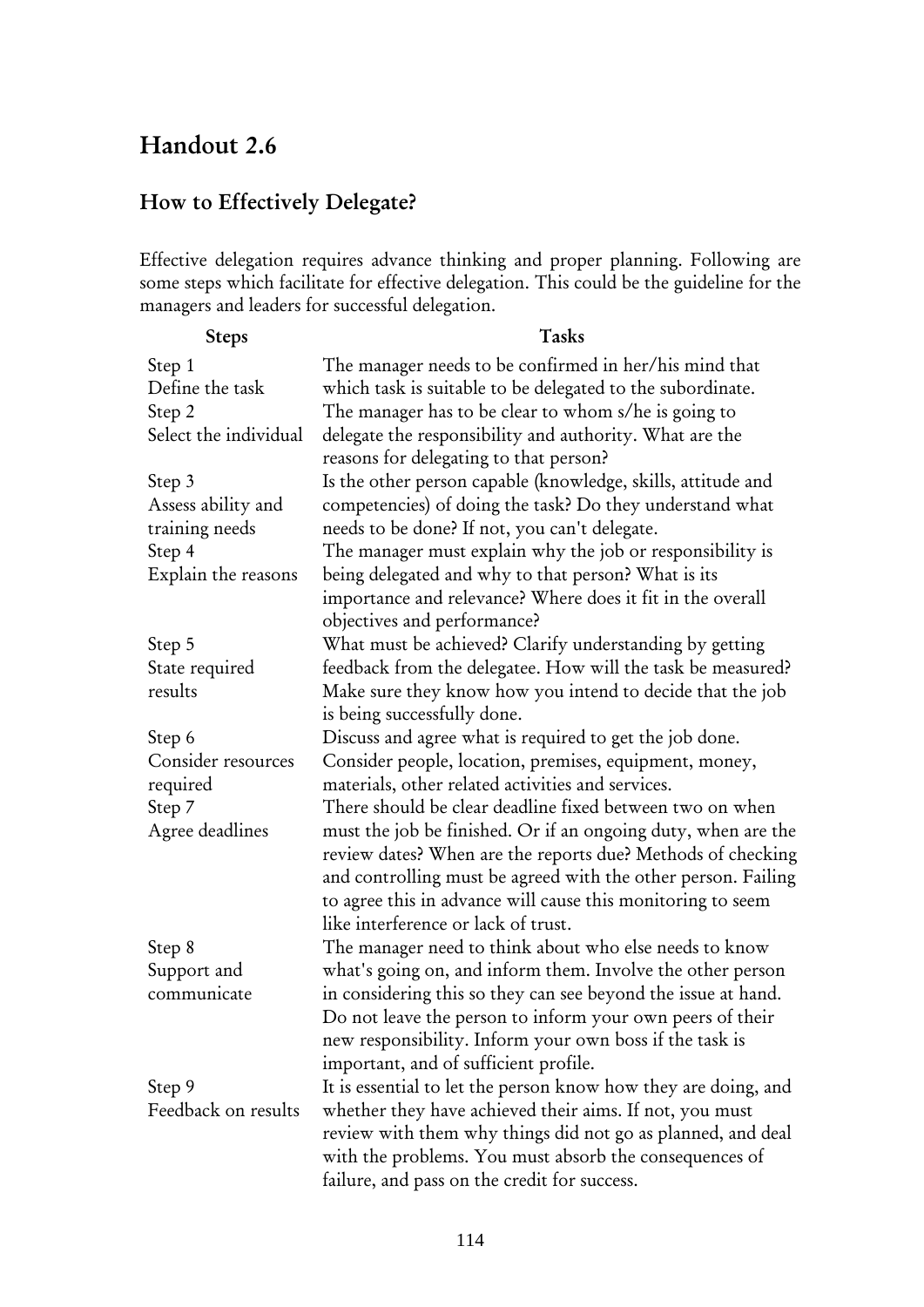# *Assignment Sheet 2.6*

## Preparation of Delegation plan

In the assigned group of your organization, choose a major task assignment and prepare a delegation plan based on the following steps.

Step 1: What is the task or responsibility? Step 2: Who do you want to delegate the task? Step 3: Do the person/team has necessary ability? What training does the person/ team require/ Step 4: Why the task is important and why the person / team is to perform it? Step 5: What results are expected?

Step 6: What resources are required for performance?

Step 7: When the task is to be completed?

Step 8: Who else is to be informed about the delegation and what supports from whom are needed?

Step 9: How feedback will be given to the performer?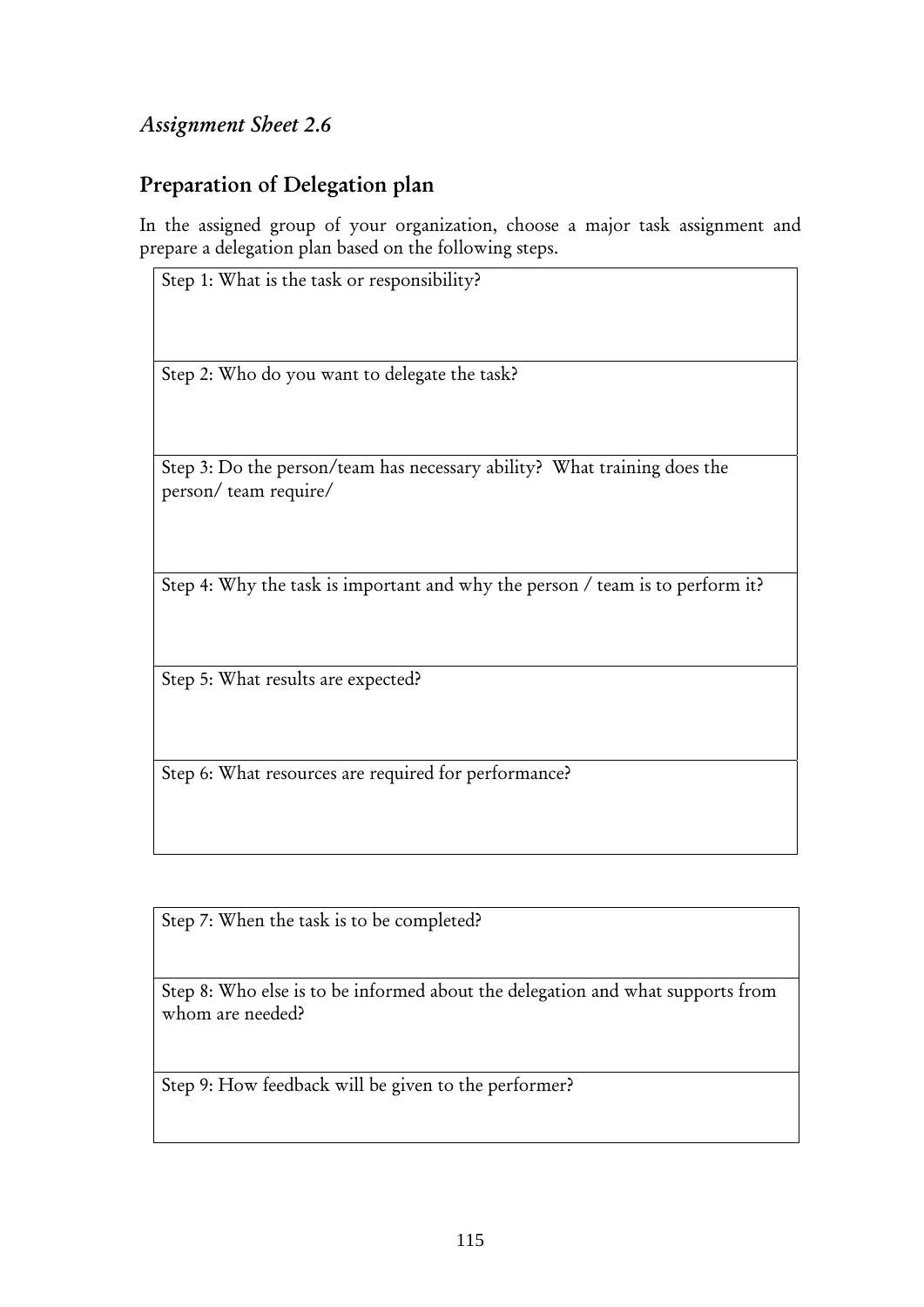

# Understanding Decision making

## *Time:* One hour

## Why do this Activity?

This activity will help us to understand the concept and importance of decision making, particularly participative decision making, for program implementation.

## Learning Objective

Describe the concept and importance of participatory decision making for program implementation.

## How to do the Activity?

Make all necessary preparations before the start of the activity. Open up the activity following the general guidelines for facilitators. Note

## *Step 1: 30 minutes*

- Divide participants into small groups. Provide Assignment Sheet 2.7(a) to each group. Assign each group one incident given in the Assignment Sheet and ask them to discuss the incident and arrive at some kind of decision based on the questions given. The discussion would be based on how each group moves forward and comes to the conclusion and decide. Group Discussion
	- Assemble the groups. Have each group share their outcomes on how did they arrive at the decision. Facilitate the discussion by asking such questions as: What is required for making a decision? How the alternatives generated? Who analyzed the alternatives? How did you reach to choose the best alternative? Plenary

Explain what is a decision and decision making based on the discussion and the materials given in handout. Also discuss what the categories of decisions are and why decision making is necessary for program implementation.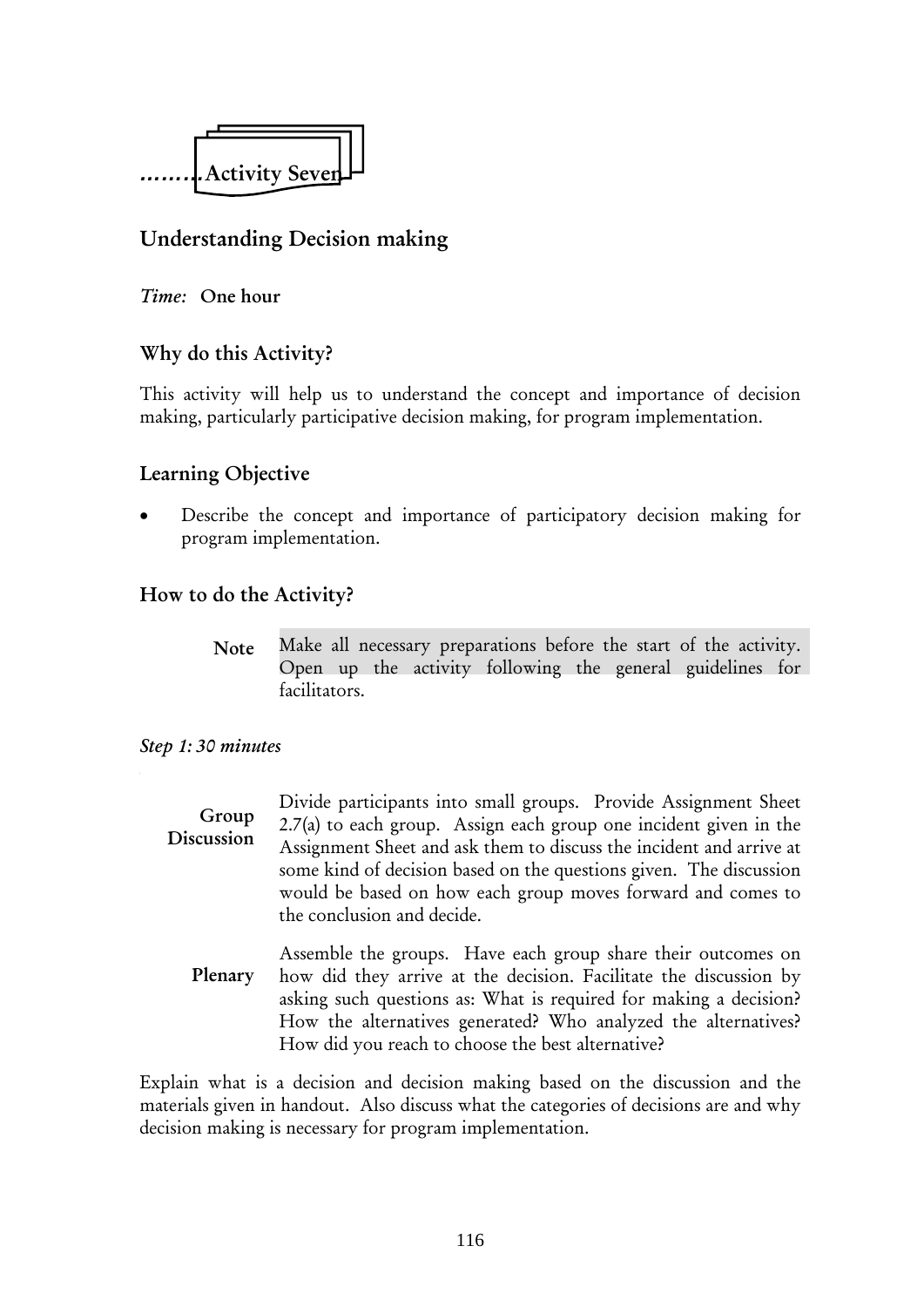| Group<br>Discussion | Divide participants into small groups. Provide Assignment Sheet<br>2.7(b) to each group. Ask them to discuss the case based on the<br>questions given.                                                                                                                                                   |  |  |  |
|---------------------|----------------------------------------------------------------------------------------------------------------------------------------------------------------------------------------------------------------------------------------------------------------------------------------------------------|--|--|--|
| Group<br>Exercise   | Assemble the groups. Have each group present their findings<br>taking their turn. Discuss the outputs of the group work<br>encouraging each group to clarify, comment, and critique each<br>others findings.                                                                                             |  |  |  |
| Plenary             | Explain the different approached to decision making with focus on<br>the participatory decision making process based on the materials<br>given in handout. Give practical examples and encourage<br>participants to share their experiences of having taken participatory<br>process of decision making. |  |  |  |

Conclude the activity with summary of key learning points. Assess the learning of participants by asking questions randomly about the key contents covered.



*Time out* 

## *Materials*

- Chart papers, markers, flipchart board, white board, overhead projector and transparencies of visuals.
- Copies of handouts for each participant.
- Copies of assignment sheet for each participant.



## *Handouts*

- Handout 2.7: Understanding Decision making
- Assignment Sheet 2.7(a): Critical Incidents Time to Decide
- Assignment Sheet 2.7(b): Case Study Reduction in Salary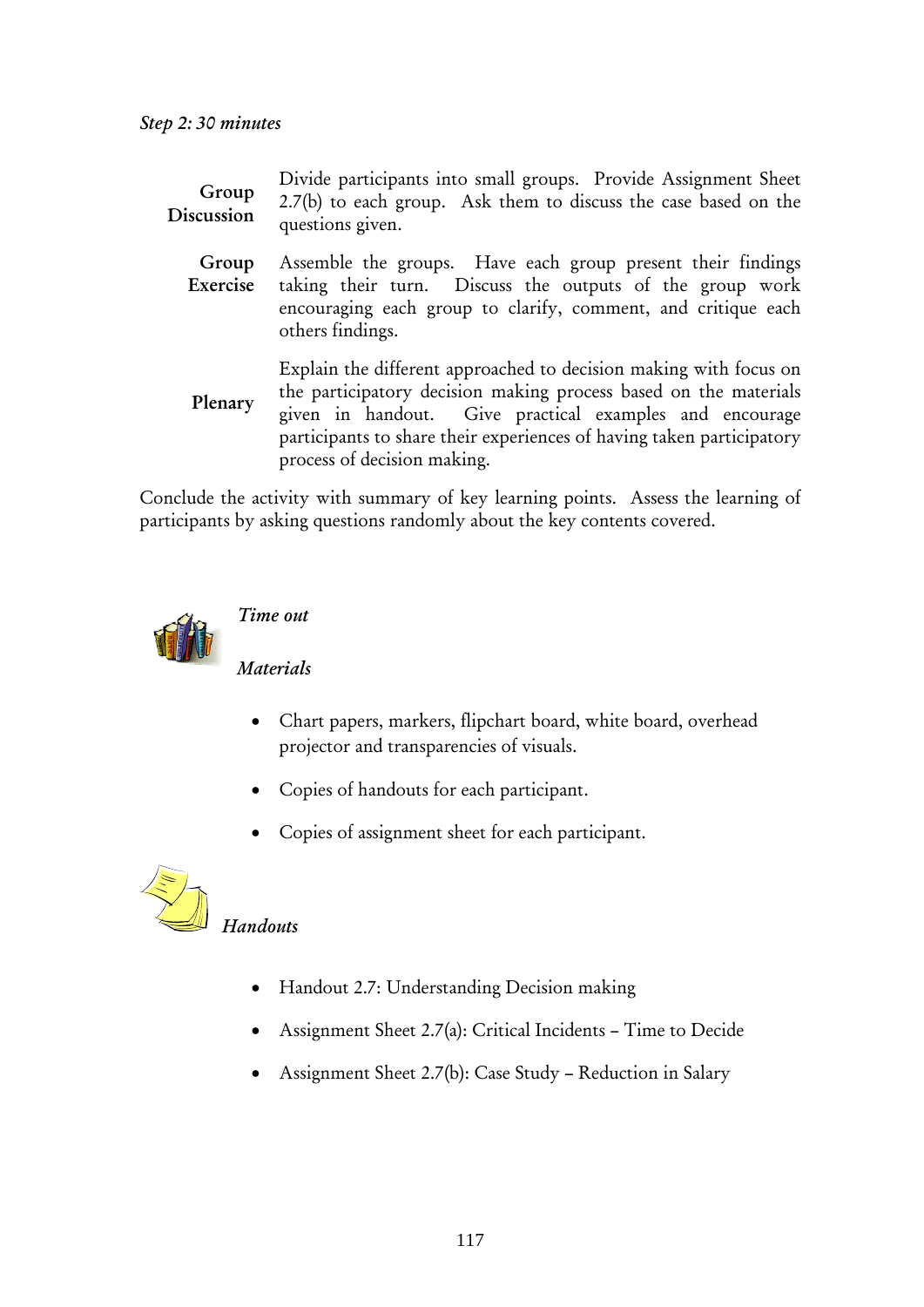# Handout 2.7

# Understanding Decision making

#### "A CHOICE MADE BETWEEN TWO OR MORE ALTERNATIVES."

Decisions and process of decision making are fundamental to all management process, just as they are to everyday life. A manager's role is to make a series decisions - some very critical, others routine. Making a right decision is always a challenge to a manger or leader. A decision can be made instantly but more often it involves the decision makers in a process. To arrive at a decision, a manager must identify issue, define the purpose of making a decision, generate and list the available alternatives, choose between or among the alternatives, and turn that choice into action. It is equally important to have participatory structure, system and methods to make the appropriate and right decisions in an organization. In most of the organizations, the staffs including the senior management team members and even board members make quick and unilateral decisions without following the principles and process of decision making. Such ad hoc decisions often lead the organization to a wrong direction.

#### Concept of Decision Making

Decision making undoubtedly is one of the most critical of all leadership and management functions. Decision making is primarily an attempt to answer the ever growing questions of "What shall we do?" "Which way shall we go from here?"

#### "Decision making involves identifying alternative courses of actions and choosing an appropriate one to address a situation, issue or problem based on the values, criteria and preferences of the decision maker".

This definition highlights the information gathering function of decision making. To generate various alternatives information needs to be gathered. Very few decisions are made with high certainty because complete information about all the alternatives will not be available. Thus, every decision involves a certain amount of risk.

Making a decision implies that there are alternative choices to be considered, and in such a case we want not only to identify as many of these alternatives as possible but to choose the one that best fits with our objectives, resources available, time factors, criteria, desires, preferences, and values etc. The choice of option should be based on either organizational or group or individual purpose. For example if an organization wants to replace the old computer then there might be some objective for replacing it. The decision can not be made only on the basis of objective but it needs to be looked at the resource available. There are varieties of computers in the market, some are relatively cheap and others are expensive. The organization should assess the budget and choose the best one suitable to the resource available. Time factor also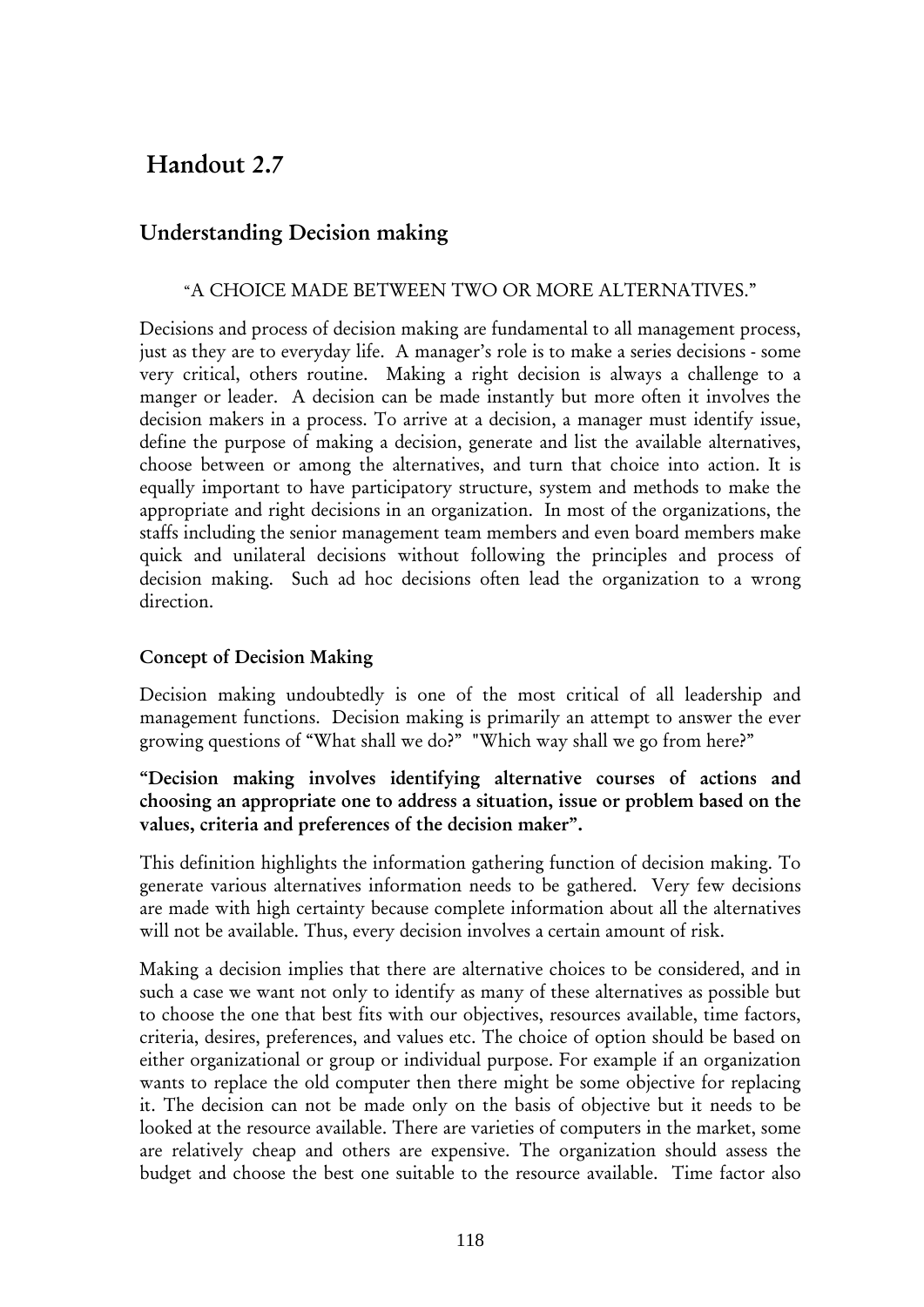influence the decision, e.g. some decision can wait bit longer and some need immediate action. Looking the urgency of the action the decision maker either can wait for some time or make quick decision. Some managers intentionally delay in deciding. This practice has advantages and disadvantages. Delay in decision making hampers the program, performance and achievements where as it has some advantages as well. Delayed decision may gradually reduce the external and internal pressure to make unwanted decision, may allow time to gather more information and create more alternatives.

## Categories of Decisions

The manager or leader of an organization has to make different categories of decisions. Those categories include strategic, operational, emergency and routine decisions. The most important job of the manager is to make strategic decision to take the organization forward. It includes analyzing internal and external factors, setting organizational aims, objectives, approaches, strategies and transfers those in specific and doable action. This is very time consuming and important task.

The manager has to make operational decisions in the organization. The operational functions are related with the people in the organization like hiring, firing, motivation, staff development etc. so this needs to be dealt very sensitively. Sometime manager has to deal with unforeseen situation and make emergency decisions such as sudden strike by staffs. Emergency decision is quite tough because it needs quick response. In day to day operation the managers have to make routine type of decision. This category of decision making may be relatively easy because there may be lots of experiences e.g. contributing in regular health meeting organized by District Health officer. The manger can delegate such type of decision making to the subordinates whom she/he thinks capable of doing.

## Why Decision Making?

Decision making is important in management for the following reasons:

1. Gives direction to the organization: A creative thinking and rational decision making process always gives direction to the organization. Actions in organizations are generated through effective and appropriate decisions.

2. Develop analytical capacity: Those who are regularly involved in the decision making process develops their capacity and competencies in identifying the issues, information collection, generating alternatives, choosing best options and implementing the action. Those who are involved in decision making activities will be more capable to solve the problems.

3. Reduce uncertainty: We can say that the major challenge of decision making is uncertainty, and a major goal of decision analysis is to reduce uncertainty. Ad hoc decision may lead the organization in wrong direction but if the managers, staff and board members follow the steps and process of decision making then it helps to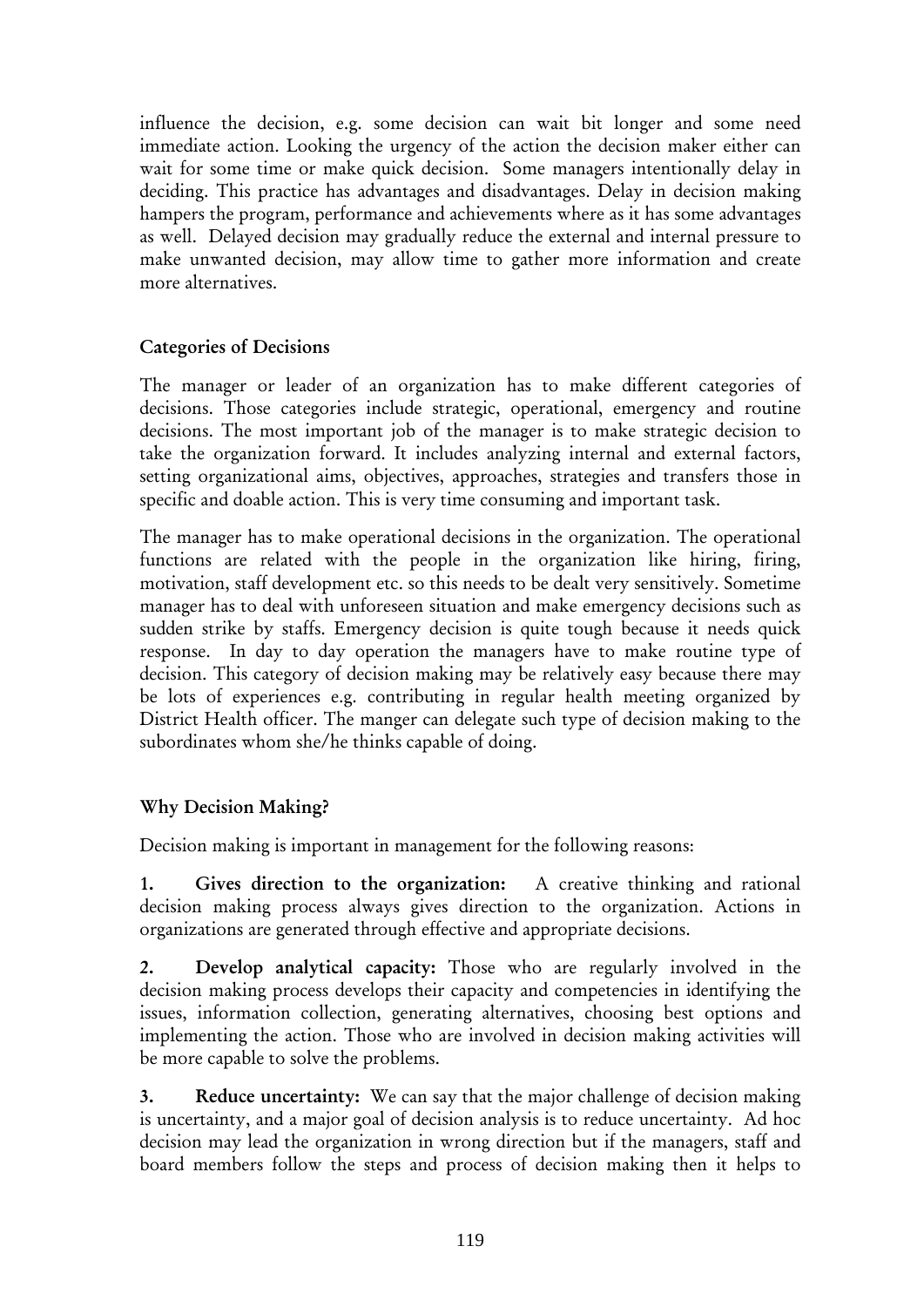reduce the uncertainty. In the decision making process all the involved gather information, generate alternatives, analyze the pros and cons of each alternative and choose the best one for implementation. But it can not eliminate the uncertainty.

## Approaches to Decision Making

There are two major approaches to decision making in an organization, the authoritarian method in which an executive figure makes a decision for the group and the participatory method in which the group decides what to do.

1. Authoritarian. The manager makes the decision based on the knowledge s/he can gather. S/he then explains the decision to the group and gain their acceptance of it.

2. Participatory: The group shares ideas and analyses, and agrees upon a decision to implement. Studies show that the group often has values, feelings, and reactions quite different from those the manager supposes they have. No one knows the group and its tastes and preferences as well as the group itself.

Each and every person in the organization is involved in making the decisions in his/her own working level. For example, executive managers, board members and senior team members are involved in making policy and strategic decision, developing different guidelines, designing personnel and financial policies. Implementing staff are involved in making routine level of decision within their job.

The decision making process becomes participatory when all the stakeholders and related persons are actively involved in making important decisions and implementing the decisions for better performance in the organization. In many organizations, decisions are made by only senior management team and board of directors and other concerns are told to implement the decisions. Some of the organizations form different types of committees to facilitate the decision making process but again such committees are formed where only senior members are the representative.

In participatory decision making process all organizational members, board members and the stakeholders who are the implementers and the beneficiaries need to be involved in understanding the issues, collecting information, generating options, analyzing pros and cons of each alternative and choosing the right options. Obviously, it is not possible due to various reasons to involve everybody in every type of decision making process. Every time and moment the senior team members, who are accountable for all the decisions, may not be in a position of making participatory decisions. For example, management may not be in a position to decide the salary as demanded by the staff members. So participatory decision making depends on the situation and nature of the job to be performed.

The participatory decision making is more preferable than authoritarian type of decision making. The reasons are: the participation of all members generates commitment and ownership in the decisions which they have made. It ensures better implementation of the decisions. The participatory process generates commitment of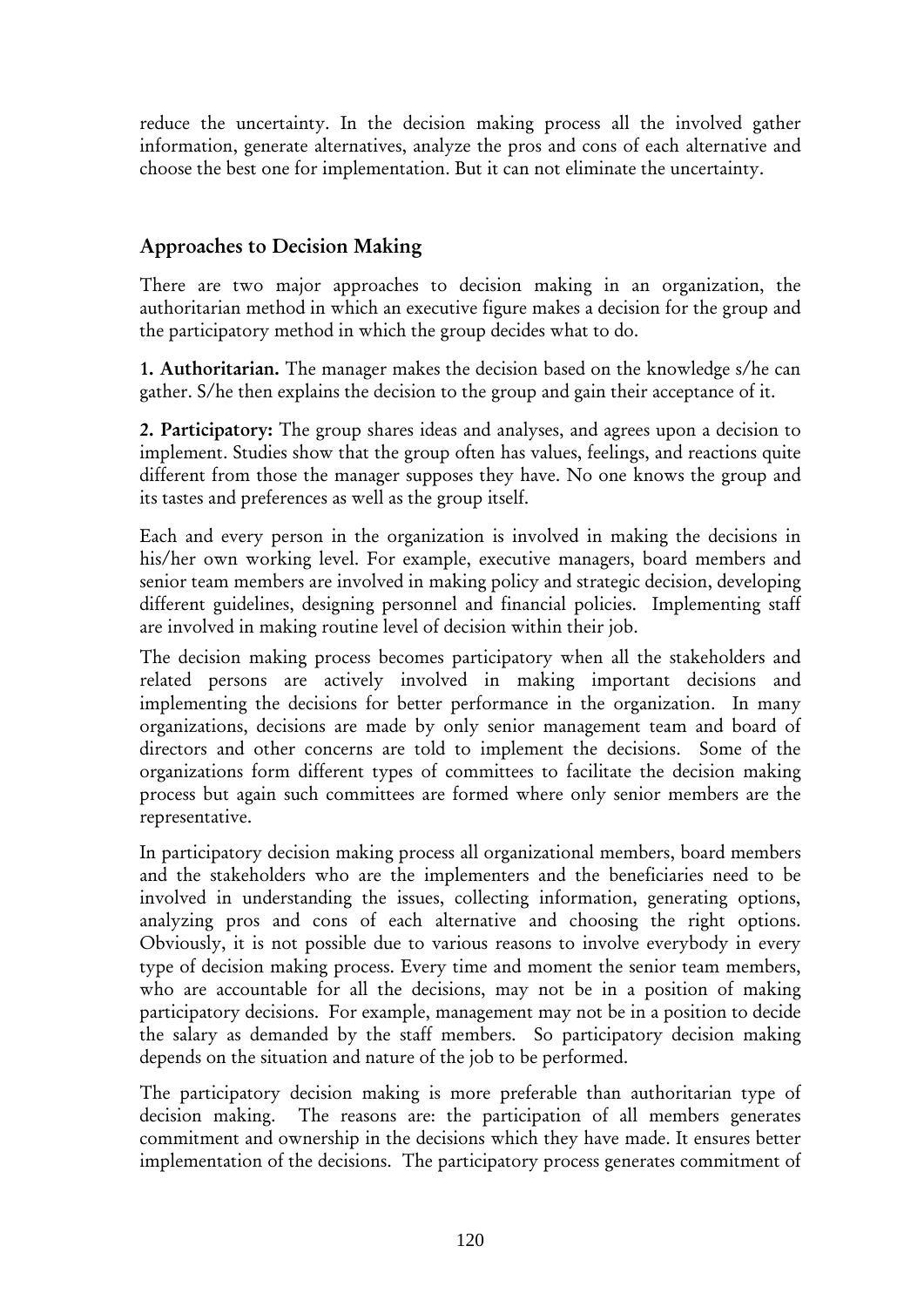all involved because it allows people to understand the rationale; purpose, alternatives, pros and cons of each alternative and people will be clearer why one option was chosen in stead of others. In participatory process there are evidences that decisions are more rationale and quality because everyone involves in collecting and analyzing information from different perspectives. Participatory decision making allows for addressing the real situation and need of the people and program.

#### Why Participatory Decision Making?

- It develops better understanding of the decision made in all level
- All staff and concerned people contribute to make the decision rational and quality
- It generates commitment and ownership to implement the decisions
- It creates acceptance and possibility for implementing for better performance.

Time spent in two types of decision making process:

| Approaches to decision<br>making | Actual decision<br>making | Explaining<br>decisions to others | Getting<br>acceptance |
|----------------------------------|---------------------------|-----------------------------------|-----------------------|
| 1. Authoritarian                 | $5 \text{ min}$           | $30 \text{ min}$                  | $30 \text{ min}$      |
| 2. Participatory                 | $30 \text{ min}$          | $0 \text{ min}$                   | $0 \text{ min}$       |

Clearly, just from an efficiency standpoint, participatory decision making is better. More than this, it has been shown many times that people prefer to implement the ideas they themselves think of. They will work harder and more energetically to implement their own idea than they would to implement an idea imposed on them by others. Everyone loves her/his own ideas and decisions, and s/he will always work harder on a decision supported by own vision.

How much participatory a manager could be? Let's see one example:

#### Issue: Board members are asking for meeting allowance.

Process 1: Chairperson, Executive Manager and Treasurer sit in a meeting and decide giving Rs.150.00 per meeting per person to the board members and announce in the meeting.

Process 2: Executive Manager puts the issue of "meeting allowance" in the board meeting and asks them to discuss and decide.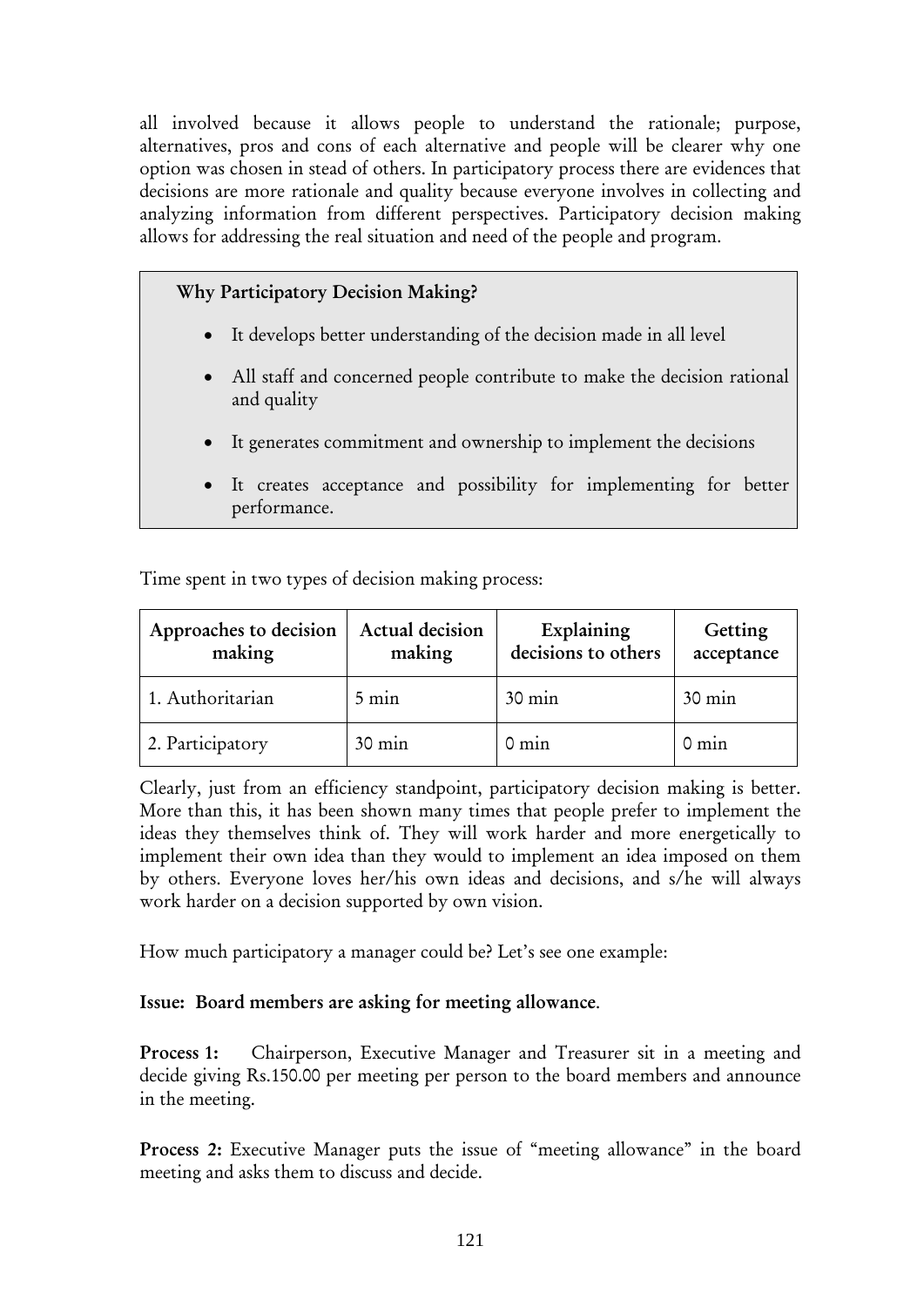Process 3: Executive Manager facilitates by putting the agenda and asking what information do we need to decide. Then people may generate following questions:

Why do the board members need meeting allowance? How frequently the meetings will be held? Who participate in the meeting? How many members take part in a meeting? How much money is required in a meeting? How much do we need in annual basis? What is the financial situation? From which heading will we be giving the allowance? Is there enough money to spend in allowance? What is the practice of other organizations? Can we continue giving allowance in future? If yes, how will we generate fund? Will poor people be more benefited from that amount than distributing allowance to the Board members? Is this fair? By when, we must take the decision?

If all the involved start seeking the answers of each questions generated then the process will be participatory. In this situation all the concerned will be involved in collecting information to answer the question and analyzing them. This process will develop the capacity of the people involved and whatever decisions they made they will own it. In order to derive maximum benefit from the use of participatory decision, the process through which it is prepared should be properly and carefully planned.

## When to Decide?

Basically there are four different types of events when managers require focusing and making the effective, appropriate and rational decisions.

Disturbances: When problems occur in the organization then manger has to be involved in resolving the problems. If it is found that organizational structure is not suitable to implement the program and to achieve the objectives then management should be ready to take hard decision of changing the structure as well. Sometime an organization faces emergency due to internal crisis or external uncontrollable situation, at that time also managers have to make instant decision.

Opportunities: Managers have to make decisions to take the new opportunities for the good of organization and people. The opportunities may come through the capacity and growth of the organization, changing in people's needs, changes made in government policy and donor's strategies. For example, the government and donors have enforced the law that same person should not have dual role as board member and paid staff in the same organization. The management should ensure that the policy is implemented in their organization. For some organizations this will be tough decision. An active organization always should be ready to manage the changes occurred inside and outside the organization. The management team needs to be consciously analyzing the opportunities and ready to decide for change. Of course change is painful but it is inevitable.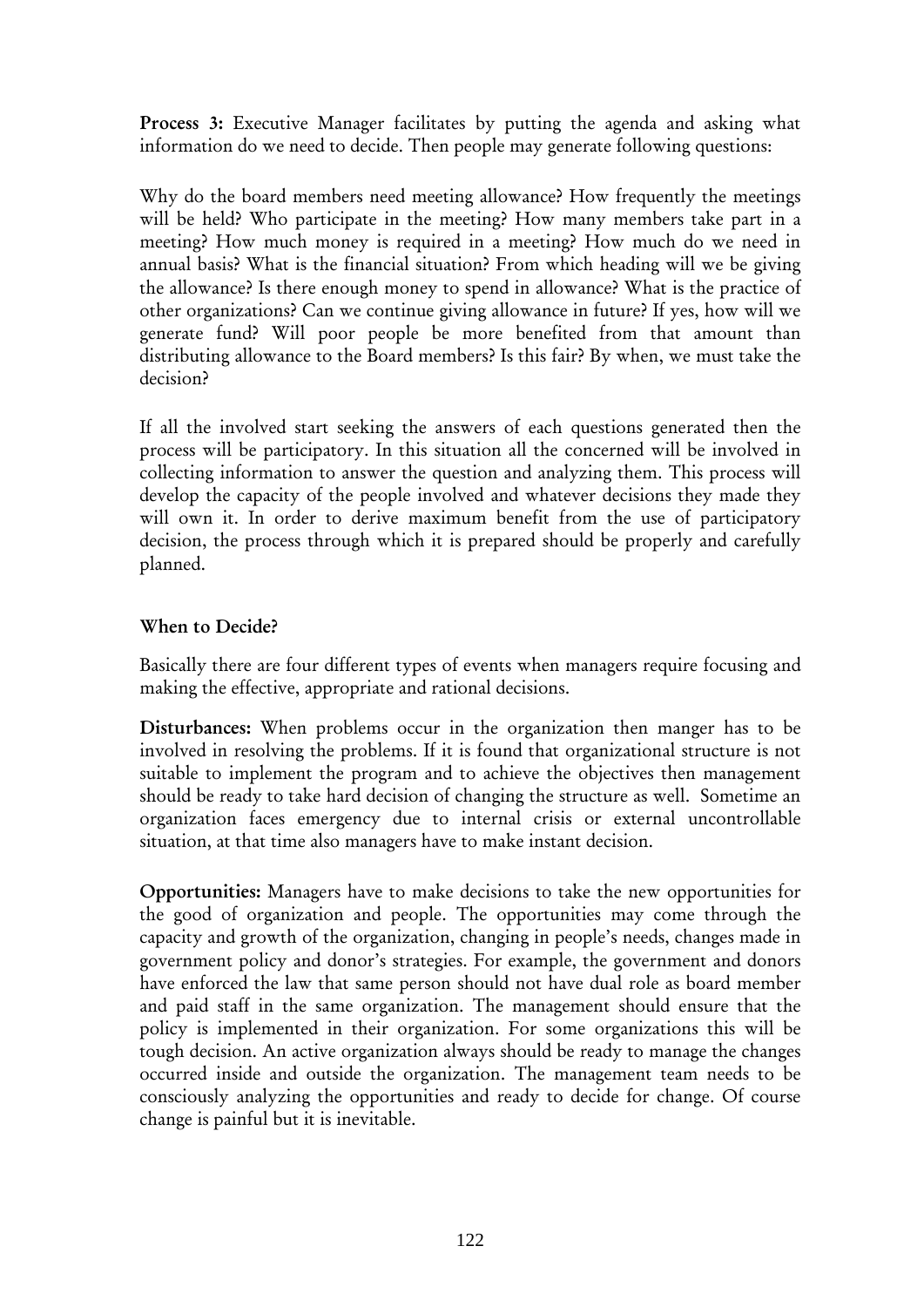Resource allocation: Resources (money, human resources and supplies) are always limited so to make the rational use of those resources manager need to make decisions. Sometimes the management should reallocate the budget as and when needed. Likewise it can change the role and responsibilities of certain staff or through reengineering the structure.

Negotiation: Managers need to make decision to negotiate with other individuals and institutions on behalf of the organization.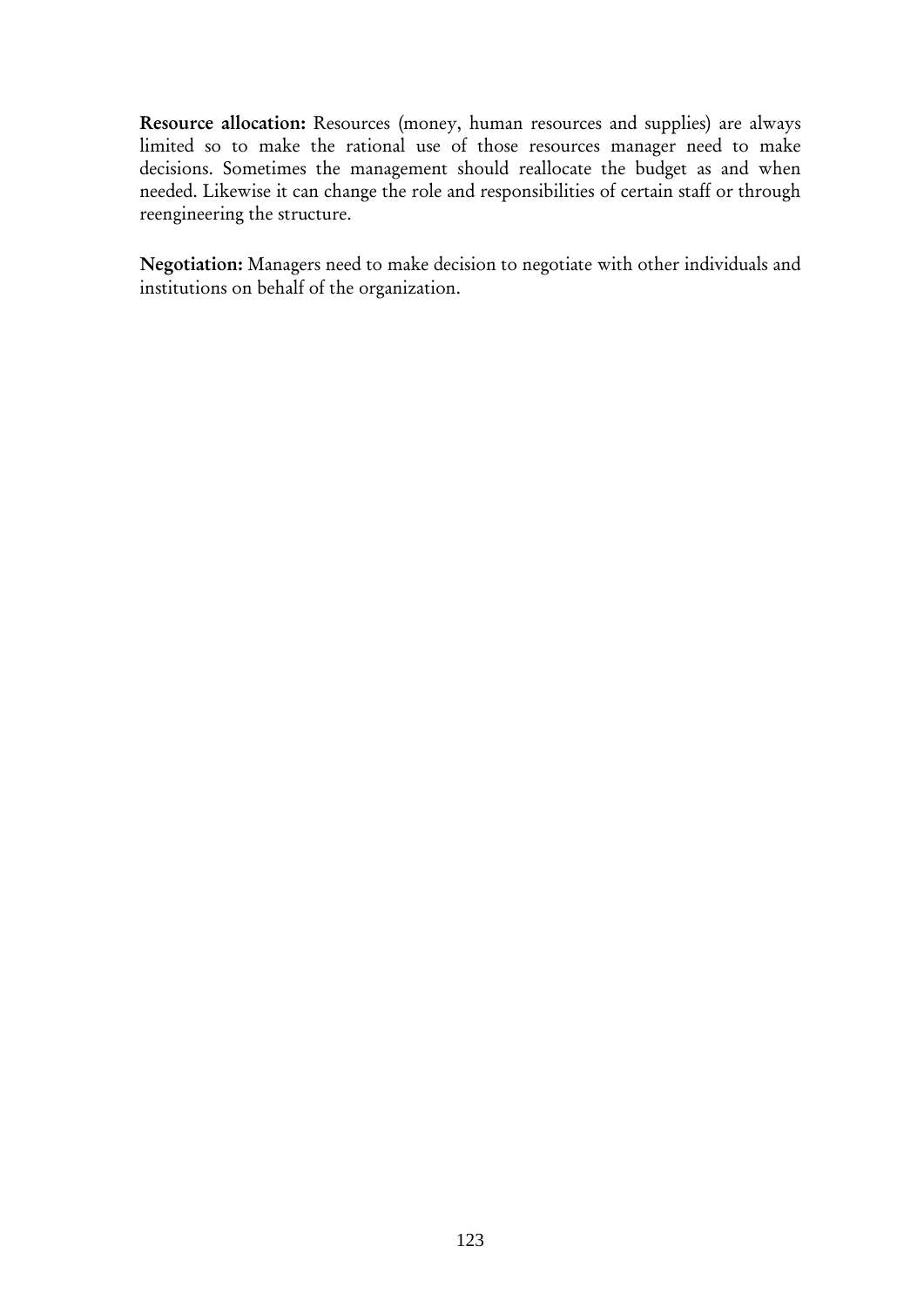## *Assignment Sheet 2.7(a)*

## Critical Incidents: time to decide

In small groups, discuss the given critical incident and arrive at a decision based on the questions listed at the end of each incident.

#### Incident 1

Your organization is formed for ensuring access and quality education for poor children in Bharte VDCs of Lamjung district (Mid-hill). All school going age children are out of schools due to economic condition. How to start and continue their education?

- 1. How do you bring them to schools?
- 2. What options are available?
- 3. How would you choose the best option suitable to that situation?

#### Incident 2

You are 10 KM away from the hospital. Very quickly you have to go there to see one of your sick relatives.

- 1. How would you go?
- 2. What options are available?
- 3. How would you choose best option?

#### Incident 3

Your sister has recently passed SLC exam in first division. She likes to continue her education.

- 1. What subject would she go for?
- 2. What alternatives are available?
- 3. How she will choose the subject?

#### Incident 4

You have to urgently hire two Child Club Facilitators. There are five candidates in the interview.

- 1. What options will you take for selecting facilitators?
- 2. How will you select two facilitators out of five?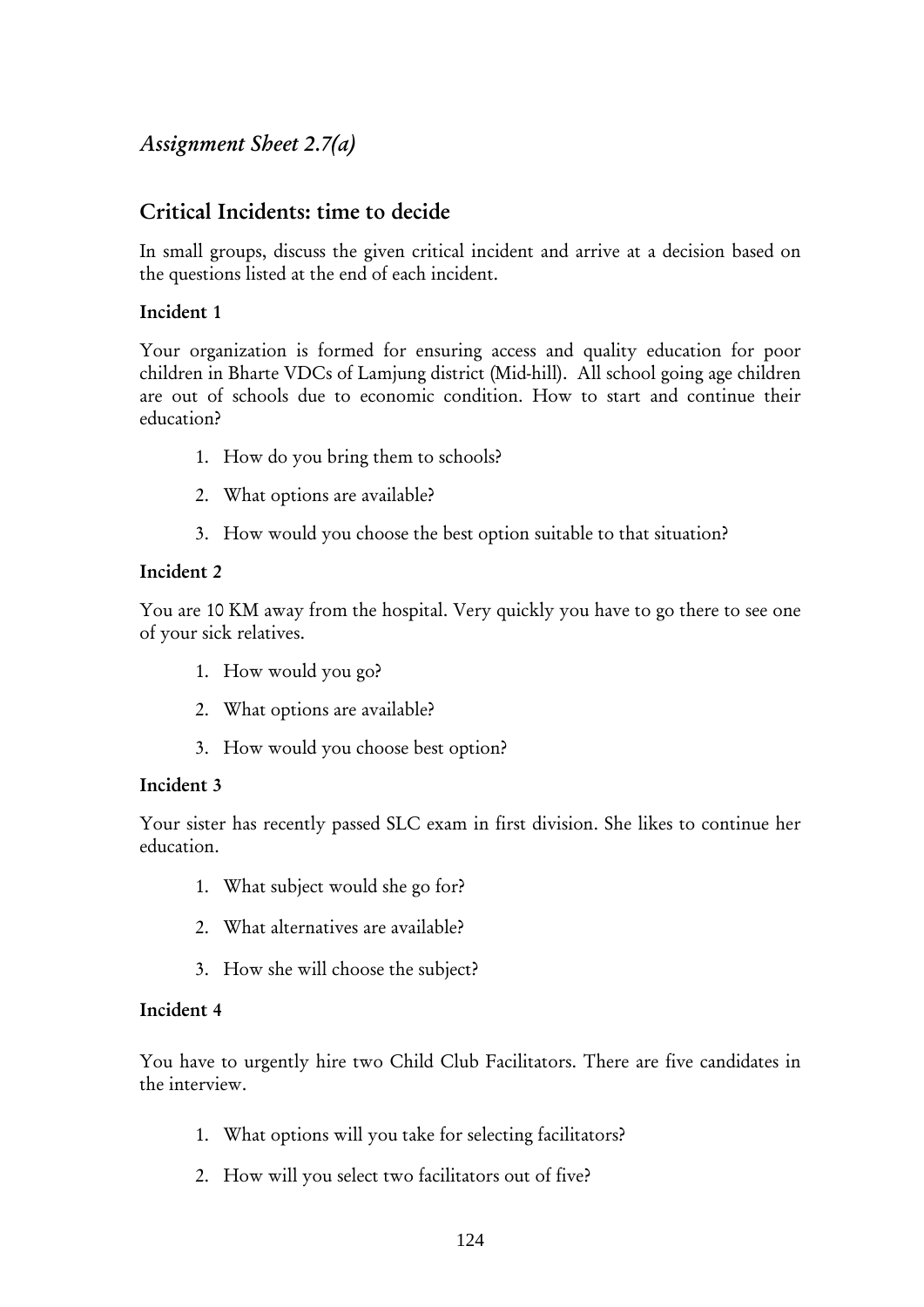*Assignment Sheet 2.7(b)* 

## Case study: Reduction in salary

In small groups, discuss the case based on the questions given and be prepared fore sharing your findings to the larger group.

Sahara is an NGO working in the field of children. At the beginning Sahara had low number of staff and funding was not a problem. Gradually it expanded its programs. To implement the expanded program Sahara slowly hired staffs and trained them. Obviously, Sahara had to pay high amount of money in the salary and benefit. The Board Members who were volunteers could not keep quiet. Thinking its long term life and economic sustainability of the organization, the board members put pressure on the management to deduct 20 percent amount from staff salary and deposit in the name of the organization. Under the direction of the management team the accountant started to deduct 20 percent amount from the salary of individual staff. Some of the staffs were shocked when they got reduced salary. The staff asked to accountant but she said this is the order from management.

#### *Discussion Issues*

- 1. What type of decision is this?
- 2. Who made the decision?
- 3. What could be the consequences of such decision?
- 4. If you were a manager how would you have decided?
- 5. What is participatory decision making and what is its importance?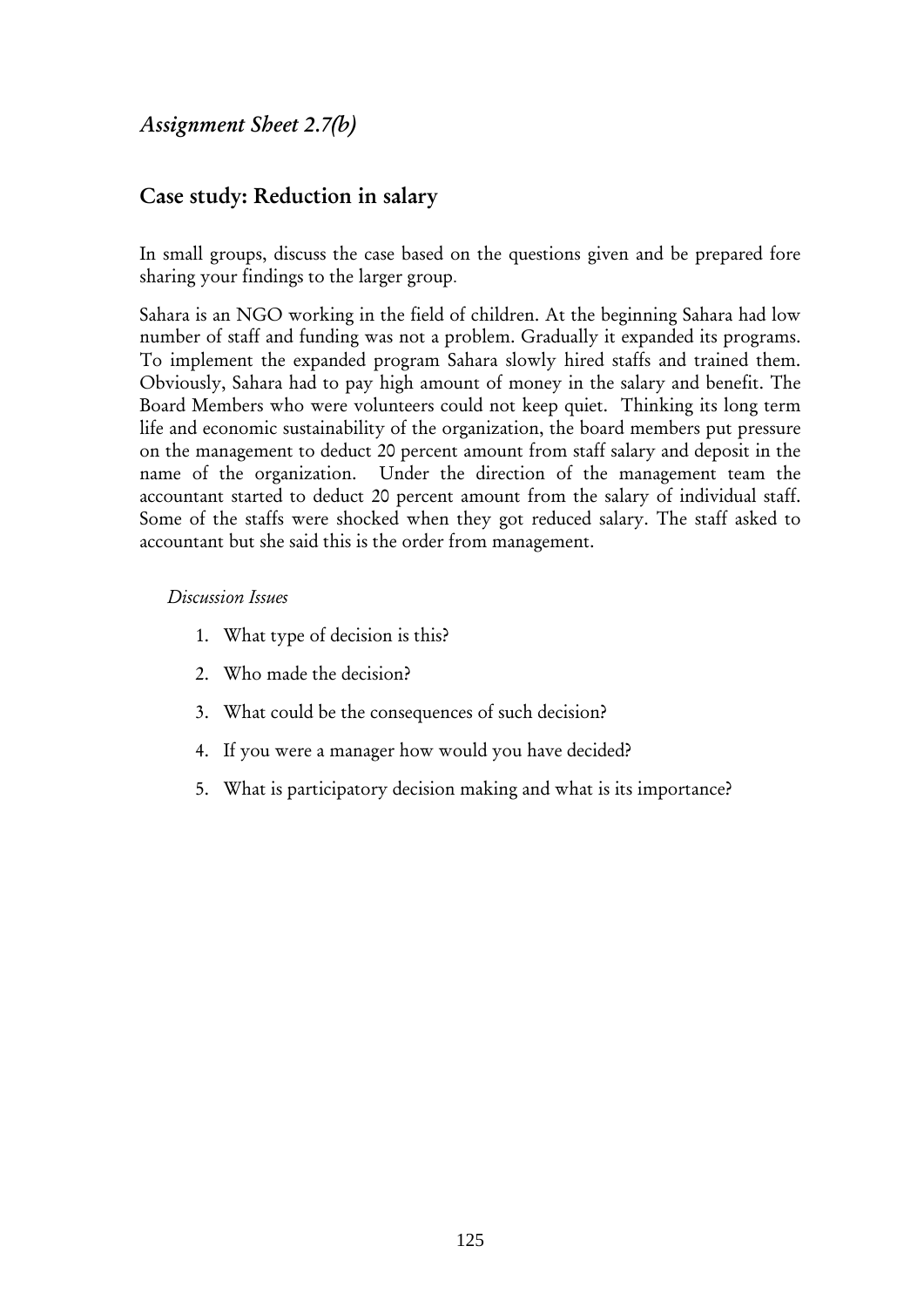

## How to make effective decisions?

*Time:* One hour

## Why do this Activity?

This activity will help use appropriate and systematic process and structures for effective decision making. It also presents factors to consider for making appropriate decisions in the organization.

## Learning Objective

• Use appropriate and systematic process and structures for effective decision making while identifying major factors to consider for making appropriate decisions.

## How to do the Activity?

Make all necessary preparations before the start of the activity. Open up the activity following the general guidelines for facilitators. Note

#### *Step 1: 15 minutes*

| Presentation<br>/Discussion | Discuss with participants the possible structures that may be set up<br>for making various decisions in NGOs based on their experiences<br>and the materials given in the handout. |  |  |  |
|-----------------------------|------------------------------------------------------------------------------------------------------------------------------------------------------------------------------------|--|--|--|
|                             | Share with participants the format and example of decision making<br>process as given in Assignment Sheet 2.8.                                                                     |  |  |  |

#### *Step 2: 45 minutes*

| Group Divide participants into small groups. Provide Assignment Sheet        |  |
|------------------------------------------------------------------------------|--|
| Exercise 2.8 to each group. Assign to each group one of the following issues |  |
| for discussion and decision.                                                 |  |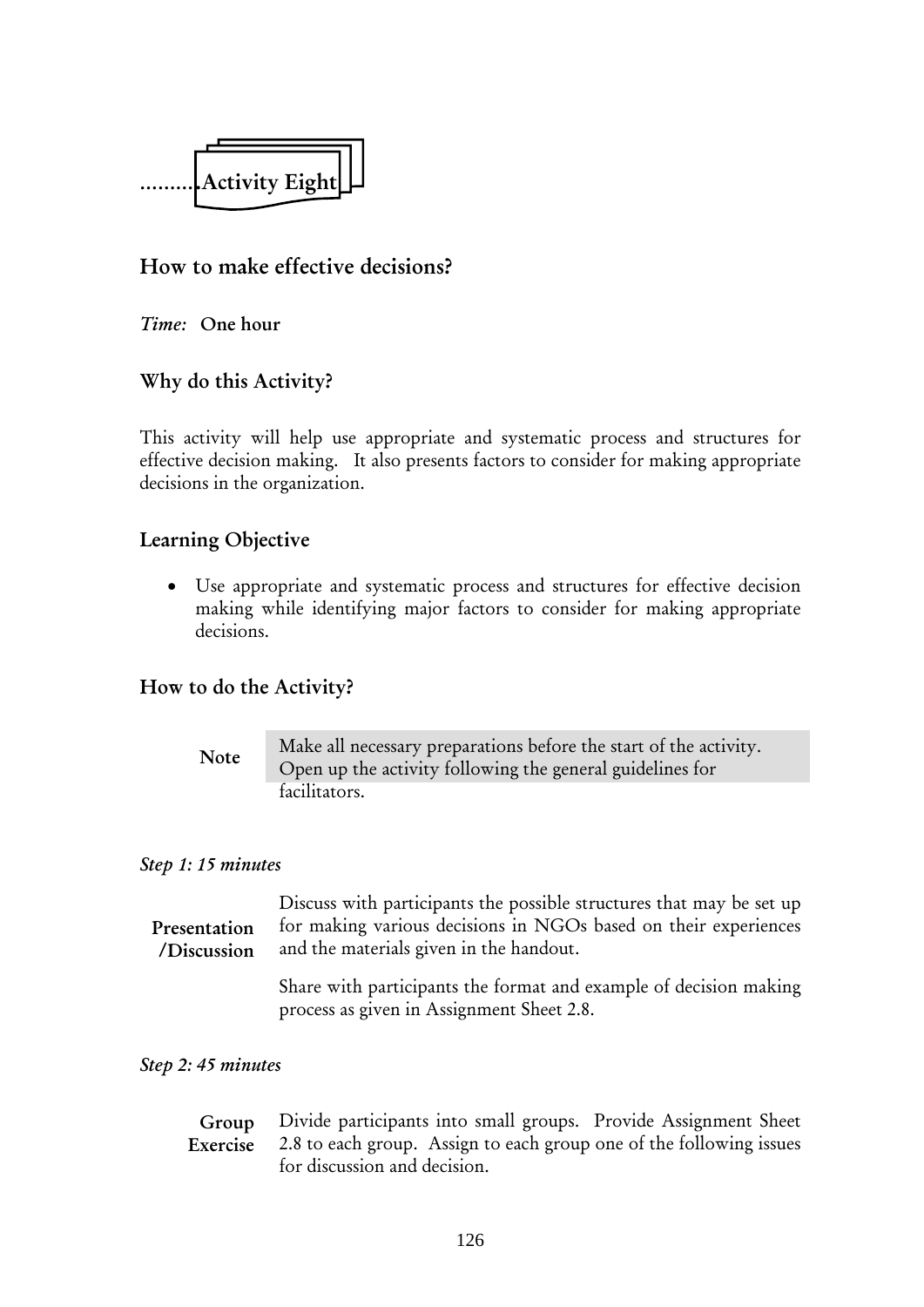- 1. Offering program job to the accountant.
- 2. Organize public audit
- 3. Stop giving two roles to the same person as board member and staff Group Work
	- 4. Provide a motorbike to a supervisor

Ask them to discuss the issue following the structure and process as given in the example.

Assemble the groups. Have each group present their findings taking their turn. Discuss the outputs of the group work encouraging each group to clarify, comment, and critique each others findings. Plenary

> Explain the major factors to consider for making appropriate decisions. Give practical examples and encourage participants to share their experiences of having taken participatory process of decision making.

Conclude the activity with summary of key learning points. Assess the learning of participants by asking questions randomly about the key contents covered.



## *Time out*

*Materials*

- Chart papers, markers, flipchart board, white board, overhead projector and transparencies of visuals.
- Copies of handouts for each participant.
- Copies of assignment sheet for each participant.



## *Handouts*

- Handout 2.8: How to Make Effective Decisions?
- Assignment Sheet 2.8: Group Exercise: Decision Making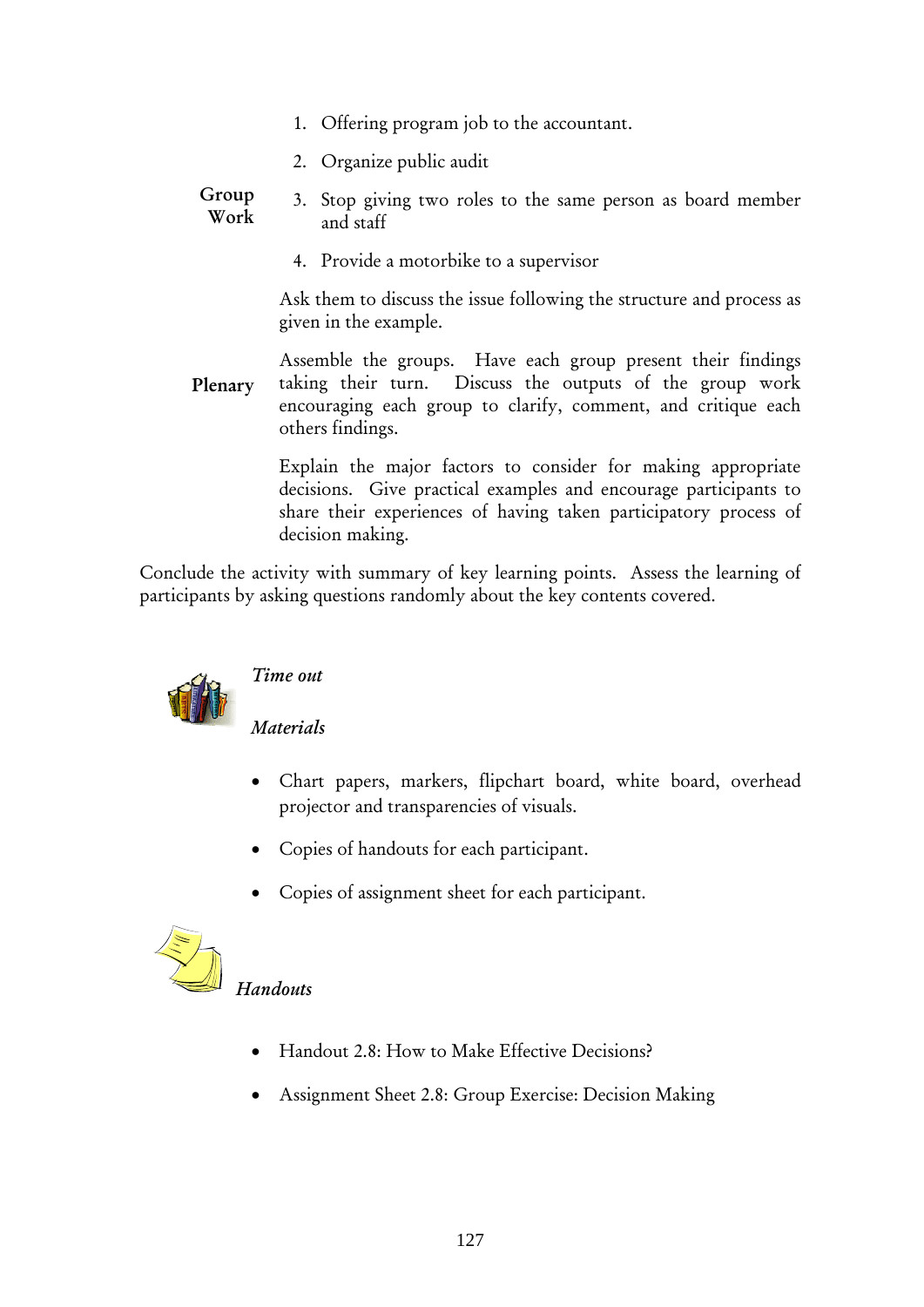# Handout 2.8

## How to make effective decisions?

Making effective decisions for program implementation requires the establishment of certain decision making structures and following a systematic process.

## Decision Making Structures

Many organizations form various committees and groups for making decisions in different level. These may be policy making team, planning team, and thematic team with role and responsibilities as a part of their organizational structure. There may be the representation from mid level managers but the representation of supervisory and implementation level people do not often exist in decision making body. Being a small organization NGO managers are involved in all the committees and influence in decision making process. In some of the organization partner staff also closely work with the team of local organization and directly or indirectly they also influence in the decision making process.

This is the responsibility of the top management (Board and Chief Executive Officer). They must agree on the need for participatory decision and show the commitment to follow the appropriate process and principles of decision making in the organization. It is not only following the process of decision making but also commitment to implement the decision made. If the decision is implemented then the people involved will be encouraged to practice it in the future too.

In an organization there are different sectors and functions to be decided so some structure and forum will facilitate the process. If it is for policy decision then a structure of senior staff and some (two or three) board members, a representative from the partner organization, representative from the concerned section or department, a few (two) representative form the stakeholders will be appropriate. Likewise in functional level decision there should be representation from senior management team members, one member from concerned section and a few members from the implementation level. This needs to be agreed beforehand. Once decision is made then, there should be a forum for sharing the decisions.

## Steps for making decision

A well defined procedure or logical steps facilitate in performing the tasks easily and reaching into meaningful objective. There are some steps to be followed in decision making process. In a typical decision making situation, as the decision makers go from step to step, s/he will probably find moving back and forth necessary.

## Identify the Issues

First of all the decision makers need to be clear on what is the issue to address. In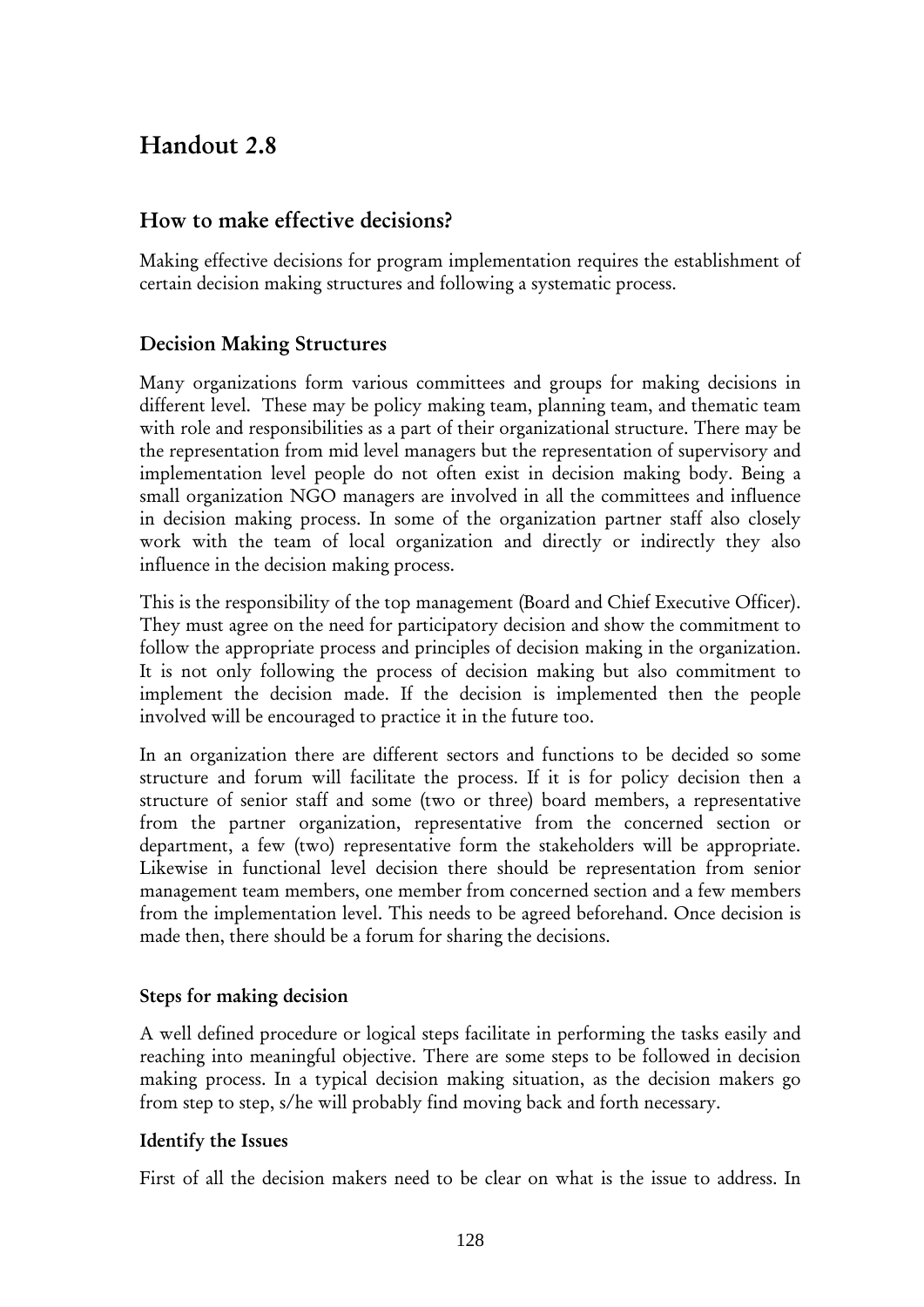broader term the decision making issues may arise from opportunities, disturbances, resource allocation and negotiation. There may be different issues in the organization so before making the decision the manager needs to be clear which issue is s/he going to pick up? In another term the manager needs to find out from which categories the issue has been raised e.g. is it routine type of decision, is it from emergency, is it from operational level or is it from strategic point of view. After identifying the issue the manager has to determine the scope and limitations of the decision. For example, let's take an issue to follow through all the steps. Suppose a person has dual role as a paid staff and board member in the organization. This is an issue for the manager to be dealt with.

#### Set the Purpose of Decision Making

After identifying the issue, the manager needs to set the purpose of making the decision. Why the dual role should be eliminated or keep it as it is? If the organization is going to keep the position as it is then there is no need of dealing this issue but if it is going to be changed then manger need to be clear in the objective. Why this needs to be change?

#### Collect Information

The manager with the help of other should collect relevant information. Why it needs to be change? Has the government policy changed? What problem has it brought in the organization? How many of them are taking dual role? What is the practice in other organizations? What will it bring if it is changed? Who will oppose for changes? How you will convince those people?

Get as many facts as possible about a decision within the time limits and your ability to process them. But remember that all the required information can not be collected. If so, then decision must be made on the basis of partial information. Lack of complete information must not be allowed to paralyze your decision. A decision based on partial knowledge is usually better than not making the decision when a decision is really needed. There is a proverb that "any decision is better than no decision." Also as part of your collection of facts, consult those who will be affected by and who will have to implement your decision.

## Develop Alternatives

Make a list of all the possible alternatives you have, including the choice of doing nothing. In the dual role issue there may be different alternatives e.g.

- a. Resign from board member and work as paid staff
- b. Resign from paid staff and stay as board member
- c. Keep quiet for the time being and let it be, unless the pressure comes
- d. Minimize the role as board member (no contribution in policy decision)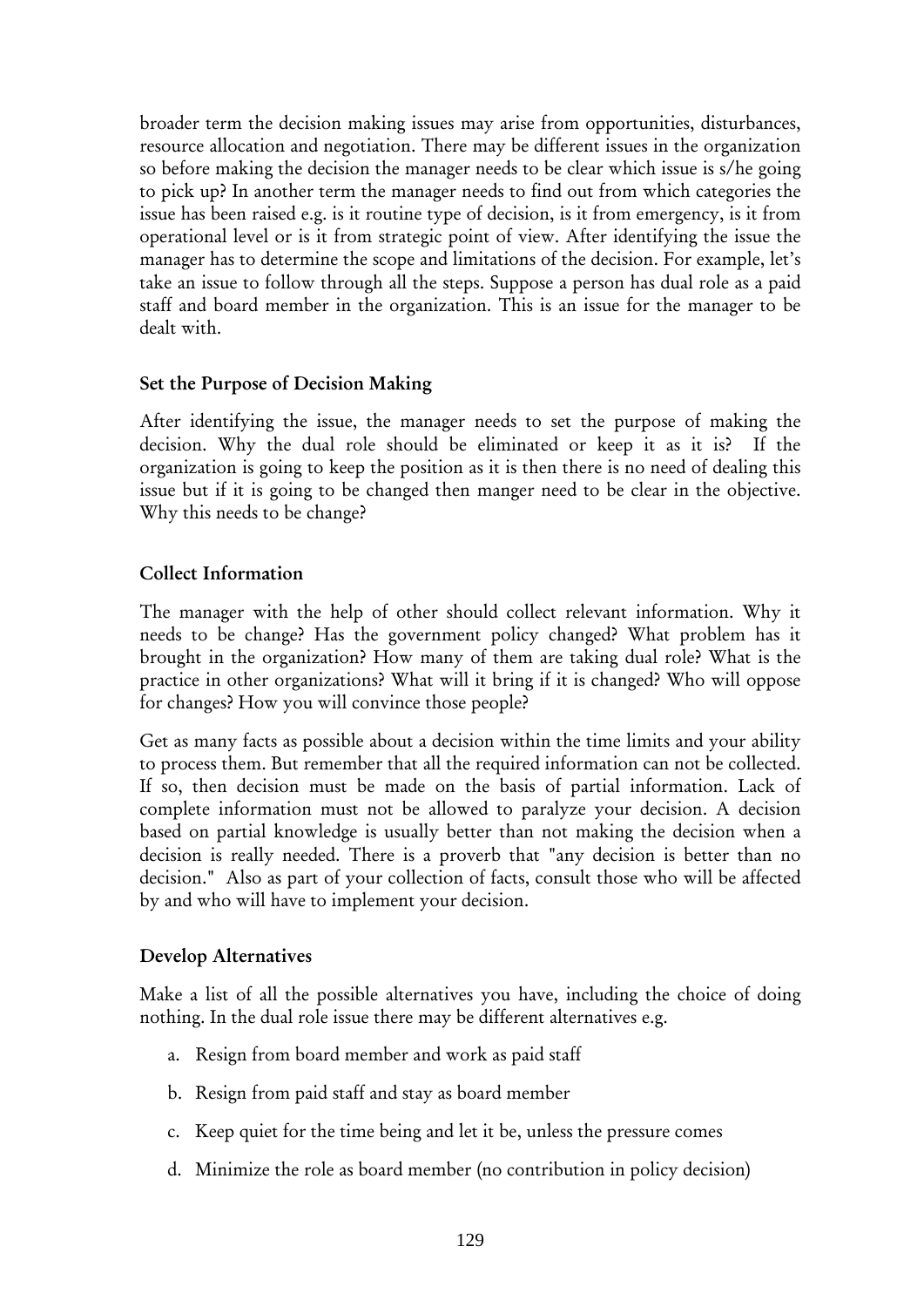- e. Change the position (From executive role to general member role)
- f. Ask to resign from both positions

Also be sure to think about not just identifying available alternatives but creating alternatives that don't yet exist. For example, keep that person as staff and ask her/him to resign from board member but give space to take part in board meeting as an expert.

#### Analyze Pros and Cons of Each Alternative

This is the evaluation of each alternative. Consider the negative of each alternative (cost, consequences, possible problems to be created, dissatisfaction of the member, no acceptance by others, etc.) and the positive of each (money saved, time saved, happiness to the person, contribution etc.). From the above issue let's take one alternative as an example;

#### a. Resign from board member and work as paid staff

#### Advantages Disadvantages

- 1. Organization will follow the government policy.
- 2. There will be no complaining from others.
- 3. Another person will have opportunity to be the board member
- 1. No contribution in policy decision
- 2. Loose opportunity to be the chair person of popular organization
- 3. Loose social prestige
- 4. May loose job after the project is finished

It would be better to involve the concerned person to analyze the advantages and disadvantages to each alternative.

#### Make the Decision

If you are making an individual decision, apply your preferences (which may take into account the preferences of others). Choose the path to follow, whether it includes one of the alternatives, more than one of them (a multiple decision) or the decision to choose none. If it is group decision then put your views with analyzed facts. In this example if other agree then newly created alternative "keep that person as staff and ask her/him to resign from board member but give space to take part in board meeting as an expert" will be the best option. Share the decision with other concerned people e.g. other board members, stakeholders, donors, government body. Thank that person for being very professional and helping the organization in such crucial decision. And of course, don't forget to implement the decision and then monitor the implementation.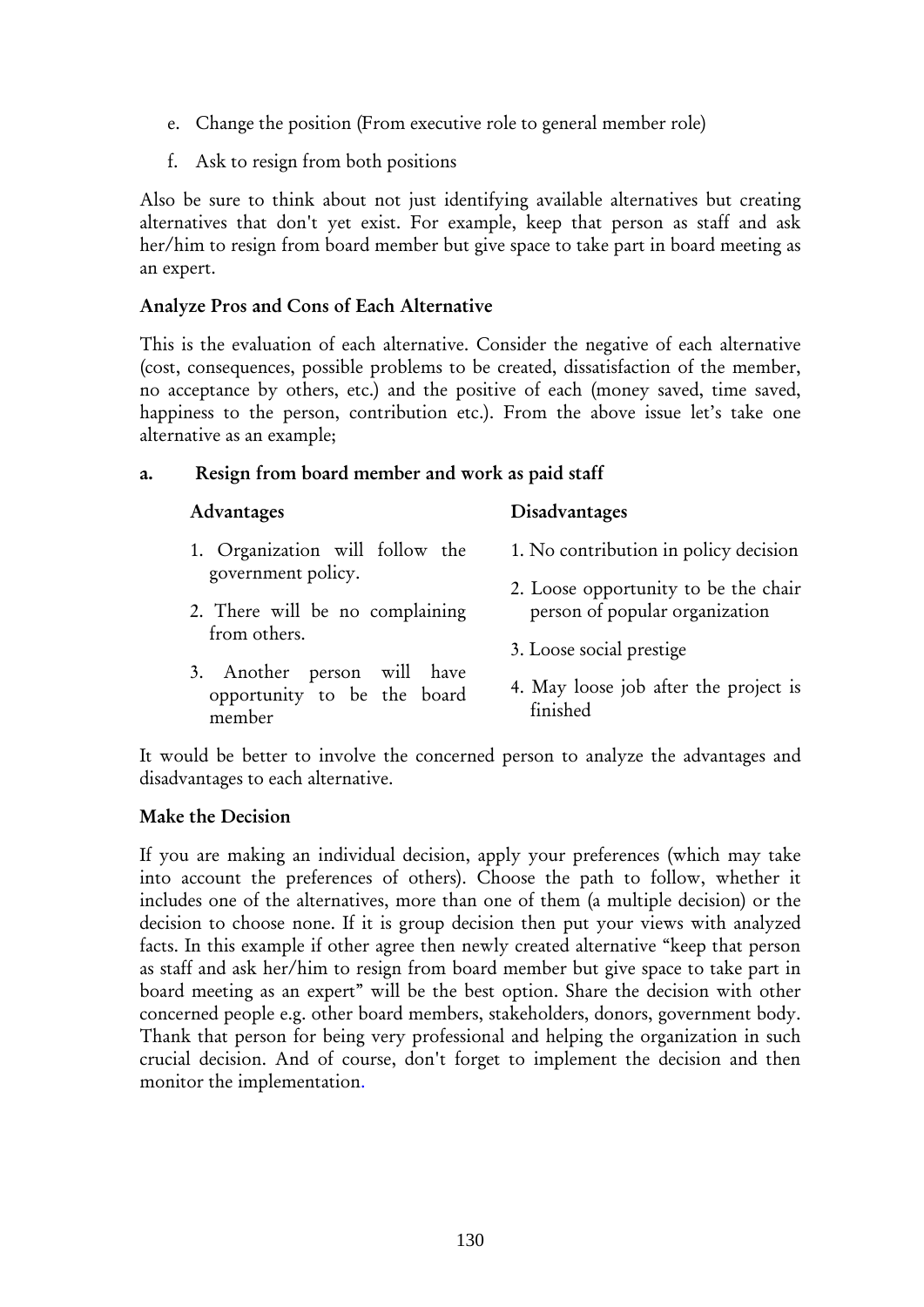## Steps for Decision Making

- 1. Identify Issues (What exactly has to be decided?)
- 2. Collect information (What information is required to make the decision?)
- 3. Undertake analysis (What are the options?)
- 4. Evaluate options (What are advantages and disadvantages?)
- 5. Identify choices (What option is the best?)

Such kind of systematic methods of making a decision ensures that all the correct issues are addressed, necessary information is gathered, all alternatives are properly considered and compared, difficulties are identified and feasibility assessed and consequences are taken fully into account.

## What factors need to be considered while making decision?

## Knowledge

Knowledge is an important factor in good decision making. Without a wide range of knowledge, sound decision making is impossible. It provides one with materials from which a manager may construct the various alternatives related to a good and appropriate decision. One must store knowledge in one's mind through reading, listening and observing. The people gather information and facts with out knowing their meaning. Information with out understanding has little practical value. Relevant information need to be documented properly for future use.

## Experience

A manager's experience is valuable in decision making process. From her/his experiences a manager can relate knowledge to cause and effect. It helps decision makers understand how knowledge can be applied in practice. The value of experiences increased when we learn how to interpret it. Improper interpretation leads to wrong decision.

## Skills

As mentioned earlier decision making is a challenging job so who are involved in making decision should have certain skills. This is an art as well. Here are some essential skills mentioned which a manager needs to have. If a manager lacks some skills then s/he must have opportunity to learn those skills.

- Ability to recall: This ability to remember events and information which will help in making a good decision. Ability to recall can be improved through training, coaching, practicing and reviewing.
- Ability to form a comprehensive overview: A decision maker needs to have an ability to see all the related information, external and internal situation, policy and practices, events and action comprehensively. Many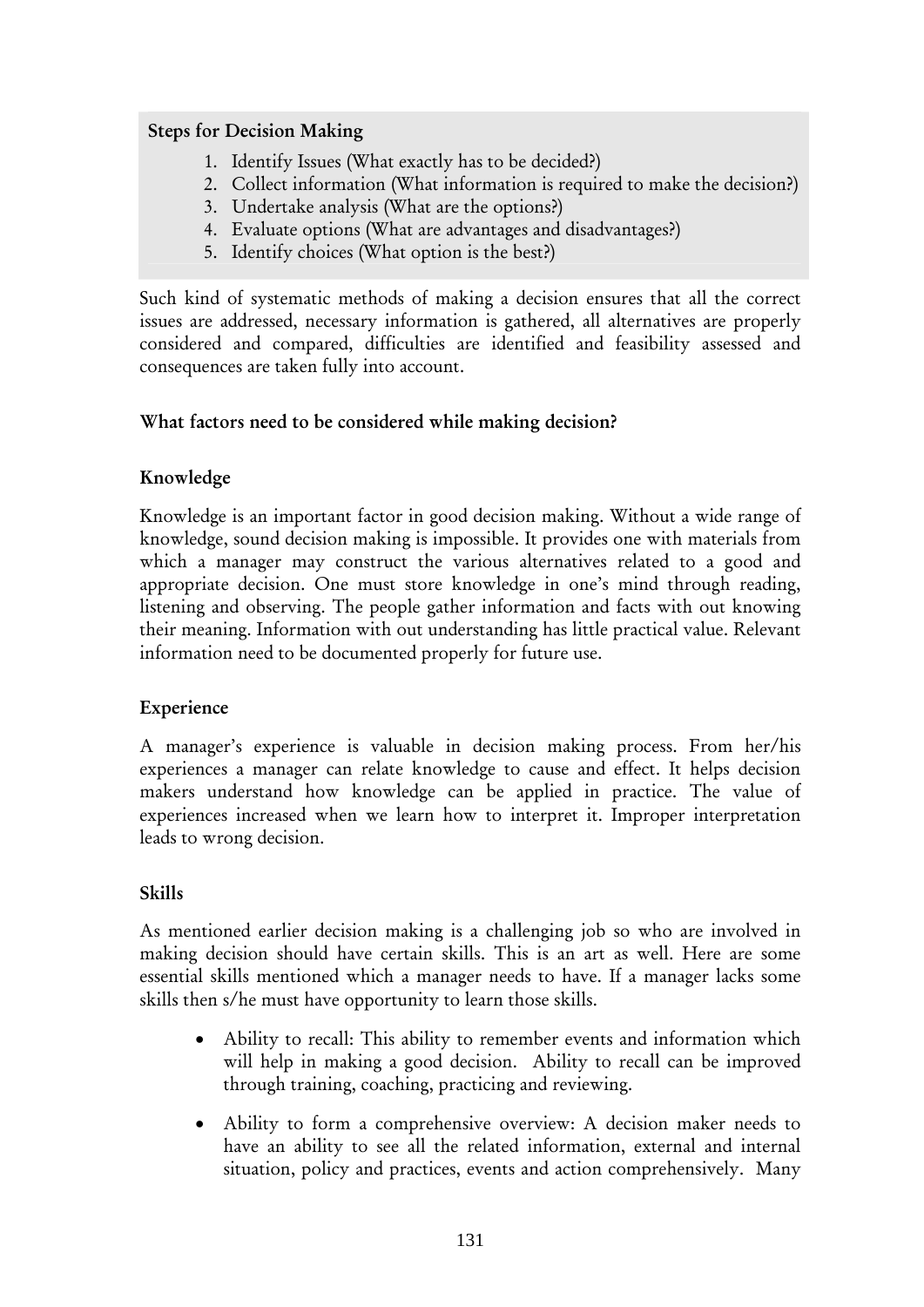people have difficulties in seeing a broad picture of the issues and circumstances which are existed before them.

- Ability to identify the issues: There may be so many issues arise in the organization but manager should be able to identify the issue to be dealt with. He/she should have ability to specify the issue for what he/she is going to make decision and why.
- Ability to break down the major issue into the smaller parts: It will be difficult or impossible to put the larger into the process of decision making so a manager should be able to simplify the issue into smaller part.
- Ability to interpret the information: The manager should be equipped with the skills of interpreting the collected information.
- Ability to construct alternatives: The task of decision making is to choose the best option from available alternatives. A manager should not only be able to create possible and available alternatives related to the issues but also to generate new alternatives with the help of gathered information and experiences.
- Ability to make the right choice: The manager should have ability to make the best choice out of generated alternatives. While choosing the best option he/she should consider the consequences and cost (in terms of money and value of the work).

## Organization

A professional decision maker always needs to organize her/his resources, time, work and facilities. This requires self-discipline and planning. S/he must provide time for constructive and creative thinking. Very few leaders make this provision for themselves. An effective manager must delegate smaller and routine decision making part to the coworkers so that s/he will have more time to think about strategic decision.

## Tips for decision making

- 1. Be clear on the issue (s)
- 2. Develop understanding about the purpose of making decision
- 3. Collect information and facts
- 4. Explore possible alternatives which are related with the issue.
- 5. Analyze advantages and disadvantages from different angle of each alternative.
- 6. If you find that previous decisions are workable then make use of them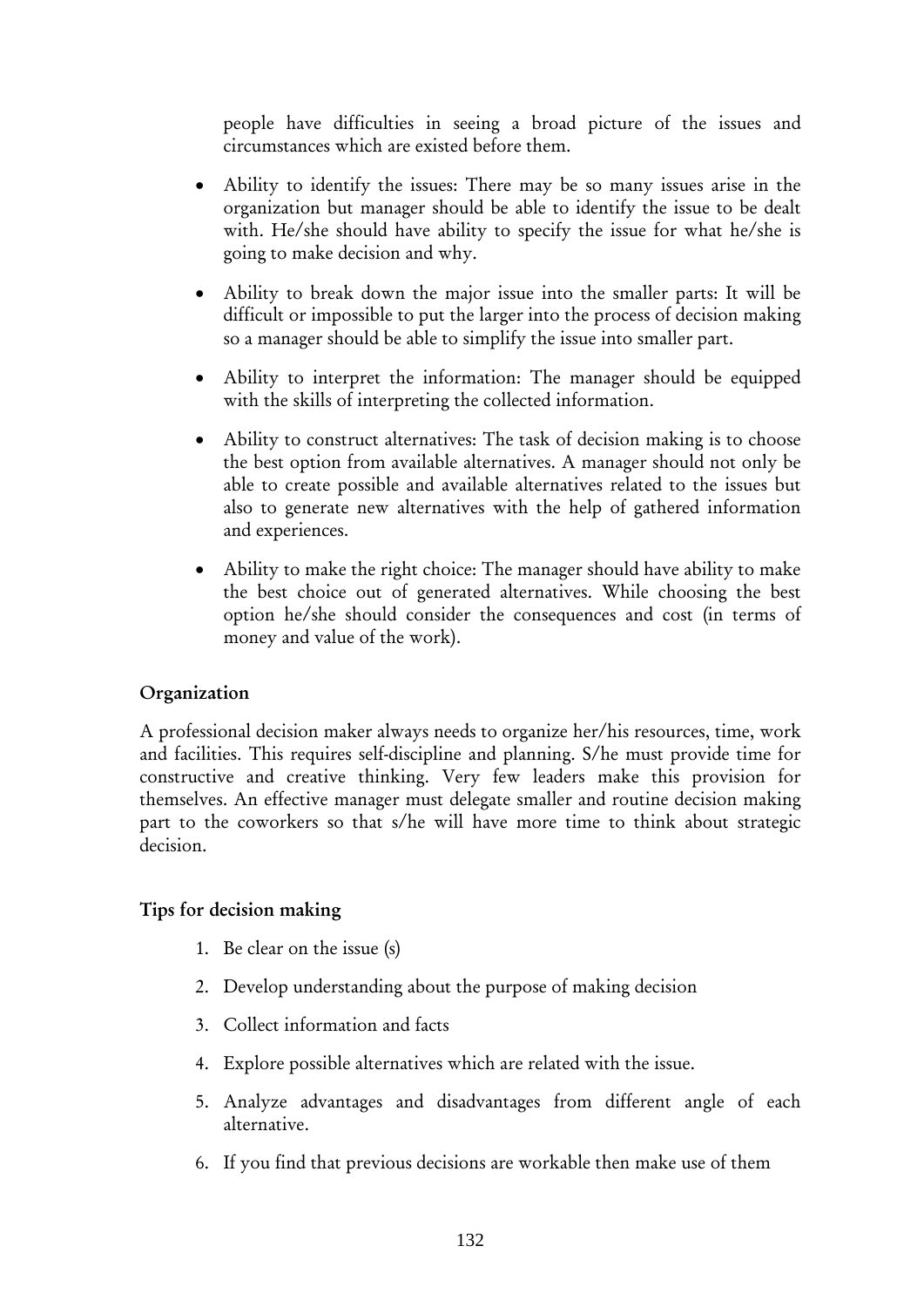- 7. Make long term decisions with the short term in mind.
- 8. Change decision that are no longer appropriate
- 9. Consider the implication of each decision.
- 10. Assess your decision making abilities.
- 11. Always give your reasons if rejecting a decision made by the delegate.
- 12. Never postpone vital decisions make them quickly.
- 13. Be aware of who will be affected by your decisions.
- 14. If you found difficulties then take advice from others.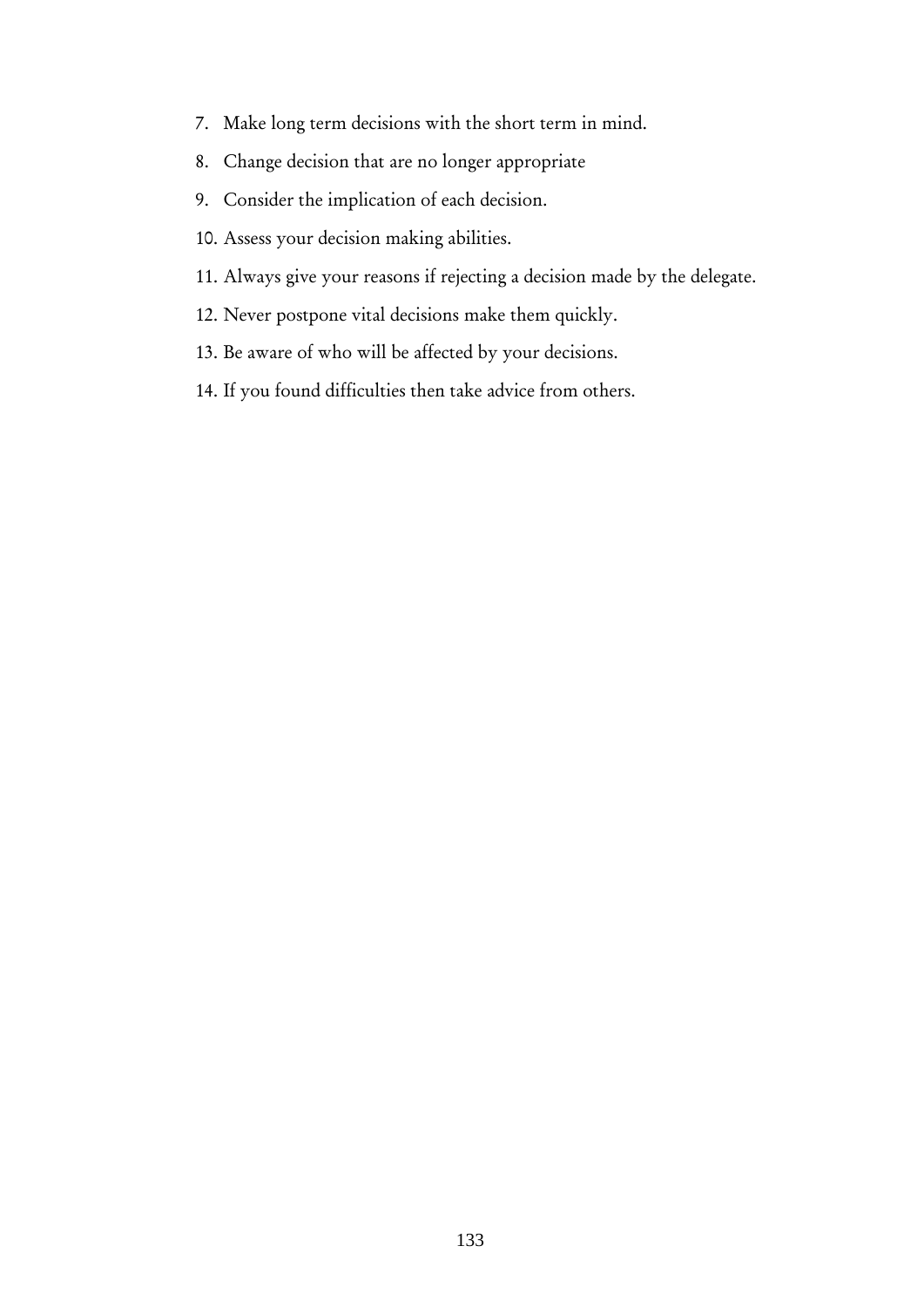## *Assignment Sheet 2.8*

# Group exercise: decision making

Carefully study the attached example of a format for making decisions. In small groups, discuss the assigned issue to your group and make decisions following the process and structure as shown in the example.

| S.N. | is<br>What<br>the issue? | What<br>are<br>the<br>purposes of<br>making<br>$\mathbf{a}$<br>decision? | What<br>are<br>alternatives? | Pros<br>and<br>cons of each<br>option | Who<br>decides? | Who<br>is<br>responsible? |
|------|--------------------------|--------------------------------------------------------------------------|------------------------------|---------------------------------------|-----------------|---------------------------|
|      |                          |                                                                          |                              |                                       |                 |                           |
|      |                          |                                                                          |                              |                                       |                 |                           |
|      |                          |                                                                          |                              |                                       |                 |                           |
|      |                          |                                                                          |                              |                                       |                 |                           |
|      |                          |                                                                          |                              |                                       |                 |                           |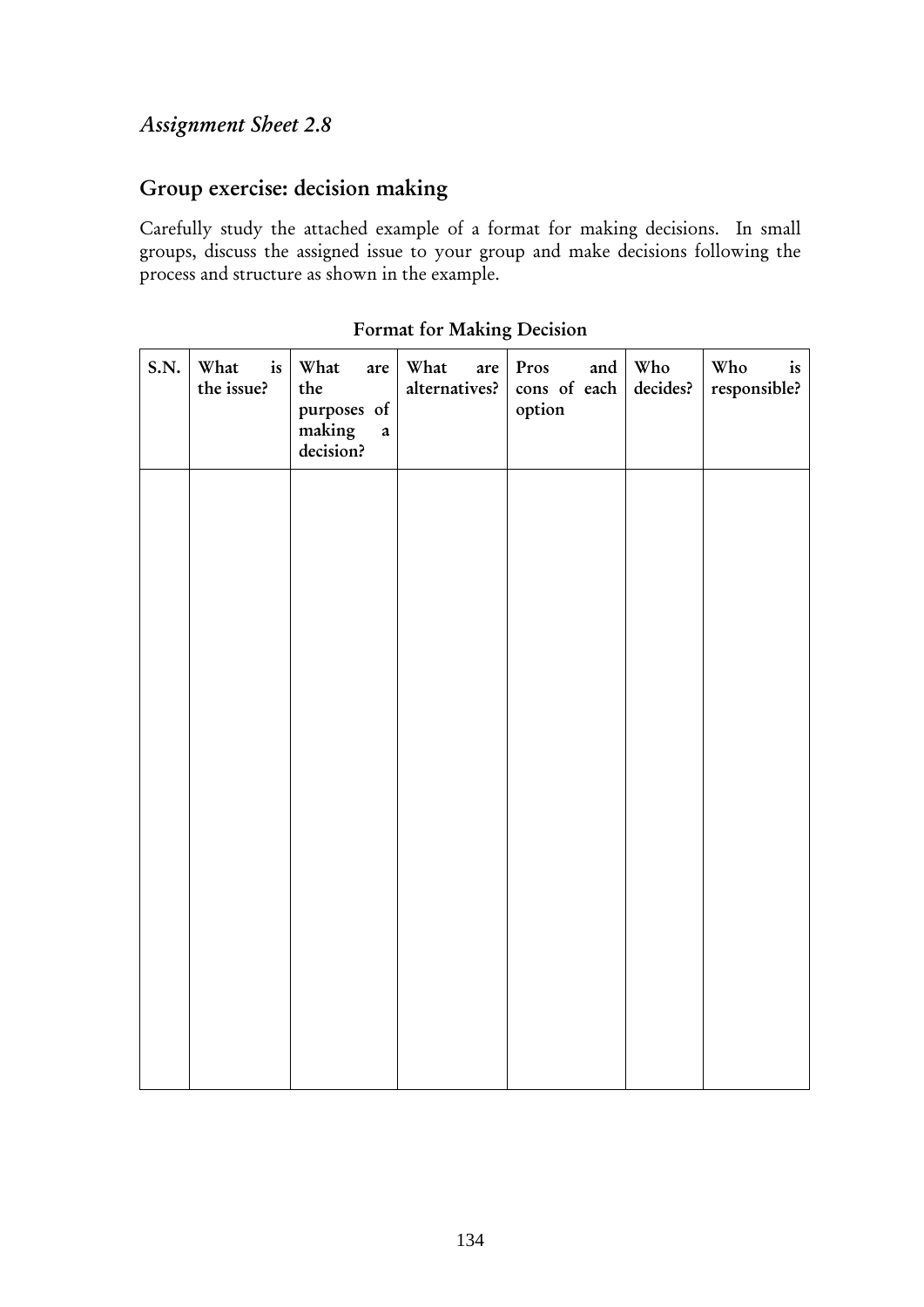| S.N | What is<br>the<br>issue?                                           | What are<br>the<br>purposes of<br>making a<br>decision?                                                                            | What are<br>alternatives?                                                                                                                                     | *Pros and<br>cons of each<br>option | Who<br>decides?                                | Who is<br>responsible?                |
|-----|--------------------------------------------------------------------|------------------------------------------------------------------------------------------------------------------------------------|---------------------------------------------------------------------------------------------------------------------------------------------------------------|-------------------------------------|------------------------------------------------|---------------------------------------|
| 1.  | Pay<br>meeting<br>allowan<br>ce to<br>the<br>Board<br>membe<br>rs. | a. To get<br>contributio<br>n from all<br>Board<br>members<br>in decision<br>making.<br>b. To<br>compensat<br>e for their<br>time. | 1. Stop this<br>idea.<br>2. Pay them<br>in hourly<br>basis.<br>3. Change the<br>demanding<br>members.<br>4.<br>Honor/award<br>socially rather<br>paying cash. |                                     | Board<br>member<br>s and<br>program<br>manager | Chairperson<br>of the<br>organization |

Example and Suggested Format for Making Decisions

# \*Analysis of pros and cons:

| <b>Alternatives</b>             | Advantages                                                                                                                                         | Disadvantages                                                                                                                                         |
|---------------------------------|----------------------------------------------------------------------------------------------------------------------------------------------------|-------------------------------------------------------------------------------------------------------------------------------------------------------|
| 1. Stop this idea.              | 1.i. People will not come for<br>money, whoever comes<br>contribute openly                                                                         | 1.i. Board members may not<br>come to the meeting, if they<br>come contribution may not be                                                            |
|                                 | 1.ii. It saves money for other<br>work                                                                                                             | as expected.                                                                                                                                          |
|                                 | 1.iii.It won't create precedent<br>and the organization has not<br>to pay now and then                                                             |                                                                                                                                                       |
| 2. Pay them in<br>hourly basis. | 2.i People will be motivated<br>and contribute properly.<br>2.ii Decision making process<br>will be smooth because the<br>number will be fulfilled | 2.i Decision making process<br>will be slow because members<br>would like to come next time<br>to get money<br>2.ii. There will be no<br>volunteerism |
|                                 |                                                                                                                                                    |                                                                                                                                                       |
|                                 |                                                                                                                                                    |                                                                                                                                                       |
|                                 |                                                                                                                                                    | 2.iii. How long the<br>organization will be paying?                                                                                                   |
|                                 |                                                                                                                                                    | 2.iv. Create precedent for<br>future.                                                                                                                 |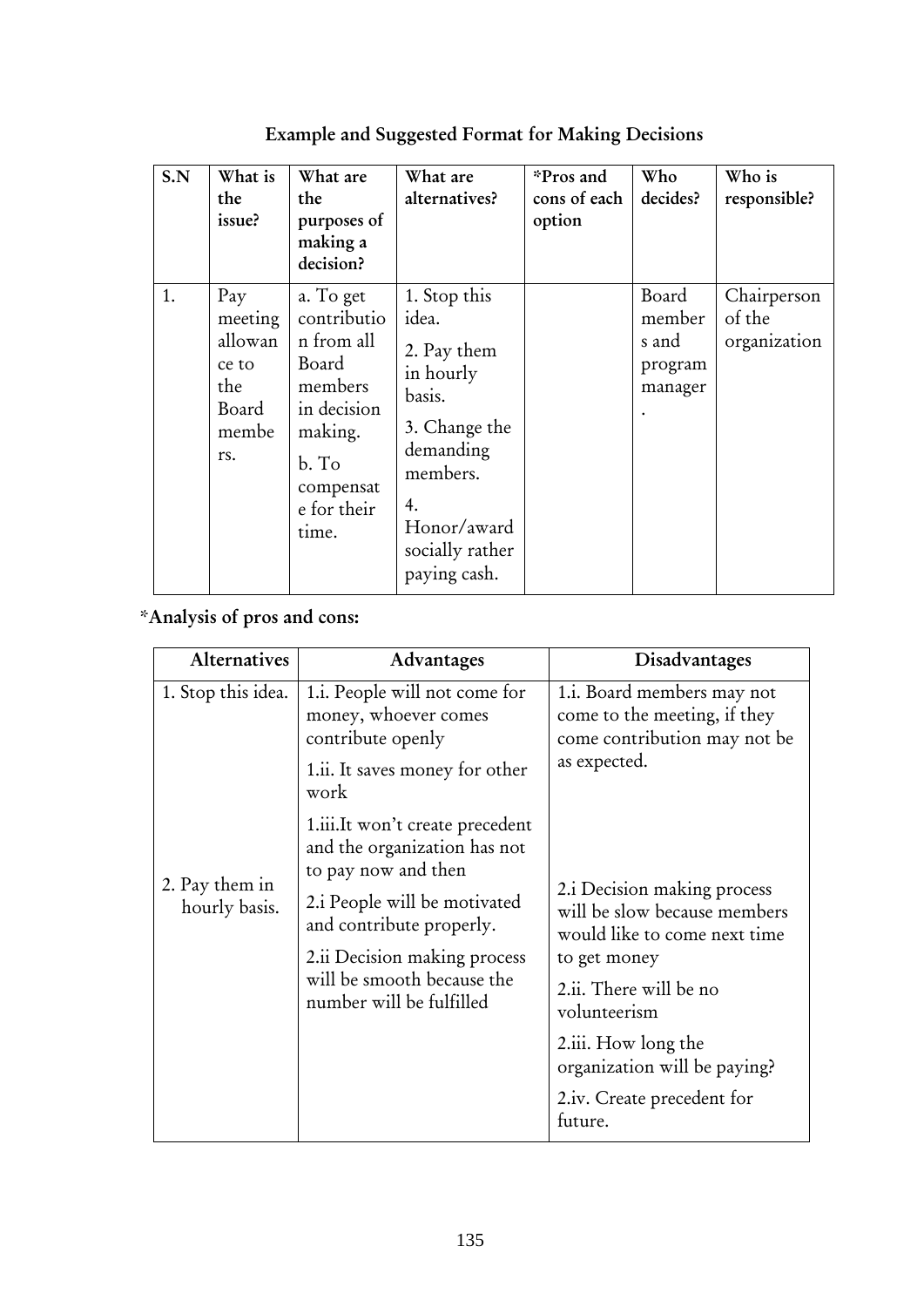

# Understanding Communication

#### *Time: One hour*

## Why do this Activity?

This activity will help develop a better understanding of the meaning and importance of communication in program implementation. It also introduces barriers to effective communication. It covers some important communication skills such as listening and questioning.

## Learning Objective

Explain the concept, importance and barriers of communication in management and use important communication skills.

## How to do the Activity?

| <b>Note</b> | Make all necessary preparations before the start of the activity.       |
|-------------|-------------------------------------------------------------------------|
|             | Open up the activity following the general guidelines for facilitators. |

#### *Step 1: 20 minutes*

Divide participants into small groups. Provide Assignment Sheet 2.9(a) to each group. Ask them to discuss the issues. Group Exercise

Assemble the groups. Have each group share their findings orally. Discuss the concept and importance of communication in organizations based on the discussion. Encourage them to share their real experiences and present the concept and importance of communication based on the materials in handout. Explain the styles of communication based on the materials given in handout. Plenary

#### *Step 2: 15 minutes*

Distribute Metacards to each participant. Let them identify the barriers to communication in work situation and list a few points on the Meta card. Every individual has to write one barrier in one card with a marker. **Discussion**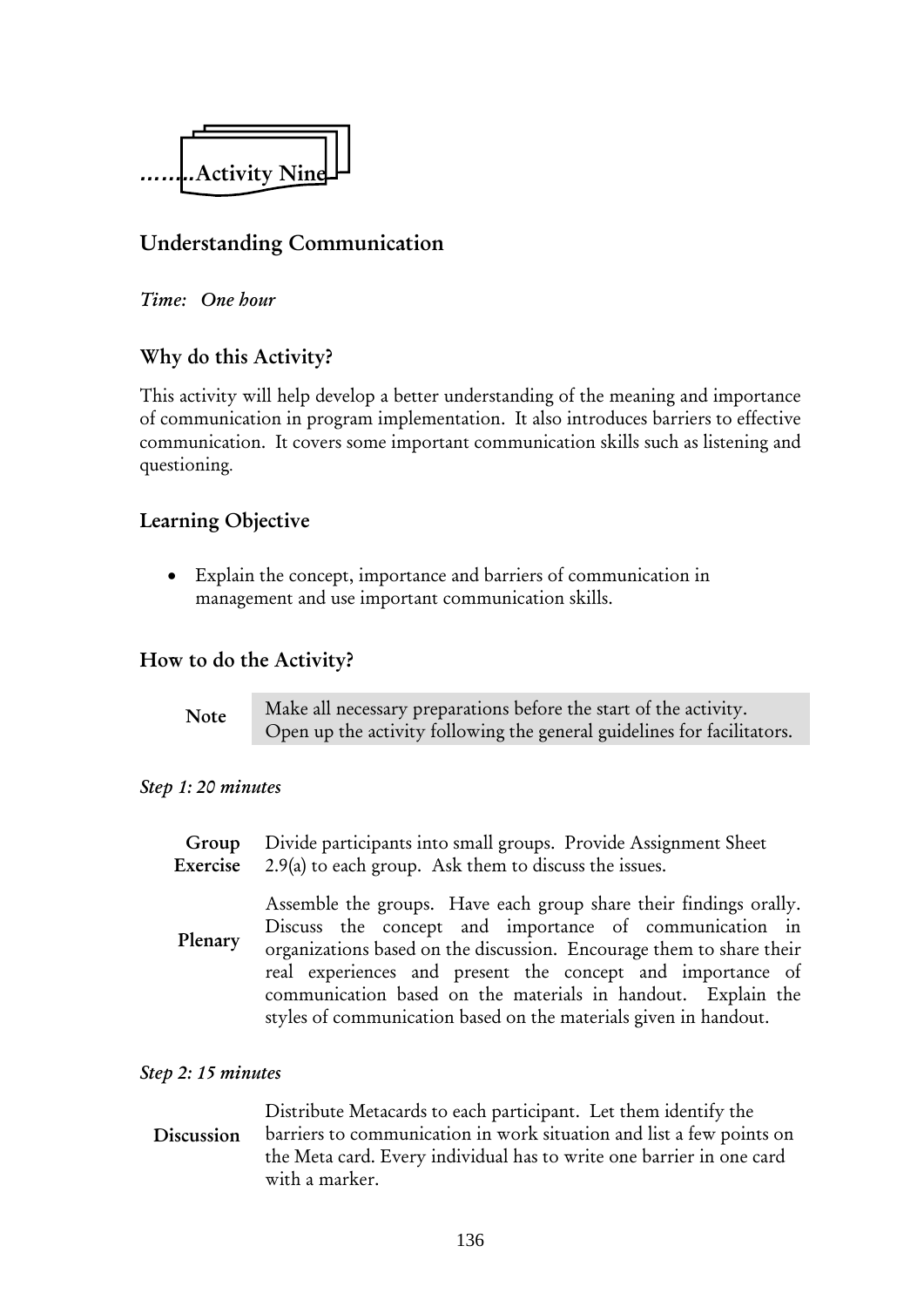Ask each individual to stick his/her card on the board. Let one of the participants read the points loudly and facilitate them to give some practical examples. Avoid duplication while sticking the cards on the board. Explain main barriers to communication.

## *Step 3: 25 minutes*

- Introduce various questioning and listening techniques as important communication skills on the basis of the materials given in handout. Give examples. Presentation
	- Ask four volunteers for role play. Pair them up into two dyads. Give Assignment Sheet 2.9(b) containing role play situations. Ask one pair to perform role situation one. Another pair is to perform role situation two. Ask other participants to observe the two role plays. Role Play

After role plays, ask feedback from the role players and observers. Give your feedback.

Conclude the activity with summary of key learning points. Assess the learning of participants by asking questions randomly about the key contents covered.

## *Time out*



## *Materials*

- Chart papers, markers, flipchart board, white board, overhead projector and transparencies of visuals.
- Copies of handouts for each participant.
- Copies of assignment sheet for each participant.



# *Handouts*

- Handout 2.9: Understanding Communication
- Assignment Sheet 2.9 (a): Case Discussion A Day in a Health Post
- Assignment Sheet 2.9 (b): Role Play Questioning and Listening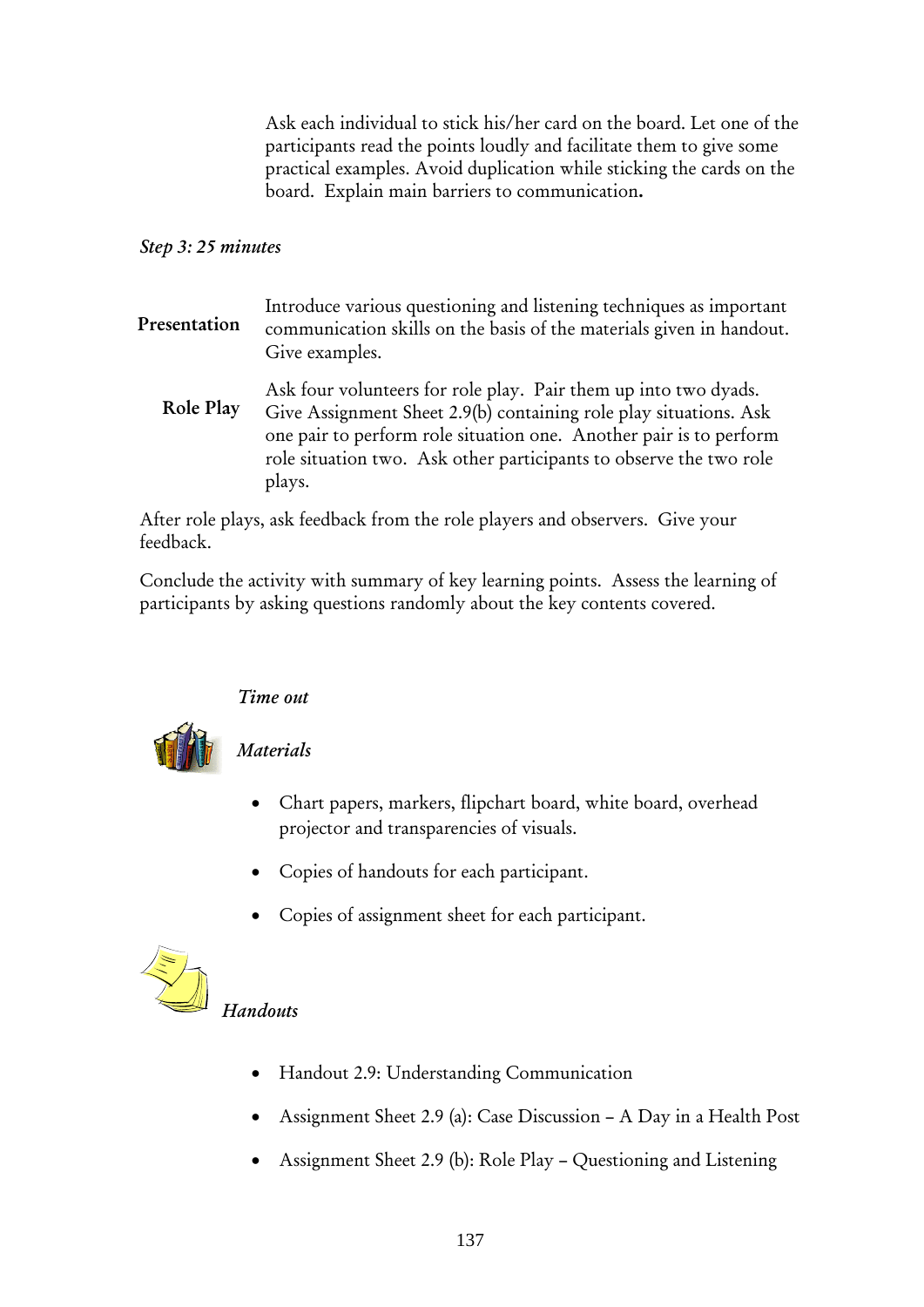# Handout 2.9

# Understanding Communication

Good communication is the lifeblood of organizations. It takes many forms such as speaking, listening, reading and writing. Managers, staff and others are involved in communicating to one another for gathering and disseminating information, to make decision, increase understanding and relationship, and mange information for getting things done. The manager spends most of his/her time in communicating with others e.g. guiding and giving direction, supervising people and giving feedback, motivating staff, negotiating with others, attending meeting inside and outside, writing reports, memorandums, receiving and forwarding email etc.

## What is Communication?

"Communication is a process in which two parties try to exchange the meaning, ideas, feelings and symbols and develop understanding and relationship". Communication is not only transferring the information from one person to another but also exchanging the meaning and feelings between two people or one person to the group of people.

*Communication happens all the times:* In the organization managers spend most of their time communicating with others in different form e.g. negotiating with others, organizing and participating in meeting, motivating staff, supervising the coworkers and giving feedback, writing memos and letter, making participatory decision etc.

*Communication helps to understand rather than blaming:* In effective communication people ask questions, listen to other, seek logic and options, look for facts and opinions and give and receive feedback that helps them to understand each other and minimize blaming.

*Communication is the process of influencing and convincing:* There is some confusion that once the information or message is passed on to another person then the process of communication is finished. But it is not only telling to people but getting their responses (positive or negative), influencing others to act on that.

*Communication is also a non-verbal process:* While communicating information and messages people use their body language too. Through their body language and facial expression people communicate intended or unintended message without being aware.

*Communication develops relationship:* Communication is a two way process. It is communication which helps to develop and maintain the relationship with people. The managers' job is getting tasks done and needs to motivate staff, coordinate work and people and build the relationship with staff and others by effective and assertive communication.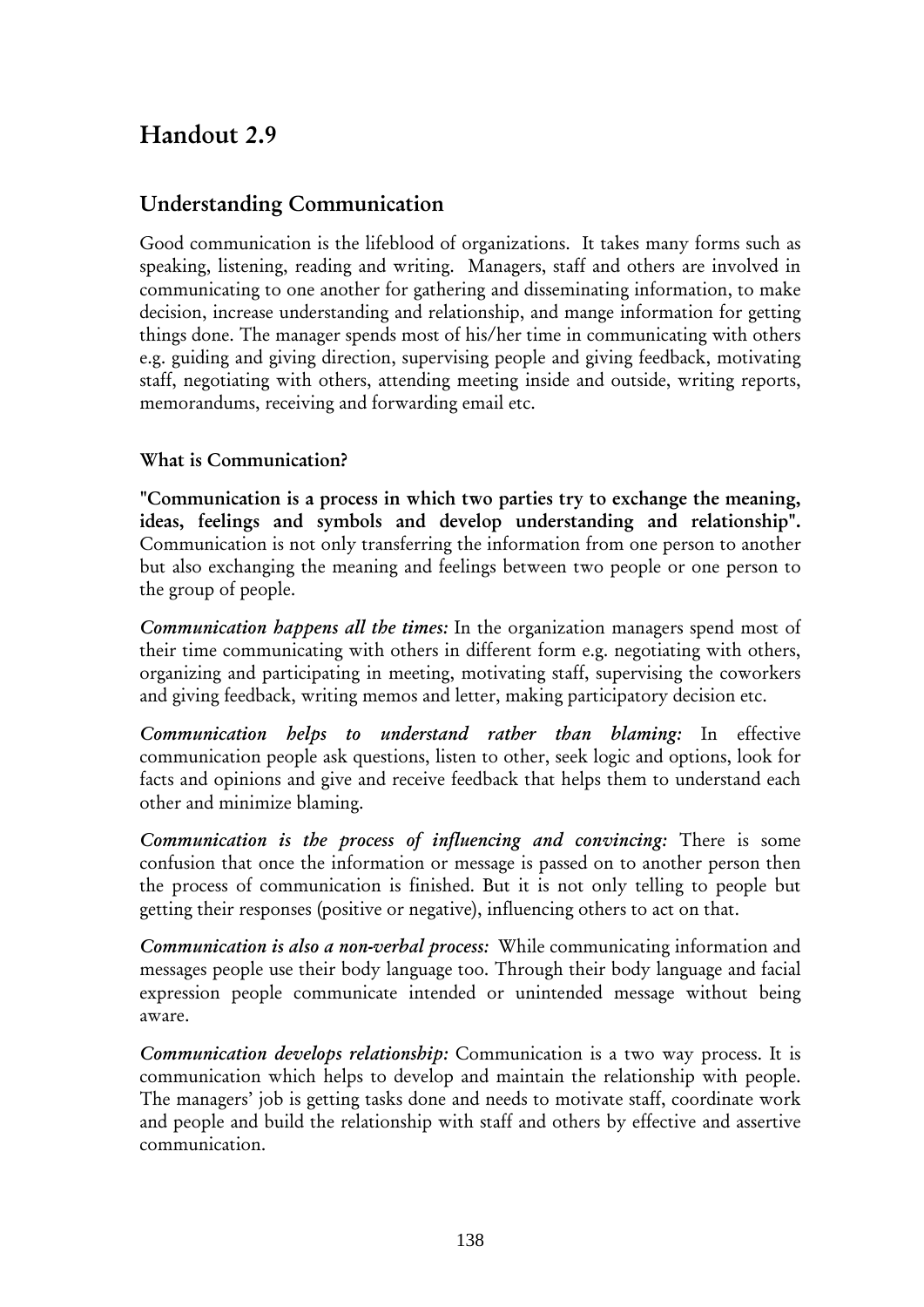Two way and smooth communication helps:

To strengthen team work

To generate accountability and ownership

To establish effective coordination

To develop understanding and relationship

To minimize conflict

Helps to give and receive immediate feedback for improvement

## What communication is not?

- Communication is not assumption.
- Communication is not an easy process; people do have their own perception, which makes the communication process complicated.
- Communication is not just to say and hear words and sentences.
- Communication is not to impose with meaning that you already know,

## Communication Styles

#### Passive

This is where a person takes no action or never stands up for himself/herself. They continually put others first and always gives in to what everyone wants. They remain silent when something hurts or bothers them; in fact, they are the ones who apologize a lot. The person having such type of communication style does not want to embarrass others and always tolerate. They do have psychological feeling that no one should be hurt due to their own reason. The people who are in this category can not say "NO" to others, do not give and ask logics and reasons in any decisions, ideas and views. They usually keep quiet, agree by nodding, say yes to others, always feel pressure, they put their concern through others if they have any. Such types of persons feel easy if they are asked by the seniors. The managers and senior members should be encouraging them to express by asking questions, letting them to ask questions and responding, giving specific tasks and providing opportunity to work in pair and small group.

## Aggressive

This is one who stands up for their rights without considering the other person's rights and feelings. They put themselves first at the expense of others and try to overpower and put other party down. In their mind, it is important to achieve their own goals no matter what happens to anyone else. These people blame others rather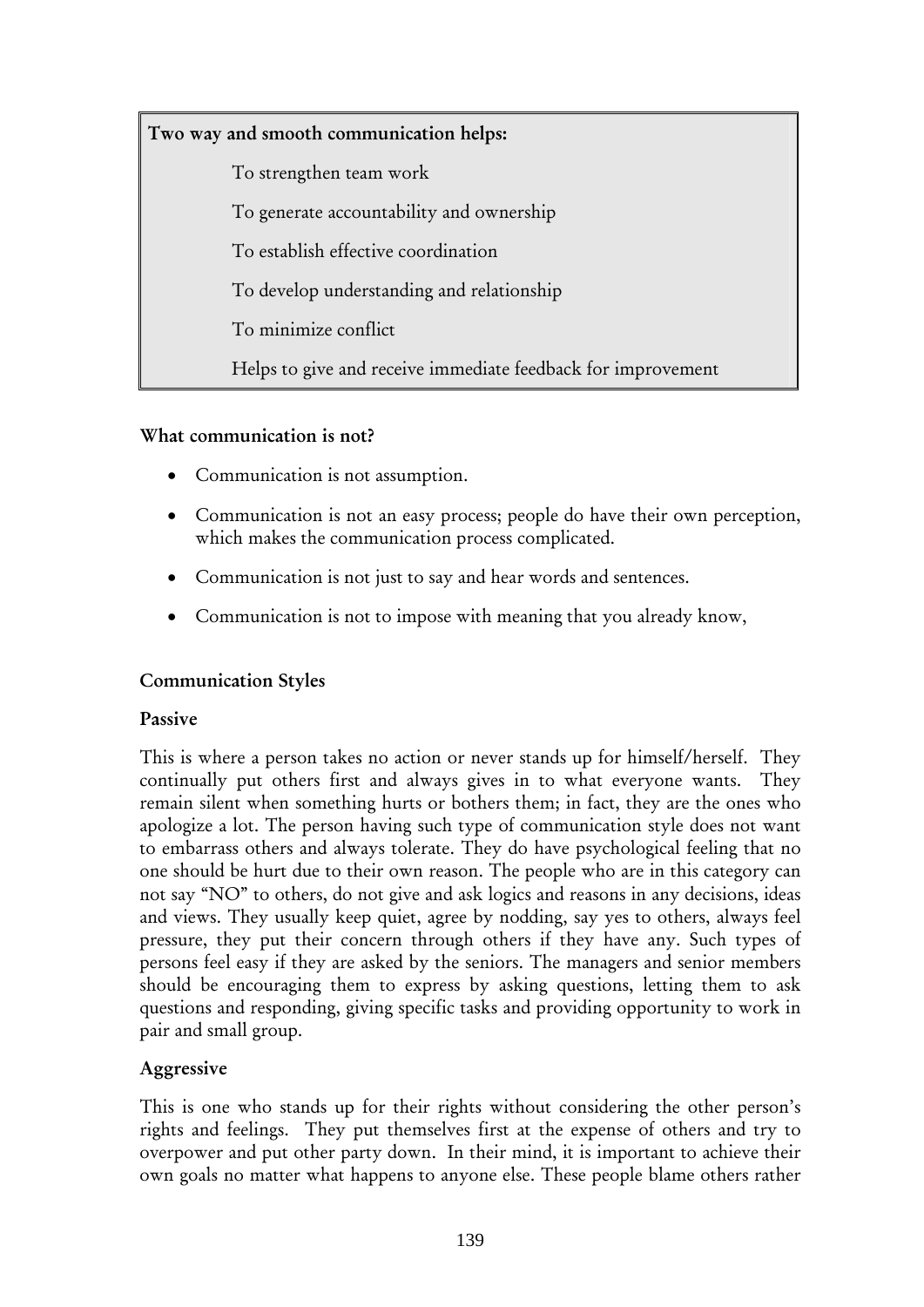than dealing with the problems and never care long term relationship with other people. They do not listen to others and allow question. By nature they are very directive and pushy. Such types of managers look autocratic and create fear on other.

#### Assertive

These persons are able to stand up for their own rights or beliefs without putting someone else down. They respect themselves and they also respect the other persons. They listen and talk to other people with logics and reasons. The assertive people always try to deal with the problems rather than blaming others. They are able to express both positive and negative feelings. They are confident, convincing and persuasive but never "pushy". They reserve their judgments and manage their aggression. It is said that this type of person has very good negotiation and leadership skills because they are concern with solving the problems, giving and receiving feedback and building and maintaining the relationship with others. Such managers are more participatory in decision making believe on team work. It has been proven that assertive style of communication is more effective but needs more practice.

| Contents                           | <b>Methods or Process</b>                                 |  |  |
|------------------------------------|-----------------------------------------------------------|--|--|
| They are result oriented           | They seek opinions and facts                              |  |  |
| and focus<br>They set<br>$\circ$ n | They do follow the procedures and process                 |  |  |
| objectives                         | They work in planned way.                                 |  |  |
| They enjoy performing the<br>tasks | They give and receive feedback for better<br>performance. |  |  |
| They concern on achievements       | They share experiences with others and respect            |  |  |
| They develop efficiency            | other's experiences.                                      |  |  |
| They take responsibility           | They seek alternatives for decision making.               |  |  |
| They deal with problems            | They look for evidences and logics.                       |  |  |

Here are some features of assertive type of manager:

#### Common Barriers in Internal Communications

i. If I know it, then everyone must know it: Perhaps the most common communication problem in organizations is managers' assumption. They usually assume that staff should be aware of the required information. Usually staffs are not aware unless management makes a deliberate attempt to carefully convey information.

ii. We hate bureaucracy because we are small in size: When organizations are just getting started, managers and senior staff do not want to take burden of writing the policies and procedures. Due to its small size everything is done through oral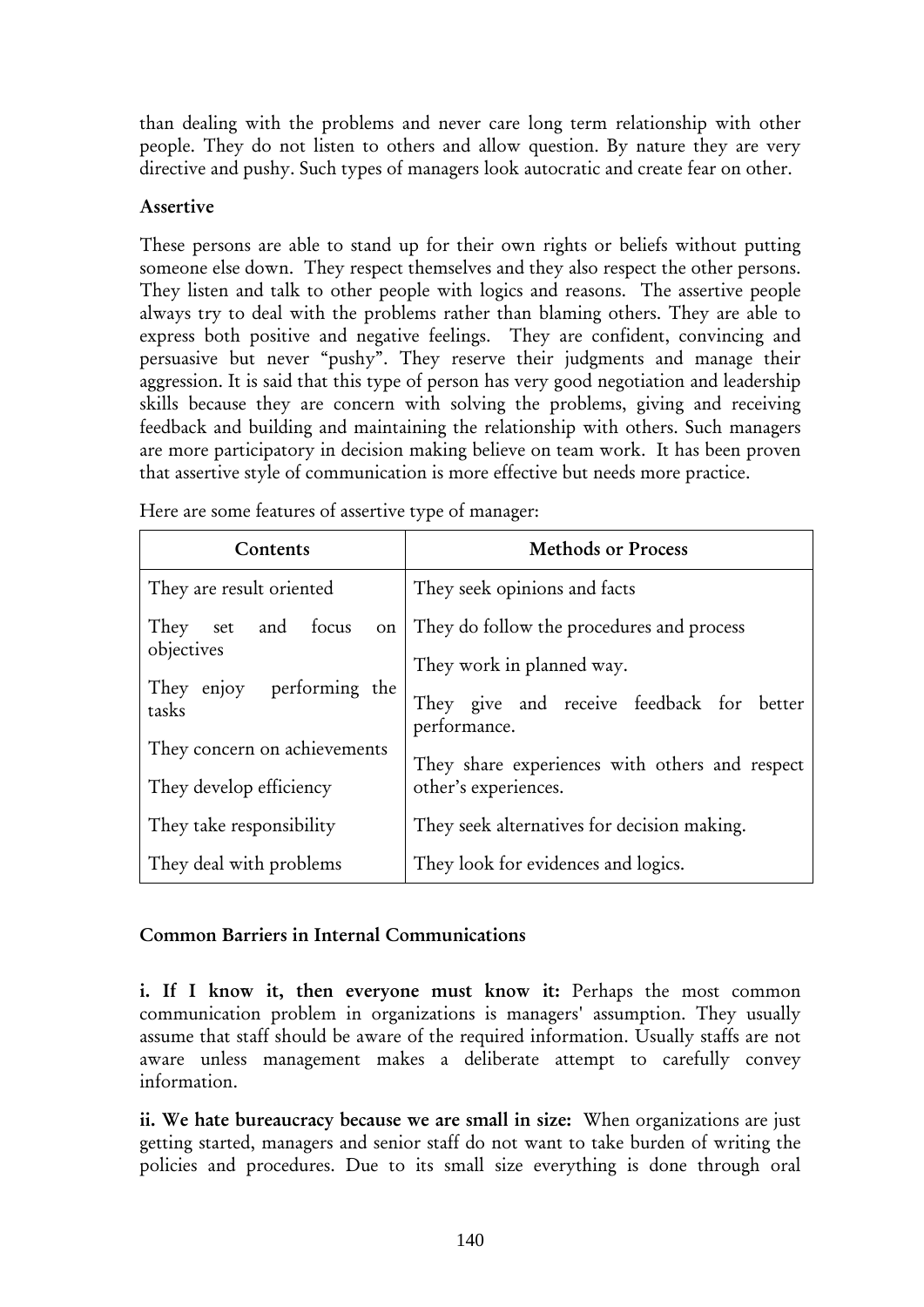communication. Writing something down can be seen as a sign of bureaucracy and to be avoided. As the organization grows, it needs more communication and feedback to remain healthy, but this communication isn't valued. As a result it increases confusion among internal staff. So the management should realize the need for increased, reliable and frequent communications within the organization. Writing policies and procedure sets standard and makes communication easy within the organization.

iii. I told everyone, or some people: Another barrier is not really valuing the importance of communication by management and assuming that it just happens. So they're not aware of what they told to whom, even when they intended for everyone to know the information.

iv. Bias in providing information: In expanded organization with increasingly diverse workforce, it's easy to believe that managers have conveyed information to someone, but managers aren't aware that the staff interpreted differently than they intended. Unfortunately, managers won't be aware of this problem until a major problem or issue arises out of confusion.

v. Our problems are too big to listen to each individual: In larger organizations managers express that they do not have time to listen to every one's problems or each department issues. Particularly when staff is tired or under stress, it's easy to do what's urgent rather than what's important. So people misunderstand others' points or understand their intentions. This problem usually gets discovered too late and takes time and resources to resolve them.

vi. No problems, no communication: Communication problems can arise when inexperienced management interprets its job to be solving problems and if there aren't any problems/crises, then there's nothing that needs to be communicated. As a problem shooter if the manager does not share experiences, give required information to the staff then communication breaks. They forget to realize that smooth communication and flow of information prevent many problems to be occurred within the organization.

vii. Data is must: As organizations grow, their management tends to focus on matters of efficiency. They often generate systems that produce substantial amount of data, raw information that doesn't seem to really be important. All the people are busy in collecting information and documenting them and they do not have time to communicate other important factors among themselves for the better performance.

Viii. If I need your opinion, I will ask you*.* Lastly, communications problems can arise when management simply sees no value whatsoever in communicating with subordinates, believing subordinates should shut up and do their jobs as per their instructions and directions.

Apart from these there are other barriers to communication. People have different behaviors and attitudes that block communication. Following strategies may help to reduce the behavioral barriers to communication.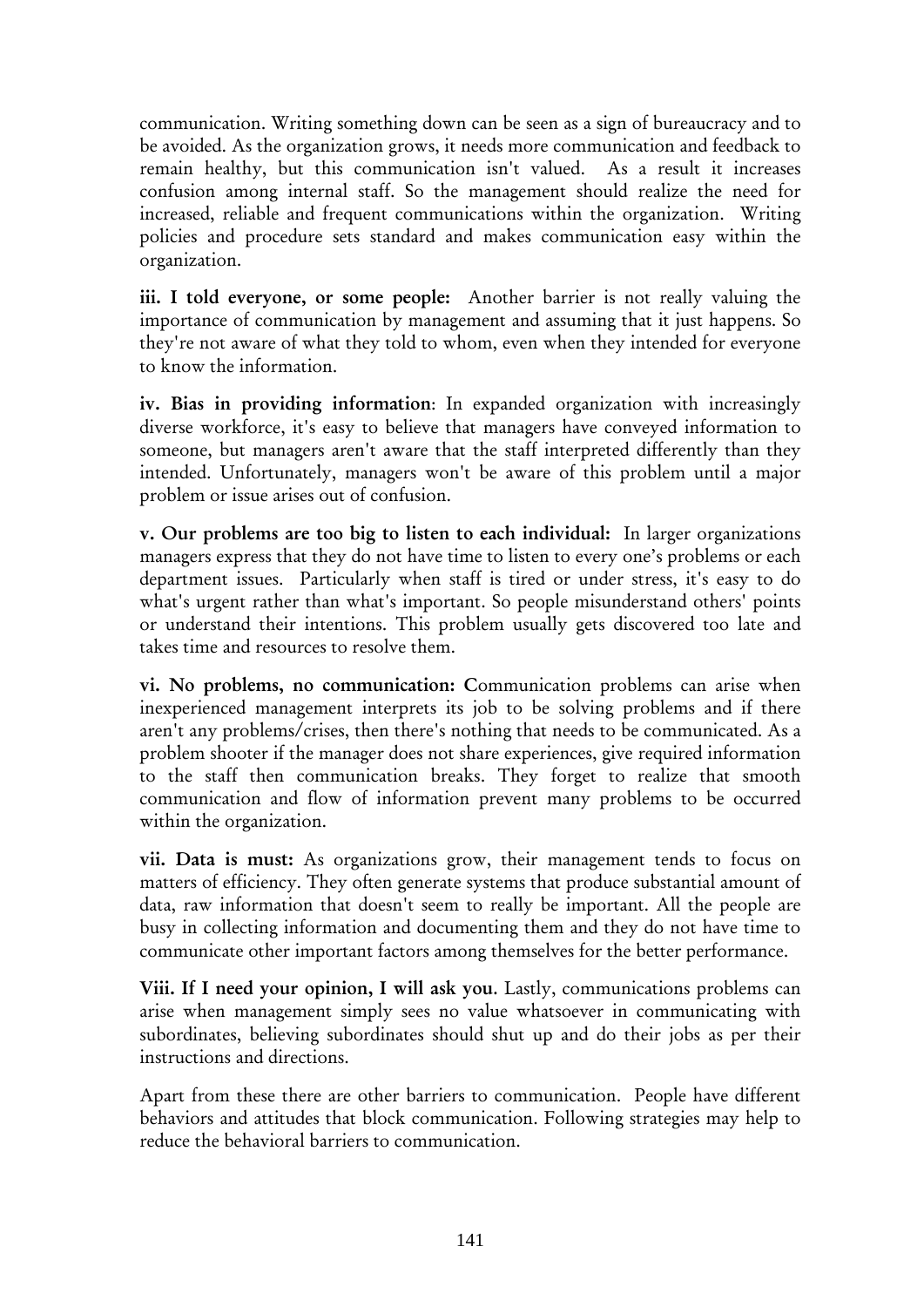| <b>Barriers</b>                   | Strategies                                |
|-----------------------------------|-------------------------------------------|
| People have denial attitudes.     | Be patient, persistent                    |
| Some people have prejudice        | Listen them, ask them, respect them, use  |
| thinking.                         | them as a resource persons                |
| People have Interrupting behavior | Tell what objectives are; Remind them     |
|                                   | about the purpose of the discussion.      |
|                                   | Some Ignoring also help to monitor the    |
|                                   | interrupting behavior.                    |
| Language may be the barrier even  | Use understandable language/Local         |
| they speak local dialect.         | language with the receiver.               |
| Some are frightened to            | Talk to male and female both              |
| communicate with others.          | Empower them with communication           |
|                                   | skills like asking. Listening, presenting |
|                                   | skills.                                   |
|                                   | Listen them and encourage talking in      |
|                                   | peer then in small group.                 |
| Cultural Values                   | Do not try to change others cultural      |
|                                   | values                                    |
|                                   | Facilitate them to explore several        |
|                                   | alternatives.                             |
|                                   | Maintain confidentiality                  |
| Lack of Trust                     | Create supportive environment             |
|                                   | Talk about family and their own work      |
|                                   | environment                               |
|                                   | Be informal                               |
|                                   | Low task oriented                         |
| Shy                               | Mix with similar age, cultural and        |
|                                   | occupation group                          |
|                                   | Give examples, share own experiences      |
|                                   | Communicate separately so that shy will   |
|                                   | be reduced.                               |
| No time                           | Ask for their schedule and place          |
|                                   | Bring the service into the door           |
| Too much information              | Make message short and concise            |
|                                   | Build on what do they know                |
|                                   | Focus on must learn                       |
|                                   | Be to the point                           |

#### Effective Communication

Effective internal communications start with effective skills in communications, including basic skills in listening, speaking, questioning and sharing feedback. These can developed with some concerted review and practice. Perhaps the most important outcome from these skills is conveying that you value hearing from others and their hearing from you. A key ingredient to developing effective communications in any organization is each person taking responsibility to assert when they don't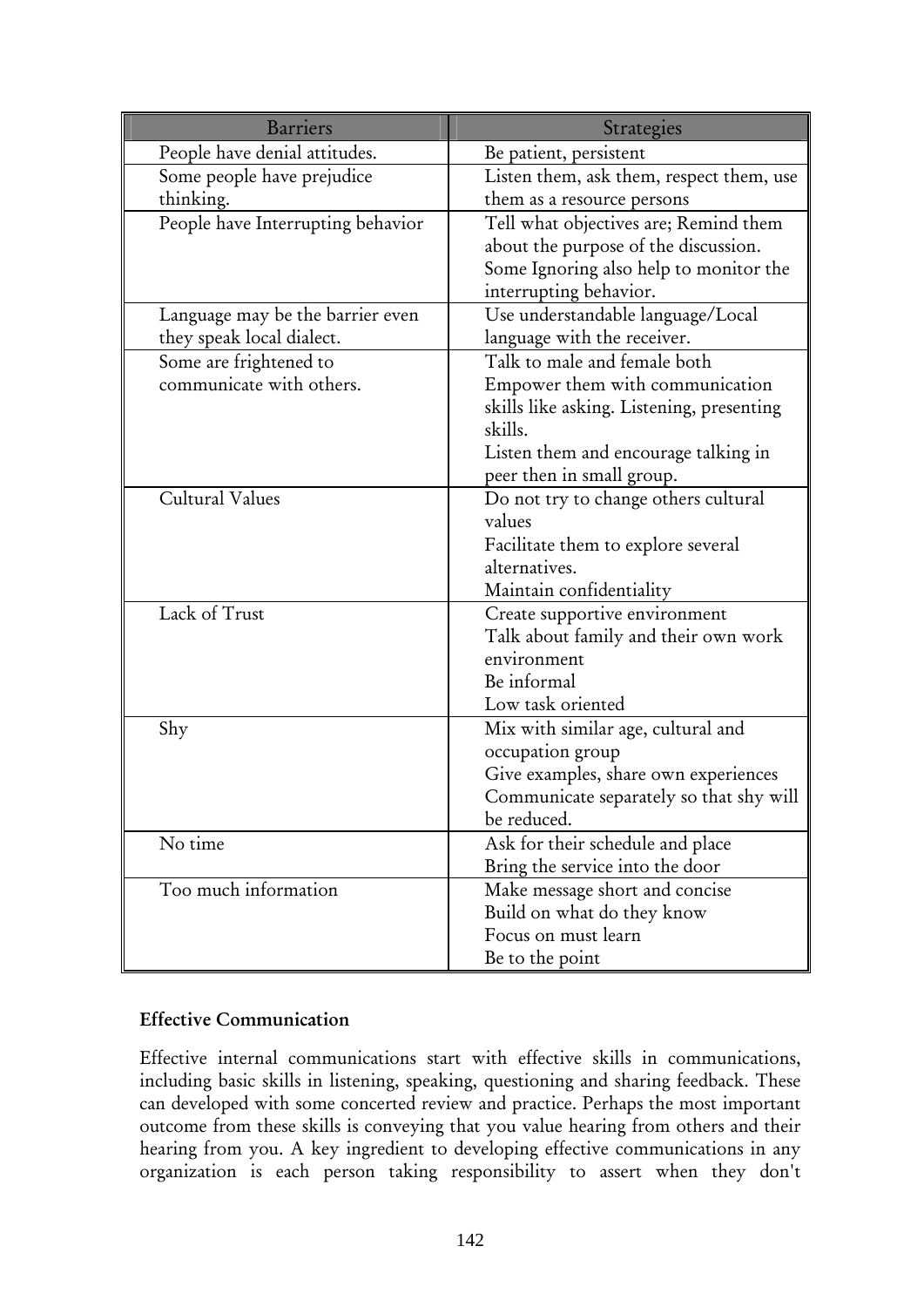understand a communication or to suggest when and how someone could communicate more effectively.

### Listening

In personal and professional life, for smooth communication listening techniques are vital but many people lack this skill. How you listen to others conveys the meaning to the other person and helps to exchange the information and develop understanding. Managers are always in search of information, looking for consensus, negotiating with others, getting suggestions and feedback and developing the working relationship so they should be listening to others very actively and attentively. Good listening habit not only helps to gather information but also encourage other person to speak and share more information.

As a leader or motivator the manager has to deal with the personal and professional issues in the organization. In different situation manager should be empathetic to her/his staff and listen their concern attentively. Here empathizing means is to imagine own self in other person's situation, trying to understand what they are thinking, what problems are they facing and letting them to feel comfortable. The manager can be an empathetic listener by talking less, asking open question, listening attentively without interrupting the speaker and paraphrasing some words in between.

To make good decisions a manager needs to be analytical. The process of analysis requires more depth information which comes from active listening. For such purpose the manager has to use analytical questions to discover the reasons behind the speaker's statements, problems or issue. The manager has to ask questions very carefully so that she/he can get the clues and put the facts into sequence. It does not mean that manager should not speak while listening to others. The manager can ask important questions and response to the speaker's questions. This will help to synthesize the information and helps to make decision.

A person (manager) as an active listener should:

Focus attention on the subject matter: Stop all non-relevant activities beforehand to orient yourself to the speaker or the subject matter. For example, avoid phone calls, stop entertaining visitors, distract from other paper, mails and documents etc.

Review mentally what you already know about the subject: If the manager is going to attend a meeting, or exploring very important facts and information, or negotiating to some one then he/she has to read and review the relevant materials (previous discussion notes, minutes, TV programs, newspaper articles, web sites, prior real life experience, etc.) in advance which helps to explore the facts, issues and to respond the questions of other party. This makes listening very easy and fruitful.

Set aside your prejudices: While listening to others a manager should put all the prejudice aside like gender biasness, age differences, educational status, posts ands occupations. The manager is there for learning what the speaker has to say rather than instructing to others. For example, the manager should forget his/her status for a while because it helps other party to express freely.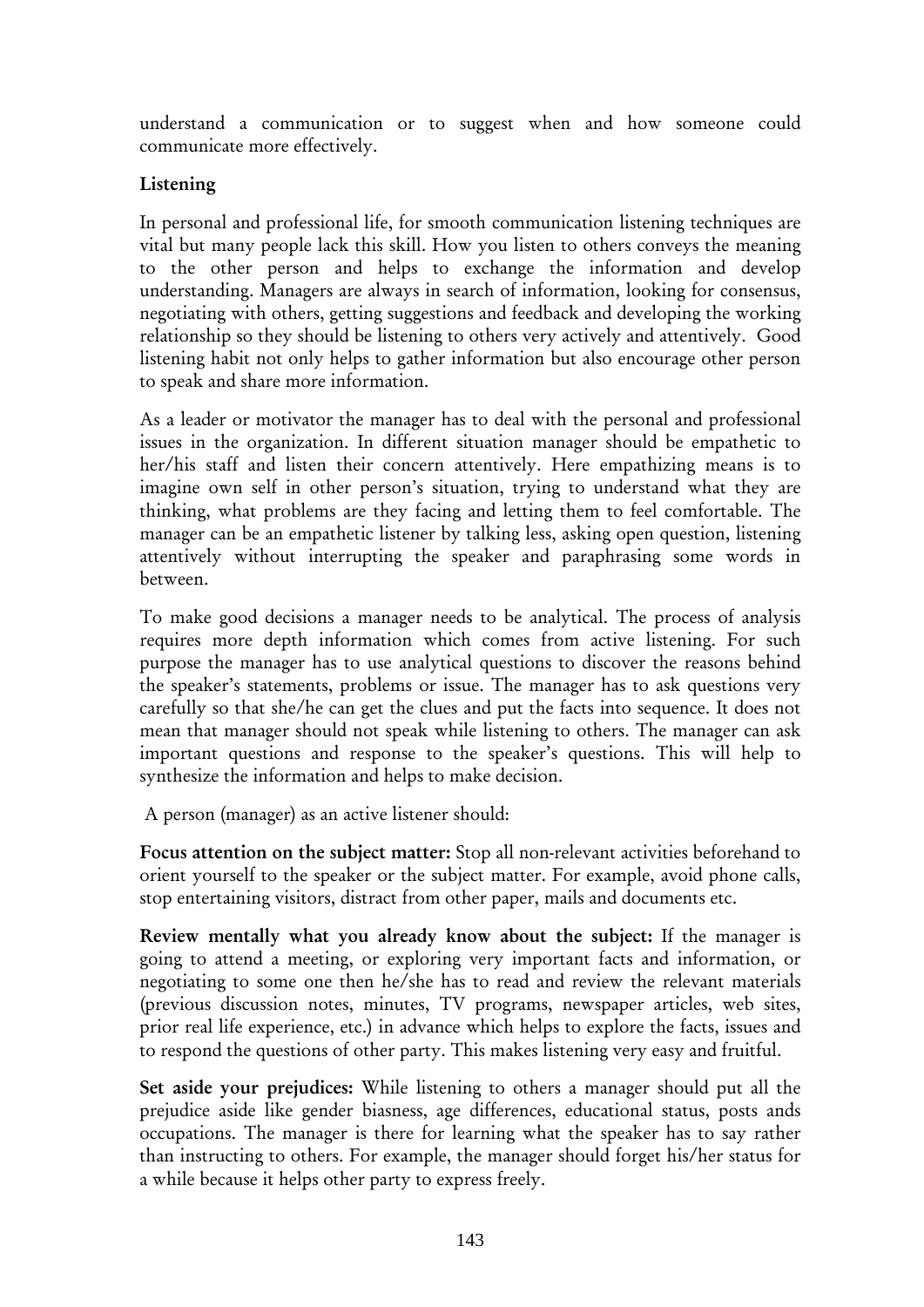Avoid distractions: This is necessary when the conversation exactly happens. Seat close to the speaker, avoid distraction e.g. looking through window, whispering to next person, moving eyes around etc. The distraction de-motivates the speakers to provide necessary information.

Listen Actively: Listening is not only the skills but this is an art. While listening to others the manager or the listener should be thinking that he/she is going to maximum utilize such opportunity to gather information and build the relationship with others. There are certain ways which ensure that you are listening actively. For examples, leaning towards the speaker, keeping eye contact time to time, Paraphrasing in between, giving positive nodding, asking open questions, responding to the other party's questions, observe body language of other party, taking notes if required, cross checking the facts and information.



### Questioning

Think first "what do I want to know"? Think next "How would I find that out"?

Appropriate questioning helps manager to collect relevant information and this is the vital part of communication. Questioning skills not only helps to collect information from others, but helps own self to generate ideas, critically analyze the situation and respond own self. How you ask questions is very important in establishing a basis for good communication.

What, why, how and when are very powerful words. Use them often to seek, either from yourself or from others, the answer needed to manage effectively. The right questions open the door to knowledge and understanding. The art of questioning lies in knowing which question to ask when. In an active organization the manager usually collects information by asking relevant and appropriate questions. For this, a manager has to prepare some questions in advance. When preparing questions in advance, always look at the type of question the best meets your aims. Keep asking questions until you are satisfied that you have received the answer you looking for.

Here are some tips for questioning:

- Ask a specific question if you want to hear a specific answer.
- Use open question to gain insight into the other person's character, and to invite a response.
- Write a list of question before you start a meeting, negotiation, supervisory meeting, interviewing a new person, etc.
- Do not be afraid to pause while thinking of your next question.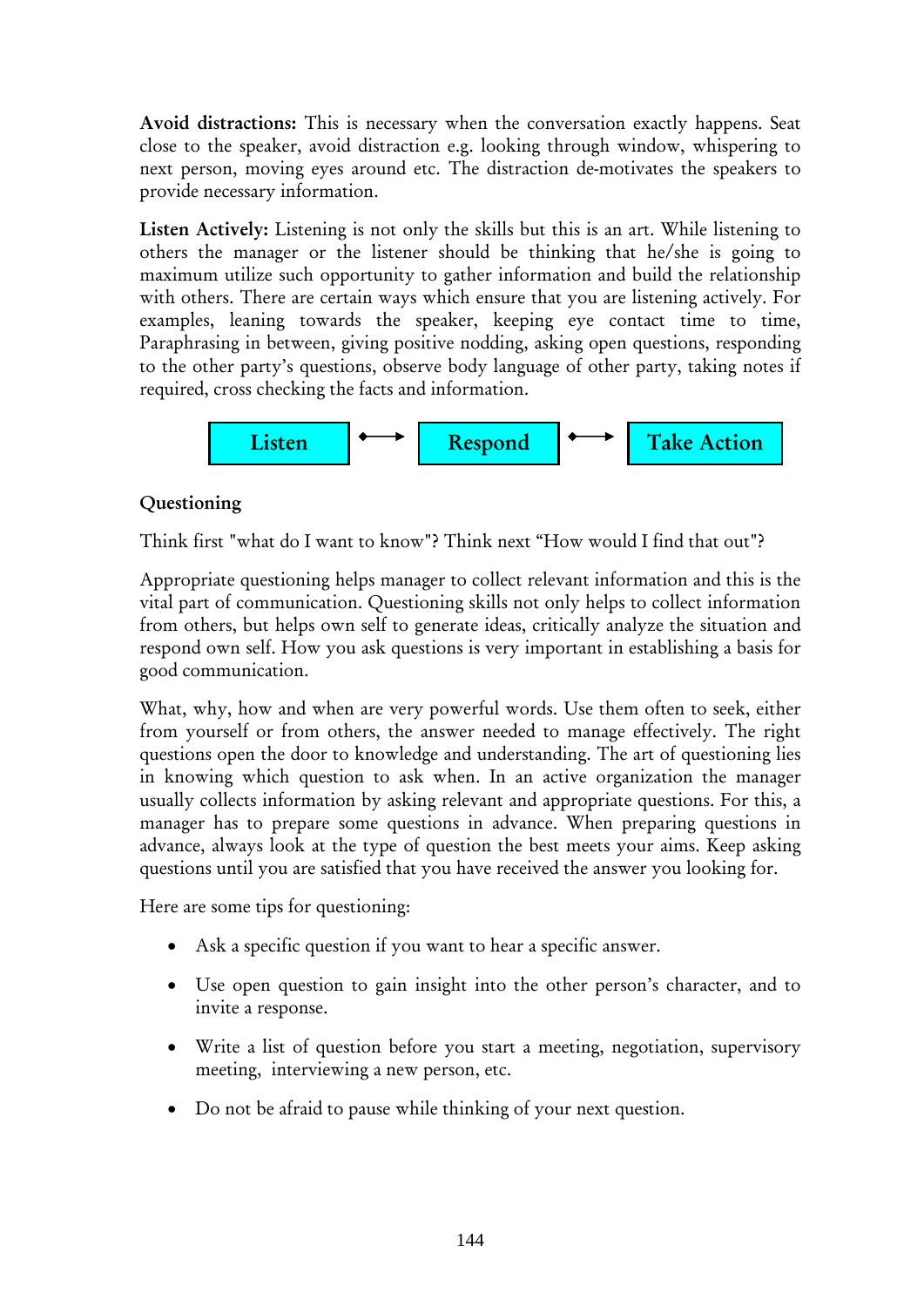#### Appropriate types of questions:

Open question: Using such questions the manager gets some one to talk. If you ask such type of question then the person can offer what s/he think is most important e.g. tell me what ideas you have about improving the communication system within the organisation? What experience do you have in staff development sector? How do you feel having six days as working days …..?

Probing question: That can dig out the really interesting areas and details of a particular topic. They often start with How, What, Why? e.g. What exactly did you say to him/her? What options did you explore? How did you go about it? Why was that option selected? This type of questions facilitates in decision making and problem solving.

Reflective questions: This is useful to draw people's concentration and help them to have their own thinking. They consist of reflecting back the content or feeling of previous answers e.g. You said he overreacted how? "You said you did not understand the procedures- what parts don't you understand?"

Closed Questions: Question requires a one or two word answer and used to establish single specific facts. They are also useful to put a brake on an over talkative individual e.g. what time did it happen? How long did that take you? Where were you when the meeting was on?

Comparison Questions: There are alternatives to the closed questions but more likely to extract information as they can easily be followed by why? how? or what? e.g. Which would you prefer, to come in earlier or work later? Which training would you prefer?, Gender and development or poverty reduction.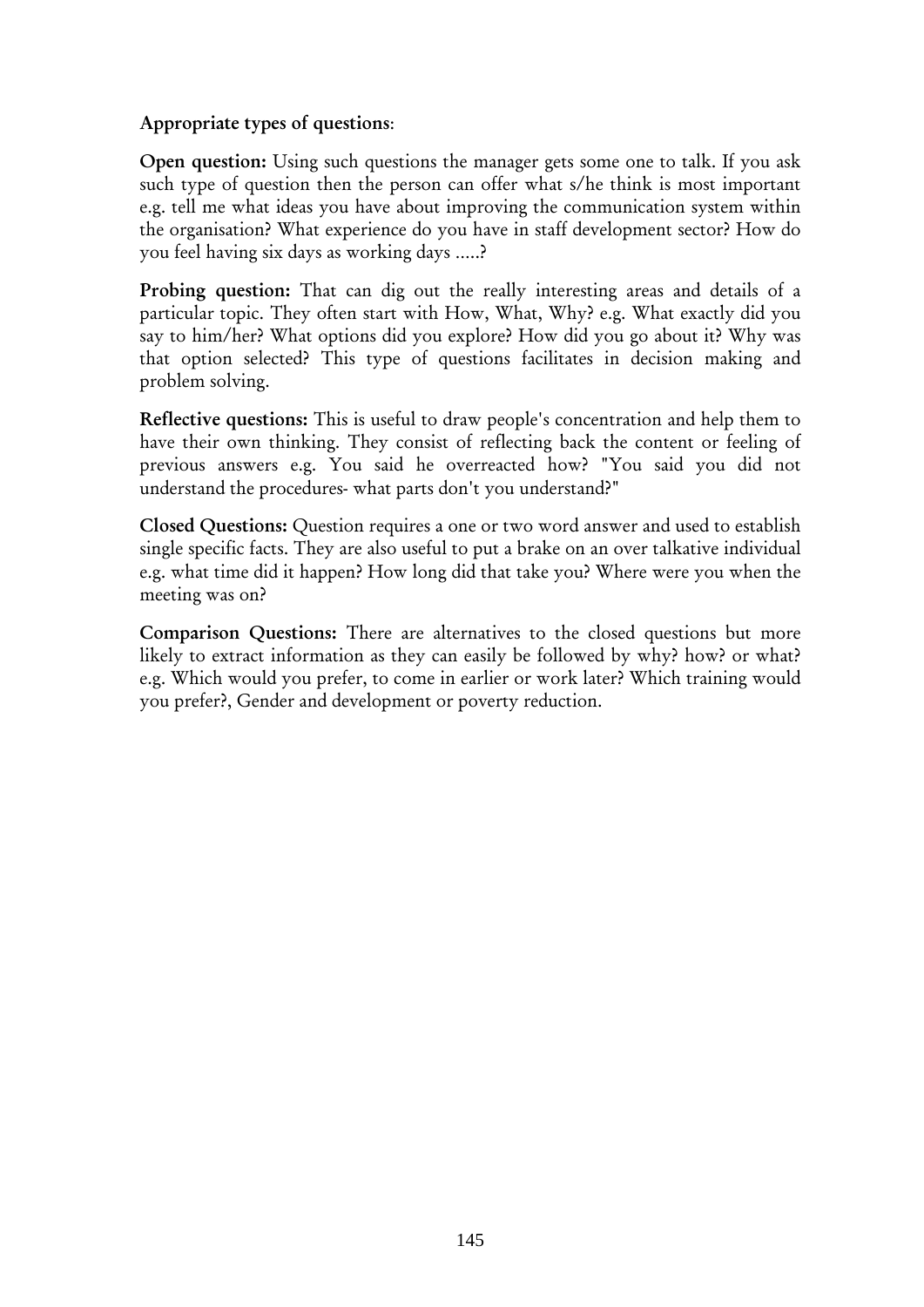## *Assignment Sheet 2.9(a)*

## Case discussion: a day in a health post

Carefully study the case given below in the group. Discuss the issues given at the end of the case and be ready for presentation and discussion in the plenary.

In the early morning a Health Assistant Mr. Rakesh remembers that there is an urgent and important meeting of District Development Committee (DDC). It is important because the DDC is going to allocate the fund (budget) for a drug store in the Health Post. He has the construction estimation made by an overseer. Around 8:30 he takes the jeep and goes to DDC 25 Kilometer far from the Health post.

The senior staff nurse Ms. Rupa comes to the health post around 9:30 and starts her duty. One of the support staff asks her to examine a woman who had arrived in the health post with labor pain around 4:30 in the morning. Rupa finds that the woman has prolapsed arm and she needs to be urgently referred to the hospital. Rupa asks support staff to call the driver to take the woman to the District Hospital. The support staff comes and reports to Rupa that there is no jeep and driver. Driver's wife only knows that her husband has gone to office duty. At that time Rupa asks the visitors of that woman to get a private vehicle (hired). The visitors started to be furious and everybody started shouting and yelling to Rupa. Rupa surprises and asks to call the Health Assistant Rakesh. No one finds him at his home, clinic and around. There were lots of patients in the health post to be examined. Around 12:00 noon local leader comes to the health post and sees the tens situation. He also takes the side of the public. Around 2:30 the Health Assistant Rakesh appears in the Health post and finds that the patients, with special diseases, waiting for him have already gone home.

#### *Discussion Questions:*

- 1. What positive things you find in this story?
- 2. What are the problems?
- 3. Why the problems encountered?
- 4. How could we have stopped those problems?
- 5. So what is the importance of communication in the organization?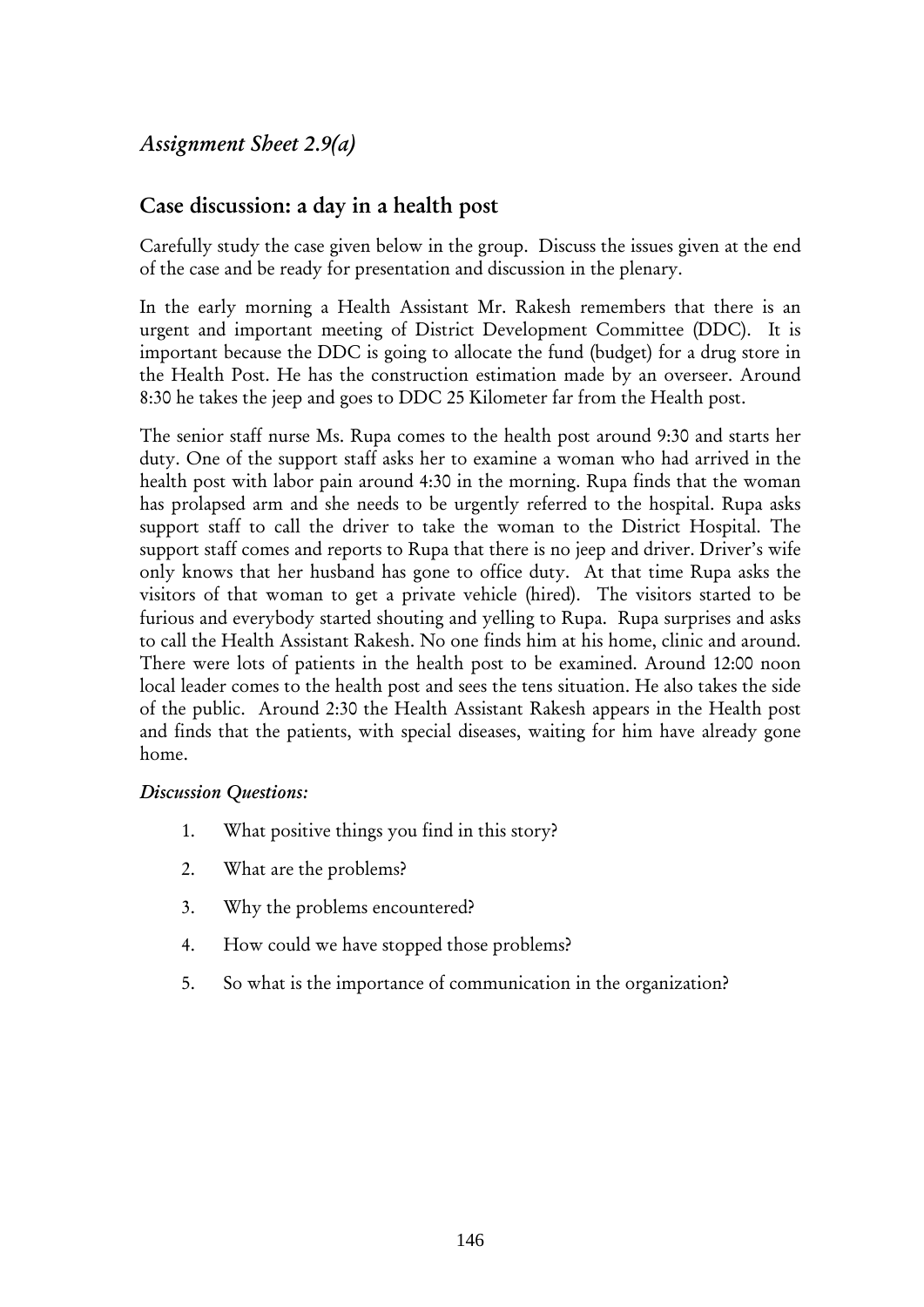## *Assignment Sheet 2.9(b)*

# Role play: listening and questioning

#### Role Situation One: Questioning

ECD Officer has planned bi-monthly meeting with the Executive Manager. Two of them will have conversation. Executive Manager will focus on questioning and getting more information about the program, personal problems of the ECD Officer. The Officer also asks questions for clarification. After three minutes role play the facilitator will lead the discussion by asking following questions?

- 1. What was the behavior of the Executive Manager?
- 2. What was the behavior of the ECD Officer?
- 3. What types of questions were asked by the Executive Manager?
- 4. What questions would have helped to generate more information?
- 5. Why questioning is important?

#### Role Situation One: Listening

A Field Supervisor recently comes from the field. She had visited one ECD center, attended one child club's meeting and taken part in a rally for birth registration. As usual practice, she talks to the Program Manager. Perform role play. After the role play the facilitator asks following questions:

- 1. What were the behaviors of the supervisor?
- 2. What was the behavior of the Program Manager?
- 3. Was the manager listening to the supervisor? How did we know s/he was listening actively?
- 4. How listening can be improved?
- 5. Why listening is important?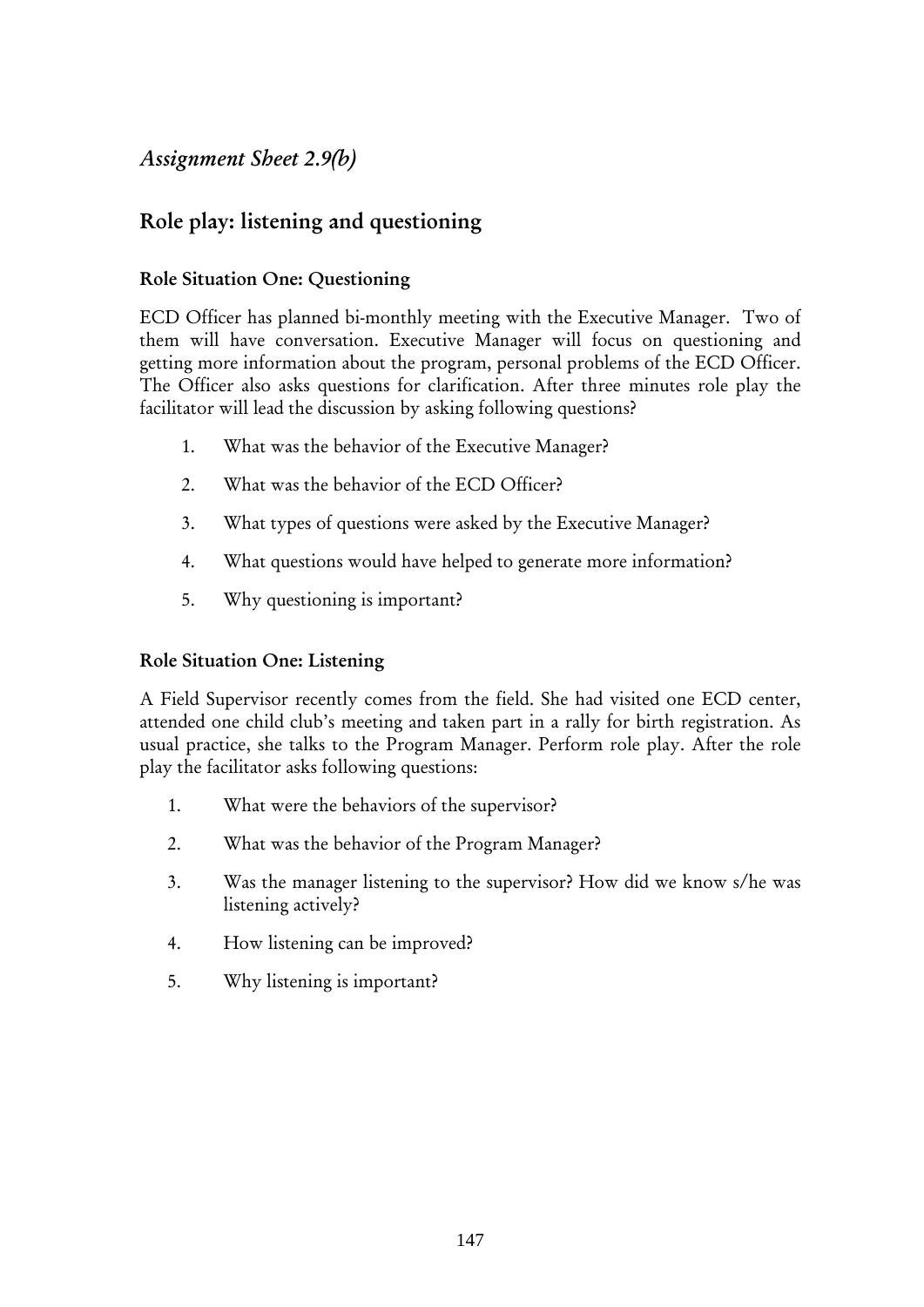

## How to effectively communicate?

*Time:* One hour

## Why do this Activity?

This activity will give practice opportunity to plan and use various mechanisms for communication in organizations. It also introduces a plan for effective communication.

## Learning Objective

• Develop an effective communication system for program implementation.

### How to do the Activity?

Make all necessary preparations before the start of the activity. Open up the activity following the general guidelines for facilitators. Note

#### *Step 1: 25 minutes*

| Group<br>Exercise | Divide participants into groups of their own organization. Provide<br>Assignment Sheet 2.10 to each group. Ask them to identify the<br>communication needs in their organizations (what needs to be<br>communicated and who need to be communicated?). |
|-------------------|--------------------------------------------------------------------------------------------------------------------------------------------------------------------------------------------------------------------------------------------------------|
| Plenary           | Assemble the groups. Have each group share their findings. Discuss<br>both communication needs of the organization and the process of<br>identifying them.                                                                                             |

#### *Step 2: 35 minutes*

Presentation Briefly introduce the various mechanisms and methods of communication applicable in development organizations on the basis of materials given in handout.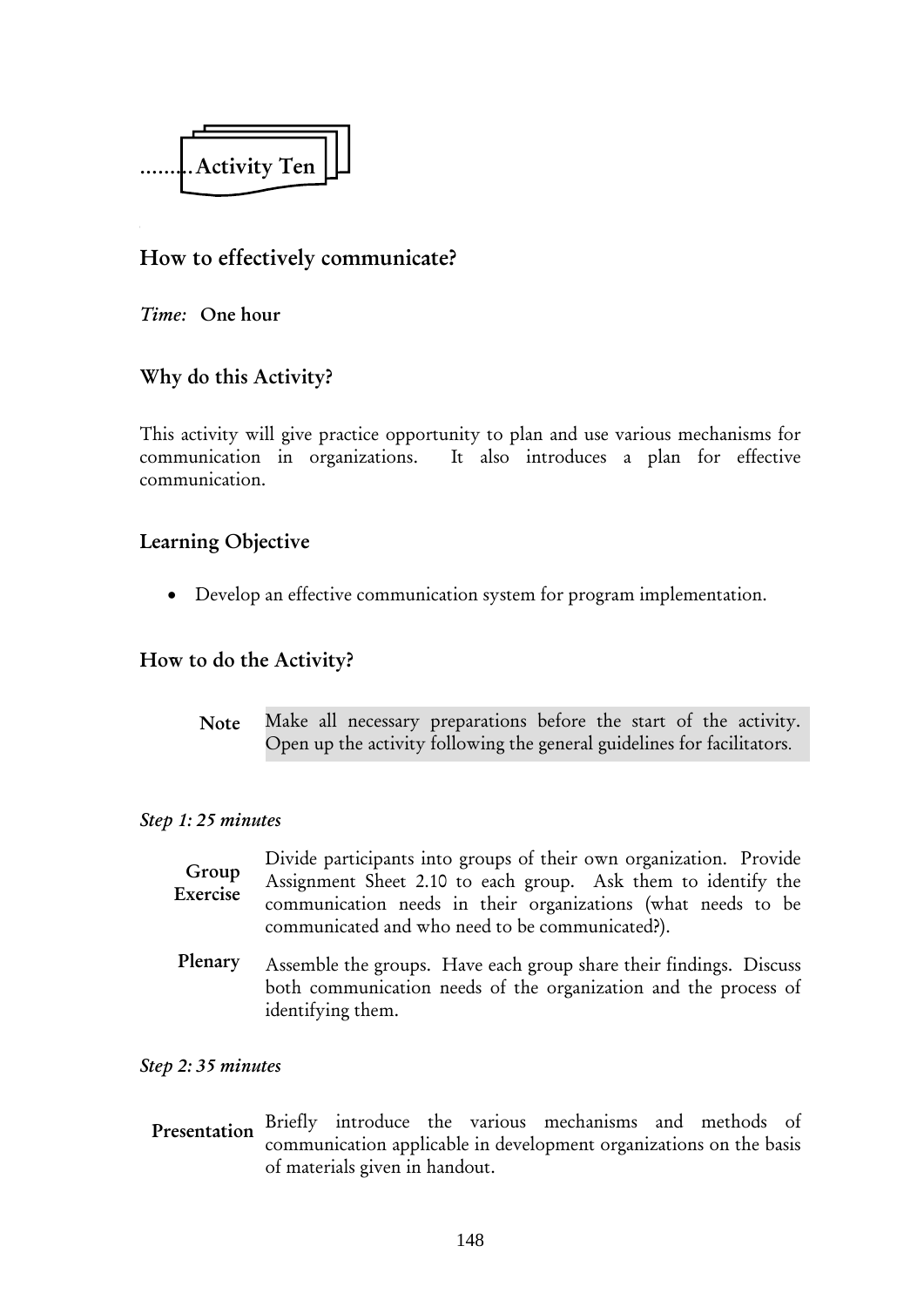Divide participants into small groups. Ask them to discuss the following issues and get ready for sharing in the plenary.

#### Group Exercise

- 1. What mechanisms and systems are in place for communicating within the organization?
- 2. How do you develop a mechanism so that there will be regular communication within the organization?
- Assemble the groups. Have each group share their findings taking their turn. Discuss the outputs of the group work encouraging each group to clarify, comment, and critique each others outcomes. Plenary

Conclude the activity with summary of key learning points. Assess the learning of participants by asking questions randomly about the key contents covered.



# *Time out*

*Materials* 

- Chart papers, markers, flipchart board, white board, overhead projector and transparencies of visuals.
- Copies of handouts for each participant.
- Copies of assignment sheet for each participant.



- Handout 2.10: How to Effectively Communicate?
- Assignment Sheet 2.10: Group Work What and Who to Communicate?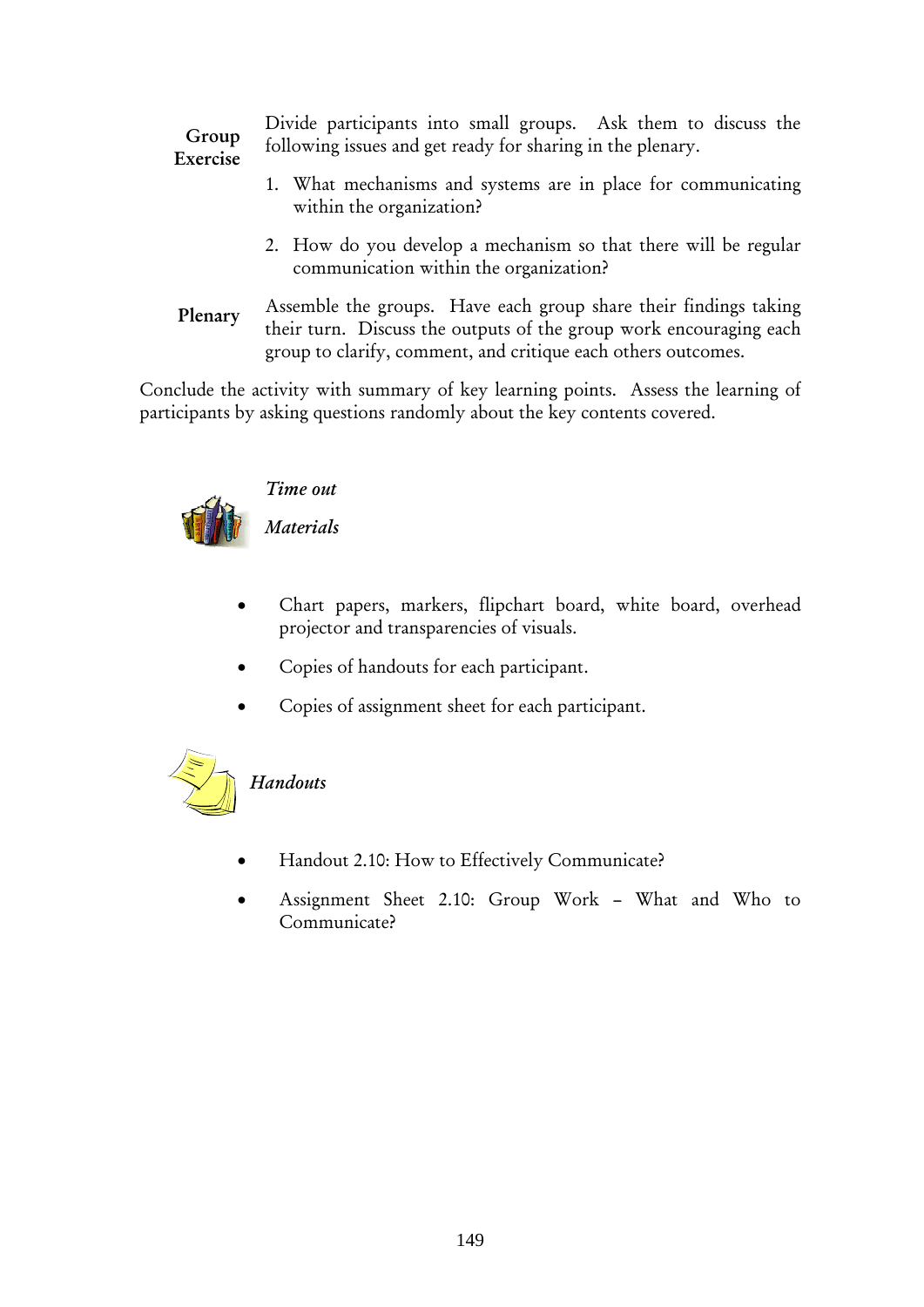# Handout 2.10

## How to effectively communicate?

Communicating effectively for the purpose of program implementation involves developing certain mechanisms, following certain practices and preparing a systematic plan for communicating as per the requirements of the program and organization.

### Identifying Communication Needs

Identifying communication needs is the first step for effective communication. One example of identifying communication needs is illustrated below.

| S.N. | What needs to be communicated?                                                    | Who needs information?                                                  |  |
|------|-----------------------------------------------------------------------------------|-------------------------------------------------------------------------|--|
| 1.   | Vision<br>mission,<br>goals<br>of<br>the<br>$\sim$<br>organization                | To all staff, board members and<br>stakeholders.                        |  |
| 2.   | Policy, procedure of the organization,<br>personnel policy, Financial procedures, | Staff, members, stakeholders,<br>if<br>required to Govt. Officials.     |  |
| 3.   | Program and project profile.                                                      | All staff.                                                              |  |
| 4.   | Program Budget and funding source.                                                | All staff.                                                              |  |
| 5.   | Organizational structure chart                                                    | All staff.                                                              |  |
| 6.   | Role of board members and staff                                                   | All staff, Board members.                                               |  |
| 7.   | Meeting minutes                                                                   | Concerned staff.                                                        |  |
| 8.   | Monitoring, review and<br>evaluation<br>report of the organization,               | Manager, staff, donors                                                  |  |
| 9    | Periodic reports, success stories if any                                          | Donors, Government Officials                                            |  |
| 10.  | Other information, reports of other<br>organizations                              | Senior and mid level staff                                              |  |
| 11.  | Supervisory meeting report                                                        | Concerned staff and line manager                                        |  |
| 12.  | Performance appraisal report                                                      | Concerned staff and HRD                                                 |  |
| 13.  | Human Resource development plan                                                   | All staff                                                               |  |
| 14.  | Public audit report                                                               | Stakeholders, Govt. officials, other<br>organizations, community people |  |
| 15.  | Copy of Job description of each staff                                             | Each and every employee                                                 |  |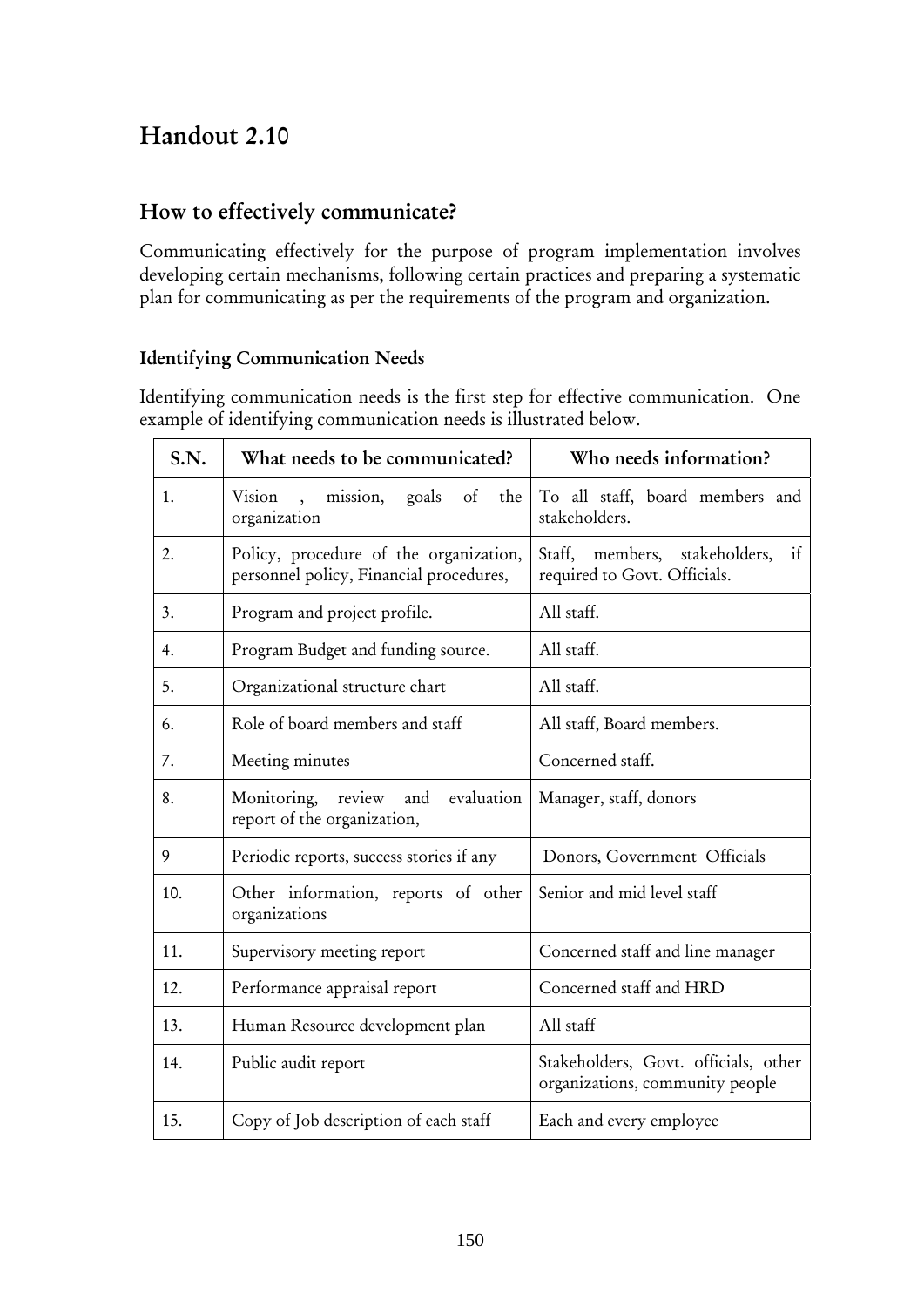#### Mechanisms to Support Effective Internal Communications

To make the organization dynamic and active the management should be thinking to have certain structures for improving the communication flow within the organization. Of course, participatory communication brings benefits to the management, organization and staff but there should be some mechanism and structure for smooth flow of communication. This mechanism and system can be looked at as communications downward and upward.

#### *Downward Communications*

1. Strategic Plan: Ensure every employee receives a copy of the strategic plan, which includes the organization's mission, vision, values statement, strategic objectives and activities about how those goals will be reached.

2. Personnel Policies: Ensure every employee receives a hand book of personal policies and that contains all up-to-date personnel policies.

3. Administrative Procedures: Develop a basic set of procedures for how routine tasks are conducted and include them in standard operating manual and make sure all employees are aware of it and using in day to day work.

4. Job Description: Ensure every employee has a copy of their job description and the organizational structure chart.

5. Fortnightly management meeting: Regularly hold management meetings even if there's nothing pressing to report. If you hold meetings only when you believe there's something to report, then communications will occur only when you have something to say. If the management do not hold regular meeting then the communications will be one way and the organization will suffer. Have meetings anyway, if only to establish and affirm the communication flow.

6. Monthly staff meetings: Hold full staff meetings every month to report how the organization is doing, major accomplishments, concerns, announcements about staff, etc.

7. Face-to-face contact: Leaders and managers should have face-to-face contact with employees at least once a week. Even, if the organization is over 20 employees management should stroll by once in a while. This practice will create fearless environment among the staff and they share concern with out hesitation.

8. Celebration: Frequently organize and hold staff gathering to celebrate major accomplishments. This helps employees perceive what's important, gives them a sense of direction and fulfillment.

9. Performance Reviews: Ensure all employees receive yearly performance reviews, including their goals for the year, updated job descriptions, accomplishments, needs for staff development, and plan to help the employee fulfill the development needs. If resources permit, develop a career plan with the employee, too.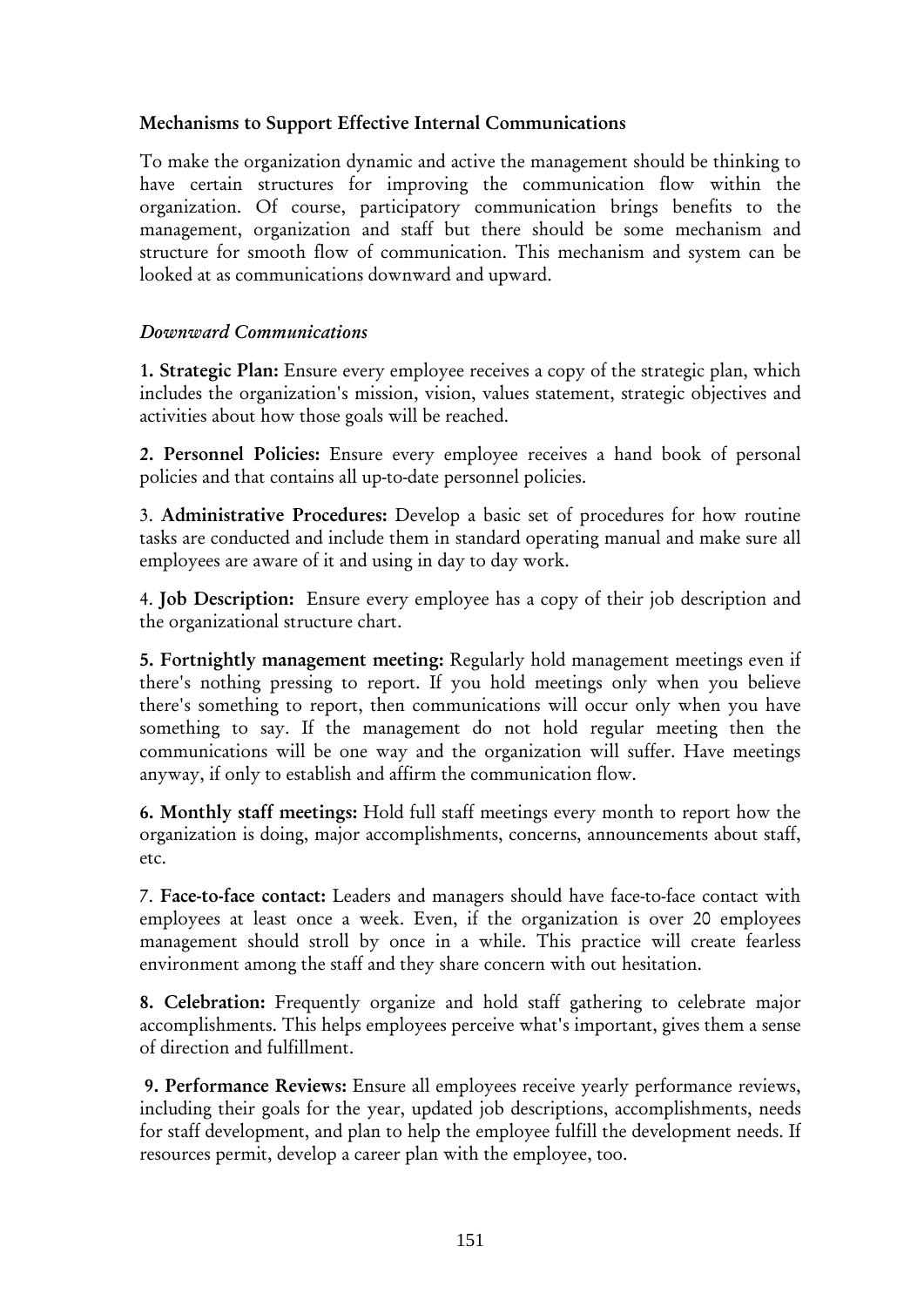10. Debriefing before exit: Employee may not stay longer term. Due to various reasons they leave the organization. The management should have debriefing session before the employees' departure. Personnel or HRD section should take the responsibility of debriefing. In this session employee may honestly give feed back and suggestions for the improvement. This helps management to improve the situation if it is necessary.

#### *Upward Communications*

1. Status Reports: Ensure all employees give regular (weekly) status reports to their supervisors. Include a section for what they did last week, will do next week and any actions/issues to address.

2. Supervisor-coworker meeting: Ensure all supervisors meet one-on-one at least once a month with their subordinate to discuss how its' going, listen any current concerns from the employee, any problems occurred, how it handled etc. Even if the meeting is chatting or gossiping, it cultivates an important relationship between supervisor and employee.

3. Staff- Management meeting: Use management and staff meetings to solicit feedback. Involve all level staff. Ask how it's going, what needs to be improved, announce any changes happened. Do a round table approach to hear from each person. Staff will enjoy sharing about their work, stakeholders' reaction towards organization's work etc. These meetings go a long way toward building a feeling of teamwork among staff.

4. Act on feedback: Once the management gets feedback then action should be taken. Write it down. Get back to it. If it is not taken then inform staff why it is not happening or when it will be happened. Do not give false hopes to the employees.

5. Respect the informal culture: It's probably one of the most prevalent and reliable forms of communications within the organization. When employees feel it safe and secured to express their feelings or opinions to peers openly then organization will be more active.

6. Systematic and compulsory Supervision: Supervision is often considered to include designing the job, hiring someone to fill the job, training them, delegating to them, guiding them via performance reviews, helping them develop their career, noting performance issues, and firing them, if needed. Obviously small nonprofits may not be able to afford full attention to all of these activities. Have all employees provide weekly written status reports to their supervisors including what tasks were done last week, what tasks are planned next week, any pending issues and date the report.

#### *Basic Communication Plan*

#### A model of communication plan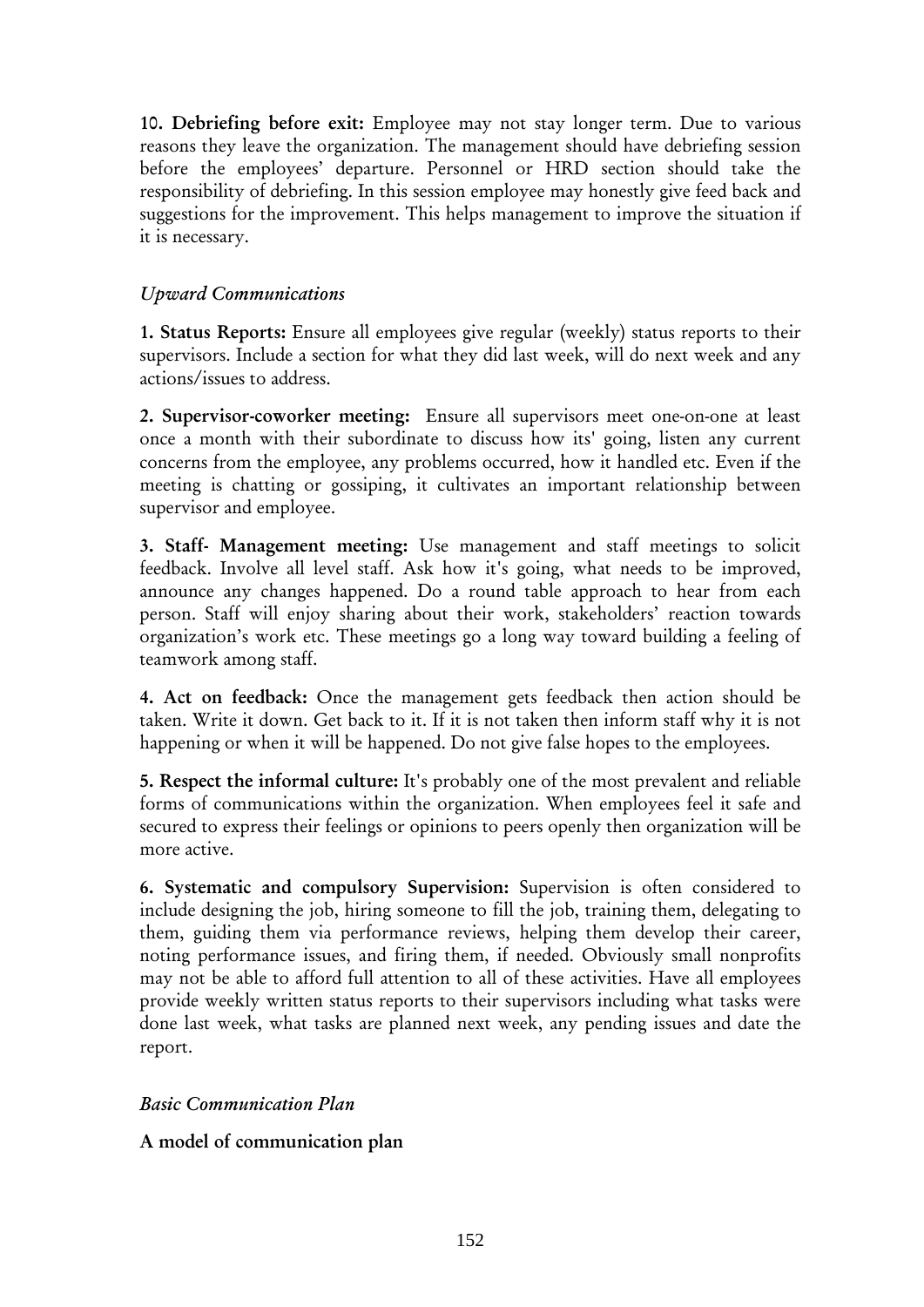# *Assignment Sheet 2.10*

# Group work: what and who to communicate?

Carefully study the attached example. In your organizational group, identify in the given format communication needs in your organization.

| S.N. | What needs to be | Who do we need to | When to     |
|------|------------------|-------------------|-------------|
|      | communicated?    | communicate?      | communicate |
| 1.   |                  |                   |             |
| 2.   |                  |                   |             |
| 3.   |                  |                   |             |
| 4.   |                  |                   |             |
| 5.   |                  |                   |             |
| 6.   |                  |                   |             |
| 7.   |                  |                   |             |
| 8.   |                  |                   |             |
| 9.   |                  |                   |             |
| 10.  |                  |                   |             |

#### Example

| S.N. | What needs to be communicated?         | Who do we need to communicate?   |
|------|----------------------------------------|----------------------------------|
| 1.   | Vision, mission, goals of the          | To all staff, board members and  |
|      | organization                           | stakeholders.                    |
| 2.   | Policy, procedure of the organization, | Staff, members, stakeholders, if |
|      | personnel policy, Financial            | required to Govt. Officials.     |
|      | procedures,                            |                                  |
| 3.   | Program and project profile.           | All staff.                       |
| 4.   | Program Budget and funding source.     | All staff.                       |
| 5.   | Organizational structure               | All staff.                       |
| 6.   | Role of board members and staff        | All staff, Board members.        |
| 7.   | Meeting minutes                        | All staff.                       |
| 8.   | Monitoring and evaluation report of    | Manager, staff, donors           |
|      | the organization                       |                                  |
| 9    | Reports, success stories if any        | Donors, Government Officials     |
| 10.  | Other information, reports of other    | Senior and mid level staff       |
|      | organizations                          |                                  |
| 11.  | Supervisory meeting report             | Concerned staff                  |
| 12.  | Performance appraisal report           | Concerned staff and HRD          |
| 13.  | Human Resource development plan        | All staff                        |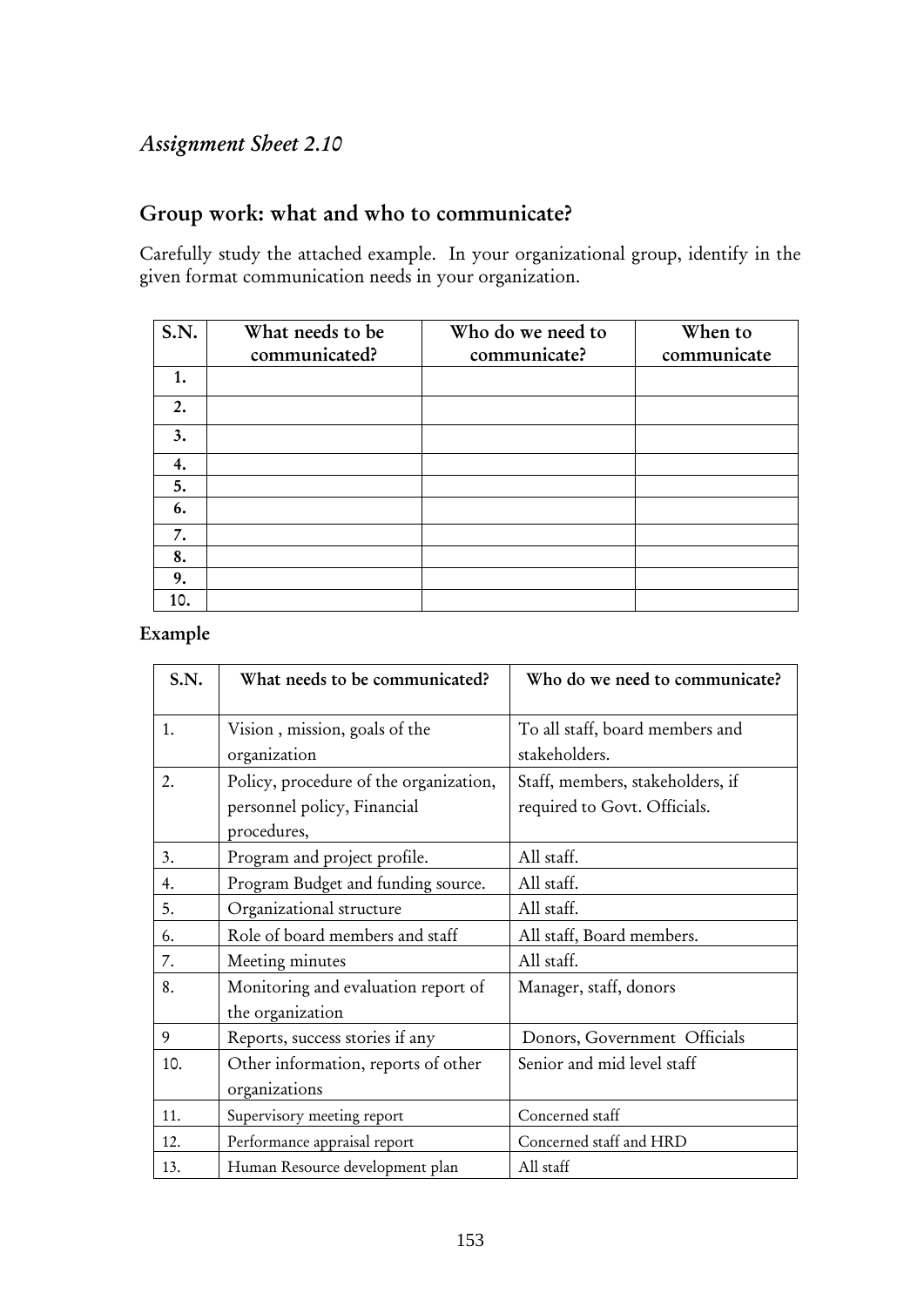

# Understanding monitoring for program implementation

#### *Time:* One hour

## Why do this Activity?

This activity introduce the concept, importance and practices of monitoring while explaining various indicators for monitoring program implementation in NGOs.

### Learning Objective

Describe the concept and importance of monitoring in program implementation and identify various indicators useful for program monitoring.

#### How to do the Activity?

|             |               |  |  | Make all necessary preparations before the start of the activity. |  |
|-------------|---------------|--|--|-------------------------------------------------------------------|--|
| <b>Note</b> | facilitators. |  |  | Open up the activity following the general guidelines for         |  |

#### *Step 1: 30 minutes*

|          | Divide participants into small groups. Provide Assignment Sheet      |
|----------|----------------------------------------------------------------------|
| Critical | $2.11(a)$ to each group. Ask them to discuss the issues given at the |
| Incident | end of the incident.                                                 |

Assemble the groups. Have each group share their findings. Facilitate discussion on the concept and importance of monitoring for program implementation based on participants' experience and materials given in handout. Also explain the types of monitoring and what and when to monitor. Plenary

#### *Step 2: 30 minutes*

Choose two participants for an instant role play. Assign them roles of a health post visitor and a paramedic worker. Give them Assignment Sheet 2.11(b) to them. Have the selected participants perform the roles quickly. Role Play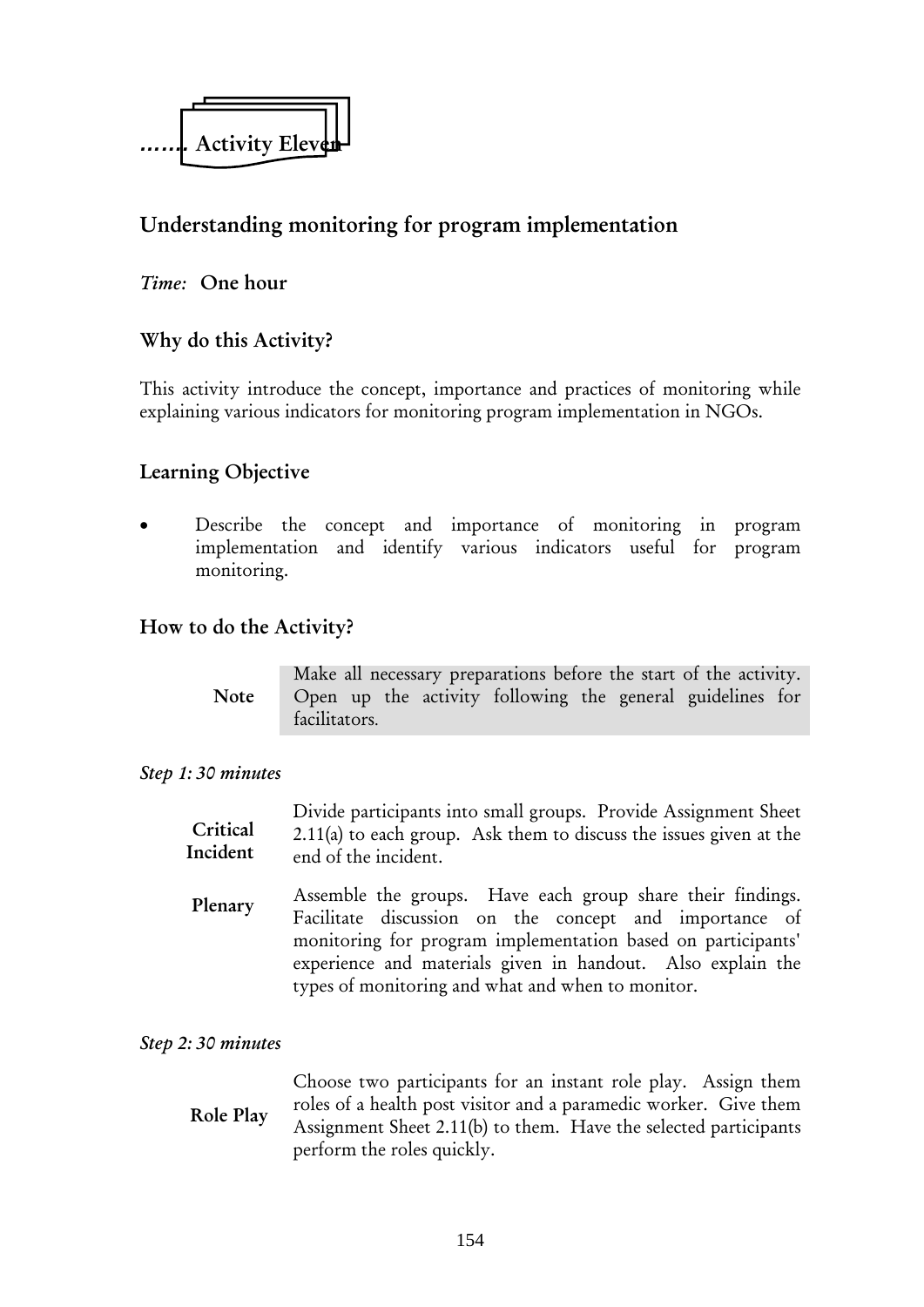After the role play, facilitate discussion on the meaning, types and uses of indicators in the context of program monitoring based on the materials in the handout. Give several practical examples and encourage participants to share examples from their own programs.

Conclude the activity with summary of key learning points. Assess the learning of participants by asking questions randomly about the key contents covered.



*Time out* 

## *Materials*

- Chart papers, markers, flipchart board, white board, overhead projector and transparencies of visuals.
- Copies of handouts for each participant.
- Copies of assignment sheet for each participant.



# *Handouts*

- Handout 2.11: Understanding Monitoring
- Assignment Sheet 2.11(a): Critical Incident Infected Children
- Assignment Sheet 2.11(b): Role Play Checking Fever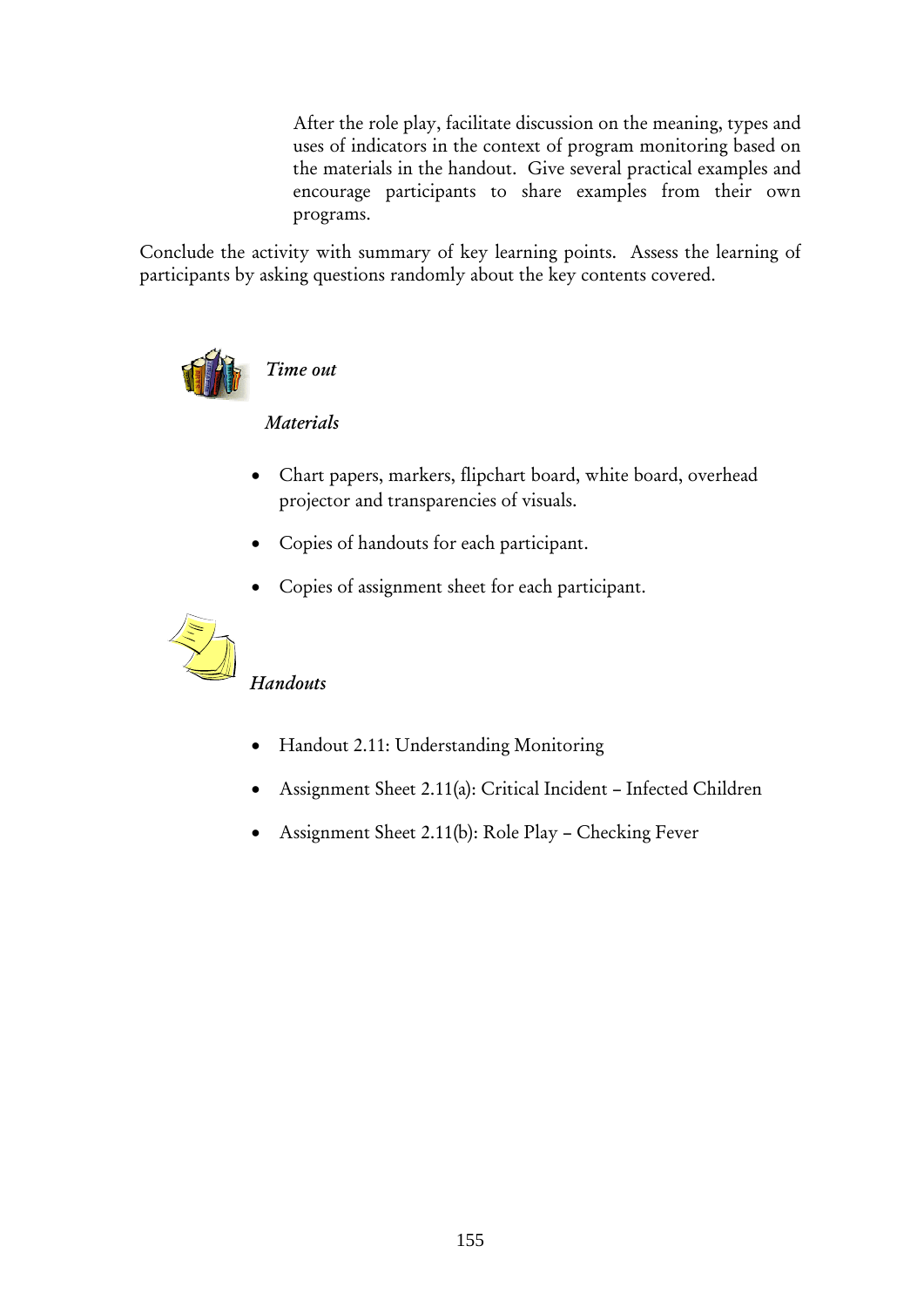# Handout 2.11

## Understanding Monitoring

Monitoring is a critical implementation function of management. It is necessary to measure the progress of planned program (objectives and activities), to identify the strengths and weaknesses, and to correct the deviation and improve the organizational performance.

#### What Monitoring is?

"Monitoring is the systematic and continuous collection and analysis of information about the progress of the work over time. It is a tool for identifying strengths and weaknesses of the work and for providing the people responsible for the work with sufficient information to make the right decision at the right time to improve its quality". Monitoring helps all the people involved make appropriate and timely decisions that will improve the quality of work.

Monitoring:

- Is a systematic and continuous process of collecting information on the work
- Analyze strengths and weaknesses of our methods, process and skills.
- Measures the progress against the objectives set during the planning
- Looks forward and checks whether we are going into the right direction or not
- Is management and decision making tool.
- Needs set indicators to measure the progress and deviation
- Gives immediate feedback which helps to take immediate action for correction and improvement.
- Periodic or continuous observation of the implementation of a project to ensure that inputs, activities, outputs and external factors are proceeding according to plan

Monitoring is necessary not only during the implementation of any piece of work or program but also at each stage of the program cycle (need identification, planning, implementation and evaluation). For example, if an organization decides to do the communities survey to analyze and identify the need of drinking water then it has to monitor all the activities related to the survey. During the planning of community survey and its implementation part the monitoring is required. e.g. in which area the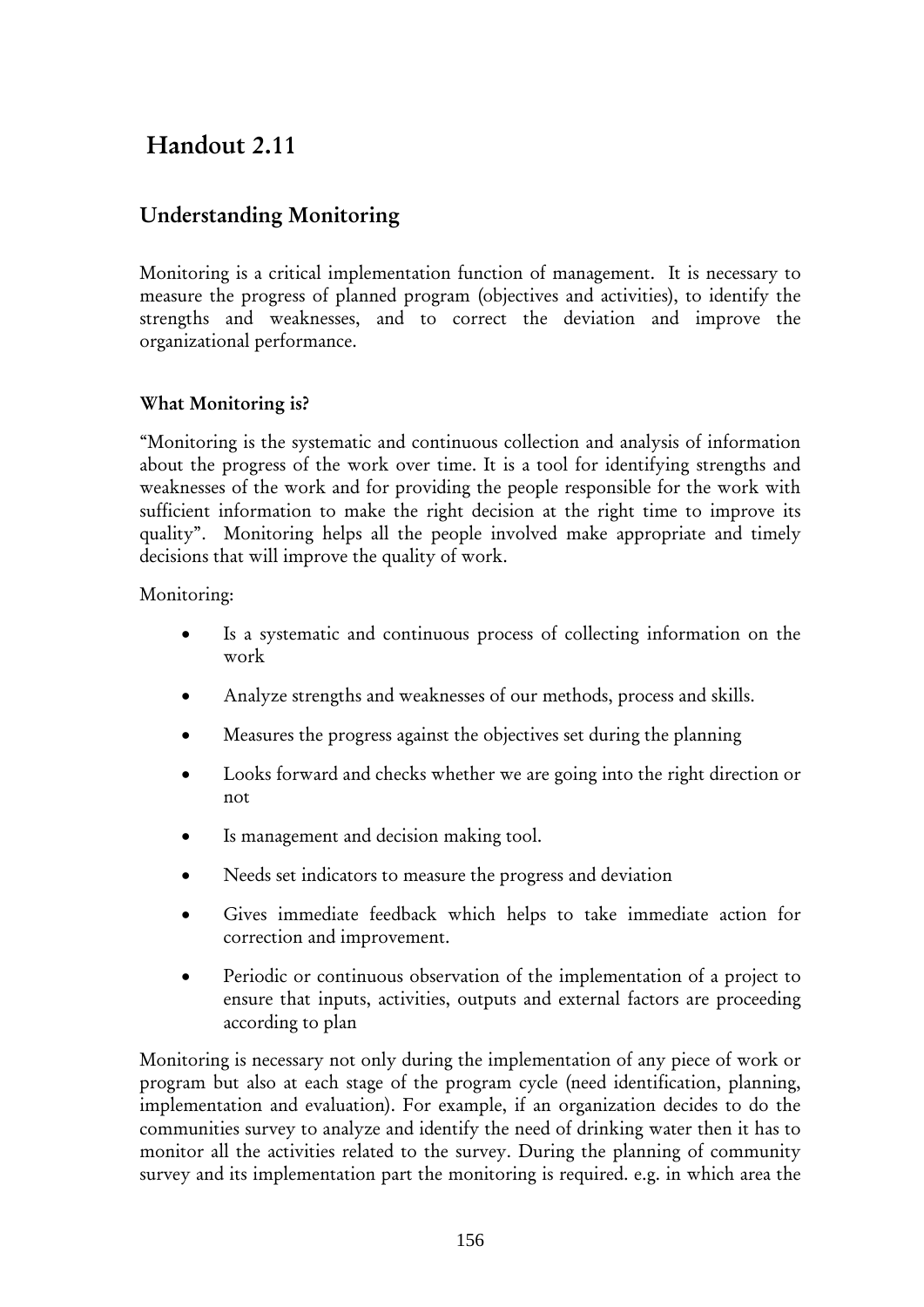survey is going to be conducted, how many household, which group of people, who is going to do the survey, whether we have skilled person, how much participatory will it be, which methods are they going to use, how the data will be collected, documented, presented and used, from whom the data will be collected, how the women will take part in survey etc.

After identification of the need the program planning starts. In the planning phase also the activities need to be monitored, e.g. who will be involved in the planning, are there same people participating which we had expected and decided, are the objectives clear and SMART, are the strategies relevant to that community, will poorest of the poor be included to take the benefit of drinking water if yes who are those.

Then it goes to implementation phase and there also monitoring is equally important. Is the work going to start in right time as planned, will there be enough resources (people and non-people), Are there skilled people as required and planned, equipments enough, are the administrative, technical and financial parts going side by side into coordinated way.

In evaluation part also we have to plan like, when the evaluation is going to be conducted, who is involved in planning, who will collect information, what methods will be used, how participatory will it be, who participates, how the data are gathered and documented. Monitoring is necessary in the evaluation part also. It is shown in the cycle but moves as spiral. In this diagram monitoring is shown after the implementation but it is applicable in all the components as we discussed earlier.



In the organization everybody involved performing in any piece of work (from policy making body to grass root level that provides nutritious food to the children in ECD center) will be responsible for monitoring the activities. This is applied in finance, program, administration, store management, vehicle management, resource mobilization, training etc. The senior management team and board members of the organization are responsible for overall monitoring such as whether policies,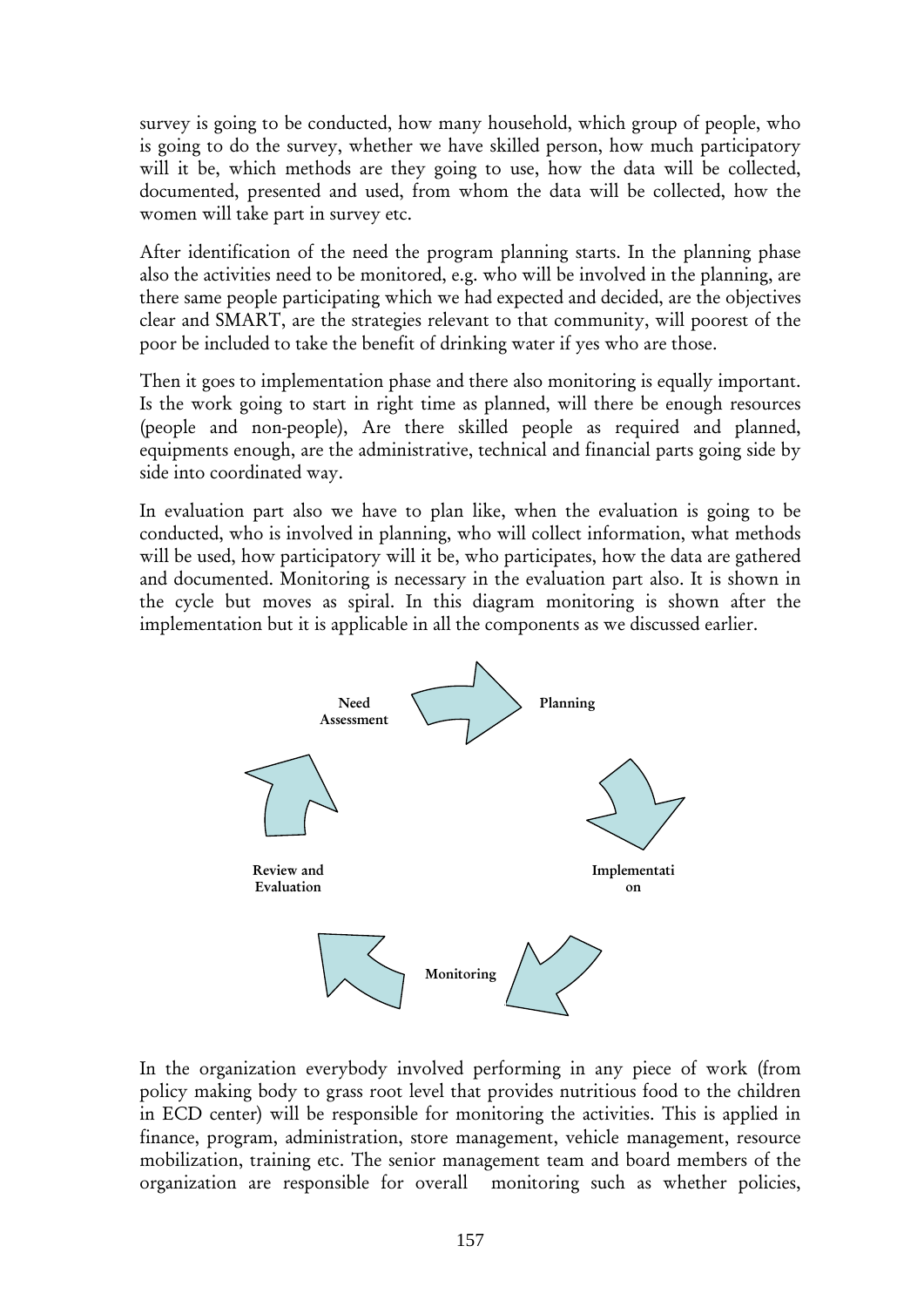systems, process are being followed or not, whether the policies are suitable or not, whether the policies, rules regulations are compatible to the partner organization or not. The senior management team is responsible for monitoring the overall functions of the organization by collecting and analyzing information and making correction, if deviated, from different perspectives. However, other implementing staffs and volunteers are responsible to monitor the activities of the programs at their own level.

For effective monitoring of a program or any piece of work, quantitative and qualitative information need to be collected. The quantitative and qualitative information keep equal values while monitoring the program activities. Quantities are expressed in terms of numbers, ratios and percentage whereas qualities are expressed in defined terms. For example, if we look quantitative information in an ECD center, we can see total number of children enrolled in the center, the percentage of boys and girls, the ratio of *Dalit* and J*anajati* against Brahmin, *Chhetri* and Newar children, average ages of boys and girls, at what time the center is opened and closed etc.

Likewise we equally need to see the qualitative part because it can not be counted but it plays a vital role to run the center where children can enjoy their education and development rights. In qualitative aspect we have to see whether the environment is child friendly or not e.g. children are encouraged to play and learn in fearless environment, quality and types of play materials in the centre, whether the facilitator is sensitive to discriminative behavior towards children, whether there is harmony among the children of all castes, whether parents are happy to send their children to the center etc. This is applied in other programs and activities as well.

In NGOs the management team and staff are in pressure to take another program and immediately move on the next challenge rather than seriously and critically monitoring the previous work. Most of the managers enjoy delivering services and products and running the program than giving thoughts on learning, reviewing and planning. By their nature some managers and leaders do not like to have in-depth analysis and critically examine the performance and program so they give low priority for monitoring. For ineffective monitoring, some of the staff quite often blame to their management team because there is poor listening habit on the feedback given by the implementing team. Some staff members may have every intention of monitoring and reviewing work, and put it on the agenda at every meeting, but they do not get opportunity to discuss because they simply run out of time. If everyone gives above reasons then monitoring will become negative and a focus for complaints and blame. So does it mean that the monitoring is not necessary? The answer is no. The monitoring is essential because it helps to improve organizational performance and failure to monitor and review will results in mistake being repeated.

#### Why Monitoring?

Monitoring is essential for helping all the concerned (from policymakers to the grass roots level) to learn through the process of Plan-Act-Review. Monitoring is the key to good planning. It needs to be built into everyone's work and planned in advance as a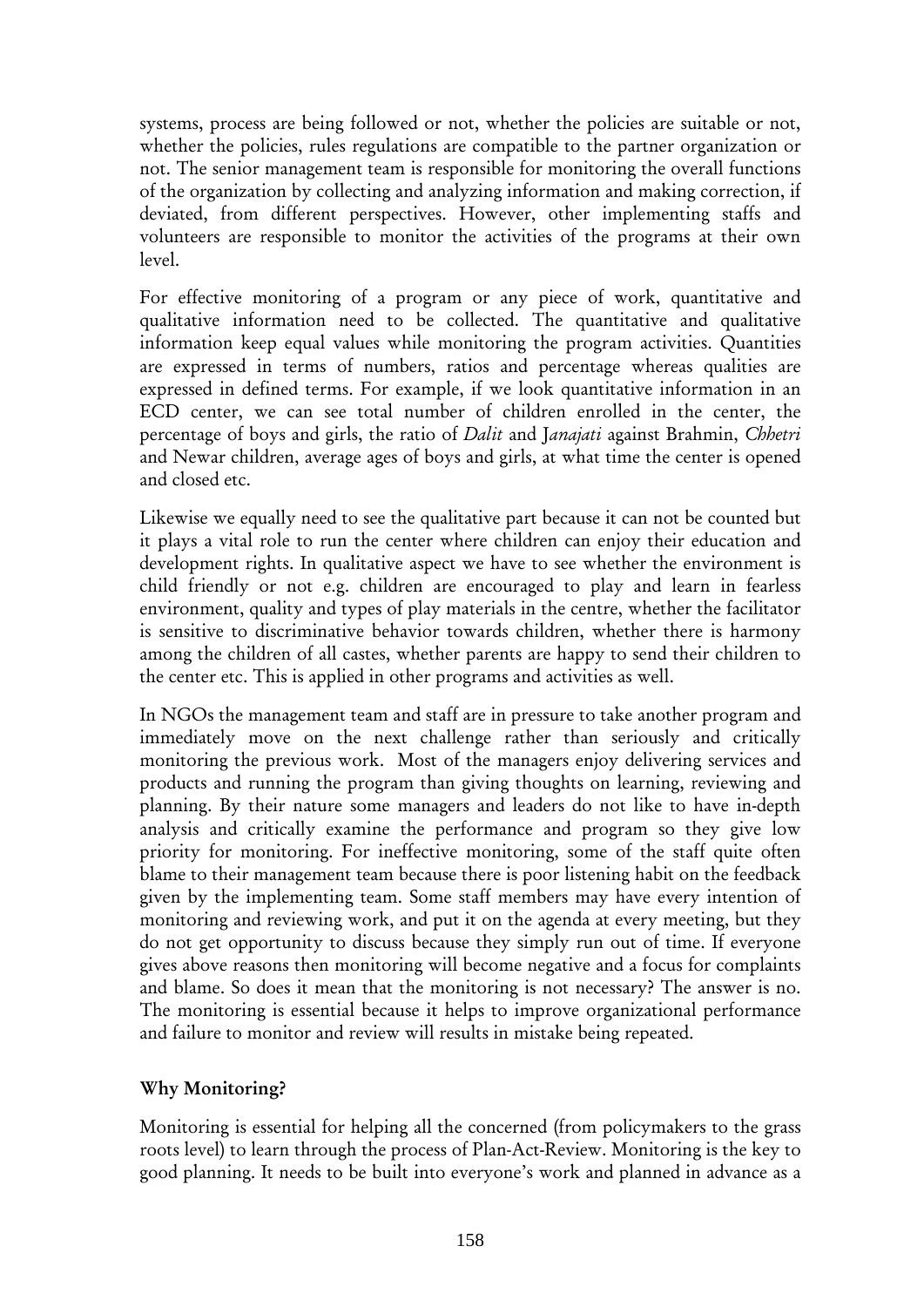necessary component of good practice. Following points might be helpful to understand the importance of monitoring.

- To provide an ongoing picture of a project: To show what impact the work is having in the target population, and progress towards meeting objectives so that the activities can be adjusted if necessary.
- To maintain high standard: It helps to maintain the high standard of performance through monitoring the quality, effectiveness and efficiency of activities as well as the volume of the work.
- To make sure the resources are used effectively: To find out what resources are required to produce a certain impacts, or how resources can be distributed differently to be more effective.
- To plan work: To show what and who will be available when and how the work could be affected by the seasonal trends in, for example, labor availability, diseases, rainfall, change in climate, market price, transport etc.
- To identify problems and find solution at nearly stage: Monitoring is important to make sure the problems can be discussed and tackled before they become too serious.
- To provide a record of events: People can check what has happened in their area in relation to the project and external environment and the proper monitoring system will help to provide the record to them.
- To look at the process of development: To help analyze the style of work, whether this is the best way of working to achieve more self motivation, capacity building, awareness of gender inequality, etc.
- To provide an information base for future evaluation: What has been done and why, and to show trends over time. If monitoring system work well evaluation is required less often; and when it is needed, it is much easier to carry out evaluation.
- To help staff and board members feel their work has definite purpose: Knowing more about objectives, progress, impact and quality of work will help staff feel motivated and involve in the work.
- To demonstrate accountability: Of course, the Board member and staff are accountable towards their work, towards people who the program serves, Government and the donors. These all people need the information about the progress of the work, its impact on people and environment. These all information are gathered when proper monitoring system is in place.
- For Feed back: To give immediate feedback to the concern person or department to take corrective measures in the policy, procedures, process and methods.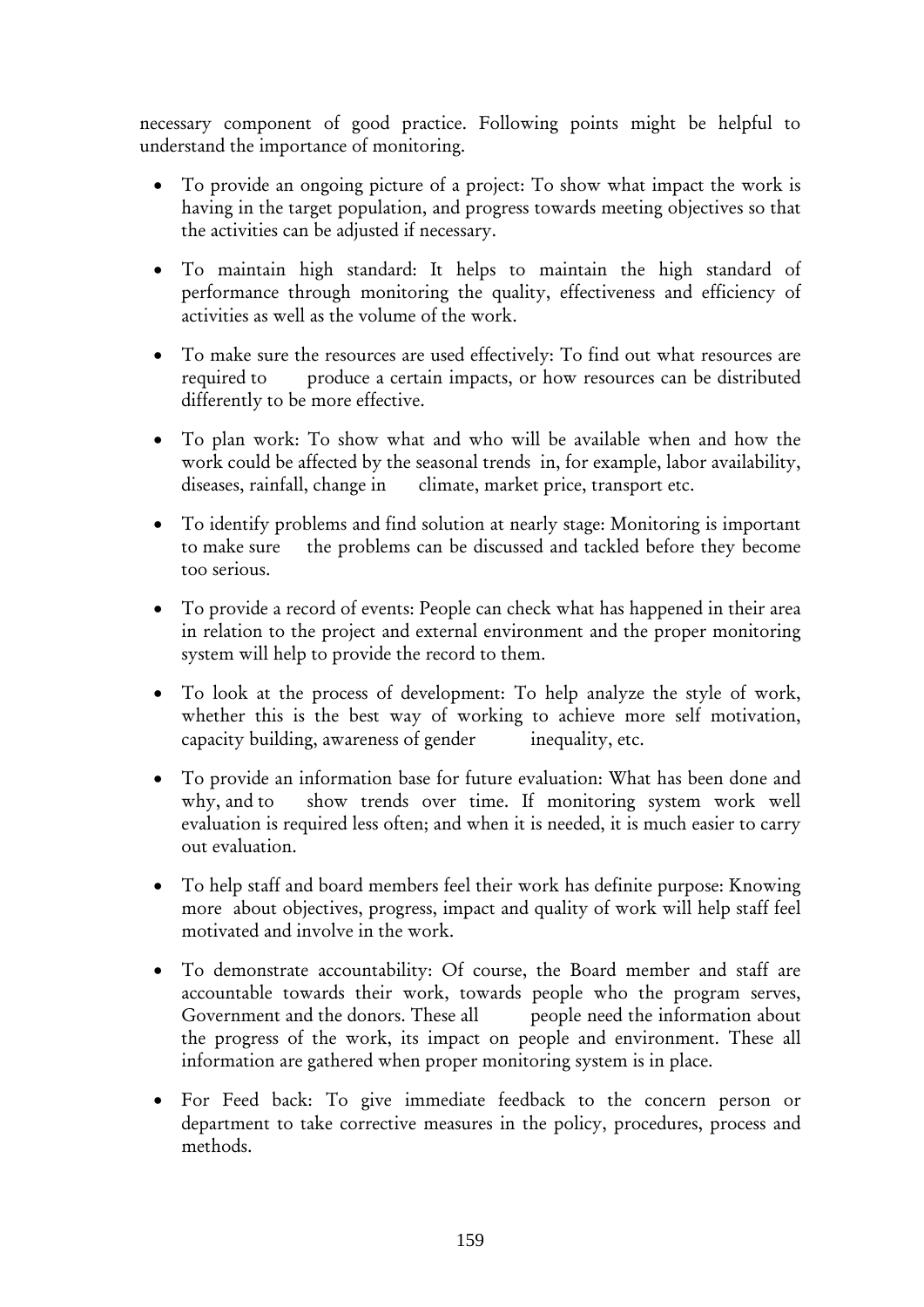• Re-planning: Revise or modify work plan/s or program design as a result of any contextual shifts (intended or unintended) evident from monitoring.

#### What to Monitor?

As we discussed earlier, every person, who is responsible for a particular type of work, should also know the areas of monitoring. What to monitor will be decided by the nature of work and reason for monitoring. An ECD facilitator should be monitoring the behavior of each and every child in the center. A finance manager will be collecting information how the money is being spent, whether it is as per budget or not. A policy maker should know whether the policy is being followed, is there any difficulty or barriers to implement and practice the policy. If we want to know how much time is spent for a particular type of job then we all should be monitoring the time used in different job or tasks.

### When to Monitor?

Different person and organizations have various practices regarding when and how frequently will they be monitoring their activities. This needs to be mentioned in the monitoring plan. For example, to monitor the events information can be collected on a quarterly, weekly, daily or hourly basis. Looking the nature of tasks and purposes of monitoring information could be gathered to critical points in a process. Depending on the objectives of the monitoring it could be done constantly or just for a sample period of time.

### Types of Monitoring

## Process Monitoring

Program monitoring should include information about use of resources, the progress of activities, and the ways these are carried out. This is known as process monitoring. The process monitoring is a means for:

- Checking use of resources (people and non people resources)
- Reviewing and re-planning works on a regular basis (It could be in individual basis, unit basis and program basis)
- Assess whether activities are carried out and how they are carried out
- Identifying and dealing with problems in implementation/ management
- Monitor changes in target population and context that are relevant to the project/ program (Whether living standard of the target families is up lifted after income generating activities)

#### Impact Monitoring

Monitoring should also provide information on progress towards achieving objectives and on the impact the program is having in relation to the objectives. This is known as impact monitoring. Impact monitoring is the means by which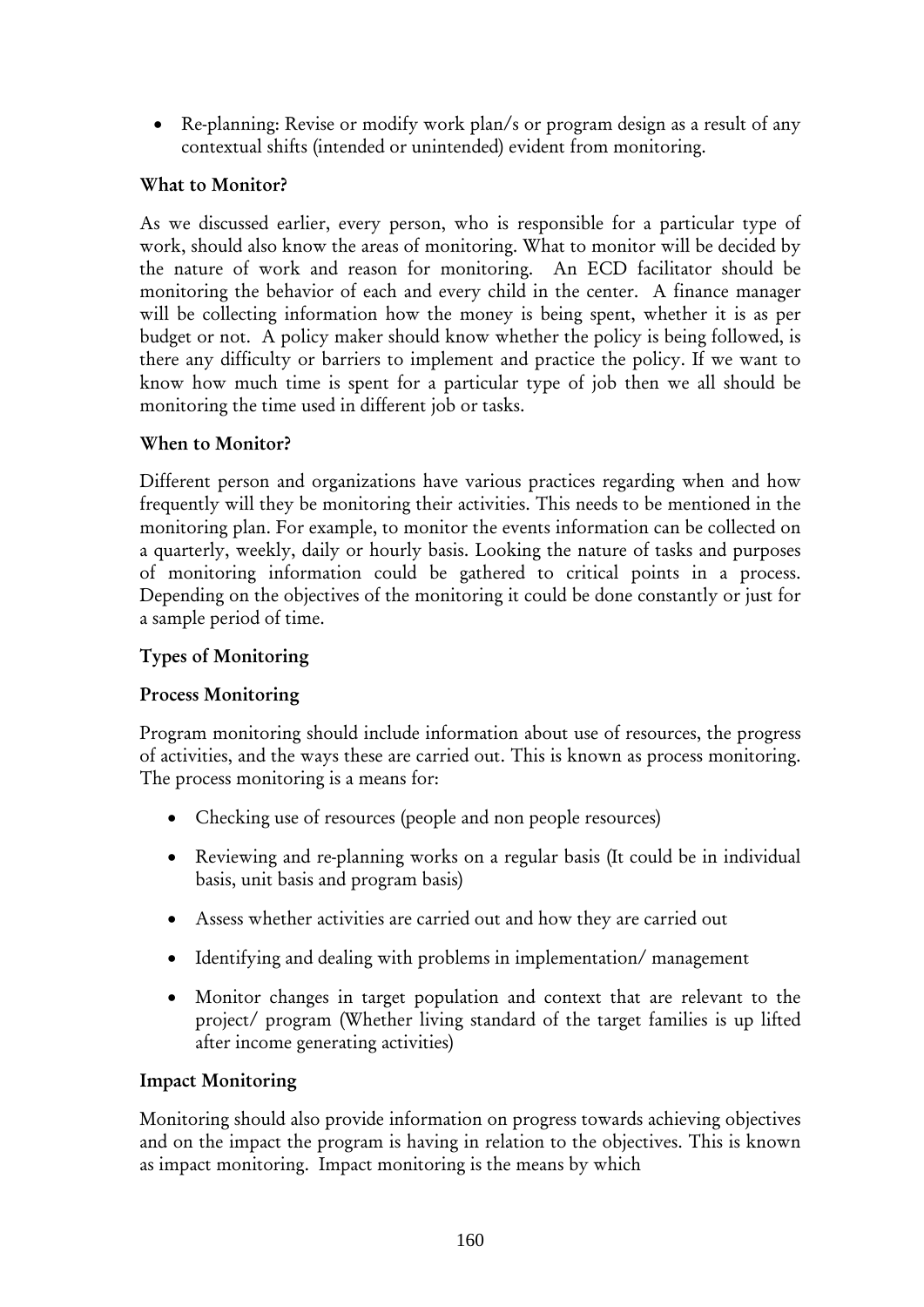- Relates work to its overall aims on a continuous basis
- Modifies the programme in response to changing circumstances (like in conflict, some organizations changed approaches, style of work etc)
- Identifies need to review objectives, targets, approaches
- Generates further information or a need for research
- Policy Monitoring (education policy, financial policy, tax policy, of government)
- Strategy Monitoring (of education strategy of government, donors)
- Programme Monitoring (of education program of government, development agencies)
- Project Monitoring (of primary school project, ECD project, Economic support project, HIV/AIDS project)

### Why Indicators are Important?

An indicator is a marker. It can be compared with road sign which shows whether you are on the right road, how far you have traveled and how far you still have to go in order to reach your destination (for objectives). Indicators show progress and help to measure change. Some indicators are scientifically proved and used everywhere but since we are working in social sector we have to set out the indicators against objectives and activities by ourselves and monitor the program whether it is going on right direction or not? If not where are the deviations? How to make corrections? Many indicators are consist of measurements and are expressed in numbers, such as:

- A percentage: (part of a total) like 50% out of school children attend the NFE classes of Sanatan VDC among them 20% are girls. In 2062, 46% passed the SLC exam.
- A rate: Such as the infant mortality rate (the number of children under one year who die in a year, in relation to 1000 live births in that same year). Inflation rate of the market price, literacy rate, morbidity rate, Mortality rate etc.
- A ratio: Such as the number of teachers in relation to the numbers of children in primary schools in a specific area, (e.g. one teacher to 90 children) 1:90 Students Teacher ratio, one doctor for 50,000 patient in a district. Ratio of boys and girls in higher secondary schools.

 While setting the indicators in our program we need to consider different types of indicators. Some of them are described below

Indicators of availability: These show whether something exists or whether it is available to the particular group of people or place or not. For example, an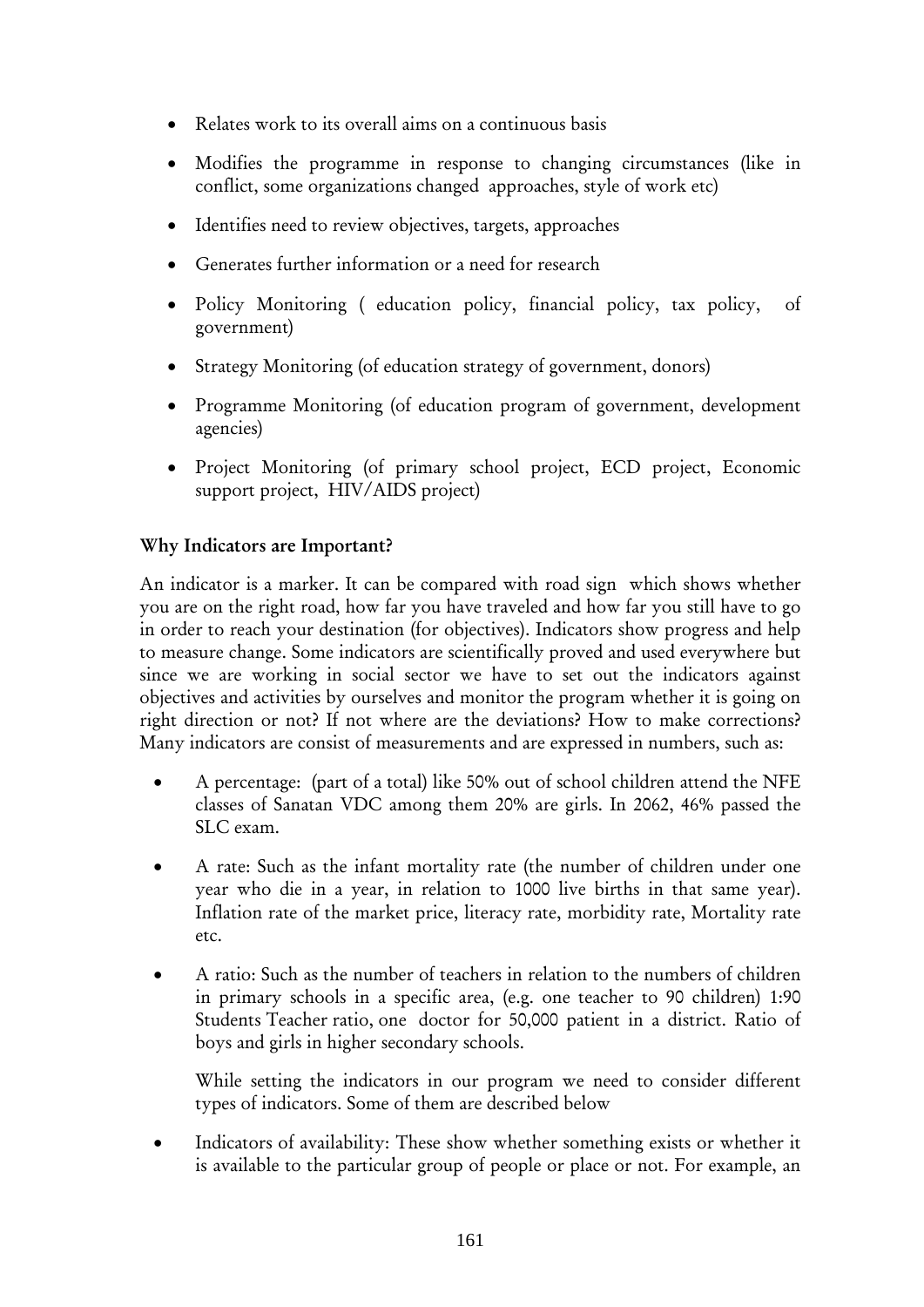indicator of availability of an agricultural developmental worker in a village, this might be whether there is one agricultural worker available for every fifty houses. Is there a trained Sudeni (traditional birth attendant) available for 25 pregnant women during delivery or not. Are books available for each student in the NFE center or not.

- Indicator of accessibility: This show whether what exist is actually within reach of those who need it. For example, a primary school available in one village may be out of reach of the small students of other villages in the area because of no bridge in the river, lack of transport, or people's poverty. A health post may be inaccessible to the women of other villages. An ECD center will be out of reach if they have to walk more than one hour. A school may be out of reach to the disable children. Remote farmers may have inaccessible to the market to sell his/her farm and non-farm product. A water tap may not be accessible to a woman due to travel time.
- Indicator of utilization: This shows to what extent something that has been made available is being used for that purpose. For example, an indicator of utilization might be how many illiterate villagers are attending literacy classes regularly. How many poorest of the poor women are taking loan from the microfinance scheme. How many of Musahar children utilizing the benefit of ECD center?
- Indicators of coverage: This shows that proportion of those who need something are receiving it. For example an indicator of coverage might be, of the number of children estimated or known to have immunization in a particular area actually receiving full doses of immunization.
- Indicator so quality: This shows the quality of standard of something. For example, an indicator of quality of water might be whether it is free from harmful, disease. Whether the children of grade one are getting quality education in primary schools (learning numeracy and literacy within a year).
- Indicators of effort: This shows how much and what is being invested in order to achieve the objectives such as how long it takes how many human to plant what number of palm trees in a week. How much time of different people will be spent to bring village women in the NFE centre? Like wise convincing for family planning devices.
- Indicators of efficiency: These show whether resources and activities are properly utilized to get the better results. Such as a bicycle for a supervisor improved his/her supervisory visits to the children clubs and provided proper guidance. A new computer in the office increased the qualitative documentation of information.

These show if what you are doing is really making any difference. For example, an indicator of impact might be, after a campaign against measles whether the incidence of measles has been reduced. After conducting awareness on birth registration, whether all needy children got their birth certificates or not.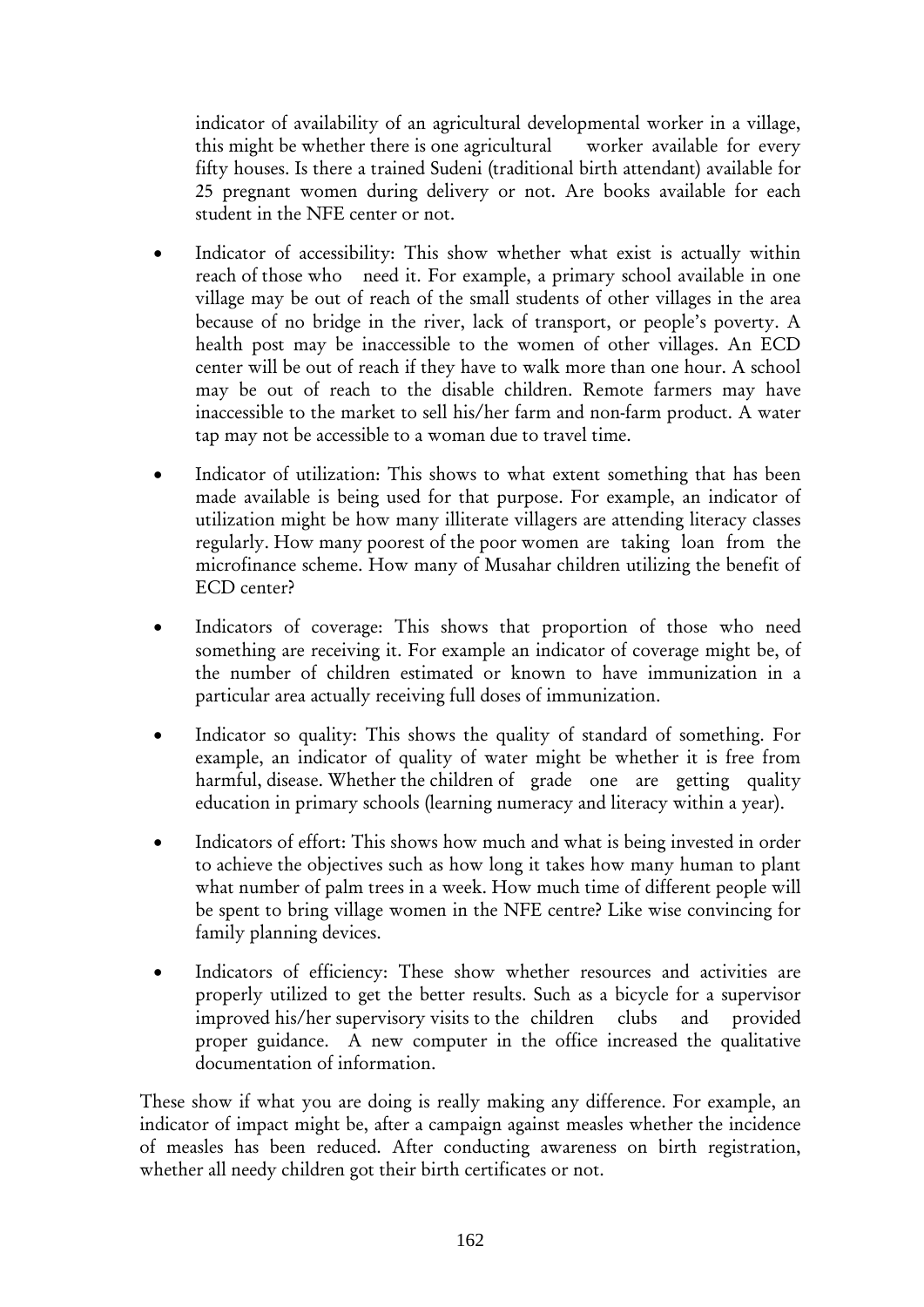*Assignment Sheet 2.11(a)* 

## Critical incident: infected children

Carefully study the incident given below. Discuss the issues in the assigned group.

One of the paramedical staff Dhana Gurung of Sahara heard that there was out break of measles in ward No. 3 of Dharmapur VDC of Malangawa. He did report to the office. The office assigned him the task of checking and verifying whether it was real. Dhana went to that village with a health educator. They saw three sick children between the ages of 2 to 5 and found that the sign and symptoms were measles. In that hamlet of ward No. 3 they also knew that there was no immunization provided to the children. They came back to office and reported that the information was right. Sahara in collaboration of Public Health Office decided to run the immunization camp in that village. Next day some staff went to that village and open up immunization camp. Quite a few children were brought in the camp. In the evening the staff came back to the Office. After three days they got the information that the children who were having immunization had infection. The community people were worried and furious.

#### *Issues for Discussion*

- 1. What do you find in this incident?
- 2. Why only a few children had measles vaccine?
- 3. Why was this happened?
- 4. If, you were Dhana what would you have done?
- 5. What information would you have collected and disseminated for this work?
- 6. So what monitoring is? Why is it important?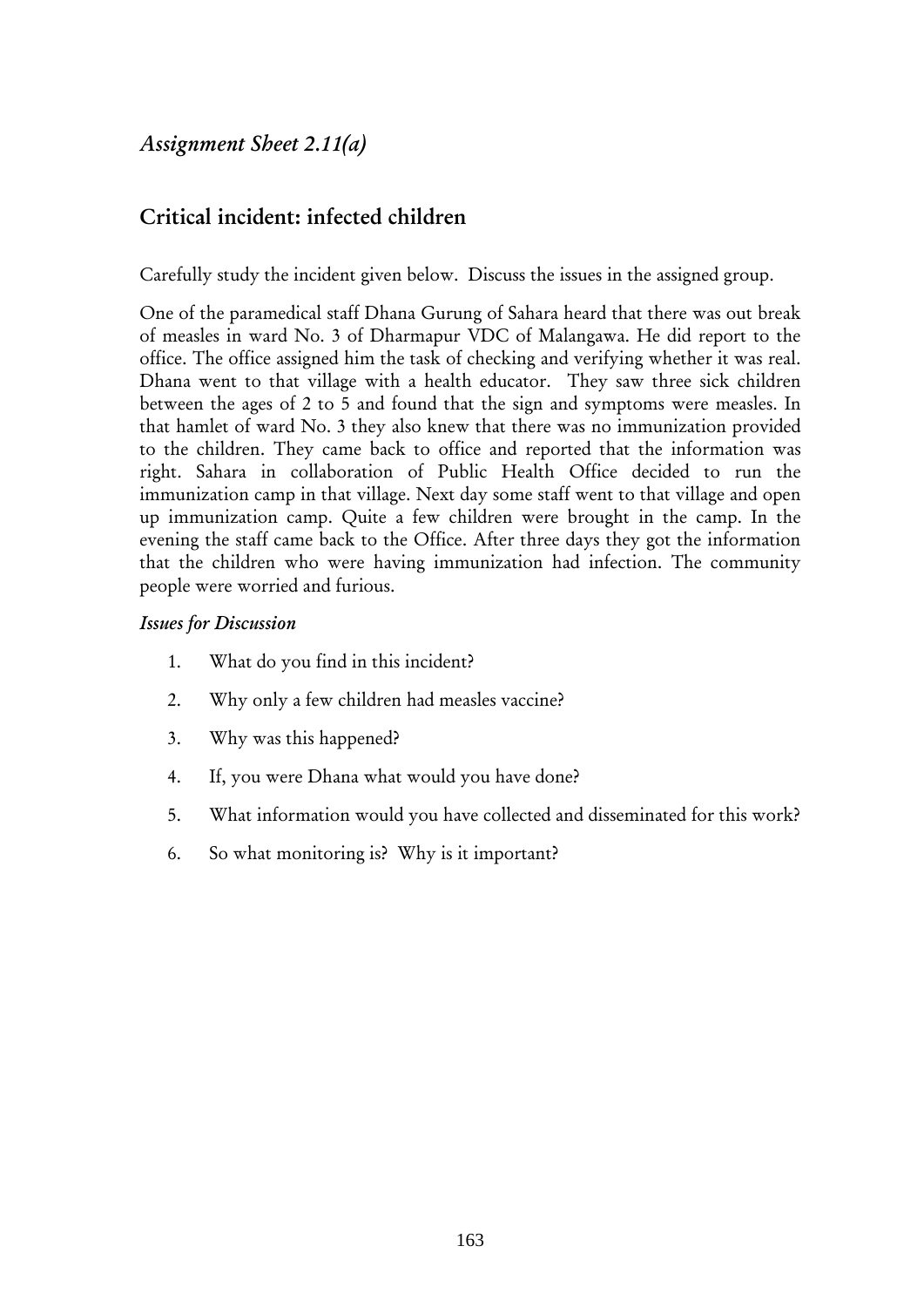## *Assignment Sheet 2.11(b)*

## Role play: checking fever

Read the situation and the assigned roles carefully. Perform your roles as required.

### Situation

A person comes to see the paramedic staff in a health post.

Paramedic: Hello! What brings you here?

Visitor: I have fever since yesterday afternoon.

The Paramedic uses different methods to confirm whether she has fever.

#### *Discussion Questions*

- 1. How do we usually check the fever?
- 2. What other methods could be used? How community people check fever?
- 3. So when do we say that we have fever?
- 4. What are indicators then?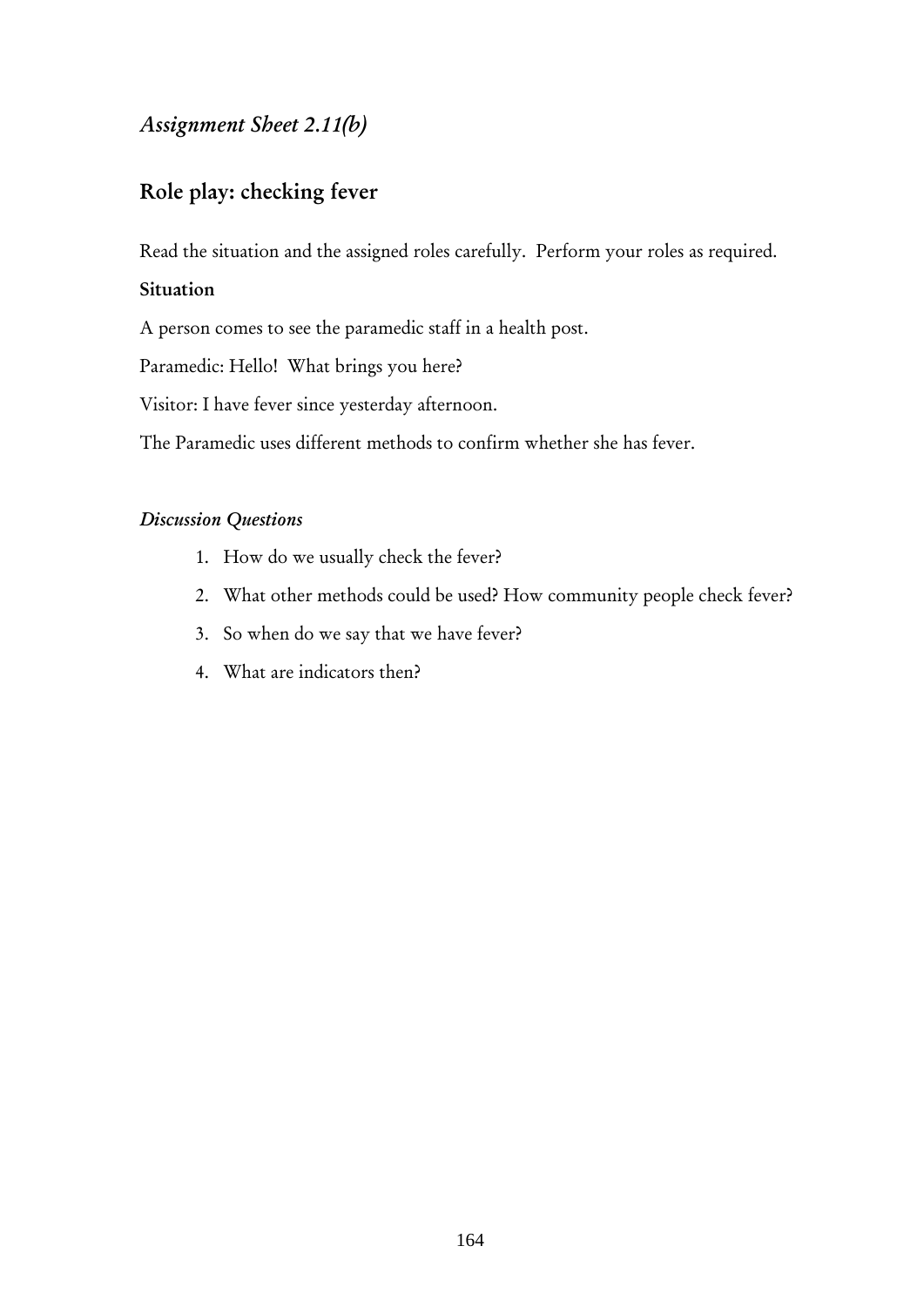

# How to Monitor program implementation*?*

#### *Time*: . One hour

## Why do this Activity?

This activity focuses on the various steps of developing monitoring plan while covering methods for monitoring.

## Learning Objective

• Prepare program monitoring plan and use various monitoring tools and methods.

#### How to do the Activity?

| Note | Make all necessary preparations before the start of the activity. |
|------|-------------------------------------------------------------------|
|      | Open up the activity following the general guidelines for         |
|      | facilitators.                                                     |

#### *Step 1: 15 minutes*

Briefly introduce the various steps and components of planning and implementing monitoring of a program on the basis of materials in the handout. Give practical examples of each step and encourage participants to share their experiences from their own organizations. Presentation

#### *Step 2: 45 minutes*

- Divide participants into small groups. Provide Assignment Sheet 2.12 to each group. Assign one objective and activity area to each group. Ask them to prepare a monitoring plan following the example given. Group Exercise
- Assemble the groups. Have each group share their findings taking their turn. Discuss the outputs of the group work encouraging each group to clarify, comment, and critique each others outcomes. Plenary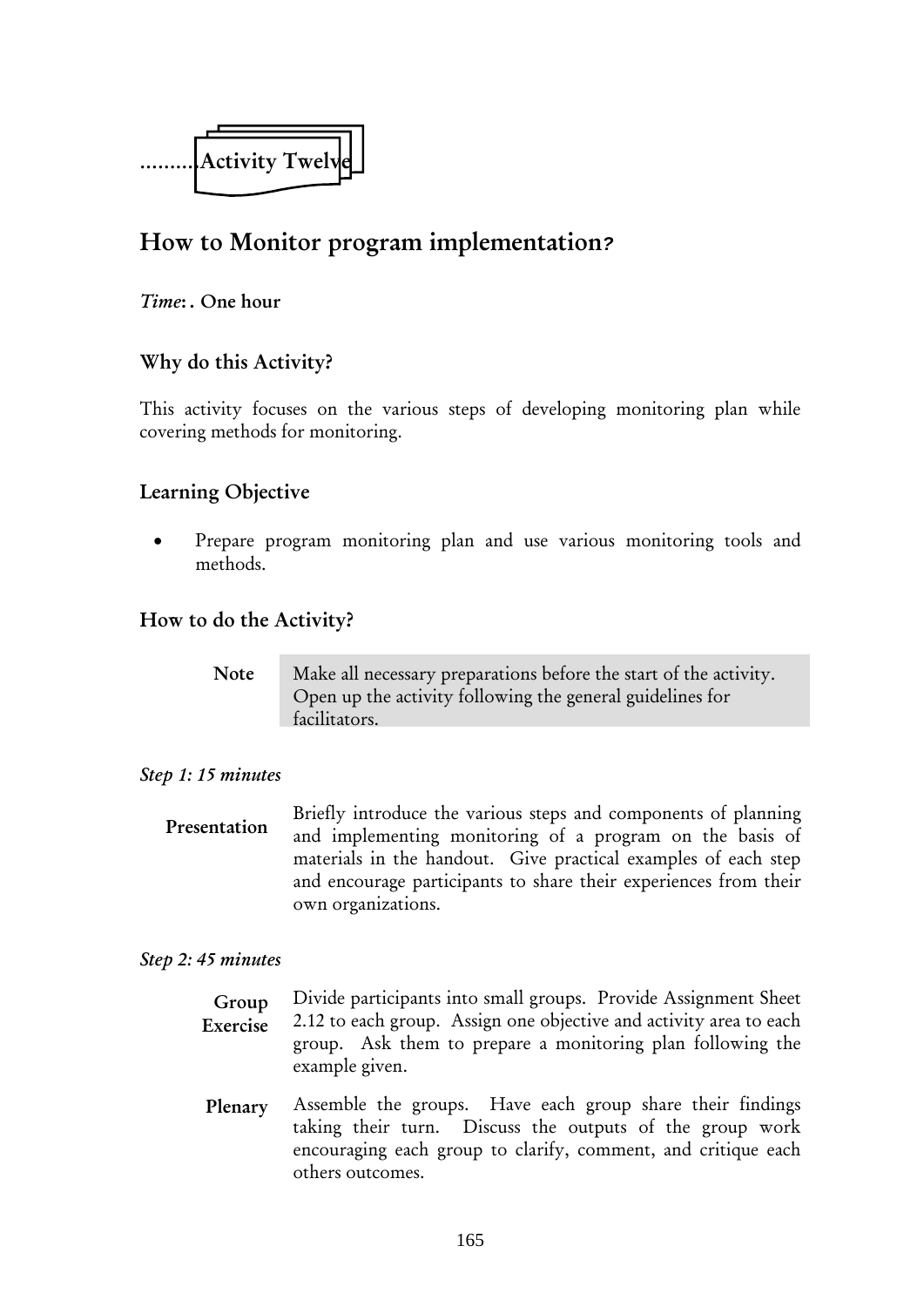Conclude the activity with summary of key learning points. Assess the learning of participants by asking questions randomly about the key contents covered.



# *Time out*

*Materials* 

- Chart papers, markers, flipchart board, white board, overhead projector and transparencies of visuals.
- Copies of handouts for each participant.
- Copies of assignment sheet for each participant.



# *Handouts*

- Handout 2.12: How to Monitor Program Implementation?
- Assignment Sheet 2.12: Group Exercise Developing Monitoring Plan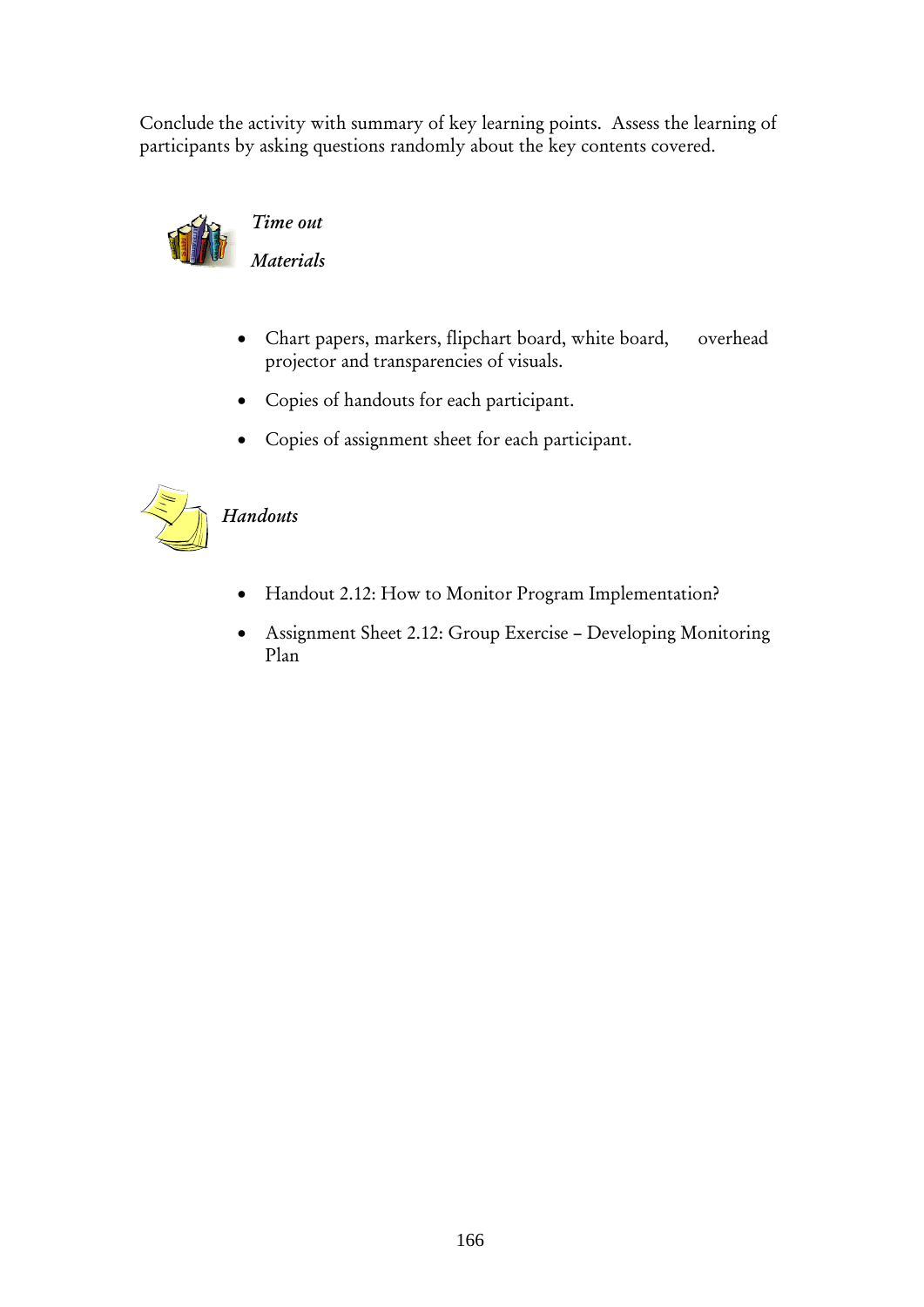# Handout 2.12

## How to Monitor program implementation?

Monitoring is a critical implementation function of management. It is necessary to measure the progress of planned program (objectives and activities), to identify the strengths and weaknesses, and to correct the deviation and improve the organizational performance.

### Planning for Monitoring

Monitoring covers a wide variety of techniques and methods and applies to the management of finance, personnel, vehicle and buildings as well as to the progress of the program activities and the way of the activities is carried out. The points must be considered when planning any monitoring:

- 1. Defining the aim of the monitoring system: The monitoring system should be designed to meet specific needs and these will vary according to the nature and aims of the work, the organizational structures NGOs and specific requirement of the Donors. It is important to define the overall aim of the monitoring system before designing it and setting objectives. The system then can be monitored and evaluated to see whether it is meeting its objectives and can be adjusted if necessary.
- 2. The selection of relevant information: Deciding what information is useful for making decisions about an activity or program is often the most difficult part of setting up a monitoring system. There is always a danger of collecting too much information on every detail of a program.

The problem associated with selection of relevant information:

- If too much data is collected it may not be measured or recorded accurately.
- There is no time to analyze or use a large amount of information.
- If a large amount of information is being collected regularly from the same people they may resist it will be frustrated.
- If information is too detailed it may be difficult to identify important trends.

It is worth remembering that a small system that works is better than a big system that does not work. Useful information can be selected according to the objectives of the systems. Since it is difficult for people with no previous experience of an effective monitoring system to know what information they will need, workshop and training session may be necessary to help to identify information needs.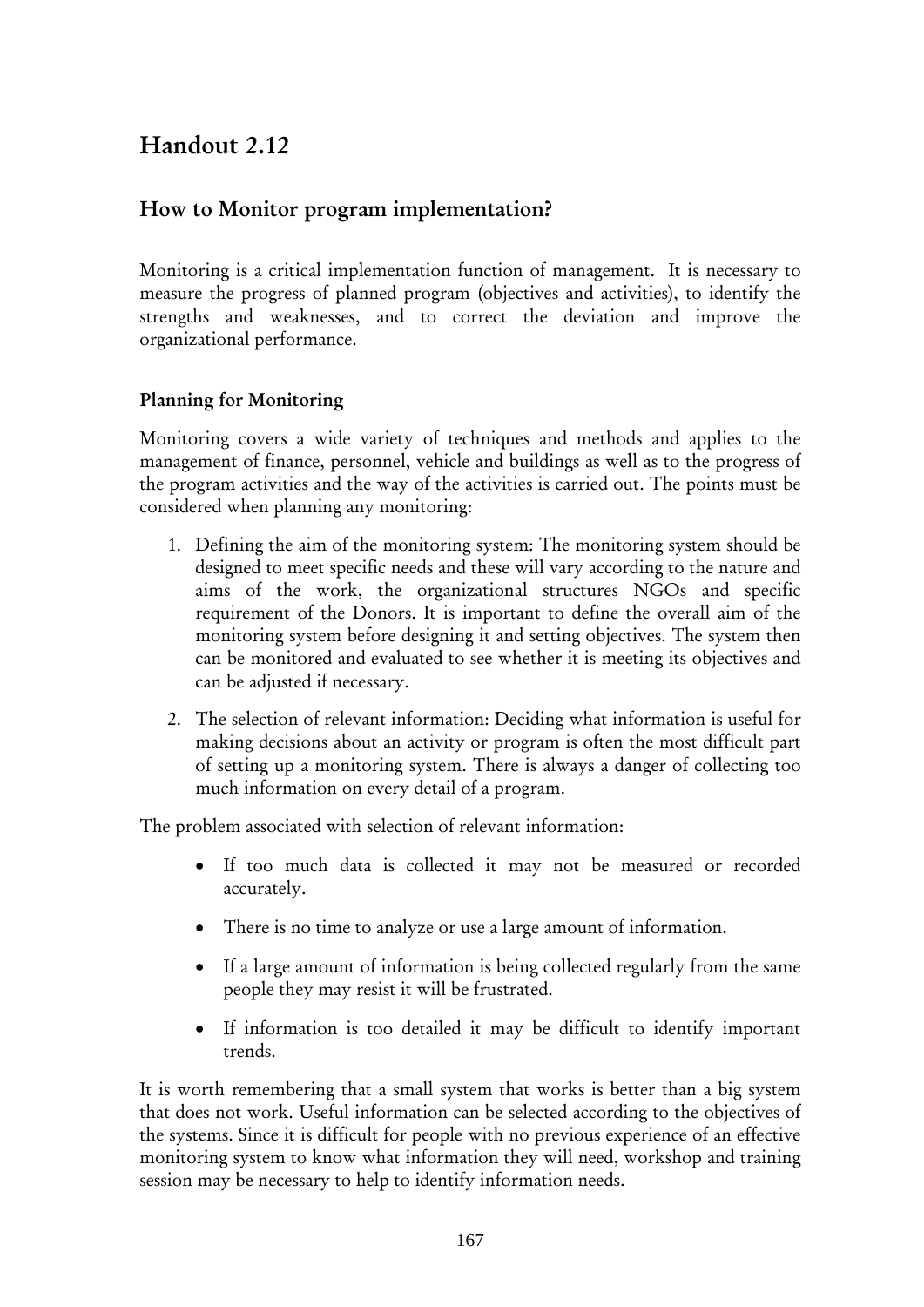- 3. The collection and analysis of information: There are many different methods of collecting information. The most appropriate method can be selected according to the kind of information that is needed, who is collecting it, and when and how will it be used. A combination of method should always be used so that information can be cross-checked. Possible methods:
	- Survey with set questionnaires: Survey sample can be selected to compare the community affected by the program with people who are not affected by the program. Through survey we can see that how many people are positively and negatively affected by the program.
	- Participatory methods: In these methods people who are affected by the program will have opportunity to share their views, opinions and facts. Many PRA tools (Mapping, drawing, ranking, FGD, etc.) can be used to collect required information. These methods not only help to collect the information but empower the people to speak up and analyze their own situation which the program brought in their own life.
	- Measuring skills and knowledge: This can be done to measure the capacity and competencies of the staff after the training and workshop. The test can be done orally, asking them to write up, letting them doing and performing the tasks, observation with checklist, asking the people to train others, Role play and games, etc.
	- Regular record keeping forms and diary: Some information about the activities is recorded on a regular basis. Form and set formats are often used for recording quantitative and qualitative information. So while designing the form and format detail thought need to be given.
	- Supervision checklist and report: The collection of information during supervision meetings provides an opportunity to discuss about the information that it is being collected. This can be useful for both supervisors and subordinates. Checklist and set formats can be used to ensure that information about key indicators is collected.
	- Case studies: Case studies can be used to assess the impact of a program on particular family. A checklist can be used to ensure certain questions are addressed.
	- Observation visit in the work place: The staff can visit and observe the activities how it is performed, collect information on the forms and diary and analyze the information.
- 4. Analysis of information: Analysis refers to the way the information is interpreted and how the meaning of the results is assessed. In a monitoring system, analysis can be done continuously, periodically depending on the use of information. The most important thing is to ensure that the analysis is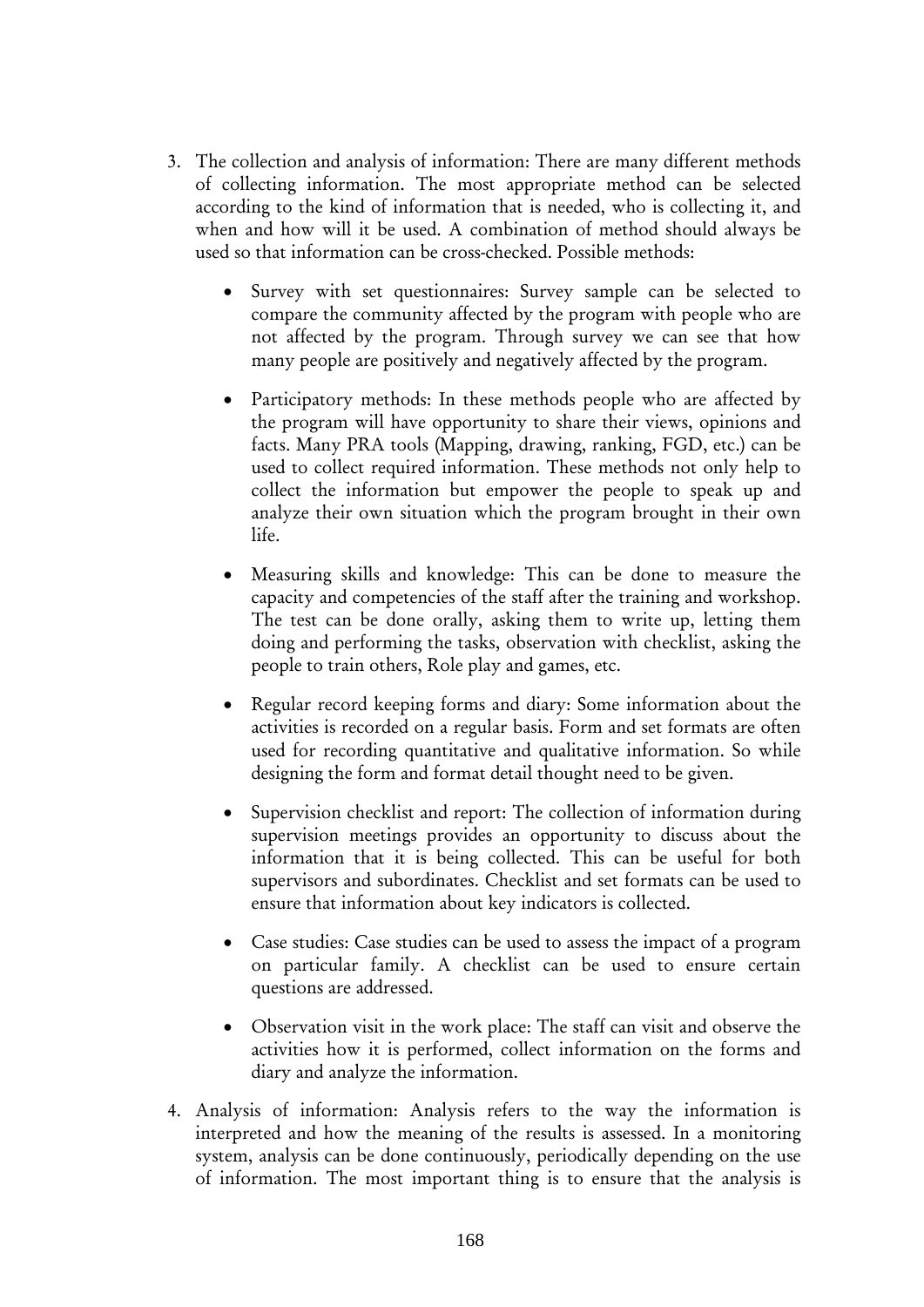accurate and relevant, that it is understood by the people using the findings and that results are available when they are needed.

- 5. Presenting and using the results: It is important to provide opportunity to discuss the finding with all the people who are interested and who are affected by the program. The results can be used in re-planning, to take management decision, institutional learning. The results can be used as a basis for evaluation of the program.
- 6. Deciding who should be involved in monitoring process: Participatory monitoring means that the information used for monitoring purpose is selected, collected, recorded and analyzed by all those involved in the program including community people who are affected by the program.

### Monitoring of Components

The different types of monitoring commonly used in development work are: management, administration, finance and program monitoring.

Tables below show some of the information that would be collected for each type of monitoring, where the information would come from, and how it could be used.

The type of monitoring shown in Tables 1 and 2 are for management and administration purposes. Financial record system for economic or income generation program are dealt with under program monitoring.

| Component | Information to be  | Sources of            | Use of             |
|-----------|--------------------|-----------------------|--------------------|
|           | collected          | information           | information        |
| Staff/    | Recruitment and    | Training institutions | Right person at    |
| personnel | selection          | Market                | right place        |
| issues    | Placement          | Universities          | Give support and   |
|           | Training           | Contract letter or    | feedback to the    |
|           | Performance        | appointment letter    | staff              |
|           | Capacity and       | Training record       | Training and staff |
|           | competency         | Staff meeting         | development        |
|           | Achievement        | Supervision           | Improve            |
|           | Expectation        | Staff performance     | management         |
|           | Absenteeism        | review                | practices          |
|           | How s/he works in  | Observation at the    | Modify and         |
|           | the team           | work place            | clarify job        |
|           | Staffing structure | Informal meetings     | descriptions.      |
|           |                    |                       |                    |
| Supplies  | What supplies are  | Office record and     | Get quality        |
|           | required in office | program record        | supplies           |
|           | and for program?   | Store book            | Obtain best value  |
|           | Where can we get   | Suppliers. Catalogues | supplies           |

## Table 1: Management and Administration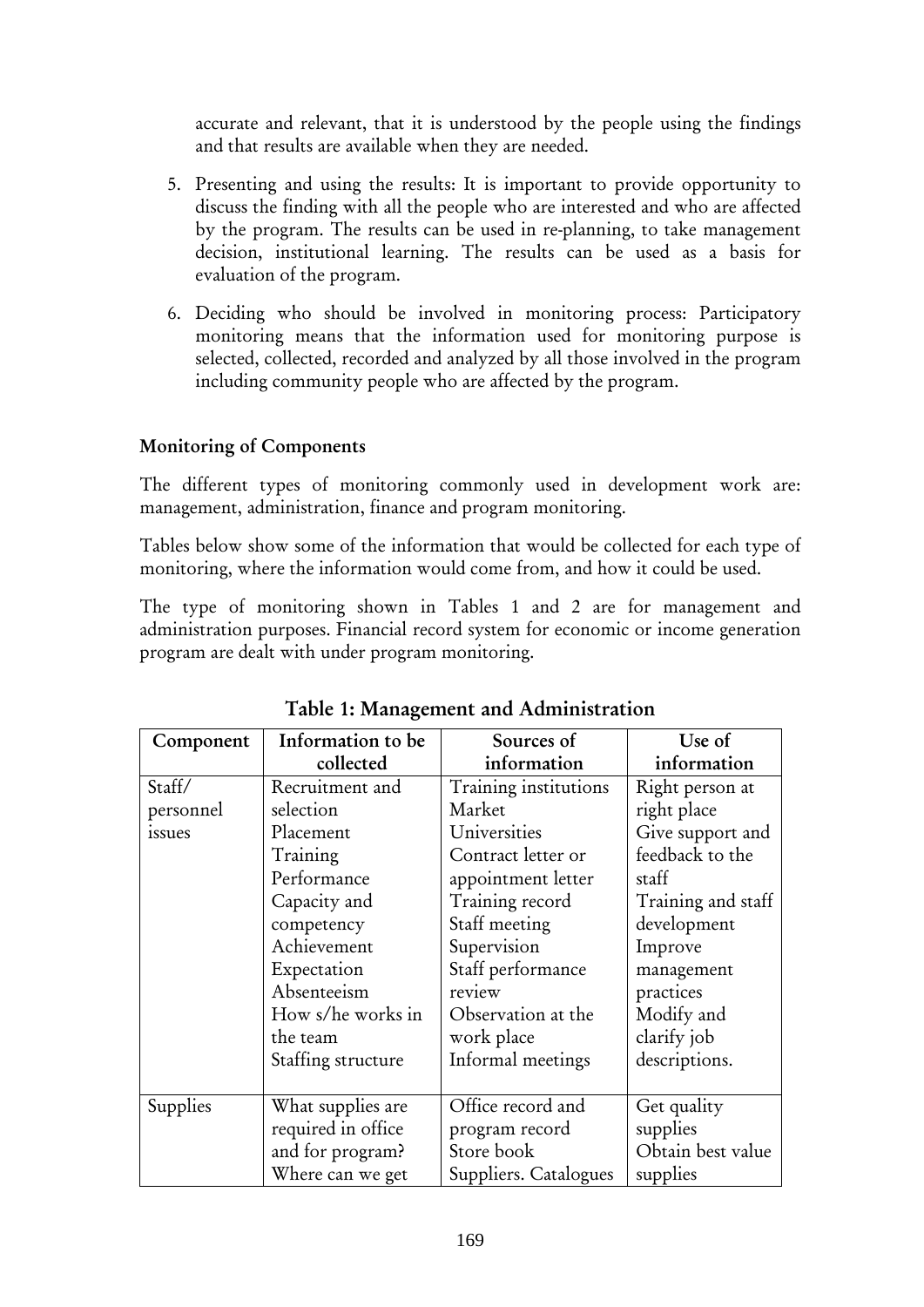| those things?      | Stock record          | Get supplies in    |
|--------------------|-----------------------|--------------------|
| What is the market | Organizational        | time               |
| price?             | Policy about supplies | Maintain           |
| Who can offer in   | Store room            | adequate stock     |
| low price?         |                       | level in the store |
| What is the stock  |                       | room               |
| level?             |                       |                    |
| When do we need to |                       |                    |
| order?             |                       |                    |
| How the supplies   |                       |                    |
| are stored?        |                       |                    |

### Table 2: Finance

| Component                            | Information                                                                                                                                                                                                             | Sources of                                                                                                                                                                                | Use of                                                                                                                                                                                                                                                                                                         |
|--------------------------------------|-------------------------------------------------------------------------------------------------------------------------------------------------------------------------------------------------------------------------|-------------------------------------------------------------------------------------------------------------------------------------------------------------------------------------------|----------------------------------------------------------------------------------------------------------------------------------------------------------------------------------------------------------------------------------------------------------------------------------------------------------------|
|                                      | required                                                                                                                                                                                                                | information                                                                                                                                                                               | information                                                                                                                                                                                                                                                                                                    |
| Staff<br>Salaries                    | Salaries<br>Tax/Insurance<br>Annual increment<br>Provident fund<br>Final payment<br>Other payments:<br>Health<br>Education<br>Transport                                                                                 | Staff<br>records<br>or<br>personnel files<br>Insurance premium<br>pay slip<br>Revenue policy of<br>the government<br>Provident<br>fund<br>deposit register<br>Pay slips<br>Salary records | staffs<br>Ensure<br>are<br>paid according to<br>the pay scale.<br>all<br>Ensure<br>staff<br>know how<br>much<br>benefit do they get<br>How much budget<br>is required for staff<br>salary?<br>staffs<br>Ensure<br>are<br>other<br>getting<br>payment regularly<br>as per rules.                                |
| Project Budget<br>and<br>expenditure | Expenditure by<br>program<br>Expenditure done<br>as per budget<br>headings<br>Balance of budget<br>remaining this year<br>Deficit budget in<br>some headings<br>Rates of inflation<br>Funding sources<br>Exchange rates | <b>Budget Sheet</b><br>Program planning<br>Budget break down<br><b>Bank</b> statement<br>Cash balance<br>Newspaper<br>Rasta Banks' report<br>Financial report<br>from program side        | Cost comparison<br>among different<br>program<br>Forecasting<br>expenditure<br>Make correction<br>on deficit<br>Requesting fund or<br>raising it locally<br>Identify high or<br>low expenditure<br>within the program<br>Identify any<br>savings<br>Compare costs<br>with the<br>achievement of the<br>program |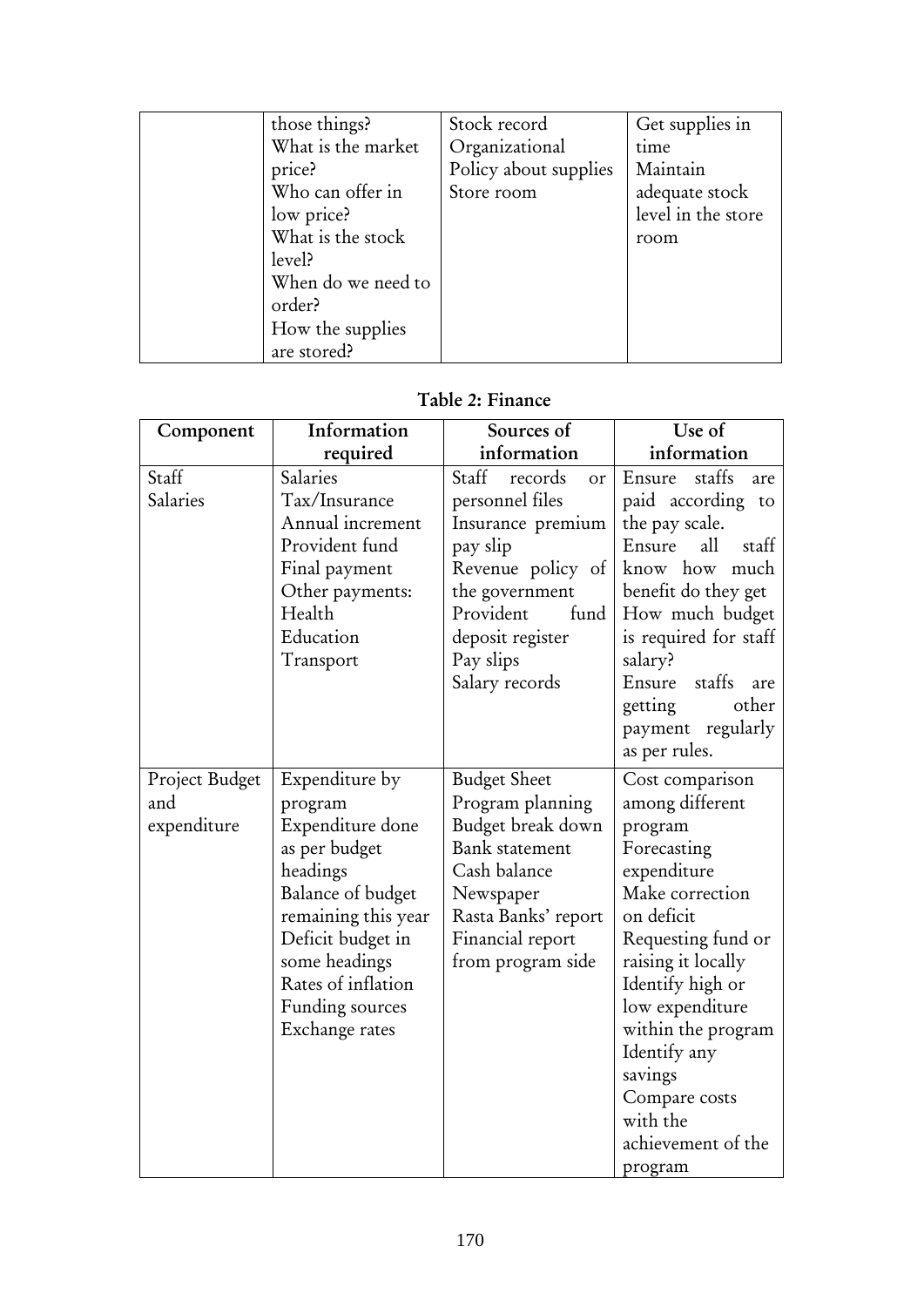# Table 3: Program Monitoring

# Scholarship

| Objectives             | <b>Activities</b>     | Indicators         | Means of         |
|------------------------|-----------------------|--------------------|------------------|
|                        |                       |                    | verification     |
| 50% children between   | 1. Collect data of 5- | No. of children    | Survey           |
| the ages of 5-15 years | 15 years age          | between 5-15 who   | record in        |
| will get scholarship   | children not going    | are not going to   | NGO <sub>s</sub> |
| and get enrolled in    | to school in two      | school in two      |                  |
| schools.               | VDCs.                 | <b>VDCs</b>        |                  |
|                        | 2. Enroll             | 50% children       | Enrollment       |
|                        | 50%children in        | enrolled in        | record in        |
|                        | school.               | different schools  | school           |
|                        | 3. Distribute         | 50% children       | School           |
|                        | scholarship money     | received           | register         |
|                        | regularly.            | scholarship money  | Scholarship      |
|                        | 4. Conduct            | regularly          | distribution     |
|                        | meeting with          | 4 times meeting    | register         |
|                        | parents to            | conducted with 25  | Meeting          |
|                        | encourage them to     | parents of newly   | minutes          |
|                        | send their children   | admitted children. | Attendance       |
|                        | to school regularly   |                    | registers.       |

|  |  |  | Table 4: Program Monitoring |
|--|--|--|-----------------------------|
|--|--|--|-----------------------------|

## Economic activities

| Objectives       | <b>Activities</b> | Indicators       | Means of                              |
|------------------|-------------------|------------------|---------------------------------------|
|                  |                   |                  | verification                          |
| Twenty-five poor | Collection of     | Information      | Survey form and                       |
| women from       | information about | collected about  | records                               |
| Muslim           | poor Muslim       | poor Muslim      |                                       |
| community will   | family.           | women in two     |                                       |
| have generated   |                   | VDCs             | Attendance register                   |
| income and       | Give orientation  | 25 women         |                                       |
| improved         | about the income  | participated in  |                                       |
| livelihood.      | generating        | orientation      |                                       |
|                  | program to 25     | program          | Group record                          |
|                  | Muslim women      |                  | Register and group<br>norms developed |
|                  | Form group of     | A group of 25    |                                       |
|                  | Muslim women      | women is formed. | Training                              |
|                  | who take part in  |                  | attendance register                   |
|                  | the program.      |                  | Correspondence                        |
|                  |                   | 25 women were    | with training                         |
|                  | Organize skills   | trained in       | institutes                            |
|                  | based (farming,   | different skill  |                                       |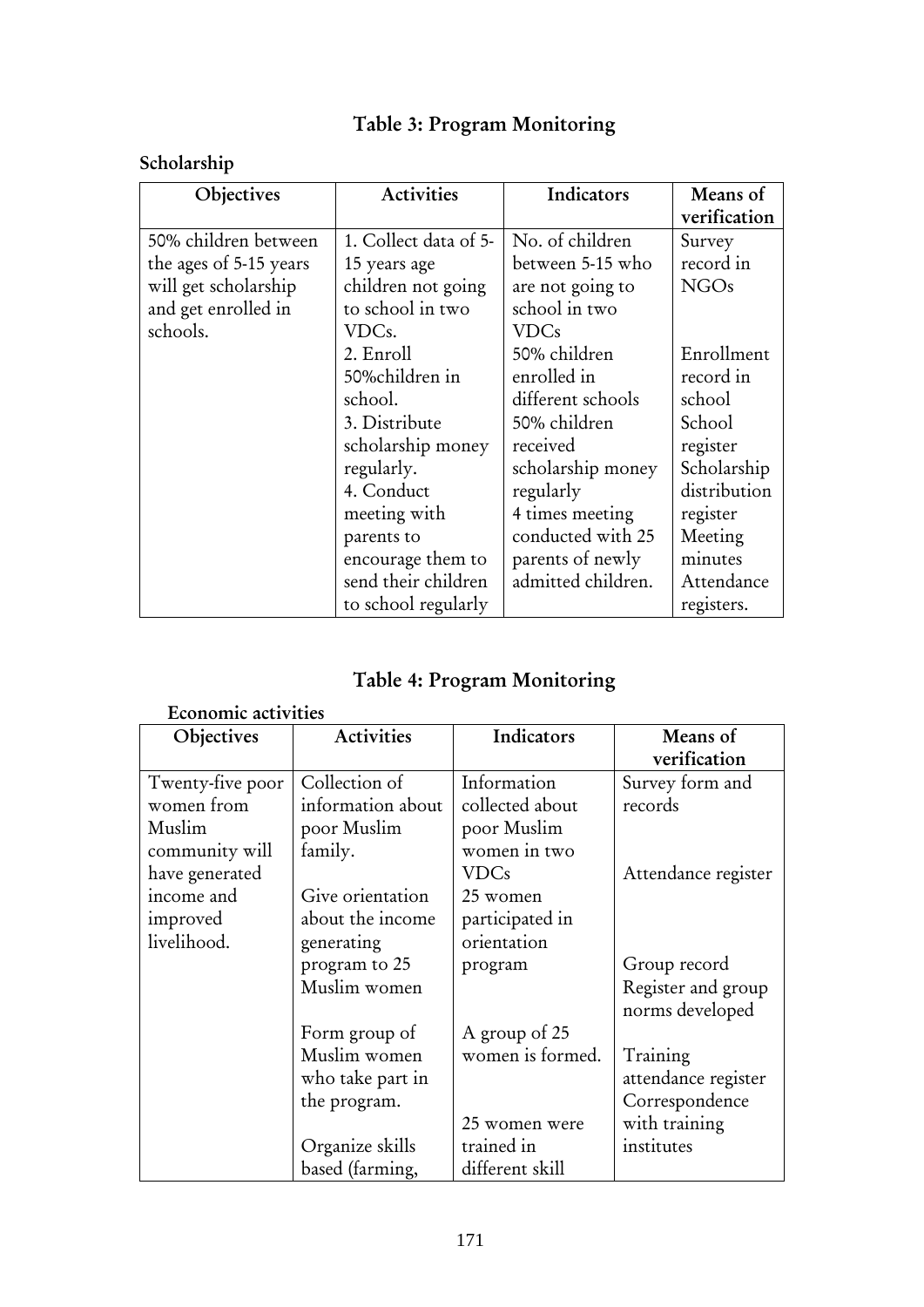| dairy, small       | based training.  | Deposit slips      |
|--------------------|------------------|--------------------|
| business) training |                  | Financial document |
| in which they are  |                  |                    |
| interested         |                  | Involvement in IG  |
|                    | Money deposited  | and repayment of   |
| Distribute loan    | in the name of   | loan regularly     |
| through group.     | group in         |                    |
|                    | cooperative.     |                    |
| Help them to do    | All 25 women are |                    |
| business or other  | engaged in       |                    |
| IG activities.     | different IG     |                    |
|                    | activities.      |                    |

# Table 5: Three Monthly Monitoring Schedules

NGO: Sahara District: Palpa

| Monitoring          | Monitoring               | Process and methods               | By       |
|---------------------|--------------------------|-----------------------------------|----------|
| components          | days                     |                                   | whom?    |
| ECD Facilitators,   | During ECD               | Observation of training (how      | Educati  |
| training            | facilitators             | are they participating),          | on       |
|                     | training                 | Interaction with trainee          | officer  |
|                     |                          | facilitators, Discussion with     | with a   |
|                     |                          | ECD trainer, Discussion about     | board    |
|                     |                          | training materials, Document      | membe    |
|                     |                          | study, Record of discussion and   | r        |
|                     |                          | observation                       |          |
| Out reach clinic in | $15th$ of each           | Observation of health service     | Health   |
| one VDC             | month                    | facility, Interaction with the    | supervi  |
|                     |                          | patients (female, male children), | sor      |
|                     |                          | Medicine store visit and record   | with     |
|                     |                          | study, Discussion with the        | District |
|                     |                          | Paramedical staff, Documents      | Health   |
|                     |                          | study, Record of discussion and   | officer  |
|                     |                          | observation                       |          |
| Microfinance and    | 20 <sup>th</sup> of each | Observation of Income             | Progra   |
| economic activities | month                    | generating activities, Attend     | m        |
|                     |                          | group meeting, interaction with   | coordin  |
|                     |                          | group members about loan and      | ator     |
|                     |                          | impact on them. Interaction       | with     |
|                     |                          | with Microfinance supervisor,     | Treasur  |
|                     |                          | Loan and repayment record         | er of    |
|                     |                          | study, Documents study,           | the      |
|                     |                          | Record of discussion and          | organiz  |
|                     |                          | observation                       | ation    |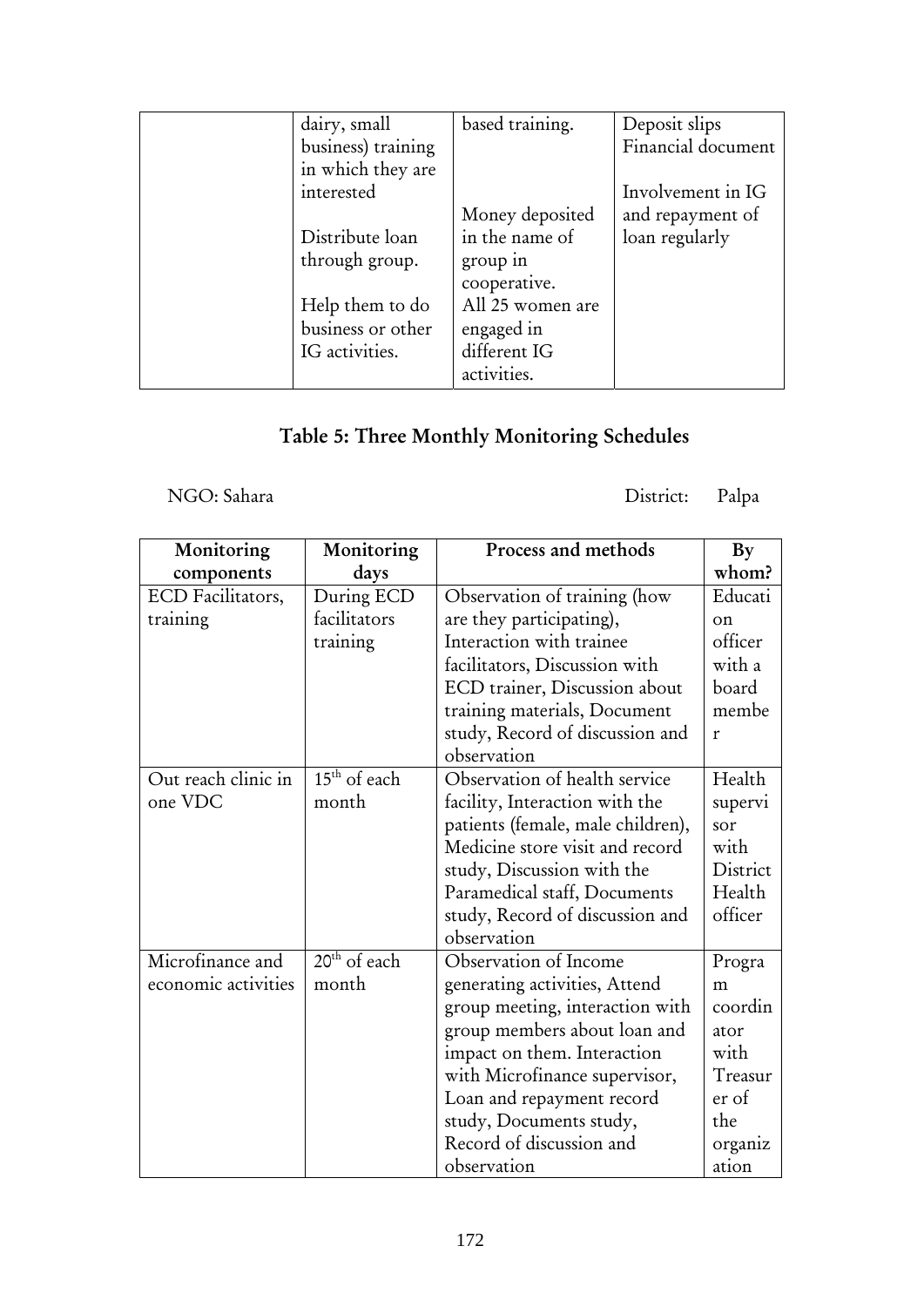| Scholarship | $25th$ of each | Visit two schools, Talk with      | Educati     |
|-------------|----------------|-----------------------------------|-------------|
| program     | month          | headmaster of the school about    | $_{\rm on}$ |
|             |                | the progress of sponsored         | officer     |
|             |                | children, Interaction with        | with        |
|             |                | sponsored child, Discussion       | School      |
|             |                | with sponsorship supervisor,      | Manage      |
|             |                | Payment register study, Record    | ment        |
|             |                | of discussion and observation     | commit      |
|             |                |                                   | tee         |
|             |                |                                   | Chairp      |
|             |                |                                   | erson       |
| Child clubs | $12th$ of each | Observation of child club         | Progra      |
| activities  | month          | meeting, their functions, Child   | m           |
|             |                | club meeting minutes, discuss     | coordin     |
|             |                | with child club members,          | ator        |
|             |                | Interaction with child club       | with        |
|             |                | facilitator, Record of discussion | School      |
|             |                | and observation                   | Headm       |
|             |                |                                   | aster       |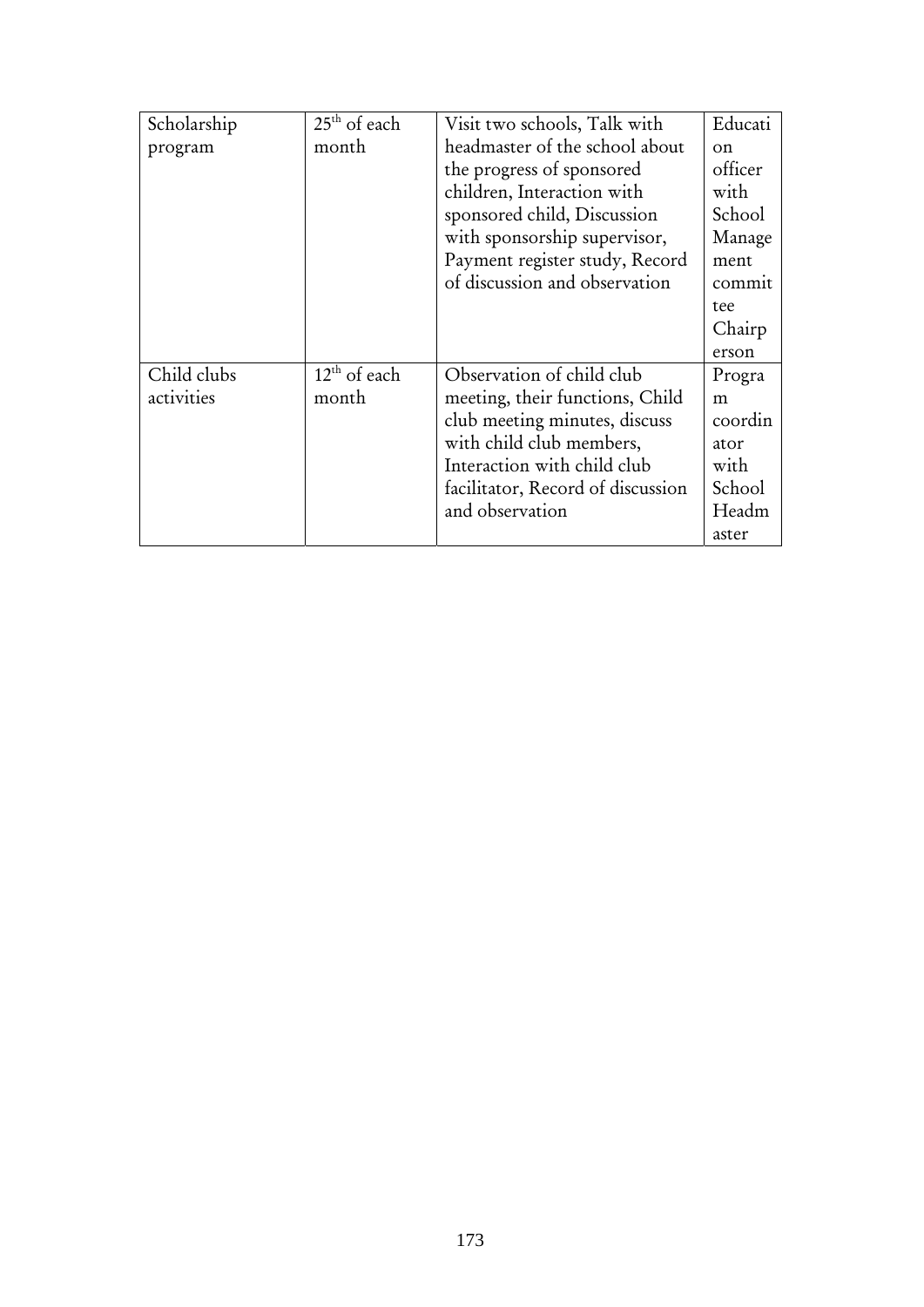#### Group Exercise: Developing monitoring plan

Study the example of a monitoring plan given. In your group prepare a monitoring plan for the assigned objective and activity areas using the formats given.

#### Objective 1: Two hundred women will have received legal awareness training.

Activity: 1.1 Share the purposes of having legal class for women in villages.

Activity 1.2 Select 2 00 women participants for legal class.

Activity 1.3 Choose the facilitator and design sessions on legal class

Activity: 1.4 Conduct 8 legal classes for 25 women in each class.

#### Objective 2: One hundred fifty peer educators between the ages of 14-18 will be trained on HIV/AIDS and reproductive health.

Activity: 2.1 Conduct orientations about the purpose of having peer education in the society in schools and community.

Activity: 2.2 Select boys and girls equally for peer education training

Activity: 2.3 Conduct training on HIV/AIDS in 10 different groups.

Activity: 2.4 monitor the activities of peer educator after the training.

#### Objective 3: By the end of 2006 ten child clubs will be formed and will be active in promoting Child Rights in their area.

- Activity: 3.1 Conduct orientations on the importance of having child clubs formed in schools and community.
- Activity: 3.2 Facilitate to for ten child clubs (7 in schools and 3 in community) in the villages.
- Activity: 3.3 Conduct training on Rights of the Child and children's participation for newly formed clubs.

Activity: 3.4 monitor the activities of children's club.

Objective 4: Sixty out of school girls and boys will have skill based training in two VDCs.

Activity: 4.1 Collect information of out of school girls and boys in two VDCs.

Activity: 4.2 select sixty girls and boys (40girls and 20 boys) for different skill based training.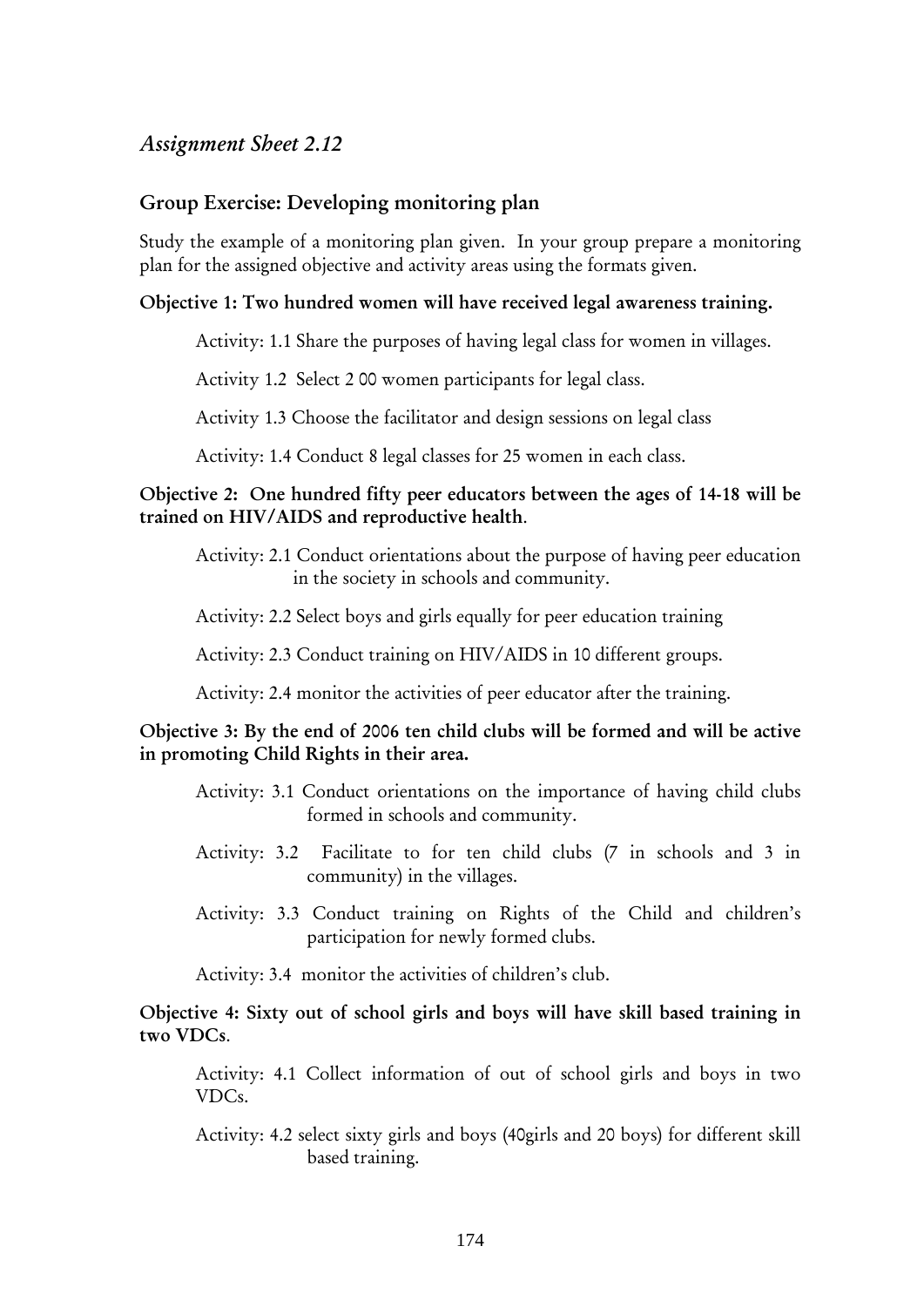- Activity: 4.3 find out different training institutions which provide various skills based training.
- Activity: 4.4 Send all the selected girls and boys for different training as per their interest and relevancy and encourage them to complete training.
- Activity: 4.5 encourage them to conduct income generating activities or coordinate with other employer to have employment.

| Objectives | Activities | Indicators | Means of<br>verification | By whom? |
|------------|------------|------------|--------------------------|----------|
|            |            |            |                          |          |
|            |            |            |                          |          |
|            |            |            |                          |          |
|            |            |            |                          |          |
|            |            |            |                          |          |
|            |            |            |                          |          |

## Monitoring Plan Format

| Activities | is required? | What information   What are the sources   How to use the<br>of information? | information? |
|------------|--------------|-----------------------------------------------------------------------------|--------------|
|            |              |                                                                             |              |
|            |              |                                                                             |              |
|            |              |                                                                             |              |
|            |              |                                                                             |              |
|            |              |                                                                             |              |
|            |              |                                                                             |              |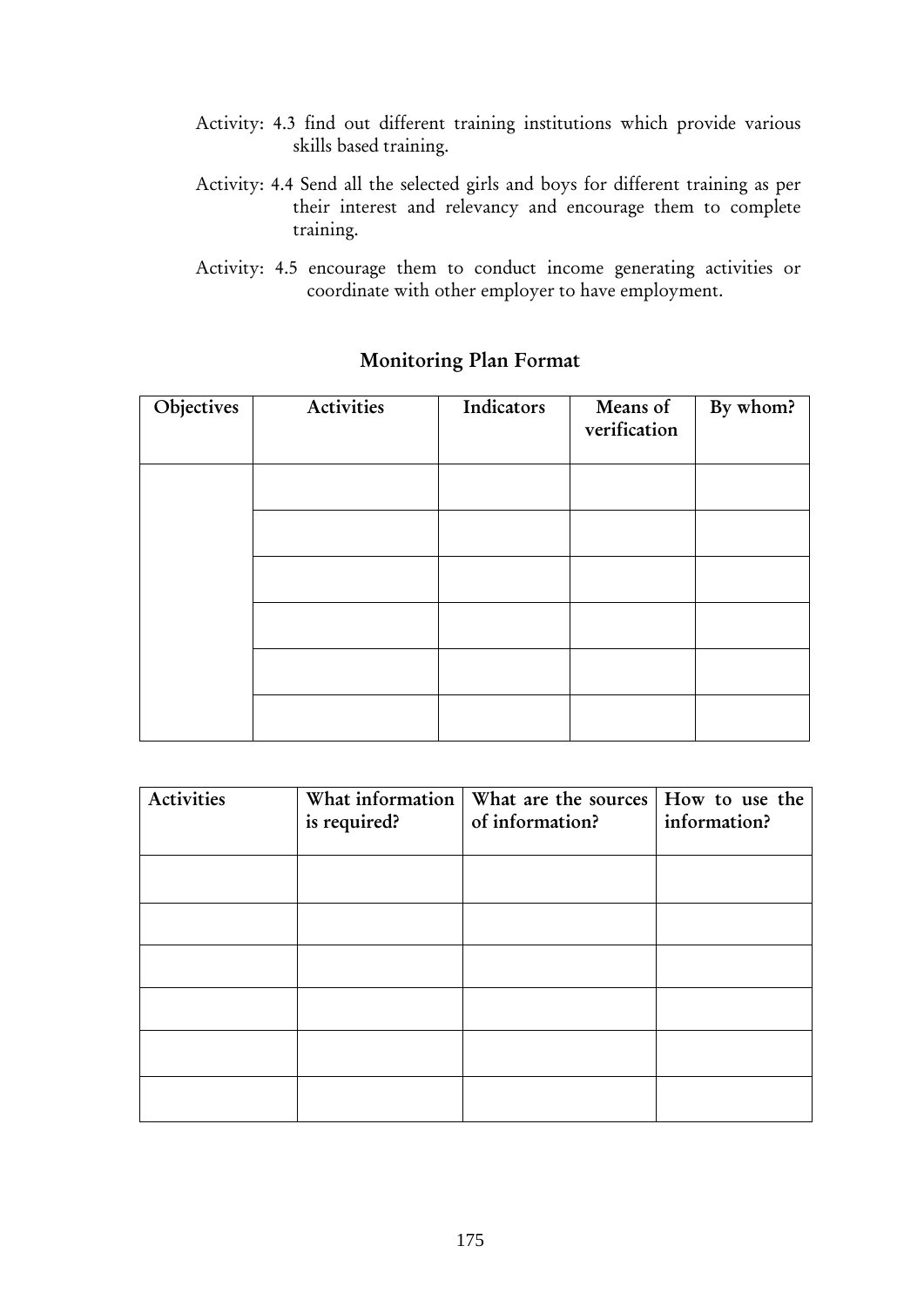# Example

| Objectives                                                | Activities                               | Indicators                           | Means of         |
|-----------------------------------------------------------|------------------------------------------|--------------------------------------|------------------|
|                                                           |                                          |                                      | verification     |
| 50% children between 1. Collect data of No. of children   |                                          |                                      | Survey record in |
| the ages of 5-15 years $ 5-15$ years age between 5-15 who |                                          |                                      | <b>NGOs</b>      |
| will get scholarship children not going are not going to  |                                          |                                      |                  |
| and get enrolled in to school in two school in            |                                          | two                                  |                  |
| schools.                                                  | VDCs.                                    | <b>VDCs</b>                          | Enrollment       |
|                                                           | 2.                                       | Enroll   50% children                | record in school |
|                                                           | 50% children in enrolled                 | $\frac{1}{2}$                        | School register  |
|                                                           | school.                                  | different schools                    | Scholarship      |
|                                                           | 3.                                       | Distribute 50% children distribution |                  |
|                                                           | scholarship money received               |                                      | register         |
|                                                           | regularly.                               | scholarship money                    | Meeting minutes  |
|                                                           | 4. Conduct                               | regularly                            | Attendance       |
|                                                           | meeting with                             | 4 times meeting                      | registers.       |
|                                                           | parents<br>to                            | conducted with 25                    |                  |
|                                                           |                                          | encourage them to   parents of newly |                  |
|                                                           | send their children   admitted children. |                                      |                  |
|                                                           | to school regularly                      |                                      |                  |

| Activity | Information      | Sources of        | Use of information        |
|----------|------------------|-------------------|---------------------------|
|          | required         | information       |                           |
| Staff    | Salaries         | Staff records     | or Ensure staffs are paid |
| Salaries | Tax/Insurance    | personnel files   | according to the pay      |
|          | Annual increment | Insurance premium | scale.                    |
|          | Provident fund   | pay slip          | Ensure all staff know     |
|          | Final payment    | Revenue policy of | how much benefit do       |
|          | Other payments:  | the government    | they get                  |
|          | Health           | Provident<br>fund | How much budget is        |
|          | Education        | deposit register  | required for<br>staff     |
|          | Transport        | Pay slips         | salary?                   |
|          |                  | Salary records    | Ensure staffs are getting |
|          |                  |                   | other<br>payment          |
|          |                  |                   | regularly as per rules.   |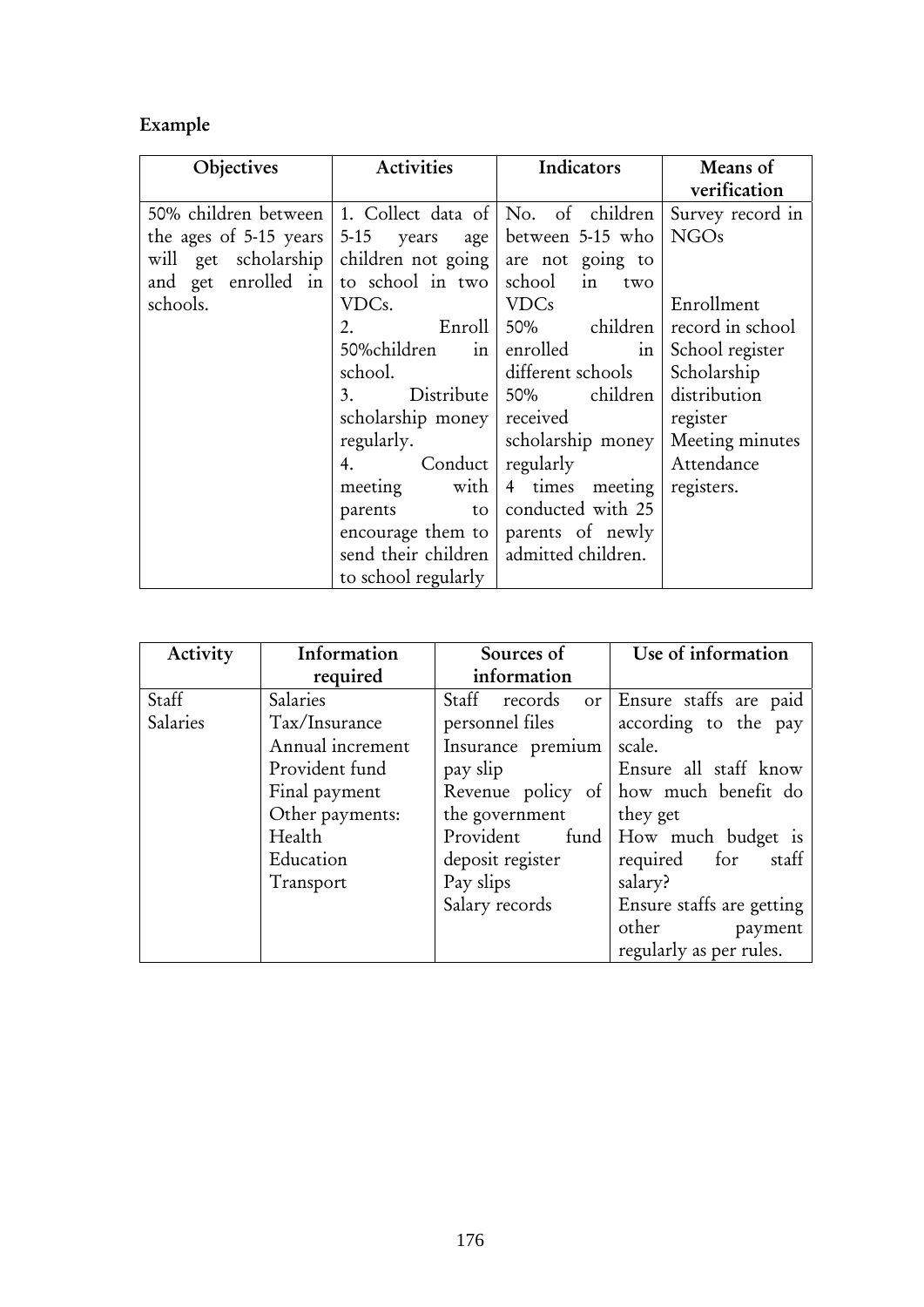# Unit THREE

# Evaluation of Results

## Introduction

Evaluation is one of the main functions of the management. This unit introduces the concept, importance and practices of evaluation for organizational performance, with focus on what monitoring, review and evaluation are and their importance in the organization, myths on evaluation, what are indicators, what are the current practices of evaluation in the organization, what need to be considered while planning for a effective evaluation, system, mechanism, tools and methods for monitoring and evaluation.

## Learning Objectives

After completion of all the activities and study materials of this chapter, participants will be able to:

- Describe the concepts, importance, scope and types of evaluation and explain the concept and types of indicators as an evaluation tool;
- − Analyze the present evaluation practices in their own organization, and adopt appropriate structures, mechanism and tools for effective evaluation; and
- − Describe what social audit is and its importance and discuss the process and indicators of social audit.

## Structure and Timing

Activity One: Understanding evaluation and indicators (Two hours)

Activity Two: Present practices and structure, mechanism and tools for evaluation (Two and half hours)

Activity Three: Social audit as means of evaluation (One and half hour)



Total Time: Six hours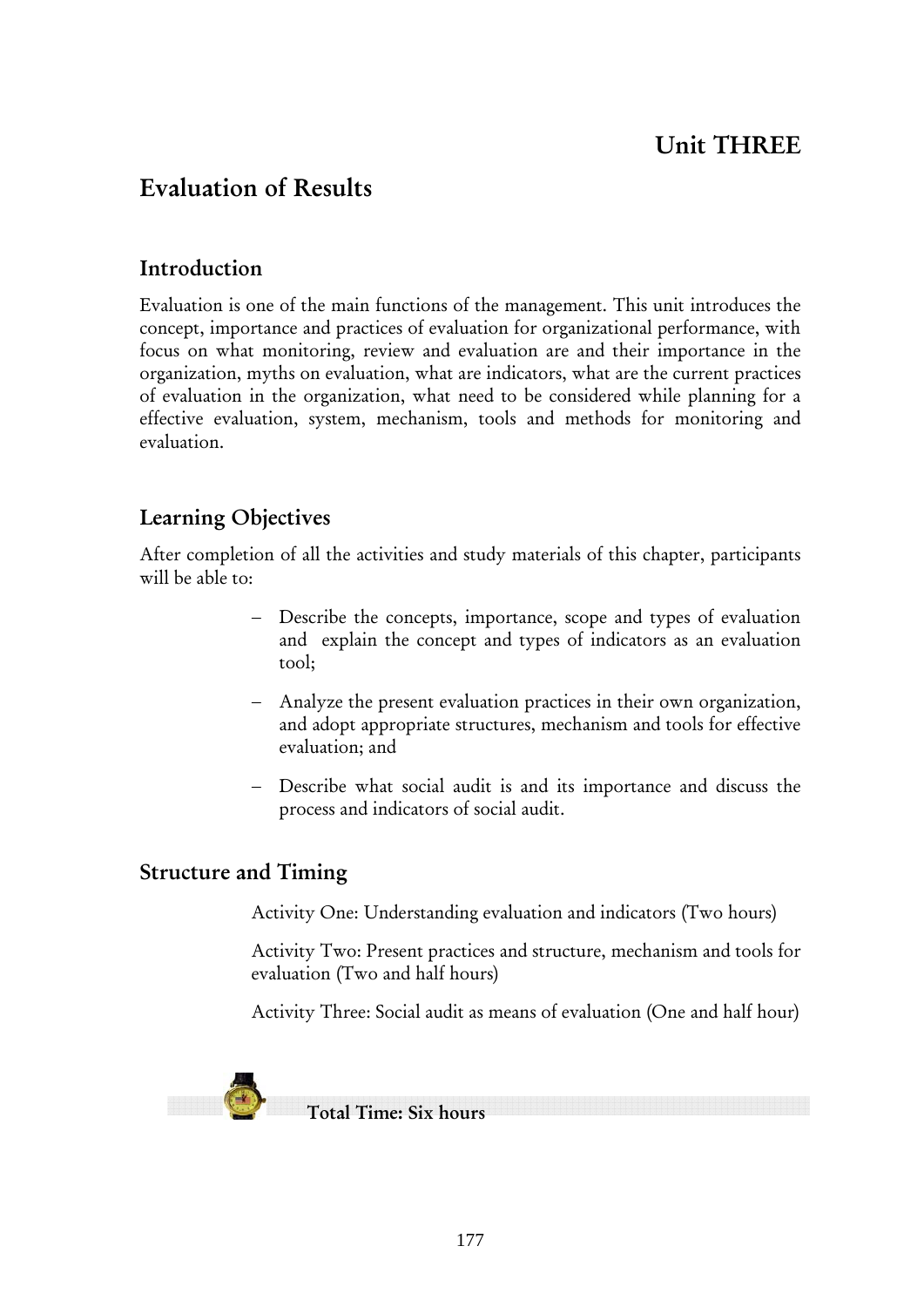

## Understanding evaluation and indicators

### *Time:* Two Hours

## Why do this Activity?

This activity helps to understand what monitoring, review and evaluation is. It highlights their importance and analyse the differences and similarities of monitoring and evaluation. It defines the scope and types of evaluation and explains the concept and types of indicators as a tool for evaluating programs.

## Learning Objective

Describe the concepts, importance, scope and types of evaluation and explain the concept and types of indicators as an evaluation tool.

## How to do the Activity?

Make all necessary preparations before the start of the activity. Open up the activity following the general guidelines for facilitators. Note

#### *Step 1: 30 minutes*

Open up the discussion by showing the program planning cycle (see Handout 3.1). Briefly go through all the components. Ask participants to recall what is monitoring and list the responses on the newsprint. Then discuss about evaluation and write the responses of participants on the newsprint in bullet points. Now share the meaning of Monitoring, Review and Evaluation on OHP or newsprint. Presentation / Discussion

Distribute metacards to each participant and let them write the importance of program evaluation in the organization. After five minutes each will share in pairs. List down the points on newsprint and facilitator will share the importance of evaluation. (See Handout 3.1)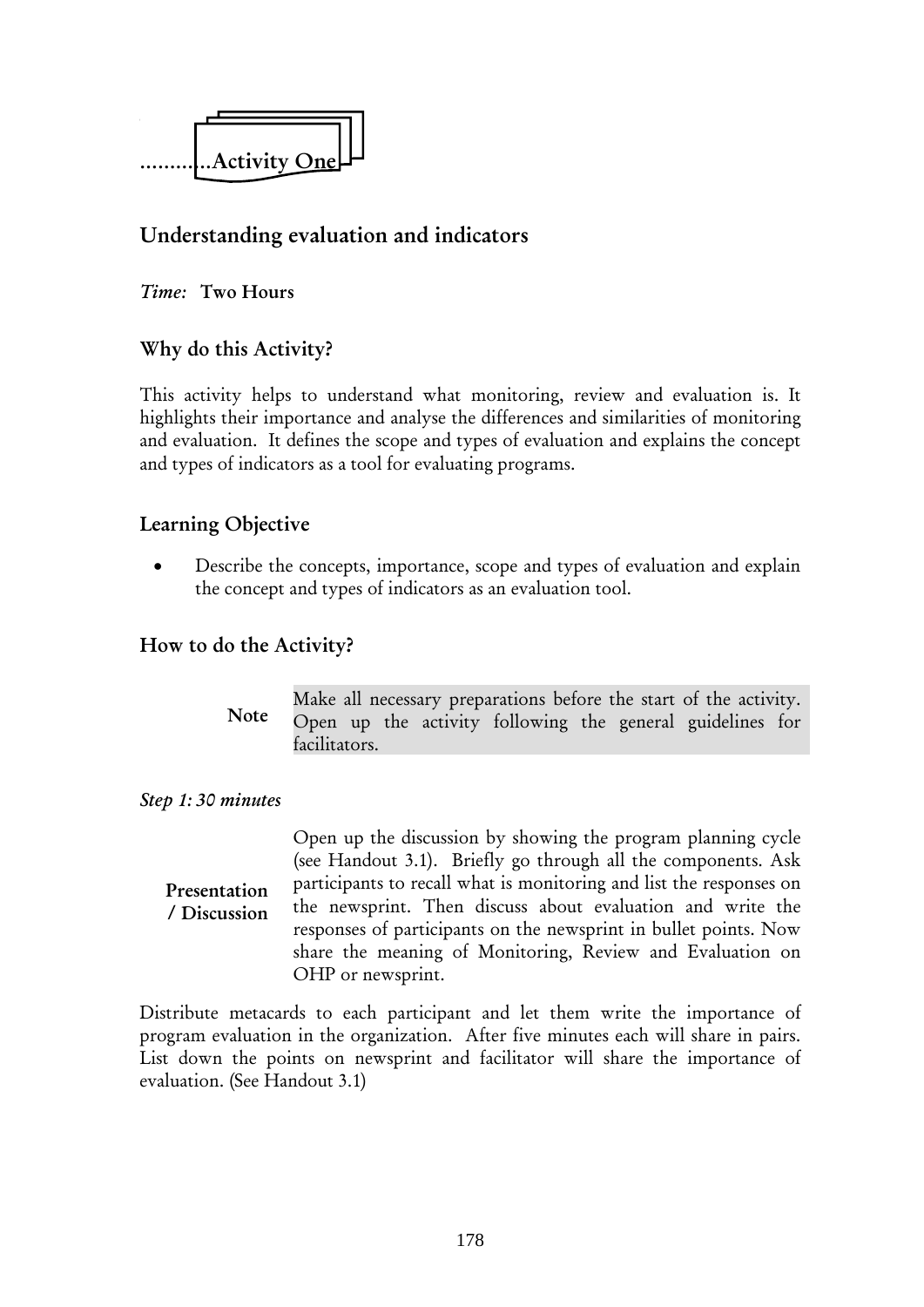Divide participants into four groups and let them discuss on the following:

| Group<br>Discussion | Group 1 and 3: What are the similarities of monitoring and | evaluation? |  |  |  |
|---------------------|------------------------------------------------------------|-------------|--|--|--|
|                     | Group 2 and 4: What are the differences of monitoring and  | evaluation? |  |  |  |

Assemble the groups. Have each group present their findings taking their turn. The facilitator will share the similarities, differences of monitoring and evaluation form the handout with practical examples. (See Handout 3.1)

#### *Step 3: 30 minutes*

|       | Divide participants into four groups and distribute an incident.   |
|-------|--------------------------------------------------------------------|
| Group | Give them Assignment Sheet 3.1. Let them discuss on the            |
| Work  | questions given in the Assignment Sheet. Each group will share     |
|       | their outcomes and get feedback from their colleagues. Facilitator |
|       | will share the different types of indicators (see Handout 3.1).    |

#### *Step 4: 30 minutes*

| Pair     | Ask participants to be in pair and distribute the form to each                                                                                                                                                                                                       |
|----------|----------------------------------------------------------------------------------------------------------------------------------------------------------------------------------------------------------------------------------------------------------------------|
| exercise | pair. Let them fill in the form attached in Assignment 3.2.                                                                                                                                                                                                          |
| Plenary  | The pair will share the outcomes of their discussion in the<br>plenary and get feedback from others. The facilitator shares what<br>needs to be evaluated in the organization on OHP from the<br>handout and gives examples. (Components in Assignment Sheet<br>3.2) |

*Step 5: 10 Minutes* 

The facilitator will share the types of evaluation like external evaluation, internal evaluation, process evaluation and impact evaluation on the newsprint or OHP. Sharing

Conclude the activity with summary of key learning points. Assess the learning of participants by asking questions randomly about the key contents covered.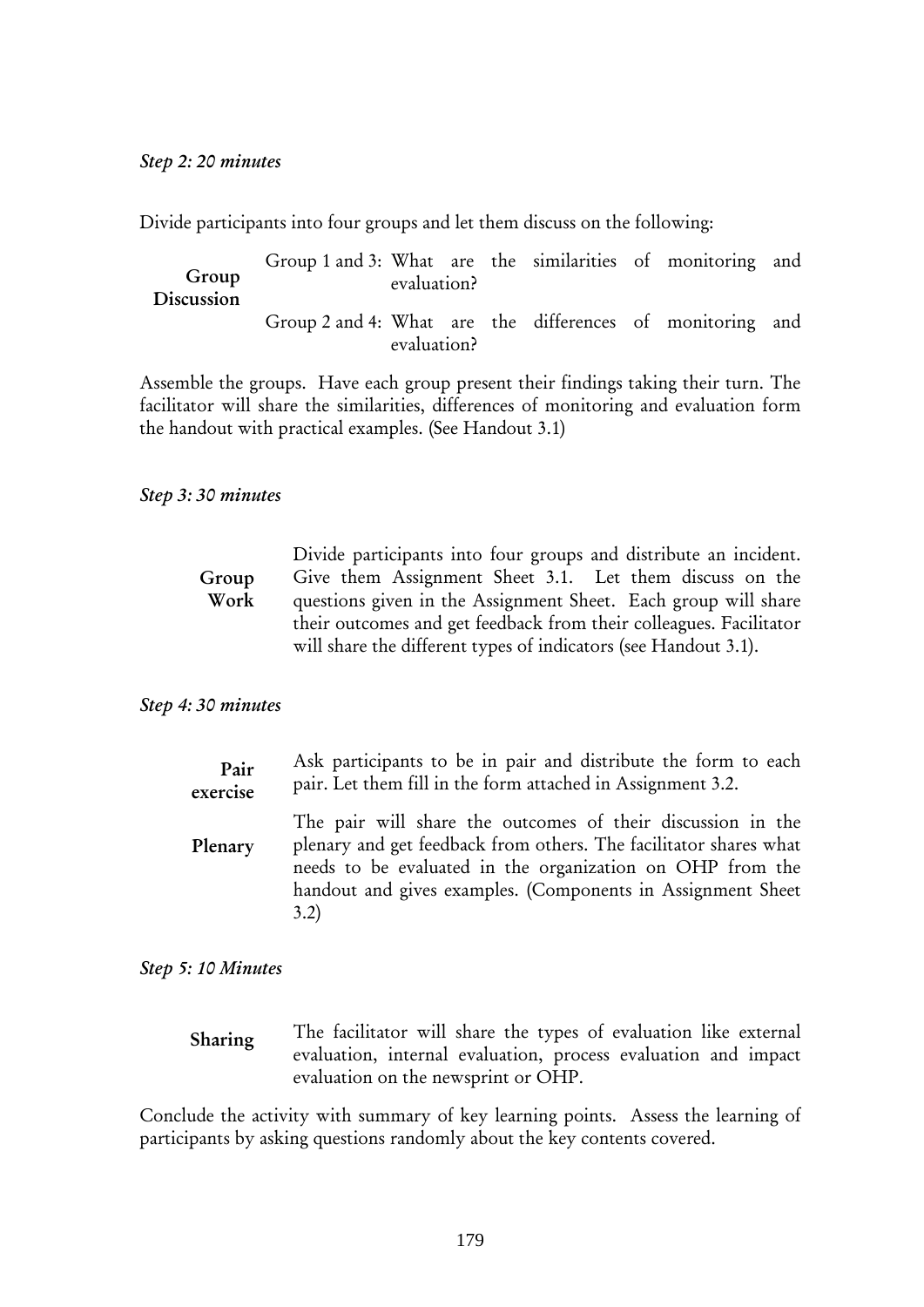

*Time out Materials* 

- Chart papers, markers, flipchart board, white board, overhead projector and transparencies of visuals.
- Copies of handouts for each participant.
- Copies of assignment sheets for each participant.



# *Handouts*

- Handout 3.1: Understanding Monitoring, Review and Evaluation
- Assignment 3.1(a): NFE Observation
- Assignment 3.1(b): What to Evaluate?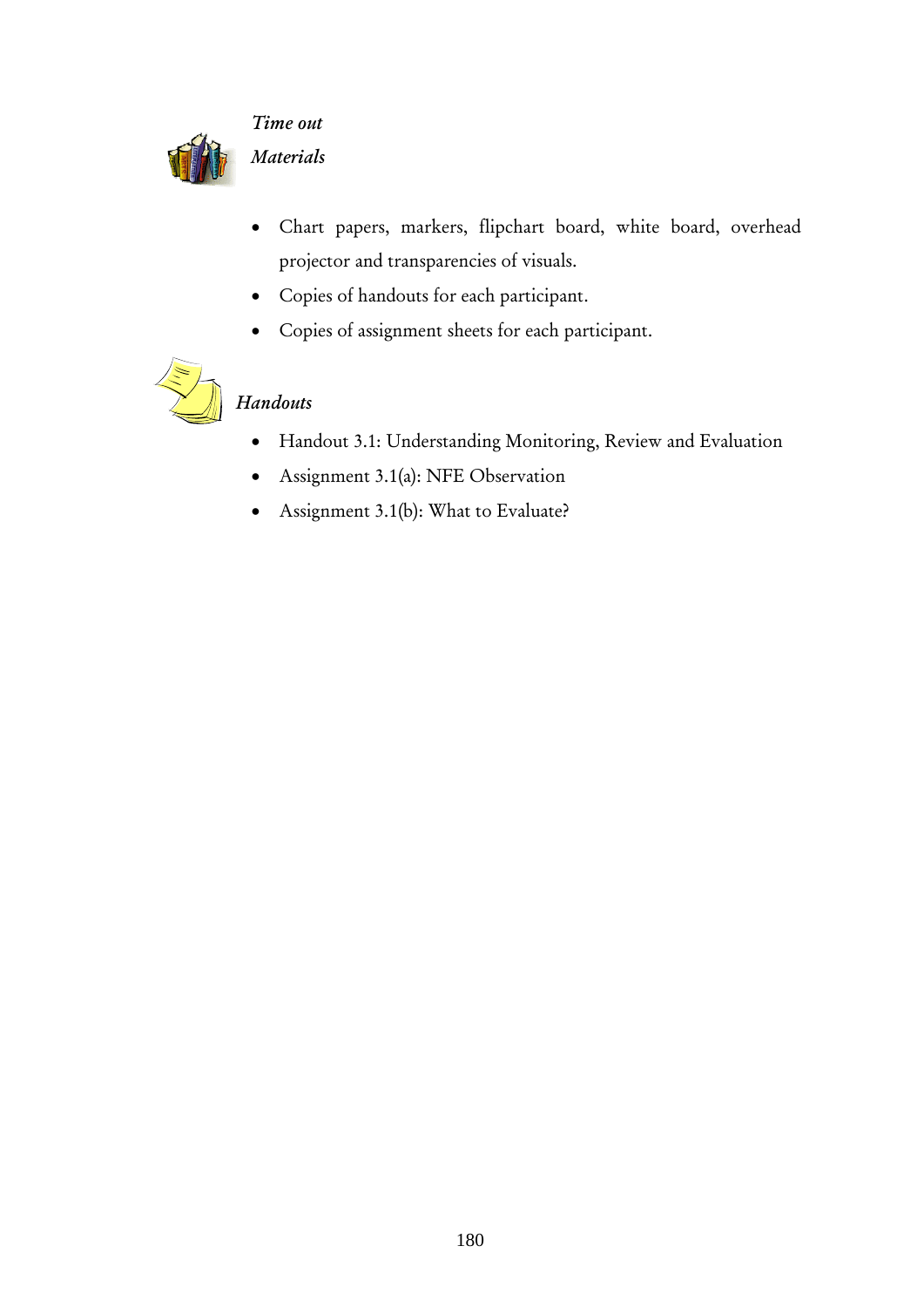# Handout 3.1

## Understanding monitoring, review and evaluation

"How we ensure that program has brought the changes in people's life."

## Introduction

Evaluation is one of the core functions of management. Regular monitoring and periodic review and evaluation is necessary to measure the progress and impacts of planned program, identify the strengths and weaknesses, correct the deviation, re-plan the program, and improve the organizational performance. But in most NGOs the senior management team and board members have given either very 'LOW' priority or 'NO' priority to monitoring and evaluation. They give such reasons for not doing the proper monitoring, review and evaluation as: (a) programs are run for short period e.g. for three to five years;(b) they have to jump to another program before properly finishing the current programs; (c) in most programs, donors are not interested and they do not allocate budget for review and evaluation; (d) review and evaluation are costly and time consuming; (e) there is a tendency of completing the programs rather than evaluating; and (f) the review and evaluation data and information are not properly utilized as feedback for further improvement and planning.

Evaluation is one of the important components of the program cycle. The management and planning team need to consider the concept of program evaluation at the beginning of and throughout the program planning progress. Monitoring and evaluating the planning activities and status of implementation of the plan is -- for many organizations -- as important as identifying strategic issues and goals. One advantage of monitoring and evaluation is to ensure that the organization is following the direction established during strategic planning. Another major advantage is that the management team can learn a great deal about the organization and how to manage it by continuing to monitor and evaluate the planning activities and the status of the implementation of the plan. Note that plans are guidelines. They aren't rules. It's OK to deviate from a plan. But planners should understand the reason for the deviations and update the plan to reflect the new direction. This is shown in the following diagram.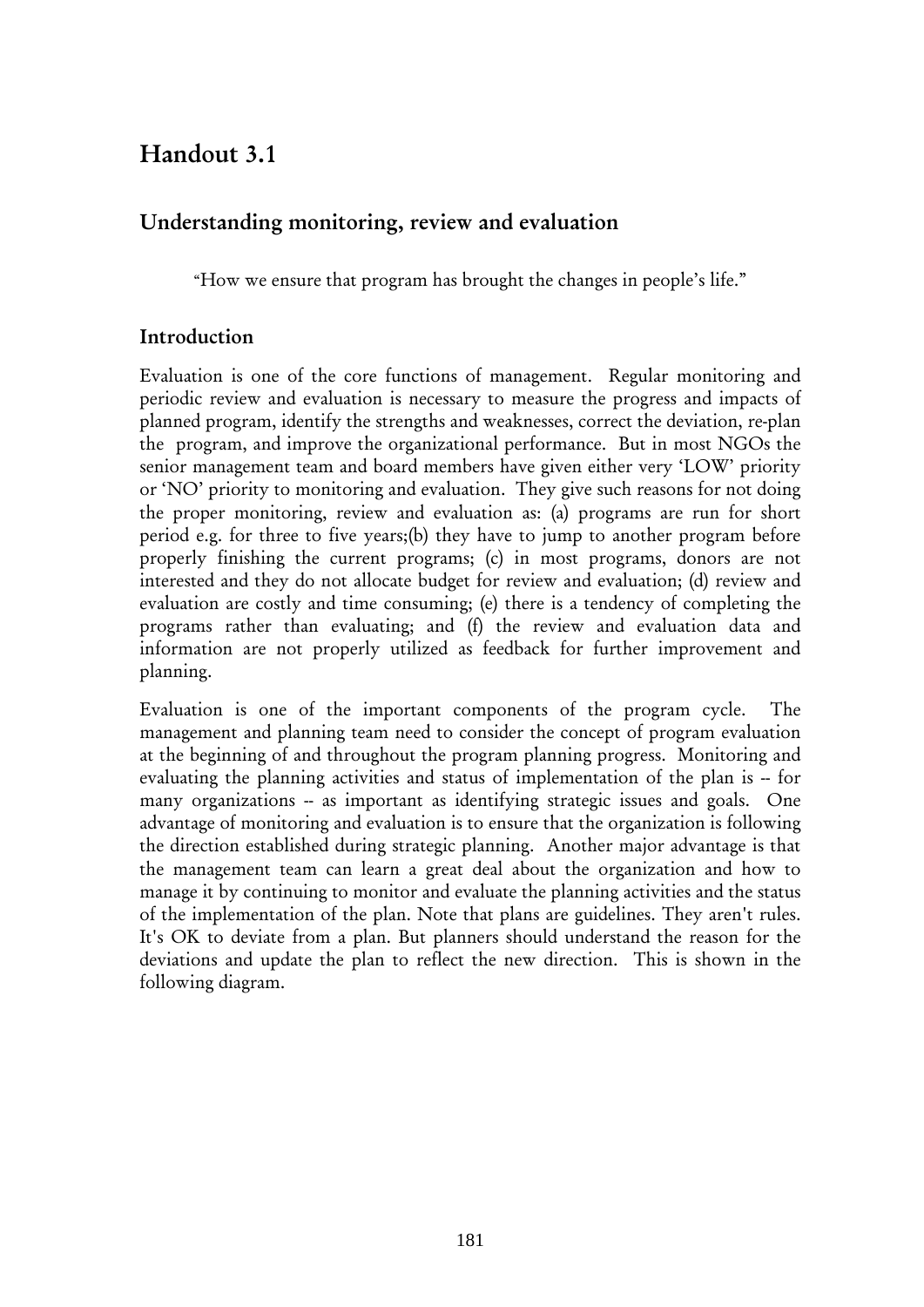

*Fig. 3. 1 Planning Cycle*

Here we will be briefly discussing monitoring and program review which are interrelated components of evaluation.

### Monitoring

Monitoring is the systematic and continuous collecting and analyzing of information about the progress of a piece of work over time. It is a tool for identifying strengths and weaknesses in a piece of work and for providing the people responsible for the work with sufficient information to make the right decisions at the right time to improve its quality. A monitoring system is not simply a means of collecting information, it must be a communicating system, in which information flows in different directions between all the people involved. Monitoring is the key to good planning. If monitoring systems work well, evaluation is necessary less often; and when it is needed, it is much easier to carry out.

Monitoring:

- Systematic assessment of the progress of a piece of work over time.
- Is continuous assessment.
- Always looks forward.
- It needs qualitative and quantitative data.
- It is done using verities of methods and techniques.
- It helps to see strengths and weaknesses.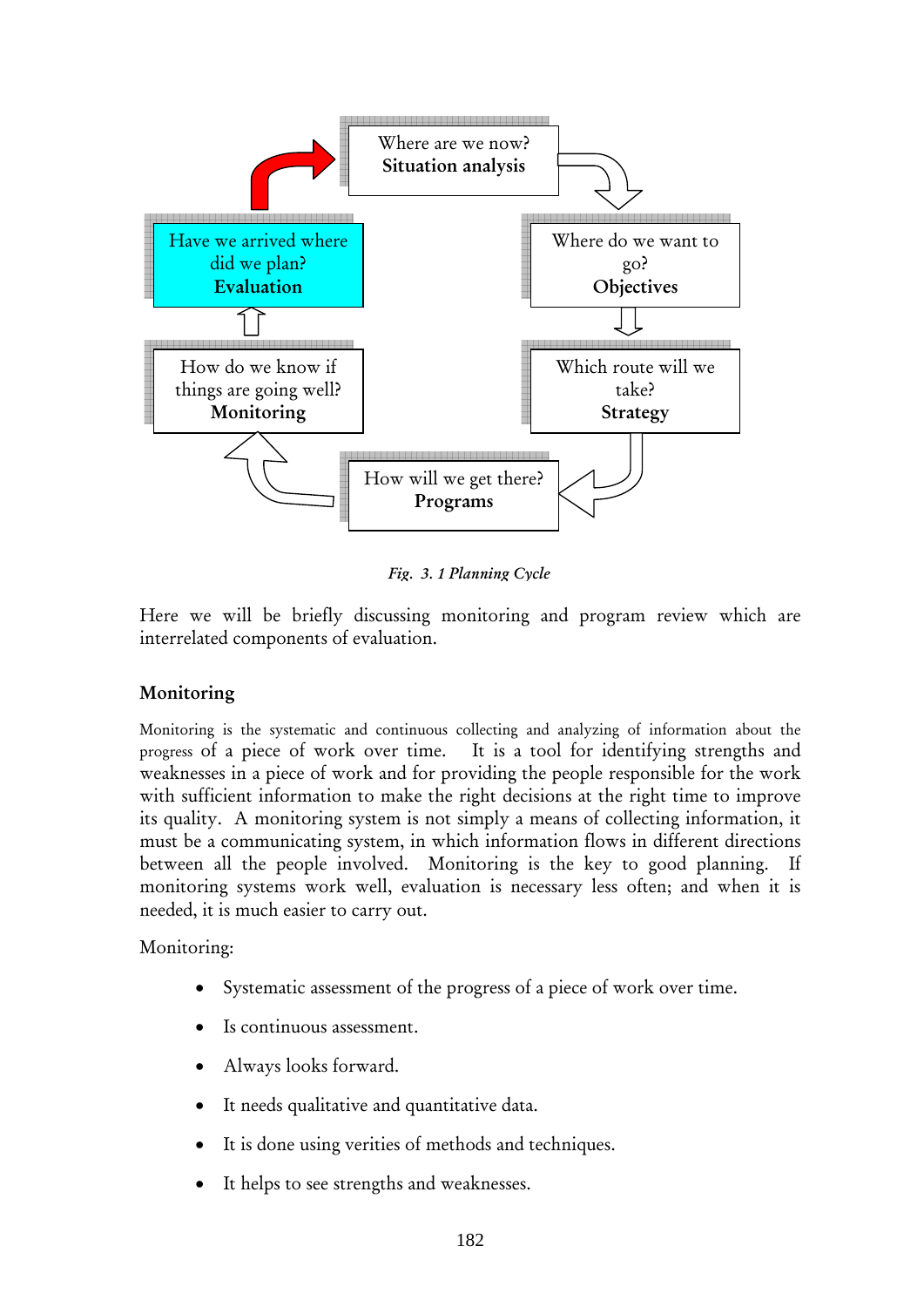- It is a decision making and management tool.
- It should be done in each and every component of the project spiral

The following diagram shows how monitoring is being done in different activities of the program. Everybody is responsible to monitor their part of work and activities but there should be overall monitoring system to ensure that whether all the activities are properly done and contributing to achieve the objectives. For example, financial section is responsible to monitor all the income and expenditure, financial procedures and human resource section will be monitoring all the activities and policies related to staff and volunteers in the organization.



Activity Monitoring

#### Review

Review is the assessment at one point in time of the progress of a piece of work. The basic purpose of a review is to take a closer look than is possible through the process of monitoring. Reviews can be carried out to look at different aspects of a piece of work and can use a range of

- Review is assessment of the program at one point.
- It also needs the help of the monitoring system.
- It is management and decision making tool.
- It could be done to look at different aspects of a piece of work.
- It also analyse the strengths and weaknesses
- It needs qualitative and quantitative data.



Most of the organizations run the program without doing proper baseline survey at that time it may be difficult to measure the progress of the programme against its basic data so in such situation review helps to analyze the different aspect of the programme like, resources, efforts, timing etc. Review can be done periodically with staff and stakeholders to identify where the program is, whether the program is on right track, what has been achieved, what needs to changed etc. This is broader than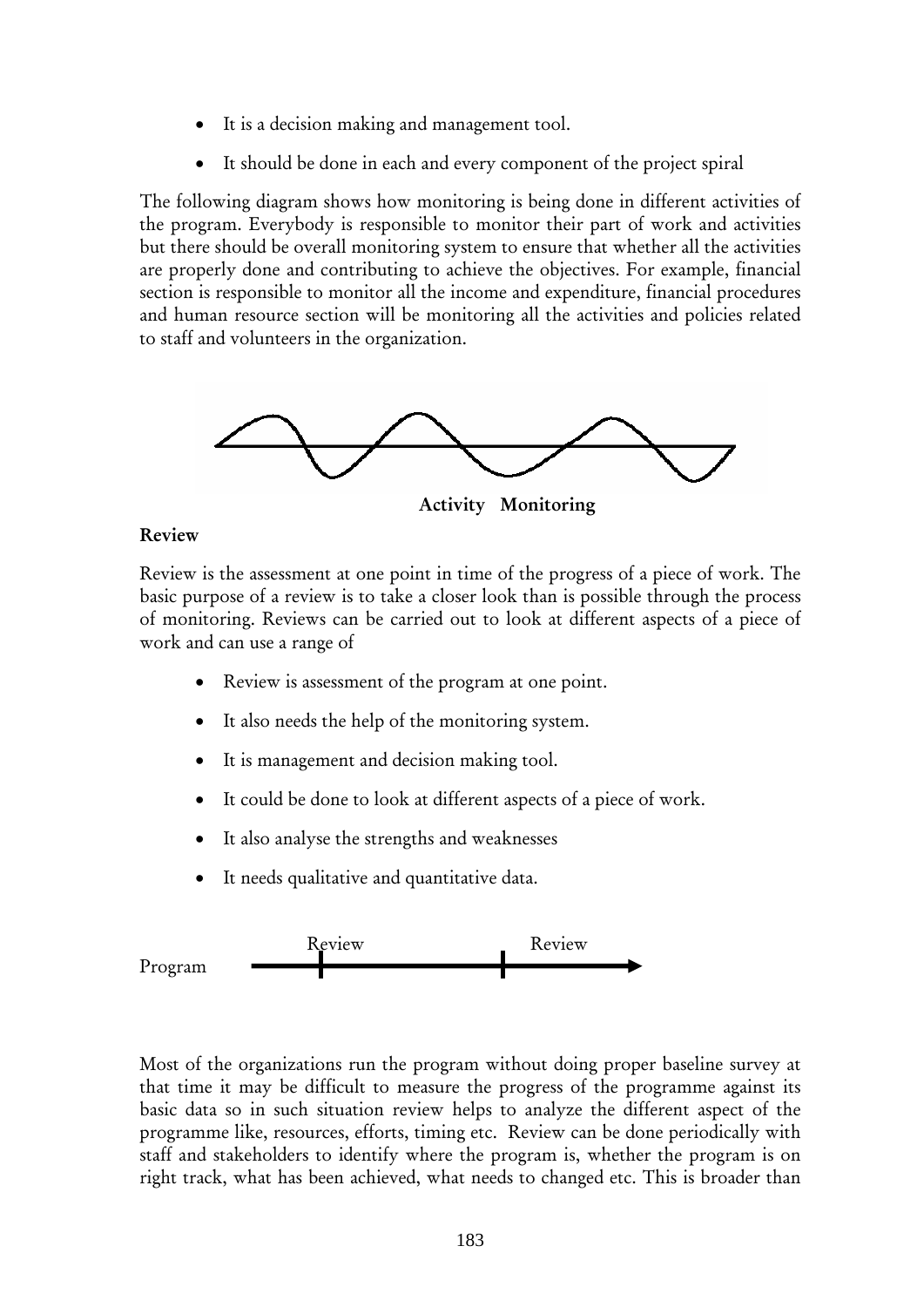the monitoring function. Review can be done department wise to asses whether the departmental objectives is going to achieve, whether the resources are utilized in proper way or not, whether the function of the department is contributing to achieve overall objectives of the organization.

### Evaluation

Evaluation is the assessment at one point in time of the impact of the piece of work and the extent to which stated objectives have been achieved. Evaluation is judging how well the organization is doing in achieving program strategies, and project goals and objectives. Evaluation is usually more formal than a review. It concentrates specifically on whether the objectives of the piece of work have been achieved, its effectiveness, what impact has been made and collects the information on management issues as well. The process of evaluating work is also vital if people are to learn from experience and if they want to use their experience to influence others. Failures and successes are equally important.

- It is the assessment of impact
- It always assesses the value of work
- It is done at one point in time.
- It measures strengths and weakness of the work.
- It sees whether the objectives of the program have been achieved.
- It needs qualitative and quantitative information
- It is used as a management tool.
- It always looks backward.



Evaluation can be done periodically or at the end of the program. The organization may choose to evaluate either both whole processes and outcomes of the program or part of it. Considering the need the organization may decide to evaluate the whole program, its training functions, cost benefit and financial system, Human resource functions, organizational development policy and procedures, Managerial and administrative functions etc.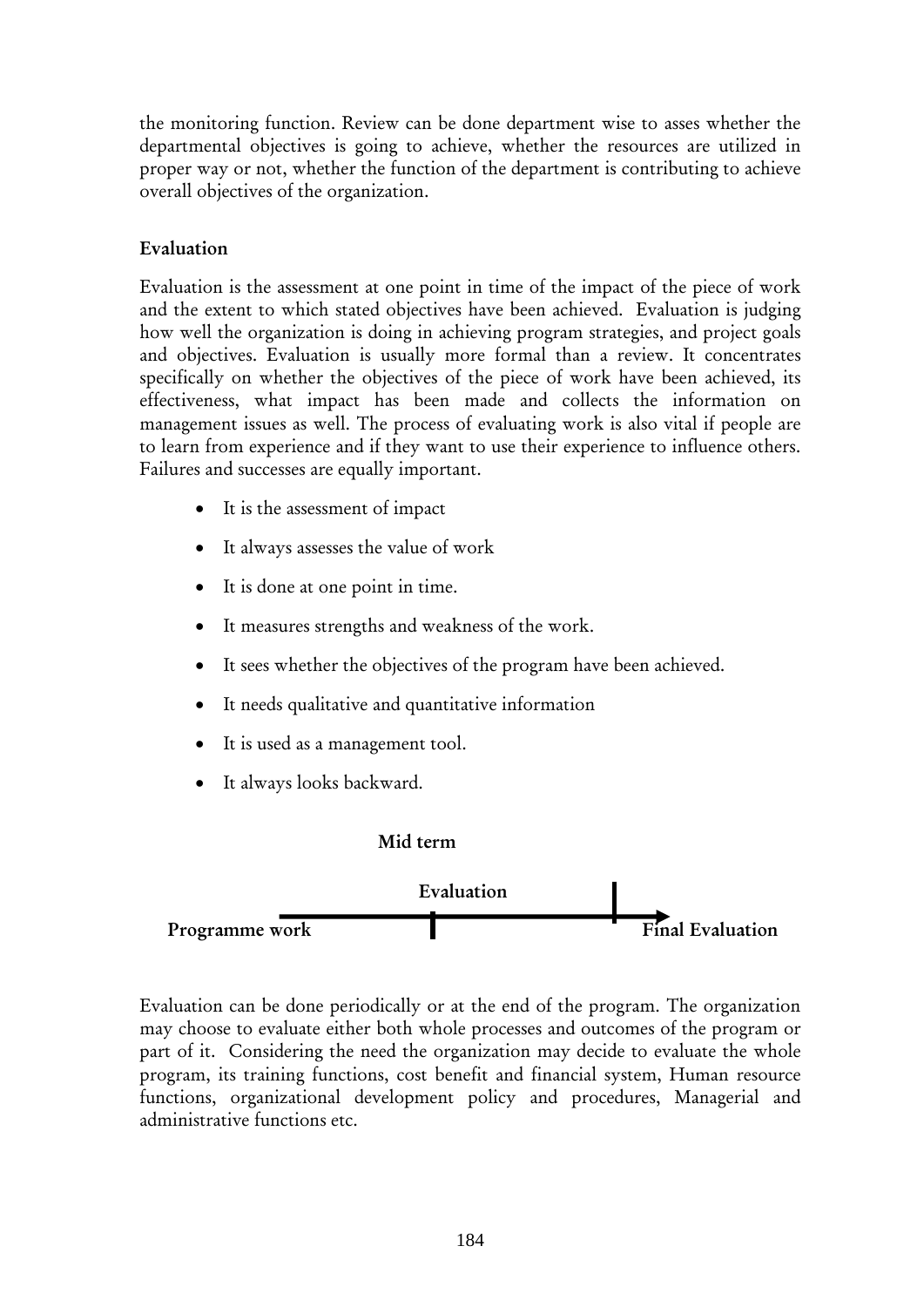| <b>SIMILARITIES</b> |                      |                        |
|---------------------|----------------------|------------------------|
| Contents            | Monitoring           | Evaluation             |
| Tools               | Management tool      | Management tool        |
| Information         | Quantitative and     | Quantitative and       |
| Identification      | qualitative          | qualitative            |
| Planning            | Strengths and        | Strengths and          |
| Decision            | weaknesses           | weaknesses             |
|                     | Needs detail         | Needs detail           |
|                     | planning             | planning               |
|                     | Decision making tool | Decision making        |
|                     |                      | tool                   |
| <b>DIFFERENCES</b>  |                      |                        |
| Vision              | Looks Forward        | Looks Backwards        |
| Time Frame          | Continuous process   | Periodic               |
| Feedback            | Day to day           | <b>Future Planning</b> |
| Who does?           | management           | Externally and         |
| Communication       | Internally           | internally             |
| Helps               | Regular Flow         | Periodic               |
|                     | For Review and       | <b>Future Planning</b> |
|                     | Evaluation           |                        |

### Differences and Similarities of Monitoring and Evaluation

### Why Evaluation is Important?

Evaluation is carried out primarily as a way of looking at program activities, human resources, material resources, information, facts and figures in order to monitor progress and effectiveness, consider costs and efficiency, show where changes were needed, and help to plan more effectively for the future. The organizations may have different purposes of evaluating their program, product, delivery of services and activities. The purpose of evaluation depends upon what the management wants to be able to decide as a result of the evaluation. Following points may justify the importance of evaluation in the organization.

- Process evaluation allows the organization to achieve economies in the conduct of the programs, as it examines the costs and benefits of its different aspects e.g. supplies costs, cost of human resources, administrative costs etc.
- Process evaluation allows for the redirection of organizations' efforts, as management determines which elements of the methodology have or do not have the desire results.
- Evaluation can provide management with information on which to base program, product and service decisions.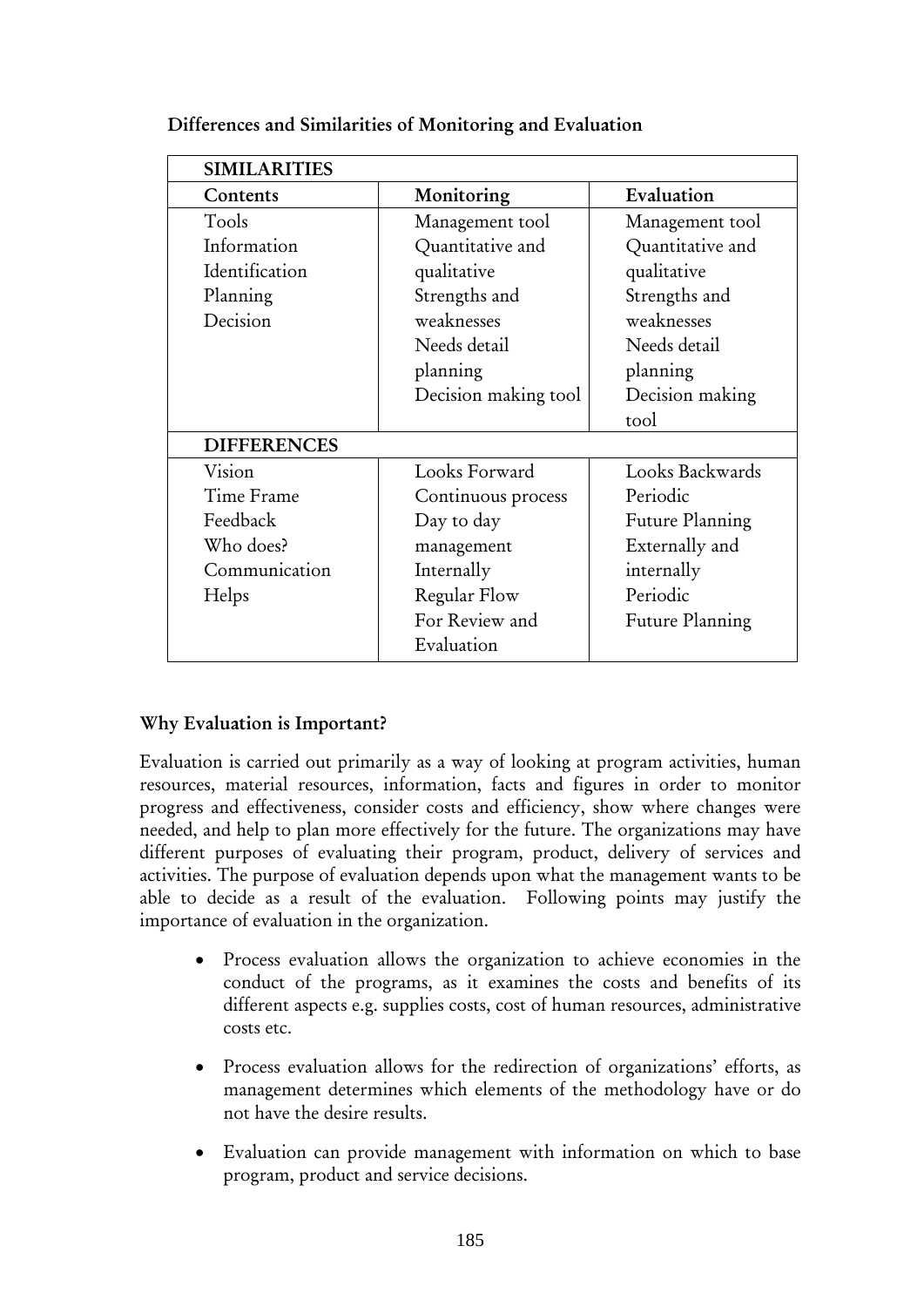- Evaluation evidences help senior management team to clarify program goals, strategies, approaches, processes and outcomes for management planning
- Evaluation can provide staff with information to reinforce their efforts or to recommend new directions in which to move and strengthen the monitoring system within the organization.
- Evaluation can be used by policy makers as a tool in directing the organization into productive, efficient and effective channels.
- Evaluation, when it shows evidence of the strengths of the programs, can provide motivation to the stakeholders of the organization.
- Evidence of the evaluation helps to influence and convince donors for the reassurance of current and future funding sources.
- Evaluative information is a powerful instrument for an organization's public relations program, advocacy, lobbying and influencing in decision making process.
- Evaluations can help others in similar or same fields to anticipate problems in implementing similar programs and provide yardsticks against which they may measure their success.
- One advantage of monitoring and evaluation is to ensure that the organization is following the direction established during strategic planning.

However, some people give other reasons for evaluating the program such as:

- Because our donors/funding agency asked for it
- Because the researchers wanted to try out new evaluation techniques
- Because new martial was needed for publicity purposes.
- Because of the government policy

### What are Indicators and their Importance?

An indicator is a marker. It can be compared with a road sign which shows whether you are on the right road, how far you have traveled and how far you still have to go in order to reach your destination (for objectives). Indicators show progress and help to measure change. Some indicators are scientifically proved and used everywhere for example we can see so many indicators in a car, quantity of fuel, mile meter, light to show whether the doors are closed properly. It is easy to use scientifically designed and proven indicators but since we are working in social sector we have to set out the indicators against aim and objectives by ourselves and evaluate the program whether it is going to achieve the objectives or not? If not where are the weaknesses and where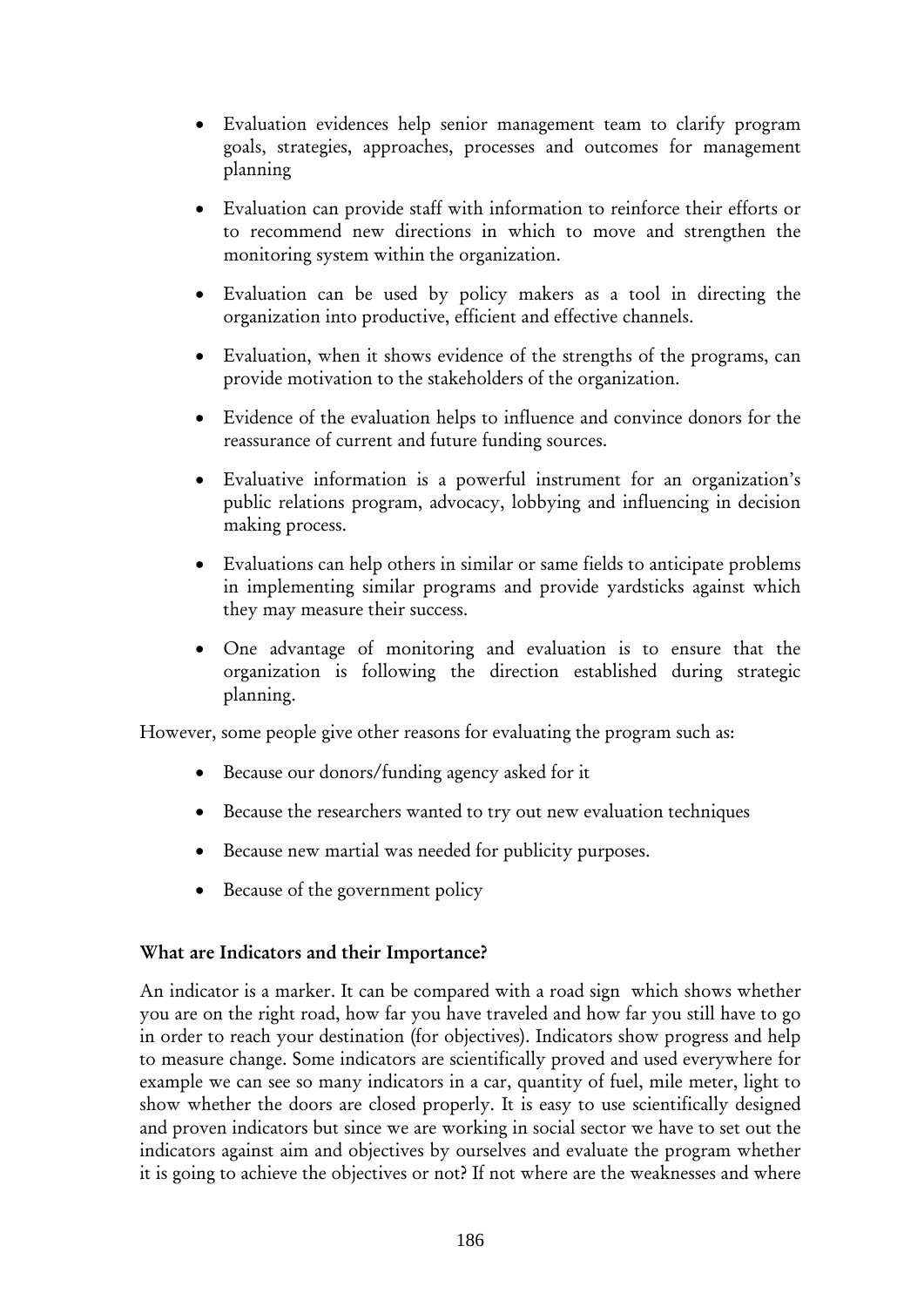are the deviations? How to make corrections? Many indicators are consist of measurements and are expressed in numbers, such as:

An average: For example, the average age of child club members is 14 years.

A ratio: Such as the number of teachers in relation to the numbers of children in primary schools in a specific area, (e.g. one teacher to 90 children) 1:90 Students Teacher ratio, one doctor for 50,000 patient in a district. Ratio of boys and girls in higher secondary schools is 60:40.

A percentage: (part of a total) like 50% out of school children attend the NFE classes of Sanatan VDC among them 20% are girls. Out of 32 girls attending District level test of grade eight, 30% passed in first division and 70% passed in second division. In 2062, 46% passed the SLC exam.

A rate: Such as the infant mortality rate, which is the number of children under one years who die in a year, in relation to 1000 live births in that same year. Inflation rate of the market price, literacy rate, morbidity rate, Mortality rate etc.

While setting the indicators in our program we need to consider different types of indicators. Some of them are described below

Indicators of availability: These show whether something exists or whether it is available to the particular group of people or place or not. For example, an indicator of availability of an agricultural developmental worker in a village, this might be whether there is one agricultural worker available for every fifty houses. Is there a trained Sudeni (traditional birth attendant) available for 25 pregnant women during delivery or not. Are books available for each student in the NFE center or not.

Indicator of accessibility: This show whether what exist is actually within reach of those who need it. For example, a primary school available in one village may be out of reach of the small students of other villages in the area because of no bridge in the river, lack of transport, or people's poverty. A health post may be inaccessible to the women of other villages. An ECD center will be out of reach if they have to walk more than one hour. A school may be out of reach to the disable children. Remote farmers may have inaccessible to the market to sell his/her farm and non-farm product. A water tap may not be accessible to a woman due to travel time.

Indicator of utilization: This shows to what extent something that has been made available is being used for that purpose. For example, an indicator of utilization might be how many illiterate villagers are attending literacy classes regularly. How many poorest of the poor women are taking loan from the microfinance scheme. How many of Musahar children utilizing the benefit of ECD center?

Indicators of coverage: This shows that proportion of those who need something are receiving it. For example an indicator of coverage might be, of the number of children estimated or known to have immunization in a particular area actually receiving full doses of immunization.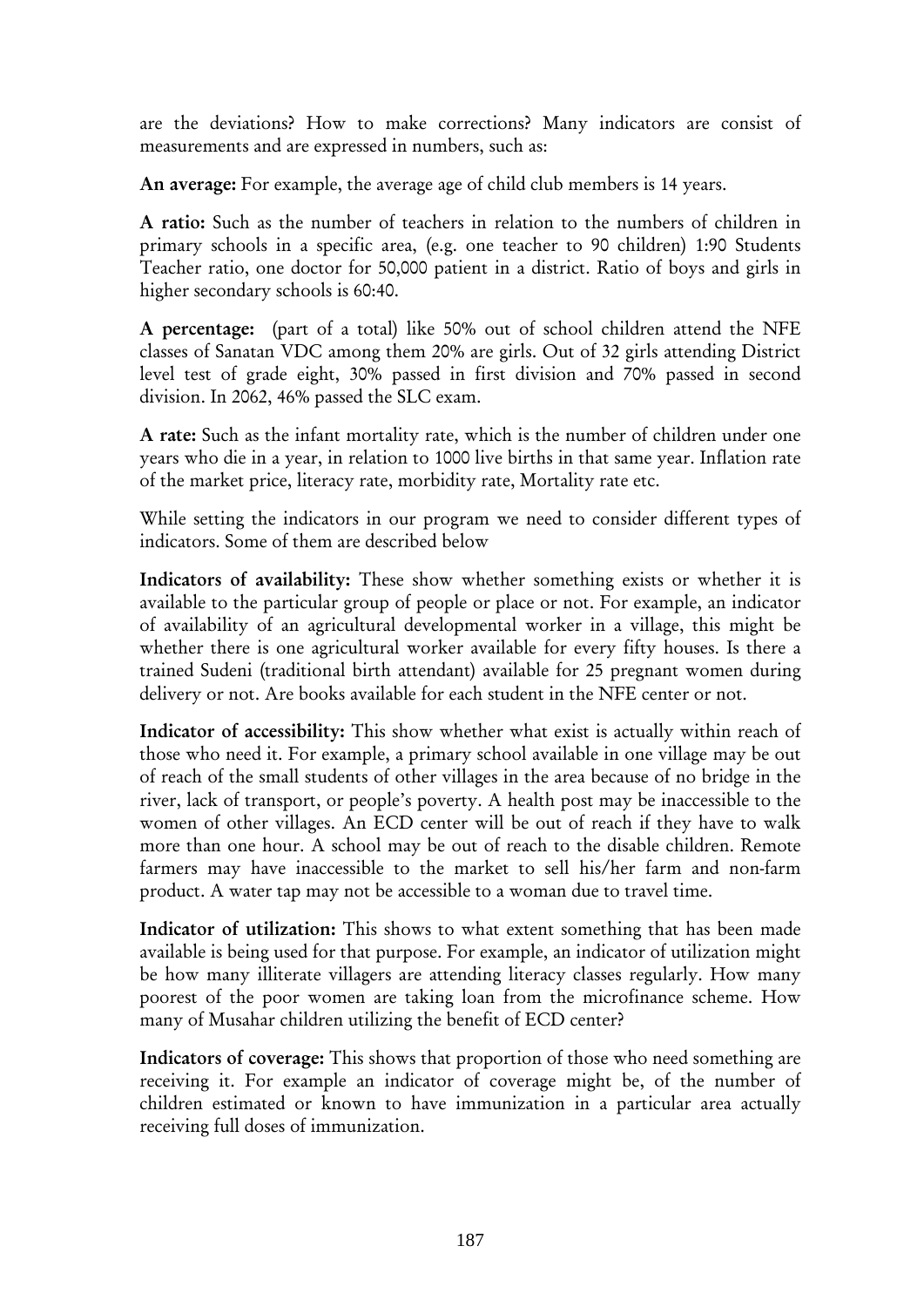Indicator so quality: This shows the quality of standard of something. For example, an indicator of quality of water might be whether it is free from harmful, disease. Whether the children of grade one are getting quality education in primary schools (learning numeracy and literacy within a year).

Indicators of effort: This shows how much and what is being invested in order to achieve the objectives such as how long it takes how many human to plant what number of palm trees in a week. How much time of different people will be spent to bring village women in the NFE centre? Like wise convincing for family planning devices.

Indicators of efficiency: These show whether resources and activities are properly utilized to get the better results. Such as a bicycle for a supervisor improved his/her supervisory visits to the children clubs and provided proper guidance. A new computer in the office increased the qualitative documentation of information.

These show if what you are doing is really making any difference. For example, an indicator of impact might be, after a campaign against measles whether the incidence of measles has been reduced. After conducting awareness on birth registration, whether all needy children got their birth certificates or not.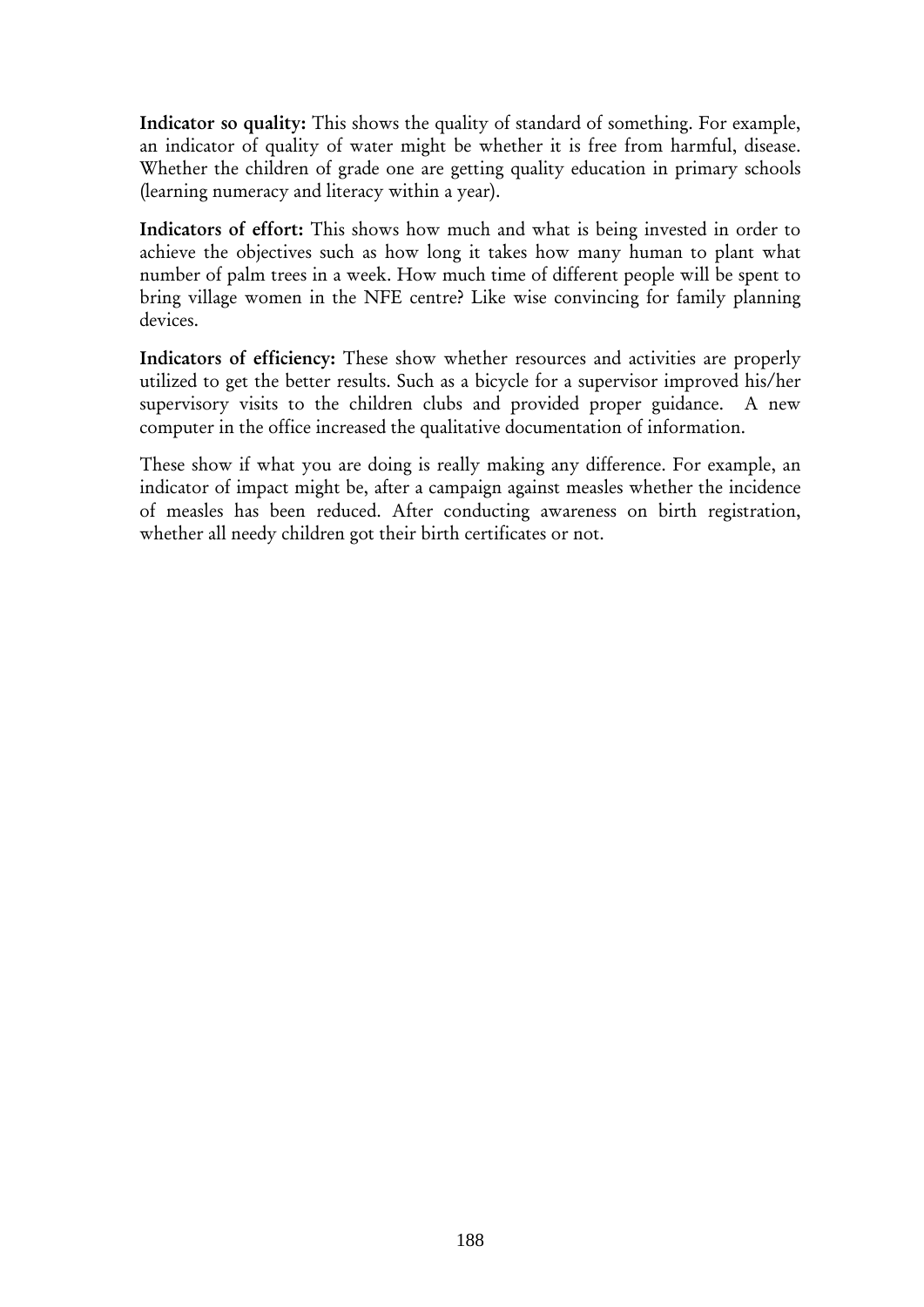## *Assignment Sheet 3.1(a)*

## Incident: NFE Observation

An NGO called Sahara is running ten Non-formal education centers since three years. The aim of the program is to increase the education standard of children who are out of school and enroll them in the different grades in primary schools. Once a team of board members, donor, District Education officer and Non-formal education specialist visited the centers to check whether the program is run as per the objectives or not. If you were also the member of that team in overall, what will you observe in the centers?

### *Discussion Questions*

- 1. What will you look whether students are getting right education?
- 2. What will you see in facilitators' performance?
- 3. What do you see in education materials?
- 4. What will you focus on, if you want to assess the quality education?
- 5. How do you ensure that the students are enrolled in primary school?
- 6. So what are indicators?

## *Assignment Sheet 3.2(b)*

## What do we need to evaluate in the Organization?

In the assigned group, complete the following format on the basis of the example attached.

| <b>S.N.</b> | Components | What information is<br>required? | Sources of<br>information | Use of<br>informati<br>on |
|-------------|------------|----------------------------------|---------------------------|---------------------------|
| 1.          |            |                                  |                           |                           |
| 2.          |            |                                  |                           |                           |
| 3.          |            |                                  |                           |                           |
| 4.          |            |                                  |                           |                           |
| 5.          |            |                                  |                           |                           |
| 6.          |            |                                  |                           |                           |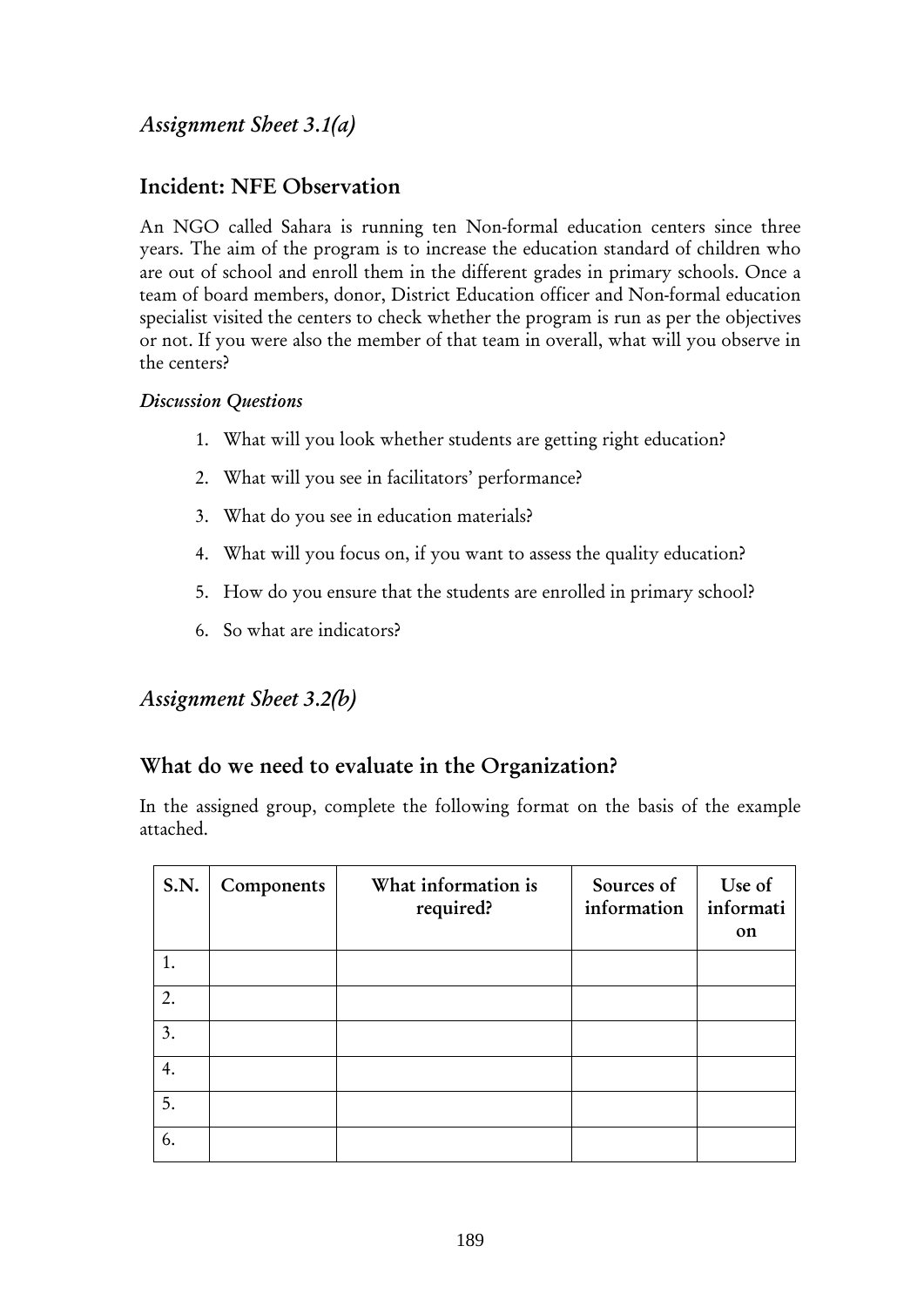# Example

| S.N. | Components                  | What information      | Sources of      | Use of           |
|------|-----------------------------|-----------------------|-----------------|------------------|
|      |                             | is required?          | information     | information      |
| 1.   | Mission and                 | - Is the mission      | - Constitution  | - Share with     |
|      | goals of the                | clearly written?      | of the          | stakeholders     |
|      | organization                |                       | organization    |                  |
|      |                             | - Will the goals      |                 | - Clarity to all |
|      |                             | contribute to         |                 | staff and        |
|      |                             | vision?               | Organizational  | board            |
|      |                             |                       | profile         | members          |
|      |                             |                       |                 | what the         |
|      |                             |                       |                 | organization     |
|      |                             |                       |                 | is going to      |
|      |                             |                       |                 | achieve          |
| 2.   |                             | - Is it horizontal or |                 | - What is the    |
|      | Organizational<br>structure | vertical?             | - Organogram    | decision         |
|      |                             | - Is line of          |                 | making           |
|      |                             | command and           |                 | process          |
|      |                             | supervision is clear? |                 | (participatory   |
|      |                             | - Is there enough     |                 | or non-          |
|      |                             | room for              |                 | participatory?   |
|      |                             | coordination and      |                 | Who decides?     |
|      |                             | cooperation?          |                 |                  |
|      |                             |                       |                 | - Distribution   |
|      |                             |                       |                 | of authority     |
|      |                             |                       |                 | and              |
|      |                             |                       |                 | responsibility.  |
|      |                             |                       |                 |                  |
| 3.   | Staff/personnel             | -Recruitment and      | - Training      | - Right person   |
|      | issues                      | selection.            | institutions    | at right place   |
|      |                             |                       |                 |                  |
|      |                             | - Performance         | - Universities  | -Give support    |
|      |                             |                       |                 | and feedback     |
|      |                             | - Capacity and        | - Job           | to the staff     |
|      |                             | competency            | description     |                  |
|      |                             |                       |                 | - Training and   |
|      |                             | - Achievement         | - Performance   | staff            |
|      |                             |                       | appraisal sheet | development      |
|      |                             | - How s/he works      |                 |                  |
|      |                             | in the team           | - Supervisory   | - Improve        |
|      |                             |                       | meeting         | performance      |
|      |                             | -Training             | minutes         | appraisal        |
|      |                             | opportunity           |                 |                  |

# What do we need to evaluate in the organization?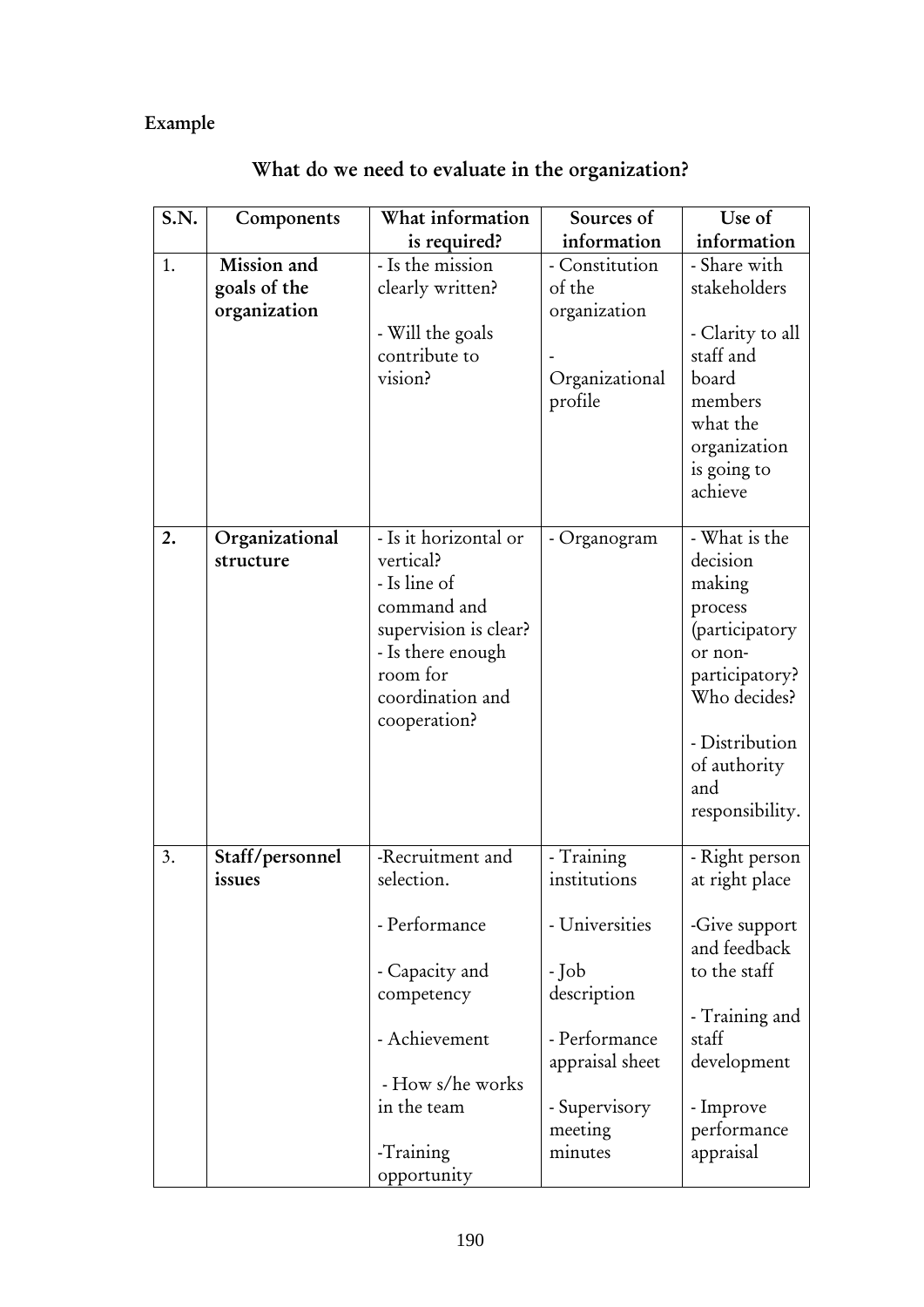|    |                 |                                       | - Training            | - Modify and   |
|----|-----------------|---------------------------------------|-----------------------|----------------|
|    |                 | -Distribution of                      | record                | clarify job    |
|    |                 | authority and                         |                       | descriptions   |
|    |                 | responsibilities                      | - Staff meeting       |                |
|    |                 |                                       | - Observation at      |                |
|    |                 |                                       | the work place        |                |
| 4. | Project Budget  | - Expenditure by                      | - Budget Sheet        | - Cost         |
|    | and expenditure | program                               | - Program             | comparison     |
|    |                 |                                       | planning              | among          |
|    |                 | - Expenditure done                    | - Budget break        | different      |
|    |                 | as per budget                         | down                  | program        |
|    |                 | headings                              |                       |                |
|    |                 |                                       | - Bank                | -Forecasting   |
|    |                 | - Balance of budget                   | statement             | expenditure    |
|    |                 | remaining this year                   | - Cash balance        | -Make          |
|    |                 | - Deficit budget in                   |                       | correction on  |
|    |                 | some headings                         | - Financial           | deficit        |
|    |                 |                                       | report from           |                |
|    |                 | - Rates of inflation                  | programme side        | - Requesting   |
|    |                 |                                       |                       | fund or        |
|    |                 | - Funding sources                     | - Audit report        | raising it     |
|    |                 |                                       |                       | locally        |
|    |                 | - Exchange rates                      |                       |                |
|    |                 |                                       |                       | - Identify     |
|    |                 | - Financial audit                     |                       | high or low    |
|    |                 |                                       |                       | expenditure    |
|    |                 |                                       |                       | within the     |
|    |                 |                                       |                       | programme      |
|    |                 |                                       |                       | - Improving    |
|    |                 |                                       |                       | financial      |
|    |                 |                                       |                       | management     |
|    |                 |                                       |                       |                |
|    |                 |                                       |                       | - Compare      |
|    |                 |                                       |                       | costs with the |
|    |                 |                                       |                       | achievement    |
|    |                 |                                       |                       | of the         |
| 5. |                 |                                       | - Office record       | program        |
|    | <b>Supplies</b> | - What supplies are                   |                       | - Get quality  |
|    |                 | required in office<br>and for program | and program<br>record | supplies       |
|    |                 |                                       |                       | -Obtain best   |
|    |                 | - Where can we get                    | -Store book           | value supplies |
|    |                 | those things                          |                       |                |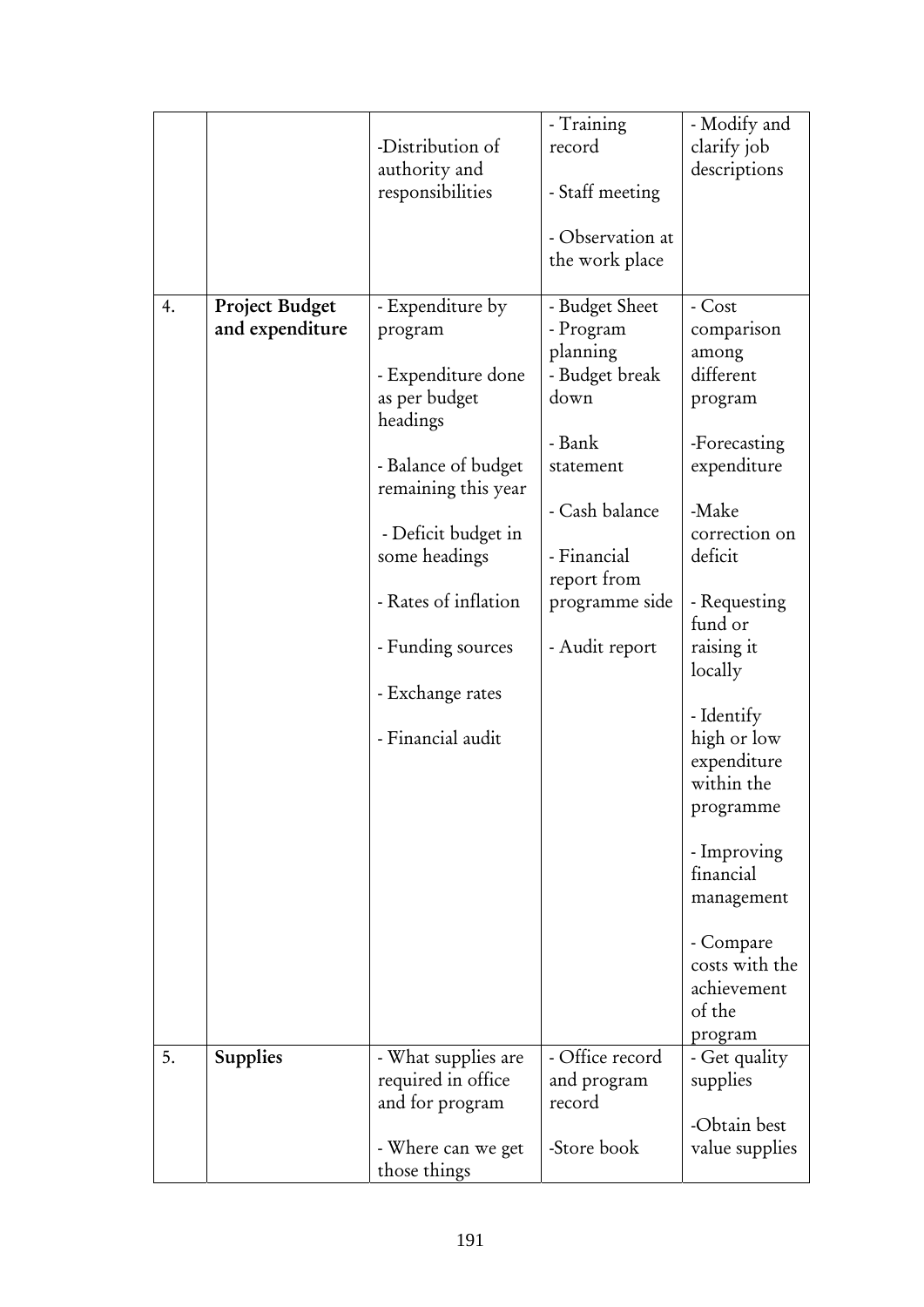|    |                                                                                                                                                                           | - What is the<br>market price<br>- Who can offer in<br>low price<br>- What is the stock<br>level<br>- When do we need<br>to order<br>- How the supplies<br>are stored                                                                                                                                             | - Stock record<br>Organizational<br>Policy about<br>supplies<br>- Store room                                                                                                                                | - Get supplies<br>in time<br>- Maintain<br>adequate<br>stock level in<br>the store<br>room                                    |
|----|---------------------------------------------------------------------------------------------------------------------------------------------------------------------------|-------------------------------------------------------------------------------------------------------------------------------------------------------------------------------------------------------------------------------------------------------------------------------------------------------------------|-------------------------------------------------------------------------------------------------------------------------------------------------------------------------------------------------------------|-------------------------------------------------------------------------------------------------------------------------------|
| 6. | Scholarship<br>Program<br>evaluation (as an<br>example)<br>(50% children<br>between the ages<br>of 5-15 years will<br>get scholarship<br>and get enrolled in<br>schools.) | - How many<br>children (boys and<br>girls) getting<br>scholarship?<br>- Have the targeted<br>children getting the<br>scholarship as<br>planned<br>- Whether the<br>scholarship money<br>is utilized properly<br>- What changes has<br>it brought in the<br>education of<br>targeted children<br>- Meeting Minutes | -Scholarship<br>register<br>- Educational<br>register in<br>school and non<br>formal<br>education<br>- progress<br>report of the<br>targeted<br>children (boys<br>and girls)<br>Observation<br>in the field | - See the<br>impact of<br>scholarship<br>program<br>- Improve the<br>management<br>process of<br>scholarship<br>- Re-planning |
| 7. |                                                                                                                                                                           |                                                                                                                                                                                                                                                                                                                   |                                                                                                                                                                                                             |                                                                                                                               |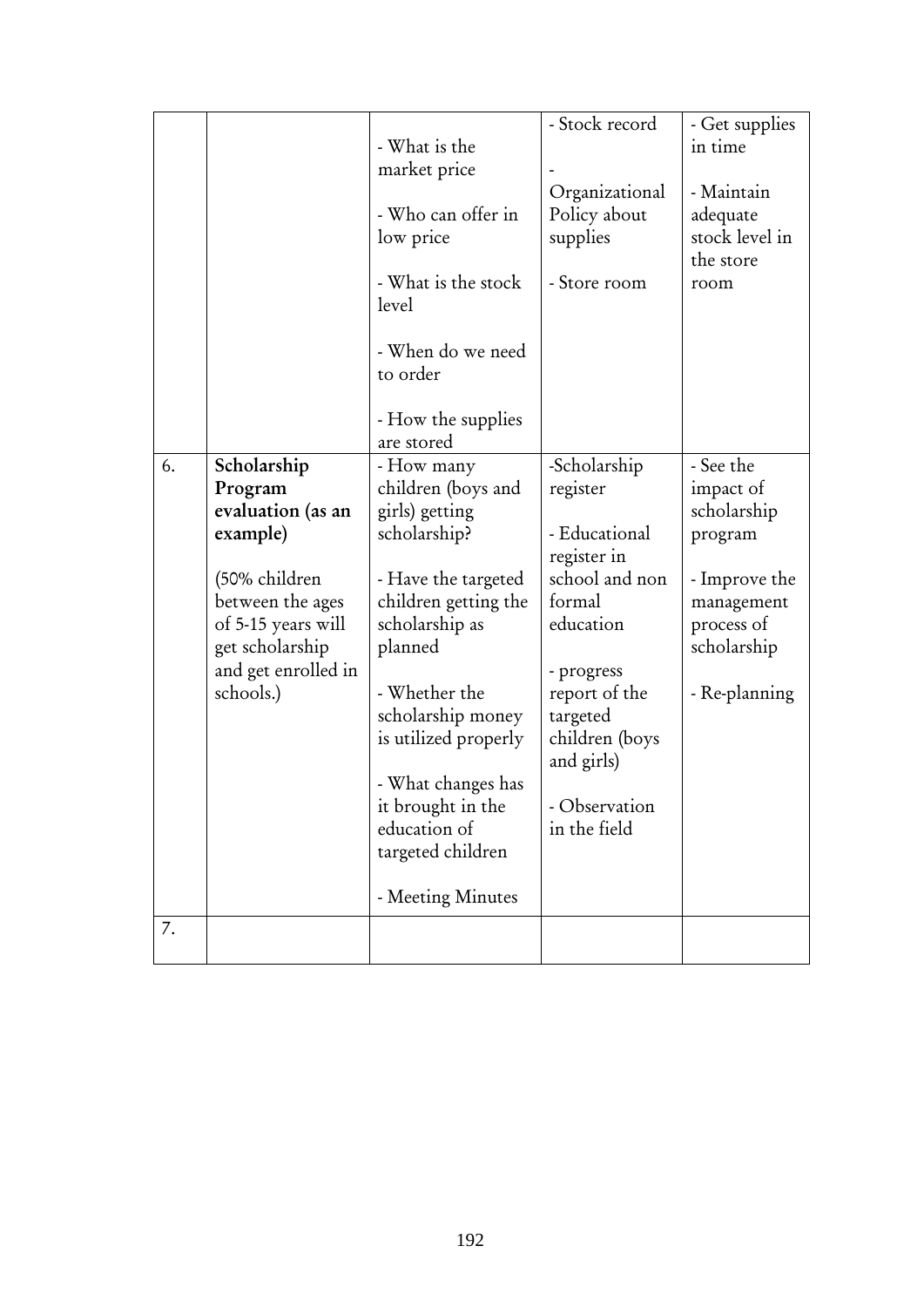

## Present practices, structure, mechanism and tools for evaluation

### *Time:* Two and half hours

## Why do this Activity?

This activity helps to analyze present practices of evaluation in the organization. It also describes structures, mechanisms and tools for effective evaluation.

## Learning Objective

• Analyse the present evaluation practices in their own organisation, and adopt appropriate structures, mechanism and tools for effective evaluation.

### How to do the Activity?

Note

Make all necessary preparations before the start of the activity. Open up the activity following the general guidelines for facilitators.

#### *Step 1: 40 minutes*

| Group<br>exercise | Divide participants in their organizational groups and distribute<br>Assignment Sheet 3.2 (a) to each individual. Let them discuss and<br>find out the present practices of evaluation in their organization on |
|-------------------|-----------------------------------------------------------------------------------------------------------------------------------------------------------------------------------------------------------------|
|                   | the basis of questions given.                                                                                                                                                                                   |

Assemble the groups. Have each group share their findings. Facilitate discussions on the present practices of evaluation. Plenary

#### *Step 2: 20 minutes*

Describe the steps of evaluation with practical examples showing visuals. The steps are in handout. Presentation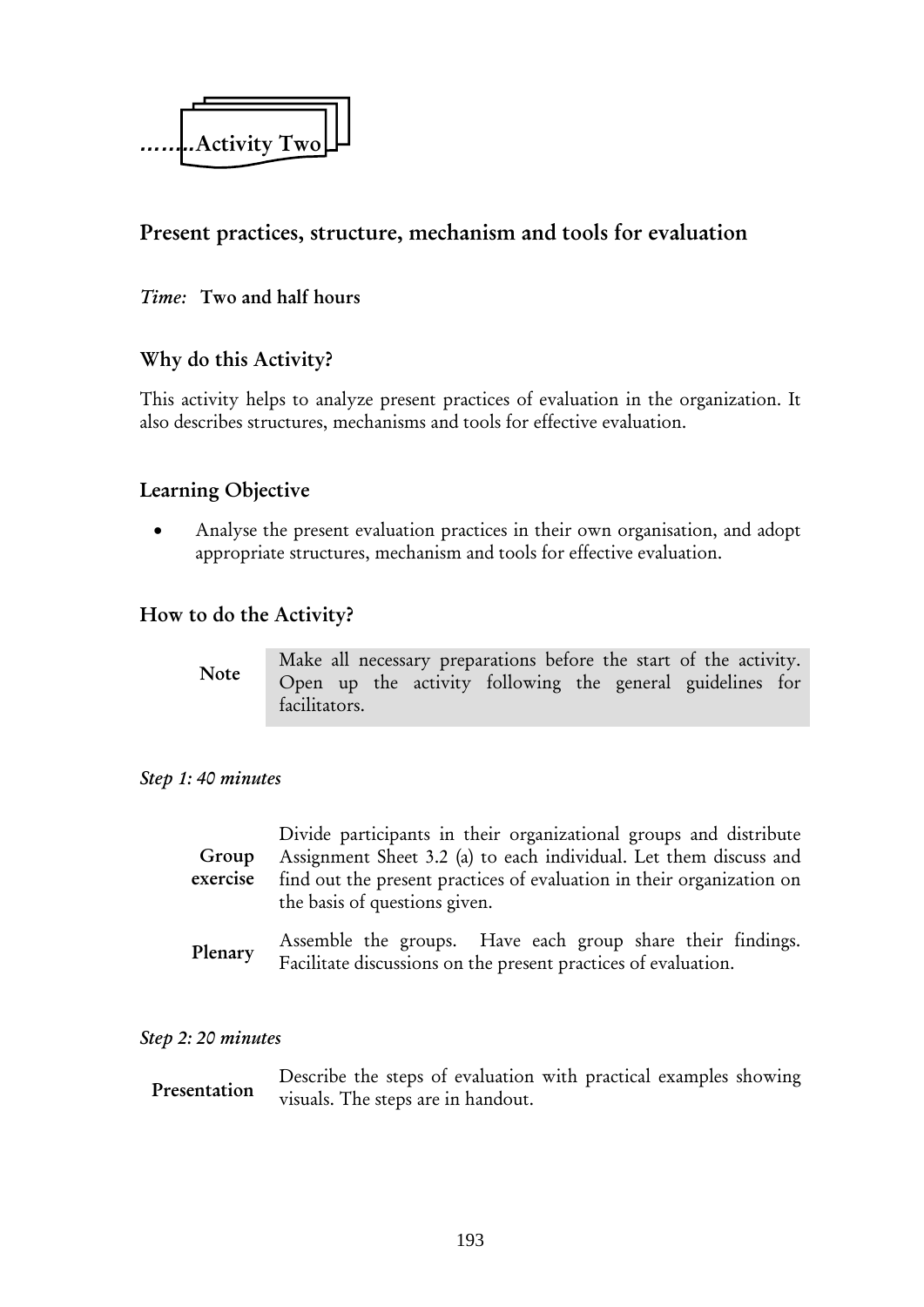#### *Step 3: 90 Minutes*

Let participants seat in organizational groups and ask them to review the answers of 15 questions. Distribute Assignment Sheet 3.2(b) to the group. Group exercise

> Share one example on how to fill in the format. The group will list down the positive and non-practiced structure and mechanisms in the format and put the ways of improving, adapting with tools.

Assemble the groups. Have each group present their findings taking their turn. Discuss the outputs of the group work encouraging each group to clarify, comment, and critique each others findings. Plenary

> Conclude the activity with summary of key learning points. Assess the learning of participants by asking questions randomly about the key contents covered.



#### *Time out*

*Materials* 

- Chart papers, markers, flipchart board, white board, overhead projector and transparencies of visuals.
- Copies of handouts to each participant.
- Copies of assignment sheets to each participant.



### *Handouts*

- Handout 3.2: How to Evaluate the Program?
- Assignment Sheet 3.2 (a): Present Practices of Evaluation
- Assignment Sheet 3.2 (b): Monitoring Structure, Mechanism and Tools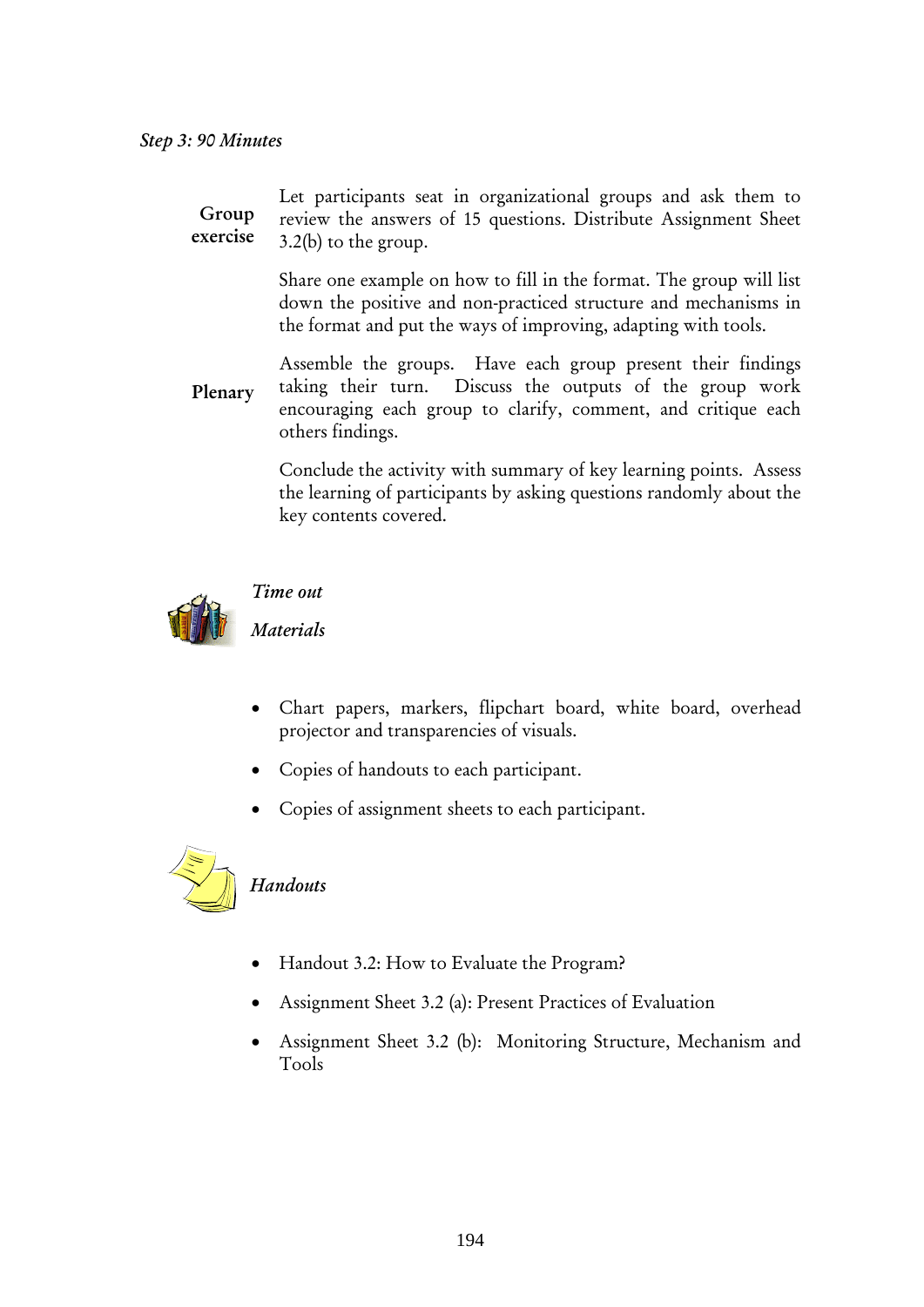# Handout 3.3

## How to evaluate the program?

## What to Evaluate?

As we discussed earlier, every person, who is responsible for a particular type of work, should also know the areas of monitoring. So far as review and evaluation is concerned the senior management team and section heads are responsible because they are liable and accountable for overall work of the organization and their concerned department. What to review and evaluate is being decided by the nature of work and the purposes of evaluation. As discussed above, most of the managers are reluctant to evaluate their organizational functions as well as program work because they are frightened of being ineffective and inefficient. But taking into consideration the advantages and importance of evaluation all the managers should be ready to plan and evaluate their programs, financial procedures, cost benefit analysis, personnel functions, administrative practices, procurement and management of store, training and development activities, periodically review the organizational structure, program strategies, approaches, sustainability, staff performance, role and responsibility of board members etc. These all help not only analyzing the particular tasks but also support to analyze the external context and situation.

For an example, we are going to discuss on what to evaluate and in general what needs to be considered while evaluating different components.

Organizational Development: In NGOs this component is being hardly evaluated and reviewed. As a backbone of the organization this is extremely necessary to review and evaluate the organizational development part. Is the organizational structure supportive enough to perform the tasks to each department? Is the structure participatory? Is there participatory system and mechanism within the organization? Are the policy transparent to staff, board and stakeholders? Is a personnel policy is place and followed properly? How is the financial policy in the organization?

Performance Evaluation: Are staffs getting written job description? Is there a supervisory practice within the organization? Is performance evaluation being done annually? Has the performance evaluation clear objective? Is it done only with junior staff or with all? Does it relate with reward and punishment? Is there staff development policy? Are enough resources allocated for staff development? How is staff turnover rate? What is the policy of staff retention?

Program: How many programs are being conducted by the organization? Are the overall strategies of the program realistic? Are the program goals realistic? Are they related with the organization's values? Is there enough resources (people and nonpeople) to achieve the objectives of the program? Is the program moving as per plan? Is there monitoring mechanism? How the documents are kept? Are stakeholder happy with the programme? Has it brought some changes in the life of target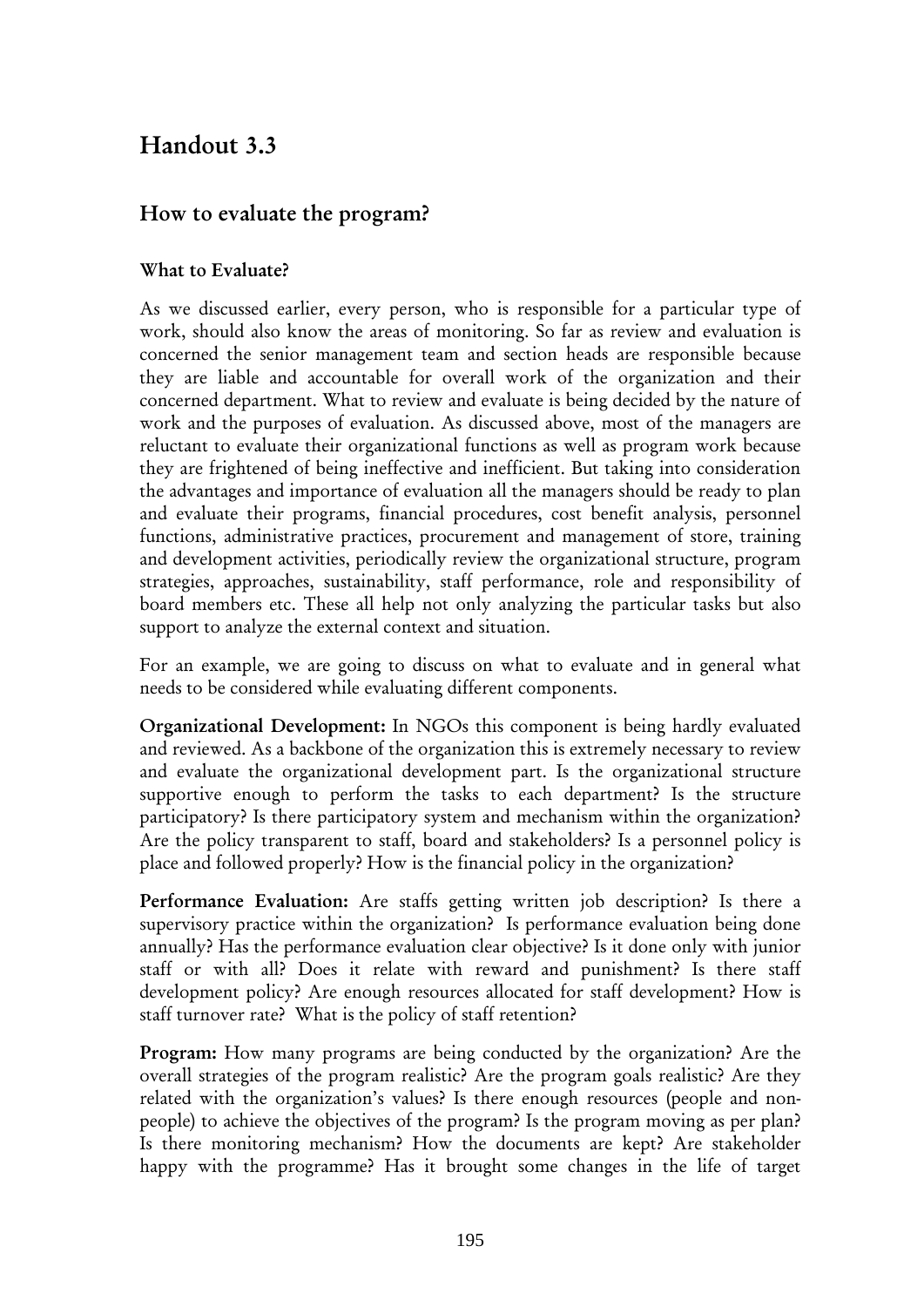population? Is there system of participation of stakeholders? How much stakeholders says are heard by the senior team?

Training Function: Is there separate training section? Who do get training from training section? How is the capacity of trainers? Are they internal or external? How is the cost benefit of training section? Does it allow outsiders to take part? If yes, free or cost sharing basis? In what area the training is being given? Does training section develop training curriculum, session plan and conduct training? How frequently the section evaluates its training? Here is one checklist on how to evaluate training:

An example of evaluating the training

Training evaluation is often looked at from four different levels

- a) Reaction What does the learner feel about the training?
- b) Learning What facts, knowledge, etc., did the learner gain?
- c) Behaviors What skills did the learner develop, that is, what new information is the learner using on the job?
- d) Results What results occurred, that is, did the learner apply the new skills to the necessary tasks in the organization and, if so, what results were achieved?

Although level 4, evaluating results and effectiveness, is the most desired result from training, it's usually the most difficult to accomplish. Evaluating effectiveness often involves the use of key performance measures. This is where following sound a principle of performance management is of great benefit.

Training and development activities can be evaluated before, during and after the activities. Consider the following very basic suggestions:

### 1. *Before Implementation Phase*

- Will the selected training and development methods really result in the participants' learning the knowledge and skills needed to perform the task or carry out the role?
- Have other participants used the methods and been successful?
- Consider applying the methods to a highly skilled employee. Ask the employee of their impressions of the methods.
- Do the methods conform to the participant's preferences and learning styles?
- Have the participants briefly review the methods, e.g., documentation, overheads, etc.
- Does the employee experience any difficulties understanding the methods?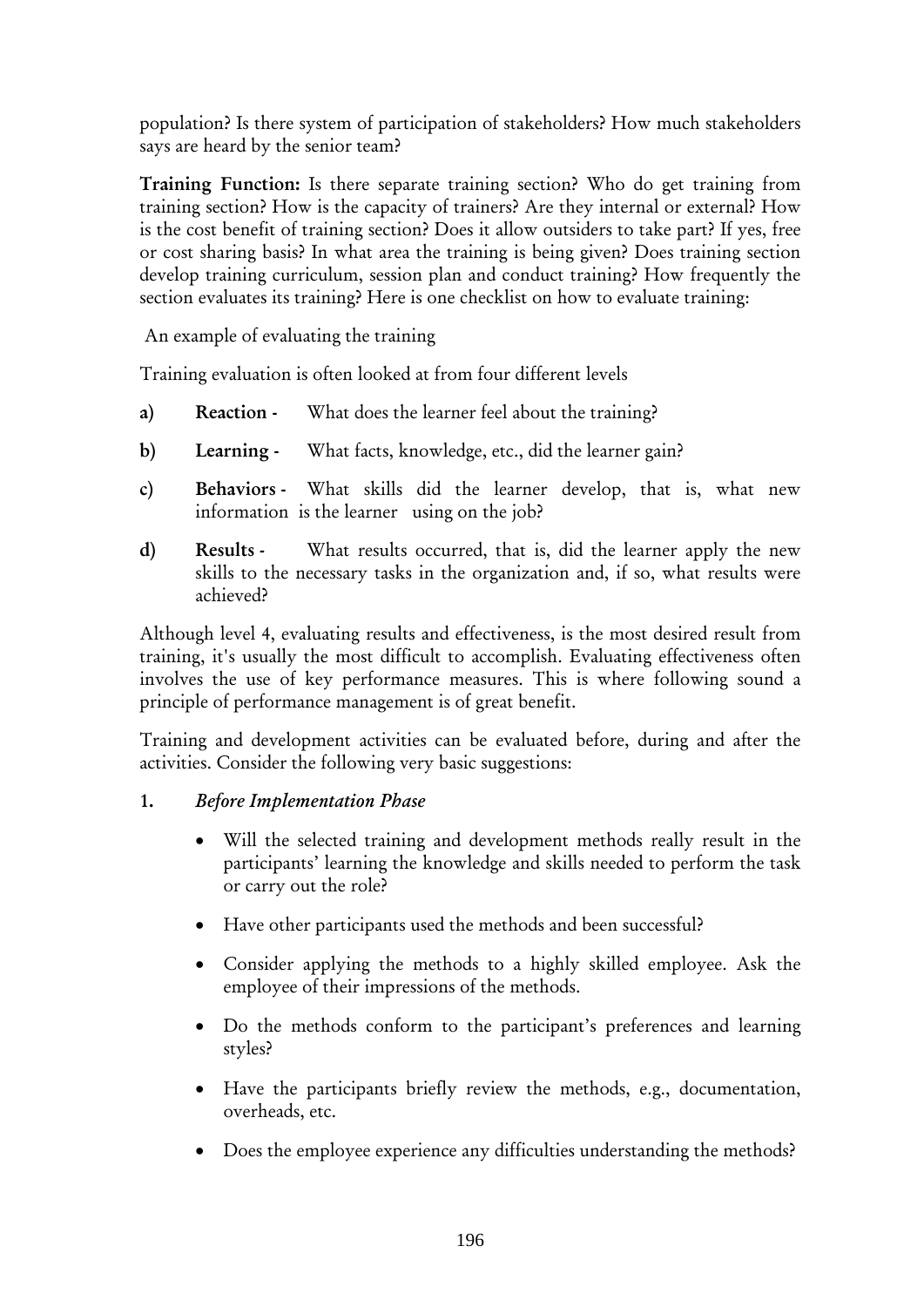### 2. *During Implementation of Training*

- Do they understand what's being said?
- Periodically conduct a short test, e.g., have the employee explain the main points of what was just described to him, e.g., in the lecture.
- Is the employee enthusiastically taking part in the activities?
- Is he or she coming late and leaving early?

## 3. *After Completion of the Training*

- Give him or her a test before and after the training and development, and compare the results?
- Interview him or her before and after, and compare results?
- Watch him or her performs the task or conduct the role?
- Assign an expert evaluator from inside or outside the organization to evaluate the learner's knowledge and skills?

### When to Evaluate?

Different person and organizations have various practices regarding when and how frequently will they be monitoring and evaluating their activities. This needs to be mentioned in the monitoring and evaluation plan. For example, to monitor the events information can be collected on a quarterly, weekly, daily or hourly basis. Looking the nature of tasks and purposes of evaluation the information could be gathered to critical points in a process. Some organizations think that evaluation is a big job (looks holistically) which needs huge cost and time so they are reluctant to evaluate the program. If the organization has systematic monitoring mechanism then it will be easy to evaluate the programme. Depending on the objectives of the review and evaluation it could be done constantly (six monthly reviews, annual review, mid term evaluation, or evaluation could be done at the end of the project).

### Steps in Evaluation

- 1. Deciding what needs to be evaluated
- 2. Collecting information
- 3. Analyzing information
- 4. Presenting results
- 5. Deciding on the further course of action
- 6. Following up Actions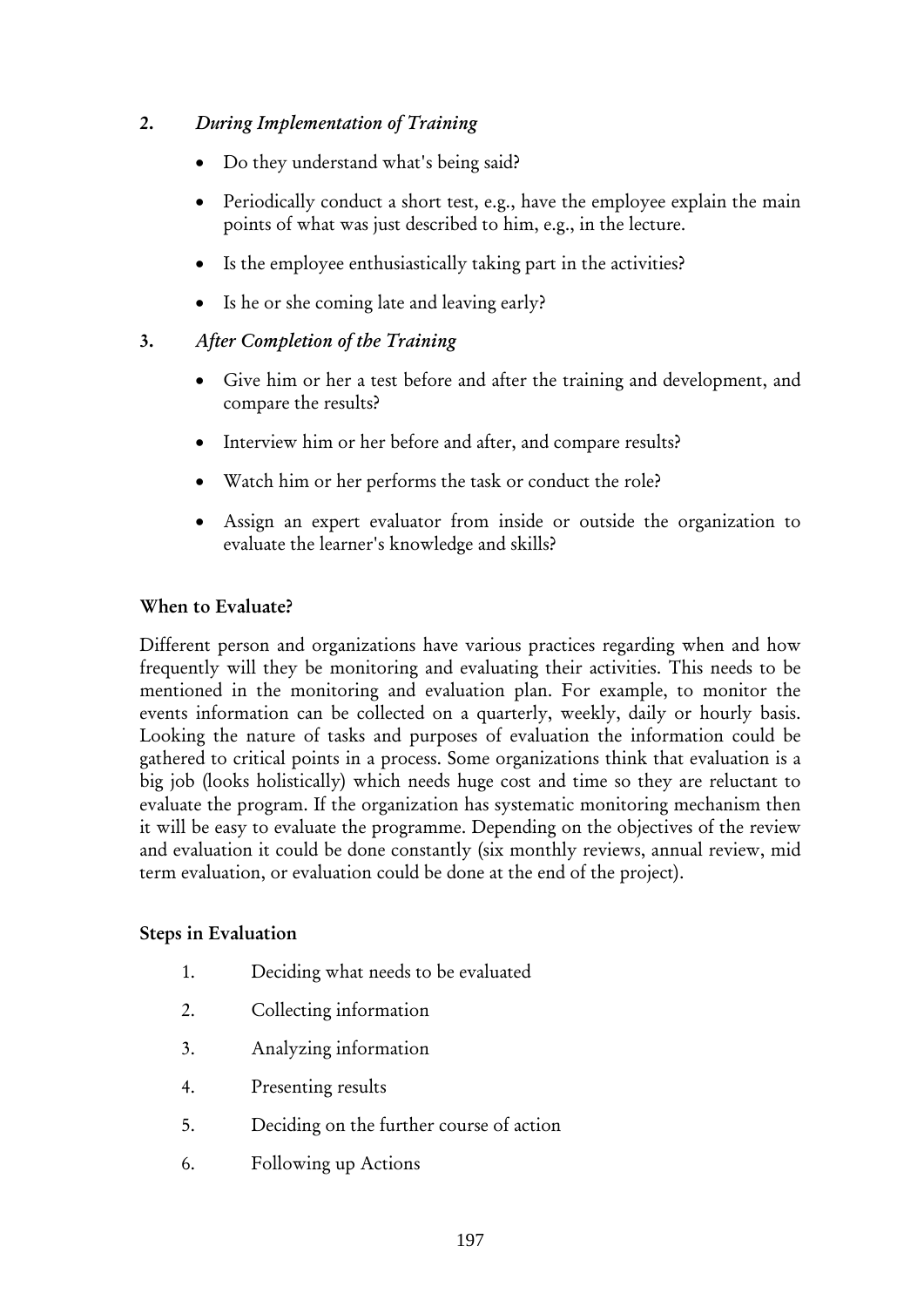Deciding what needs to be evaluated: In principles, when a plan is being prepared it should indicate how each program or activity should be evaluated and what will be accepted as evidence or satisfactory achievement. For instance, if the plan contains following targets:

" At the end of 2010 the number of out of school children in the 10 villages of Dang district will be reduced to 150 from the present (2005) number 500."

"And in 2010 the education facilities (formal and non-formal will be equally accessible to all children in 10 VDCs".

It should indicate that the achievement of the targets will be measured by (a) the number, (b) the rate of boys and girls at which the number falls over time. Therefore during the3 planning period it will be possible by using these indicators to monitor the progress being made towards the targeted reduction of the number of out of school children and at the end of the period the information provided by these indicators will enable the evaluation of the target to be carried out.

If the indicator have not been specified during planning the person or group responsible for evaluation must decide well before the end of plan period what information they must collect to evaluate the achievement of the program that is to be evaluated.

2. Collection of information: Evaluation requires that throughout the plan period the information needed to monitor and evaluate progress is made continuously available. Thus for the purpose of our example, every cases of out of school must be reported to the evaluation group, and arrangements must be made to obtain the information reliably and in good time e.g. once in three months or in agreed time. Education supervisor must be made responsible in each village for recording and reporting the information, and Education coordinator should be made responsible for collecting and processing the information at the end of every three months.

3. Analyzing information and comparing: At each monitoring point the figures obtained by the information process are compared with the target that had been set for that period of point in time and for each VDC. If we see the above example of out of school children and their enrollment then we have to collect different information.

- The number of boys and girls who are out of schools in ten VDCs.
- Number of boys and girls enrolled in schools and studying regularly
- Number of boys and girls registered in Non-formal classes and regularly studying
- Total number of boys and girls attended education facilities and completed schools in five years time.

Comparing these figure in year to year basis shows whether the number of out of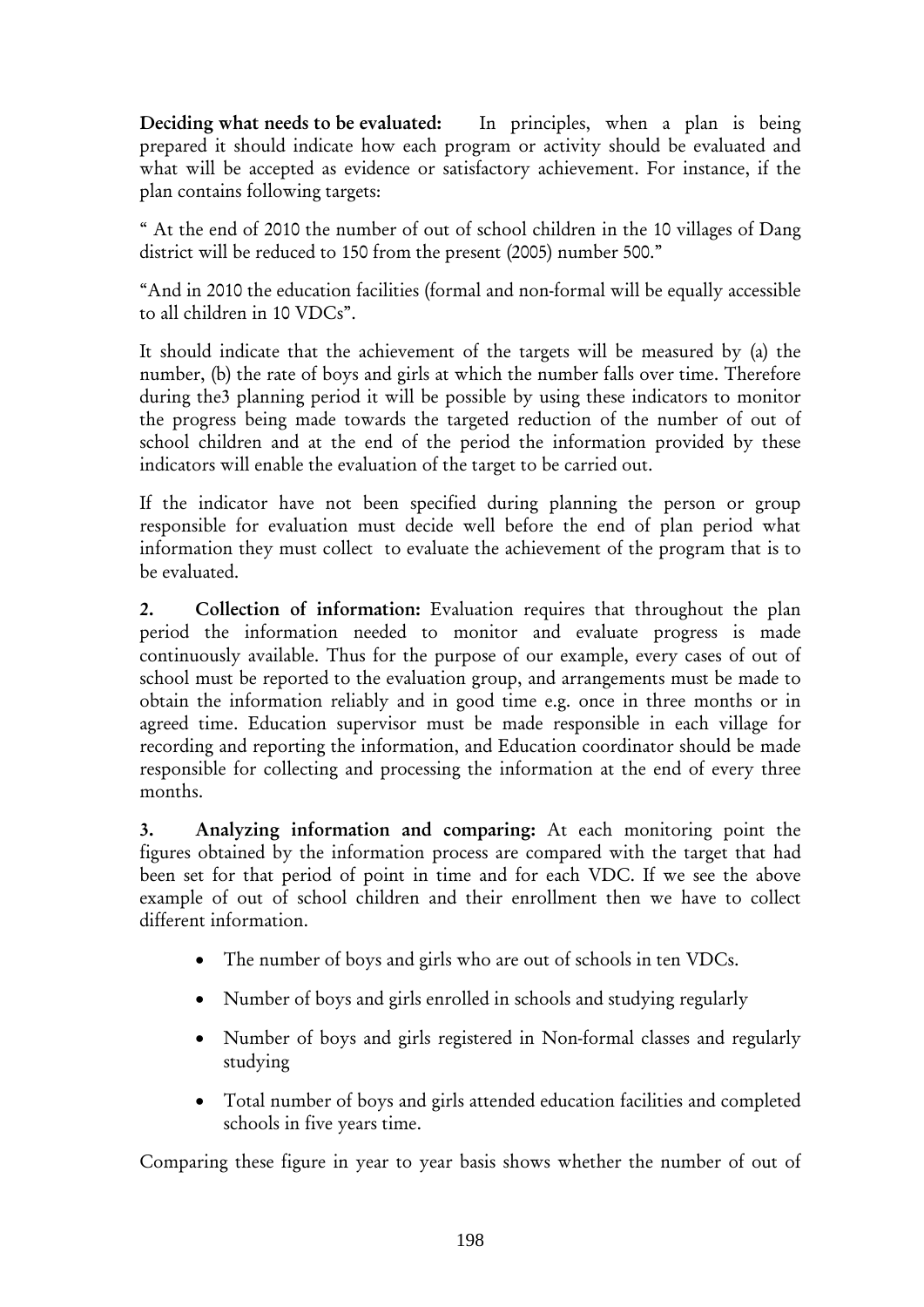school children is decreased in each VDC and whether the targeted result can be achieved or not.

4. Judging and presenting results: Once the measurement and comparison have been made the evaluation team must judge the value to the community of what has been achieved. In the example given here the judgment is simple matter of whether the total number of out of school has been reduced to the targeted figure and the distribution of education facilities is available in each 10 VDC. It is usually advisable to hold a meeting to discuss the results and how they were obtained even when the objectives or target is achieved. For example, it may be that the target could have been achieved with same effort. At any rate, the experience gained in achieving a target or objective is likely to be valuable for other programs.

When the result achieved falls below what was expected the reasons for the shortfall must be explored and analyzed. This should take place before the report is prepared so that corrective action may be proposed the senior management team. The discussion on the cause of shortfall need to be made with different level of people and find out the performance or situational gap in Education coordinator level, education supervisor level, School teachers level, Non-formal facilitator level or community level.

5. Deciding on the further course of action: When targets and objectives have been satisfactorily achieved, on the principles of "management by exception' no new decisions are needed, except to continue before. When the achievement has not been satisfactory, then on the basis of recommendation of the evaluation further action needs to be planned. In this situation, one type of action is to investigate in depth the causes of shortfall by means of assessment, staff performance appraisal, management audit, social audit etc. A different kind of decision might be to re-assign staff or resources to strengthened the effort where needed. The team leader should inform to all the concern about the findings of the evaluation and take necessary action. In our example of education program to out of school children the team leader may decide to train teachers for quality education in schools, or lobbying and influencing the department of education for providing scholarship to the poorest of the poor children who have completed their SLC exam. But some evaluation will recommend to make the major changes in the programme, organizational structure, may be change in policy, approaches and strategies at that time all the board members, staff need to be together and re-plan the program and its other supportive activities.

6. Following up for Action: Once the decision is made for further action a regular follow up is required. This needs to be incorporated in the new action plan with the responsible person. The resources need to be allocated for new actions. Evaluation Steps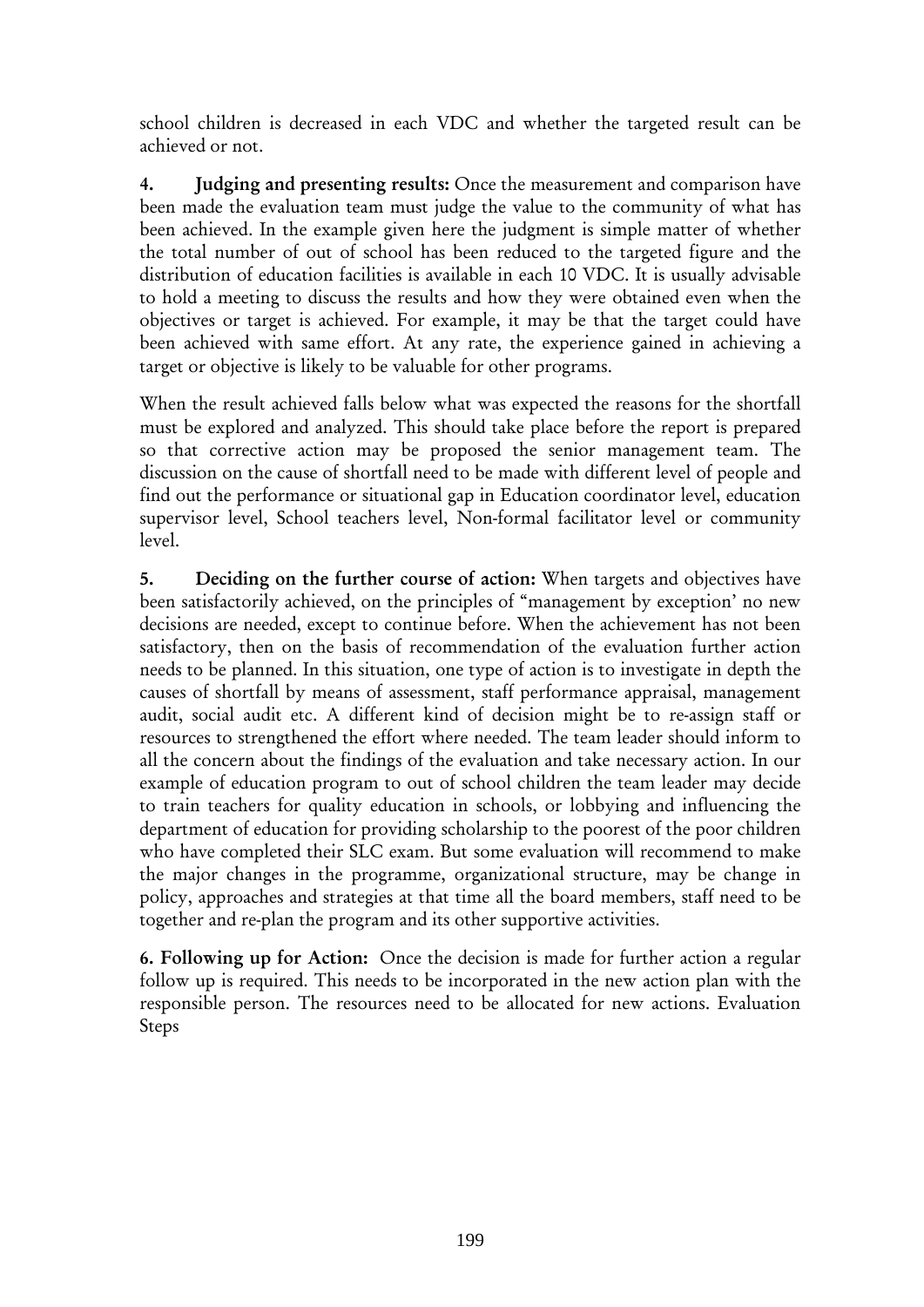Figure 1



### Responsibilities for Evaluation

The strategic plan document should specify who is responsible for the overall implementation of the plan, and also who is responsible for achieving each goal and objective.

The document should also specify who is responsible to monitor the implementation of the plan and made decisions based on the results. For example, the board might expect the chief executive to regularly report to the full board about the status of implementation, including progress toward each of the overall strategic goals. In turn, the chief executive might expect regular status reports from middle managers regarding the status toward their achieving the goals and objectives assigned to them. Likewise the middle managers expect regular reporting of the activities from supervisor levels which have been assigned for them. Following table shows the responsibility and time of review and evaluation.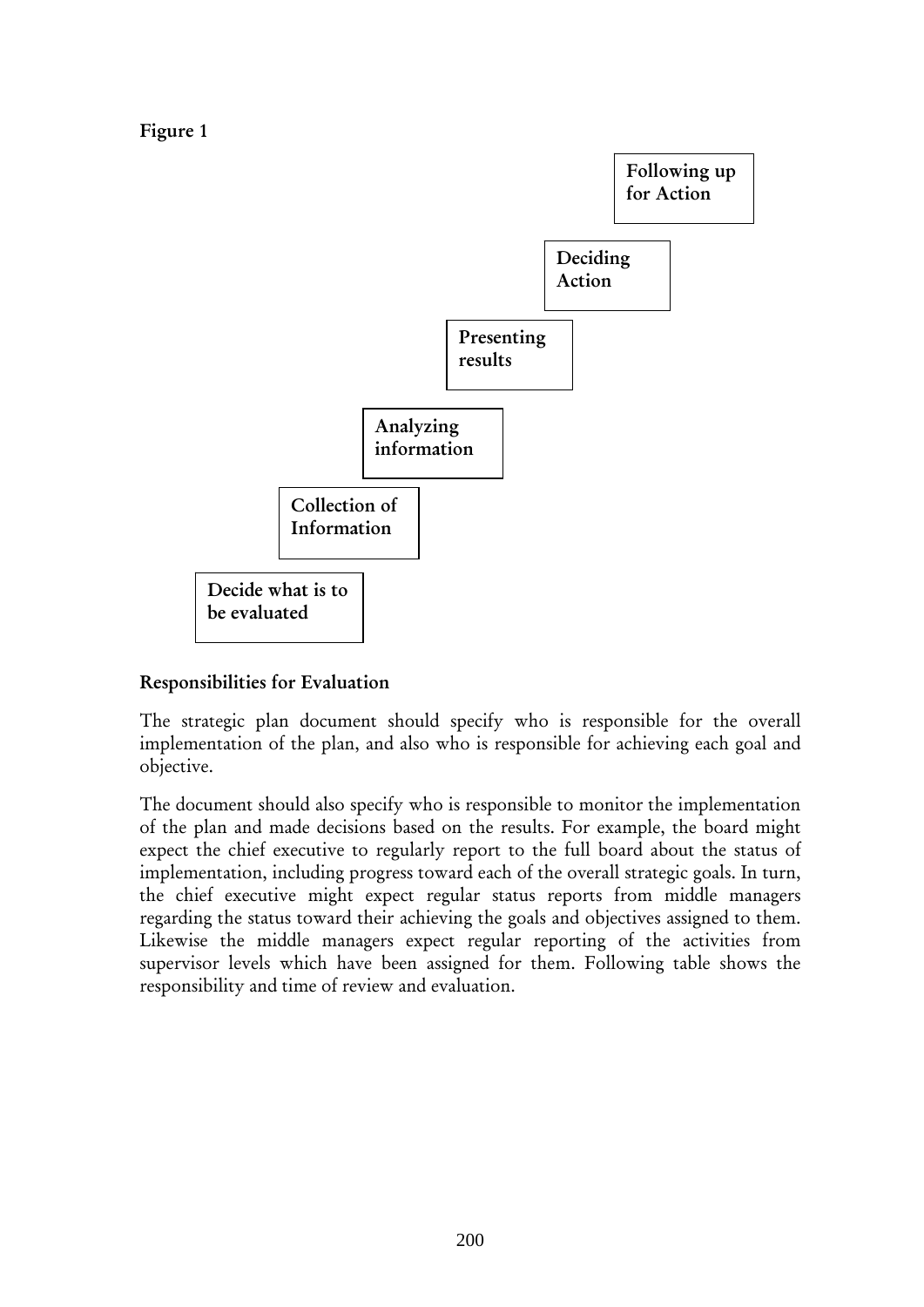| Compone                               | Review and                                                                                                                  | Activities                                                                                                                                                                                                  | Responsibl                                   | When?                                                                                  | How to use                                                                                                                               |
|---------------------------------------|-----------------------------------------------------------------------------------------------------------------------------|-------------------------------------------------------------------------------------------------------------------------------------------------------------------------------------------------------------|----------------------------------------------|----------------------------------------------------------------------------------------|------------------------------------------------------------------------------------------------------------------------------------------|
| nts                                   | Evaluation                                                                                                                  |                                                                                                                                                                                                             | e person                                     |                                                                                        | informatio                                                                                                                               |
|                                       | objectives                                                                                                                  |                                                                                                                                                                                                             |                                              |                                                                                        | n <sup>2</sup>                                                                                                                           |
| Staff<br>performan<br>ce<br>appraisal | To examine<br>whether all<br>staffs are<br>contributin<br>g to achieve<br>the<br>organizatio<br>nal and<br>program<br>aims. | Preparatio<br>n of both<br>parties<br>(staff and<br>manager)<br>Every Line<br>manager<br>will<br>appraise<br>the<br>performan<br>ce of their<br>co-worker.                                                  | Human<br>Resource<br>Developme<br>nt Officer | Every line<br>manager has to<br>complete the<br>appraisal by Mid-<br>July of each year | Identify the<br>gap and<br>strengths of<br>staff<br>competency<br>Prepare<br>staff<br>develop<br>ment<br>plan and<br>impleme<br>nt       |
| Financial<br>audit                    | - Examine<br>cost benefit<br>- Assess the<br>implementa<br>tion of<br>financial<br>procedure                                | -Conduct<br>internal<br>audit first<br>and then<br>external<br>audit in<br>financial<br>documents                                                                                                           | Finance<br>Manager                           | By the end of<br>May 2007                                                              | Resource<br>allocation<br>Plan Fund<br>raising<br>Cost<br>effectiveness                                                                  |
| Training                              |                                                                                                                             |                                                                                                                                                                                                             | Training                                     | - After finishing                                                                      | - Assess the                                                                                                                             |
| program                               | Examin<br>e the<br>effective<br>ness of<br>the<br>training                                                                  | Revie<br>w and<br>evaluat<br>e<br>trainin<br>$g$ in<br>- Conduct<br>three<br>phases<br>evaluation<br>(before<br>implement<br>ation,<br>during<br>implement<br>ation and<br>after<br>conducting<br>training) | coordinator                                  | each training.<br>-(Impact study<br>could be done<br>later on)                         | effectiveness<br>of the<br>training.<br>-Whether<br>the trainees<br>have<br>developed<br>competency<br>Look for<br>refresher<br>training |

Table 1 : Tentative schedule of review and evaluation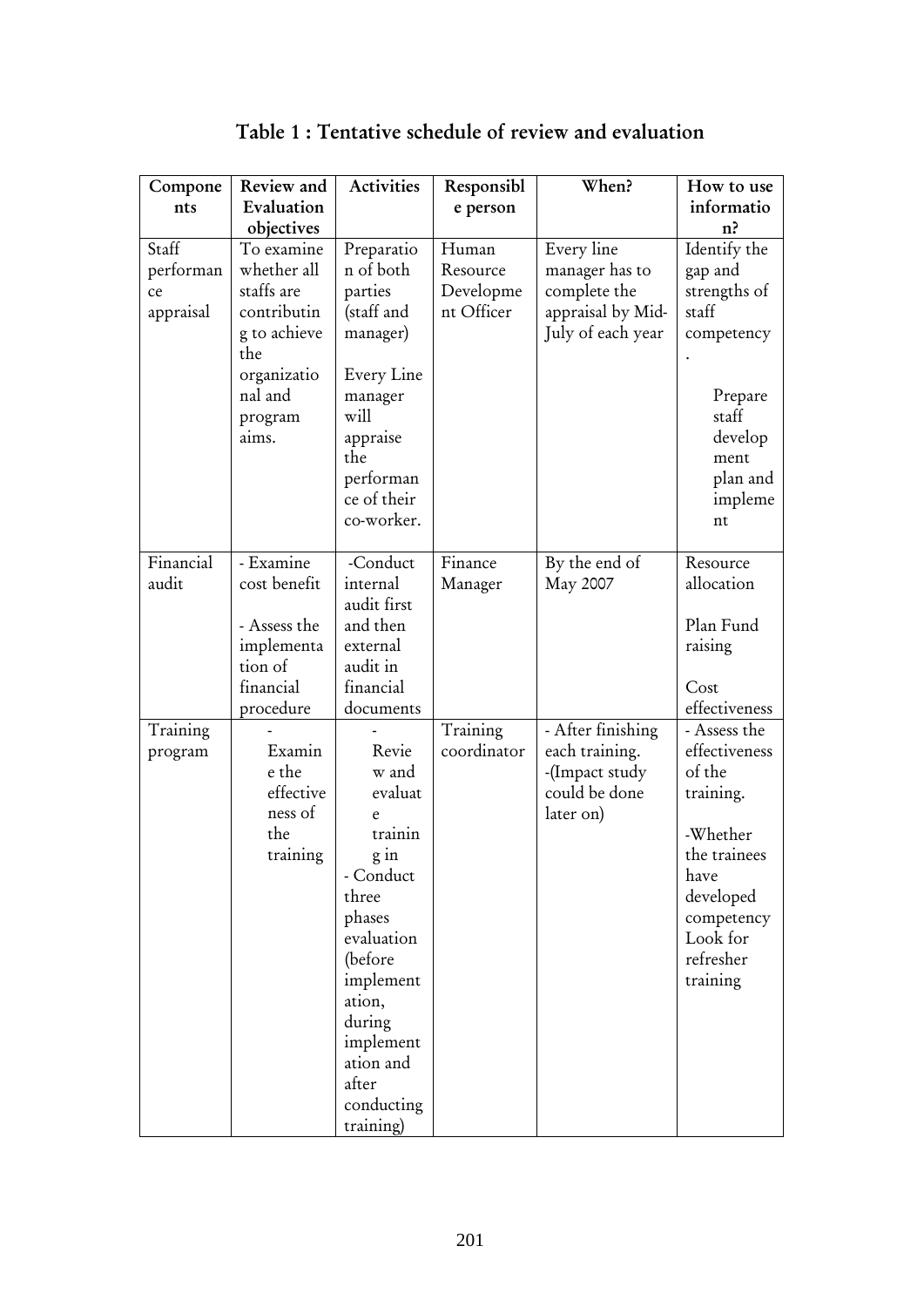| Program | Assess  | Revie  | Progra | - Every six   | Improve       |
|---------|---------|--------|--------|---------------|---------------|
| review  | the     | w with | m      | month with    | deviation     |
|         | process | stakeh | Manage | all           |               |
|         | and     | olders | r      | stakeholders. | - Replan and  |
|         | impact  | and    |        | (June and     | reallocate    |
|         | of the  | staff  |        | December)     | resources.    |
|         | progra  |        |        |               |               |
|         | m       |        |        | Mid term      | - Share and   |
|         |         |        |        | evaluation in | replicate the |
|         |         |        |        | two years     | program.      |
|         |         |        |        | time (August  |               |
|         |         |        |        | 2008)         | - Lobbying    |
|         |         |        |        |               | and           |
|         |         |        |        | Final         | influencing   |
|         |         |        |        | evaluation at | policy        |
|         |         |        |        | the end of    | makers.       |
|         |         |        |        | the program   |               |
|         |         |        |        | (June 2010)   |               |

## How Can Information Be Collected?

There are varieties of methods and tools for collecting information in monitoring, review and evaluation. The most appropriate methods can be selected according to the kind of information that is needed; who is collecting it, and when and how will it be used. A combination of tools should always be used so that data can be cross checked. It is the evaluation team to choose and use the appropriate methods and tools as per objective of the evaluation. Here we will be discussing some tools in brief.

a. Secondary sources: We can extract relevant information from the different documents. They could be Project reports, records, Baseline data, and any other documentation about the place, people or problems should first be gathered and examined. This will help to formulate the questions, identify sub-topics for designing evaluation. The reading of previous document avoids duplicating the study. For this purpose the monitoring records need to be properly documented and maintained in the organization. We can find out the secondary sources in the form books, reports, charts, diary, manuals, training curricula, spread sheets, graphs, case studies, policies, procedures, memo, letter of understanding, job description, contract paper, mappings, video, Photographs etc. Sometime an elderly person can be the source of information. If we are clear on what information do we need then this will be very much helpful.

b. Direct observation: Direct observation means observing objects, events, processes, relationships or people's behavior systematically and recording these observations. Direct observation is a good way to cross check people's answers to questions. For example if a line manager is doing the performance evaluation at the time she can go the work place and observe the work of the supervisor. While observing the work the line manager can look the behavior towards others,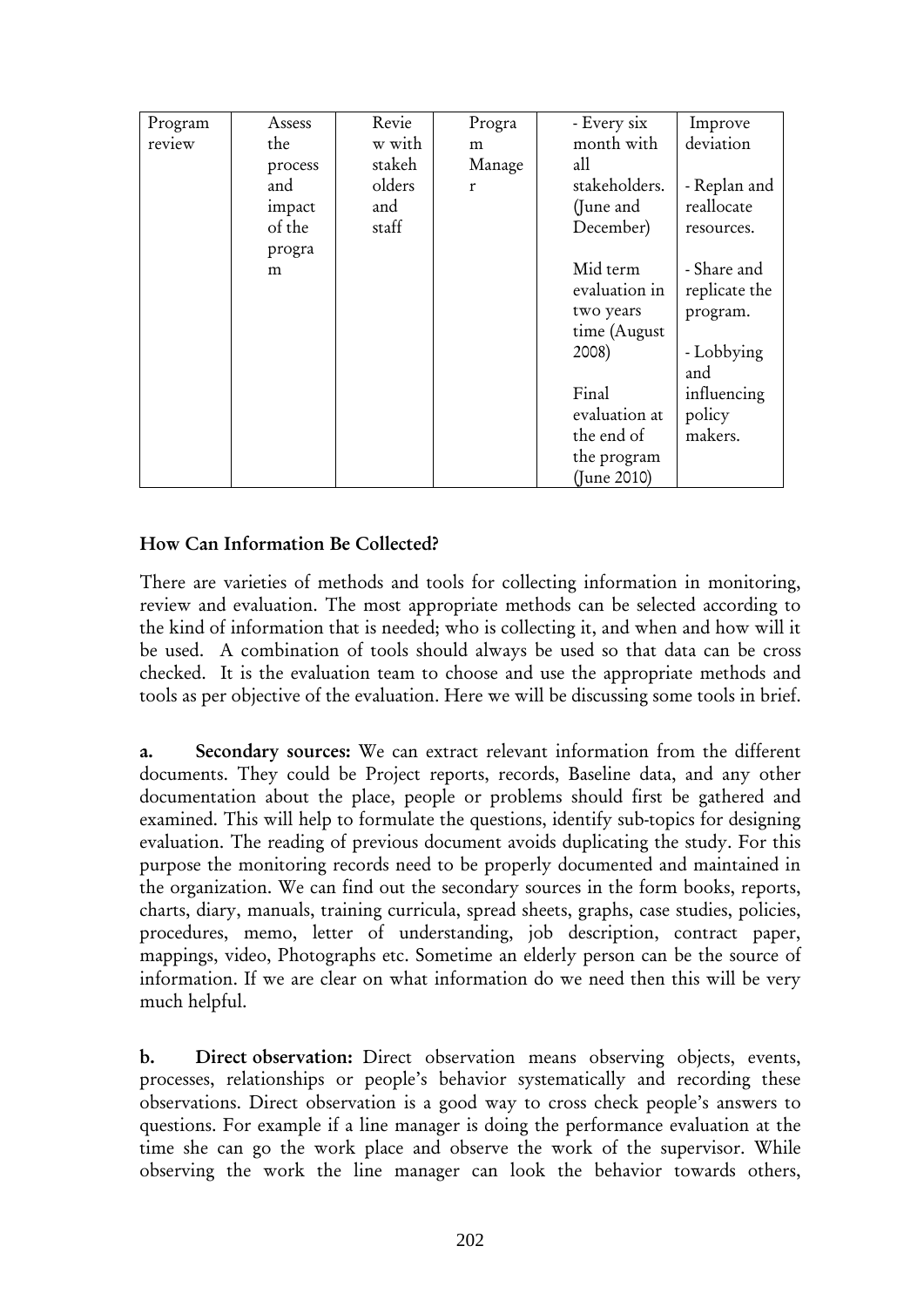relationship with the community, observe decision making and communication skills of the staff. Observation techniques may be used to look at apart of program, such as training, meeting, workshop sessions etc. We can observe teaching styles, child – facilitators' relationship in the ECD center. The observation technique provides the opportunity to cross check with target population. This is helpful to identify the qualitative as well as quantitative work. This can be made participatory. Some members of the target population can make focus observation and have in depth study of the program. If it is not well planned then it will be difficult to record, interpret and analyze the information. In this method checklist can be used to help ensure certain factors are noted.

To draw up the checklist think about the objectives of the evaluation and what information is required and identify the indicators that you can assess through direct observation. These indicators help to prepare checklist and questions.

If observation of same thing is to be carried out by different people, it is important standardize techniques, since different people perceive thing differently. This can be done by carrying out a simple exercise where several people observe the same event together and what they see. This can then be crossed checked.

c. Semi Structured dialogue or Interview: In this method the interviewer do not use a formal questionnaire. Instead of questionnaire they use a checklist of questions related to each sub headings.

For an example: School going age children are not attending school. Key questions:

- Why children do not go to school?
- How many are (girls and boys) not going to school?
- Who are those children who do not go to school?
- How can we help them to be educated?

Questions can be added or omitted as appropriate.

This is a flexible tool which must be used systematically in order to produce valid results. Here are some guidelines.

- Interviewing team should consist of between two and four people of different discipline.
- Begin with the traditional greeting and state that the interview team is here to learn
- Begin the questioning by referring to someone or something visible.
- Conduct the interview informally and mix the questions with discussion.
- Be open-minded and objective.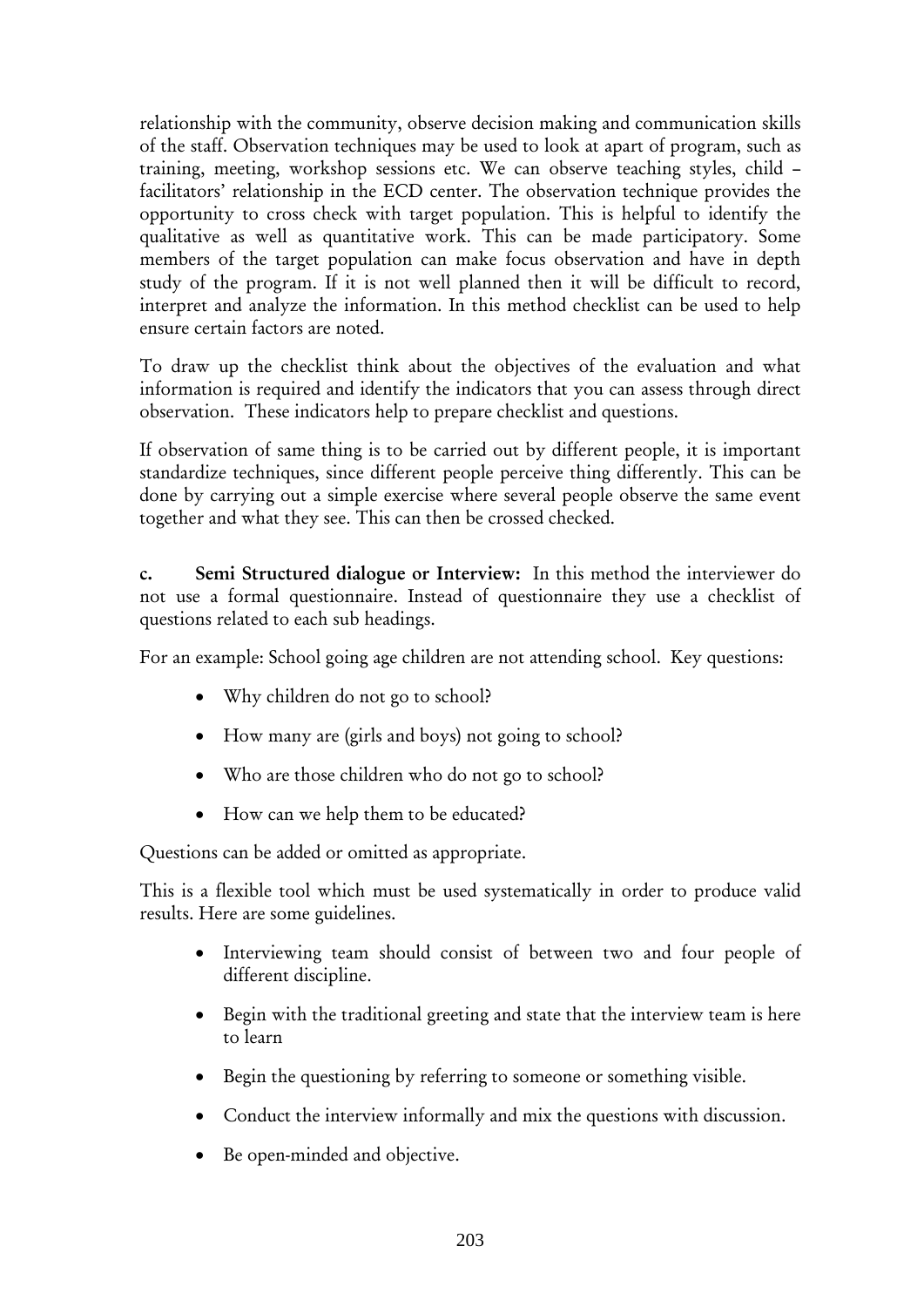- Let each team member finish their line of questioning (do not interrupt)
- Carefully lead a sensitive question.
- Assign one note-taker (but rotate).
- Be aware of non-verbal signal.
- Avoid leading question and value judgment.
- Avoid question that can be answered with "yes" or "No".
- Individual interview should last no longer than 45 minutes.
- Group interview should last no longer than two hours.
- Each interviewer should have a list of topic and key question written down in his her note book.

d. Case Studies: A case study is a detail description and analysis of single event, situation person, group, institution or program within its own context. A case study can provide a deep look at something. Case studies have been used for a long time in law, medicine, social work and social sciences. Case studies can be used to examine the impact of a program on particular household or particular person (children, women, disable). Checklist can be used to ensure certain questions are addressed, without being restricted only to predetermined indicators it can be useful way for looking at on expected outcomes and indirect effect of a program, and to see how other factors have contributed to any changes in people's lives.

The selection of certain household for case studies needs to be made in a systematic way to avoid concentrating on a favorite or most interesting family. In order to trace any long-term changes caused by the program, there also need to be some mean of following up information on the members of the families if they later move away (for example because of marriage, conflict, disaster, political unsettlement). For an example, how the income generating program supported to a family to change the living standard. In case study the indicators would be, expansion of fixed assets, improvement in house, clothing, Nutritious food, schooling of children, hygiene and sanitation, more investment in business etc.

e. Questionnaires: A questionnaire is a group of written or printed questions used to gather information from respondents who will provide answers to the questions. In this way information can be obtained on what individuals, families or groups do, think, process, expect, feel, want need plan or have experienced. A list of questions is designed by the evaluation team and distributed to the target group or staff or other community members. This could be filled in either by individual or by the group of people. This is no a participatory method if it is filled in by individual. It is very helpful to collect the confidential information. Some people feel comfortable to give written comments rather than talking in the group. It is designed in a systematic way so it will be easy to record and interpret. It is not appropriate for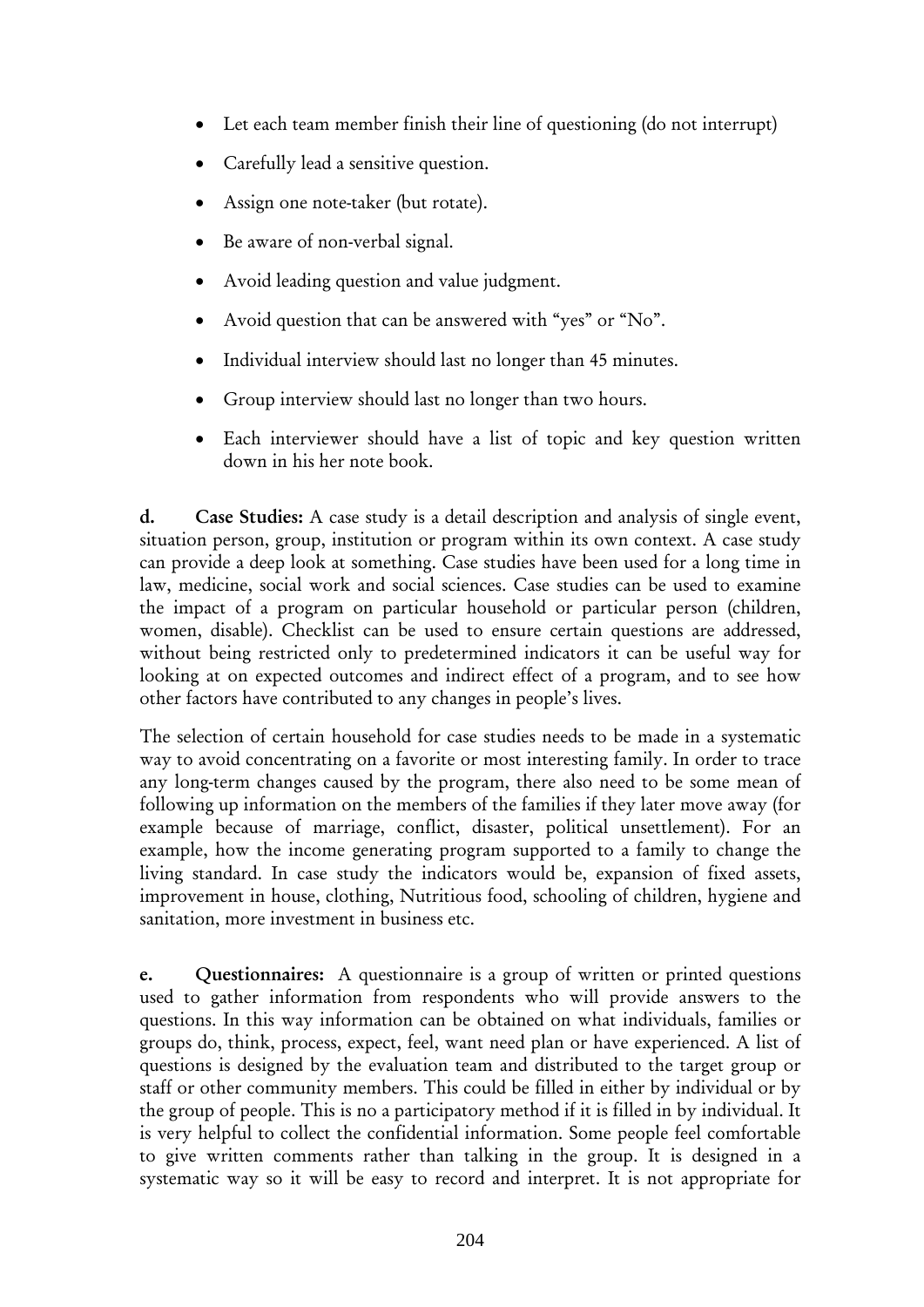illiterates. The questions can be asked in one of two main ways described below.

*Open ended or free response questions:* The respondent answers these questions in her/his words and whatever length she/he chooses. This type of questions helps to extract feeling and attitude of the people.

Fixed Choice or fixed-response questions: The respondent is asked to choose one or more answer s from those provided. This way of asking question is good for gathering facts and is often used where much information is already known.

f. Focus Group discussion: This method is very helpful to get the qualitative information in evaluating any program. In this method the evaluator just give the prepared issue to the group of people six to twelve. The people could be the beneficiaries of the program, community people who are not the direct beneficiaries etc. The group starts discussing among themselves and the evaluator need to steer the discussion in between. A reporter should take the note of main points and issues. This is participatory method of evaluating the program.

Each method and tool has its advantages and limitations so the evaluation team needs to be conscious while selecting the methods. There are other PRA techniques which help to make the monitoring and evaluation more participatory. They are mapping, chapatti diagram, transact walk, drawings etc. The evaluation team needs to plan the methods and tools to be used to collect information.

## Reporting the Results of Evaluation

The evaluation report needs to be recorded and reported in various forms. They could be in written and oral. Reporting the results is one of the most important and most interesting part of an evaluation. All too often evaluation results are reported only by staff, researchers and experts; people at community level usually take little part in deciding what the results are and how they will be reported. Many written evaluation report are full of complicated statistic and difficult words. They are not intended to be understood by those outside of ministries, departments, organizations, funding agencies, universities, etc.

In participatory evaluation programs staff and participants go through all the stages of planning, and carrying out an evaluation. They are then ready to report the results of they have found. They are also better able to see program strengths and weak nesses, and to decide which plans needed to be made for future action.

In an evaluation some results will be presented in writing, some numerically and some spoken words. For example, there may be brief report which has been prepared by different individual and groups. There may be survey and questionnaire results. Some numerical result will need to be turn into simple percentages..

Exactly who does what in reporting the result will depend on the purpose and methods used in each evaluation. It will also depend ton the capabilities of the participants. With brief training some participants at community level can also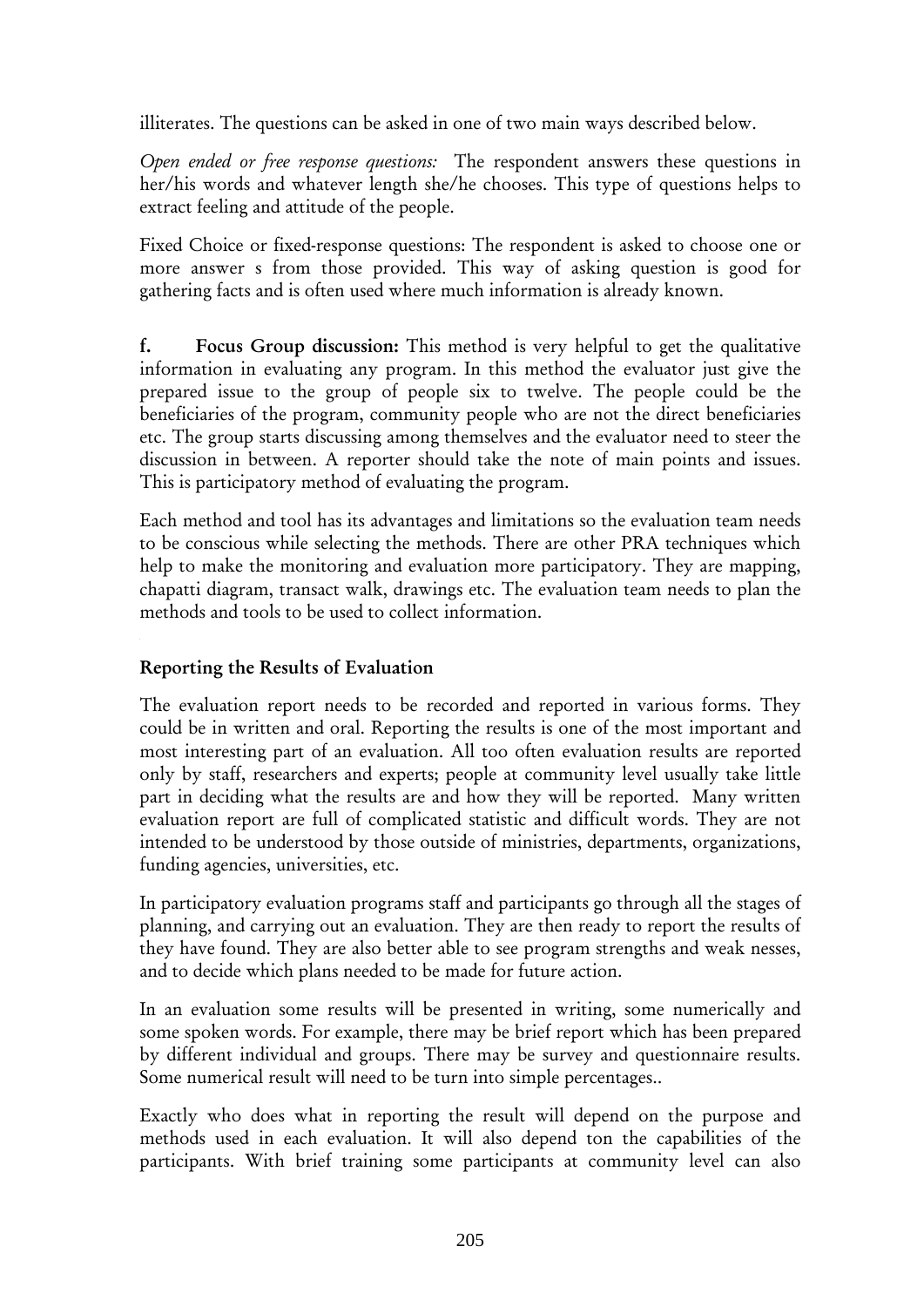analyze the report evaluation results numerically. However, it is essential that they understand the meaning behind such results and that the presentation does not become merely an exercise in adding up numbers. The report can be prepared and recorded in different forms they are: Graphs, photographs, charts, maps, drawings, table, diagram, pictures, Tape recording, computer, CD, slides, written document s etc

#### Use of Evaluation Results

Good evaluation depends partly on good monitoring, supervision and program management, and a well thought out information system. In participatory evaluation one of the objectives is for staff and participants (stakeholders) to join together in producing the evaluation results. In this way both staff and participants are better able to assess program progress and to take decisions concerning future action.

If evaluation results are to be useful they have to be shared with those who can make use of them. They are not useful if they are just "filed and forgotten". What does the evaluation result mean? How can the recommendation of the evaluation be put into action? The results of the evaluation can be used by the staff, for making management decision, who has been involved in planning and implementing the program, finance, training, research, monitoring, administration and overall organizational policies. The result is equally important for the board of directors, stakeholders, direct beneficiaries, donors, community people, and other academicians, government people and decision makers.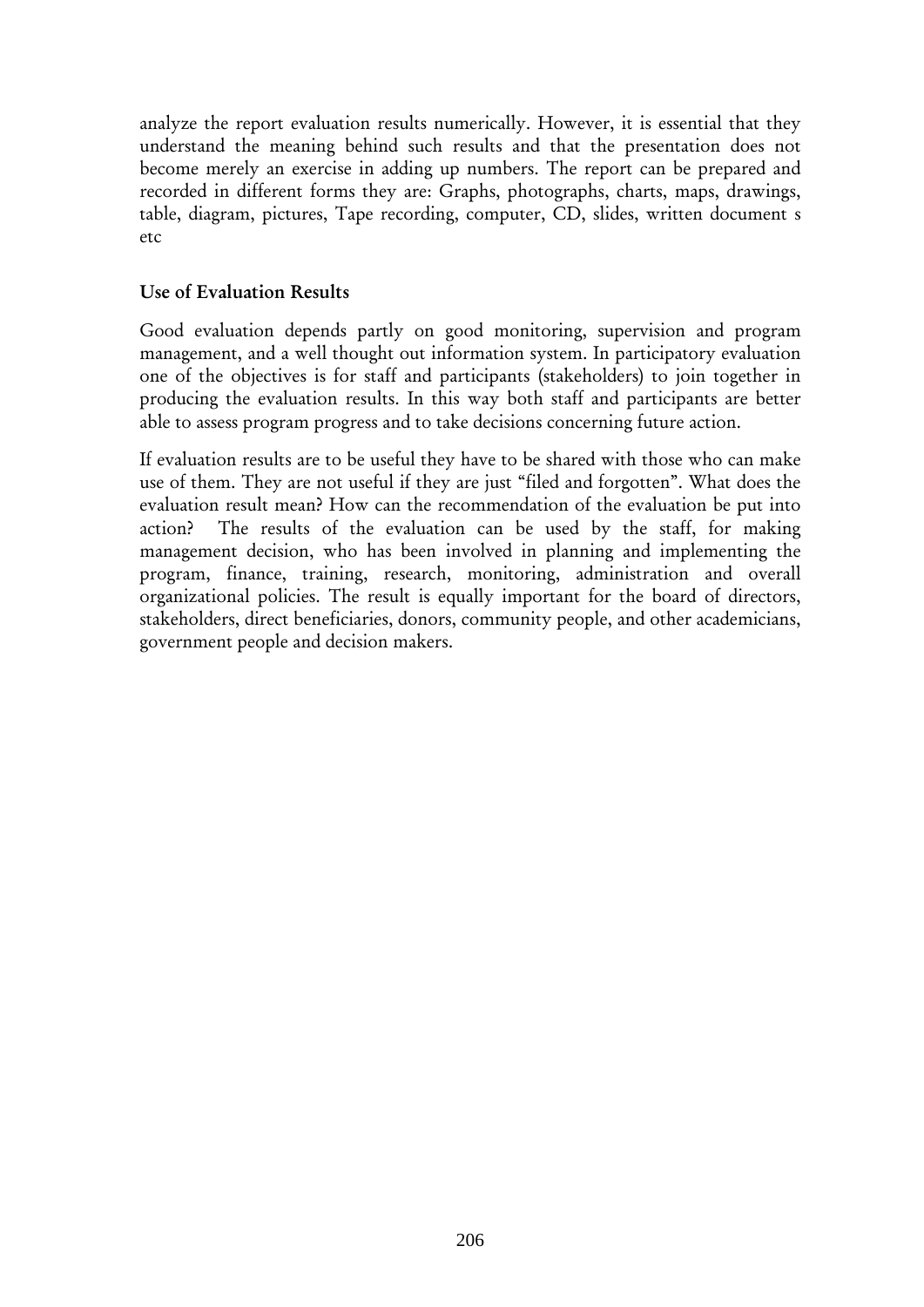## *Assignment Sheet 3.2(a)*

## Present evaluation practices

In the assigned group, discuss and find out the present practices of evaluation in your organization on the basis of questions given below.

- 1. Is base line data collected before implementing any programme?
- 2. Are review or evaluation plans incorporated in program planning?
- 3. Has your organization allocated budget for evaluation and review? What is the basis?
- 4. Has your organization planned to evaluate in near future? If yes, when?
- 5. Has your organization done any evaluation? If yes, in which area of the program?
- 6. When the evaluation was done? Was it done internally or externally or both?
- 7. Is there Monitoring and Evaluation section, unit or department in your organization?
- 8. How the monitoring documentations are maintained in the organization? Like computer, filing, chart, graphs, photographs, video, CD etc.
- 9. How the feedback of monitoring is shared within the organization?
- 10. Do you have any program review and planning meeting with staff? If yes, how frequently?
- 11. How frequently the financial audit is being done in the organization?
- 12. Are all the line mangers and supervisors involved in regular supervisory meeting of their subordinates?
- 13. Is there system of performance evaluation of all employees? How frequently it is being done?
- 14. How frequently do you organize review meeting with the stakeholders?
- 15. Is there any practice of public audit? How frequently? Who participate in public audit meeting?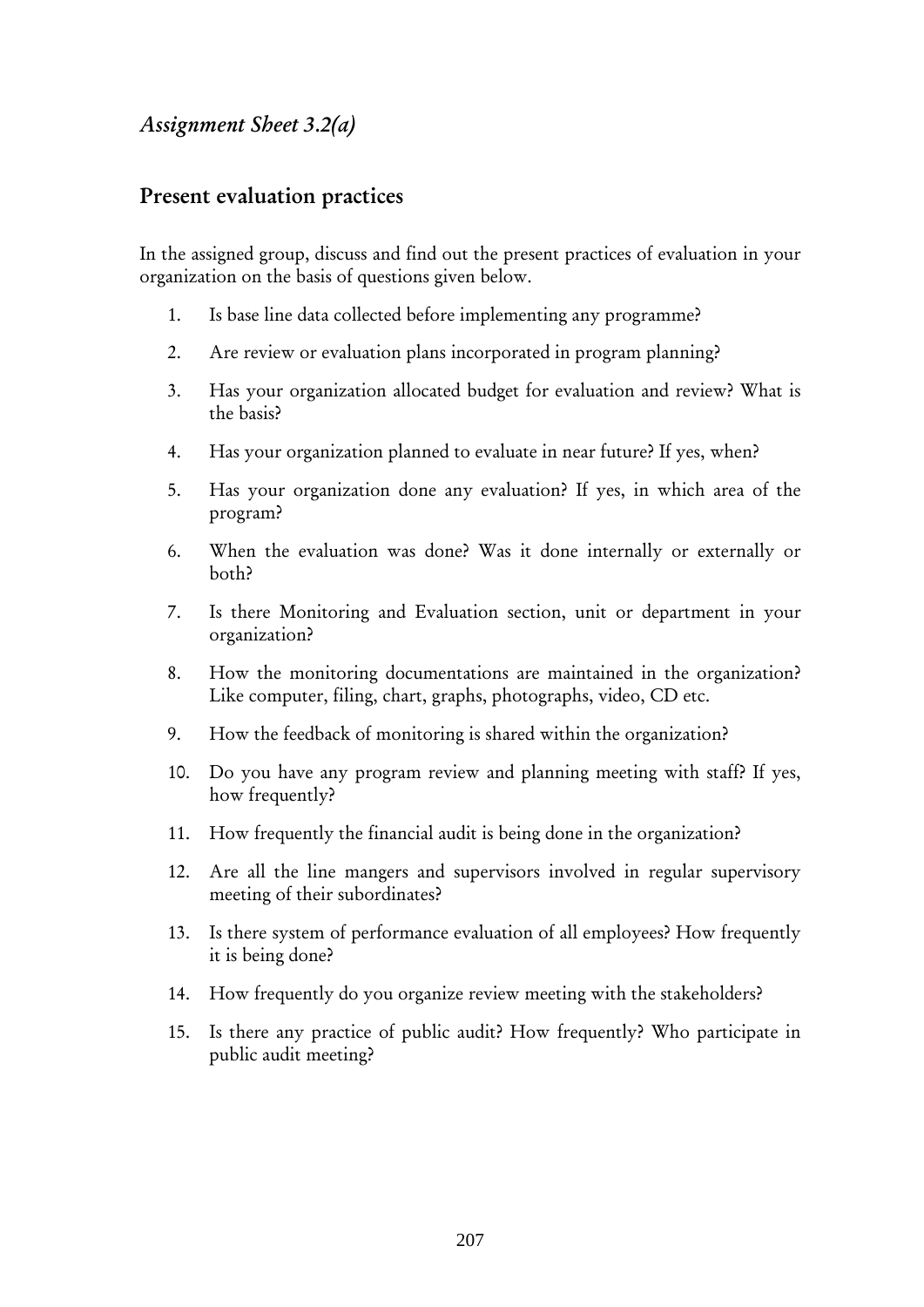# *Assignment Sheet 3.2(b)*

## Monitoring structure, mechanism and tools

In the assigned group, prepare monitoring structure, mechanisms and tools in your organization by looking at the example attached.

| S.N.                      | Program/Activities | Structure and<br>Mechanism | Tools | How to use<br>$\!$<br>information? |
|---------------------------|--------------------|----------------------------|-------|------------------------------------|
| 1.                        |                    |                            |       |                                    |
| $\overline{2.}$           |                    |                            |       |                                    |
| $\overline{\mathbf{3}}$ . |                    |                            |       |                                    |
| 4.                        |                    |                            |       |                                    |
| 5.                        |                    |                            |       |                                    |
| 6.                        |                    |                            |       |                                    |
| $\overline{7}$ .          |                    |                            |       |                                    |
| 8.                        |                    |                            |       |                                    |
| 9.                        |                    |                            |       |                                    |
| $10\,$                    |                    |                            |       |                                    |

Format for Monitoring Structure, Mechanism and Tools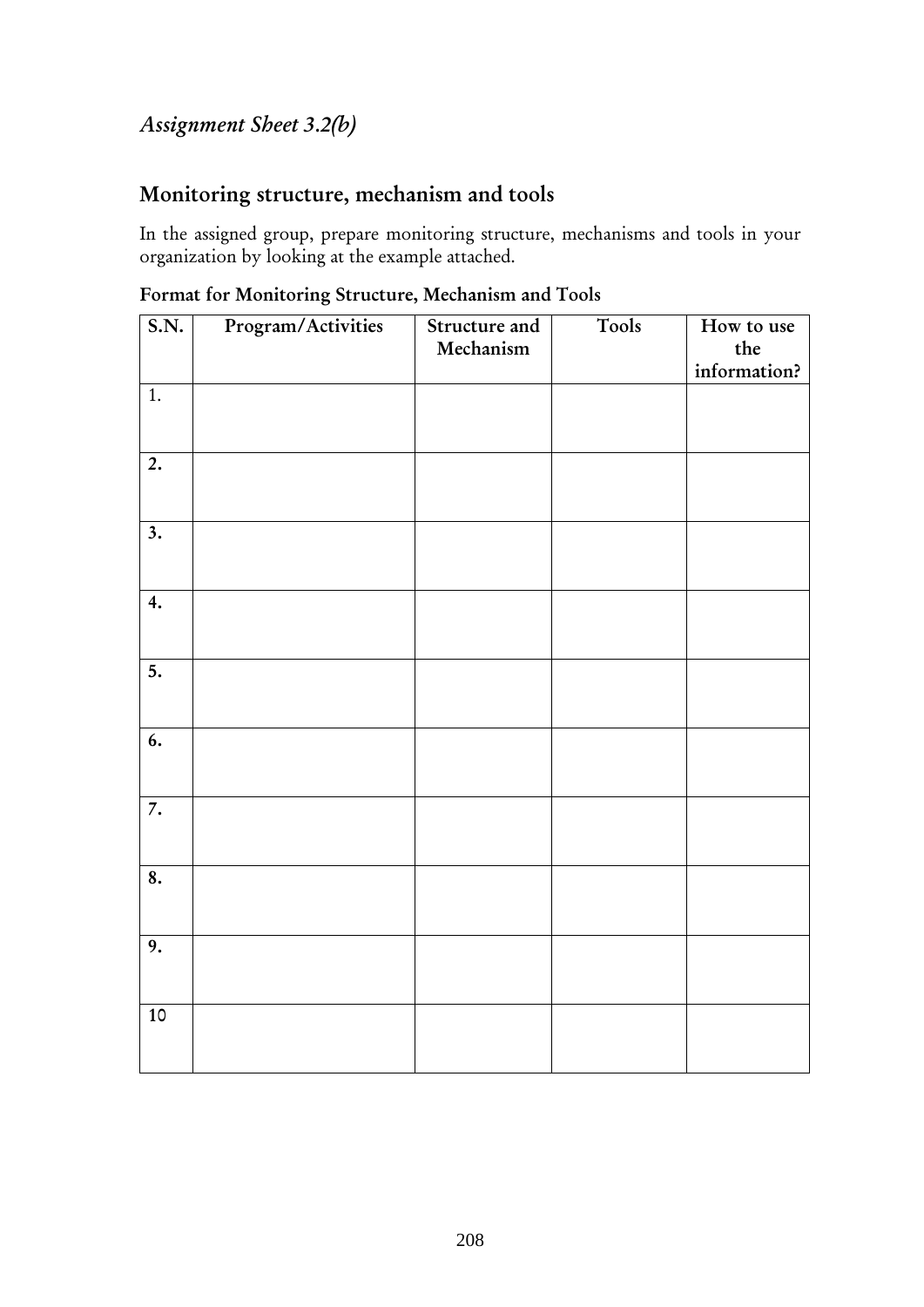# Example

| <b>S.N.</b> | Program/Activities | Structure and    | Tools            | How to use the    |
|-------------|--------------------|------------------|------------------|-------------------|
|             |                    | Mechanism        |                  | information?      |
| 1.          | Collect base line  | Participatory    | Field            | To see the        |
|             | information        | base line survey | observation,     | changes, impact   |
|             |                    | before any       | focus group      | and progress if   |
|             |                    | program starts   | discussion, STI, | any against       |
|             |                    |                  | Interview, study | original data.    |
|             |                    |                  | of previous data | Planning          |
|             |                    |                  | other PRA        | To allocate       |
|             |                    |                  | tools.           | budget            |
| 2.          | Staff performance  | Compulsory       | Appraisal        | To identify staff |
|             | appraisal          | done by all line | format,          | development       |
|             |                    | managers in      | Interview,       | need and plan,    |
|             |                    | annual basis,    | Interactive      | review job        |
|             |                    | Relate with      | discussions,     | description       |
|             |                    | supervisory      | documentation    | Motivation        |
|             |                    | meeting.         | of appraisal,    | Promotion and     |
|             |                    |                  | supervisory      | reward?           |
|             |                    |                  | meeting record   |                   |
| 3.          | Monitoring of      | On going by      | Observation,     | Correct           |
|             | activities and     | each section,    | activity sheet   | deviation, use in |
|             | program            | person,          | with indicators, | mgmt. Decision,   |
|             |                    |                  | Video record,    | Re-allocate       |
|             |                    |                  | Use of format,   | resources, Use in |
|             |                    |                  | Documentation    | review and        |
|             |                    |                  |                  | evaluation,       |
| 4.          |                    |                  |                  |                   |
|             |                    |                  |                  |                   |
|             |                    |                  |                  |                   |
| 5.          |                    |                  |                  |                   |
|             |                    |                  |                  |                   |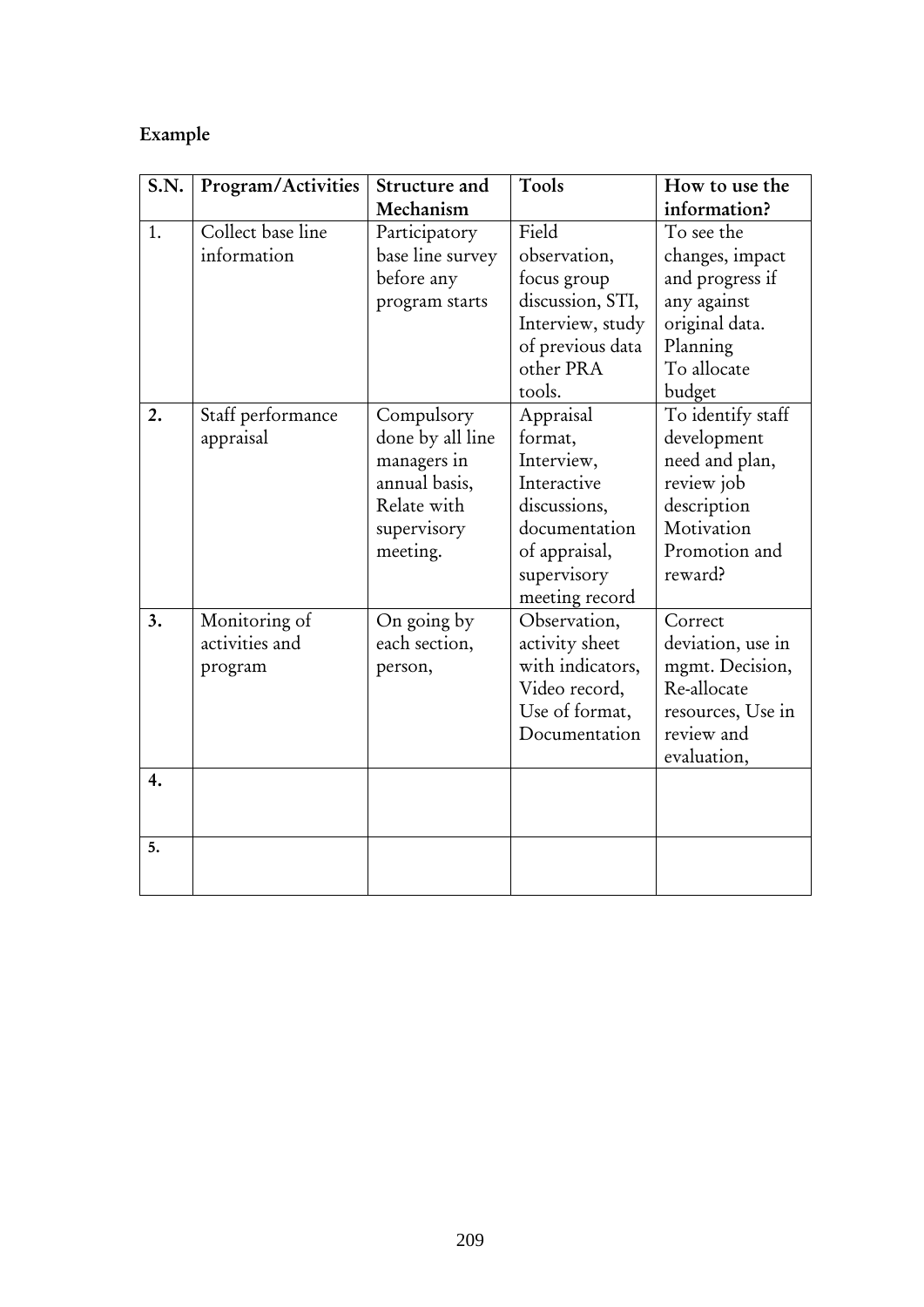### Reference for Developing Monitoring Mechanism and Structure

#### A detail monitoring and evaluation plan of HRD functions in an organization

From a quick review of the personnel and HRD system of an organization, it has been identified that many staff have not have job description; there is no system of supervisory meeting and performance appraisal mechanism. Considering the recommendation of the review team the senior management team decided to activate the HRD and personnel section (one responsible for both) and asked for one year plan. The Personnel team of two led by HRD coordinator developed a plan for the period of August 2006 to December 2007 and approved by the senior management team. There are altogether 21 staff members including senior staff.

| S.N.             | Activities and program               | When?                          | Who?              |
|------------------|--------------------------------------|--------------------------------|-------------------|
| 1.               | Share the findings of the review     | 5 <sup>th</sup> August 2006    | Executive         |
|                  | with all staff in a workshop.        |                                | Manager           |
| 2.               | <b>HRD</b><br>Assign the tasks<br>to | 5 <sup>th</sup> August 2006    | Executive         |
|                  | coordinator                          |                                | Manager           |
| 3.               | Develop generic job description as   | 15 <sup>th</sup> October 2006  | HRD coordinator   |
|                  | per post of the staffs               |                                |                   |
| 4.               | Prepare specific job description     | 21 <sup>st</sup> December 2006 | HRD coordinator   |
|                  | with the help of concerned section   |                                |                   |
|                  | chief<br>e.g. Finance<br>manager,    |                                |                   |
|                  | Program manager, Administrative      |                                |                   |
|                  | Officer.                             |                                |                   |
| 5.               | Distribute JD to all                 | $1st$ January 2007             | HRD coordinator   |
| 6.               | Develop Supervisory format           | 20 <sup>th</sup> January 2007  | HRD coordinator   |
| 7.               | Share with senior staff              | 25 <sup>th</sup> January 2007  | HRD coordinator   |
| $\overline{8}$ . | Incorporate comments and finalize    | 30 <sup>th</sup> January 2007  | HRD coordinator   |
|                  | the supervisory format               |                                |                   |
| 9.               | Organise orientation workshop        | $2nd$ Feb 2007                 | HRD coordinator   |
|                  | all staff on using the<br>for        |                                | with program      |
|                  | supervisory format.                  |                                | manager           |
| 10.              | All<br>line<br>managers conduct      | Feb, May, August               | All line managers |
|                  | meeting<br>supervisory<br>with       | 2007                           |                   |
|                  | subordinate staff in every three     |                                |                   |
|                  | Months and document                  |                                |                   |
| 11.              | Revise and develop personnel         | 20 <sup>th</sup> May 2007      | <b>HRD</b>        |
|                  | policy                               |                                | Coordinator       |
| 12.              | Prepare Performance review           | $15th$ July 2007               | <b>HRD</b>        |
|                  | format                               |                                | Coordinator       |
| 13               | Share format with the senior team    | 20 <sup>th</sup> July 2007     | HRD coordinator   |
|                  |                                      |                                | with Manager      |
| 14.              | Conduct<br>annual<br>performance     | $15^{\text{th}}$<br>November   | All Line managers |
|                  | review                               | 2007                           |                   |
| 15.              | Submit performance review<br>to      | 15 <sup>th</sup> December 2007 | All line Manager  |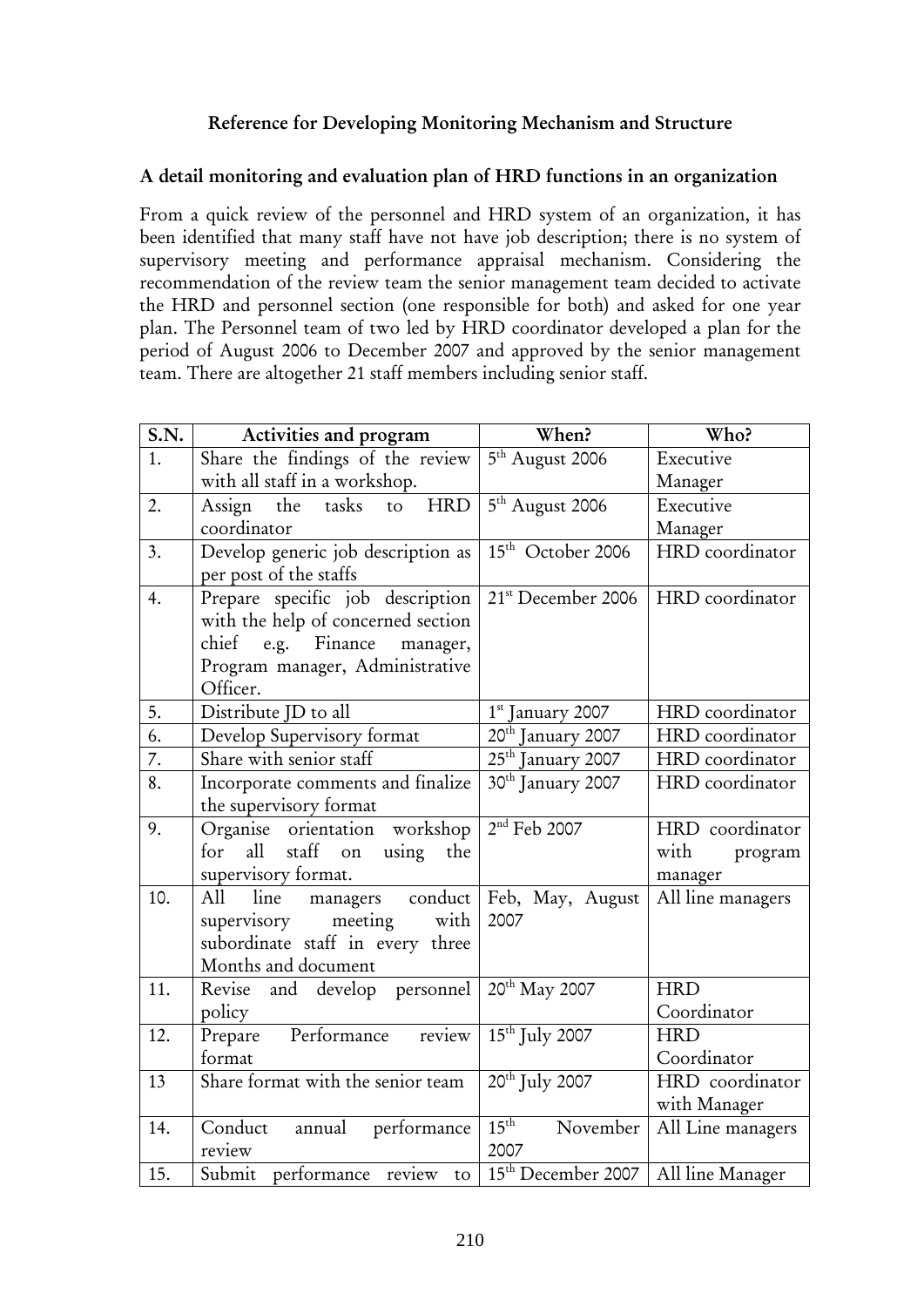|     | HRD coordinator                                  |                                                  |                  |  |
|-----|--------------------------------------------------|--------------------------------------------------|------------------|--|
| 16. | review  <br>Analyse performance                  | 31 <sup>st</sup> December 2007   HRD coordinator |                  |  |
|     | report of all staff                              |                                                  |                  |  |
| 17. | Design staff development plan and   January 2007 |                                                  | <b>HRD</b>       |  |
|     | ask for resources                                |                                                  | Coordinator,     |  |
|     |                                                  |                                                  | Finance Manager, |  |
|     |                                                  |                                                  | Executive        |  |
|     |                                                  |                                                  | manager          |  |
| 18. | Share staff development plan with   January 2007 |                                                  | HRD coordinator  |  |
|     | all staff                                        |                                                  | with staff       |  |

# Review and Evaluation Mechanism in the organisation

| S.N. | Components               | What?                                        | When?                               | Who?                      | Remarks                                                                                  |
|------|--------------------------|----------------------------------------------|-------------------------------------|---------------------------|------------------------------------------------------------------------------------------|
| 1.   | Program Review           | Six<br>monthly<br>review                     | January<br>2007                     | Program<br>manager,       | With<br>staff<br>and<br>stakeholders                                                     |
| 2.   | Finance Audit            | Yearly                                       | July 2007                           | Finance<br>manager        | External<br>and internal<br>audit                                                        |
| 3.   | Organizational<br>Review | Six<br>monthly                               | $15th$ January<br>2007              | Executive<br>Manager      | Review<br>$\circ$ f<br>policy,<br>structure,<br>work<br>etc.<br>with senior<br>staff     |
| 4.   | Performance<br>Appraisal | Yearly                                       | November<br>2007                    | <b>HRD</b><br>Coordinator | All<br>line<br>mangers<br>submit the<br>appraisal<br>form<br>of<br>their<br>subordinate. |
| 5.   | Program Review           | $\overline{\text{Six}}$<br>monthly<br>review | $15^{\text{th}}$<br>July<br>2007    | Program<br>manager,       | With<br>staff<br>and<br>stakeholders                                                     |
| 6.   | Organizational<br>Review | Six<br>monthly                               | $16^{\text{th}}$<br>January<br>2007 | Executive<br>Manager      | Review<br>$\circ$ f<br>policy,<br>structure,<br>work<br>etc.<br>with senior<br>staff.    |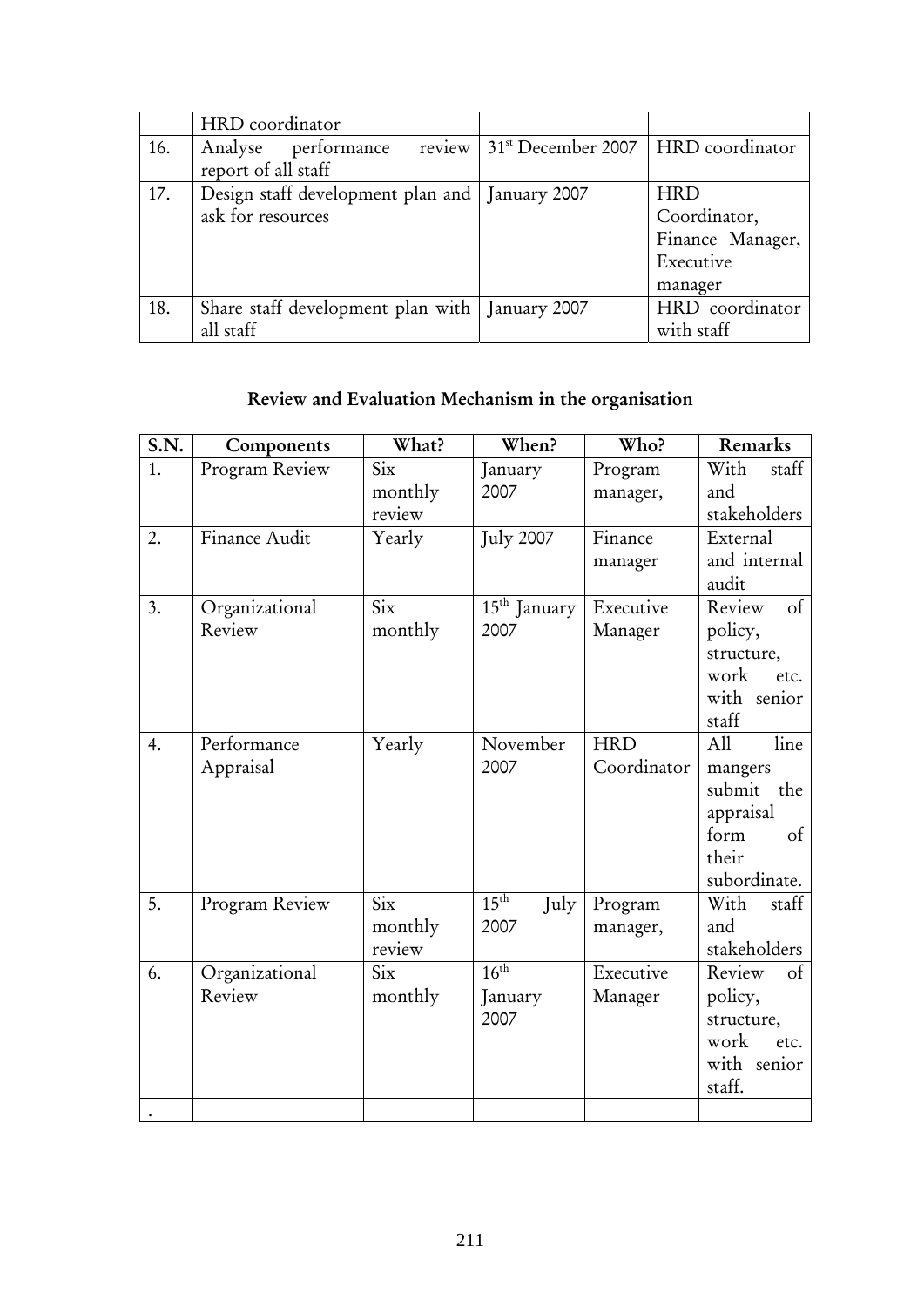

## Social Audit as a means of evaluation

#### *Time:* One and Half hours

## Why do this Activity?

This activity helps to understand the concept of social audit, its importance and indicators. It also discusses the mechanisms and tools for social audit in an NGO.

## Learning Objective

Describe what social audit is and its importance and discuss the process and indicators of social audit.

## How to do the Activity?

| <b>Note</b> | Make all necessary preparations before the start of the activity. |  |  |  |                                                           |  |  |  |
|-------------|-------------------------------------------------------------------|--|--|--|-----------------------------------------------------------|--|--|--|
|             |                                                                   |  |  |  | Open up the activity following the general guidelines for |  |  |  |
|             | facilitators.                                                     |  |  |  |                                                           |  |  |  |

#### *Step 1: 30 minutes*

Divide participants into four groups. Distribute Assignment Sheet  $3.3(a)$  to them. Ask them to discuss the case given in the Assignment Sheet in group based on the questions. Group Discussion

Assemble the groups. Have each group share their findings. Facilitate discussions on share what is public audit and why it is important in the organization using the materials in the handout. Plenary

#### *Step 2: 60 minutes*

As an example the facilitator will make a visual presentation of the components which need to be covered in social audit. The format of the components is in Assignment Sheet 3.3 (b). Presentation

Divide participants into four groups. Give Assignment Sheet 3.3(b). Let them discuss in group and identify the sub headings and Group exercise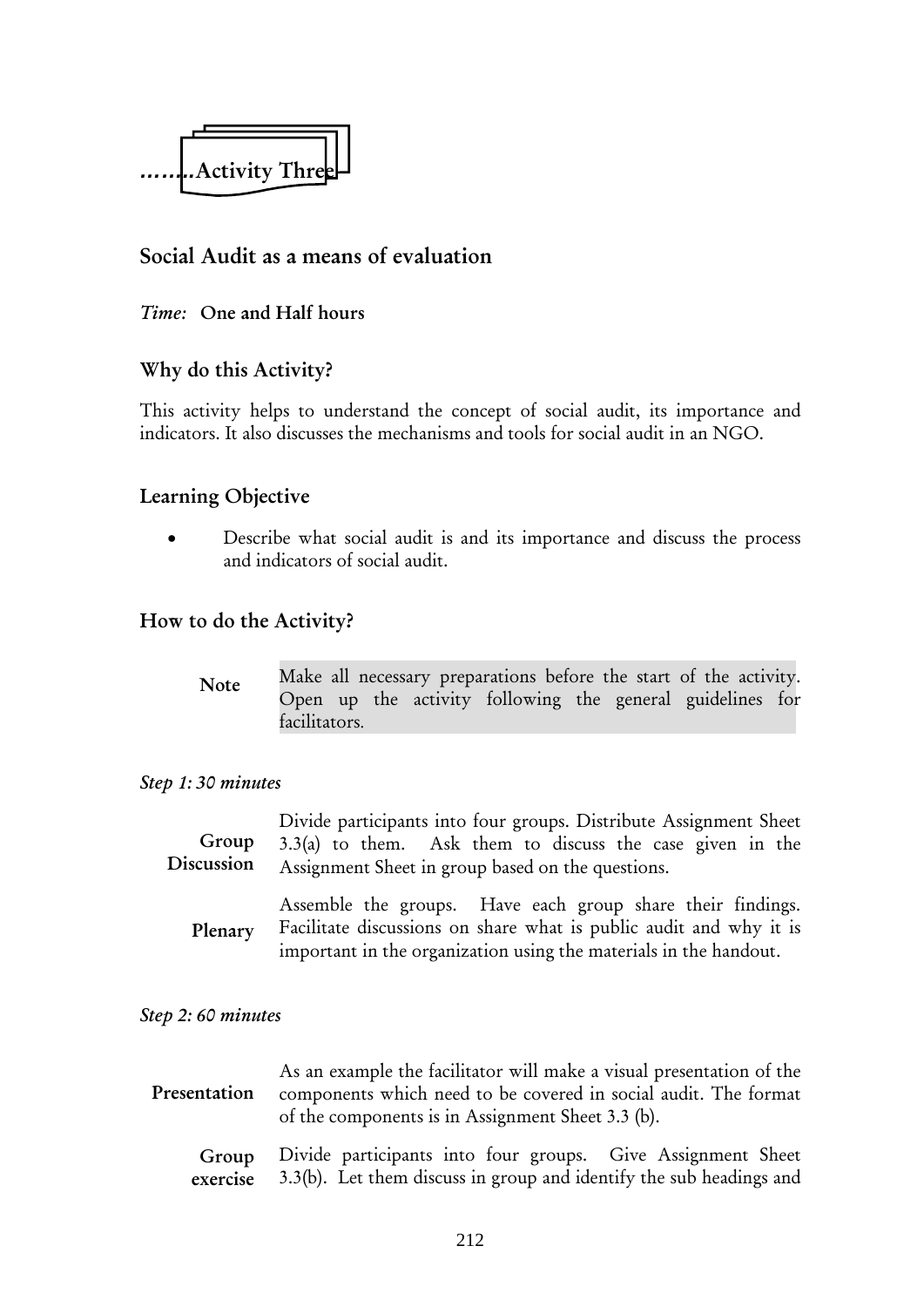indicators of each component for social audit. Here four different components are given and each group works in one component. As a learning exercise each group has to identify at least ten sub headings of individual component and their indicators. Plenary

> Assemble the groups. Have each group share their experiences. Facilitate discussions on the indicators.

> Conclude the activity with summary of key learning points. Assess the learning of participants by asking questions randomly about the key contents covered.



## *Time out*

*Materials* 

- Chart papers, markers, flipchart board, white board, overhead projector and transparencies of visuals.
- Copies of handouts for each participant.
- Copies of assignment sheets for each participant.



## *Handouts*

- Handout 3.4: Social Audit As A Means of Evaluation
- Assignment 3.3 (a): Case Study A means of Social Breakdown
- Examples table 3.3 (b): Components in Social Audit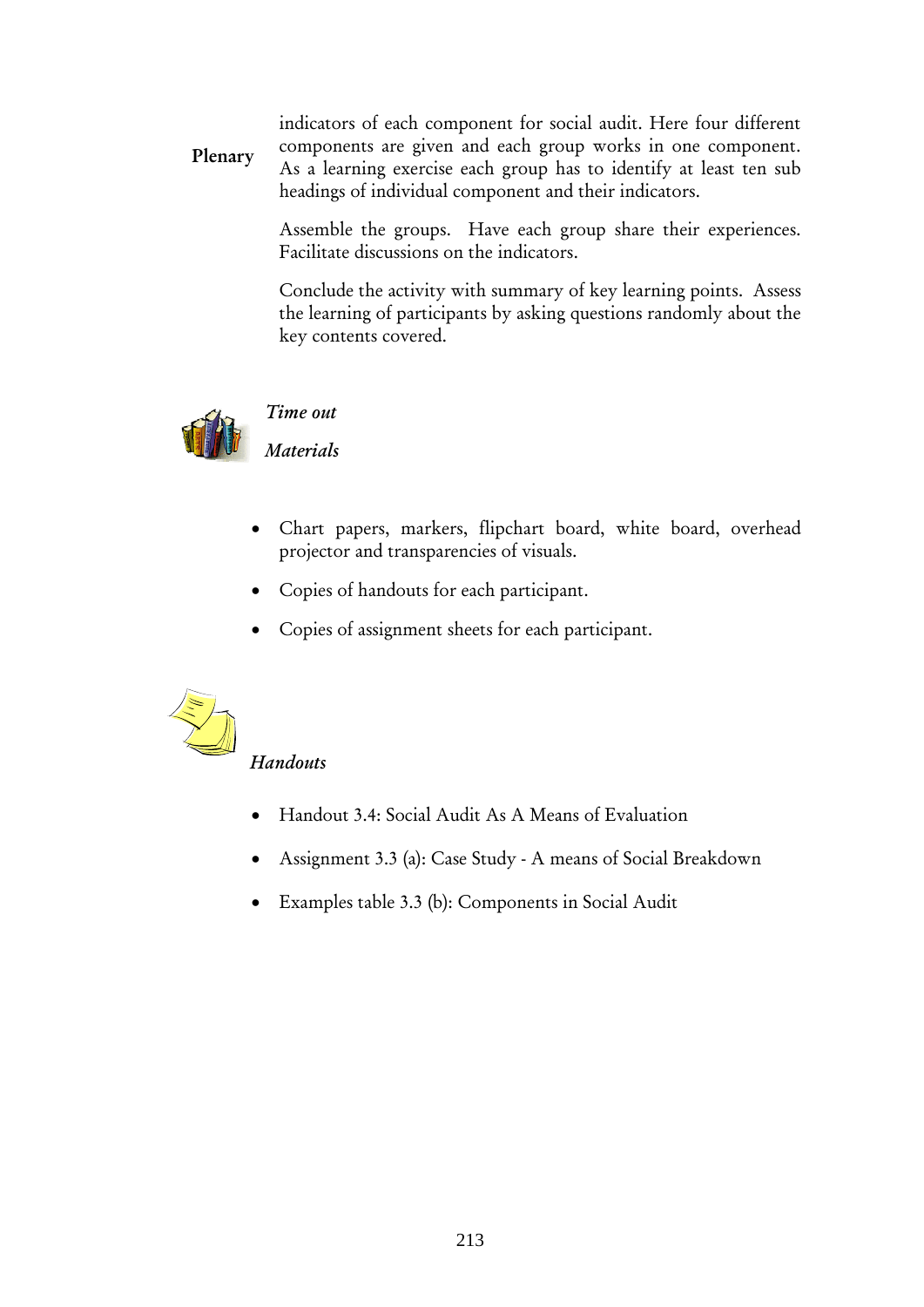# Handout 3.3

## Social Audit and its importance

#### Concept of Social Audit

Organizations are everywhere in the society; they survive and grow within the society. Our life is associated with multiple organizations and we regularly use the services and goods they produce and deliver to us. Their business decisions have social implications. They need to act responsibly toward society. They must be responsive to the expectations, goals and interests of their stakeholders consisting of customers, community, employees, government and owners. Modern business and social organizations pursue social responsibility as one of their goals. Public audit is a tool to measure, evaluate and report the public performance of an organization. It evaluates effectiveness in achieving social responsibility goal and social performance. Social performance refers to activities that affect the general welfare of the society. Following two definitions help us argue, debate and discuss the meaning of social audit.

"Social audit is a comprehensive, systematic and periodic examination of an organization's social performance with a view to access and report its social impact."

"Social audit assesses and examines not only the social performance in terms of target achievement but also the impact or effectiveness of social performance about the social life of the people. It is conducted periodically."

## Features of Social Audit

It is periodic assessment of the social performance of an organization. Social audit is not a one shot affair. It is done periodically. The periods can vary from one to five years, depending on the size of organization and organizational commitment to social audit.

It is a systematic examination which needs mechanism and process in the organization: Social audit involves an orderly examination of the social performance of an organization. It is a process audit-cum-performance audit. It also assesses the social impact or social good resulting from the social activities of the organization. It uses both qualitative and quantitative information for auditing purposes.

It is a comprehensive assessment: which analyses the different aspects,, components, policies, processes and activities of the organization towards bringing the social changes. They can be related to:

• *Environmental quality:* preventing and controlling pollution, protection of environment.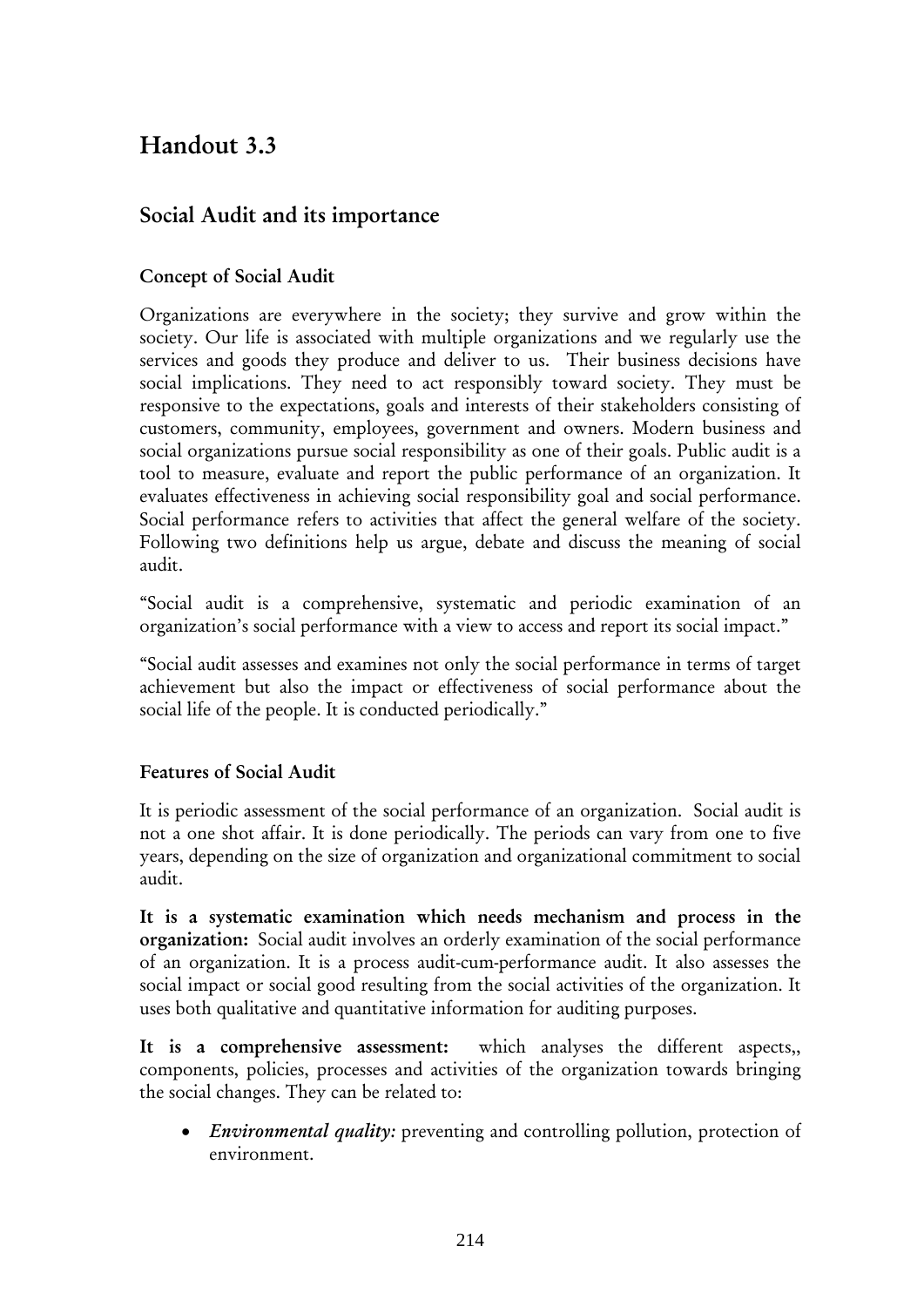- *Human Rights:* protection and promotion of human rights including women and children and their interests.
- *Employments opportunities:* for women and other disadvantaged groups.
- *Stakeholder relations:* obligations towards owners, consumers, employees, community, government, discharged by the business and service organizations
- *Support of social causes:* for education, health, arts, culture, sports and other social needs
- *Legal compliance:* with laws relating to social responsibility

It needs modality: Social audit can be conducted either by inside internal auditors or by outside independent consultants. However, internal auditors may have bias ideas while examining the process, output and outcomes of the organization. Following factors need to be considered while conducting social audit.

- Multi-disciplinary orientation toward social dimensions
- Knowledge about business practices
- Technical expertise to carry out social audit
- Active support of top management

A participatory audit including different stakeholders helps to explore the real information.

It reports to the public who have been served by the organization: The output of social audit is a report. Such report not only assesses performance and impact but also makes recommendations for improvements in social performance arena. It should also point out potential areas that are relevant for the social activities. It should provide a true and fair picture of corporate accountability to society.

It examines the effectiveness and analyze the impact of organizational performance on social life: It does not only analyze the different relevant components but also critically examine how effectively and efficiently the organization has been providing the service and product to the community people. This looks whether the organization is spending much money and utilizing more human resources to bring small changes in the community.

Externalities: Most of the activities within the scope of social audit occur outside the business organization. This makes difficult the task to collect and verify information for social audit purposes. Moreover, social impact can be the result of multiple social activities of numerous organizations. This creates problem for social performance reporting of a specific organization.

The social audit is a part of evaluation which is not done at the end of the project or any activity but this is done from the beginning of the project.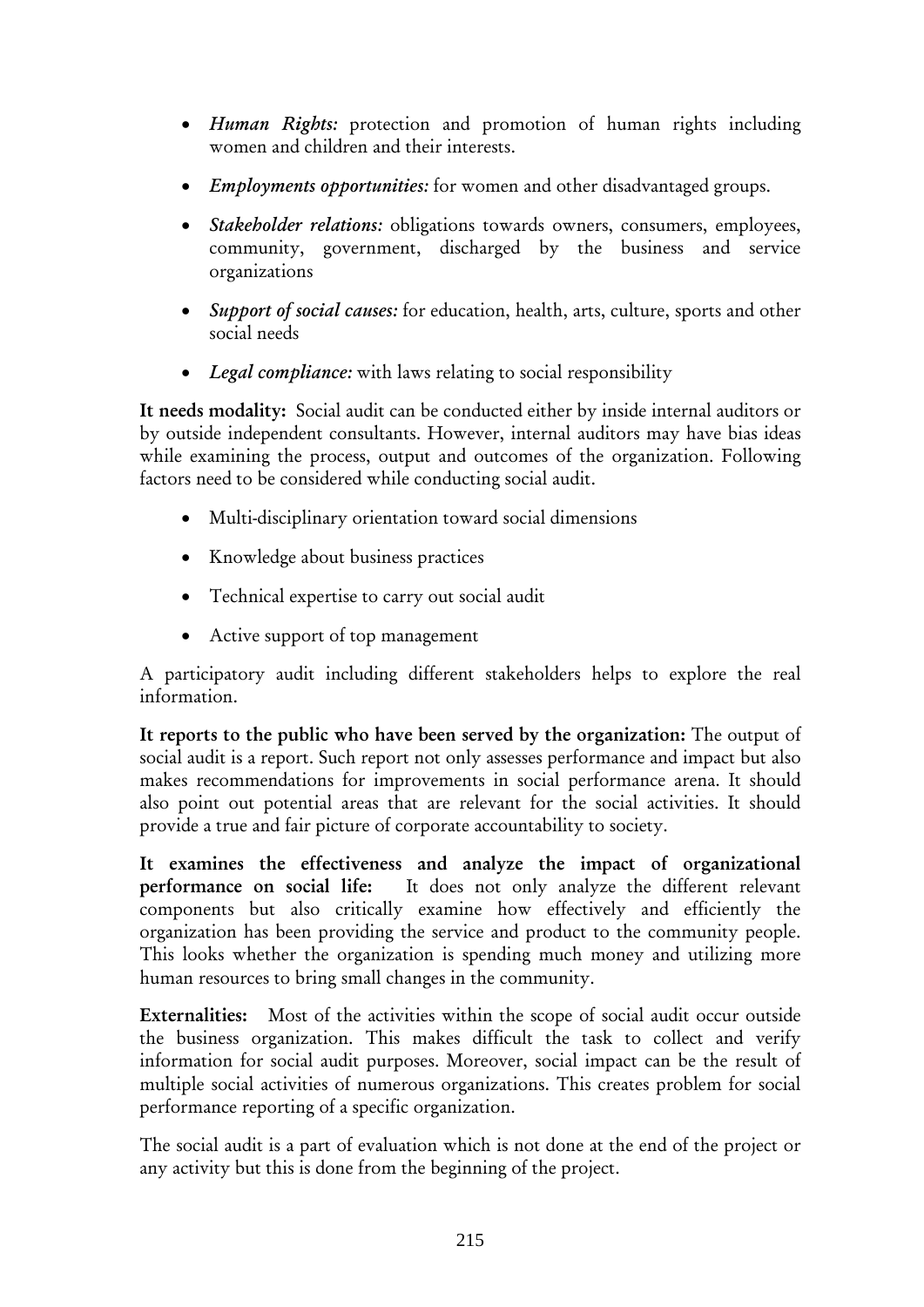#### Evolution of Social Audit

The term social audit was coined by Clark in his book "Audit for Management". In fact the concept of social audit came from the business organizations and now it has been used in social organizations. Social audit is a new concept. Its emergence can be attributed to the rising public concern about the social responsibility of business and social organizations. The social audit concept is still in an evolutionary stage. The key contributors to this concept are follows:

(a) Theodore Kreps (The Beginning Stage)

Theodore Kreps can be regarded as the father of social audit. He measured the social performance of 72 business industries over two decade (1919-1938). Kreps made an important beginning in social audit.

(b) Haward Bowen (The conceptualization stage)

During 1950s, Howard Bowen and his group of auditors conducted an independent appraisal of company's social responsibility every five years. Bowen conceptualized social audit. But he did not suggest specific parameter to conduct social audit

(c) Prakash Sethi

In 1970s Sethi provided the modern perspective to social audit by advocating that Social audit breaks down social responsibility of business into identifiable components and develops scales that can measure there components. Increasing awakening about social responsibility of business, growing globalization and increasing complexity of business have established social audit as an important tool for assessing social performance and impact of business and social organizations. However, the present state of art of social audit is in a developing stage.

#### Models of Social Audit

The concept of social audit is in a developing stage. The various models of social audit are:

A) Inventory Model

This model of social audit prepares an inventory of all the social activities undertaken by the organization. It is simply a listing of social activities. It covers the social performance and social impact which are not assessed by the finance auditor. Internal records of the organizations serve as the source of information for preparation of such inventory. In this model costs and benefits of social activities are not disclosed.

#### B) Costing Model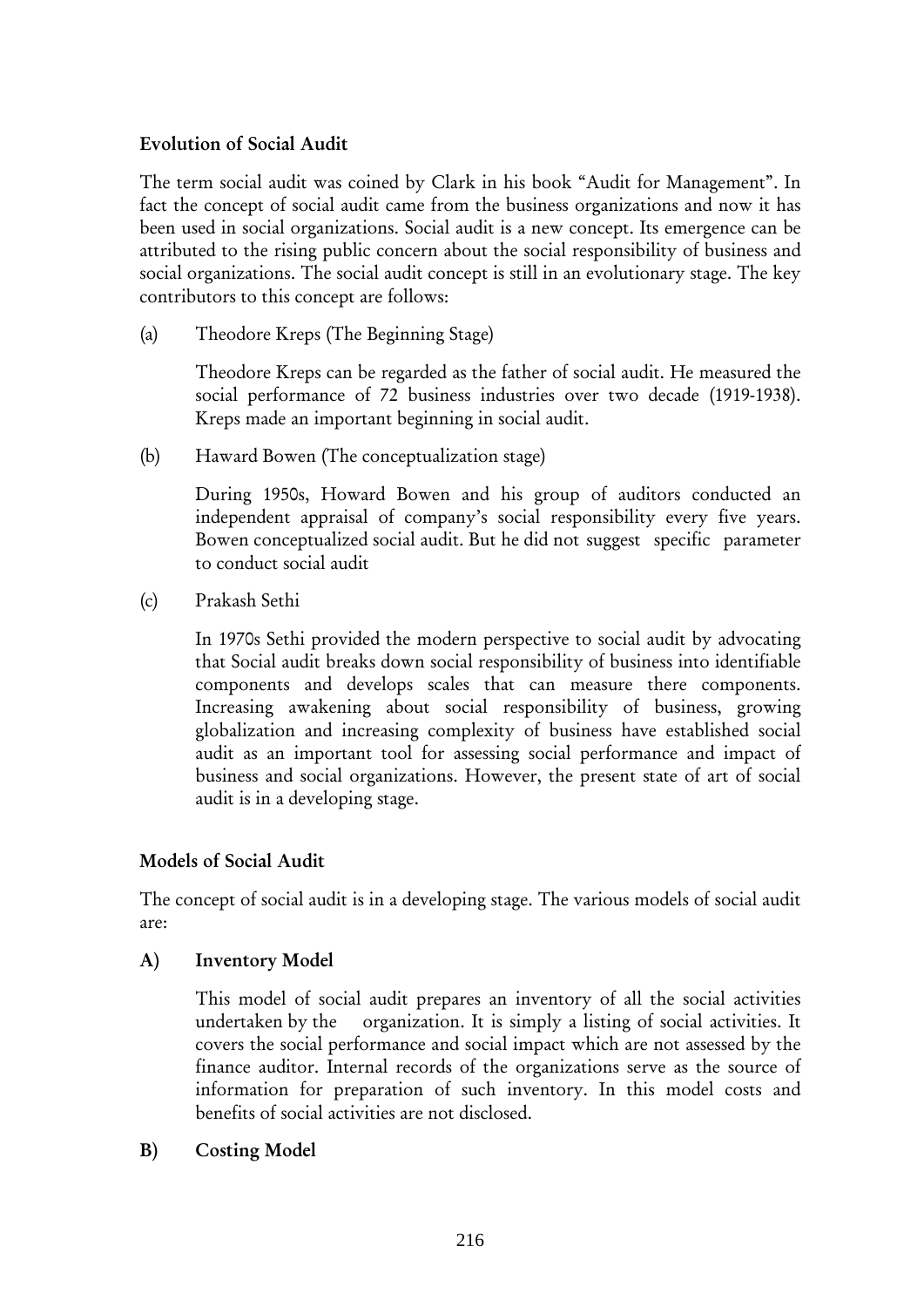This model of social audit lists of all the social activities undertaken by the organization plus the cost of each activity. This model discloses social activities and their costs. But it ignores the benefits of social activities. The information is gathered from the internal records of organization. In this model the auditor does not cover the assessment of social performance and social impacts of the organization.

#### C) Program Management Model

This model of social audit assesses the achievement of financial and physical targets of each social activity. It examines whether the social objective was achieved or not in terms of social performance. The effectiveness of the management of social program is assessed but this model does not assess the benefits or impact of social activities. This model facilitates comparison of various social programs.

#### D) Cost Benefit Model

This model of social audit assesses both cost and benefits of social activities to the business organization and to the society. The overall performance and impact of social activities are assessed. Social costs and social benefits are estimated and quantified. Social activities are broken down in identifiable components. Scales are developed to measure the costs and benefits of each component.

## Benefits and Problems of Social Audit

## (A) Benefits

- Verification of social performance: Social audit provides data about actual social performance. This can be compared with social performance standards. Corrective action can be taken for formulating future policies relating to social responsibility.
- Increased awareness about social concerns: Interactions with employees and other stakeholders during social audit creates awareness about the social implications of organizational actions.
- Program comparisons: Social audit provides data about various social programs. Their performance and effectiveness can be compared.
- Cost-benefit comparison: Social audit provides data to compare benefit and costs of various social programs.
- Social performance reporting: Social audit provides data to be used for social performance reporting. Many big organizations report social performance in their annual reports.
- Effective decision making: Social audit serves as a basis for effective decision making about social responsibility. It promotes reactivity for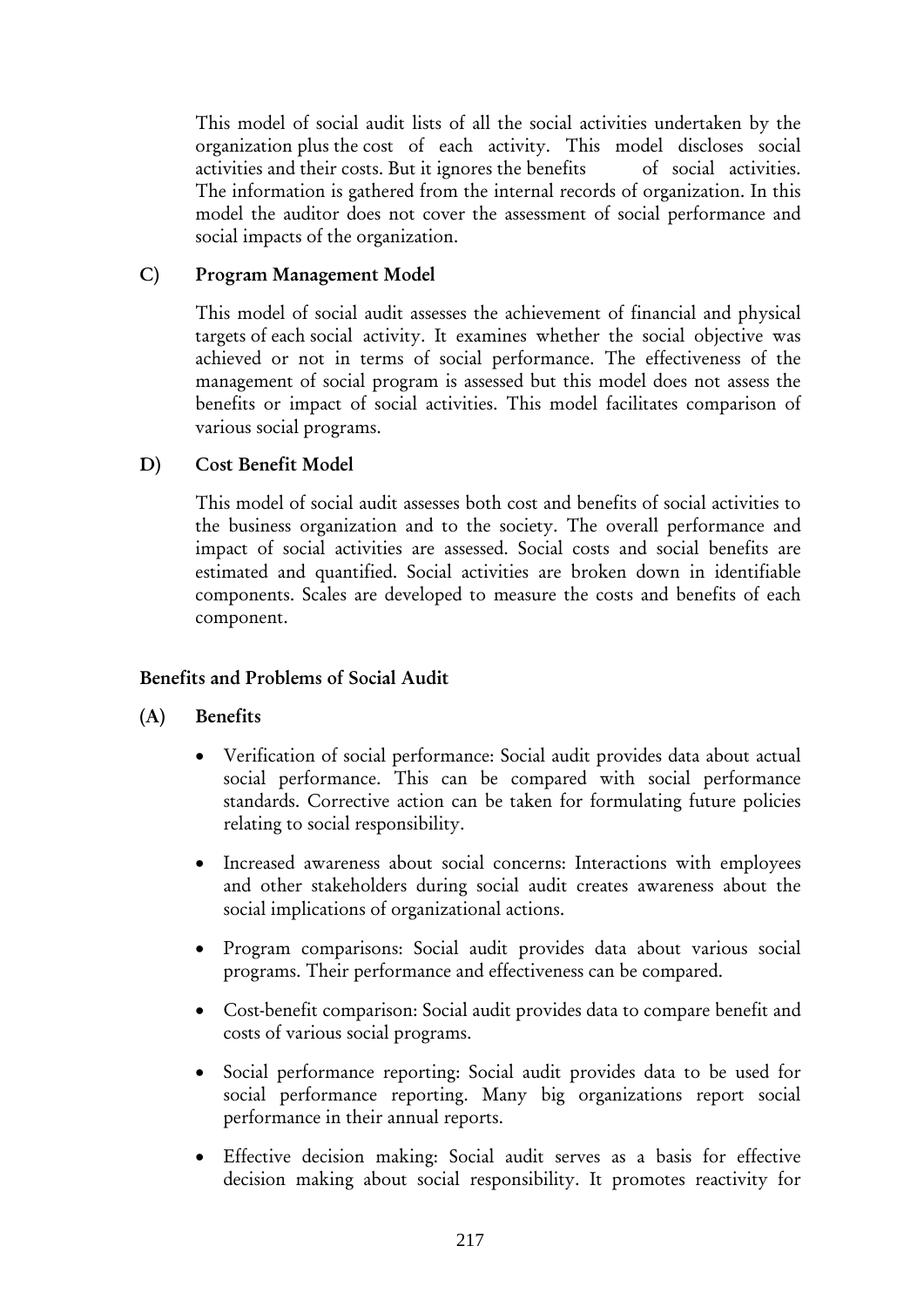social responsiveness.

• Increase reputation and credibility: Regular Practice of social audit increases the reputation and credibility of the organization among stakeholders, employees, donors, government and in the community. This process helps to maintain the transparency.

#### (B) Problems of Social Audit

- Lack of generally accepted social norms and standards: Financial audit is based on general accepted accounting and auditing principles. But social audit lacks general accepted social norms and standards. This creates problems for measuring, recording, verifying and reporting social performance.
- Difficulty in scoping: Theoretically, social audit should be comprehensive. In practice, however, it is generally concerned with pollution and personnel aspects. Problems arise in determining the areas for social audit.
- Problem of qualification and date collection: Social performance can be qualitative. This may not be quantifiable. Similarly, results and outcomes of social performance are difficult to measure. Data collection itself poses a problem because most of the social actions occur outside the organization
- Problem of reporting: Social performance audit reports may not accurately reflect social performance. This could create social conflicts.
- Expensive and time consuming: Social audit is expensive and takes time to be conducted.

Social audit is a complex job. Yet more and more organizations have been conducting social audit. In Nepal some of the organizations are ahead for doing the social audit.

| <b>Benefits</b>                          | Problems                                                    |
|------------------------------------------|-------------------------------------------------------------|
| 1. Verification of social<br>performance | 1. Lack of generally accepted<br>social norms and standards |
| 2. Increased Awareness about social      | 2. Difficulty in scoping                                    |
| concerns<br>3. Program Comparisons       | 3. Problem of qualification and<br>date collection          |
| 4. Cost-Benefit Comparison Social        | 4. Problem of reporting                                     |
| 5. Social Performance Reporting          | 5. Expensive and time consuming                             |
| 6. Effective Decision Making             |                                                             |
| 7. Increase reputation and credibility   |                                                             |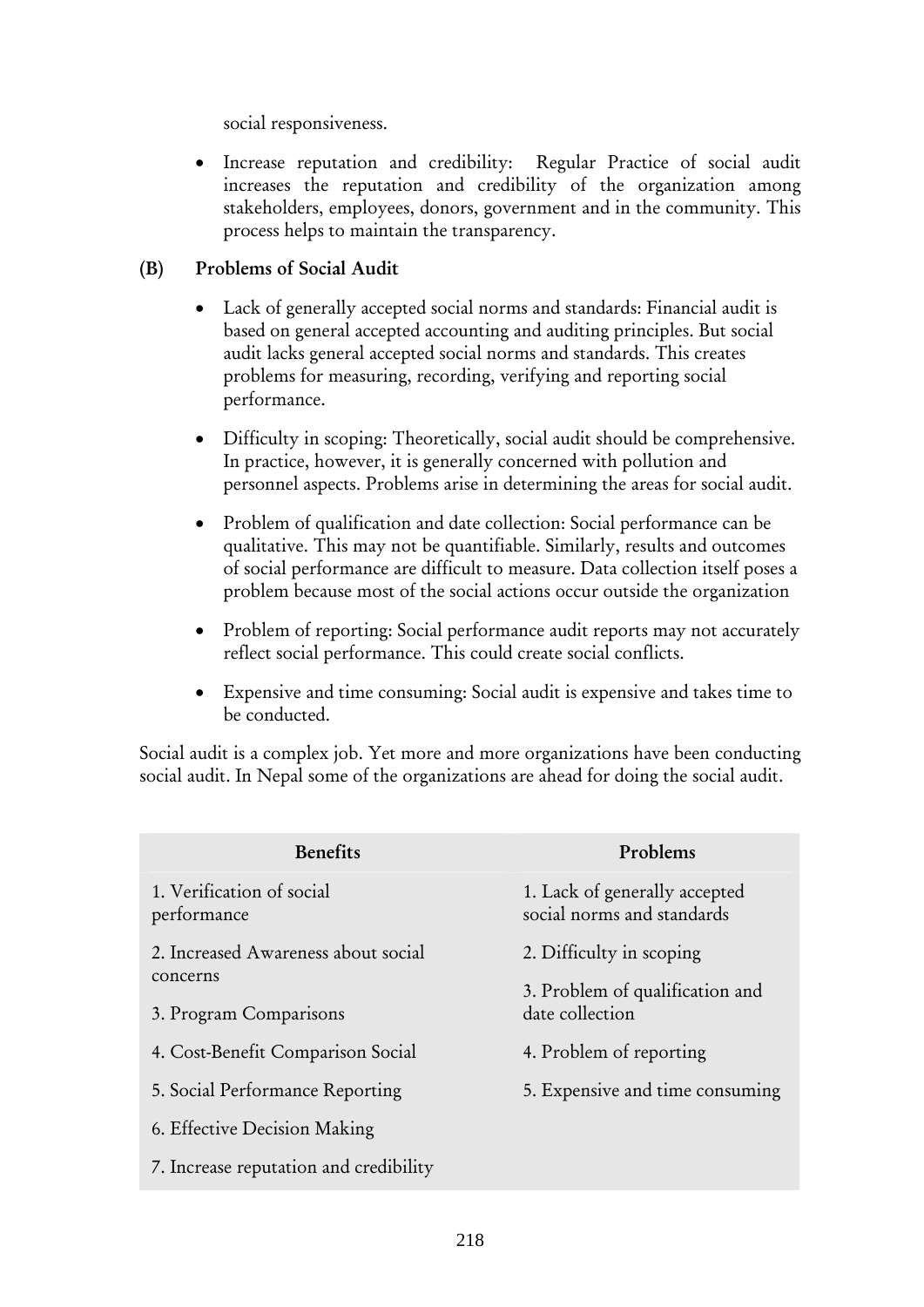## Steps for Social Audit

Social audit evaluates how well business is performing in social terms. Basic steps are:

## Step one - Pre-Audit Activities

- Select business facility to be audited: Total facilities or parts of facilities may be audited. Selection criteria should be agreed.
- Form Audit Team: The scope of work should determine the number of team members and their qualifications. Audit responsibilities should be assigned to each team member
- Contact Facility to be audited: Obtain background information, determine information needs.
- Develop Audit Program: Define scope of social audit. Discuss audit program with management

## Step two - Activities at site

- Understand and assess internal control systems
- Gather audit evidence through vouching and verification
- Evaluate audit findings
- Discuss findings with management

## Step three - Post Audit Activities:

- Issue draft social audit report and receive comments
- Issue final report, highlight actions for improvement in social responsibility.
- Follow-up on audit report

## Indicators of Social Audit

Here some points are mentioned which are related with participation of staff, board members and stakeholders.

## Participation

Needs assessment: Are project beneficiaries involved in the assessment of their needs and priorities during project planning?

Involvement: Are project beneficiaries involved in project planning, implementation, monitoring and evaluation?

Participation: Do project beneficiaries participate in planning and implementing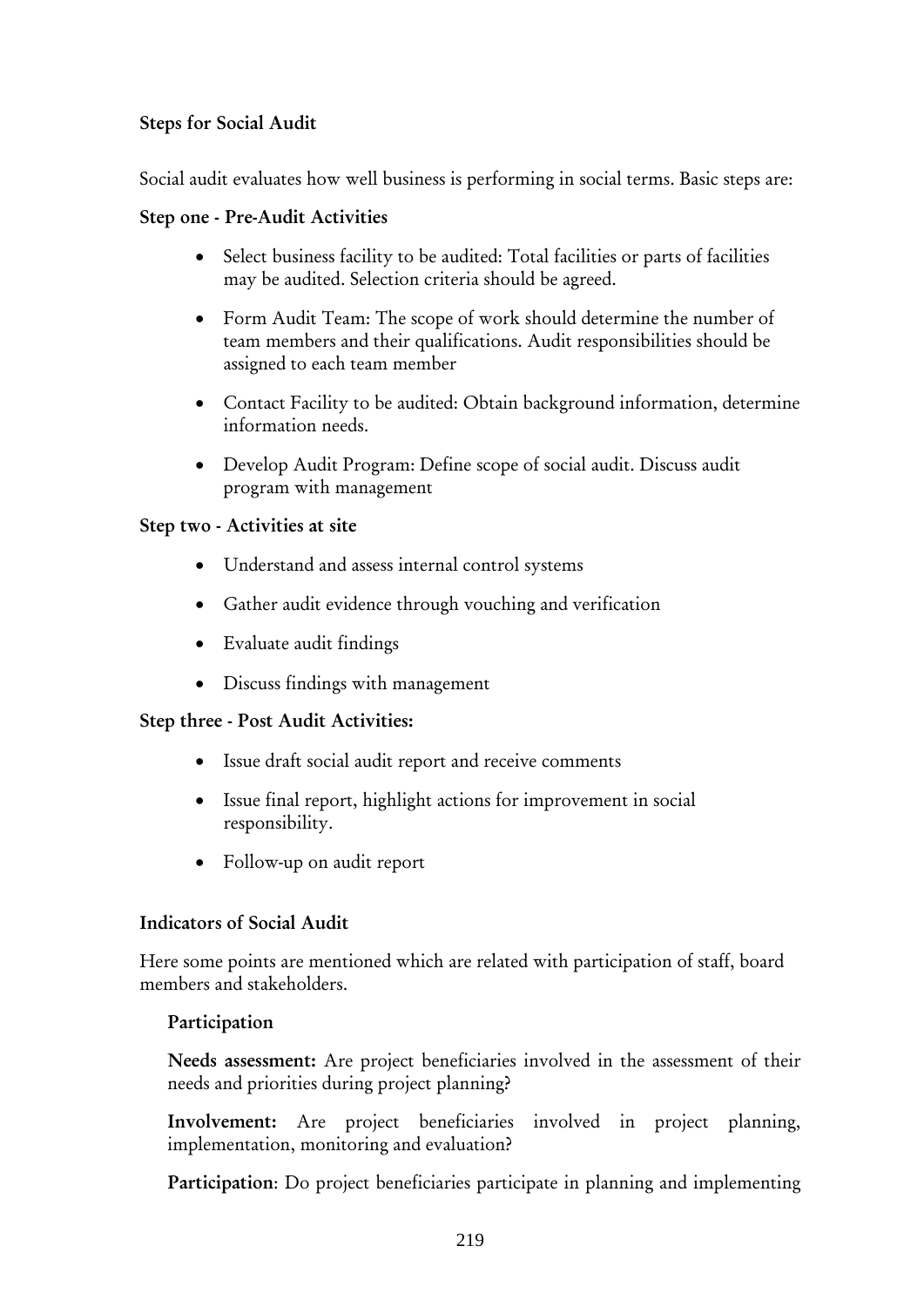activities to influence the policies and practices of people in positions of power?

Restrictions to participation: Do staff take into account circumstances that might prevent project beneficiaries from participating in projects?

Involvement of stakeholders: Are the organization's strategies established through the involvement of stakeholders?

Ownership: Do project beneficiaries take a lead in making decisions about the management of projects?

Evaluation: Do the organization's leadership and staff evaluate the performance of the organization according to its policies and strategies?

Final reports: Are project reports shared with stakeholders?

Learning from practice: Do staff regularly review the progress of their work, and put lessons learnt into practice?

Staff representation: Is at least one person elected by all staff to represent them in discussions with the organization's leadership?

Sharing knowledge: Does the organization encourage a culture of openness and sharing of knowledge?

Information: Do staff have the necessary information to carry out their job effectively?

Learning from others: Before undertaking work, do staff learn from stakeholders and others who have relevant knowledge and experience?

Internal Communications: Is information communicated accurately and promptly to all relevant staff?

Learning opportunities: Does the organization provide opportunities and facilities to increase the knowledge, skills and experience of the staff?

Staff opinions: Does the organization's leadership encourage staff to express their opinions about issues and are they open to different points of view?

Information: Do staff have the necessary information and opportunities to contribute to the organization's mission, values, strategies, policies and plans?

Meetings: Does the organization's leadership invite relevant staff to attend meetings, circulating agendas in advance of the meetings and having given thought to work commitments that might prevent attendance?

Monitoring: Do the organization's leadership and staff regularly monitor the implementation of plans against objectives, and alter the plans where necessary?

Networking: Does the organization work with like-minded organizations to influence the policies and practices of people in positions of power?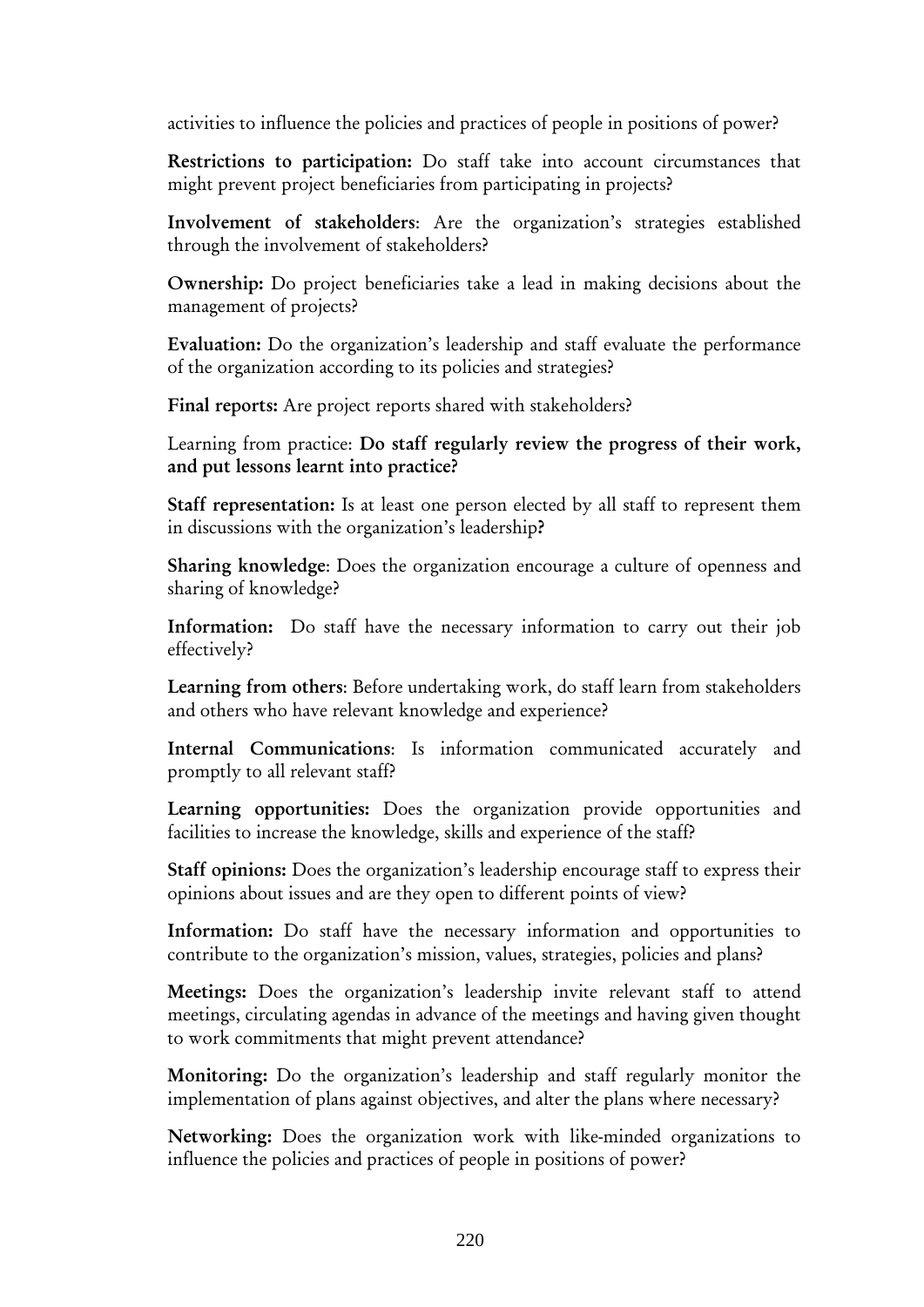Accountability: Do the board committee and the organization's leadership have access to accurate information about the organization's finances?

Meetings: Are meetings called in advance, have a clear agenda, are recorded in written minutes and involve relevant staff members?

Communication skills: Does the organization's leadership communicate well with staff, and clarify expectations?

Board/committee behavior: Do the members of the board committee make personal sacrifices in response to the needs of staff and project beneficiaries?

Financial Advice: Does the staff member responsible for managing the organization's finances give clear and relevant advice to the leadership?

Staff Awareness: Can staff explain the organization's strategies and how these relate to their work?

Sense of mission: Do staff believe that what they are doing is important and worthwhile?

Financial Indicator for social audit

Accounting standards: Do the organization's financial reports comply with the national accounting standards and are acceptable to stakeholders?

Accounting procedures: Does the organization use reliable accounting procedures to ensure that financial resources are managed properly?

Annual independent audit: Are the organization's accounts audited annually by independent professionally qualified auditors?

Allocation of budget: Is the weightage of budget allocation more in program than in administration?

Handling of budget: Is the budget handled centrally or the departmental heads are responsible to handle own program budget?

Budget management: Does the leadership manage the organization's budget and anticipate and avoid financial deficits?

Financial reports: Are the organization's financial reports comprehensive and accurate, including all income and expenditure for the period covered, together with brief explanations of any discrepancies?

Financial trust: Do stakeholders trust the organization because it has good financial management?

Financial transparency: Is the organization's financial management transparent and the leadership open to discuss financial issues with stakeholders?

Financial reporting: Do the staff members responsible for handling the organization's finances report regularly and promptly about their activities?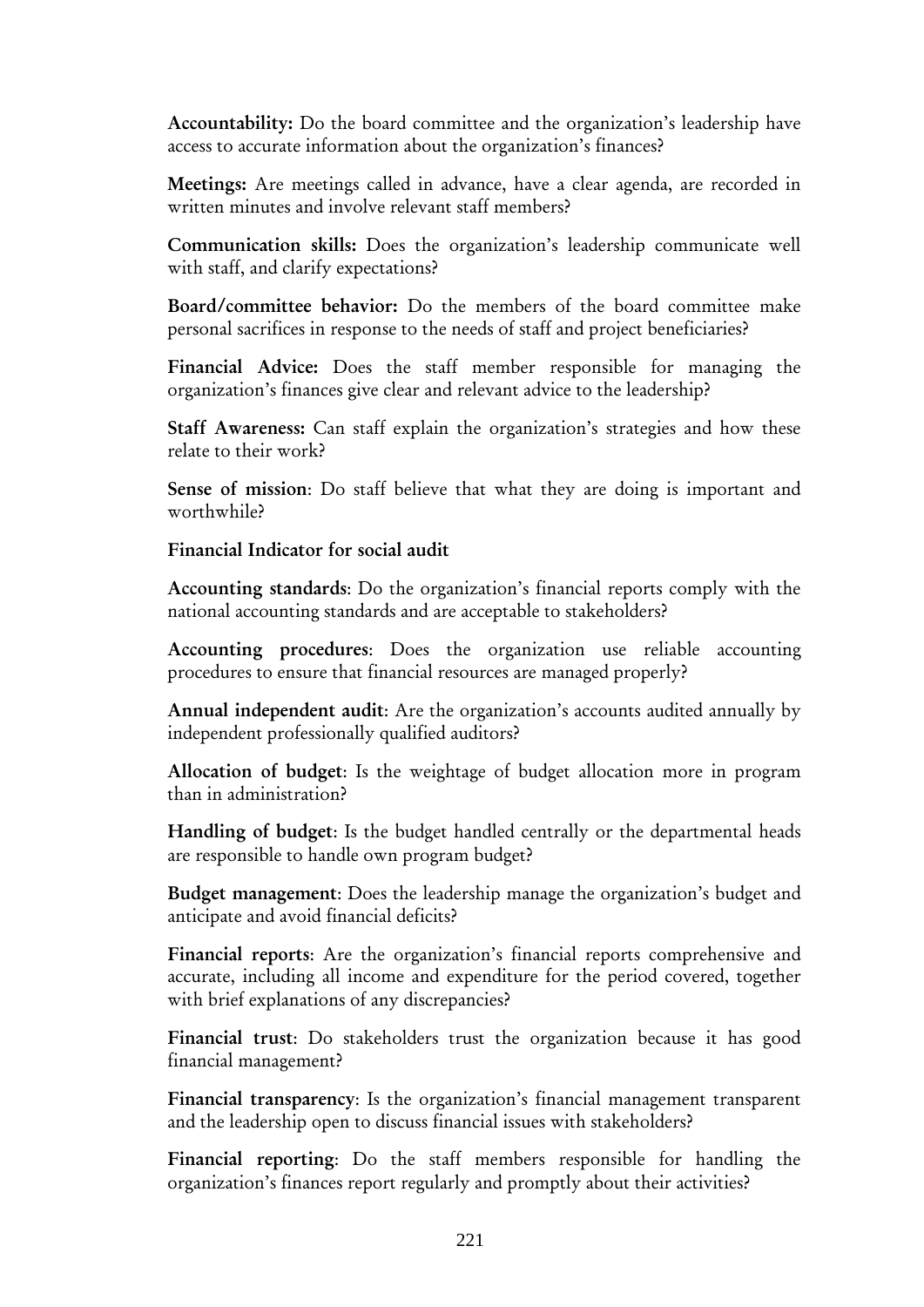Financial advice: Does the staff member responsible for managing the organization's finances give clear and relevant advice to the leadership?

Financial understanding: Does the staff member responsible for managing the organization's finances understand the organization's financial strengths and weaknesses?

Cost and resources: Do project plans identify the resources needed for implementation, monitoring and evaluation, the overall cost, and the potential sources of funding?

The organization needs to gather qualitative and quantitative information and share with all the stakeholders in the society. This helps to clarify the myths and misunderstanding towards the organization and its activities, policies, procedures, resources etc.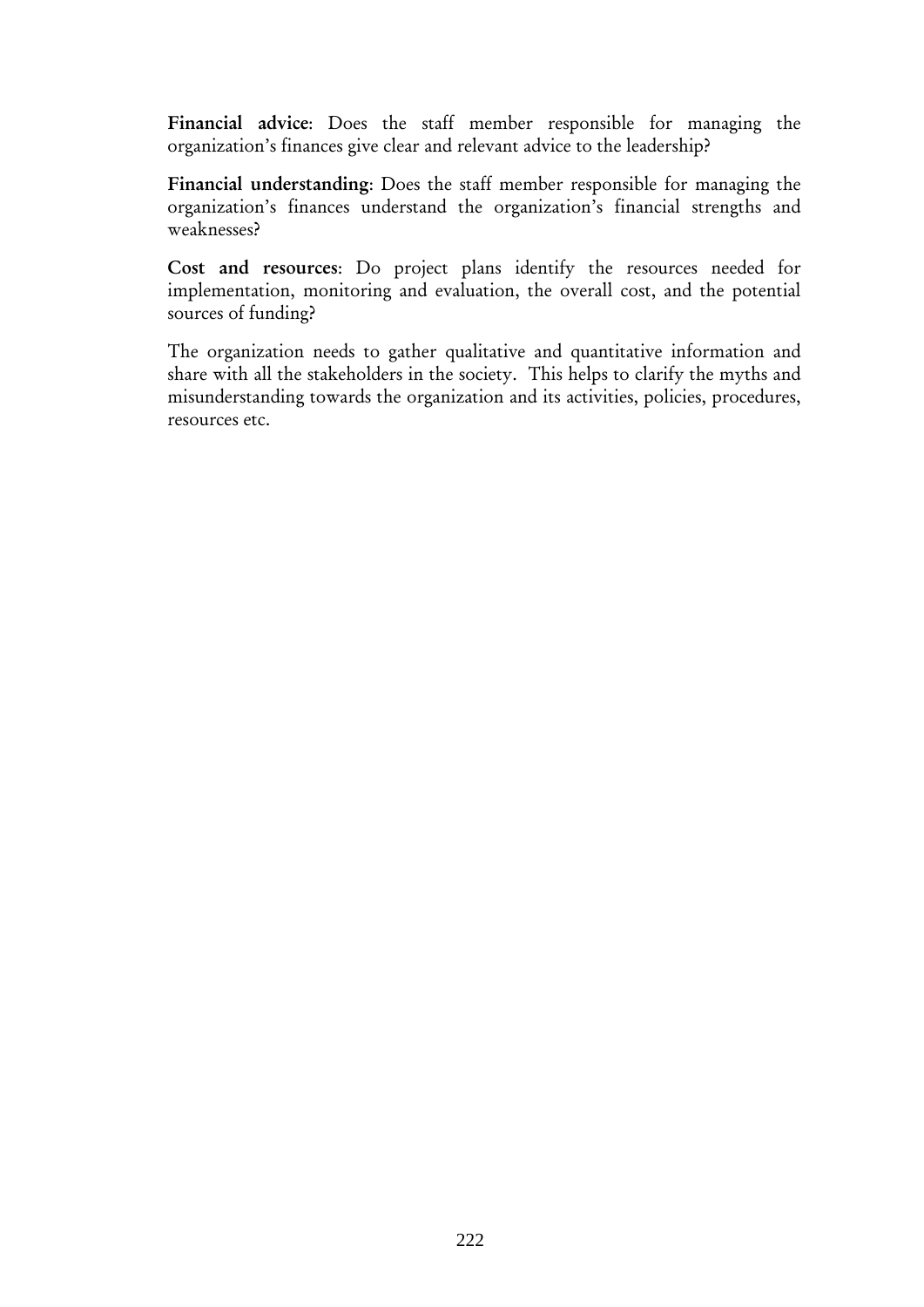## *Assignment Sheet 3.3(a)*

## A means of social breakdown

In the assigned group, analyze the case given below and be prepared for sharing the findings in the plenary.

#### Case

Sahara is a Non Government Organization. It has been working in three VDCs of Dang district. Its aim is to improve the education and economic status of poorest of the poor children (girls and boys). Its functions are to provide sponsorship and fulfill all the basic needs of those needy and selected children's family.

Sahara manages to provide grant for income generating activities, support for children's education, give skill training to the family members, supply drinking water and sanitation, construct track road, builds houses for the poor family. All the benefits go to the selected family members. There are other families who are equally poor to those who are receiving the benefits from Sahara. They discussed and went delegation to Sahara and put their concerns many times. The complain was put to the local leaders and district level authorities but Sahara did not listen. The field staffs were in trouble. There was even social breakdown between the receivers and nonreceivers. The management also could not get cooperation from the community people, local leaders and sometime from the district level authority. People started blaming Sahara that staffs take bribe while selecting the target families; take more salary and allowances in the name of poor.

## As a manager and board member of Sahara:

- 1. What do you do to clarify the mission, goals and objectives of the organization?
- 2. What components would you incorporate is sharing?
- 3. Who would you invite for sharing?
- 4. How would you share or what process would you use?
- 5. So what is social audit?
- 6. Why it is necessary to have social audit?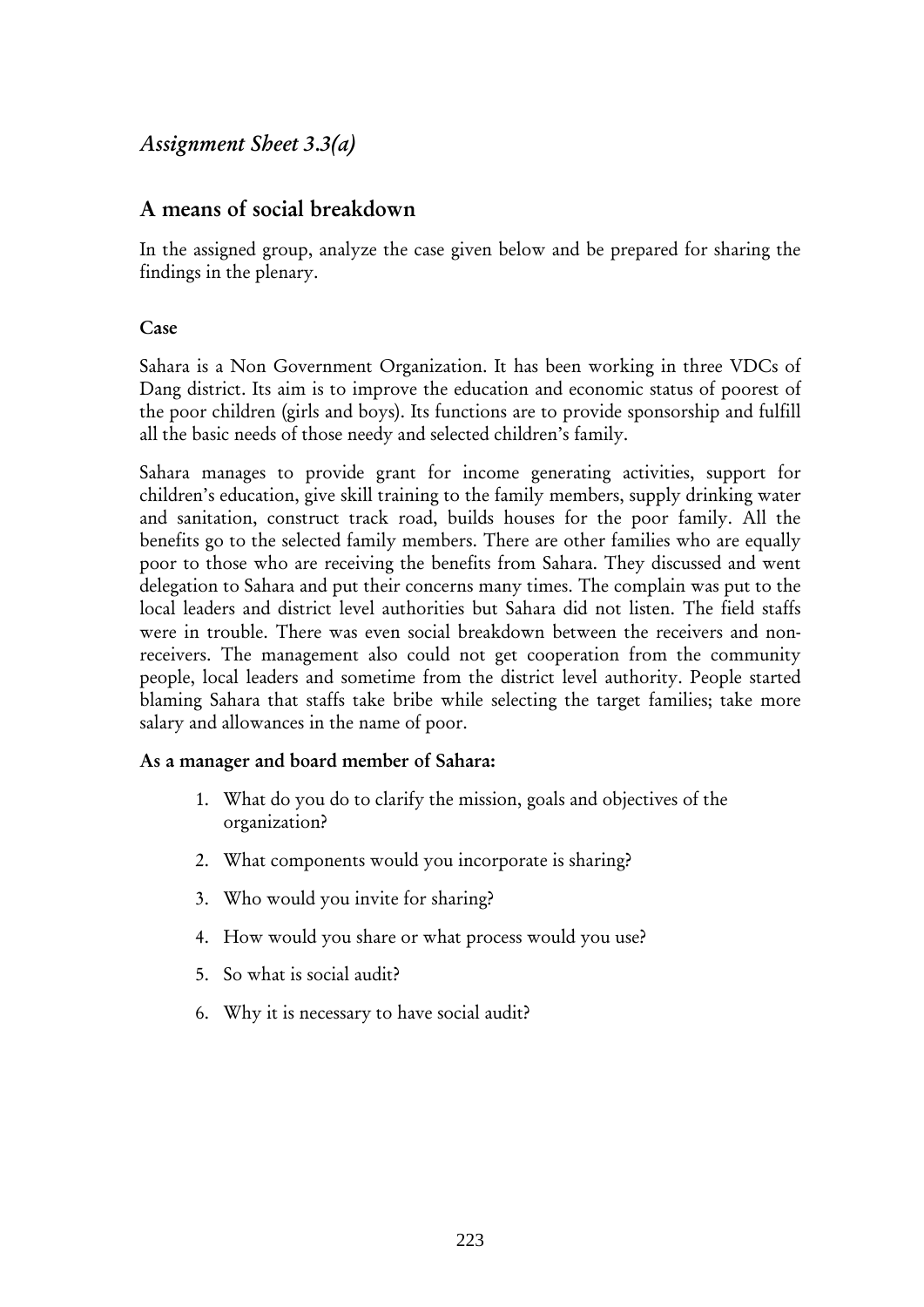# *Assignment Sheet 3.3(b)*

## Social audit components

In the assigned group, prepare components (sub-headings and indicators) of social audit by looking at the example attached in the format given below

| Components | Sub-headings | Indicators of each<br>sub-heading<br>(considerable factors) | How it could be used<br>in social audit? |
|------------|--------------|-------------------------------------------------------------|------------------------------------------|
|            |              |                                                             |                                          |
|            |              |                                                             |                                          |
|            |              |                                                             |                                          |
|            |              |                                                             |                                          |
|            |              |                                                             |                                          |
|            |              |                                                             |                                          |
|            |              |                                                             |                                          |
|            |              |                                                             |                                          |
|            |              |                                                             |                                          |
|            |              |                                                             |                                          |

Format for Identifying Sub-headings and Indicators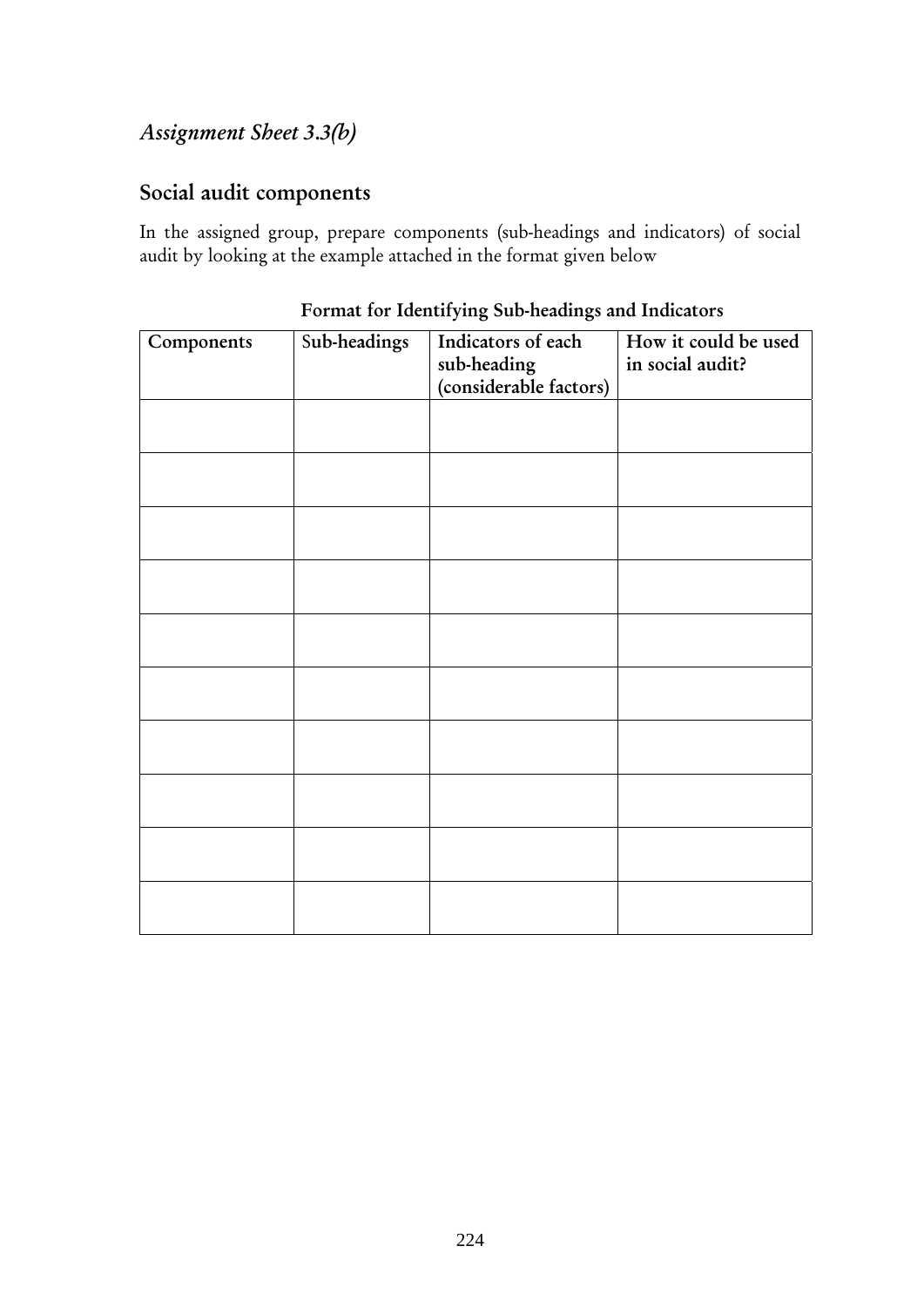| Components                               | Sub-headings                           | Indicators of each                                                                                                     | How it could be used in                                                                                                                               |
|------------------------------------------|----------------------------------------|------------------------------------------------------------------------------------------------------------------------|-------------------------------------------------------------------------------------------------------------------------------------------------------|
|                                          |                                        | sub-heading<br>(considerable factors)                                                                                  | public audit?                                                                                                                                         |
| 1.<br>Organisation                       | Structure                              | - Does organizational<br>structure support to<br>achieve the goal?                                                     | -To show the role of<br>board and staff,                                                                                                              |
|                                          | Goals                                  | - Do goal contribute to<br>Mission and vision?                                                                         | -To explain line of<br>command within the<br>organisation,                                                                                            |
|                                          | Objectives                             | - Are objectives<br>SMART? And support<br>to achieve goals?                                                            | -Present the linkages<br>between goal, objectives<br>and activities.                                                                                  |
| 2. Personnel                             | Recruitment                            | - Through                                                                                                              | -To give equal                                                                                                                                        |
| system                                   | policy                                 | Advertisement                                                                                                          | opportunity to all,                                                                                                                                   |
|                                          | Job                                    | - Do all employees<br>have Job description?                                                                            | -Avoid favouritism,                                                                                                                                   |
|                                          | description                            |                                                                                                                        | -Ensure non-                                                                                                                                          |
|                                          | Benefit to staff                       | - Is there clear policy<br>on benefit?                                                                                 | discriminatory practice<br>Ensure who is doing what<br>and accountability<br>-How much resource is<br>allocated for salary and<br>benefit?            |
| 3. Financial                             | Funding                                | - Proportion of local                                                                                                  | - See the sustainability,                                                                                                                             |
| system                                   | sources<br><b>Budget</b><br>allocation | and non-local funding<br>- Clear budget plan for<br>admin and program<br>- Internal and external<br>auditing practices | -Put effort to raise fund<br>-Show the weightage of<br>resources in admin and<br>program, -To clarify how<br>much budget is allocated<br>for program, |
| 4. Program                               | Auditing<br>Activities                 | - Do activities ensure                                                                                                 | -Find out the deviation                                                                                                                               |
| (to make<br>easy specify<br>the program) | Target group                           | achieving the<br>objectives?                                                                                           | and take corrective action<br>-Ensure program is in<br>right track                                                                                    |
|                                          |                                        | - Is clearly defined?                                                                                                  |                                                                                                                                                       |
|                                          | Geographical<br>coverage               | - Are all included?                                                                                                    |                                                                                                                                                       |

# Example of list of components of Social Audit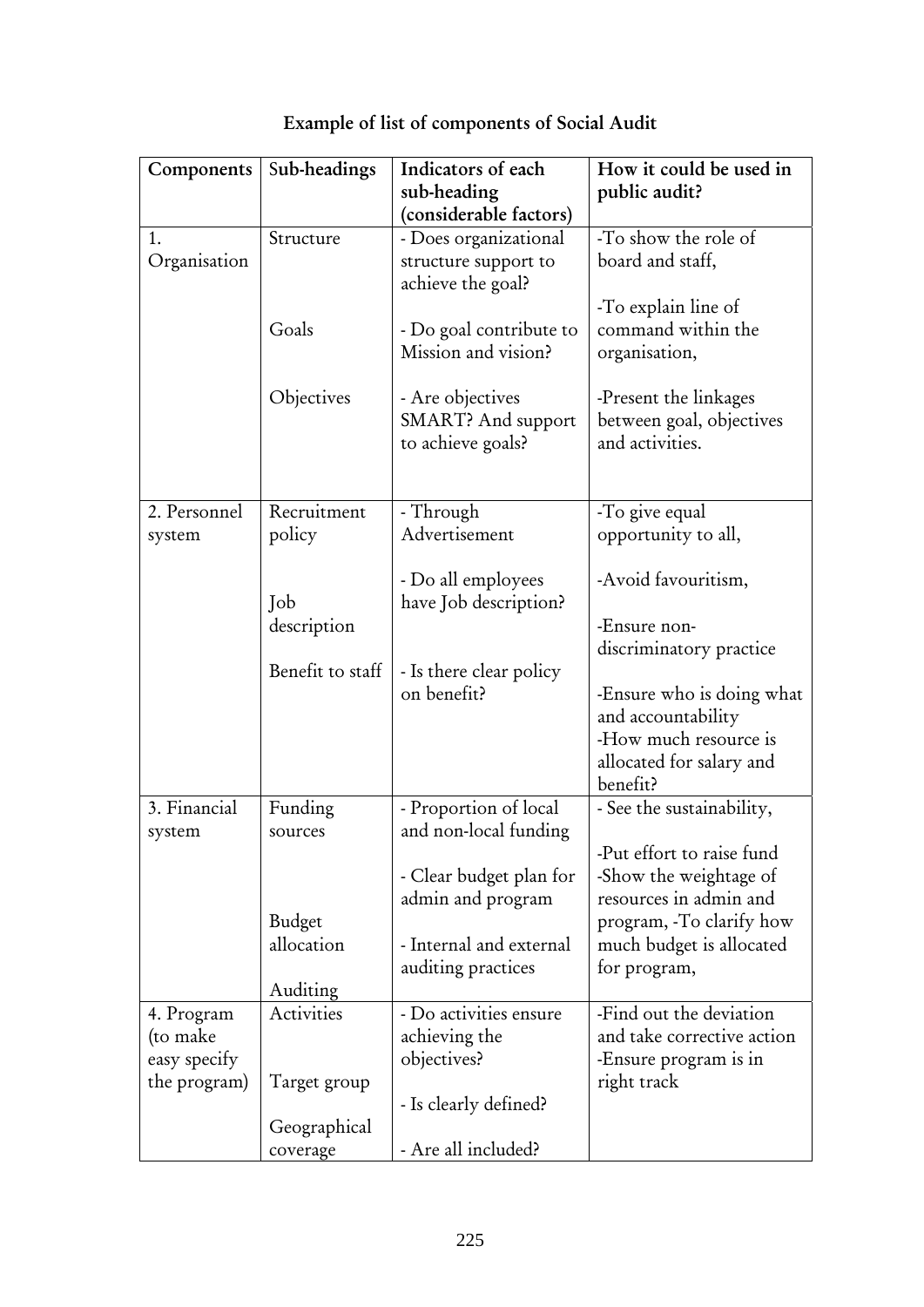# Exit Documents

## Exit Guidelines

- A. Make sure that each participant has completed all the three learning units of this module.
- B. Have them take the exit test of the module.
- C. Work out the scores of the exit test for each participant. Share the scores with them. Lead a brief discussion on the enhanced competency of the group based on the grades.
- D. Assign the remedial actions for those participants who do not perform well in the exit test (i.e. if the score is less than 70 percent). The remedial actions should focus on those learning components of the module in which a participant performs poorly in the exit test. The remedial activities may include repeat study of the related reference materials, repeat exercises or repeat assignments, and individual tutoring by the trainer.
- E. Have participants prepare action plans or transfer activities as suggested in this section.

## Exit Assessment

The items for the exit test for participants follow in the next pages. The test is compulsory for all participants for the completion of the module.

- A. Make copies in necessary number of the test questionnaire beforehand.
- B. Administer the test after the completion of the last learning unit of the module under standard conditions. The standard conditions are:

| Time: | 20 minutes                         |
|-------|------------------------------------|
|       | Modality: Closed book written test |
| Type: | Trainer administered               |

- C. Explain the test procedures, including how to answer the questions.
- D. Work out test scores of participants immediately after the test. The key to scoring the test items is given in the User Guide.
- E. Share the score with participants.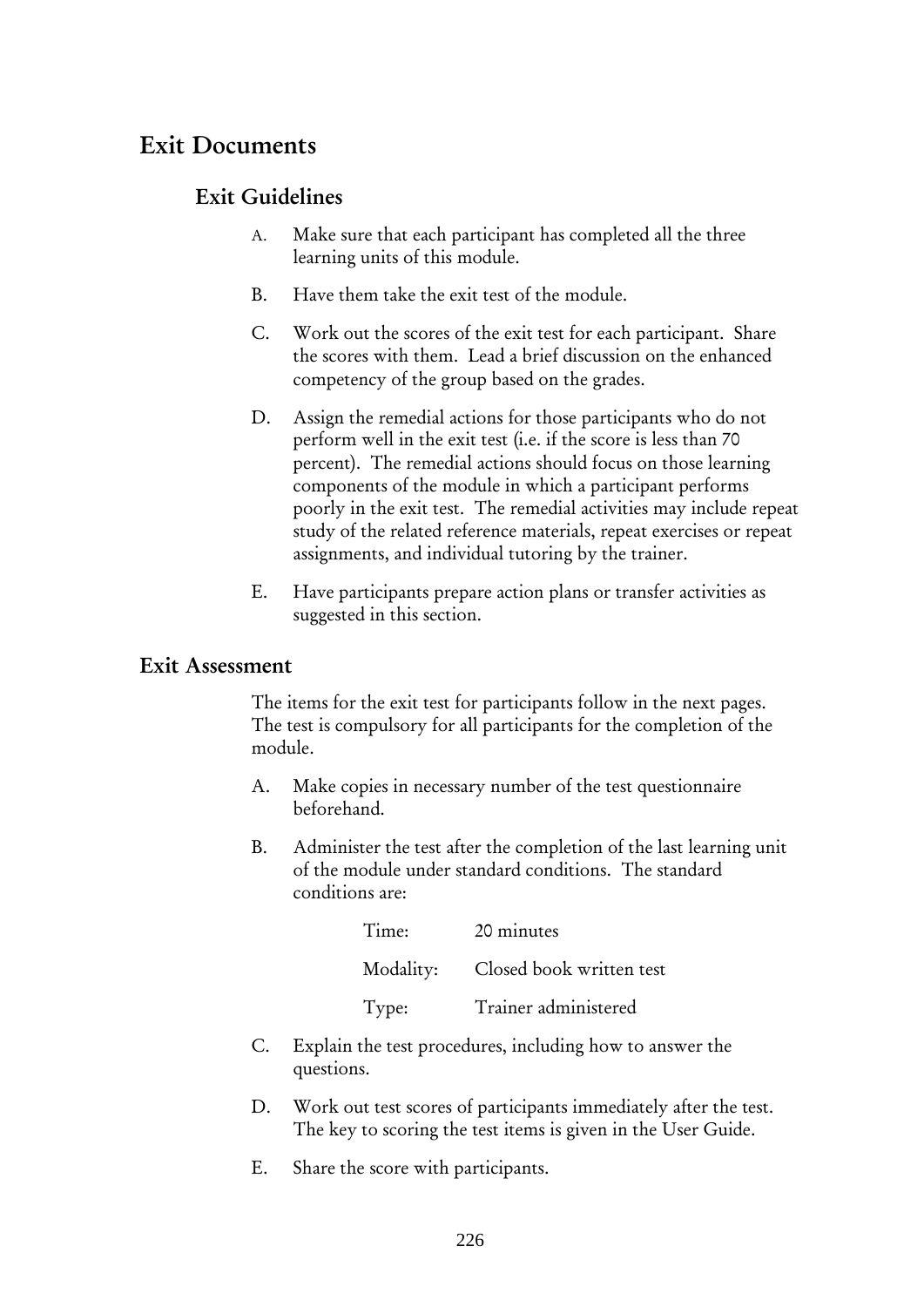# *Module Four: Management Functions and Processes*

#### *Exit Test*

Answer all 10 questions. The maximum time available is 20 minutes.

Q.1 Read the following statements. Answer by putting a tick mark in the column True if you agree with the statement and in column False if you disagree.

| S.N. | <b>Statements</b>                                                                                                                    | True | False |
|------|--------------------------------------------------------------------------------------------------------------------------------------|------|-------|
| 1.   | People work together better when they are agreed<br>about the objectives of the work.                                                |      |       |
| 2.   | In an organization, if long term strategic plan is<br>prepared well, then there is no need of preparing the<br>operational plan.     |      |       |
| 3.   | One of the best ways to motivate the staff members is<br>to involve them in all components of planning cycle.                        |      |       |
| 4.   | In program planning, it is not necessary to involve<br>the beneficiaries while setting goals, objectives and<br>allocating resources |      |       |
| 5.   | Planning bridges the gap between where it is at<br>present and where it is going to be in the future, and<br>how                     |      |       |

Please circle the most accurate answer in the questions below.

Q.2. For the purpose of program management, coordination can be defined as:

- e. the relationship between two or more persons
- f. the functional and professional relationship between two departments
- g. the collaboration among those who are concerned with achieving a common goal
- h. the mutual connection of like minded organizations

Q.3. The most important skill required for good communication is:

- e. commanding presentation
- f. active listening and responding assertively
- g. listening while others are talking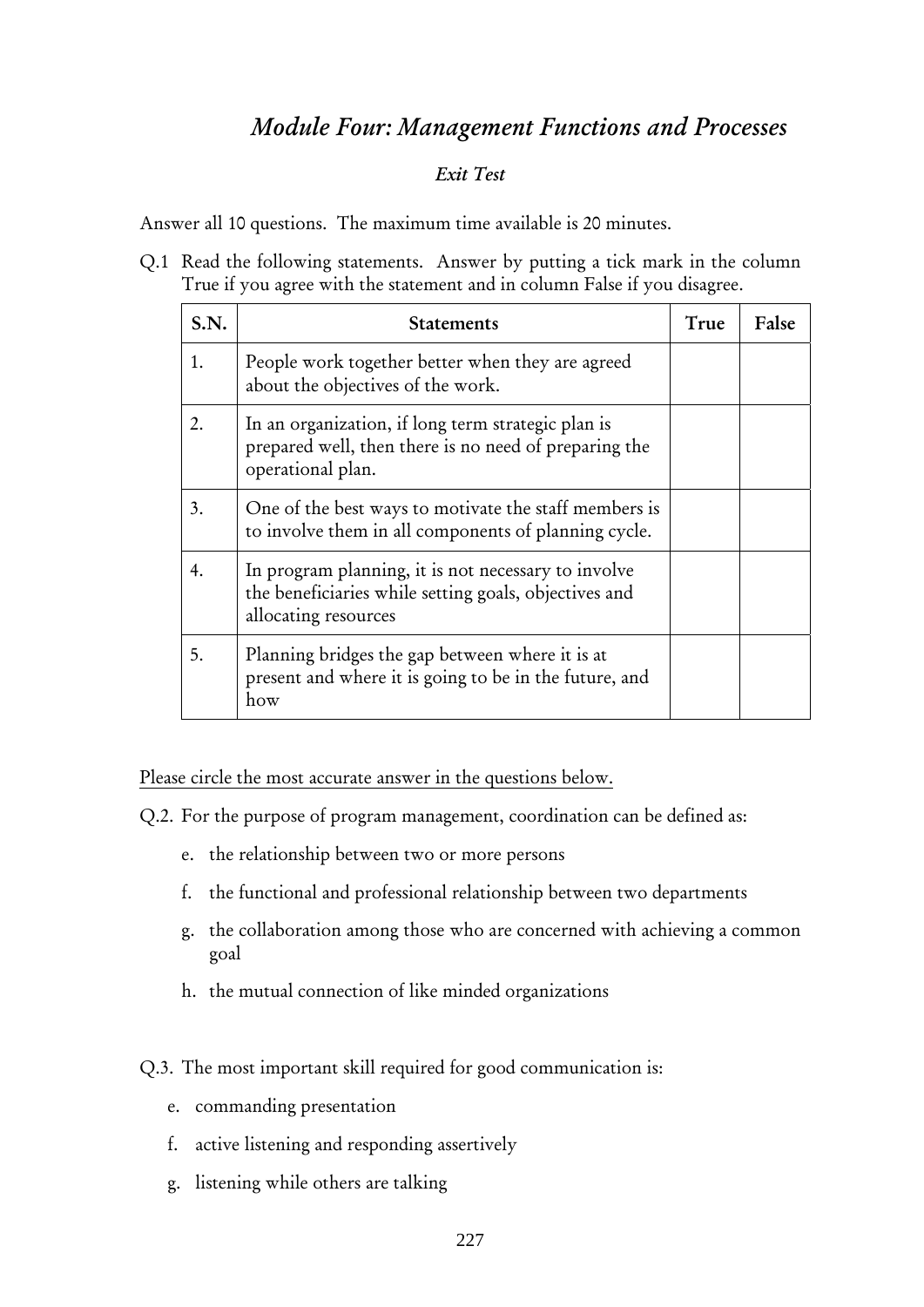- h. collecting new information and sharing with others
- Q.4. For me supervision is:
	- e. getting direction from top level executives
	- f. finding fault and giving suggestions to the lower level staff
	- g. collecting information about program activities and reporting
	- h. joint reviewing, identifying problems, solving them and planning together with subordinate
- Q.5. In an effective delegation:
	- e. the manager hands over only responsibilities to a co-worker in planned way
	- f. the manager abdicates one's responsibilities and authorities to the co-workers
	- g. the manager hands over authority and responsibility by possessing ultimate accountability
	- h. the manager will be less accountable to the delegated piece of work
- Q.6. In an NGO monitoring is done by:
	- e. each and every staff and board member who is responsible to the organizational work.
	- f. the board members
	- g. senior management team members
	- h. subject wise experts from outside
- Q.7. In an organization the decision making is:
	- e. the responsibility of senior management team
	- f. to generate various alternatives and choose the one that best suits its objectives, resources, time and preferences.
	- g. taken as only a means of problem solving
	- h. avoided by junior team because it is taken as risky job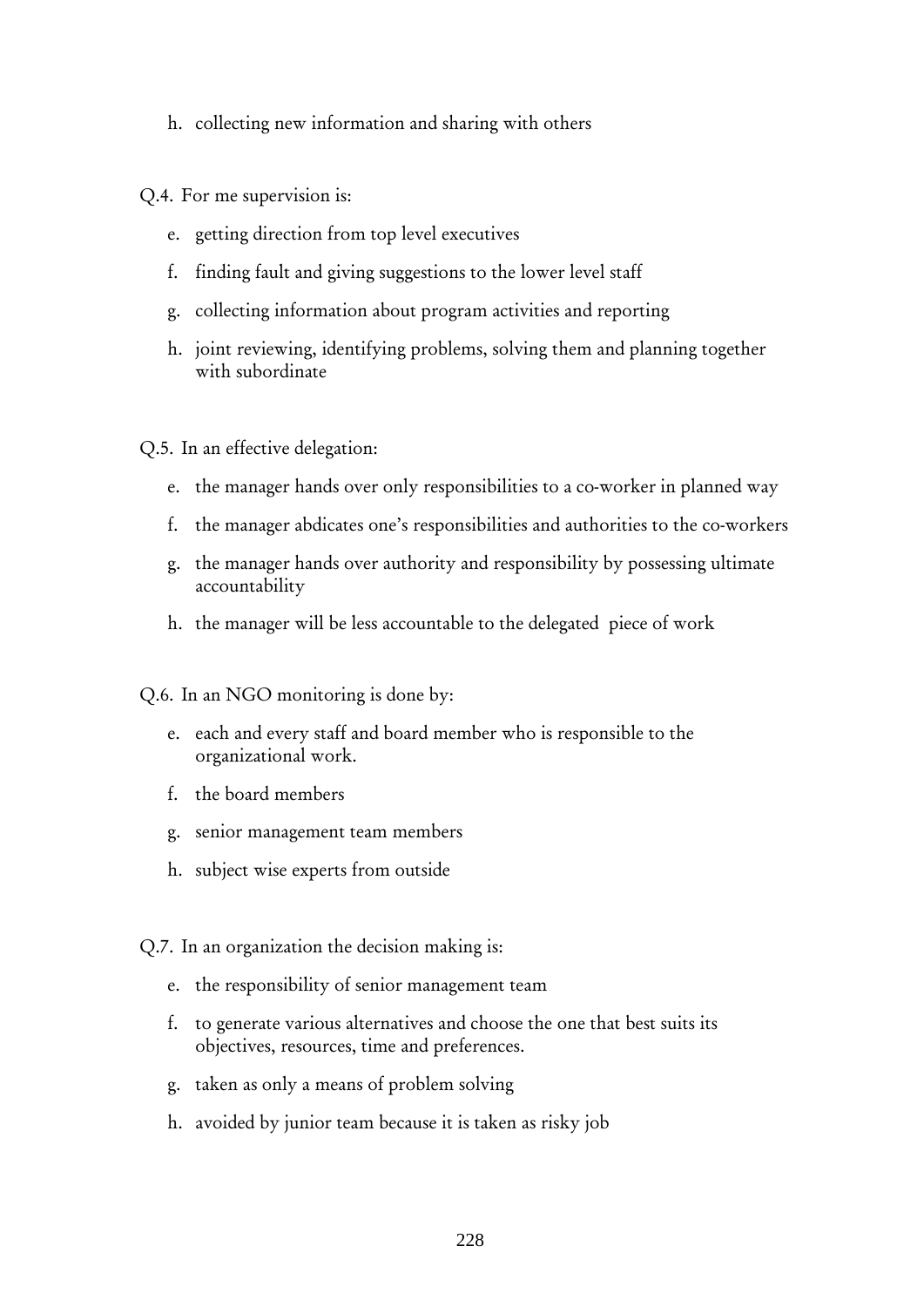Q.8. Which you think is not one of the features of social audit:

- e. critically examine how effectively and efficiently the organization has been providing the service and product to the community people
- f. social audit only examine the financial matter to share with stakeholders
- g. it examines the support of social causes for education, health, environment, arts, culture and other social needs
- h. it also assesses the social impact or social good resulting from the social activities of the organization
- Q.9. Read the following statements. Answer by putting a tick mark in the column True if you agree with the statement and in column False if you disagree.

| S.N. | <b>Statements</b>                                                                    | True | False |
|------|--------------------------------------------------------------------------------------|------|-------|
| 1.   | Evaluation is done to ensure that organization is                                    |      |       |
|      | following strategic planning to achieve the objectives.                              |      |       |
| 2.   | Managers are reluctant to evaluate because it points out                             |      |       |
|      | only weaknesses of policy, procedures and process.                                   |      |       |
| 3.   | Evaluation helps to examine cost benefit of the program.                             |      |       |
| 4.   | Evaluation supports to advocate, lobby and influence<br>policy makers with evidences |      |       |
| 5.   | Our organization plans evaluation because our funding<br>agency asks for it.         |      |       |

Q.10. Match the following:

| Number |                   | Number |                     |
|--------|-------------------|--------|---------------------|
|        | Monitoring always | a.     | Looks backwards     |
|        | Delegation        | b.     | Tomorrow's          |
|        |                   |        | implementation      |
|        | Supervision       | c.     | Goes downward       |
| 4.     | Evaluation always | d.     | Looks forward       |
|        | Today's planning  | e.     | Develops individual |
|        |                   |        | capacity            |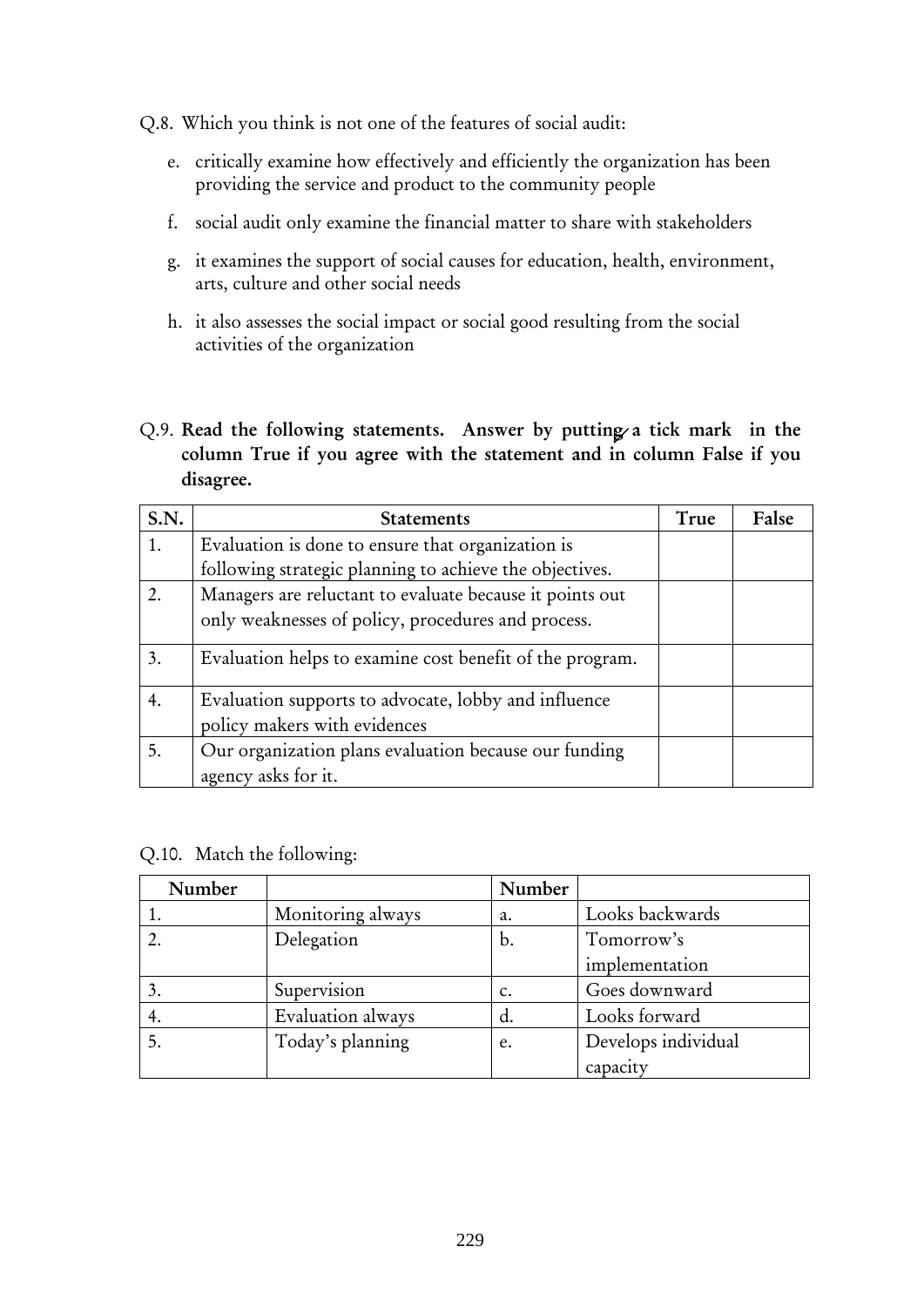## Action Plan/ Transfer Activities

The action plan/ transfer activities for the participants are proposed in the next page. The activities are compulsory for all the participants for the completion of the module. However, participants may adapt the activities or change them in view of the specific needs or distinct situations of their organizations. Participants from one organization are to prepare and complete the transfer activities jointly.

- Make copies in necessary number of the action plan/ transfer activity sheet beforehand.
- Hand out the sheet to the participants after the completion of the last learning unit of the module.
- Ask them to work on the planned activities to adapt or change them, if necessary.
- Ask them to complete the blank parts of the action plan sheet.
- Explain the procedures, including how to complete and submit the outputs of the transfer activities. Stress that they should use the learning of the module and frequently refer to its materials and exercises for the completion of the planned activities.
- Agree on the time and mode for the submission of the outputs.
- Evaluate the outputs and give feedback to the participants about their performance in the transfer activities during the follow-up period. Identify and suggest areas for improvements.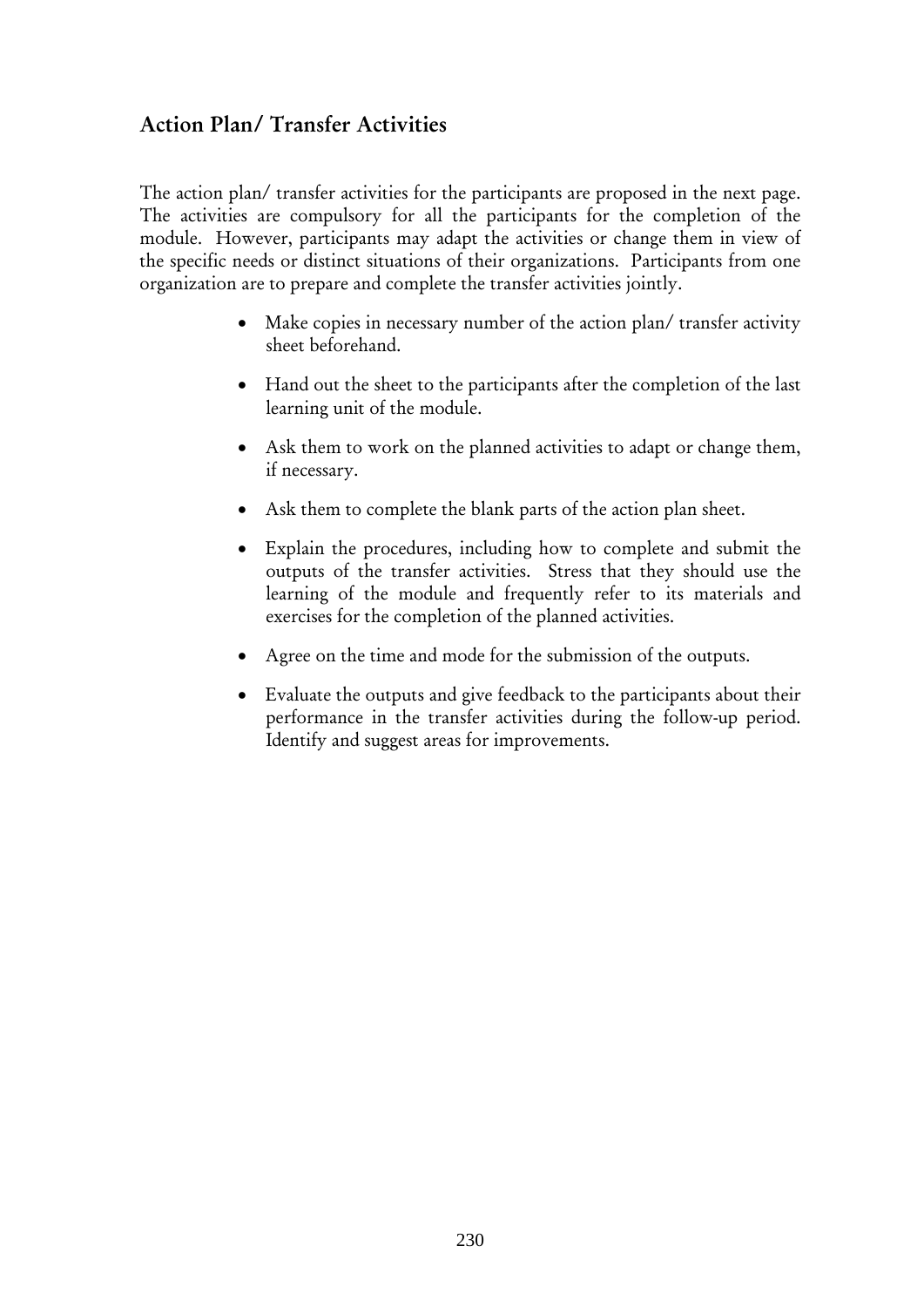## Action Plan/ Transfer Activity Sheet

# Name of Organization Name(s) of Participant(s):

| Action                                                                                                                                                                                                   | <b>Output and Outcome</b>                                                                                                                           | Time  | Responsibility | Support | Remark |
|----------------------------------------------------------------------------------------------------------------------------------------------------------------------------------------------------------|-----------------------------------------------------------------------------------------------------------------------------------------------------|-------|----------------|---------|--------|
| Development of a schedule for organizing<br>participatory planning process.                                                                                                                              | A schedule for organizing participatory<br>planning process for the next year is<br>prepared and the participatory process is<br>used for planning. | Frame |                | Needed  |        |
| a. Preparation of organizational plan for<br>the next year following the<br>participatory process.                                                                                                       | Organizational performance plan for the<br>next year is prepared and is implemented.                                                                |       |                |         |        |
| Design and use of coordination,<br>supervision and monitoring systems<br>(including schedules, checklists, formats<br>and procedures) for the implementation<br>of organization's programs and services. | Ready-to-use systems are developed and<br>are in place for implementing programs<br>and services of the organization.                               |       |                |         |        |
| Use of effective decision making,<br>delegation and communication practices<br>in day-to-day managerial role<br>performance.                                                                             | Effective practices are used by managers<br>and quality of decision making, delegation<br>and communication is improved.                            |       |                |         |        |
| Design and use of evaluation systems<br>(including schedules, checklists, formats<br>and procedures).                                                                                                    | Ready-to-use systems are developed and<br>evaluation, including social audit, is<br>carried out.                                                    |       |                |         |        |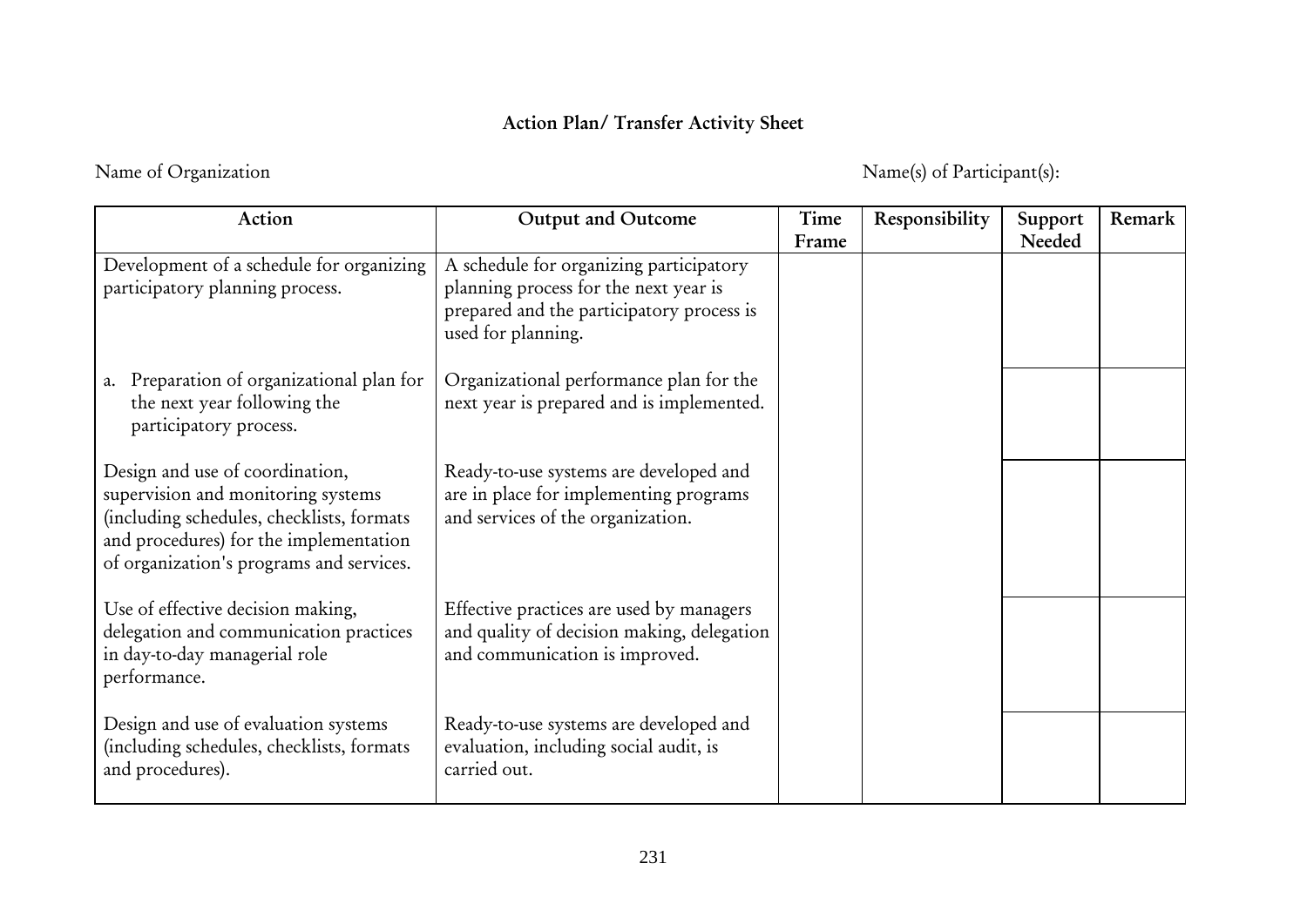## Module Evaluation

The module evaluation sheet for the participants follows in the next page.

- Make copies in necessary number of the module evaluation sheet beforehand.
- Hand out the sheet to the participants after the completion of the last learning unit of the module.
- Collect the completed sheets.
- Compile them and analyze the main findings.
- Use the findings as feedback for improving the module design and delivery in future.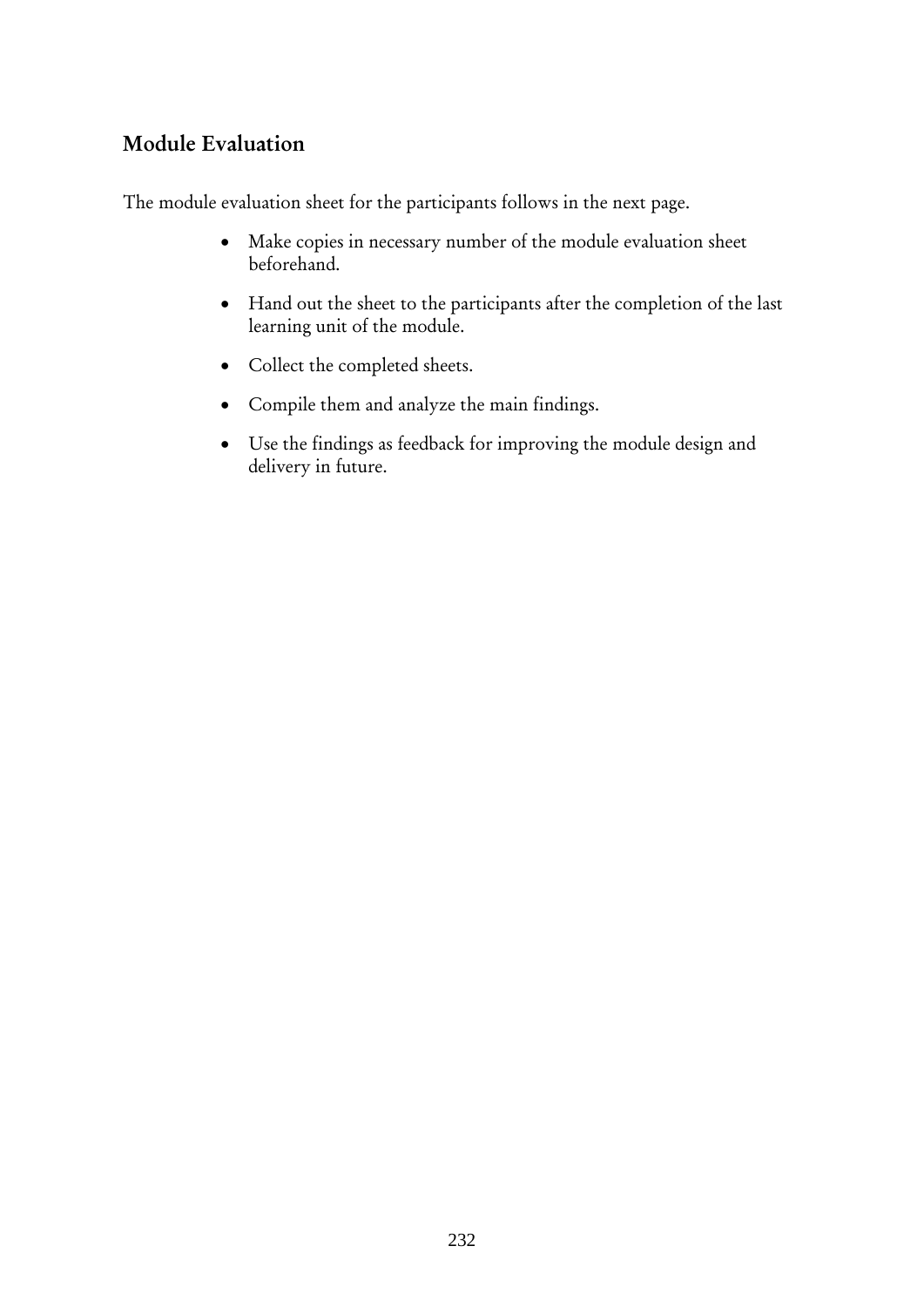# *Module Four: Management Functions and Processes*

## *Module Evaluation*

Participant's Name:\_\_\_\_\_\_\_\_\_\_\_\_\_\_\_\_\_\_\_\_\_\_\_\_\_ Date: \_\_\_\_\_\_\_\_\_\_\_\_\_\_\_\_\_\_\_ Rate the various aspects of module design and delivery in terms of how you view them after the completion of the module. The rating scale is as follows:

|    | 1. Usefulness of the objectives         |          | Rating       | Comments |
|----|-----------------------------------------|----------|--------------|----------|
|    |                                         |          | $\mathbb{I}$ |          |
|    | 2. Mastery of the objectives            | L        | $\Box$       |          |
|    | 3. Usefulness of the contents           | L        | $\Box$       |          |
|    | 4. Progression of subject matter        | L        | $\Box$       |          |
| 5. | Modular structure                       | L        | $\lceil$     |          |
|    | 6. Applicability of learning matters    | L        | $\Box$       |          |
|    | 7. Facilitator's supports for learning  | ſ        | $\Box$       |          |
|    | 8. Opportunity for active participation | $\Gamma$ | $\Box$       |          |
|    | 9. Quality of the examples              | L        | $\Box$       |          |
|    | 10. Quality of the exercises            | E        | $\mathbf{1}$ |          |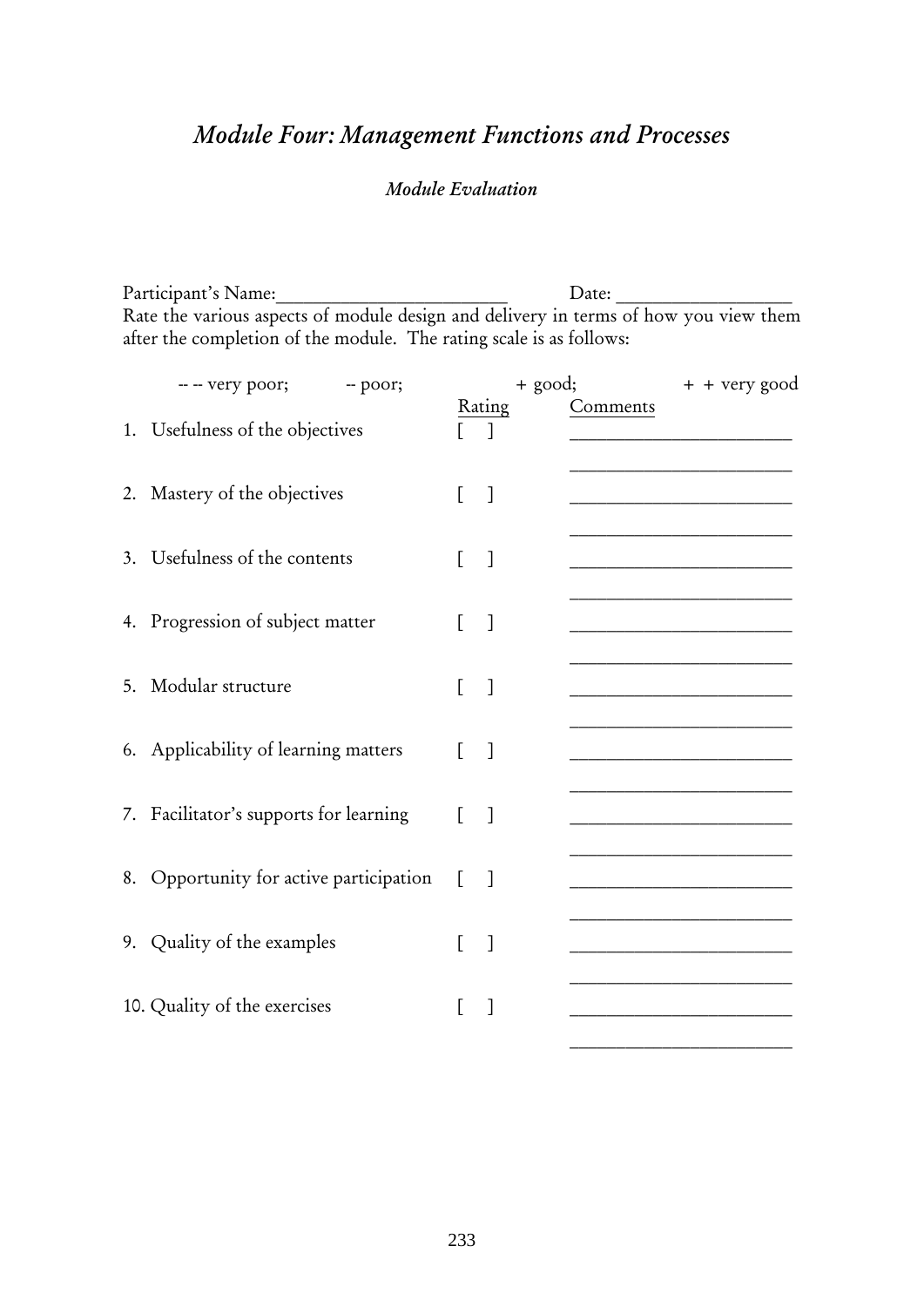# User Guide

This section describes how to use the manual for implementing the module. It suggests guidelines for facilitating sessions. It also gives guidelines for scoring the various tests and indicates the correct answers for the tests.

## How to Use the Module?

This training module is a part of the modular series on Organization Development Training. Hence it needs to be used together with the other modules in the series, although it can also be used as a stand – alone module for training NGO leaders and managers on the basic dimensions of organization development.

- Familiarize yourself with the contents and the structure of the module by reading the whole module.
- In particular, study the reference materials (handouts) in depth at the beginning for the understanding of the contents in detail. It is quite important for you to understand and absorb the contents before delivering the module.
- The module is organized into several sections. For the first time, read them in the sequence they are organized to be familiar with its structure.
- Read the About the Modular Series on Organization Development section first to get an overall view of the training program of which this module is a part.
- Read the Module Overview then, to get a detailed understanding of the focus and structure of the module. Read the other sections of the module selectively, this time in more detail and as required, absorbing the contents and guidelines presented in the manual.
- Adapt or adjust the various components of the module as designed in this module according to the specific needs of the group of participants you are handling and the particular context of the training program at any time. Take whatever is presented in the module as basic guidelines, and not as something which should be rigidly followed. It is possible, and even desirable, to make adjustments in the learning objectives, time allocation, session flow, exercises, and other aspects of the module design as per the specific needs.
- Make adaptations well ahead of the time of delivery, and document them.
- Prepare transparencies and other visuals for delivering the sessions based on the reference materials. It is important to visualize the presentation of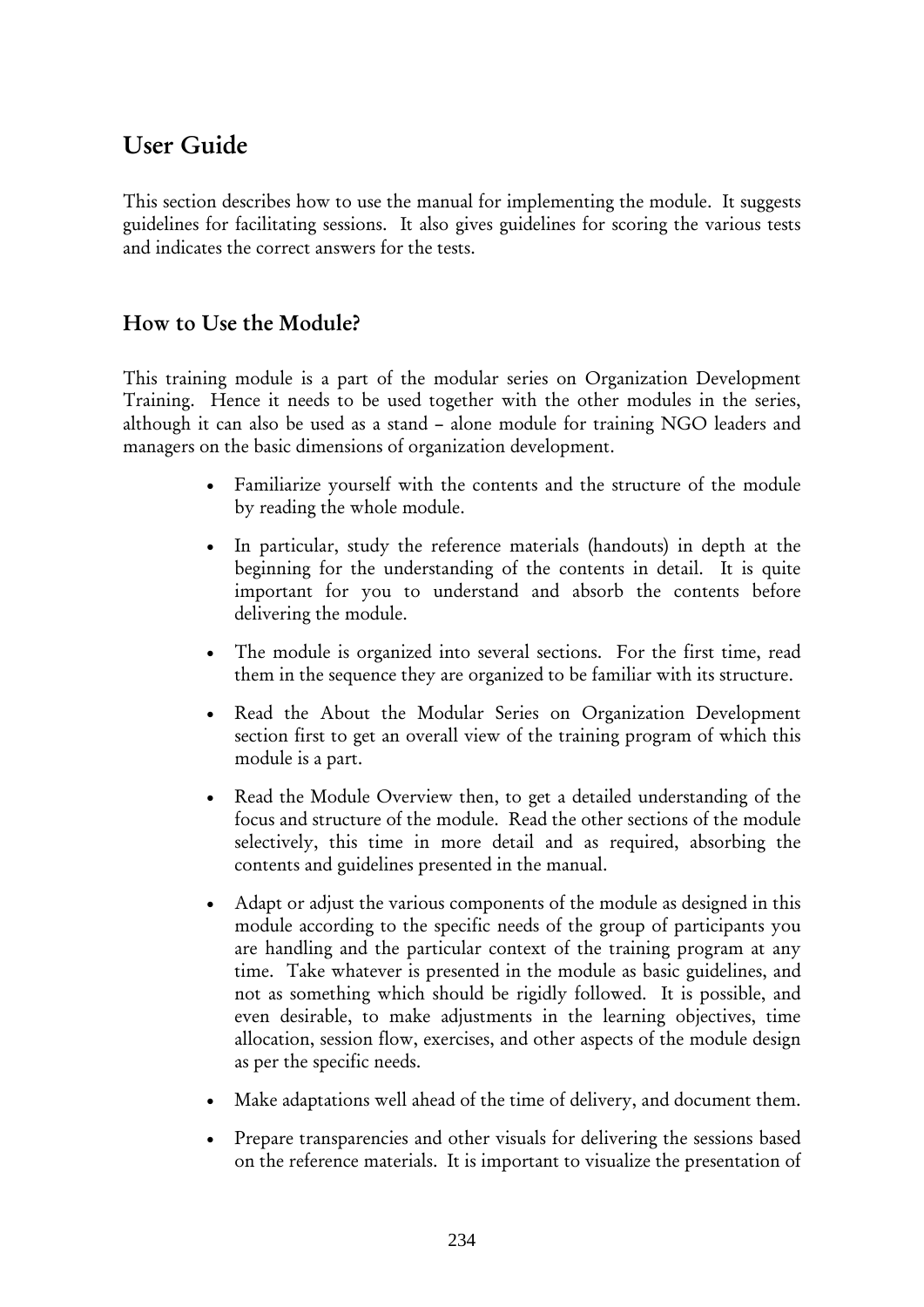core learning materials as much as possible for enhancing learning effectiveness.

- Make necessary copies of the exercise sheets, entry and exit test documents, participants' assessment sheet, and module and program evaluation sheets well in advance in required number.
- Make other necessary preparations, including the rehearsal of the sessions to build your confidence.

## Guidelines for Session Facilitation

- If you have made any changes, note the changes in the session flow sheets at appropriate points. Make further preparations as required.
- Start each session with appropriate greeting, addressing, initial learner motivation/ climate setting activities, and. assessment of previous understanding of the learning theme.
- Make the sessions lively and interesting by bringing in appropriate examples, references, ideas, and facts in addition to what has been suggested in the manuals.
- Refer to the session flow sheets frequently while facilitating the sessions but avoid reading out of the manuals.
- Check time regularly but do not be obsessive with keeping everything within the suggested time frame. The time frame is given only as a suggested length of a particular part of the session. In reality the immediate need of the situation should be given priority. If you change the time allocation in the course of a session, you should however make necessary adjustment for the remaining part of the session to finish the session in time.
- Follow the methods and activities as suggested. But here again you should be flexible and innovative to adapt the methodology to the requirements of a particular situation.
- If you decide to use a different method or activity for a particular part of the learning theme, prepare or change exercise sheet in advance.
- Use the methods properly following all necessary steps and activities. For this you should have a thorough understanding of the basic focus and standard procedures of the method.
- Use the visuals and other supporting materials as much as possible but properly. For this you should have a thorough understanding of the handling techniques and standard procedures of the materials and equipment.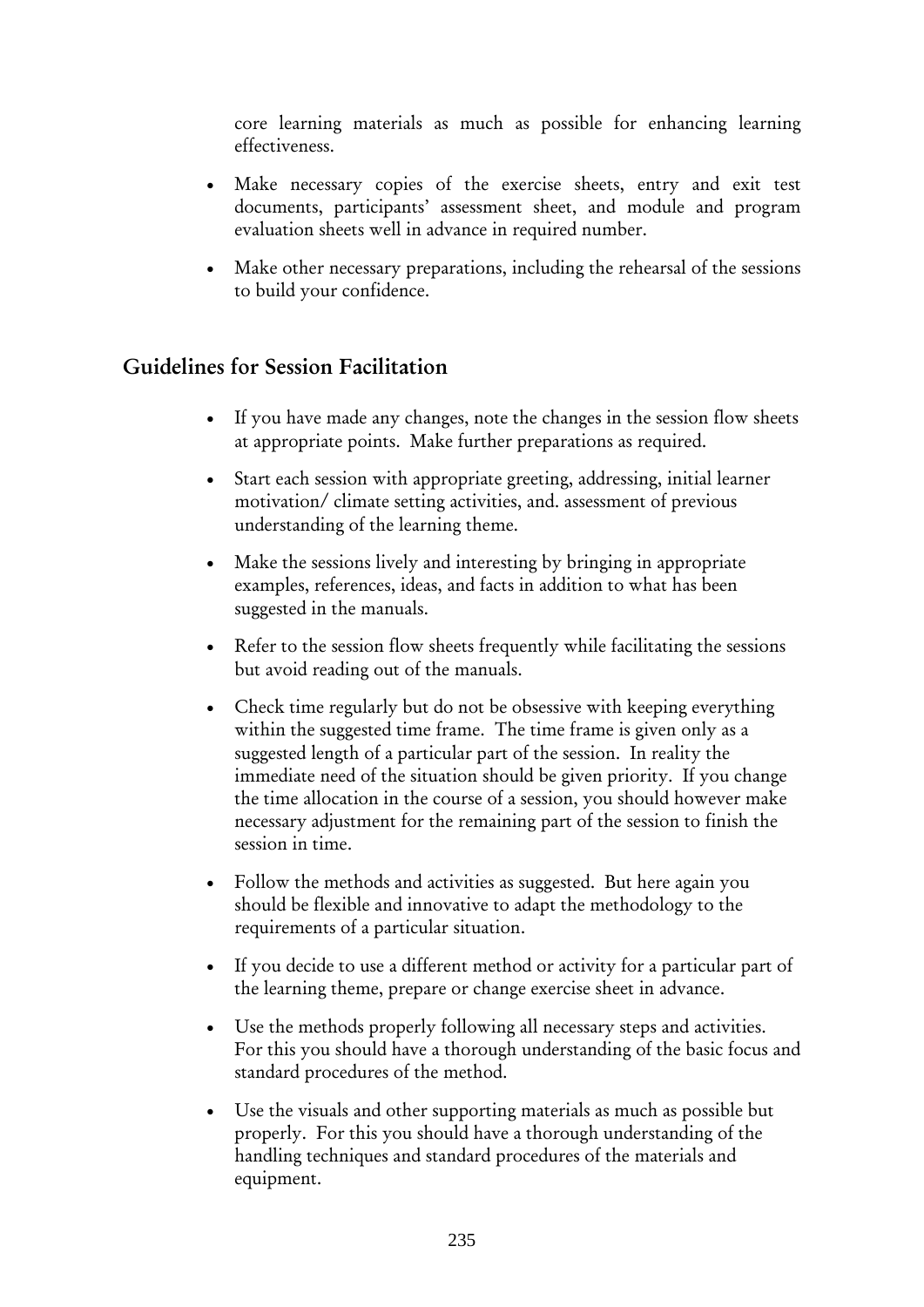- Assess the learning level of the participants in each session as suggested. You may modify the assessment plan and use additional assessment techniques but make preparation in advance.
- Give feedback to the participants immediately after the assessment.
- During the session delivery, follow these techniques;
- $\Rightarrow$  Summaries and check understanding from time to time.
- ⇒ Establish links between sub-topics and between sessions.
- $\Rightarrow$  At the time of moving into another learning sub-topic, give a clue about the topic you will be taking up next by previewing it.
- $\Rightarrow$  Remind the participants of the previous learning before you take up a new learning topic or sub-topic.